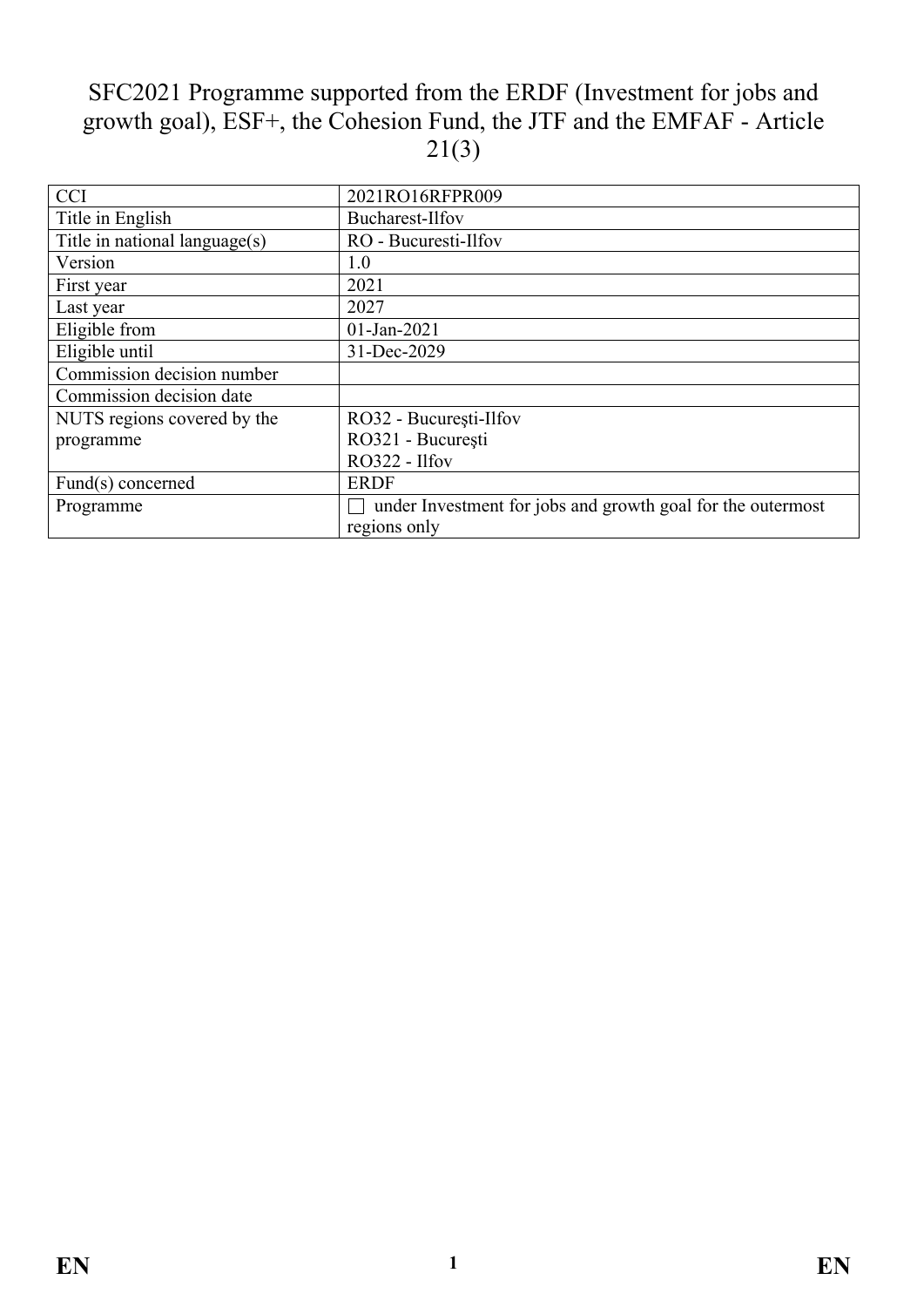#### **Table of Contents**

| 2.1.1. Priority: 1. O regiune competitivă prin inovare, digitalizare și întreprinderi dinamice 34       |  |
|---------------------------------------------------------------------------------------------------------|--|
| 2.1.1.1. Specific objective: RSO1.1. Developing and enhancing research and innovation capacities        |  |
|                                                                                                         |  |
|                                                                                                         |  |
| The related types of actions – point (d)(i) of Article 22(3) CPR and Article 6 ESF+ Regulation:         |  |
|                                                                                                         |  |
|                                                                                                         |  |
| Actions safeguarding equality, inclusion and non-discrimination – point $(d)(iv)$ of Article 22(3)      |  |
| Indication of the specific territories targeted, including the planned use of territorial tools - point |  |
|                                                                                                         |  |
| The interregional, cross-border and transnational actions – point $(d)(vi)$ of Article 22(3) CPR .38    |  |
|                                                                                                         |  |
|                                                                                                         |  |
|                                                                                                         |  |
|                                                                                                         |  |
| 2.1.1.1.3. Indicative breakdown of the programmed resources (EU) by type of intervention 40             |  |
|                                                                                                         |  |
|                                                                                                         |  |
| Table 6: Dimension 3 – territorial delivery mechanism and territorial focus 41                          |  |
|                                                                                                         |  |
| Table 8: Dimension 7 – ESF+*, ERDF, Cohesion Fund and JTF gender equality dimension 41                  |  |
| 2.1.1.1. Specific objective: RSO1.2. Reaping the benefits of digitisation for citizens, companies,      |  |
|                                                                                                         |  |
|                                                                                                         |  |
| The related types of actions – point (d)(i) of Article 22(3) CPR and Article 6 ESF+ Regulation:         |  |
|                                                                                                         |  |
|                                                                                                         |  |
| Actions safeguarding equality, inclusion and non-discrimination – point $(d)(iv)$ of Article 22(3)      |  |
|                                                                                                         |  |
| Indication of the specific territories targeted, including the planned use of territorial tools – point |  |
|                                                                                                         |  |
| The interregional, cross-border and transnational actions – point $(d)(vi)$ of Article 22(3) CPR .45    |  |
|                                                                                                         |  |
|                                                                                                         |  |
|                                                                                                         |  |
| 2.1.1.1.3. Indicative breakdown of the programmed resources (EU) by type of intervention 46             |  |
|                                                                                                         |  |
|                                                                                                         |  |
| Table 6: Dimension 3 – territorial delivery mechanism and territorial focus 47                          |  |
|                                                                                                         |  |
| Table 8: Dimension 7 - ESF+*, ERDF, Cohesion Fund and JTF gender equality dimension 47                  |  |
| 2.1.1.1. Specific objective: RSO1.3. Enhancing sustainable growth and competitiveness of SMEs           |  |
|                                                                                                         |  |
|                                                                                                         |  |
| The related types of actions – point $(d)(i)$ of Article 22(3) CPR and Article 6 ESF+ Regulation:       |  |
|                                                                                                         |  |
|                                                                                                         |  |
|                                                                                                         |  |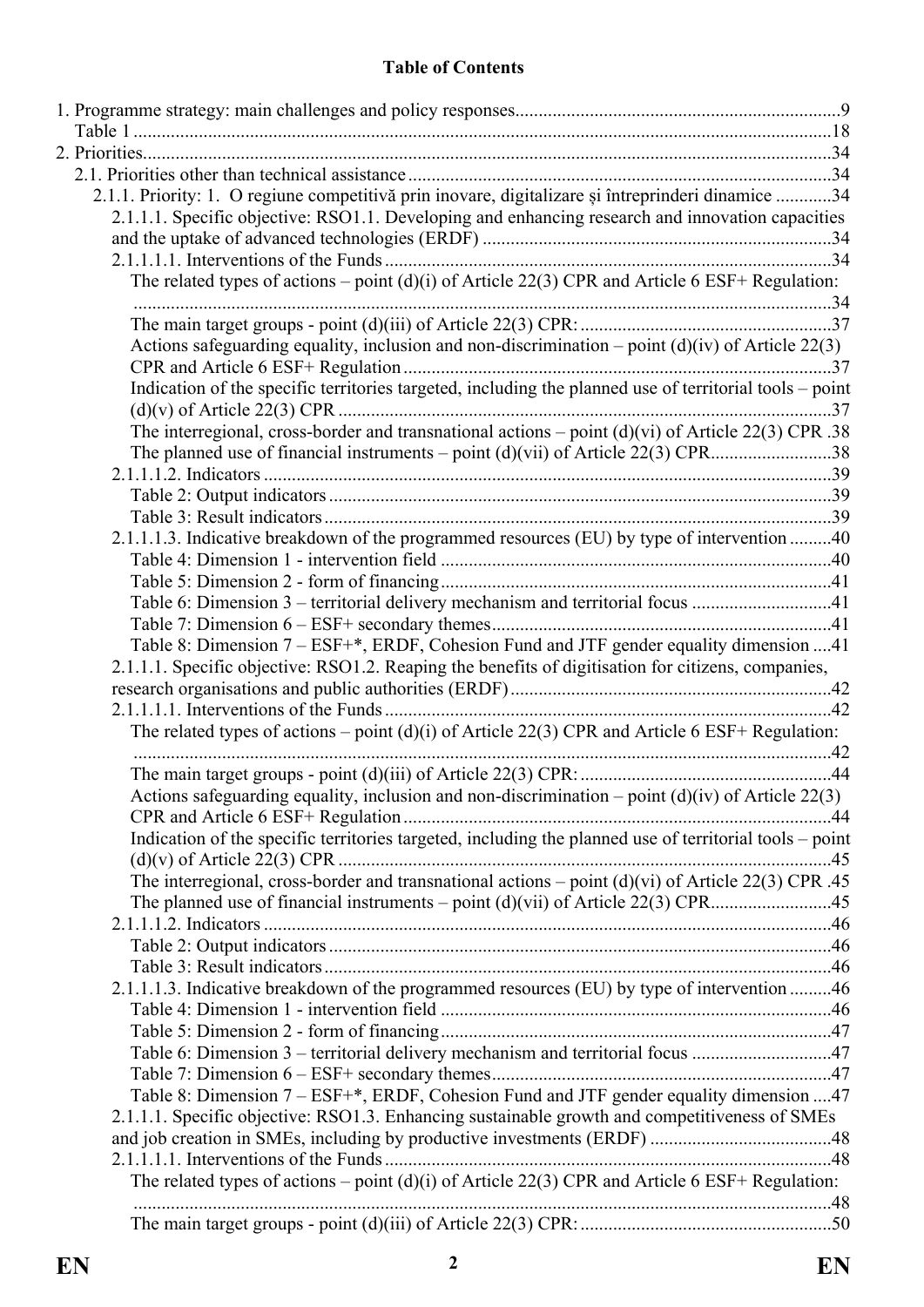| Actions safeguarding equality, inclusion and non-discrimination – point $(d)(iv)$ of Article 22(3)      |  |
|---------------------------------------------------------------------------------------------------------|--|
| Indication of the specific territories targeted, including the planned use of territorial tools - point |  |
|                                                                                                         |  |
| The interregional, cross-border and transnational actions – point $(d)(vi)$ of Article 22(3) CPR .51    |  |
|                                                                                                         |  |
|                                                                                                         |  |
|                                                                                                         |  |
|                                                                                                         |  |
| 2.1.1.1.3. Indicative breakdown of the programmed resources (EU) by type of intervention 52             |  |
|                                                                                                         |  |
|                                                                                                         |  |
| Table 6: Dimension 3 – territorial delivery mechanism and territorial focus 53                          |  |
|                                                                                                         |  |
| Table 8: Dimension 7 – ESF+*, ERDF, Cohesion Fund and JTF gender equality dimension  53                 |  |
| 2.1.1.1. Specific objective: RSO1.4. Developing skills for smart specialisation, industrial transition  |  |
|                                                                                                         |  |
|                                                                                                         |  |
| The related types of actions – point (d)(i) of Article 22(3) CPR and Article 6 ESF+ Regulation:         |  |
|                                                                                                         |  |
|                                                                                                         |  |
| Actions safeguarding equality, inclusion and non-discrimination – point $(d)(iv)$ of Article 22(3)      |  |
|                                                                                                         |  |
|                                                                                                         |  |
| Indication of the specific territories targeted, including the planned use of territorial tools - point |  |
|                                                                                                         |  |
| The interregional, cross-border and transnational actions – point $(d)(vi)$ of Article 22(3) CPR .57    |  |
|                                                                                                         |  |
|                                                                                                         |  |
|                                                                                                         |  |
|                                                                                                         |  |
| 2.1.1.1.3. Indicative breakdown of the programmed resources (EU) by type of intervention 59             |  |
|                                                                                                         |  |
|                                                                                                         |  |
| Table 6: Dimension 3 – territorial delivery mechanism and territorial focus 59                          |  |
|                                                                                                         |  |
| Table 8: Dimension 7 - ESF+*, ERDF, Cohesion Fund and JTF gender equality dimension  59                 |  |
|                                                                                                         |  |
| 2.1.1.1. Specific objective: RSO1.2. Reaping the benefits of digitisation for citizens, companies,      |  |
|                                                                                                         |  |
|                                                                                                         |  |
| The related types of actions – point $(d)(i)$ of Article 22(3) CPR and Article 6 ESF+ Regulation:       |  |
|                                                                                                         |  |
|                                                                                                         |  |
| Actions safeguarding equality, inclusion and non-discrimination – point $(d)(iv)$ of Article 22(3)      |  |
|                                                                                                         |  |
| Indication of the specific territories targeted, including the planned use of territorial tools – point |  |
|                                                                                                         |  |
| The interregional, cross-border and transnational actions – point $(d)(vi)$ of Article 22(3) CPR .64    |  |
|                                                                                                         |  |
|                                                                                                         |  |
|                                                                                                         |  |
|                                                                                                         |  |
| 2.1.1.1.3. Indicative breakdown of the programmed resources (EU) by type of intervention 66             |  |
|                                                                                                         |  |
|                                                                                                         |  |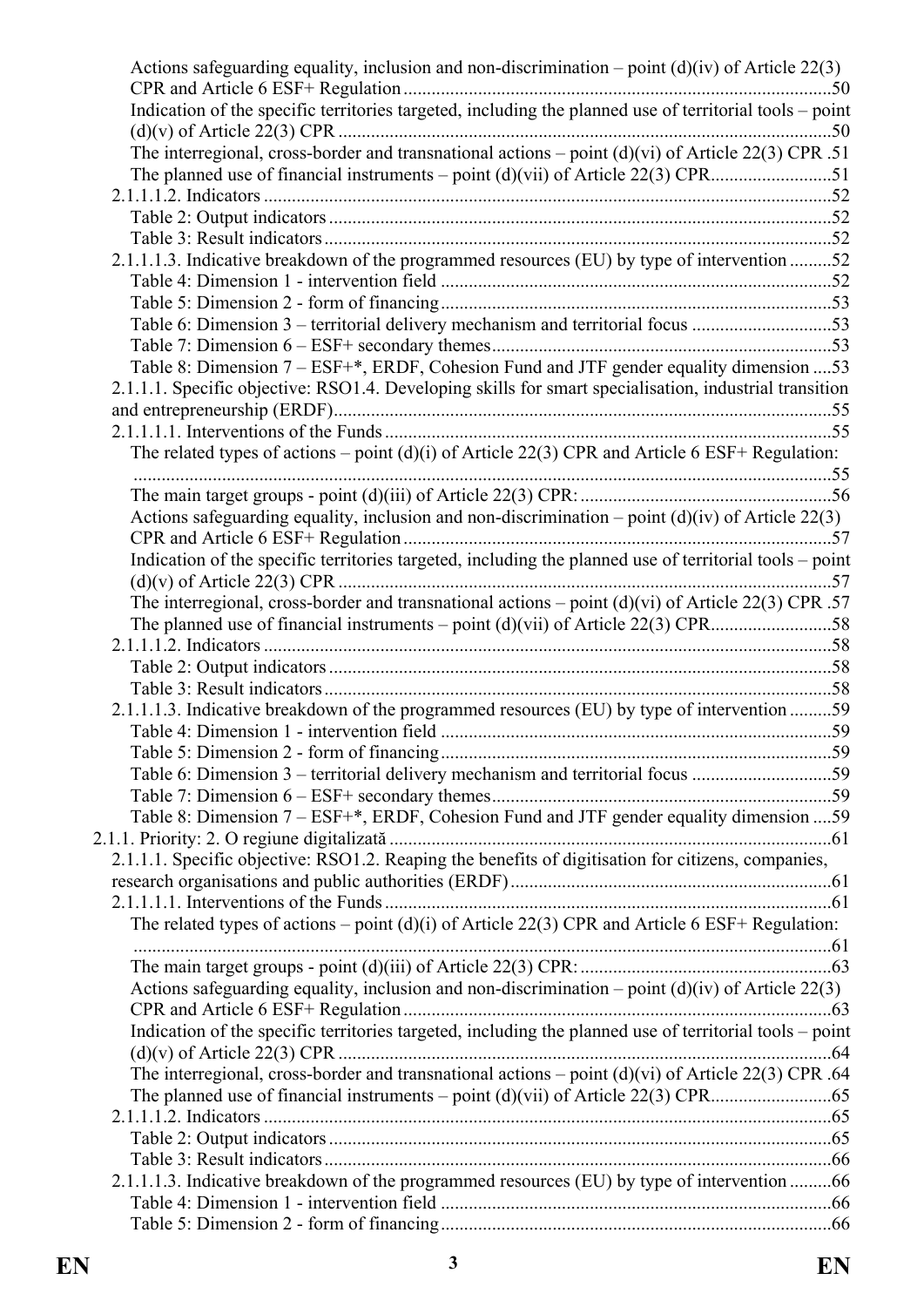| Table 8: Dimension 7 - ESF+*, ERDF, Cohesion Fund and JTF gender equality dimension  67                 |  |
|---------------------------------------------------------------------------------------------------------|--|
|                                                                                                         |  |
| 2.1.1.1. Specific objective: RSO2.1. Promoting energy efficiency and reducing greenhouse gas            |  |
|                                                                                                         |  |
|                                                                                                         |  |
|                                                                                                         |  |
| The related types of actions – point $(d)(i)$ of Article 22(3) CPR and Article 6 ESF+ Regulation:       |  |
|                                                                                                         |  |
|                                                                                                         |  |
| Actions safeguarding equality, inclusion and non-discrimination – point $(d)(iv)$ of Article 22(3)      |  |
|                                                                                                         |  |
| Indication of the specific territories targeted, including the planned use of territorial tools - point |  |
|                                                                                                         |  |
| The interregional, cross-border and transnational actions - point (d)(vi) of Article 22(3) CPR .72      |  |
|                                                                                                         |  |
|                                                                                                         |  |
|                                                                                                         |  |
|                                                                                                         |  |
| 2.1.1.1.3. Indicative breakdown of the programmed resources (EU) by type of intervention 74             |  |
|                                                                                                         |  |
|                                                                                                         |  |
| Table 6: Dimension 3 – territorial delivery mechanism and territorial focus 75                          |  |
|                                                                                                         |  |
| Table 8: Dimension 7 - ESF+*, ERDF, Cohesion Fund and JTF gender equality dimension  75                 |  |
| 2.1.1.1. Specific objective: RSO2.4. Promoting climate change adaptation and disaster risk              |  |
| prevention, resilience taking into account eco-system based approaches (ERDF)76                         |  |
|                                                                                                         |  |
| The related types of actions – point (d)(i) of Article 22(3) CPR and Article 6 ESF+ Regulation:         |  |
|                                                                                                         |  |
|                                                                                                         |  |
| Actions safeguarding equality, inclusion and non-discrimination – point $(d)(iv)$ of Article 22(3)      |  |
|                                                                                                         |  |
| Indication of the specific territories targeted, including the planned use of territorial tools – point |  |
|                                                                                                         |  |
| The interregional, cross-border and transnational actions – point $(d)(vi)$ of Article 22(3) CPR .79    |  |
|                                                                                                         |  |
|                                                                                                         |  |
|                                                                                                         |  |
|                                                                                                         |  |
| 2.1.1.1.3. Indicative breakdown of the programmed resources (EU) by type of intervention 80             |  |
|                                                                                                         |  |
|                                                                                                         |  |
|                                                                                                         |  |
|                                                                                                         |  |
| Table 8: Dimension 7 - ESF+*, ERDF, Cohesion Fund and JTF gender equality dimension 81                  |  |
| 2.1.1.1. Specific objective: RSO2.7. Enhancing protection and preservation of nature, biodiversity      |  |
| and green infrastructure, including in urban areas, and reducing all forms of pollution (ERDF)82        |  |
|                                                                                                         |  |
| The related types of actions – point $(d)(i)$ of Article 22(3) CPR and Article 6 ESF+ Regulation:       |  |
|                                                                                                         |  |
|                                                                                                         |  |
| Actions safeguarding equality, inclusion and non-discrimination – point $(d)(iv)$ of Article 22(3)      |  |
|                                                                                                         |  |
|                                                                                                         |  |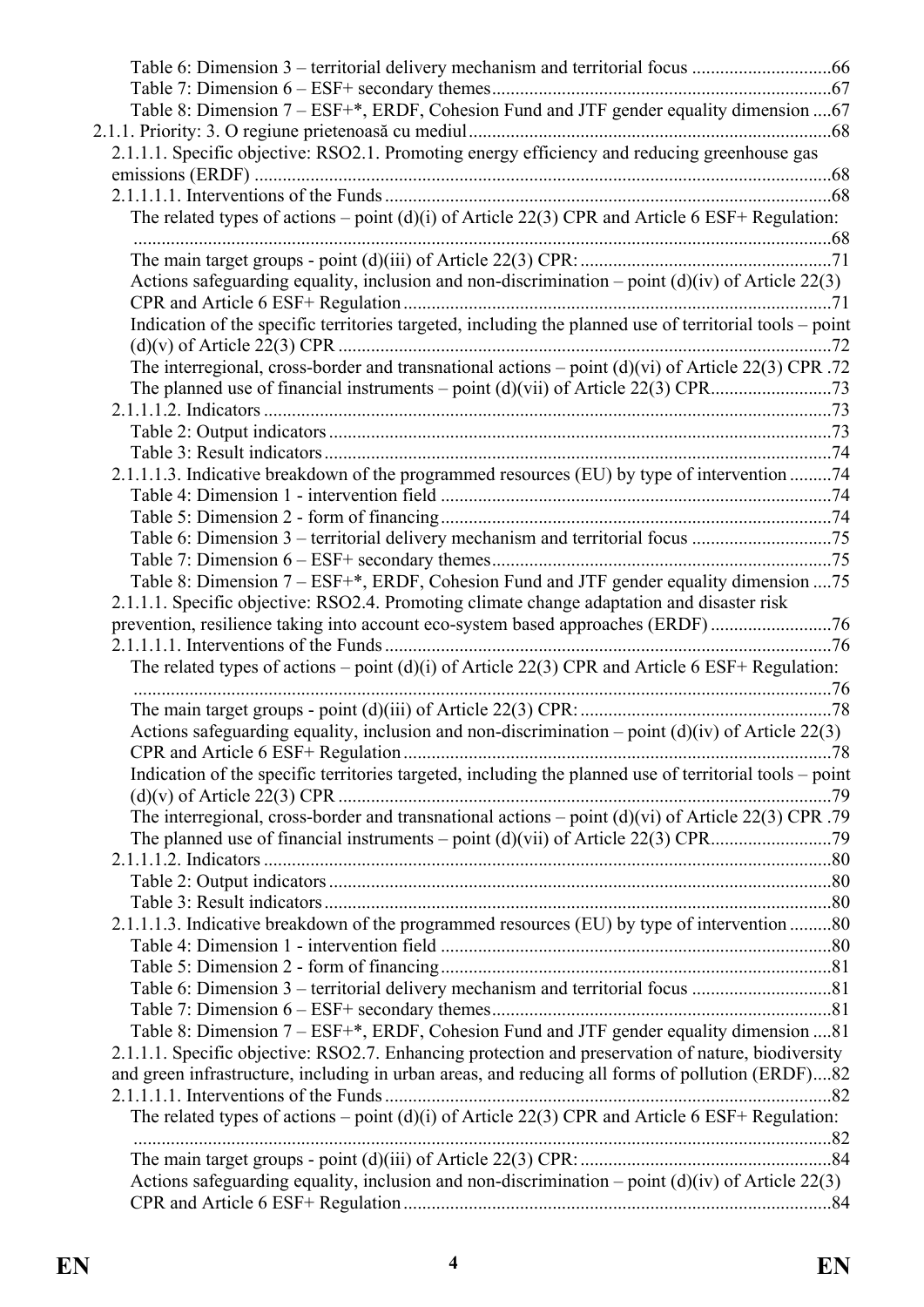| Indication of the specific territories targeted, including the planned use of territorial tools – point  |  |
|----------------------------------------------------------------------------------------------------------|--|
| The interregional, cross-border and transnational actions – point $(d)(vi)$ of Article 22(3) CPR .85     |  |
|                                                                                                          |  |
|                                                                                                          |  |
|                                                                                                          |  |
|                                                                                                          |  |
| 2.1.1.1.3. Indicative breakdown of the programmed resources (EU) by type of intervention 87              |  |
|                                                                                                          |  |
|                                                                                                          |  |
|                                                                                                          |  |
|                                                                                                          |  |
| Table 8: Dimension 7 – ESF+*, ERDF, Cohesion Fund and JTF gender equality dimension 88                   |  |
| 2.1.1. Priority: 4. O regiune cu mobilitate ridicată (Urban mobility specific objective set out in point |  |
|                                                                                                          |  |
|                                                                                                          |  |
| 2.1.1.1. Specific objective: RSO2.8. Promoting sustainable multimodal urban mobility, as part of         |  |
|                                                                                                          |  |
|                                                                                                          |  |
| The related types of actions – point (d)(i) of Article 22(3) CPR and Article 6 ESF+ Regulation:          |  |
|                                                                                                          |  |
|                                                                                                          |  |
| Actions safeguarding equality, inclusion and non-discrimination – point $(d)(iv)$ of Article 22(3)       |  |
|                                                                                                          |  |
| Indication of the specific territories targeted, including the planned use of territorial tools - point  |  |
|                                                                                                          |  |
| The interregional, cross-border and transnational actions – point $(d)(vi)$ of Article 22(3) CPR .93     |  |
|                                                                                                          |  |
|                                                                                                          |  |
|                                                                                                          |  |
|                                                                                                          |  |
| 2.1.1.1.3. Indicative breakdown of the programmed resources (EU) by type of intervention 95              |  |
|                                                                                                          |  |
|                                                                                                          |  |
| Table 6: Dimension 3 – territorial delivery mechanism and territorial focus 96                           |  |
|                                                                                                          |  |
| Table 8: Dimension 7 – ESF+*, ERDF, Cohesion Fund and JTF gender equality dimension  96                  |  |
|                                                                                                          |  |
| 2.1.1.1. Specific objective: RSO3.2. Developing and enhancing sustainable, climate resilient,            |  |
| intelligent and intermodal national, regional and local mobility, including improved access to           |  |
|                                                                                                          |  |
|                                                                                                          |  |
| The related types of actions – point (d)(i) of Article 22(3) CPR and Article 6 ESF+ Regulation:          |  |
|                                                                                                          |  |
|                                                                                                          |  |
| Actions safeguarding equality, inclusion and non-discrimination – point $(d)(iv)$ of Article 22(3)       |  |
|                                                                                                          |  |
| Indication of the specific territories targeted, including the planned use of territorial tools - point  |  |
|                                                                                                          |  |
| The interregional, cross-border and transnational actions – point $(d)(vi)$ of Article 22(3) CPR100      |  |
|                                                                                                          |  |
|                                                                                                          |  |
|                                                                                                          |  |
|                                                                                                          |  |
| 2.1.1.1.3. Indicative breakdown of the programmed resources (EU) by type of intervention 102             |  |
|                                                                                                          |  |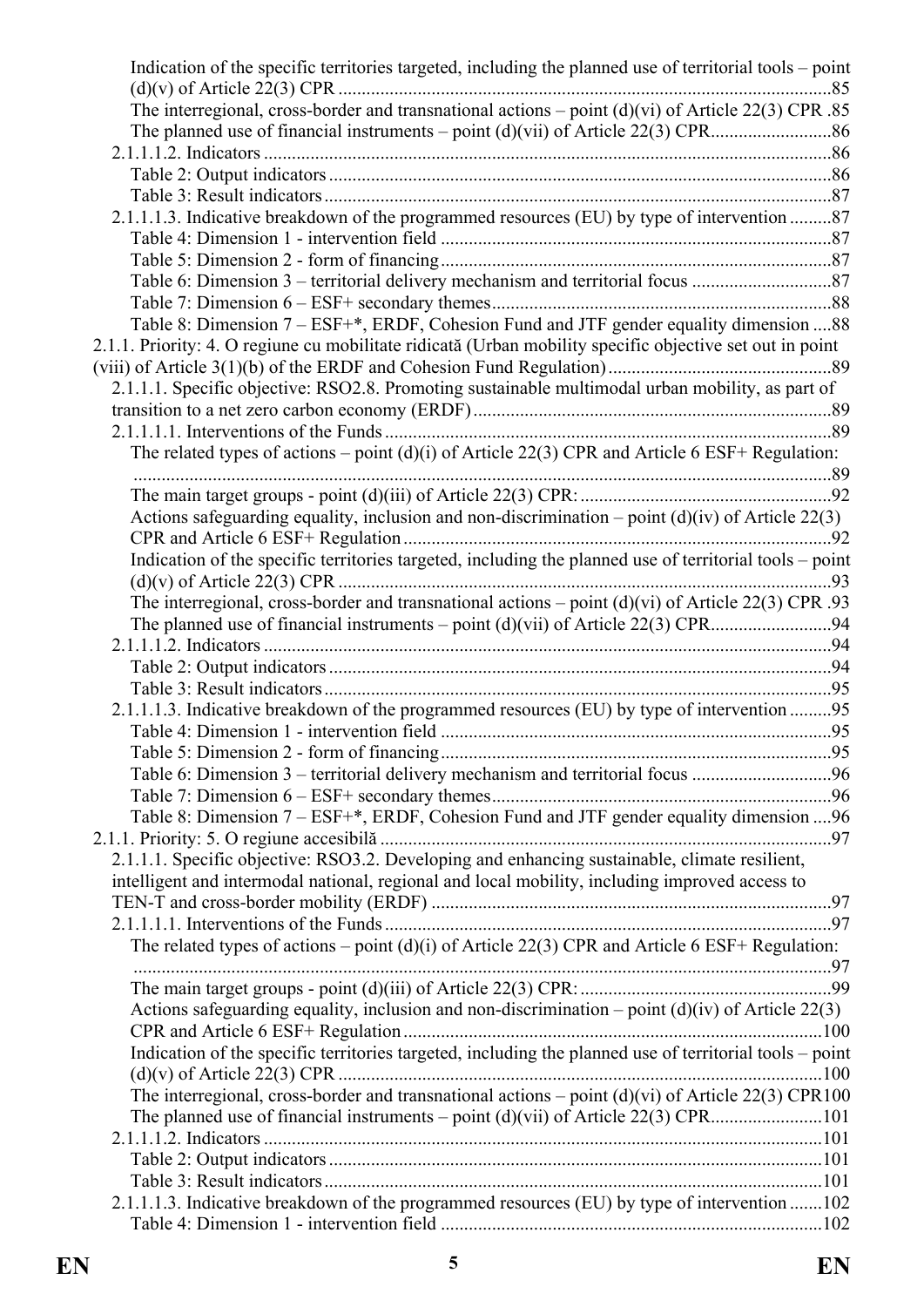| Table 6: Dimension 3 – territorial delivery mechanism and territorial focus 102                         |  |
|---------------------------------------------------------------------------------------------------------|--|
|                                                                                                         |  |
| Table 8: Dimension 7 – ESF+*, ERDF, Cohesion Fund and JTF gender equality dimension 103                 |  |
|                                                                                                         |  |
| 2.1.1.1. Specific objective: RSO4.2. Improving equal access to inclusive and quality services in        |  |
| education, training and lifelong learning through developing accessible infrastructure, including by    |  |
| fostering resilience for distance and on-line education and training (ERDF)104                          |  |
|                                                                                                         |  |
| The related types of actions – point (d)(i) of Article 22(3) CPR and Article 6 ESF+ Regulation:         |  |
|                                                                                                         |  |
|                                                                                                         |  |
| Actions safeguarding equality, inclusion and non-discrimination – point $(d)(iv)$ of Article 22(3)      |  |
|                                                                                                         |  |
|                                                                                                         |  |
| Indication of the specific territories targeted, including the planned use of territorial tools - point |  |
|                                                                                                         |  |
| The interregional, cross-border and transnational actions – point $(d)(vi)$ of Article 22(3) CPR108     |  |
|                                                                                                         |  |
|                                                                                                         |  |
|                                                                                                         |  |
|                                                                                                         |  |
| 2.1.1.1.3. Indicative breakdown of the programmed resources (EU) by type of intervention 110            |  |
|                                                                                                         |  |
|                                                                                                         |  |
| Table 6: Dimension 3 – territorial delivery mechanism and territorial focus 111                         |  |
|                                                                                                         |  |
| Table 8: Dimension 7 – ESF+*, ERDF, Cohesion Fund and JTF gender equality dimension 111                 |  |
|                                                                                                         |  |
| 2.1.1.1. Specific objective: RSO5.1. Fostering the integrated and inclusive social, economic and        |  |
| environmental development, culture, natural heritage, sustainable tourism, and security in urban        |  |
|                                                                                                         |  |
|                                                                                                         |  |
| The related types of actions – point (d)(i) of Article 22(3) CPR and Article 6 ESF+ Regulation:         |  |
|                                                                                                         |  |
|                                                                                                         |  |
| Actions safeguarding equality, inclusion and non-discrimination – point $(d)(iv)$ of Article 22(3)      |  |
|                                                                                                         |  |
| Indication of the specific territories targeted, including the planned use of territorial tools – point |  |
|                                                                                                         |  |
| The interregional, cross-border and transnational actions – point $(d)(vi)$ of Article 22(3) CPR116     |  |
|                                                                                                         |  |
|                                                                                                         |  |
|                                                                                                         |  |
|                                                                                                         |  |
| 2.1.1.1.3. Indicative breakdown of the programmed resources (EU) by type of intervention 118            |  |
|                                                                                                         |  |
|                                                                                                         |  |
| Table 6: Dimension 3 – territorial delivery mechanism and territorial focus 119                         |  |
|                                                                                                         |  |
| Table 8: Dimension 7 – ESF+*, ERDF, Cohesion Fund and JTF gender equality dimension 119                 |  |
|                                                                                                         |  |
| 2.1.1.1. Specific objective: RSO5.2. Fostering the integrated and inclusive social, economic and        |  |
| environmental local development, culture, natural heritage, sustainable tourism and security, in        |  |
|                                                                                                         |  |
|                                                                                                         |  |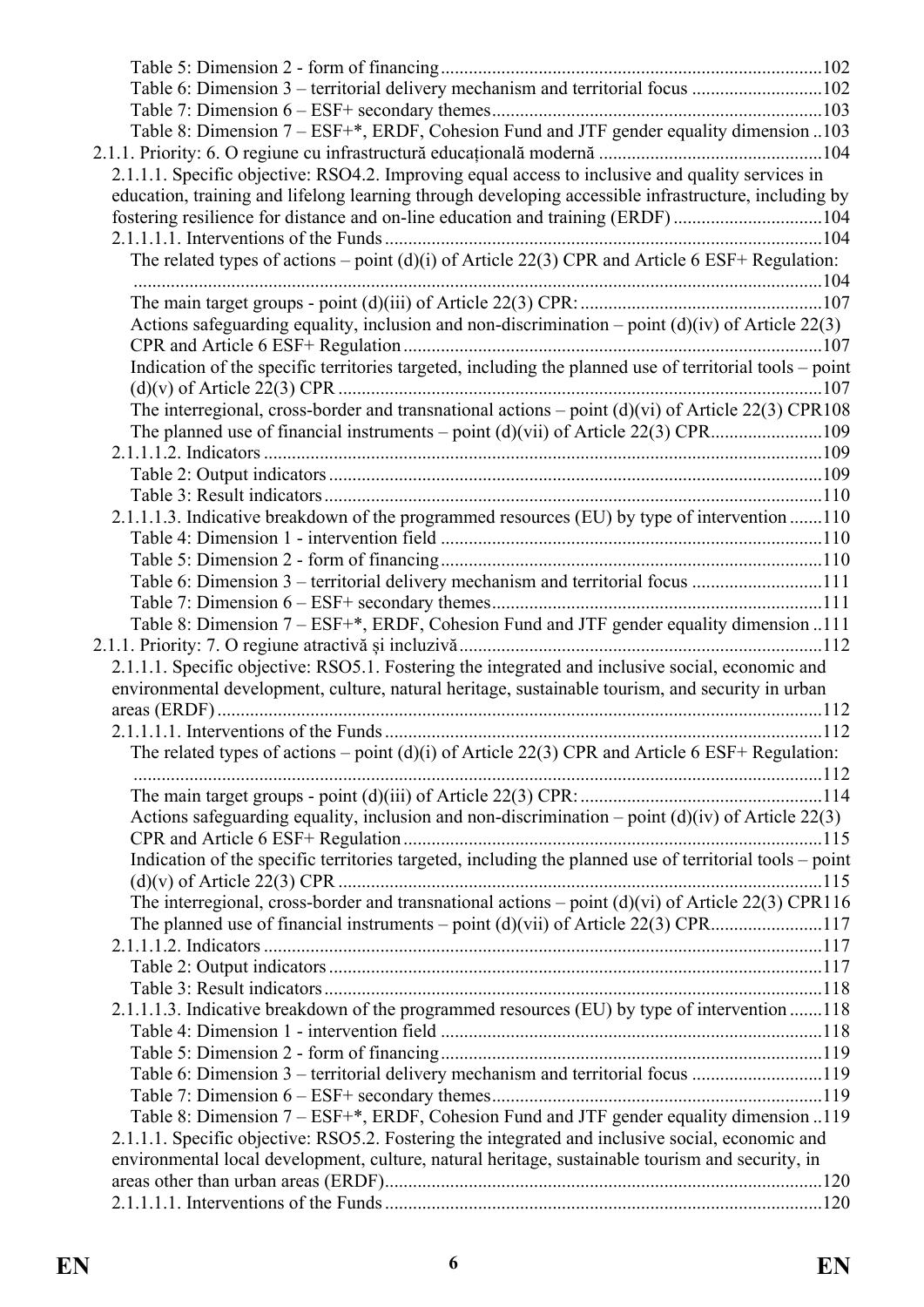| The related types of actions – point (d)(i) of Article 22(3) CPR and Article 6 ESF+ Regulation:         |  |
|---------------------------------------------------------------------------------------------------------|--|
|                                                                                                         |  |
|                                                                                                         |  |
| Actions safeguarding equality, inclusion and non-discrimination – point $(d)(iv)$ of Article 22(3)      |  |
|                                                                                                         |  |
| Indication of the specific territories targeted, including the planned use of territorial tools – point |  |
|                                                                                                         |  |
| The interregional, cross-border and transnational actions – point $(d)(vi)$ of Article 22(3) CPR123     |  |
|                                                                                                         |  |
|                                                                                                         |  |
|                                                                                                         |  |
| 2.1.1.1.3. Indicative breakdown of the programmed resources (EU) by type of intervention 125            |  |
|                                                                                                         |  |
|                                                                                                         |  |
| Table 6: Dimension 3 – territorial delivery mechanism and territorial focus 126                         |  |
|                                                                                                         |  |
| Table 8: Dimension 7 – ESF+*, ERDF, Cohesion Fund and JTF gender equality dimension 126                 |  |
|                                                                                                         |  |
| 2.2.1. Priority for technical assistance pursuant to Article 36(4) CPR: 8. Asistență tehnică 127        |  |
|                                                                                                         |  |
|                                                                                                         |  |
|                                                                                                         |  |
|                                                                                                         |  |
|                                                                                                         |  |
| 2.2.1.3. Indicative breakdown of the programmed resources (EU) by type of intervention 130              |  |
|                                                                                                         |  |
|                                                                                                         |  |
| Table 8: Dimension 7 - ESF+*, ERDF, Cohesion Fund and JTF gender equality dimension 130                 |  |
|                                                                                                         |  |
|                                                                                                         |  |
|                                                                                                         |  |
|                                                                                                         |  |
| Justification, taking into account how those amounts contribute to the achievement of policy            |  |
| objectives selected in the programme in accordance with Article $10(1)$ of the InvestEU Regulation      |  |
|                                                                                                         |  |
| Table 16A: Transfers to instruments under direct or indirect management (breakdown by year).132         |  |
| Table 16B: Transfers to instruments under direct or indirect management* (summary)132                   |  |
| Transfers to instruments under direct or indirect management - Justification 132                        |  |
| Table 17A: Transfers between ERDF, ESF+ and Cohesion Fund or to another Fund or Funds*                  |  |
|                                                                                                         |  |
| Table 17B: Transfers between ERDF, ESF+ and Cohesion Fund or to another Fund or Funds                   |  |
|                                                                                                         |  |
| Transfers between shared management funds, including between cohesion policy funds -                    |  |
|                                                                                                         |  |
|                                                                                                         |  |
| 3.3. Transfers between categories of region resulting from the mid-term review133                       |  |
| Table 19A: Transfers between categories of region resulting from the mid-term review within the         |  |
|                                                                                                         |  |
| Table 19B: Transfers between categories of region resulting from the mid-term review, to other          |  |
|                                                                                                         |  |
|                                                                                                         |  |
|                                                                                                         |  |
|                                                                                                         |  |
|                                                                                                         |  |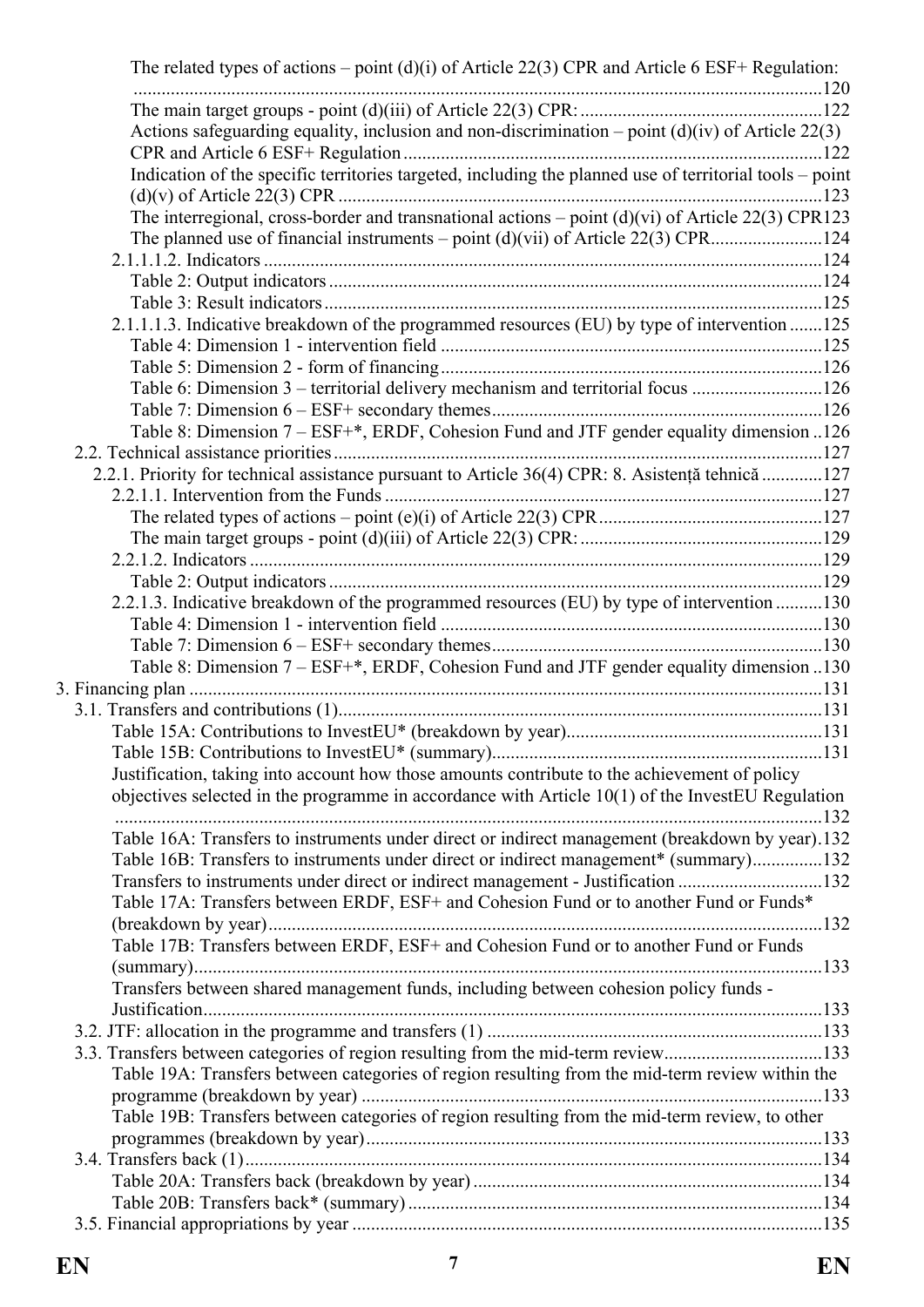| Table 11: Total financial appropriations by fund and national co-financing 136                                                                                                                                                                                                                                        |  |
|-----------------------------------------------------------------------------------------------------------------------------------------------------------------------------------------------------------------------------------------------------------------------------------------------------------------------|--|
|                                                                                                                                                                                                                                                                                                                       |  |
|                                                                                                                                                                                                                                                                                                                       |  |
|                                                                                                                                                                                                                                                                                                                       |  |
| The repartition of the reimbursed amounts for technical assistance pursuant to Article 36(5) CPR if                                                                                                                                                                                                                   |  |
|                                                                                                                                                                                                                                                                                                                       |  |
|                                                                                                                                                                                                                                                                                                                       |  |
|                                                                                                                                                                                                                                                                                                                       |  |
|                                                                                                                                                                                                                                                                                                                       |  |
| Table 14: Use of unit costs, lump sums, flat rates and financing not linked to costs161                                                                                                                                                                                                                               |  |
|                                                                                                                                                                                                                                                                                                                       |  |
|                                                                                                                                                                                                                                                                                                                       |  |
|                                                                                                                                                                                                                                                                                                                       |  |
|                                                                                                                                                                                                                                                                                                                       |  |
| 1. Source of data used to calculate the standard scale of unit costs, lump sums or flat rates (who<br>produced, collected and recorded the data, where the data is stored, cut-off dates, validation, etc.)170<br>2. Please specify why the proposed method and calculation based on Article 94(2) CPR is relevant to |  |
| 3. Please specify how the calculations were made, in particular including any assumptions made in<br>terms of quality or quantities. Where relevant, statistical evidence and benchmarks should be used and,                                                                                                          |  |
|                                                                                                                                                                                                                                                                                                                       |  |
| 4. Please explain how you have ensured that only eligible expenditure was included in the calculation of                                                                                                                                                                                                              |  |
| 5. Assessment of the audit authority(ies) of the calculation methodology and amounts and the                                                                                                                                                                                                                          |  |
| arrangements to ensure the verification, quality, collection and storage of data174                                                                                                                                                                                                                                   |  |
|                                                                                                                                                                                                                                                                                                                       |  |
|                                                                                                                                                                                                                                                                                                                       |  |
|                                                                                                                                                                                                                                                                                                                       |  |
| Appendix 3: List of planned operations of strategic importance with a timetable177                                                                                                                                                                                                                                    |  |
|                                                                                                                                                                                                                                                                                                                       |  |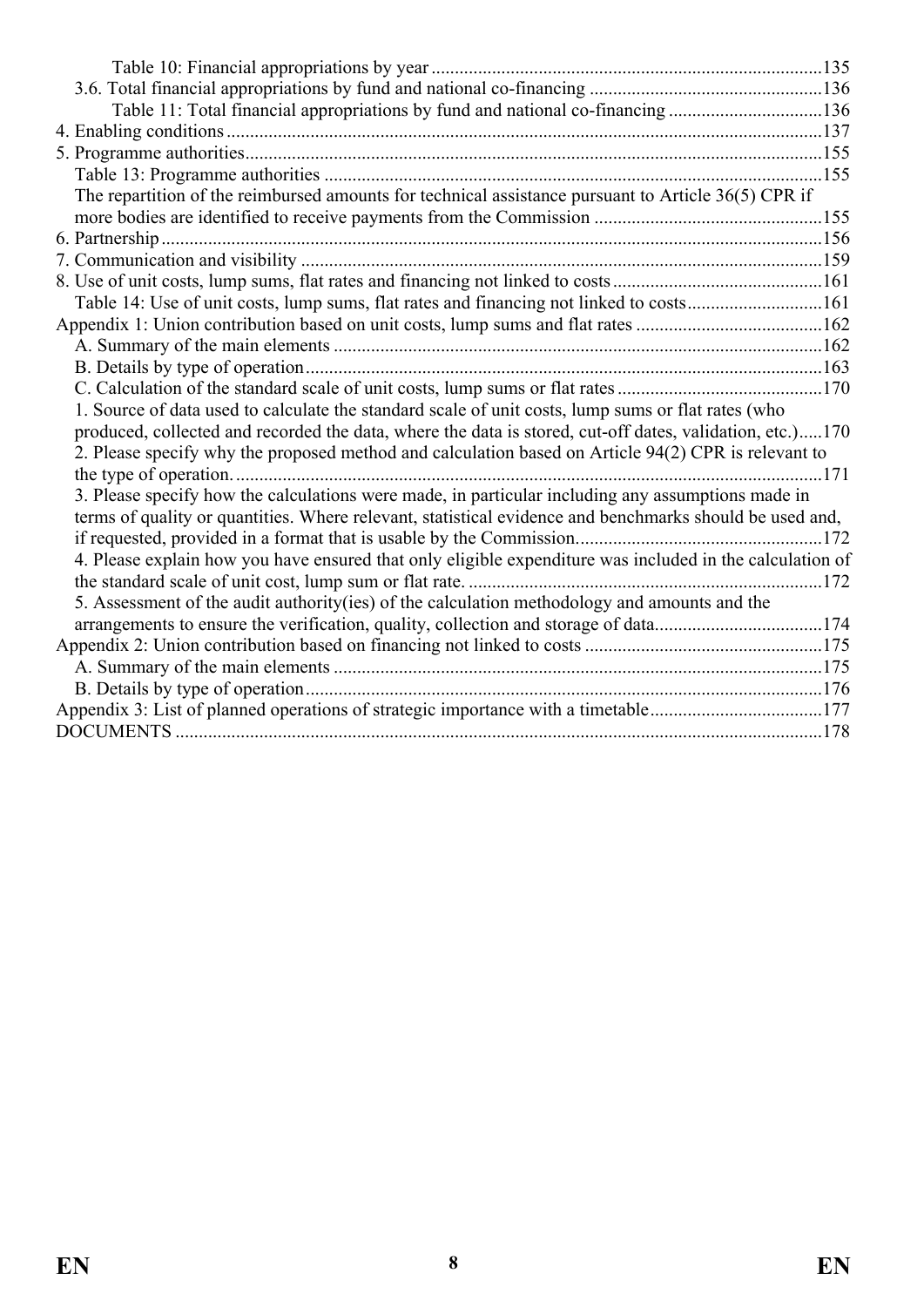<span id="page-8-0"></span>1. Programme strategy: main challenges and policy responses

Reference: points (a)(i) to (viii) and point (a)(x) of Article 22(3) and point (b) of Article 22(3) of Regulation (EU) 2021/1060 (CPR)

**Regiunea București-Ilfov (RBI) are un caracter aparte** față de celelalte regiuni de dezvoltare din RO. Deși are cea mai mică suprafață (1.823 km2), concentrează 13.43% din populația țării, fiind cea mai **dens populată** regiune (1.436, 6 locuitori/km2) și cu **cel mai ridicat grad de urbanizare** (90, 6% din populație).

Din perspectivă administrativă regiunea se compune din 42 UAT: Municipiul București (MB) - capitala țării și județul Ilfov (IF), format din 8 orașe și 32 de localități rurale. MB este împărțit în 6 sectoare, subunități administrativ-teritoriale cu autonomie proprie, delimitate teritorial, care au propriile autorități ale administrației publice locale, consilii locale și primari, au patrimonii – bugetele locale proprii, sunt titulare de drepturi și obligații proprii, au competențe exclusive, competențe partajate și competențe delegate în raport cu MB.

**RBI este singura regiune mai dezvoltată din RO** cu un PIB/locuitor de 160% din media UE (PCS, 2019) (1). **RBI generează peste 27% din PIB național,** are o rată de ocupare de 89,4% și un nivel al șomajului de 1,1% (2), acționând ca un magnet pentru investiții și resurse umane datorită locurilor de muncă, oportunităților și a mediului vibrant al MB.

**În ceea ce privește competitivitatea regională**, RBI se află **pe locul 151 din 268 regiuni UE (3),** fiind afectată de vulnerabilități în ceea ce privește: nivelul de pregătire tehnologică, valorificarea potențialului de inovare, serviciile publice și calitatea vieții. **RBI se confruntă cu importante disparități intraregionale**. IF contribuie cu numai 10% la PIB regional, rata de ocupare este de 62,8%, față de 97,7% în MB, iar câștigurile salariale sunt mai mici cu aproximativ 30% (4).Disparitățile sunt vizibile și în ceea ce privește numărul de întreprinderi, participarea la educație, accesul la servicii publice.

**Viziune strategică 2030: RBI își va valorifica potențialul competitiv și își va îmbunătăți capacitatea de a oferi cetățenilor și întreprinderilor un mediu atractiv, durabil, curat și incluziv, în care aceștia își vor dori să locuiască și să investească, prin promovarea inovării, digitalizării, accesului echitabil la servicii publice moderne, educație și oportunități de afaceri, având permanent în vedere eficientizarea consumurilor energetice, reducerea emisiilor de CO2 și adaptarea la provocările climatice.**

**Obiectivul general al Programul Operațional Regional București-Ilfov 2021-2027 (POR BI) este acela de a contribui la viziunea strategică a RBI prin susținerea unei dezvoltării economice inteligente, sustenabile și incluzive în vederea îmbunătățirii standardului de viață și creșterii rezilienței față de provocările societale.** 

POR BI contribuie la îndeplinirea obiectivelor regionale de dezvoltare stabilite în Planul de Dezvoltare Regională București-Ilfov (PDR BI) 2021-2027 și în Strategia de Specializare Inteligentă RIS3 București-Iflov (RIS3 BI).

Pentru atingerea obiectivului general sunt avute in vedere 11 obiective regionale, ce reprezintă răspunsul la provocările sectoriale conturate în analiza nevoilor și care sunt transpuse în 8 Priorități.

**Provocări și obiective regionale de dezvoltare (OR):**

**OR1: Consolidarea capacităților în materie de CDI, inclusiv prin preluarea tehnologiilor avansate.**

**RBI este un inovator emergent + (2021) (5)** și cu toate că scorul de 0,306 o plasează pe locul 1 la nivel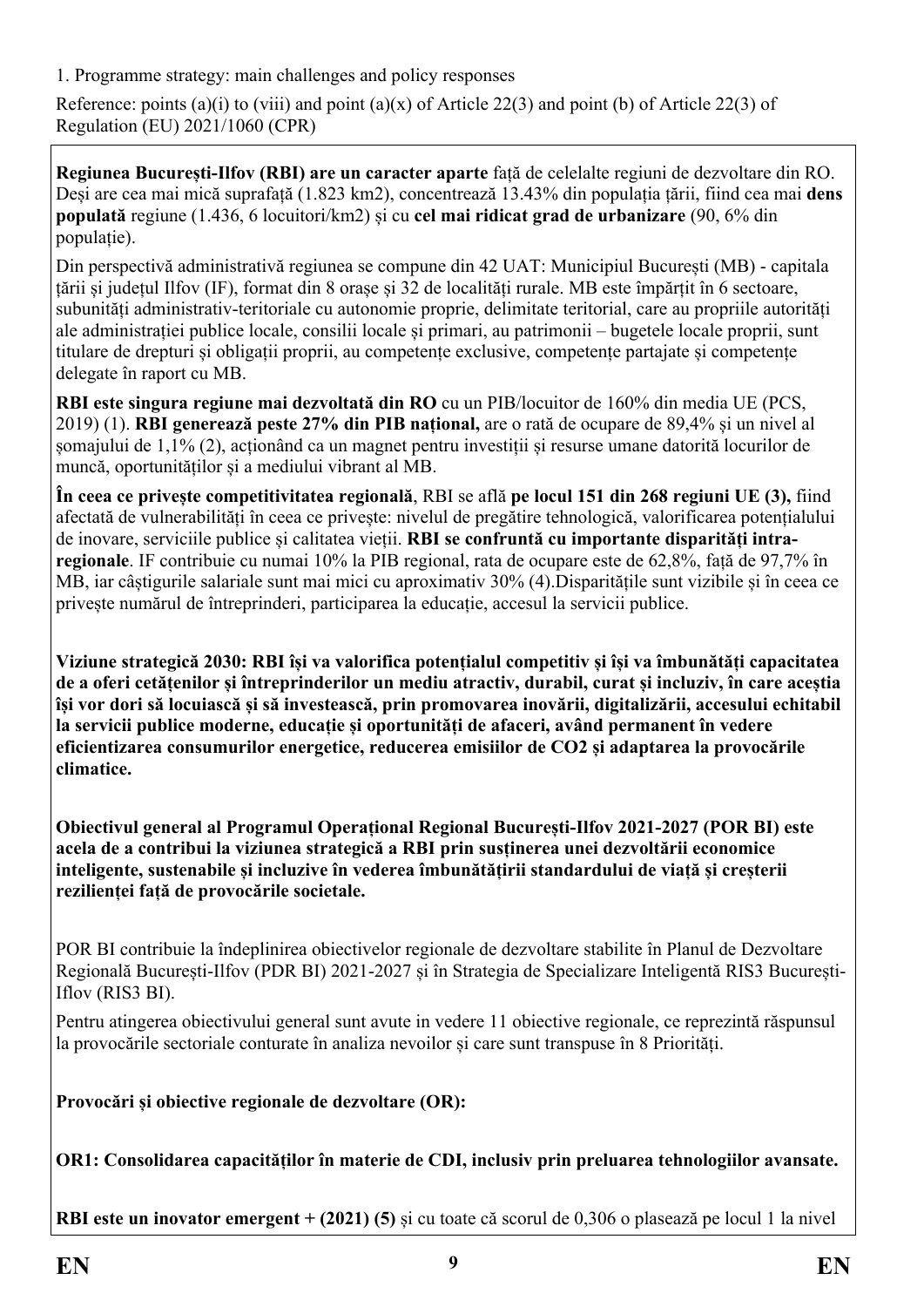național, este doar pe locul 197 din cele 240 de regiuni europene analizate. Prin comparație cu alte regiuni similare din UE(6) **înregistrează rezultate slabe la:** numărul de IMM cu inovații de produs/proces, IMM inovative ce colaborează cu alții, cheltuieli cu CD ale mediului de afaceri.

**Valorificarea modestă a facilităților de CDI din regiune,** contrar faptului că aici sunt concentrare cele mai multe organizații de CDI de la nivel național (82 institute de cercetare, 33 universități), **are impact direct asupra gradul de absorbție a cunoștințelor, a rezultatelor CD și a inovării în IMM.** Activitatea de CDI este concentrată în MB, cu centre importante și în IF (de ex. Măgurele).

**Sectorul CDI este subfinanțat, cheltuielile totale pentru CDI au fost de 1,07% din PIB regional, în scădere față de anii anteriori, din care cheltuielile private de doar 0,59% din PIB (2019)(7) și se situează sub obiectivul național de 2% din PIB. Tipologia cheltuielilor pentru CDI arată că doar 5% sunt cheltuieli de capital, lucru ce afectează capacitatea de inovare pe termen lung, calitatea științifică și difuzarea tehnologiei în IMM, restul de 95% sunt cheltuieli curente.** 

**Oferta de servicii de TT este mai mare decât în alte regiuni (**19 EITT (2021)(8) - 39% din numărul total din RO - 17 în MB și 2 în IF și 2 PST)**,** dar **transferul rezultatelor cercetării în piață este limitat bazat pe o** cererea de servicii de TT scăzută.

**Clusterele din RBI sunt slab orientate către stimularea inovării în IMM,** în cadrul celor 21 de clustere din RBI (25% din numărul total din RO), în perioada 2014-2020, în medie din 10 IMM beneficiare de servicii de sprijin, doar 1 a introdus o inovare pe piață.

**Nivelul scăzut al performanței CDI in RBI se datorează eșecului pieței manifestat sub forma externalităților negative** generate de nivelul redus al inovării în mediul privat. Activitatea de CDI depinde de generarea de cunoștințe, ce necesită o perioada lungă de timp pentru formare și angajamente substanțiale de resurse financiare și umane specializate, iar riscul ca rezultatele acestei activități să nu poată fi comercializate este unul considerabil. În plus capacitatea financiară redusă și accesul redus la finanțare scad motivația actorilor privați (IMM) de a se implica în activități de inovare. Lipsa interesului diminuează implicit și nivelul de colaborare cu organizațiile de CDI, conducând la necorelarea cererii și ofertei de CDI.

**Lecții învățate.** În perioadele de programare anterioare cererea pentru finanțarea proiectelor CDI a fost mare, dar numărul final de contracte semnate și implementate a fost relativ scăzut, din cauza: capacității reduse a beneficiarilor de a susține cofinanțarea unor investiții majore (9), deficiențelelor de înțelegere conceptuală din partea beneficiarilor, inclusiv din cauza deselor schimbări intervenite în cadrul GS. ADR BI va consulta permanent potențalii beneficiari și va elabora GS cu precizarea clară a conceptelor și documentelor necesare.

**OR2: Creșterea nivelului de digitalizare a economiei și administrației publice și adoptarea conceptului de oraș inteligent**

**În RBI există un nivel scăzut de integrare al tehnologiilor digitale în activitatea cetățenilor, a întreprinderilor și a administrației publice.** 

**Informatizarea și digitalizarea IMM se produce într-un ritm accentuat, dar insuficient pentru a recupera decalajul față de alte regiuni mai dezvoltate din UE**, în anul 2020 ponderea persoanelor care au comandat online fiind de doar 56%(10)**.** La nivelul celor 148.323 IMM active (2020), 50% nu dețin website, doar 10% dintre acestea utilizează semnătura electronică și soft de securitate și aproape 1% nu utilizează deloc elemente de bază ale tehnologiei informatice (11). **Eșecurile pieței derivă dintr-o cerere insuficientă de soluții de digitalizare, din lipsă de competențe și din practici de management deficitare.** IMM nu sunt conștiente de potențialul digitalizării. Chiar și atunci când tehnologiile digitale sunt adoptate, încorporarea cu succes a acestora trebuie să includă și adaptarea modelelor de afaceri, lucru care nu se întâmplă întrucât managerii și angajații nu sunt pregătiți în acest sens**.**

**Digitalizarea și interopreabilitatea serviciilor publice este o altă disfuncţionalitate la nivelul RBI. În 2021, procentul persoanelor care au interacționat online cu autoritățile publice a fost de doar 28%** (cu 30% sub media europeană de 58%). Principalul serviciu public digitalizat în proporție de 70% este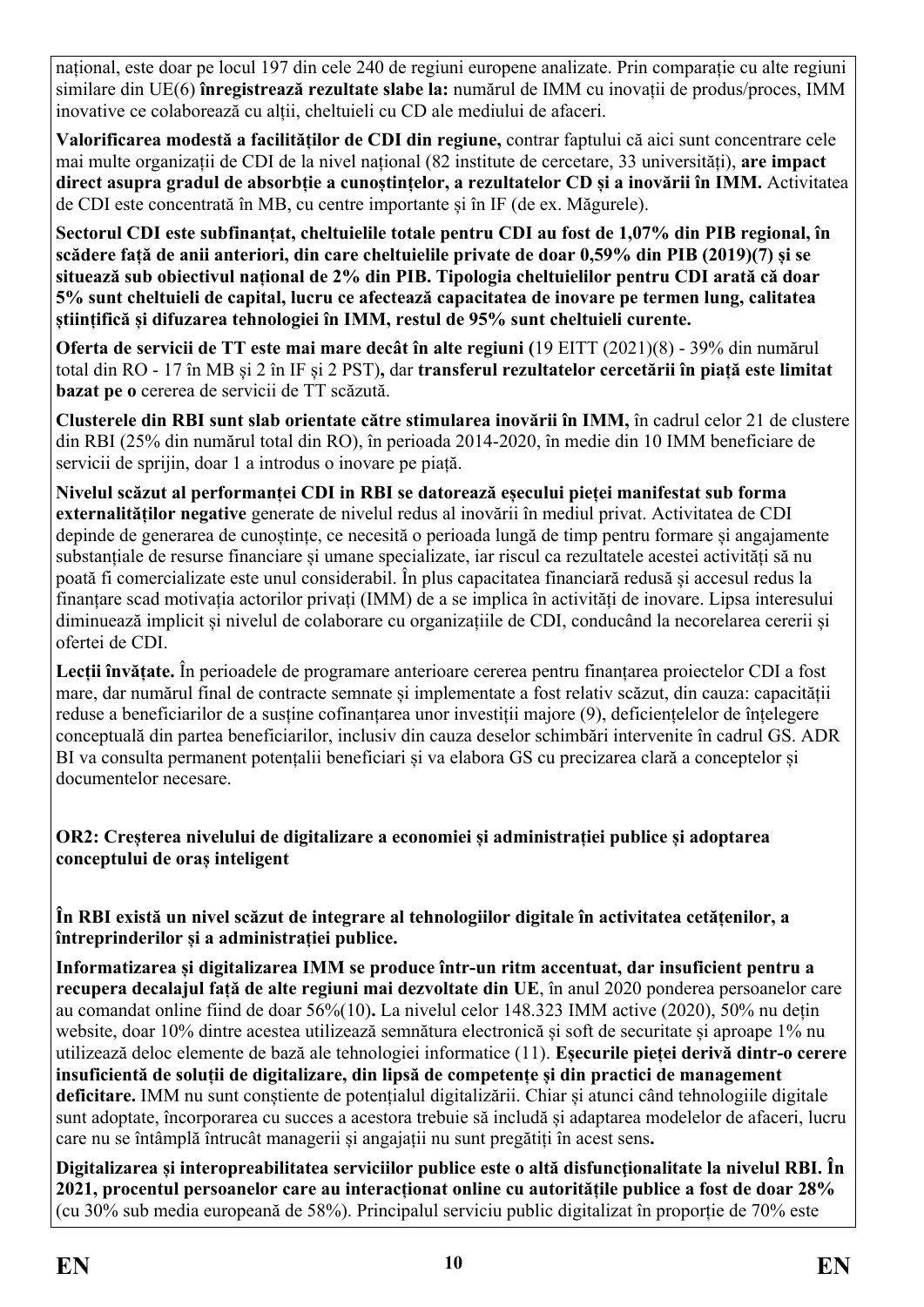plata online a taxelor locale, dar 14 localități din cele 46 încă nu oferă acest serviciu digital prin platforma ghișeul.ro. **La nivelul IF, managementul documentelor se realizează preponderent pe format hârtie (12).** 

**Conceptul de "oraș inteligent" este insuficent promovat și aplicat.** MB nu are o strategie de dezvoltare pe acest domeniu (13), ocupă poziția 103 din 174 orașe din 80 de țări (evaluate după cei 10 indicatori principali ai Indicelui Orașe în mișcare (14) ce respectă standardul ISO 37120 și are doar 5 aplicații specifice (15). Un singur sector (S4) are în prezent cele mai multe proiecte de tip oraș inteligent, iar **la nivelul IF nu există inițiative** definitivate.

**Lecții învățate.** Programele din 2014-2020 au vizat digitalizarea în plan secund și doar la un nivel primar. Accentul s-a pus pe achiziția de active corporale în general, iar programele informatice/instrumentele de comercializare on-line achiziționate nu s-au realizat în scopul direct al digitalizării. Dificultățile în evaluarea maturității digitale a IMM și percepția greșită asupra complexității și duratei de implementare a unor astfel de proiecte, au contribuit de asemenea la utilizarea limitată a acestor surse de finanțare. În acest context se vor lansa apeluri dedicate strict activității de digitalizare a IMM din RBI, cu scopul final ca ele să atingă o intensitate digitală ridicată sau să își inoveze modelul de afaceri/procesele de producție.

**OR3: Consolidarea capacității de reziliență și a competitivității IMM, inclusiv prin acces la structuri moderne de sprijinire a afacerilor.**

**IMM din RBI au o capacitate redusă de adaptare și reziliență, evidențiată printr-o rată de supraviețuire și un nivel de internaționalizare scăzute.**

**Masa critică de IMM din RBI este instabilă și se concentrează în MB**. Peste 32% din numărul total de întreprinderi nou create la un an de la înființare se desființează sau devin inactive (16). Totodată, ponderea întreprinderilor active nou create care fac investiții în primul an de activitate (5,4%) se situează sub media nationala de 13,7%.

**Internaționalizarea IMM este redusă**, în special din lipsa expertizei și a oportunităților de relaționare**.** În 2020, 83% din IMM active nu au participat la nicio acțiune de acest gen la nivel național (târguri, expoziții, misiuni diplomatice), iar aproape 92% dintre acestea nu au participat la astfel de acțiuni nici în străinătate (17).

**Sprijinul pentru noile afaceri este limitat.** Structurile de sprijinire a afacerilor de tip incubator de afaceri sunt puține (3 incubatoare acreditate), slab dezvoltate și insuficient funcționale, în interiorul acestora fiind localizat un număr limitat de IMM. Totuși, **există un interes crescut pentru antreprenoriat** (anual se înființează în medie 25.000 întreprinderi noi - aprox. 20% din total RO, RBI având cea mai mare rată de creare a acestora de 6,8% (18).

Accesul la finanțare rămâne o provocare principală, cu efecte negative asupra rezilienței IMM în RBI, ceea ce indică un **eșec al pieței de capital, care nu pune la dispoziție** suportul necesar pentru a realiza investiții în primii ani de funcționare, **relevante pentru tipologia de întreprinderi din regiune (19)**.

**Lecții învățate.** În 2014-2020, RBI nu a beneficiat de alocare pe AP2 din cadrul POR ce a vizat îmbunătățirea competitivității IMM. Cu toate acestea, cererea sectorului IMM a migrat către celelalte regiuni, iar dimensiunea acestui fenomen se ridică la 9,4%, astfel un total de 208 contracte au fost obtinute de IMM cu sediul social în RBI. Acesta fenomen va fi diminuat prin suplimentarea fondurilor alocate pentru IMM în cadrul POR BI, întrucât sprijinirea IMM trebuie să fie flexibilă şi centrată pe nevoi, orice restrictie administrativă conducând la un comportament oportunist.

**OR4: Îmbunătățirea și diversificarea competențelor pentru specializare inteligentă, tranziție industrială și antreprenoriat.**

**În RBI exită un deficit de competențe în materie de gestionare a inovării în IMM și un stadiu incipient de cunoaștere a conceptului de specializare inteligentă și tranziție industrială. Personalul**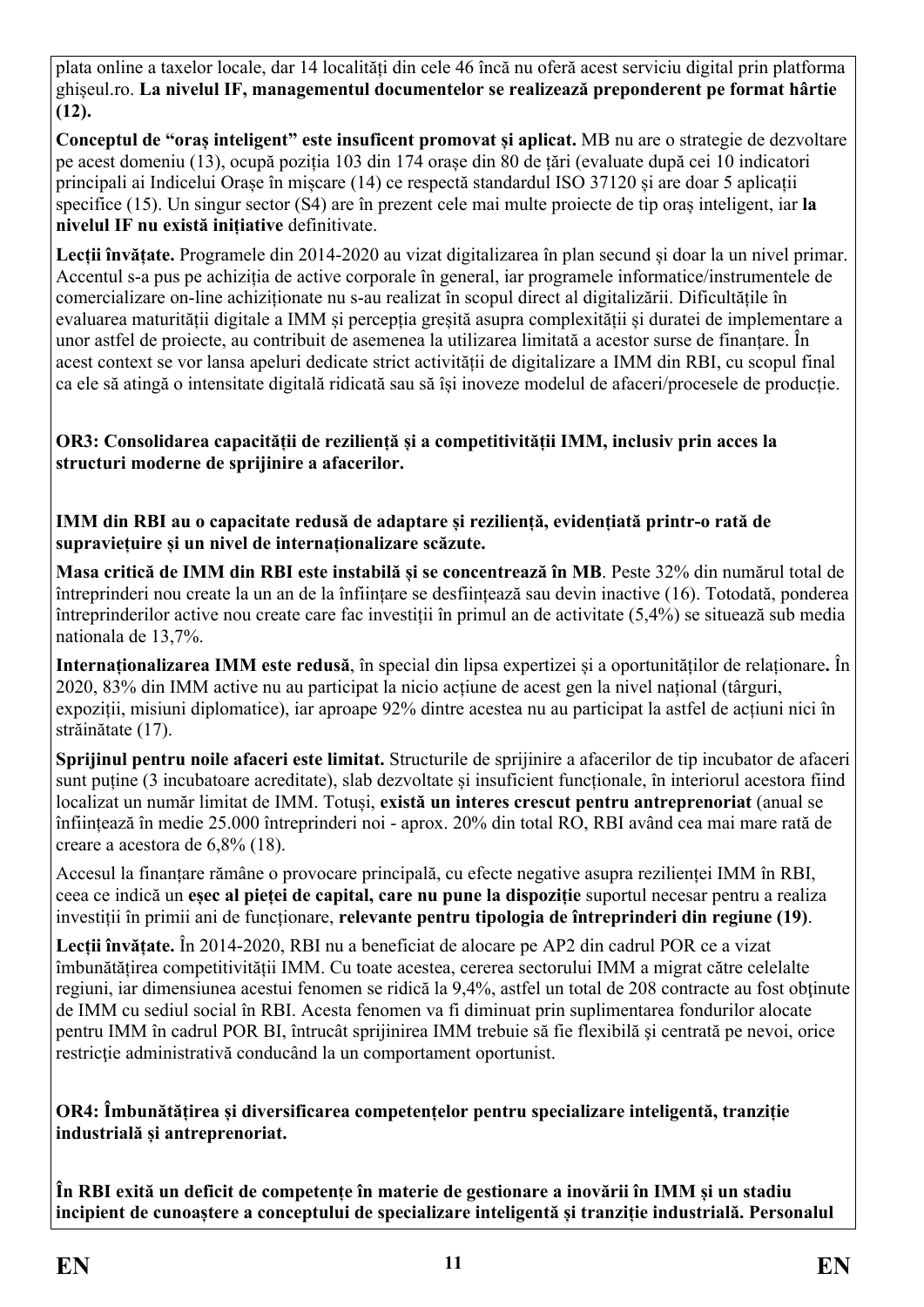**specializat în domeniul inovării, dar și în ceea ce privește protejarea proprietății intelectuale și transferul tehnologic este deficitar.** Elaborarea RIS3 BI 2021-2027 a evidențiat: nivelul redus de înțelegere al conceptului de specializare inteligentă din partea IMM-urilor, precum și faptul că resursele umane angajate în IMM nu au competențe profesionale adecvate unei economii bazate pe cunoaștere și nu pot să susțină inovarea și adaptarea activității la noile paradigme tehnologice impuse de tranziția de la societatea industrială la cea informațională.

**În RBI există o intensitate scăzută a trainingului resurselor umane în IMM în general**, iar nivelul scăzut de învățare pe tot parcursul vieții influențează negativ scorul RII 2021 (20) înregistrat de regiune. Astfel în anul 2020, 50% din IMM active nu au alocat resurse pentru instruirea angajaților. **Procentul mediu din CA alocat formării resurselor umane în IMM este în medie de 1,36% per IMM (21)**, situație nefavorabilă în condițiile în care instruirea reprezintă o necesitate stringentă, o cerință pentru dezvoltarea sustenabilă a activităților.

## **OR5:Creșterea eficienței energetice în sectorul clădirilor la nivel regional**

**În RBI eficiență energetică este redusă și sectorul clădirilor rezidențiale și publice gerenează consumuri de energie nesustenabile.** Fondul rezidențial din MB**,** ce reprezintă 12% din numărul total de gospodării existente la nivel national (22) este vechi, asemeni celui din RO (23) și se caracterizează prin confort şi eficienţă energetică scăzută, în raport cu standardele actuale (24). Din cele peste 10.000 de blocuri din București care necesită reabilitare, în 2019 erau reabilitate termic aproximativ 31%, tendința fiind de creștere. (25)

**Costurile energetice ridicate precum și veniturile mici ale unor categorii de locuitori** care nu-și permit servicii energetice de bază care să le garanteze un nivel de trai decent, favorizează în continuare existența **consumatorilor vulnerabili**, aproximativ 10% din populația RO fiind în imposibilitatea de a-și încălzi gospodăria la un nivel adecvat (26).

În RBI se regăsește 33% din suprafața totală (27) a **fondului de clădiri publice deținute sau ocupate de autoritățile centrale** cu funcțiuni administrative, sănătate, cultură, educație la care se adaugă și suprafața clădirilor deținute și ocupate de autoritățile publice locale. Creșterea prețurilor la energie și a ponderii costurilor energetice la veniturile gospodăriilor, inegalitatea în distribuția veniturilor cetățenilor, stocurile de locuințe și clădiri publice ineficiente din punct de vedere energetic, inexistența unor clădiri publice noi NZEB+ cu rol demonstrativ, credibilitatea bancară limitată a asociațiilor de proprietari pentru obținerea de credite pentru măsuri de eficiență energetică precum și un nivel ridicat al datoriilor APL-urilor generează incapacitatea susținerii financiare a investițiilor în scheme fiscale de reabilitare termică (28).

**Lecții învățate**: Mixul de proiecte începute/nefinalizate cu cele aflate la stadiul DALI depuse în cadrul aceluiași apel, a generat provocări in evaluare/implementare, fiind necesare reguli diferite. Deși proiectele începute/nefinalizate au o durată de implementare mult mai redusă și generează cheltuieli mult mai rapid, presupun și verificari suplimentare. Astfel, după actualizarea inventarului de proiecte nefinalizate la nivel regional, se va crea un prim apel dedicat proiectelor începute/nefinalizate cu buget între 50-75% din alocare, urmat de lansarea unui alt apel pentru proiectele aflate la stadiul de DALI după inchiderea primului apel.

#### **OR6: Reducerea riscului seismic în rândul clădirilor publice**

**Harta hazardului seismic pentru România poziționează RBI într-o zonă geografică cu risc seismic ridicat (29) existând probabilitatea manifestării unui cutremur cu efecte devastatoare asupra fondului de clădiri.** Sursa seismică Vrancea, situată în zona de curbură a Munţilor Carpaţi, este cea mai activă şi puternică din RO, reprezentând o zonă cu seismicitate concentrată la adâncimi intermediare (60 – 170 km). Cutremurele sunt caracterizate de atenuare scăzută in raport cu distanta epicentrală și propagarea efectelor la distanţe mari. Cutremurele afectează 65% din populaţia urbană a RO și pot afecta inclusiv construcţiile din localităţile situate pe axa Iaşi – Focşani – Bucureşti – Olteniţa. Analizele efectuate arată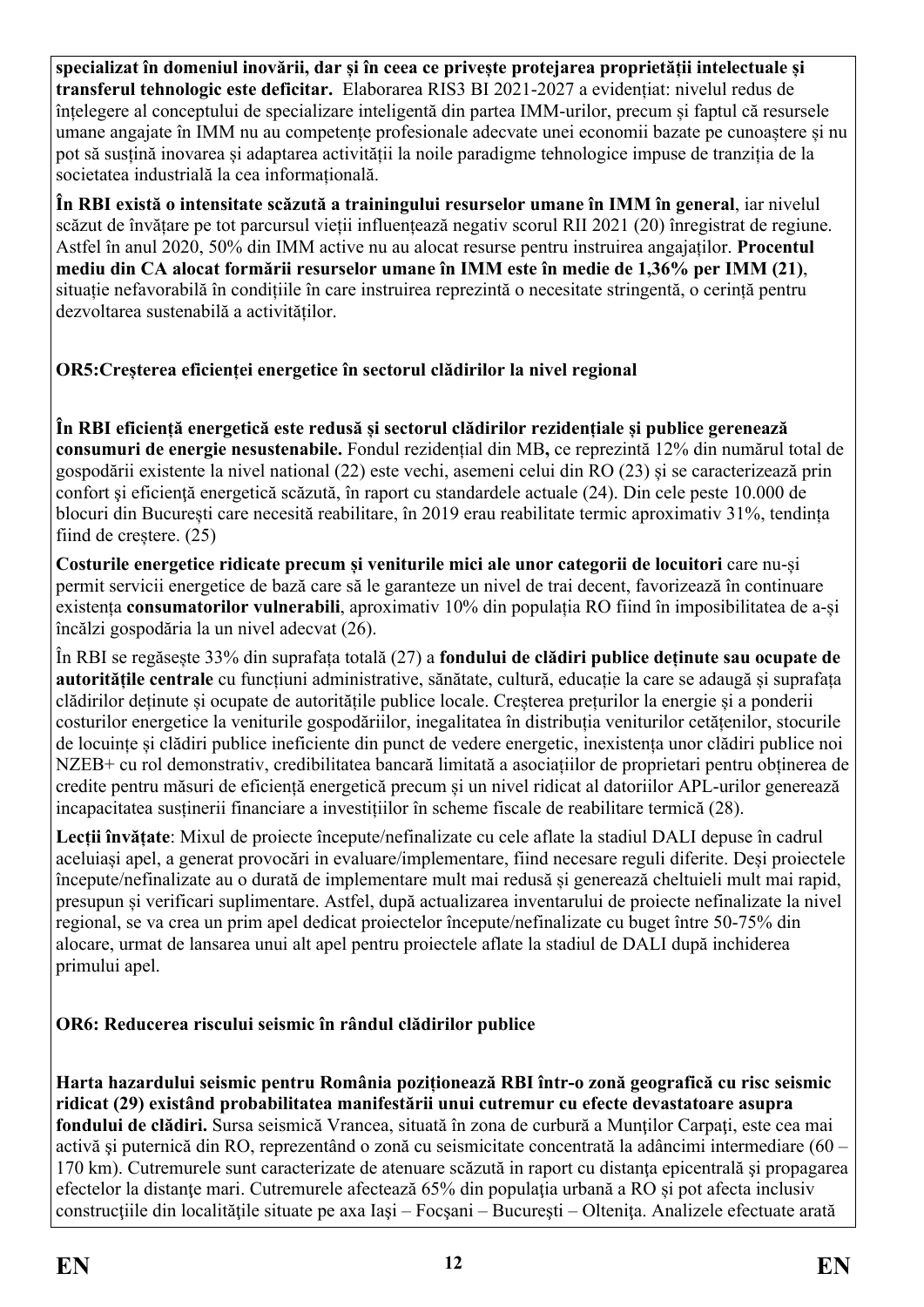că şocurile produse în segmentul superior al zonei active Vrancea (cca. 90 km adâncime) au un impact mai mare înspre sud-vest, în Câmpia Română şi respectiv asupra oraşului Bucureşti (30) care este considerat unul dintre cele mai vulnerabile 10 orașe ale lumii la cutremur (31) și în care sunt inventariate peste 700 imobile încadrate ca având risc seismic 1 și 2 și peste 1500 de imobile încadrate în diverse categorii de urgență (32).

## **OR7: Creșterea suprafeței și îmbunătățirea substanțială a calității spațiilor și infrastructurilor verzi**

**Orașele RBI se confruntă cu spații verzi reduse și necalitative care oferă servicii ecosistemice necorespunzătoare.** Nivelul ridicat de emisii de GES şi poluanți atmosferici (PM10, PM2.5) din RBI cu depăşiri ale VLA (ex: O3, NO2) și VLZ (ex: PM10) la staţii de monitorizare din zona urbană (33) contribuie la creșterea fenomenului de insulă de căldură urbană.MB deține o medie de 23,21 mp/locde spațiu verde, iar orașele din Ilfov detin o medie de 12,86 mp/loc, ambele sub limita națională (26 mp/loc) (34) și sub limita ideală recomandată de OMS (50 mp/loc). Spațiul verde public deschis și accesbil locuitorilor în MB este de asemenea redus (7,11 mp/loc) sub nivelul recomandat de OMS (minim 9 mp/loc)(35). Calitatea vegetației arborescente, arbustive și erbacee este deficitară iar accesibilitatea spațiilor verzi este redusă: doar 60% din locuitorii blocurilor și 55% din cei care stau la casă se află la mai puțin de 1 km de un parc cu suprafață mai mare de 1 ha (36).

## **OR8: Creșterea mobilității și atractivității utilizării transportului public curat și nemotorizat**

#### **Mobilitatea urbană reprezintă o cauză importantă a degradării calității mediului în municipiul București, atât prin contribuția la poluarea aerului și zgomot, cât și prin aglomerația și insecuritatea accentuată.**

RBI se confruntă cu un nivel ridicat de poluare fiind înregistrate depășiri ale valorilor limită la stații de monitorizare din zona urbană (37) cauzat în parte și de nivelul de congestie de 50%, ceea ce face ca MB sa fie celaglomerat oraș din UE (38). Infrastructura de transport public din MB, desi cuprinzătoare (180 km cale dublă tramvai și 74 km cale dublă troleibuz) este uzată, nemodernizată, nesigură, nedigitalizată corespunzător și insuficient dezvoltată raportată la numărul de deplasari zilnice (aproximativ 1,3 milioane pasageri transportați) iar materialul rulant (488 tramvaie) și parcul auto destinat transportului public (265 troleibuze și 1530 autobuze) este uzat, vechi și neecologic, aproape întreagă flotă de tramvaie fiind complet depașită din punct de vedere tehnic, afectând viteza de deplasare și securitatea cetățenilor în vehiculele de transport public (39).

Aplicațiile și sistemele ITS sunt implementate într-un mod necorelat în zona urbană, generând astfel o eficiență redusă a implementării sistemelor și un grad scăzut de interoperabilitate. Una dintre principalele disfuncționalități din perspectiva deplasărilor nemotorizate o reprezintă existența unei infrastructuri pentru biciclişti slab dezvoltate și o accesibilitate redusă, RBI dispunând de o rețea de piste de bicicletă limitată și cu un număr redus de călătorii cu bicicleta (40).

## **OR9. Îmbunătățirea conectivității și accesibilității la TEN-T**

**În contexul unui proces continuu de urbanizare al RBI, conectivitatea intra și interregională este disfuncțională din cauza volumului de trafic ridicat și poluant precum și din cazua infrastructurii insuficiente, inadecvate și nesigure.**

Cu o rețea de 548 km de DJ, din care doar 166 km modernizați (41) și o rată de motorizare ridicată de 1 autovehicol la 2 locuitori (42), infrastructura regională de transport este nealiniată provocărilor cotidiene și oportunităților oferite de regiunea mai dezvoltată, fiind în mică măsură adaptată pentru a permite o mobilitate rapidă, sigură și neutră din punct de vedere climatic. Deși există foarte multe puncte în care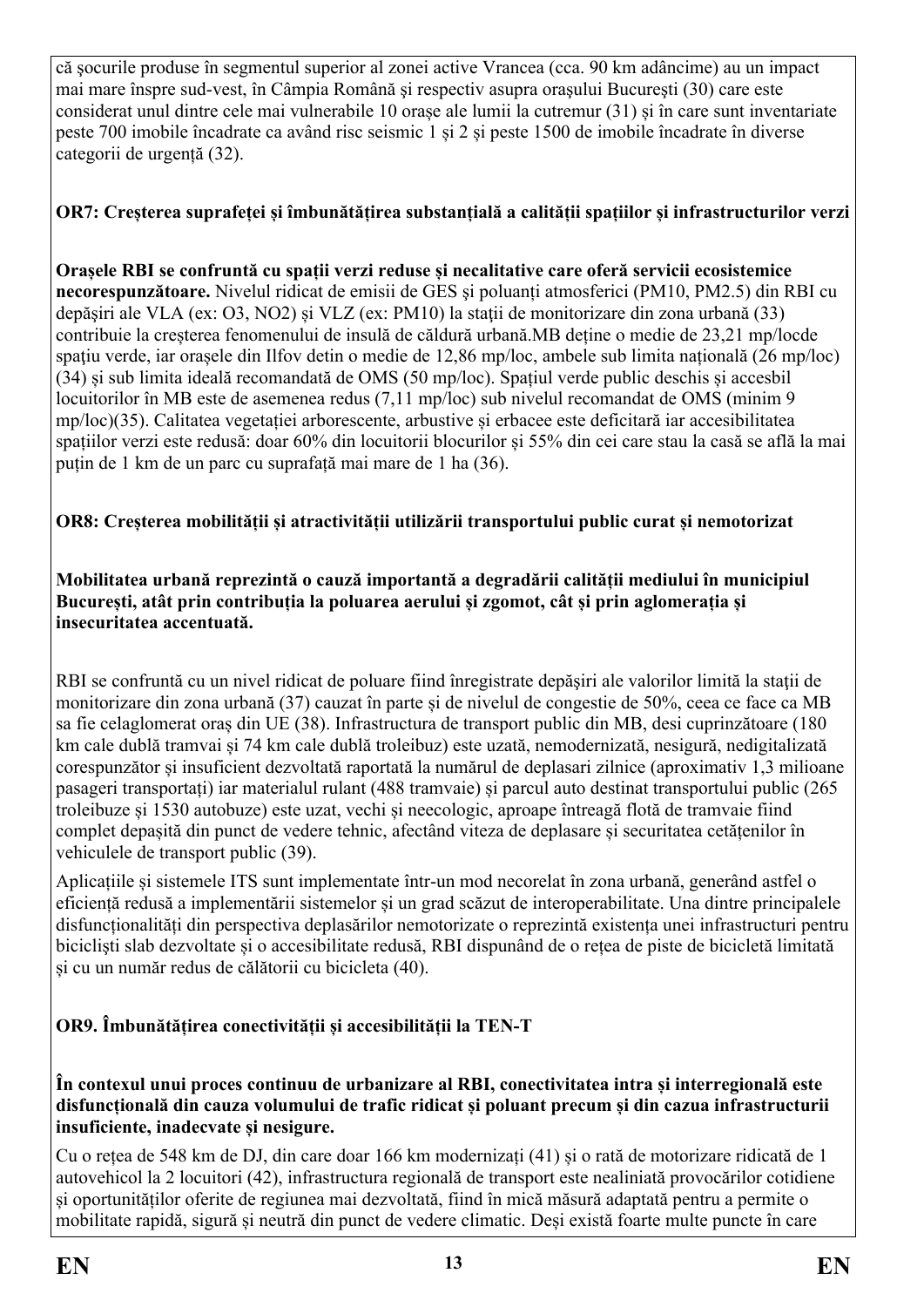transportul public județean și cel local se întâlnesc, niciunul nu funcționează ca un nod intermodal (43). Lipsa modernizării sistemului de transport regional crește semnificativ riscul accidentelor rutiere (44) și îngreunează mobilitatea accesibilă și rapidă a persoanelor și a traficului de mărfuri (45), fapt ce împiedică o dezvoltare teritorială echilibrată.

**OR10: Îmbunătățirea accesului la o infrastructură educațională modernă**

**Rețeaua de unități de învățământ a RBI este subdimensionată și parțial nemodernizată, cu un nivel de echipare necorespunzător și condiții precare de siguranță și funcționare.**

**Infrastructura educațională nu s-a dezvoltat în concordanță cu creșterea continuă a populației școlare** (+12% în 2020 față de 2012) având un impact negativ inclusiv din perspectiva ecartului intraregional. **Municipiul București deține cea mai mare rată netă de cuprindere în învăţământ la nivel național 98,6% (46), însă 40% din școlile sunt supraaglomerate**, respectiv 78% (47) din unități funcționează în 2 sau 3 schimburi. Numărul insuficient de locuri disponibile în unitățile de învățământ timpuriu, primar și secundar din Ilfov indică o presiune demografică ridicată asupra școlilor (5,1% - cea mai ridicată în plan național) (48).

**Unitățile de învățământ preuniversitar se confruntă cu lipsa laboratoarelor școlare adecvat echipate, lipsa dotărilor TIC, caracterul inadecvat al utilităților, nivelul scăzut al accesibilității, lipsa dotărilor pentru practicarea de activități sportive sau extrașcolare etc.(49)** Toate acestea, împreună cu alte cauze legate de calitatea resurselor umane și a actului educațional în sine, se reflectă în nivel de instruire scăzut în ceea ce privește competențele de bază, competențele digitale și competențele non-tehnice(50)**.** 

**Cu provocări majore în materie de infrastructură nemodernizată și dotări se confruntă și unitățile de învățământ profesional și tehnic și superior.** Din perspectiva laboratoarelor media RBI este de 74 de laboratoare/ universitate (sub media RO de 112 laboratoare/univ) și doar 4 laboratoare/ unitate ÎPT (51), iar consultările cu actorii regionali au arătat că dotările acestora sunt limitate și nu corespund cu cerințele actuale. Baza materială precară a laboratoarelor/ atelierelor are un impact negativ asupra relevanței educației și formării profesionale și a învățământului superior pentru piața forței de muncă (52). Pe acest fond se constată o creștere continuă a tinerilor NEET`s (**10,3% în RBI** depășind media UE27, din perspectiva acestora cea mai vulnerabilă categorie sunt tinerii aparținând comunității rome – 62% încadrați ca NEET (53).

**Lecții învățate.** Evaluarea de impact a POR 2014-2020 a arătat ca investițiile care s-au limitat doar la reparații și consolidări au avut o contribuție directă redusă la reducerea riscului de eșec școlar, creșterea rezultatelor școlare sau a speranței de viață școlară astfel încât prin POR BI 2021-2027, pentru facilitarea accesului egal la educație, sunt încurajate în mod special investițiile integrate (vizând atât îmbunătățirea infrastructurii fizice, cât și a dotărilor).

**OR11: Protejarea și valorificarea patrimoniului cultural și stimularea dezvoltării infrastructurilor care contribuie la incluziunea socială în comunitate** 

**Insuficienta valorificare a patrimoniului și a infrastructurilor culturale și numărul redus al infrastructurilor de agrement, petrecerea timpului liber, sport și al spații publice de calitate impactează în mod negativ atractivitatea și nivelul de dezvoltare culturală, socială și economică al RBI.**

**În 2016 Municipiul București a fost inclus pe lista World Monuments Watch la categoria situri istorice în pericol, iar inițiativele de valorificare și promovare patrimoniului sunt în continuare insuficiente prin comparație cu potențialul** existent (3.401 obiective de patrimoniu, din care 350 de interes național). Deși RBI deține cel mai important procent de infrastructuri culturale în plan național (44 de teatre, filarmonici, orchestre și ansambluri artistice și 50 de muzee și colecții publice), acestea **nu sunt uniform distribuite în cadrul regiunii și nu se remarcă printr-o varietate ridicată de proiecte**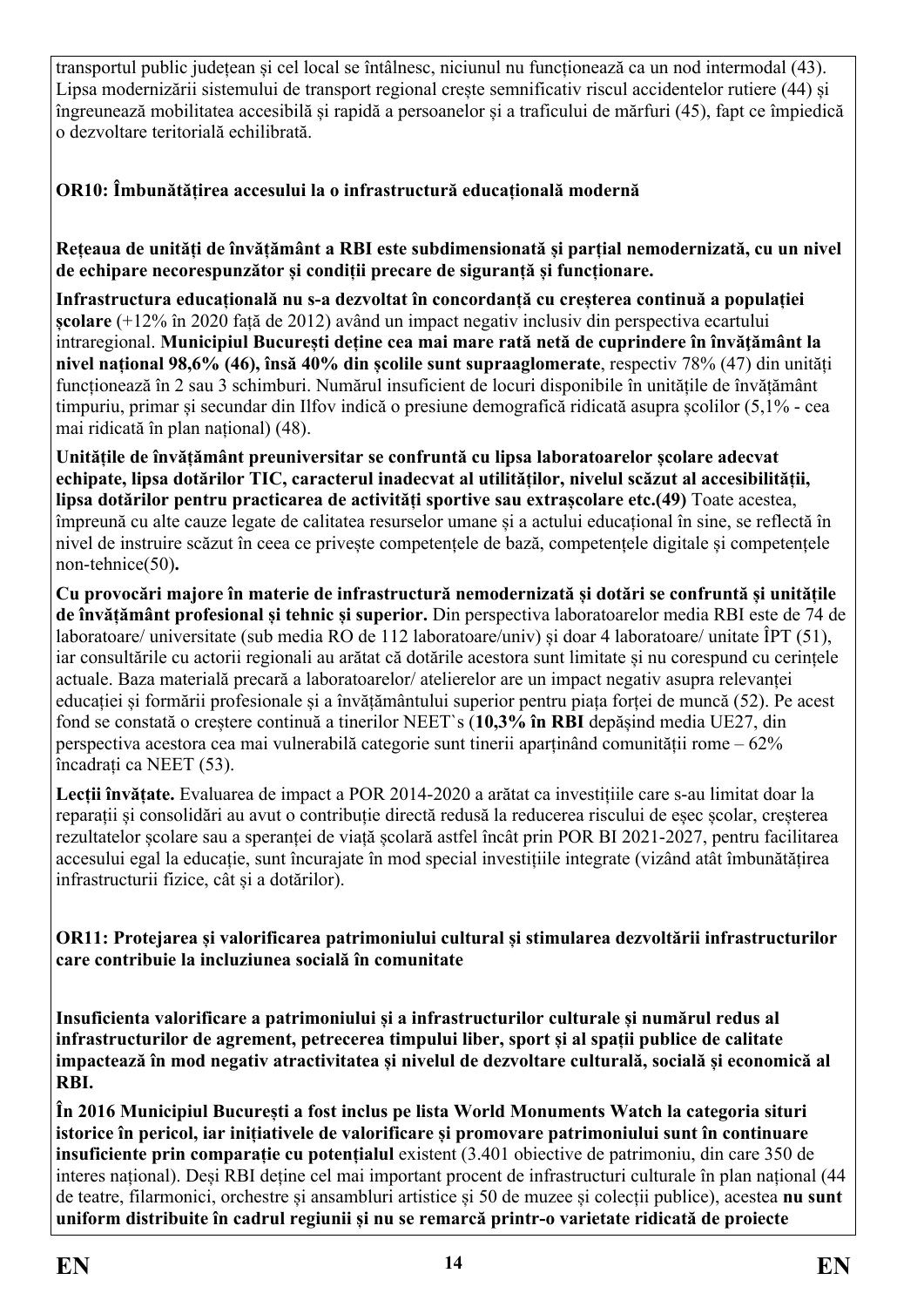**inovatoare/ expoziții fanion (54), respectiv nu sunt percepute la nivel internațional ca având un patrimoniu cultural bogat**.

**În RBI există un deficit important din perspectiva zonelor de agrement, petrecere a timpului liber, a infrastructurilor sportive, precum și a altor tipuri de infrastructuri care contribuie la incluziunea socială în comunitate**, aceste tipuri de facilități rămânând în general la un nivel redus pentru orașele cele mai dinamice, extinse într-un mod necoordonat după 1989 (55). Circumstanțele sunt similare și în cazul zonelor rurale: comunele din Ilfov au cunoscut un ritm accentuat de creștere demografică, însă noile nuclee rezidențiale nu sunt însoțite de dotări de interes cotidian (incluzând aici facilitățile de petrecere a timpului liber, agrement, sportive etc.) (56). Numărul insuficient al acestor facilități impactează calitatea vieții locuitorilor, încurajează sedentarismul și împiedică menținerea unui mediu de viață sănătos pentru comunitatea locală și a unui cadru social atractiv.

**Rețeaua de spații publice existente în orașele din RBI este sub dezvoltată și slab întreținută fapt reflectat și de nivelul de satisfacție al locuitorilor**: conform indicelui privind calitatea vieții în orașele EU doar 56% din locuitorii Municipiul București sunt mulțumiți de spațiile publice existente.

**Lecții învățate.** Experiența anterioară arată că intervențiile care vizează patrimoniul ar trebui prioritizate în funcție de potențialul acestora de a genera dezvoltare integrată economică, socială și de mediu. Potențialul turistic nu se suprapune întotdeauna cu valoarea de patrimoniu fiind crucială o abordare integrat-strategică, care să favorizeze realizarea de investiții capabile să genereze creștere într-un context mai larg.

#### **Instrumente teritoriale**

## *Zonele urbane*

Se vizează crearea unui instrument, sub forma prevăzută la Art. 28, (c) – Reg. nr. 1060/2021, care să impulsioneze autoritățile locale să **aibă o abordare integrată care să răspundă provocărilor economice, de mediu, demografice și sociale și, totodată, să valorifice potențialul existent la nivelul UAT urbane.** Instrumentul poartă denumirea de **Investițiile Urbane Integrate - IUI** și va acoperi Municipiul București (și sectoarele) și orașele din Ilfov fiind vizate a se finanța proiecte de dezvoltare urbană incluse într-o strategie teritorială integrată care va fi evaluată de AM POR BI (în cadrul unui apel dedicat) din perspectiva respectării condițiilor de la art. 29 din Reg. 2021/1060 (57).

Sumele dedicate instrumentului IUI sunt prevăzute în cadrul mai multor priorități ale POR BI: PR2 (OP1 – OS.ii), PR3 (OP2 – OS.i și OS.vii), PR4 (OP2 - OS.viii), PR6 (OP4 – OS.ii) și PR7 (OP5 – OS.i).

## *Zonele rurale*

Se vizează crearea instrumentului **Investițiile Rurale Integrate - IRI**, sub forma prevăzută la Art. 28, (c) - Regulamentul nr. 1060/2021, care va acoperi localitățile rurale din Ilfov. De finanțare prin intermediul instrumentului IRI vor beneficia exclusiv proiectele care se încadrează în logica Priorității 7 (OS 5.ii) a POR BI (58) și care sunt cuprinse într-o strategie care respectă condițiile definite la art. 29 din Regulamentul UE 2021/1060.

## **Managementul eficient al POR BI**

Perioada de programare vizată a adus o nouă provocare: **POR BI 2021-2027** fiind primul program regional în care atât elaborarea, cât și implementarea sunt transferate de la nivelul național. Aceasta provocare necesită un răspuns pe măsura ceea ce înseamnă că multe din activitățile care anterior și în prezent sunt susținute de nivelul național (MLPDA, MIPE) vor trebui preluate treptat de nivelul regional.

În baza experienței perioadelor de programare anterioare și a măsurilor cuprinse în **Raportul de Țară pentru RO 2019** vizând proceduri îmbunătățite și simplificate pentru eliminarea documentației excesive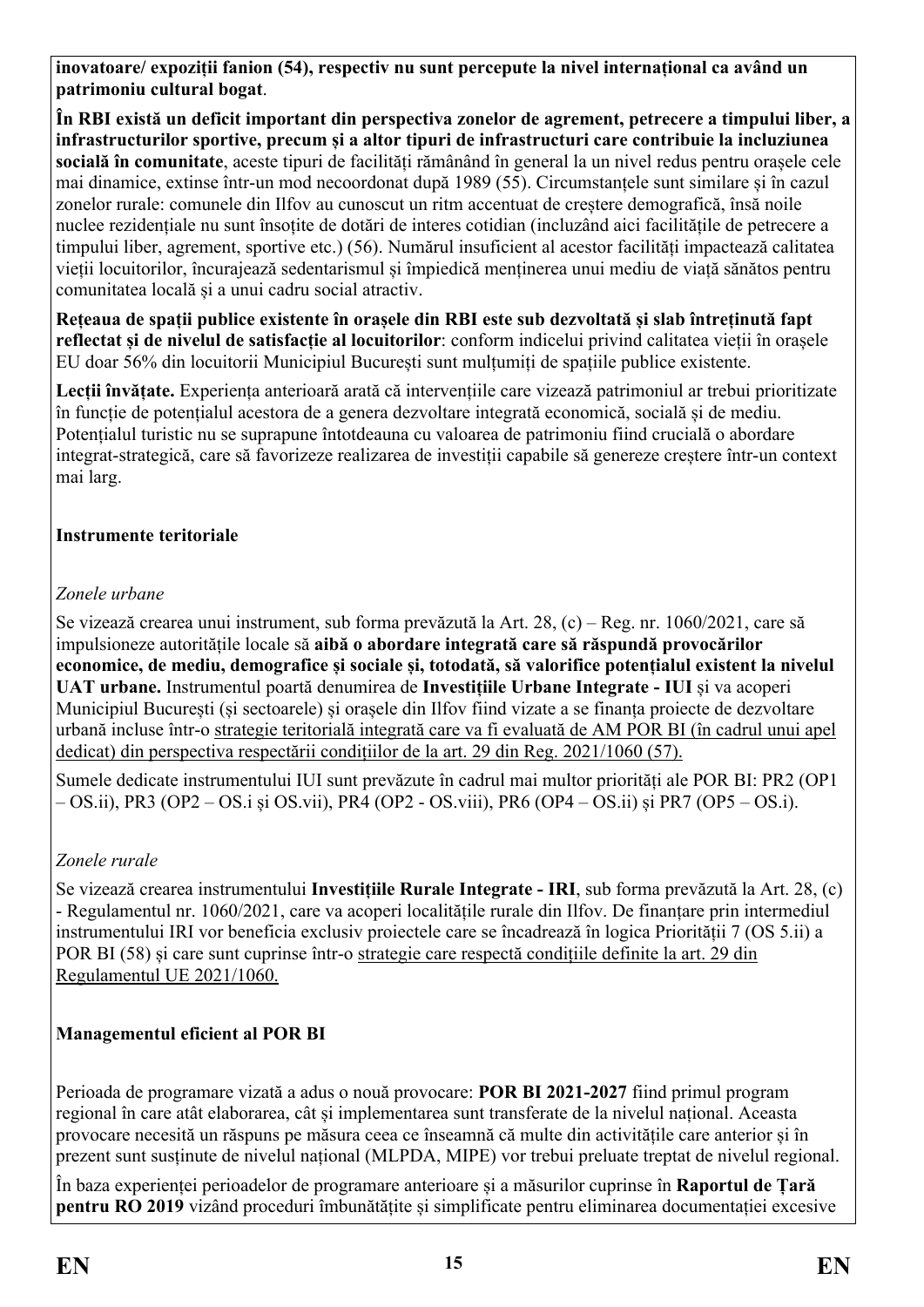și a cerințelor și consolidarea capacităților autorităților de management, ale organismelor intermediare, ale beneficiarilor finali și ale altor organisme care lucrează cu fonduri UE în vederea pregătirii și implementării proiectelor, la nivelul POR BI se au în vedere următoarele:

1. Simplificarea procesului de evaluare și contractare, precum și a procesului de depunere a proiectelor prin reducerea numărului de documente solicitate.

2. Simplificarea procesului de implementare prin măsuri de tipul avertizare timpurie, eficientizarea procesului de verificare (prin separarea verificării administrative de cea de pe teren).

3. Sporirea colaborării cu instituțiile naționale, în acest sens a fost constituit deja un grup de lucru (Ordin MT nr. 108/2021) în domeniul mobilității urbane care va fi reprezentat în CM POR.

4. În cadrul priorității de AT au fost incluse măsuri de sprijini pentru potențialii beneficiari, precum și pentru întărirea capacității administrative AM POR BI în vederea oferirii de suport tehnic.

## **Mecanisme de guvernanță**

Sistemul de management și control propus la nivel regional va fi format din:

- 1. **MIPE -** în calitate de colaborator în procesul de elaborare al POR (conform Legii nr. 277/ 2021) și cu atribuții în asigurarea, realizarea, dezvoltarea și funcționarea sistemului informatic aferent perioadei de programare 2021-2027 (conform HG nr.936/2020).
- 2. **CM POR BI**, organism fundamental pentru principiul partenerial, care va reuni reprezentanți ai cvadruplului helix și va îndeplini funcțiile prevăzute la art. 40 din Regulamentul UE 1060/2021.
- 3. **ADR BI** care va îndeplini rolul de autoritate de management pentru program (**AM POR BI**) în conformitate cu prevederile Legii nr. 277/ 2021 și a legislației subsecvente.

Procesul de elaborare și implementare al POR BI este sprijinit de: Comitetul Regional pentru elaborarea PDR BI (**CRP BI**), Comitetul Regional de Inovare BI (**CRI BI**) și Consiliul Regional de Dezvoltare BI (**CDR BI**) cu rol consultativ.

## **Principii orizontale (59)**

**Integrarea perspectivei de gen și abordarea aspectelor de gen** vor fi luate în considerare și promovate pe toată durata pregătirii, implementării, monitorizării și evaluării POR BI. Prin procesul de evaluare și selecție se va asigura că proiectele ce vor fi finanțate prin POR BI nu vor conduce la accentuarea inegalităților de gen, ci vor contribui la prevenirea și atenuarea acestora - în conformitate cu legislația națională (60) și cu Art.8 din TFUE.

**Eliminarea și prevenirea oricărei forme de discriminare.** În cadrul POR BI se asigură combaterea discriminării pe criterii de sex, origine rasială sau etnică, religie sau convingeri, dizabilități, vârstă sau orientare sexuală, precum și prevenirea și/ sau înlăturarea orcărei forme de segregare sau excludere, în conformitate cu prevederile Uniunii Europene și a legislației naționale (61).

Prin POR BI se va sprijini obiectivul de **promovare a dezvoltării durabile**, astfel cum este prevăzut la Art. 11 - TFUE, ținând seama de obiectivele de dezvoltare durabilă ale ONU, de Acordul de la Paris și de principiul de "a nu prejudicia în mod semnificativ". Înimplementarea programului vor fi încurajate achizițiile verzi prin crearea unor criterii de prioritizare la apelurile competitive, după caz. Aceeași abordare (criteriu de prioritizare) se va utiliza și pentru soluțiile bazate pe natură, evitarea impactului negativ asupra mediului, imunizarea infrastructurii la schimbările climatice etc.

#### **Evaluarea strategică de mediu**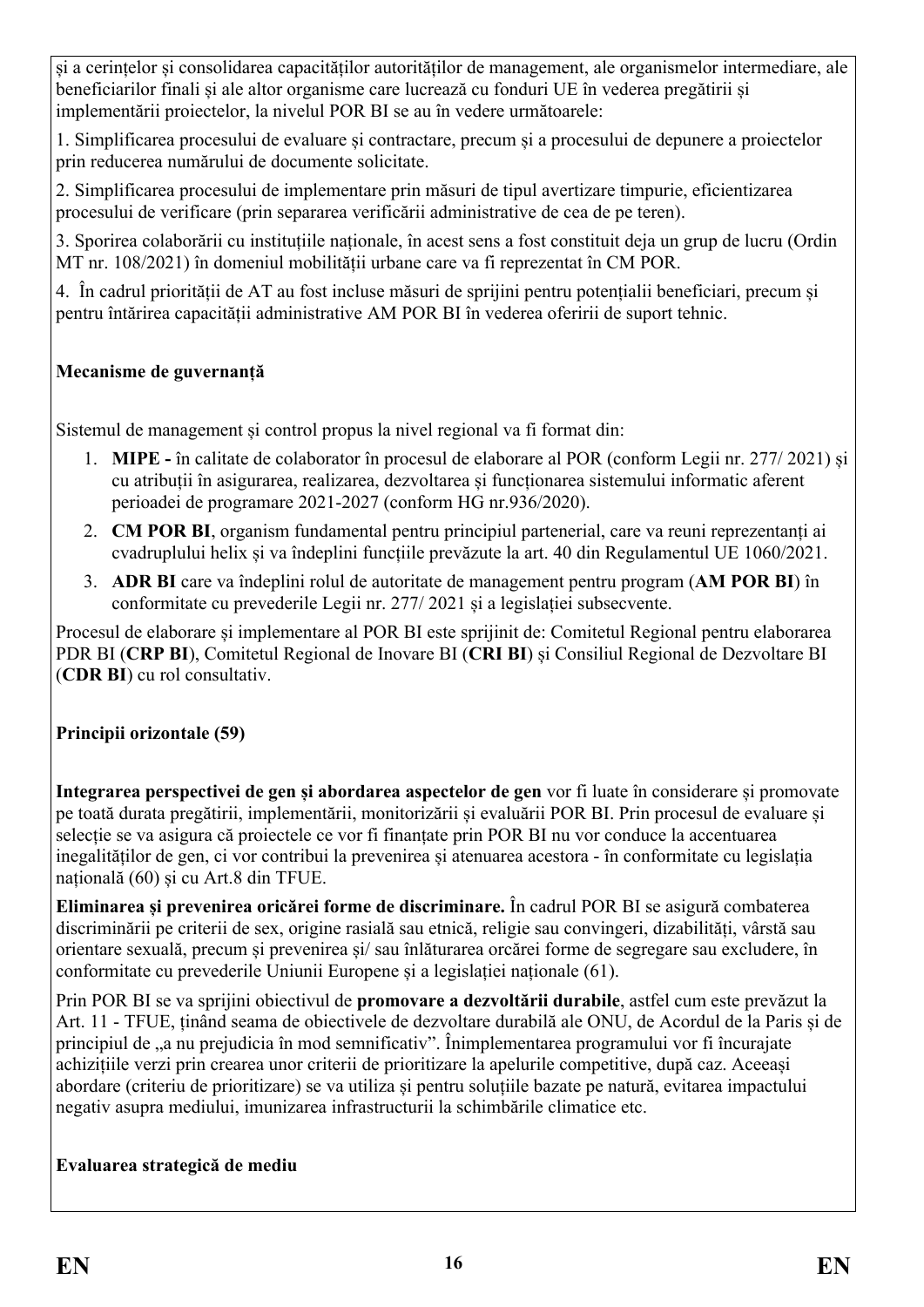POR BI a parcurs procedura SEA care s-a finalizat cu obținerea Avizului de mediu nr. 85/28.03.2022, emis de autoritatea competentă pentru protecția mediului (MMAP). De asemenea, POR BI este aliniat prevederilor comunitare privind aplicarea principiului DNSH.

## **Bugetul POR BI**

Contribuția națională totală pentru regiunea mai dezvoltată București-Ilfov pentru prioritățile 2-7 este constituită din: 47% contribuție publică națională și 13% contribuție publică locală, cu intensitate diferită a contribuției între București și Ilfov, ținând cont de disparitățile intraregionale: Ilfov 5% și București minim 15%. Procentul final pentru București fiind stabilit în funcție de structura cererii de finanțare și deciziile nivelului național. În construcția bugetului POR BI contribuția națională pentru Prioritatea 1 și Prioritatea 8 sunt asigurate în totalitate din bugetul național.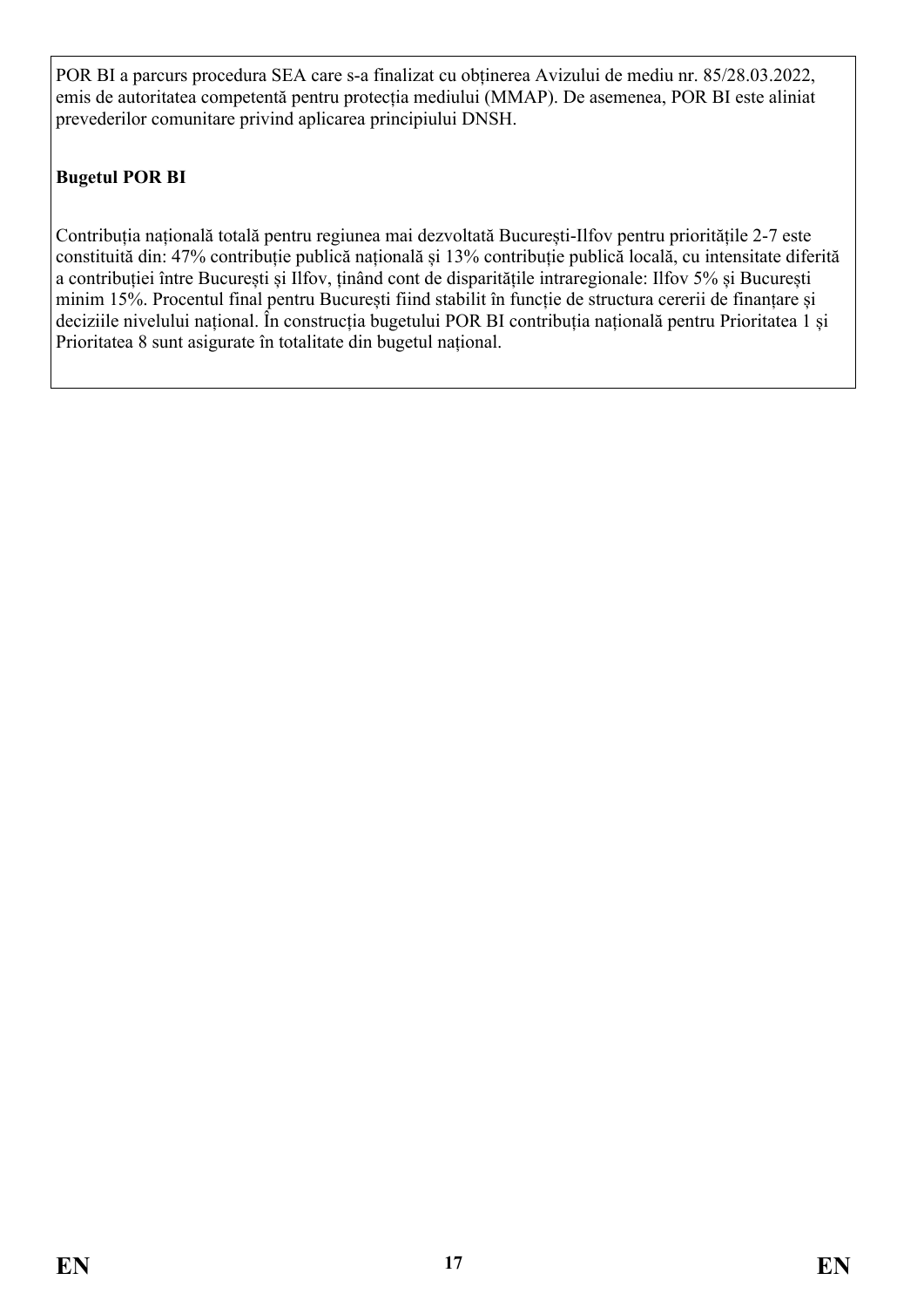## 1. Programme strategy: main challenges and policy responses

Table 1

<span id="page-17-0"></span>

| Policy objective or JTF specific objective                                                                                             | Specific objective or dedicated priority *                                                                        | Justification (Summary)                                                                                                                                                                                                                                                                                                                                                                                                                                                                                                                                                                                                                                                                                                                                                                                                                                                                                                                                                                                                                                                                                                                                                                                                                                                                                                                                                                                                                                                                                                                                                                                                                                                                                                                                                                                                                                                                       |
|----------------------------------------------------------------------------------------------------------------------------------------|-------------------------------------------------------------------------------------------------------------------|-----------------------------------------------------------------------------------------------------------------------------------------------------------------------------------------------------------------------------------------------------------------------------------------------------------------------------------------------------------------------------------------------------------------------------------------------------------------------------------------------------------------------------------------------------------------------------------------------------------------------------------------------------------------------------------------------------------------------------------------------------------------------------------------------------------------------------------------------------------------------------------------------------------------------------------------------------------------------------------------------------------------------------------------------------------------------------------------------------------------------------------------------------------------------------------------------------------------------------------------------------------------------------------------------------------------------------------------------------------------------------------------------------------------------------------------------------------------------------------------------------------------------------------------------------------------------------------------------------------------------------------------------------------------------------------------------------------------------------------------------------------------------------------------------------------------------------------------------------------------------------------------------|
| 1. A more competitive and smarter Europe by<br>promoting innovative and smart economic<br>transformation and regional ICT connectivity | RSO1.1. Developing and enhancing<br>research and innovation capacities and the<br>uptake of advanced technologies | Selectarea acestui OS este justificată de provocările din<br>strategia POR BI, care au condus la diminuarea numărului<br>de IMM inovative cu aproape 20% între 2018 și 2010 (62).<br>Insuficiența capitalului pentru investiții în inovare, costul<br>ridicat al activității de CDI și riscul crescut al obținerii de<br>venituri imediate urmare comercializării rezultatelor<br>acesteia, coroborat cu slaba colaborare dintre IMM și<br>organizațiile de CDI publice (urmare necorelării cererii cu<br>oferta de CDI) au determinat scăderea interesului IMM<br>pentru inovare. Raportul de țară al CE 2019 a identificat<br>nevoi de investiții cu un rang înalt de prioritate, inclusiv în<br>RBI, pentru consolidarea capacităților în materie de CI și<br>preluarea tehnologiilor avansate prin: sprijinul colaborării<br>dintre institutele publice de cercetare și industriile<br>inovatoare, încurajarea cercetării aplicate cu ajutorul<br>investituilor în validarea timpurie a produselor,<br>comercializare, brevetare și transferul de tehnologi etc<br>RIS3 BI 2021-2027 care a identificat 6 domenii de<br>specializare inteligentă (TIC; industrii culturale și creative;<br>sisteme și componente inteligente; materiale avansate; noi<br>alimente și siguranță alimentară și sănătate), evidențiază<br>problemele cu care se confrunta activitatea de CDI în RBI<br>și are ca obiectiv strategic dezvoltarea capacității regionale<br>de CDI prin valorificarea eficientă a infrastructurilor de<br>CDI, crearea de noi infrastructuri (îndeosebi parcuri<br>stiințifice) și generarea/schimbul de cunoștințe, care să<br>permită însușirea noilor tehnologii, adaptarea la dinamica<br>pieței și difuzarea cunoșterii în scopul creșterii masei<br>critice de IMM inovatoare. Prin selectarea acestui OS, cu<br>ajutorul granturilor nerambursabile, resursele POR BI se |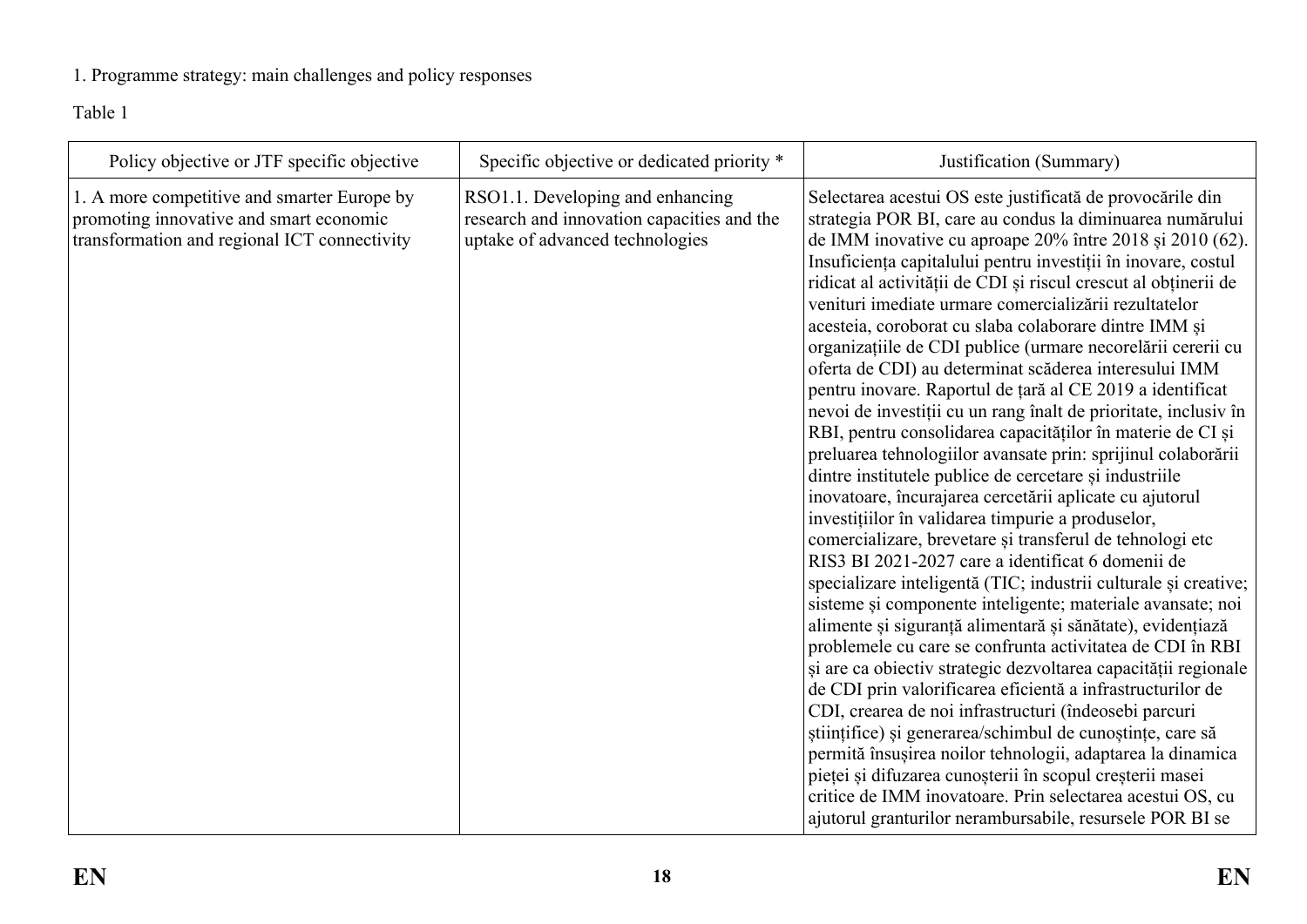| Policy objective or JTF specific objective                                                                                             | Specific objective or dedicated priority *                                                                                | Justification (Summary)                                                                                                                                                                                                                                                                                                                                                                                                                                                                                                                                                                                                                                                                                                                                                                                                                                                                                                                                                                                                                                                                                                                                                                                                                                                                                                                                                                                                                                                                                                                                                                                                                                                                                                                                                           |
|----------------------------------------------------------------------------------------------------------------------------------------|---------------------------------------------------------------------------------------------------------------------------|-----------------------------------------------------------------------------------------------------------------------------------------------------------------------------------------------------------------------------------------------------------------------------------------------------------------------------------------------------------------------------------------------------------------------------------------------------------------------------------------------------------------------------------------------------------------------------------------------------------------------------------------------------------------------------------------------------------------------------------------------------------------------------------------------------------------------------------------------------------------------------------------------------------------------------------------------------------------------------------------------------------------------------------------------------------------------------------------------------------------------------------------------------------------------------------------------------------------------------------------------------------------------------------------------------------------------------------------------------------------------------------------------------------------------------------------------------------------------------------------------------------------------------------------------------------------------------------------------------------------------------------------------------------------------------------------------------------------------------------------------------------------------------------|
|                                                                                                                                        |                                                                                                                           | aliniază obiectivului strategic al RIS3 BI și răspund<br>provocărilor prin sprijinirea IMM inovatoare; precum și<br>impulsionarea colaborării dintre IMM și organizațiile<br>publice de CDI și EITT; sprijinirea clusterelor de inovare,<br>și dezvoltarea Parcului Științific și Tehnologic "Magurele<br>Science Park".                                                                                                                                                                                                                                                                                                                                                                                                                                                                                                                                                                                                                                                                                                                                                                                                                                                                                                                                                                                                                                                                                                                                                                                                                                                                                                                                                                                                                                                          |
| 1. A more competitive and smarter Europe by<br>promoting innovative and smart economic<br>transformation and regional ICT connectivity | RSO1.2. Reaping the benefits of digitisation<br>for citizens, companies, research<br>organisations and public authorities | Selectarea acestui OS este justificată de provocările din<br>strategia POR BI, respectiv informatizarea și transformarea<br>digitală lente, sub media europeană și nivelul unor capitale<br>Europene comparabile, ale IMM-urilor din regiune,<br>cauzată în principal de accesul limitat la finanțare. De<br>asemenea digitalizarea administrației publice este în etapă<br>incipientă, iar regiunea nu performează în serviciile<br>publice digitale oferite mediului de afaceri si cetățenilor. În<br>acest context, Raportul de țară al CE 2019 subliniază<br>nevoia unei mai bune integrări a tehnologiilor digitale, atât<br>a mediului privat, cât și a administrației în România,<br>inclusiv în RBI, atât în vederea eficientizării proceselor și<br>creșterii productivității și a competitivității IMMurilor dar<br>și pentru dezvoltarea serviciilor publice digitale. Conform<br>DESI 2021, RO are cel mai scăzut nivel de digitalizare al<br>serviciilor publice (40%) în UE, care este cu 31 puncte<br>procentuale sub media europeană, în pofida faptului că RO<br>înregistrează cele mai mici prețuri la accesul la bandă largă<br>- internet mai rapid și de mai bună calitate (locul 1 în UE).<br>În ceea ce privește sectorul privat, conform RIS3 BI 2021<br>- 2027 lipsa planurilor sau strategiilor privind digitalizarea<br>proprie, dar și lipsa capitalului propriu pentru investiții au<br>dus la o pondere redusa a IMM-urilor care folosesc<br>tehnologii avansate în RBI, iar componenta avansată a<br>digitalizării (cloud, analiză date, automatizare etc.) nefiind<br>suficient dezvoltată în RBI. Conform Consiliului National<br>al Întreprinderilor Private Mici și Mijlocii (Sursa: Cartea<br>Alba a IMM-urilor din Romania, 2021), semnătura |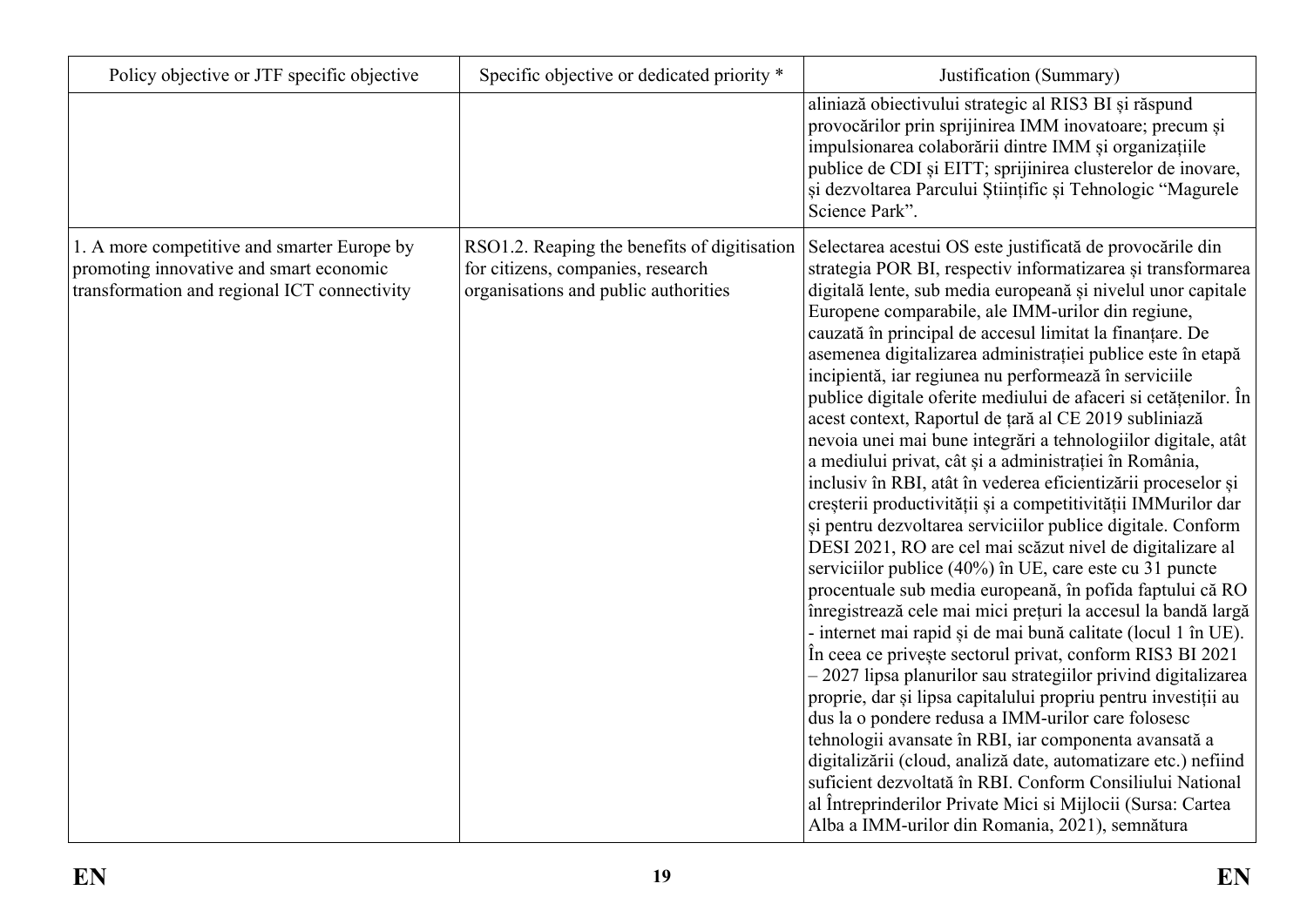| Policy objective or JTF specific objective                                                                                             | Specific objective or dedicated priority *                                                                                           | Justification (Summary)                                                                                                                                                                                                                                                                                                                                                                                                                                                                                                                                                                                                                                                                                                                                                                                                                                                                                                                                                                                                                                                                                                                                                                                                                                                                                                                                                                                                                                                                                   |
|----------------------------------------------------------------------------------------------------------------------------------------|--------------------------------------------------------------------------------------------------------------------------------------|-----------------------------------------------------------------------------------------------------------------------------------------------------------------------------------------------------------------------------------------------------------------------------------------------------------------------------------------------------------------------------------------------------------------------------------------------------------------------------------------------------------------------------------------------------------------------------------------------------------------------------------------------------------------------------------------------------------------------------------------------------------------------------------------------------------------------------------------------------------------------------------------------------------------------------------------------------------------------------------------------------------------------------------------------------------------------------------------------------------------------------------------------------------------------------------------------------------------------------------------------------------------------------------------------------------------------------------------------------------------------------------------------------------------------------------------------------------------------------------------------------------|
|                                                                                                                                        |                                                                                                                                      | electronica este utilizata de doar 44,83% dintre companii.<br>Utilizarea softurilor de management al companiilor de<br>către firmele din RBI se face in procent de sub 10%,<br>datorita costurilor mari cu achiziția acestora. Prin<br>selectarea acestui OS, cu ajutorul granturilor<br>nerambursabile prin POR BI va fi sprijinită pe de o parte<br>atingerea unei intensități digitale ridicate în IMM-uri<br>precum și transformarea digitală avansată a acestora, cât și<br>dezvoltarea de noi servicii publice digitale oferite<br>cetățenilor și mediului de afaceri.                                                                                                                                                                                                                                                                                                                                                                                                                                                                                                                                                                                                                                                                                                                                                                                                                                                                                                                              |
| 1. A more competitive and smarter Europe by<br>promoting innovative and smart economic<br>transformation and regional ICT connectivity | RSO1.3. Enhancing sustainable growth and<br>competitiveness of SMEs and job creation in<br>SMEs, including by productive investments | Selectarea acestui OS este justificată de identificate în<br>strategia POR BI respectiv creșterea și competitivitatea<br>limitate a IMM-urilor din RBI (scorul obținut de RBI în<br>cazul ICR2019 (63) fiind 55.92 din 100), reflectate de rate<br>de supraviețuire în primul al de la înființare și nivel de<br>internaționalizare scăzute (principalele bariere fiind:<br>insuficiența capitalului pentru a finanța exporturile;<br>dificultatea de a identifica oportunități de afaceri în<br>străinătate; insuficiența informațiilor pentru a<br>localiza/analiza piețele; tarifele de pe piața externă etc.). În<br>acest context, Raportul de țară al CE 2019 a identificat<br>nevoi de investiții prioritare și subliniază nevoia susținerii<br>companiilor pentru a deveni competitive și parte a lanțului<br>valoric international, prin accesul la tehnologii esențiale,<br>facilitatea accesului accelerat la piață, dar și la capital,<br>precum și nevoia creării de companii noi. Conform RIS3<br>BI 2021-2027, RBI reprezintă un mediu propice pentru<br>dezvoltarea antreprenoriatului, dar o serie de intervenții pe<br>termen mediu-lung sunt necesare având în vedere<br>provocările IMM-urilor în regiune. Doar 11% dintre IMM-<br>urile din București sunt în poziția de a face investiții în<br>primul an de activitatE. Totodată, conform SDJ Ilfov, doar<br>17% din întreprinderile active din regiune sunt găzduite de<br>județul Ilfov, iar acestea au o participarea redusă la |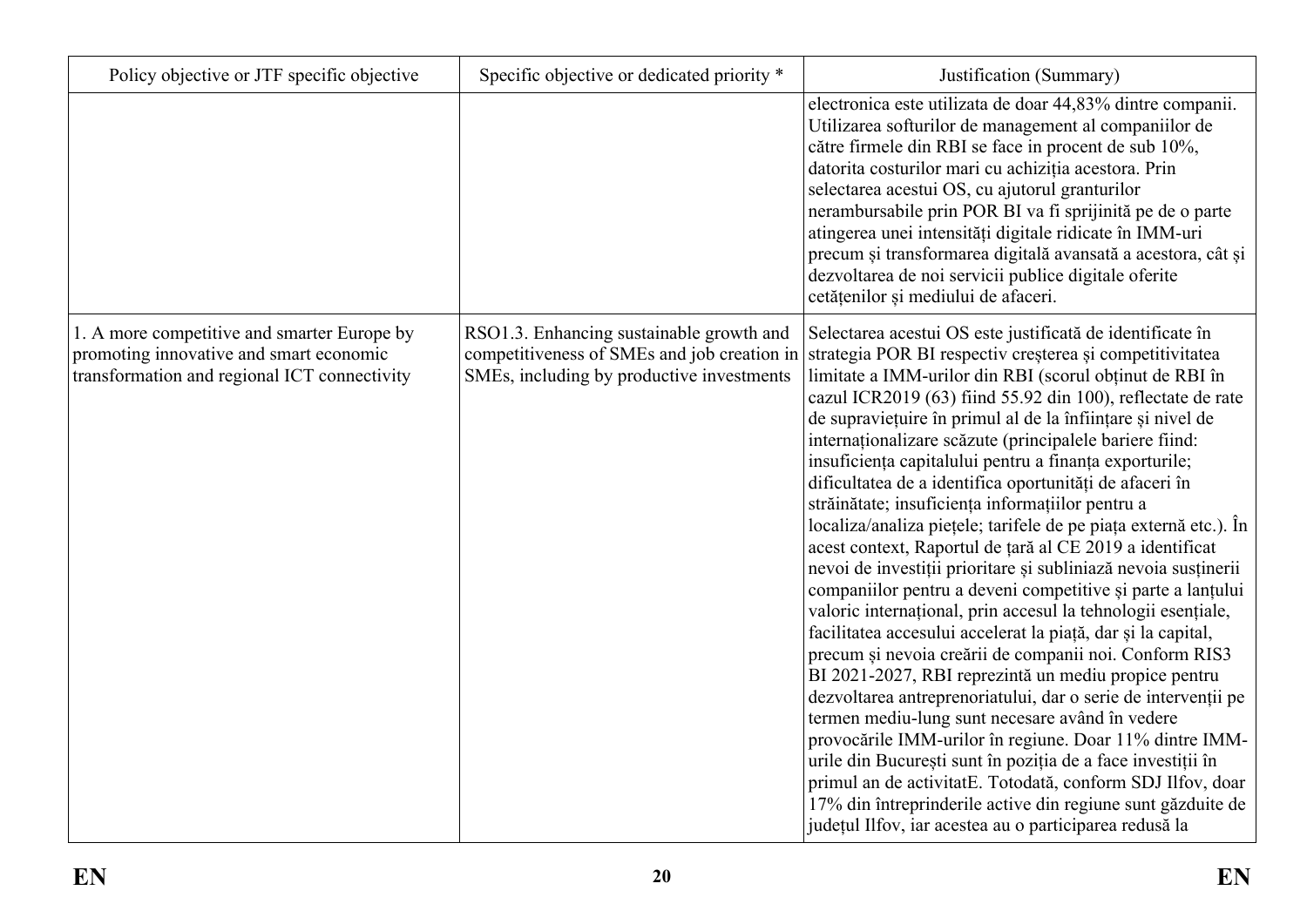| Policy objective or JTF specific objective                                                                                             | Specific objective or dedicated priority *                                                           | Justification (Summary)                                                                                                                                                                                                                                                                                                                                                                                                                                                                                                                                                                                                                                                                                                                                                                                                                                                                                                                                                                                                                                                          |
|----------------------------------------------------------------------------------------------------------------------------------------|------------------------------------------------------------------------------------------------------|----------------------------------------------------------------------------------------------------------------------------------------------------------------------------------------------------------------------------------------------------------------------------------------------------------------------------------------------------------------------------------------------------------------------------------------------------------------------------------------------------------------------------------------------------------------------------------------------------------------------------------------------------------------------------------------------------------------------------------------------------------------------------------------------------------------------------------------------------------------------------------------------------------------------------------------------------------------------------------------------------------------------------------------------------------------------------------|
|                                                                                                                                        |                                                                                                      | formarea cifrei de afaceri a întreprinderilor active din<br>regiune. Conform SIDU București, suportul public pentru<br>dezvoltarea afacerilor este relativ redus, în lipsa unor<br>politici publice coerente pentru atragerea de investiții<br>private și încurajarea antreprenoriatului. Finanțarea și<br>accesul la capital a întreprinderilor aflate în primii patru<br>ani de funcționare, rămân în continuare o provocare, și este<br>necesară susținerea lor prin structuri de sprijinire a<br>afacerilor. Prin selectarea acestui OS, cu ajutorul<br>granturilor nerambursabile și a instrumentelor financiare<br>POR BI va răspunde provocărilor și va finanța investiții în<br>echipamente, tehnologii, utilaje, pentru îmbunătățirea<br>capacităților tehnice și industriale, precum și dezvoltarea<br>incubatoarelor de afaceri, care vor oferi sprijin pe termen<br>mediu IMM să treacă de etapele critice de dezvoltare și<br>acces la capital pentru a le crește rata de supraviețuire și<br>competitivitatea.                                                     |
| 1. A more competitive and smarter Europe by<br>promoting innovative and smart economic<br>transformation and regional ICT connectivity | RSO1.4. Developing skills for smart<br>specialisation, industrial transition and<br>entrepreneurship | Selectarea acestui OS este justificată de provocările din<br>strategia POR BI, respectiv abilitățile insuficiente în ceea<br>ce privește gestionarea inovării, în toate dimensiunile<br>acesteia, în condițiile în care forța de muncă înalt calificată<br>este esențială pentru creșterea competitivității IMM-urilor.<br>Vulnerabilitatea firmelor nou înființate și slaba lor rata de<br>supraviețuire in primii 5 ani de activitate este cauzată și de<br>lipsa abilităților antreprenoriale si ale competențelor în<br>domeniul managementului noilor modele de afaceri.<br>Raportul de țară al CE 2019 subliniază că în România,<br>inclusiv în RBI, competențele (inclusiv abilitățile)<br>existente sunt insuficiente pentru a se atinge primul<br>obiectiv de politică al politicii de coeziune. Astfel, este<br>necesară îmbunătățirea competențelor în ceea ce privește<br>cercetarea-dezvoltarea, inovarea, și transferul tehnologic,<br>inclusiv preluarea tehnologiilor înalte, dar și în ceea ce<br>privește marketing-ul rezultatelor cercetării, dezvoltarea de |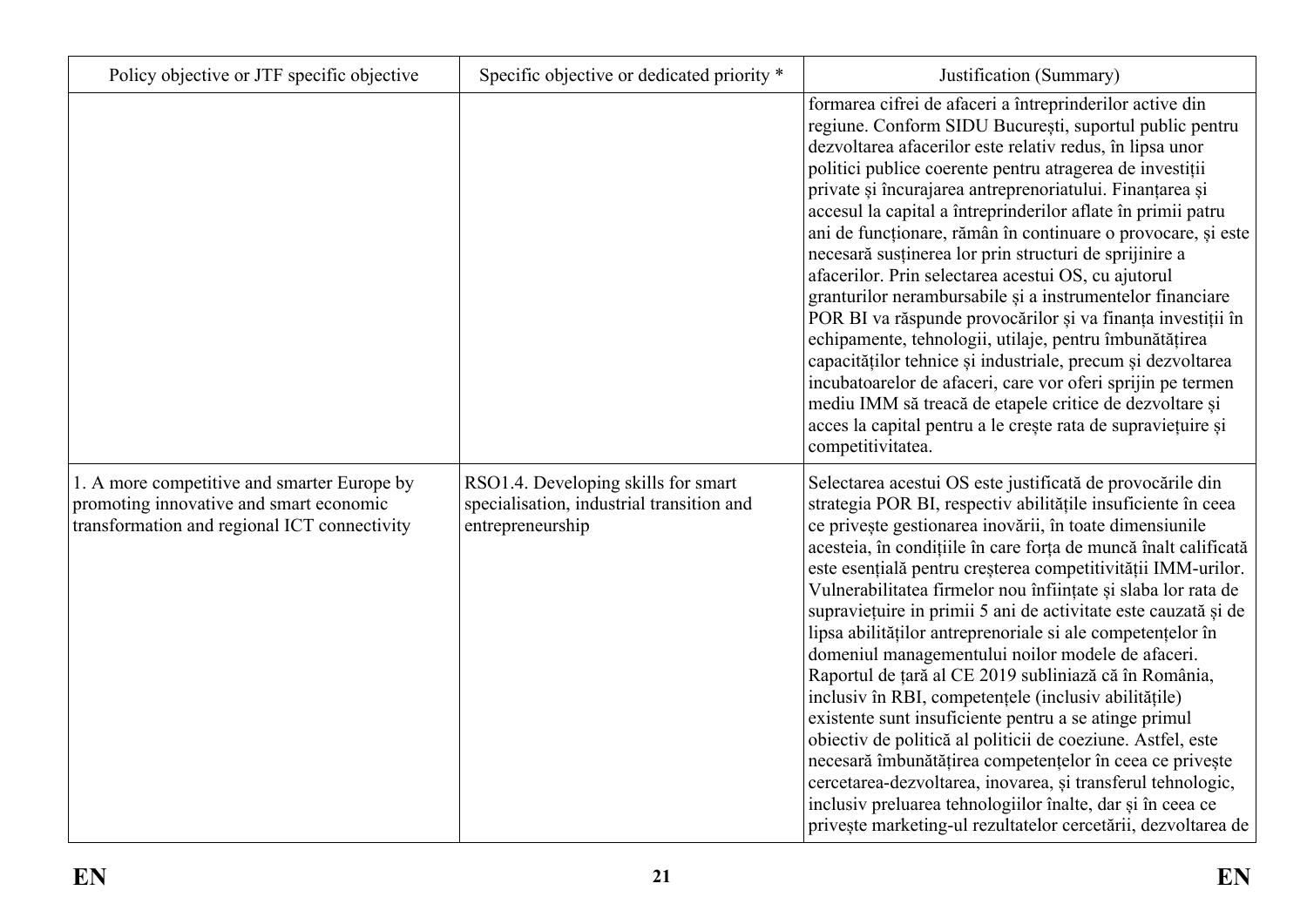| Policy objective or JTF specific objective                                                                                                                                                                                                                                                                           | Specific objective or dedicated priority *                                   | Justification (Summary)                                                                                                                                                                                                                                                                                                                                                                                                                                                                                                                                                                                                                                                                                                                                                                                                                                                                                                                                                                                                                                                                                                                                                                                                                                                                                                                                                                                                      |
|----------------------------------------------------------------------------------------------------------------------------------------------------------------------------------------------------------------------------------------------------------------------------------------------------------------------|------------------------------------------------------------------------------|------------------------------------------------------------------------------------------------------------------------------------------------------------------------------------------------------------------------------------------------------------------------------------------------------------------------------------------------------------------------------------------------------------------------------------------------------------------------------------------------------------------------------------------------------------------------------------------------------------------------------------------------------------------------------------------------------------------------------------------------------------------------------------------------------------------------------------------------------------------------------------------------------------------------------------------------------------------------------------------------------------------------------------------------------------------------------------------------------------------------------------------------------------------------------------------------------------------------------------------------------------------------------------------------------------------------------------------------------------------------------------------------------------------------------|
|                                                                                                                                                                                                                                                                                                                      |                                                                              | planuri de afaceri, de proiecte în ariile de specializare<br>inteligentă, digitalizare și transformare digitală.<br>Necesitatea asigurării necesarului de competențe pe piața<br>de muncă în vederea creșterii nivelului de inovare este<br>evidențiată și de SIDU București 2021 – 2030. Din cauza<br>faptului ca IMM-urile și-au prevăzut cheltuieli limitate de<br>cercetare-dezvoltare-inovare, nici resursele umane<br>existente nu au fost instruite în aceste arii. Totodată,<br>tranzițiile verzi si digitale atrag după sine competențe noi<br>pentru forța de muncă, astfel Strategia națională pentru<br>locuri de muncă verzi 2018-2025 își propune dezvoltarea<br>competențelor forței de muncă în vederea asigurării unei<br>ocupări de calitate în sectoarele competitive, generatoare<br>de locuri de muncă verzi. Prin selectarea acestui OS, cu<br>ajutorul granturilor nerambursabile POR BI va răspunde<br>acestei provocări, și implicit va contribui la atingerea<br>obiectivului de promovare a inovării și transformării<br>întreprinderilor prin activități de formare profesională<br>pentru IMM-urile din domeniile regionale de specializare<br>inteligentă, fie pentru acumularea de noi cunoștințe și<br>abilități pentru specializare inteligentă și/sau tranziție<br>industrială și/sau antreprenoriat, fie pentru formare de<br>competențe avansate necesare exploatării noilor tehnologii. |
| 2. A greener, low-carbon transitioning towards a<br>net zero carbon economy and resilient Europe by<br>promoting clean and fair energy transition, green<br>and blue investment, the circular economy, climate<br>change mitigation and adaptation risk prevention<br>and management, and sustainable urban mobility | RSO2.1. Promoting energy efficiency and<br>reducing greenhouse gas emissions | Unul dintre obiectivele POR BI este "Creșterea eficienței<br>energetice în sectorul clădirilor la nivel regional" (OR5)<br>prin sprijinirea de acțiuni aliniate obiectivului specific 2 (i)<br>al Politicii de Coeziune al UE. Investițiile în eficiență<br>energetică în stocul de clădiri sunt bazate pe necesitățile de<br>finanțare ale RBI identificate cu sprijinul APL/UAT și al<br>altor autorități publcie și vor fi sprijinite prin intermediul<br>granturilor nerambursabile și potential prin instrumente<br>financiare în cadrul Priorității $3 - O$ regiune prietenoasă cu<br>mediul. Selectarea acestui OS este justificată deoarece<br>performanța energetică a stocului de clădiri din RBI este în                                                                                                                                                                                                                                                                                                                                                                                                                                                                                                                                                                                                                                                                                                          |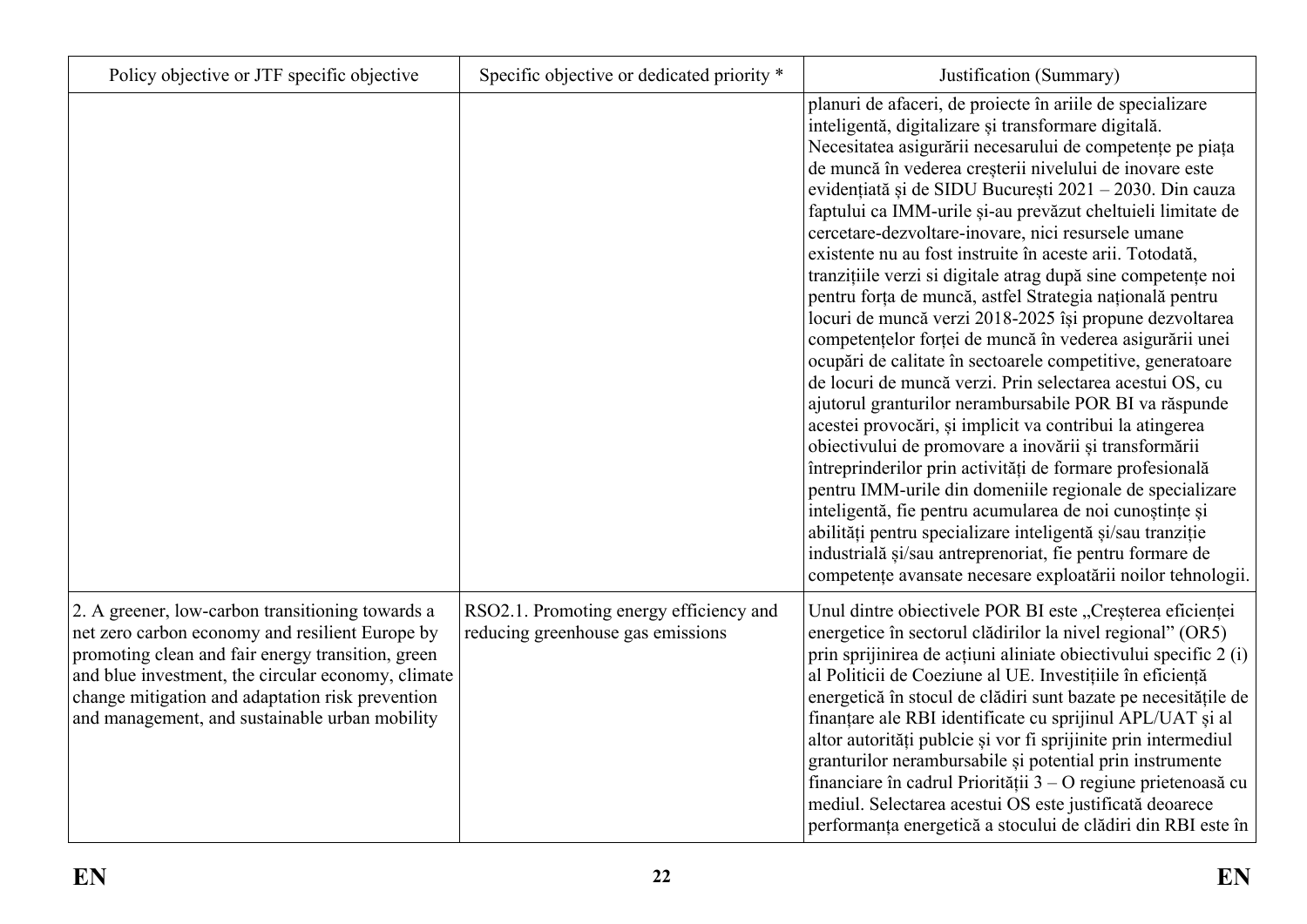| Policy objective or JTF specific objective                                                                                                                                                                                                                         | Specific objective or dedicated priority *                                                                                                    | Justification (Summary)                                                                                                                                                                                                                                                                                                                                                                                                                                                                                                                                                                                                                                                                                                                                                                                                                                                                                                                                                                                                                                                                                                                                                                                                                                                                                                                                                                                                                                                                                                                                                                                                                                                                                                                                                                                                |
|--------------------------------------------------------------------------------------------------------------------------------------------------------------------------------------------------------------------------------------------------------------------|-----------------------------------------------------------------------------------------------------------------------------------------------|------------------------------------------------------------------------------------------------------------------------------------------------------------------------------------------------------------------------------------------------------------------------------------------------------------------------------------------------------------------------------------------------------------------------------------------------------------------------------------------------------------------------------------------------------------------------------------------------------------------------------------------------------------------------------------------------------------------------------------------------------------------------------------------------------------------------------------------------------------------------------------------------------------------------------------------------------------------------------------------------------------------------------------------------------------------------------------------------------------------------------------------------------------------------------------------------------------------------------------------------------------------------------------------------------------------------------------------------------------------------------------------------------------------------------------------------------------------------------------------------------------------------------------------------------------------------------------------------------------------------------------------------------------------------------------------------------------------------------------------------------------------------------------------------------------------------|
|                                                                                                                                                                                                                                                                    |                                                                                                                                               | continuare scăzută, în linie cu provocările subliniate în<br>Raportul de țară al CE 2019 (Anexa D) legate de materie<br>de eficiență energetică a stocului de clădiri din RO și de<br>nivelul investițional redus Promovarea investițiilor în EE<br>sunt ancorate în Pachetul de energie curată" al CE, Inițitiva<br>"Valul de renovări a clădirilor", "Pactul verde European",<br>în punerea în aplicare a prevederilor europene, planurilor<br>naționale privind energia care pot contribui la tranziția<br>către un sistem energetic mai competitiv și în SUERD (PA<br>2 Energie durabilă A2: Promovarea eficienței energetice și<br>utilizarea energiei regenerabile în clădiri și sisteme de<br>încălzire, inclusiv încălzire centralizată și răcire și instalații<br>combinate de căldură și energie). Creșterea EE este<br>integrată in documentele strategice naționale (PNR 2019,<br>PNIESC 2021-2030, SER 2019-2030, PNAEE) care<br>recunosc potențialul de economisire a energiei în clădirile<br>rezidențiale și publice. Acest obiectiv specific din PORBI<br>va contribui la obiectivele SNRTL, strategie care vizează<br>reducerea numărului de clădiri din clasele energetice cele<br>mai scăzute, economie de energie finală consumată,<br>reducerea emisiilor de CO2 și reducerea numărului de<br>persoane afectate de sărăcia energetică, extinderea duratei<br>de viață și îmbunătățirea siguranței fondului de clădiri,<br>creșterea numărului de cladiri NZEB. POR BI va contribui<br>la obiectivele PNIESC 2021-2030 care propune un nivel<br>de eficiență energetică cu peste 32.5% mai mic în 2030<br>față de 2020 și reducerea GES cu cel puțin 40% până în<br>2030, comparativ cu 1990 deoarece există în continuare un<br>potențial ridicat de eficiență energetică la nivelul clădirilor. |
| 2. A greener, low-carbon transitioning towards a<br>net zero carbon economy and resilient Europe by<br>promoting clean and fair energy transition, green<br>and blue investment, the circular economy, climate<br>change mitigation and adaptation risk prevention | RSO2.4. Promoting climate change<br>adaptation and disaster risk prevention,<br>resilience taking into account eco-system<br>based approaches | Unul dintre obiectivele POR BI este "Reducerea numarului<br>clădirilor publice cu risc seismic". Investițiile vor fi<br>sprijinite prin intermediul granturilor nerambursabile si<br>sunt bazate pe necesitățile de finanțare ale RBI identificate<br>cu sprijinul APL și al altor entități publice locale și                                                                                                                                                                                                                                                                                                                                                                                                                                                                                                                                                                                                                                                                                                                                                                                                                                                                                                                                                                                                                                                                                                                                                                                                                                                                                                                                                                                                                                                                                                          |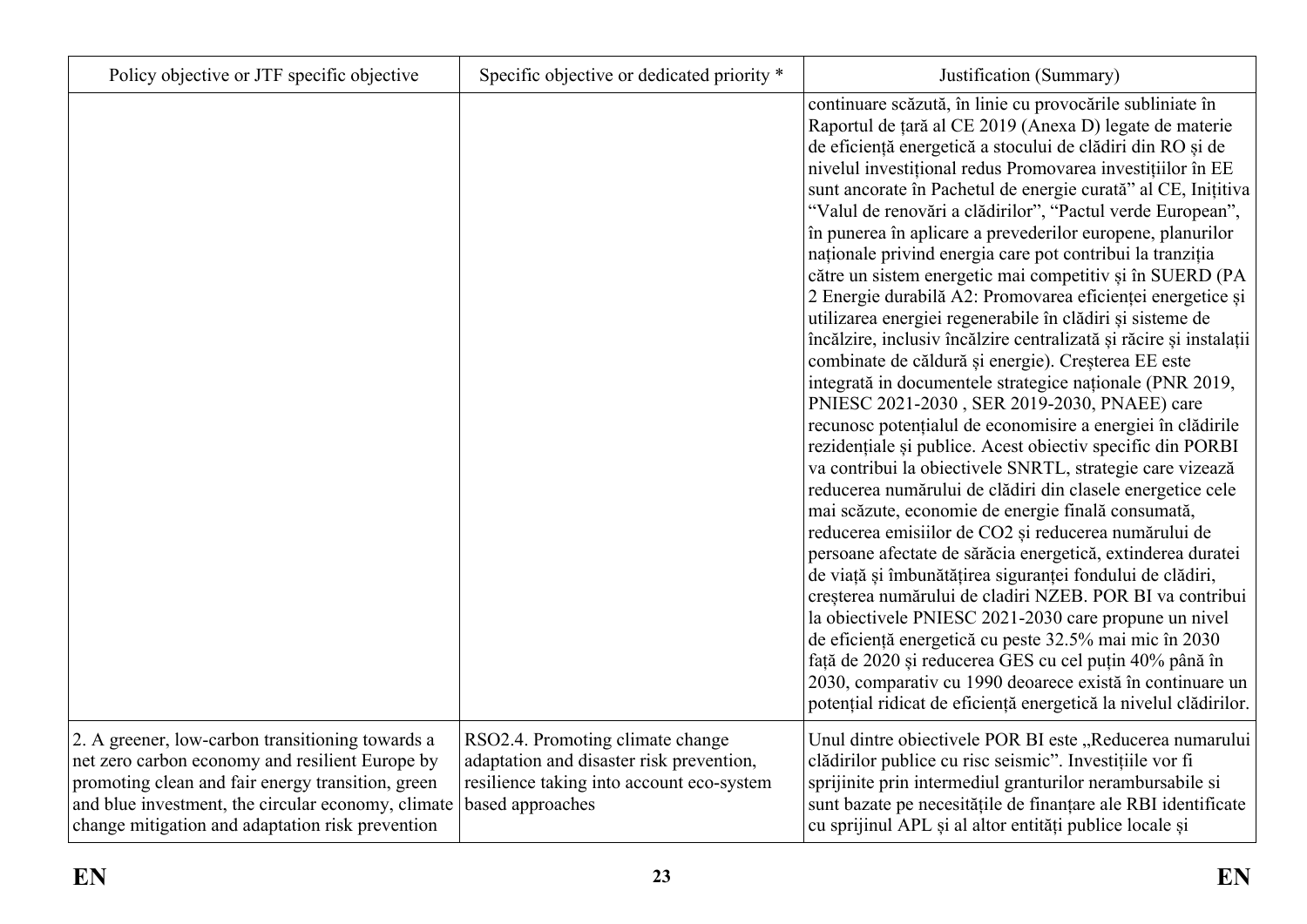| Policy objective or JTF specific objective                                                                                                                                                                                                                                                                           | Specific objective or dedicated priority *                                                                                                                             | Justification (Summary)                                                                                                                                                                                                                                                                                                                                                                                                                                                                                                                                                                                                                                                                                                                                                                                                                                                                                                                                                                                                                                                                                                                                                                                                                                                                                                                                                                                                                                                                                                                                                                                                                                                             |
|----------------------------------------------------------------------------------------------------------------------------------------------------------------------------------------------------------------------------------------------------------------------------------------------------------------------|------------------------------------------------------------------------------------------------------------------------------------------------------------------------|-------------------------------------------------------------------------------------------------------------------------------------------------------------------------------------------------------------------------------------------------------------------------------------------------------------------------------------------------------------------------------------------------------------------------------------------------------------------------------------------------------------------------------------------------------------------------------------------------------------------------------------------------------------------------------------------------------------------------------------------------------------------------------------------------------------------------------------------------------------------------------------------------------------------------------------------------------------------------------------------------------------------------------------------------------------------------------------------------------------------------------------------------------------------------------------------------------------------------------------------------------------------------------------------------------------------------------------------------------------------------------------------------------------------------------------------------------------------------------------------------------------------------------------------------------------------------------------------------------------------------------------------------------------------------------------|
| and management, and sustainable urban mobility                                                                                                                                                                                                                                                                       |                                                                                                                                                                        | centrale din regiune. Selectarea acestui OS este justificată<br>de caracteristicile teritoriale ale RBI (potențial seismic<br>major) si în linie cu provocările subliniate în Raportul de<br>țară al CE 2019 prin care România înregistrează întârzieri<br>în ceea ce privește prevenirea pericolelor naturale,<br>identificându-se nevoia de investiții prioritare pentru a<br>promova prevenirea riscurilor și reziliența în fața<br>dezastrelor și, în special pentru a aborda riscurile naturale<br>(ex: cutremure)(64). Actiunea vizeaza specificitatea<br>teritoriului, importanța asigurarii sigurantei cetatenilor si<br>este in linie cu prevederile SNRSS totodata, contribuie la<br>obiectivele Pactului Verde European care propune<br>adoptarea unor măsuri de renovare integrate, promovând în<br>același timp adaptarea la schimbările climatice și reducerea<br>riscului seismic precum și la obiectivele Cadrului de la<br>Sendai a ONU pentru reducerea riscului la dezastre pentru<br>perioada 2015-2030. Având în vedere că România este<br>predispusă la cutremure si regiunea BI este in zona de risc<br>iar lucrari de eficienta energetica nu pot fi facute fara a fi<br>rezolvata problema sigurantei cladirilor la cutremure prin<br>acest obiectiv specific al PORBI va contribui inclusiv la<br>obiectivele "Valului Renovării,, și SNRTL, strategie care<br>vizează și îmbunătățirea siguranței fondului de clădiri<br>alătrui de reducerea numărului de clădiri din clasele<br>energetice cele mai scăzute, economie de energie finală<br>consumată, reducerea emisiilor de CO2 și reducerea<br>numărului de persoane afectate de sărăcia energetică. |
| 2. A greener, low-carbon transitioning towards a<br>net zero carbon economy and resilient Europe by<br>promoting clean and fair energy transition, green<br>and blue investment, the circular economy, climate<br>change mitigation and adaptation risk prevention<br>and management, and sustainable urban mobility | RSO2.7. Enhancing protection and<br>preservation of nature, biodiversity and<br>green infrastructure, including in urban<br>areas, and reducing all forms of pollution | Unul dintre obiectivele POR BI este "Creșterea suprafeței<br>și îmbunătățirea substanțială a calității spațiilor și<br>infrastructurilor verzi" (OR7) prin sprijinirea de acțiuni<br>aliniate obiectivului specific 2 (vii) al Politicii de Coeziune<br>al UE. Investițiile în infrastructurile verzi sunt bazate pe<br>necesitățile de finanțare ale RBI identificate cu sprijinul<br>CJI și APL/UAT și vor fi sprijinite prin intermediul                                                                                                                                                                                                                                                                                                                                                                                                                                                                                                                                                                                                                                                                                                                                                                                                                                                                                                                                                                                                                                                                                                                                                                                                                                         |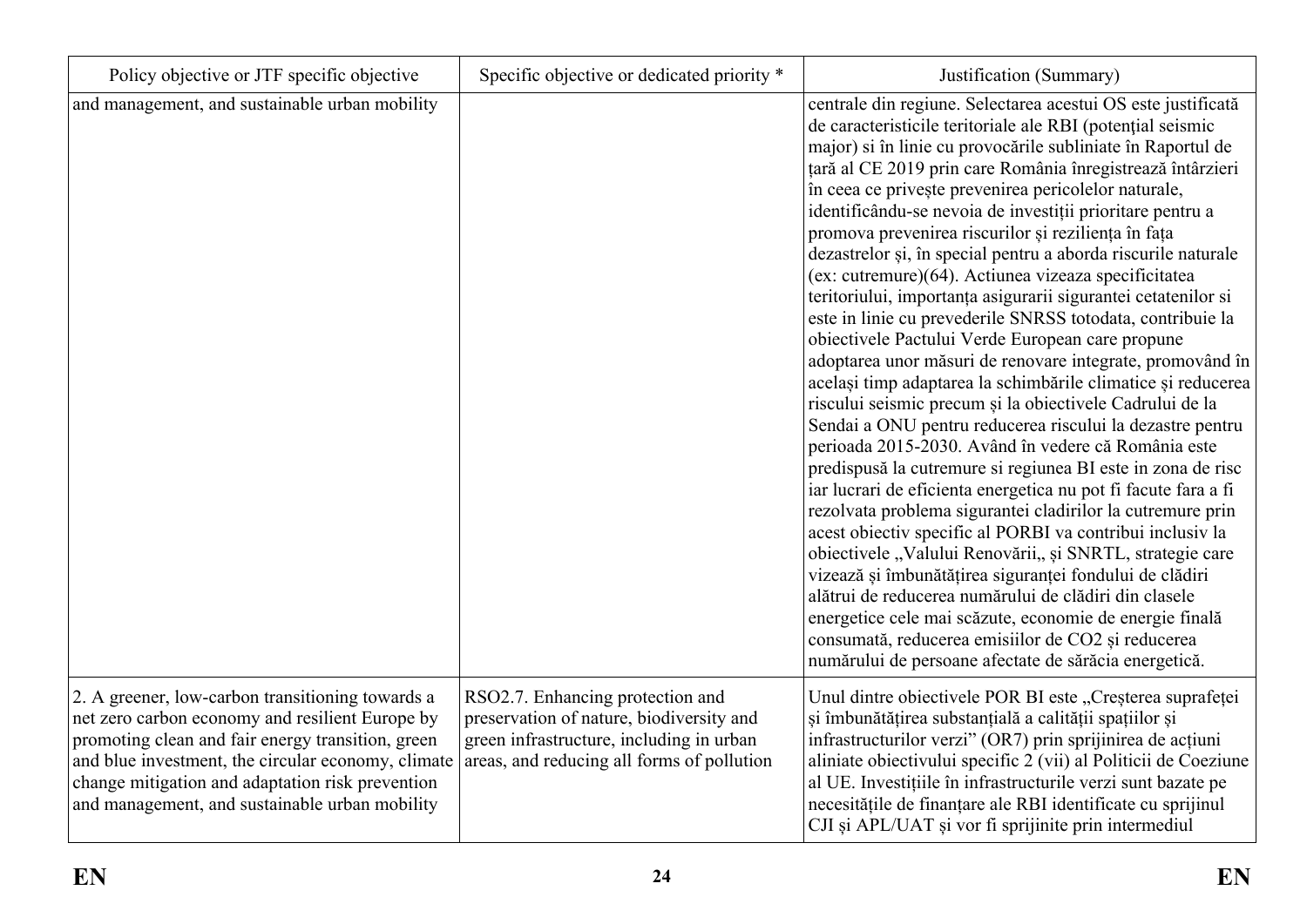| Policy objective or JTF specific objective | Specific objective or dedicated priority * | Justification (Summary)                                                                                               |
|--------------------------------------------|--------------------------------------------|-----------------------------------------------------------------------------------------------------------------------|
|                                            |                                            | granturilor nerambursabile în cadrul Priorității $3 - O$                                                              |
|                                            |                                            | regiune prietenoasă cu mediul. Selectarea OS este                                                                     |
|                                            |                                            | justificată deoarece Raportul de Țară al CE 2019 (Anexa                                                               |
|                                            |                                            | D) recomandă refacerea ecologică și crearea de noi spații                                                             |
|                                            |                                            | municipale verzi în contextul obiectivelor de reducere a                                                              |
|                                            |                                            | emisiilor de CO2 investițiile în infrastructura verde fiind                                                           |
|                                            |                                            | aliniate cu politica urbană a UE care propune aplicarea                                                               |
|                                            |                                            | soluțiilor bazate pe natură și servicii ecosistemice. Soluțiile                                                       |
|                                            |                                            | verzi propuse sunt măsuri sustenabile, direcționate                                                                   |
|                                            |                                            | simultan către obiectivele de mediu, societale și economice                                                           |
|                                            |                                            | și sunt ancorate în politicile și strategiile promovate de UE:                                                        |
|                                            |                                            | Strategia UE privind Infrastructurile Verzi, Strategia UE în                                                          |
|                                            |                                            | domeniul biodiversității pentru 2030, precum și în Agenda                                                             |
|                                            |                                            | 2030 - Orașe și comunități durabile, SUERD (PA 6                                                                      |
|                                            |                                            | Acțiunea 5: Ancorarea conceptului de infrastructură                                                                   |
|                                            |                                            | ecologică a UE în regiunea Dunării și Acțiunea 6 -                                                                    |
|                                            |                                            | Promovarea conectivității ecologice prin cooperarea dintre                                                            |
|                                            |                                            | strategiile macroregionale). Orientarea către                                                                         |
|                                            |                                            | infrastructurile verzi este aliniată la nivel național cu PNR                                                         |
|                                            |                                            | 2019 care susține dezvoltarea durabilă și îmbunătățirea                                                               |
|                                            |                                            | infrastructurii verzi și calității mediului, protecția naturii și                                                     |
|                                            |                                            | conservarea biodiversității precum și cu SNDDR care                                                                   |
|                                            |                                            | propune dezvoltarea infrastructurii verzi. La nivel regional,                                                         |
|                                            |                                            | PDR BI 2021-2027 susține necesitatea creșterii calității                                                              |
|                                            |                                            | vieții populației și îmbunătățirea mediului urban și a                                                                |
|                                            |                                            | calității aerului prin investiții în infrastructura verde. La                                                         |
|                                            |                                            | nivel local documentele strategice specifice (PICA MB,                                                                |
|                                            |                                            | PMCA IF, PLAM MB) identifică problema insuficienței                                                                   |
|                                            |                                            | spațiior verzi pe teritoriul MB și recunosc beneficile aduse                                                          |
|                                            |                                            | de spațiile verzi și zonele dense de arbuști și arbori din                                                            |
|                                            |                                            | zonele urbane cu rol de absorbție a cantităților mari de praf<br>și a poluanților din aer și au ca obiective crearea/ |
|                                            |                                            | extinderea /reabilitarea /renaturarea și intreținerea spațiilor                                                       |
|                                            |                                            | verzi.                                                                                                                |
|                                            |                                            |                                                                                                                       |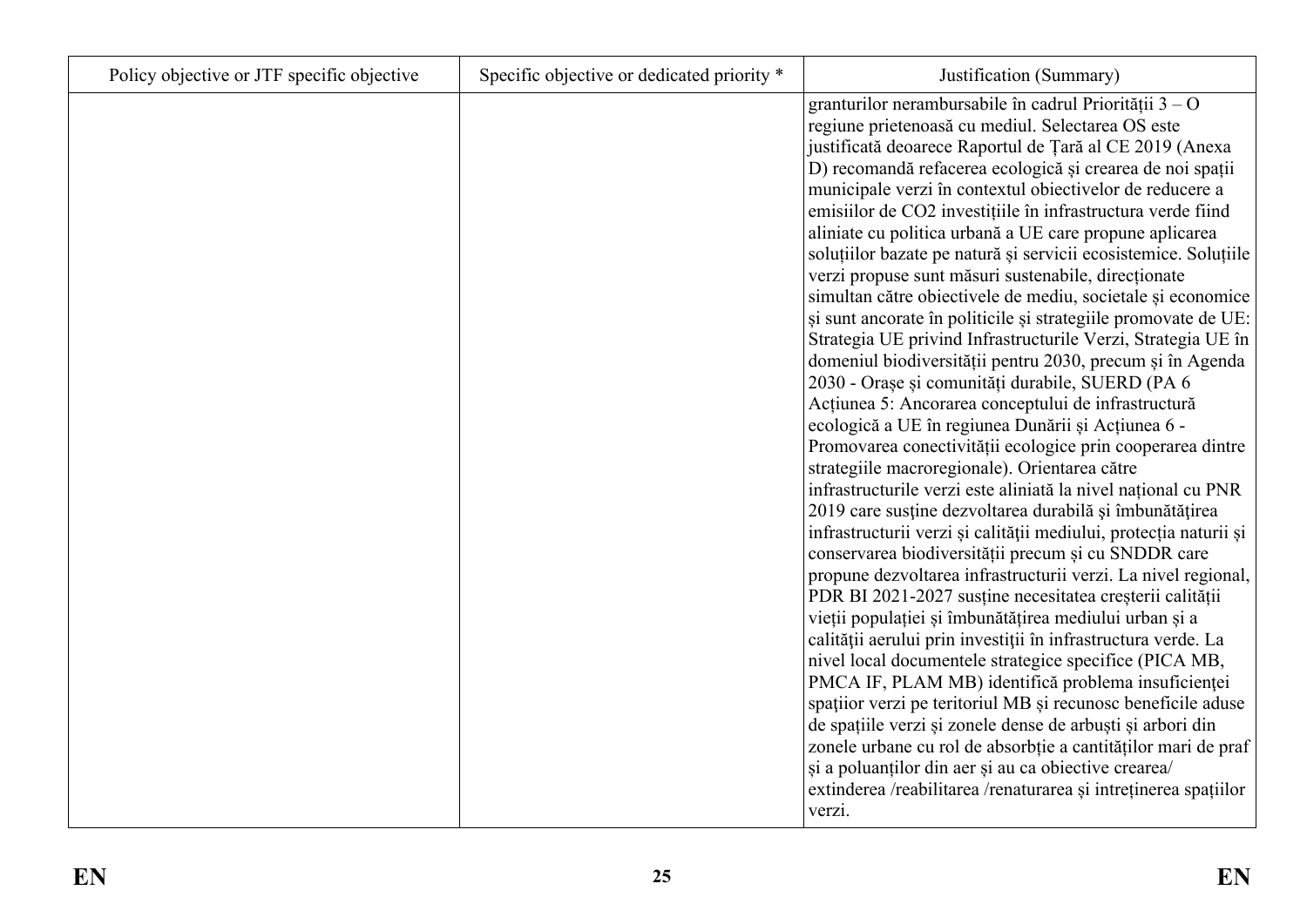| Policy objective or JTF specific objective                                                                                                                                                                                                                                                                           | Specific objective or dedicated priority *                                                                        | Justification (Summary)                                                                                                                                                                                                                                                                                                                                                                                                                                                                                                                                                                                                                                                                                                                                                                                                                                                                                                                                                                                                                                                                                                                                                                                                                                                                                                                                                                                                                                                                                                                                                                                                                                                                                                                                                                                                                                                                                                                                                                                                                                                                                     |
|----------------------------------------------------------------------------------------------------------------------------------------------------------------------------------------------------------------------------------------------------------------------------------------------------------------------|-------------------------------------------------------------------------------------------------------------------|-------------------------------------------------------------------------------------------------------------------------------------------------------------------------------------------------------------------------------------------------------------------------------------------------------------------------------------------------------------------------------------------------------------------------------------------------------------------------------------------------------------------------------------------------------------------------------------------------------------------------------------------------------------------------------------------------------------------------------------------------------------------------------------------------------------------------------------------------------------------------------------------------------------------------------------------------------------------------------------------------------------------------------------------------------------------------------------------------------------------------------------------------------------------------------------------------------------------------------------------------------------------------------------------------------------------------------------------------------------------------------------------------------------------------------------------------------------------------------------------------------------------------------------------------------------------------------------------------------------------------------------------------------------------------------------------------------------------------------------------------------------------------------------------------------------------------------------------------------------------------------------------------------------------------------------------------------------------------------------------------------------------------------------------------------------------------------------------------------------|
| 2. A greener, low-carbon transitioning towards a<br>net zero carbon economy and resilient Europe by<br>promoting clean and fair energy transition, green<br>and blue investment, the circular economy, climate<br>change mitigation and adaptation risk prevention<br>and management, and sustainable urban mobility | RSO2.8. Promoting sustainable multimodal<br>urban mobility, as part of transition to a net<br>zero carbon economy | Unul dintre obiectivele POR BI este "Creșterea mobilității<br>și atractivității utilizării transportului public curat și<br>nemotorizat" (OR8) prin sprijinirea de acțiuni aliniate<br>obiectivului specific 2 (viii) al Politicii de Coeziune al UE.<br>Investițiile în mobilitatea durabilă sunt bazate pe<br>necesitățile de finanțare ale RBI identificate cu sprijinul<br>CJI și APL/UAT și vor fi sprijinite prin intermediul<br>granturilor nerambursabile în cadrul Priorității $3 - O$<br>regiune prietenoasă cu mediul. Selectarea OS 2.viii este<br>justificată deoarece RBI se confruntă cu provocari majore<br>ce țin de mobilitatea urbană multimodală, valori de trafic<br>auto ridicate, întârzierea punerii în aplicare a măsurilor din<br>PMUD BI, aspecte care sunt identificate în Raportul de<br>Țară 2019 privind RO, calitatea infrastructurii sectorului<br>transportului public de suprafață rămânând redusă.<br>Promovarea investițiilor în mobilitate durabilă respectă<br>noile orientări și reglementări la nivel european relevante<br>pentru schimbările și acțiunile climatice, precum Directiva<br>privind vehiculele curate; Cadrul pentru climă și energie<br>2030; Pactul Verde European; O Europă Durabilă până în<br>2030; Regulamentul (UE) 2020/852 privind facilitarea<br>investigării durabile; In plus investițiile în mobilitate sunt<br>aliniate și noilor orientări privind planificarea PMUD<br>pregătite la nivel european, în special cele sub coordonarea<br>ELTIS: 2nd edition of the SUMP guidelines, precum și<br>documentele subiacente Topic Guides și Practitioner<br>Briefings. PNIESC recunoaște potențialul de reducere a<br>emisiilor de GES ca urmare a îmbunătățirii mobilității în<br>zonele urbane, iar PDR BI încurajează tranziția către o<br>economie cu emisii scăzute de CO2 și susținerea de<br>investiții în promovarea transportului prietenos cu mediul.<br>La nivel local obiectivele stabilite prin PICA București<br>2018-2022, PMCA Ilfov 2019-2023, PLAM MB sunt<br>aliniate principiilor mobilității urbane durabile. POR BI |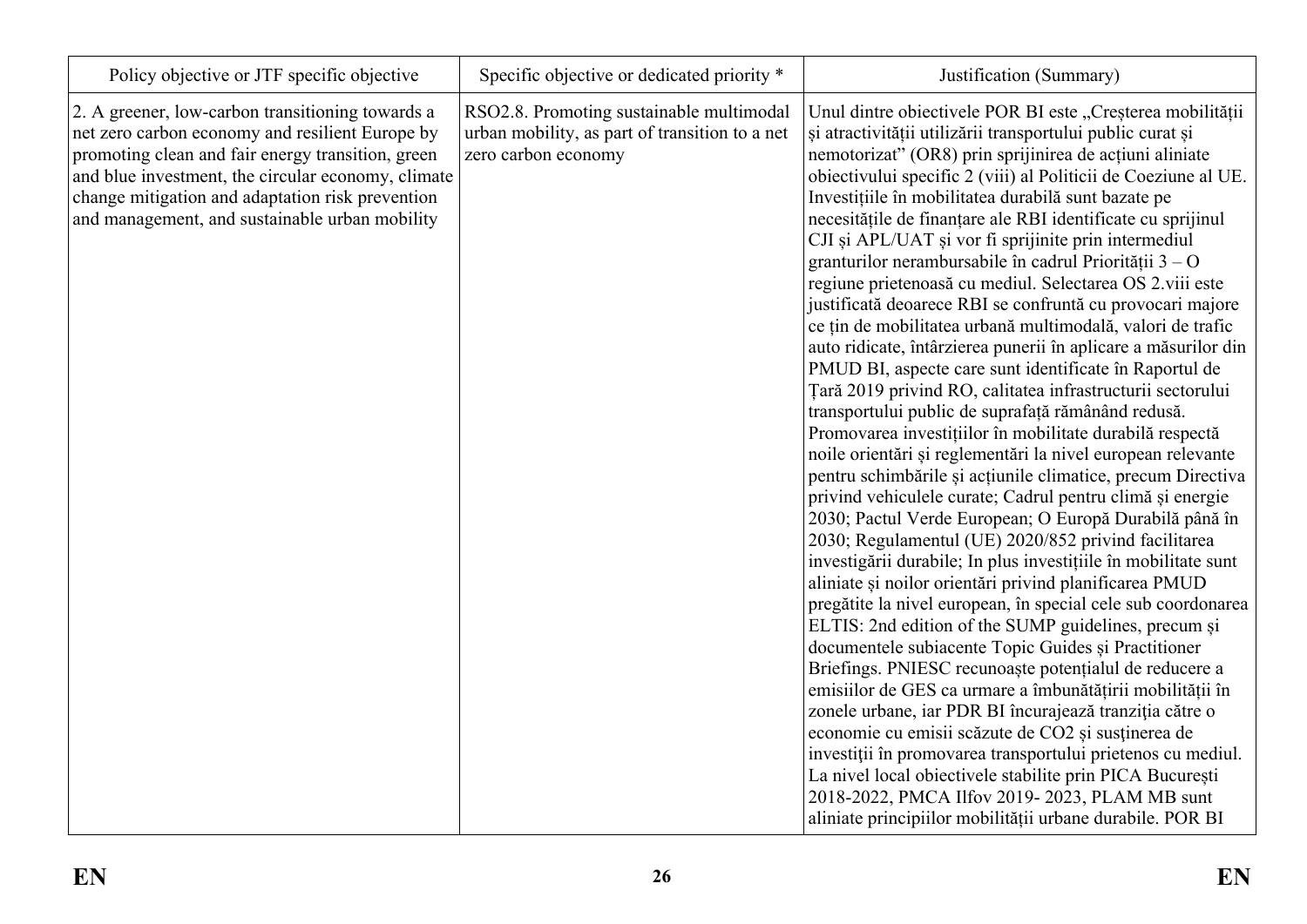| Policy objective or JTF specific objective          | Specific objective or dedicated priority *                                                                                                                                                                  | Justification (Summary)                                                                                                                                                                                                                                                                                                                                                                                                                                                                                                                                                                                                                                                                                                                                                                                                                                                                                                                                                                                                                                                                                                                                                                                                                                                                                                                                                                                                                                                                                                                                                                                                                                  |
|-----------------------------------------------------|-------------------------------------------------------------------------------------------------------------------------------------------------------------------------------------------------------------|----------------------------------------------------------------------------------------------------------------------------------------------------------------------------------------------------------------------------------------------------------------------------------------------------------------------------------------------------------------------------------------------------------------------------------------------------------------------------------------------------------------------------------------------------------------------------------------------------------------------------------------------------------------------------------------------------------------------------------------------------------------------------------------------------------------------------------------------------------------------------------------------------------------------------------------------------------------------------------------------------------------------------------------------------------------------------------------------------------------------------------------------------------------------------------------------------------------------------------------------------------------------------------------------------------------------------------------------------------------------------------------------------------------------------------------------------------------------------------------------------------------------------------------------------------------------------------------------------------------------------------------------------------|
|                                                     |                                                                                                                                                                                                             | este aliniat SUERD PA 1b Acțiunea 4: Sisteme de<br>transport metropolitan sustenabile și mobilitate, PA 1b<br>Acțiunea 6: Dezvoltarea unei planificări nodale<br>suplimentare pentru multimodalitate, PA 1b Acțiunea 5:<br>Îmbunătățirea infrastructurii transfrontaliere regionale/<br>locale și accesul la zonele rurale prin facilitarea<br>infrastructurii de transport secundar și terțiar.                                                                                                                                                                                                                                                                                                                                                                                                                                                                                                                                                                                                                                                                                                                                                                                                                                                                                                                                                                                                                                                                                                                                                                                                                                                         |
| 3. A more connected Europe by enhancing<br>mobility | RSO3.2. Developing and enhancing<br>sustainable, climate resilient, intelligent and<br>intermodal national, regional and local<br>mobility, including improved access to<br>TEN-T and cross-border mobility | Unul dintre obiectivele POR BI este "Îmbunătățirea<br>conectivității la TEN-T, accesibilității, decarbonizării,<br>intermodalității și siguranței sistemului de transport<br>regional" (OR9) prin sprijinirea de acțiuni aliniate<br>obiectivului specific c(ii) al Politicii de Coeziune al UE.<br>Investițiile pentru dezvoltarea, îmbunătățirea și<br>decarbonizarea mobiliății și accesibilității rutiere la rețeua<br>TEN-T, creșterea siguranței rutiere și intermodalității<br>pasagerilor și mărfurilor sunt bazate pe necesitățile de<br>finanțare ale regiunii identificate cu sprijinul CJI și<br>APL/UAT și vor fi sprijinite prin intermediul granturilor<br>nerambursabile în cadrul Priorității 5 – O regiune<br>accesbilă. Alegerea OS este justificată deoarece în<br>Raportul de țară al CE 2019 privind RO se subliniază că<br>rețeaua rutieră este una dintre cele mai puțin dezvoltate din<br>UE, cu impact negativ asupra competitivității țării, iar<br>calitatea infrastructurii sectorului transportului rutier care<br>rămâne redusă limitează perspectivele de creștere ale<br>regiunii. Măsurile din POR BI sunt aliniate Cadrului<br>politic al UE privind siguranța rutieră 2021-2030 -<br>Următorii pași către Viziune Zero și pachetului Europa în<br>mișcare. Mobilitate durabilă pentru Europa: sigură,<br>conectată și curată (2018). SDTR menționează în cadrul<br>OS 2.2. că "zona economică a Bucureștiului [] necesită<br>intervenții în dezvoltarea și diversificarea infrastructurii de<br>transport"(6). Creșterea conectivității, mobilității,<br>siguranței rutiere, intermodalitatii RBI este în continuare |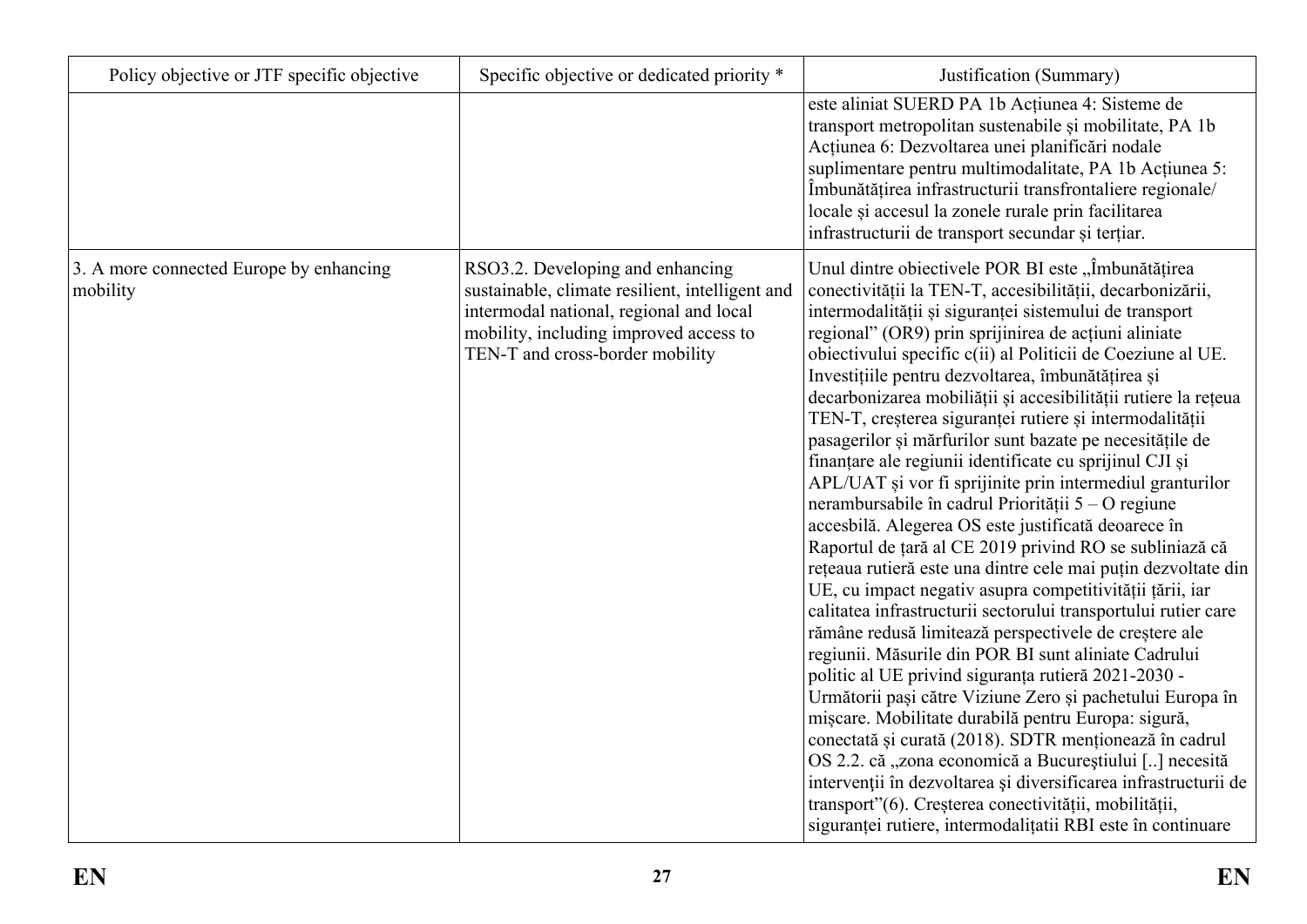| Policy objective or JTF specific objective                                                 | Specific objective or dedicated priority *                                                                                                                                                                                                                   | Justification (Summary)                                                                                                                                                                                                                                                                                                                                                                                                                                                                                                                                                                                                                                                                                                                                                                                                                                                                                                                                                                                                                                                                                                                                                                                                                                                                                                                                                                                                                                                                            |
|--------------------------------------------------------------------------------------------|--------------------------------------------------------------------------------------------------------------------------------------------------------------------------------------------------------------------------------------------------------------|----------------------------------------------------------------------------------------------------------------------------------------------------------------------------------------------------------------------------------------------------------------------------------------------------------------------------------------------------------------------------------------------------------------------------------------------------------------------------------------------------------------------------------------------------------------------------------------------------------------------------------------------------------------------------------------------------------------------------------------------------------------------------------------------------------------------------------------------------------------------------------------------------------------------------------------------------------------------------------------------------------------------------------------------------------------------------------------------------------------------------------------------------------------------------------------------------------------------------------------------------------------------------------------------------------------------------------------------------------------------------------------------------------------------------------------------------------------------------------------------------|
|                                                                                            |                                                                                                                                                                                                                                                              | una din prioritățile majore identificate pentru susținerea<br>dezvoltării și creșterii competitivității regionale identificate<br>în PDR BI 2021-2027. Măsurile din POR BI sunt<br>fundamentate de asemenea pe obiectivele și planul de<br>acțiuni prioritizat prin SDJ Ilfov 2020-2030 referitoare la<br>asigurarea conectivității teritoriale și asigurarea unei<br>infrastructuri de transport adecvate. Acțiunile propuse prin<br>POR BI sunt în concordanță cu SUERD PA 1b Acțiunea 8:<br>Creșterea gradului de conștientizare pentru siguranța<br>rutieră și încurajarea schimbului de bune practici.                                                                                                                                                                                                                                                                                                                                                                                                                                                                                                                                                                                                                                                                                                                                                                                                                                                                                        |
| 4. A more social and inclusive Europe<br>implementing the European Pillar of Social Rights | RSO4.2. Improving equal access to<br>inclusive and quality services in education,<br>training and lifelong learning through<br>developing accessible infrastructure,<br>including by fostering resilience for distance<br>and on-line education and training | Unul dintre obiectivele regionale POR BI este<br>, Îmbunătățirea accesului la o infrastructură educațională<br>modernă" (OR10) prin sprijinirea de acțiuni aliniate<br>obiectivului specific d(ii) al Politicii de Coeziune al UE.<br>Investițiile în infrastructura educațională vor fi sprijinite în<br>cadrul Priorității 6 – O regiune cu infrastructură<br>educațională modernă prin intermediul granturilor<br>nerambursabile. Sprijinul va fi direcționat în baza<br>necesităților de finanțare ale unităților de învățământ<br>identificate cu sprijinul inspectoratelor școlare și al<br>universităților de stat, precum și al priorităților de investiții<br>formulate în strategiile teritoriale integrate. Acțiunile<br>sprijnite prin POR BI au fost selectate astfel încât să<br>abordeze provocările identificate la nivel regional și,<br>totodată, să contribuie la îndeplinirea obiectivele formulate<br>la nivel european și național: Asigurarea accesului la<br>infrastructură educațională de calitate pentru copiii din<br>grupuri aflate în situație de risc. RBI deși se plasează<br>favorabil comparativ cu celelalte regiuni din perspectiva<br>segregării în școli tendința actuală este ascendentă (65) : în<br>2018-2019 județului Ilfov îi este atribuită o valoare a IRSE<br>de 3,3 în creștere de la 2,7 comparativ cu 2015-2017, iar<br>Municipiul București prezintă o valoare de 2 (1,6 în 2015-<br>2016). În Cadrul Strategic pentru Educație al Spațiului EU |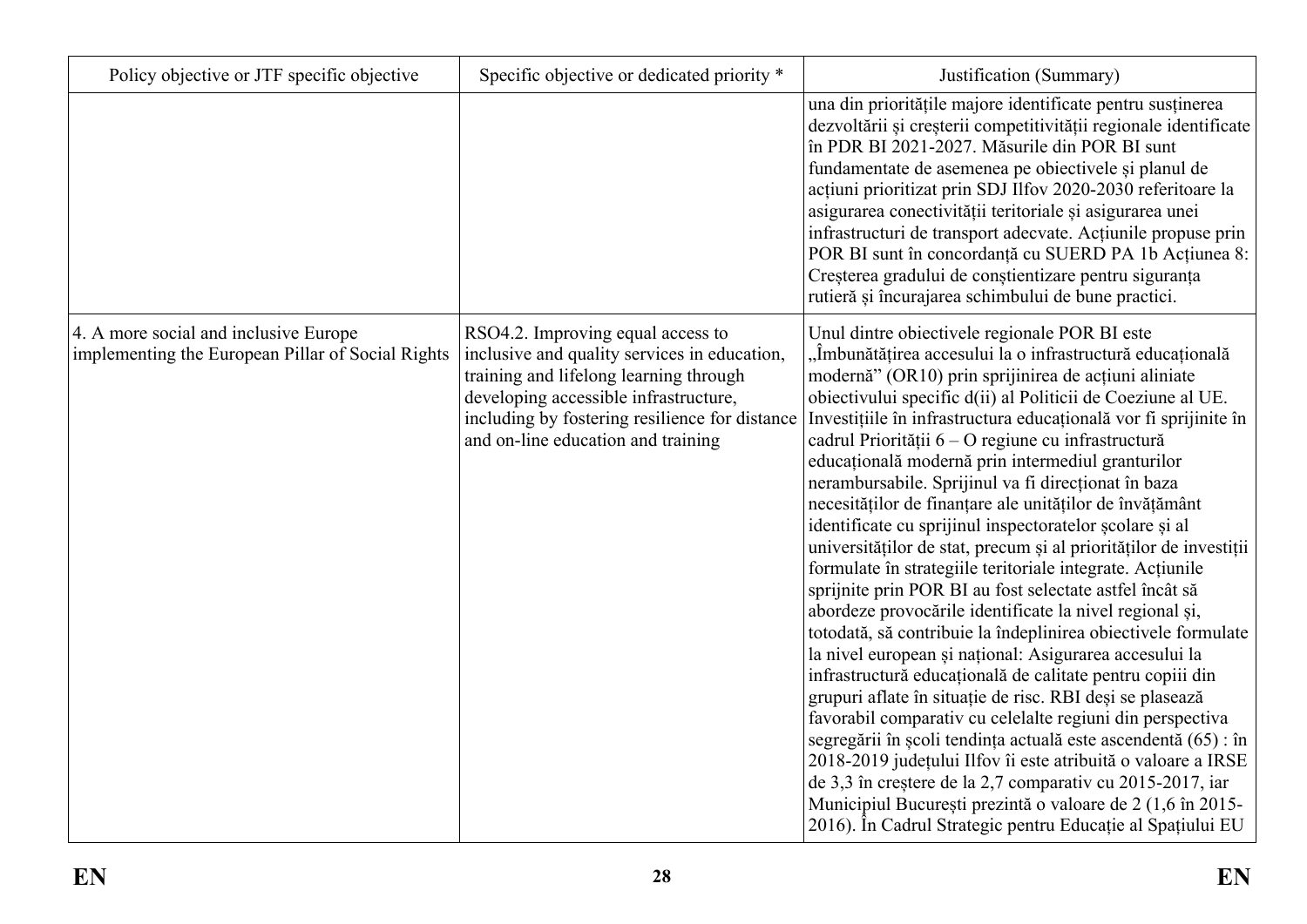| Policy objective or JTF specific objective                                                                                                     | Specific objective or dedicated priority *                                                                                                                                             | Justification (Summary)                                                                                                                                                                                                                                                                                                                                                                                                                                                                                                                                                                                                                                                                                                                                                                                                                                                                                                                                                                                                                                      |
|------------------------------------------------------------------------------------------------------------------------------------------------|----------------------------------------------------------------------------------------------------------------------------------------------------------------------------------------|--------------------------------------------------------------------------------------------------------------------------------------------------------------------------------------------------------------------------------------------------------------------------------------------------------------------------------------------------------------------------------------------------------------------------------------------------------------------------------------------------------------------------------------------------------------------------------------------------------------------------------------------------------------------------------------------------------------------------------------------------------------------------------------------------------------------------------------------------------------------------------------------------------------------------------------------------------------------------------------------------------------------------------------------------------------|
|                                                                                                                                                |                                                                                                                                                                                        | obiectivul este ca 96% dintre copiii între 3 și vârsta de<br>începere a învățământului obligatoriu să participe la<br>educația timpurie. În RBI din totalul copiilor în vârstă de<br>4-6 ani doar 81% sunt înscriși în învățământul preșcolar.<br>Raportul de țară pentru RO (2019) evidențiază ca având un<br>rang înalt de prioritate investițiile ce vizează ameliora<br>calitatății educației și formării profesionale, astfel încât să<br>se adapteze la evoluțiile de pe piața forței de muncă,<br>precum și cele dedicate îmbunătățirii relevanța pe piața<br>forței de muncă a învățământului terțiar. Planul Național<br>de Reformă 2021 (66) prevede ca direcții de acțiune pentru<br>reformarea sistemului educațional: dezvoltarea și<br>extinderea serviciilor de educație și îngrijire timpurie;<br>creșterea calității învățământului și a nivelului de<br>competenț; consolidarea învățământului profesional și<br>tehnic; îmbunătățirea infrastructurii educaționale prin<br>crearea de școli "verzi" și moderne etc.                       |
| 5. A Europe closer to citizens by fostering the<br>sustainable and integrated development of all types<br>of territories and local initiatives | RSO5.1. Fostering the integrated and<br>inclusive social, economic and<br>environmental development, culture, natural<br>heritage, sustainable tourism, and security in<br>urban areas | Sprijinul acordat în cadrul OS e(i) va contribui la<br>"Protejarea și valorificarea patrimoniului cultural și<br>stimularea dezvoltării infrastructurilor care contribuie la<br>incluziunea socială în comunitate" (OR11). Acțiunile<br>incluse în cadrul Priorității $7 - O$ regiune atractivă și<br>incluzivă (OS 5.i) au fost formulate în baza necesităților<br>identificate în strategiile teritoriale integrate și ținând cont<br>de obiectivele asumate la nivel european și național pentru<br>zonele urbane. Sprijinul se va acorda sub forma granturilor<br>nerambursabile fiind vizate spre finanțare exclusiv<br>proiectele incluse într-o strategie teritorială conformă cu<br>prevederile Art.29, CPR. Carta de la Leipzig (67) numește<br>ca acțiune crucială pentru îmbunătățirea competitivității<br>orașelor EU: crearea și asigurarea de spații publice de<br>înaltă calitate având în vedere că peisajele urbane<br>antropice, calitatea spațiilor publice, arhitectura și<br>dezvoltarea urbană joacă un rol important în condițiile de |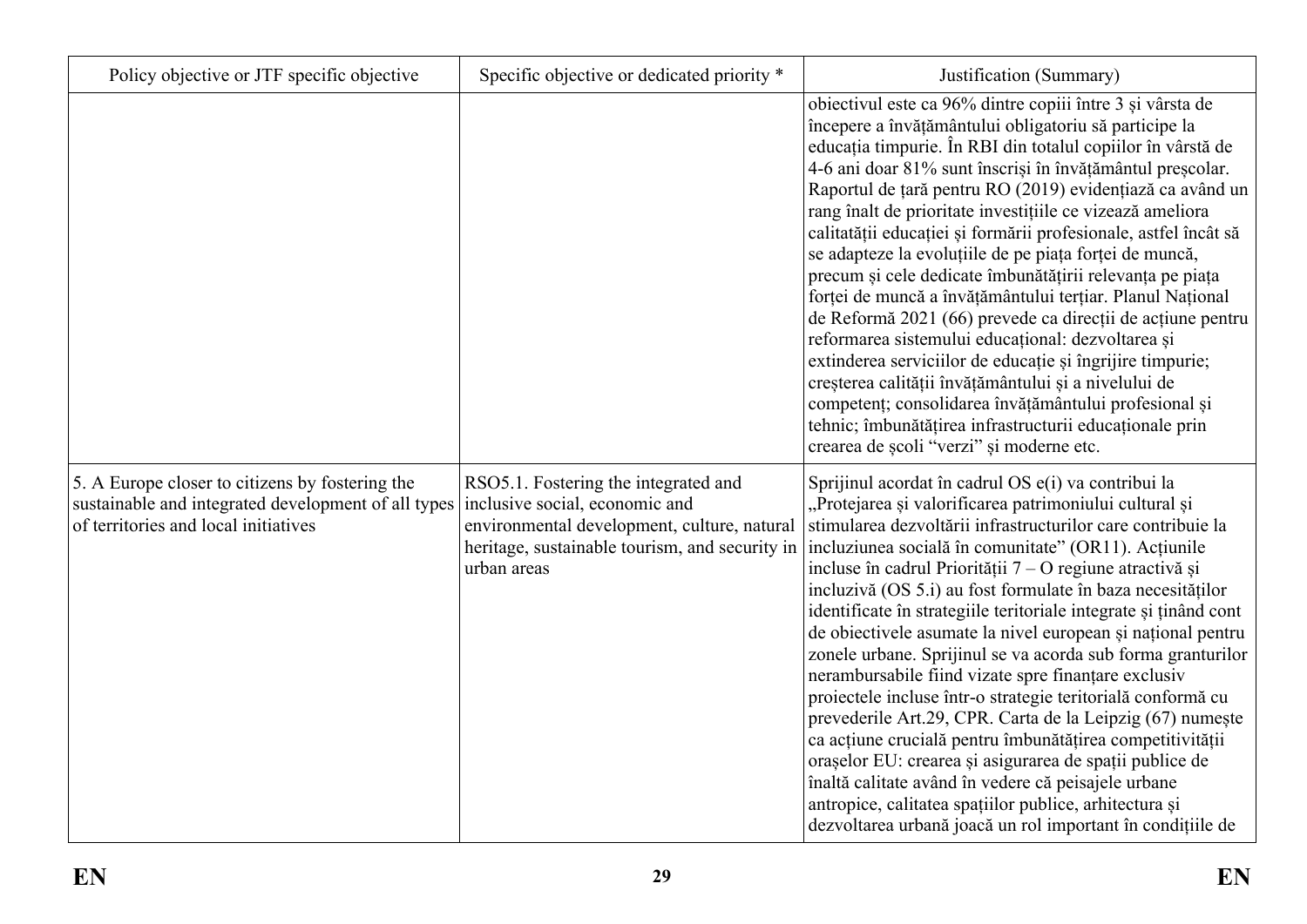| Policy objective or JTF specific objective                                                                                                     | Specific objective or dedicated priority *                                                                                                                                                                    | Justification (Summary)                                                                                                                                                                                                                                                                                                                                                                                                                                                                                                                                                                                                                                                                                                                                                                                                                                                                                                                                                                                                                                                                                                                                                                                                            |
|------------------------------------------------------------------------------------------------------------------------------------------------|---------------------------------------------------------------------------------------------------------------------------------------------------------------------------------------------------------------|------------------------------------------------------------------------------------------------------------------------------------------------------------------------------------------------------------------------------------------------------------------------------------------------------------------------------------------------------------------------------------------------------------------------------------------------------------------------------------------------------------------------------------------------------------------------------------------------------------------------------------------------------------------------------------------------------------------------------------------------------------------------------------------------------------------------------------------------------------------------------------------------------------------------------------------------------------------------------------------------------------------------------------------------------------------------------------------------------------------------------------------------------------------------------------------------------------------------------------|
|                                                                                                                                                |                                                                                                                                                                                                               | viață ale cetățenilor. Noua Agendă EU pentru Cultură<br>subliniază impactul pozitiv pe care regenerarea<br>patrimoniului construit îl poate avea asupra dezvoltării<br>orașelor, acționând ca un catalizator pentru reînnoirea<br>socială, economică și culturală. Analiza situațională a<br>sectorului urban (68) evidențiază că numărul și calitatea<br>spațiilor publice urbane este surprinzător de scăzută, iar<br>multe clădiri istorice se află într-o stare avansată de<br>degradare. Procesul este cu atât mai accentuat în cazul RBI<br>- multe dintre monumentele de patrimoniu sunt degradate,<br>iar obiectivele de agrement și petrecerea timpului sunt<br>reduse ca număr. În cadrul PDR BI s-au evidențiat ca<br>necesare investițiile dedicate îmbunătățirii calității<br>mediului construit și diversificării ofertei de petrecere a<br>timpului liber, precum și pentru întărirea coeziunii sociale<br>și teritoriale în cadrul regiunii. Pentru anul 2050 obiectivul<br>specific al SIDU București este transformarea<br>Municipiului București într-un oraș atractiv prin utilizarea<br>eficientă a terenurilor și a fondului construit, punerea în<br>valoare a patrimoniului istoric și a peisajului urban. |
| 5. A Europe closer to citizens by fostering the<br>sustainable and integrated development of all types<br>of territories and local initiatives | RSO5.2. Fostering the integrated and<br>inclusive social, economic and<br>environmental local development, culture,<br>natural heritage, sustainable tourism and<br>security, in areas other than urban areas | Selectarea OS 5.ii în logica POR BI este legată de<br>atingerea dezideratului privind "Protejarea și valorificarea<br>patrimoniului cultural și stimularea dezvoltării<br>infrastructurilor care contribuie la incluziunea socială în<br>comunitate" (OR11). Acțiunile incluse în cadrul Priorității<br>7 – O regiune atractivă și incluzivă (OS 5.ii) au fost<br>formulate în baza necesităților identificate în Strategia de<br>Dezvoltare a județului Ilfov și ținând cont de tendinețele<br>existente la nivel european și național. Sprijinul se va<br>acorda sub forma granturilor nerambursabile fiind vizate<br>spre finanțare exclusiv proiectele incluse într-o strategie<br>teritorială conformă cu prevederile Art.29, CPR. Studiul<br>Patrimoniul Rural EU (69) evidențiază printre provocările<br>spațiului rural asupra cărura ar trebui să se axeze sprijinul                                                                                                                                                                                                                                                                                                                                                      |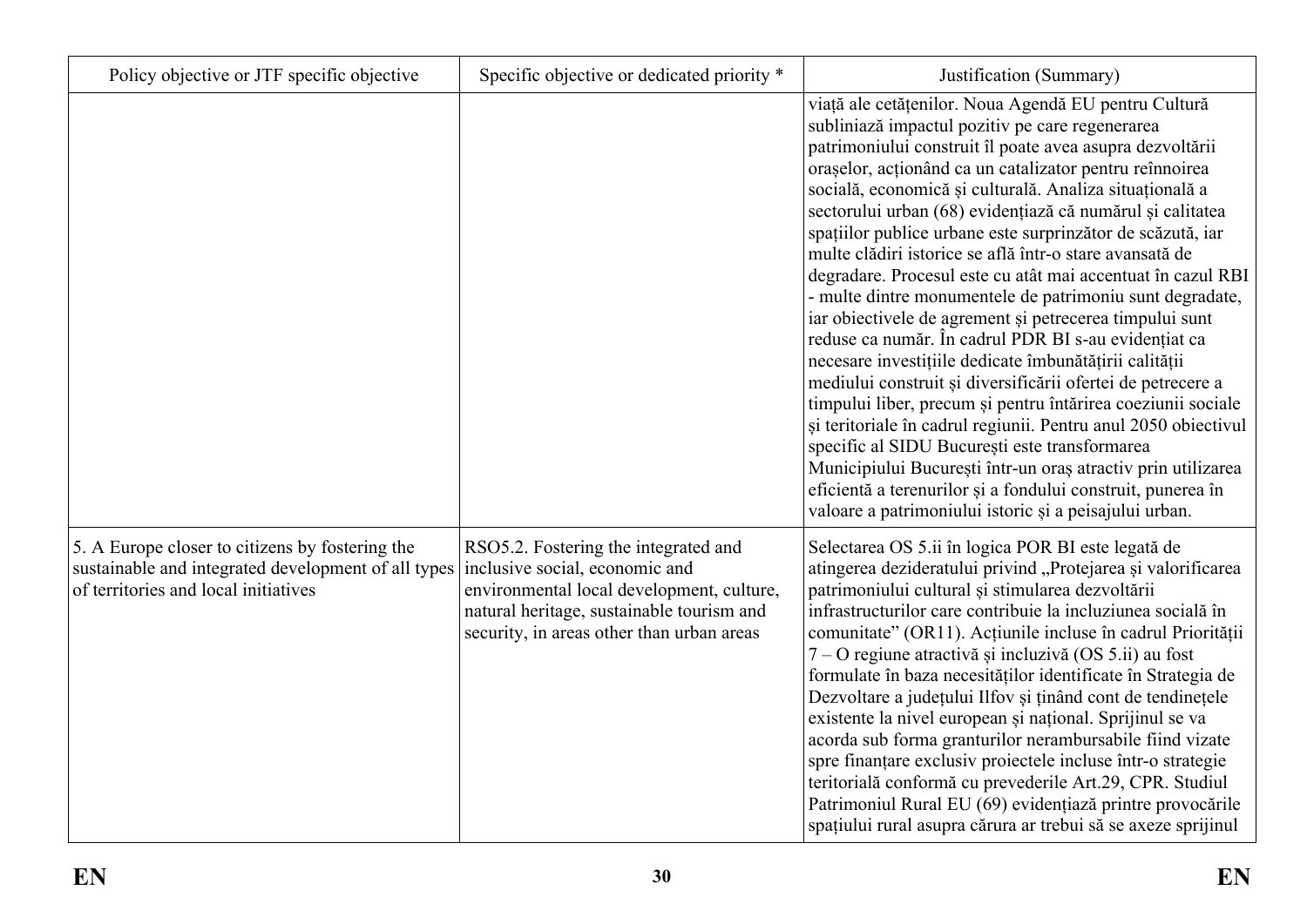| Policy objective or JTF specific objective | Specific objective or dedicated priority * | Justification (Summary)                                                                                                                                                                                                                                                                                                                                                                                                                                                                                                                                                                                                                                                                                                                                                                                                                                                                                                                                                                                                                                                                                                                                                                                                                                                                                                                                                                                                                                                                                                                                       |
|--------------------------------------------|--------------------------------------------|---------------------------------------------------------------------------------------------------------------------------------------------------------------------------------------------------------------------------------------------------------------------------------------------------------------------------------------------------------------------------------------------------------------------------------------------------------------------------------------------------------------------------------------------------------------------------------------------------------------------------------------------------------------------------------------------------------------------------------------------------------------------------------------------------------------------------------------------------------------------------------------------------------------------------------------------------------------------------------------------------------------------------------------------------------------------------------------------------------------------------------------------------------------------------------------------------------------------------------------------------------------------------------------------------------------------------------------------------------------------------------------------------------------------------------------------------------------------------------------------------------------------------------------------------------------|
|                                            |                                            | investițional: reconectarea cu patrimoniu, recunoașterea<br>potențialului său contemporan, aprecierea și recunoașterea<br>diferitelor tipuri de peisaj cultural și natural ca componente<br>ale identității. Raportul privind contribuția sportului la<br>dezvoltarea regională prin intermediul fondurilor<br>structurale (70) arată că sportul joacă un rol important în<br>dezvoltarea și regenerarea zonelor rurale. Exemplele de<br>bună practică arată că prin dezvoltarea de obiective/<br>atracții sportive se poate impulsiona indirect turismul<br>sustenabil, valorificarea patrimoniului și incluziunea<br>socială. Obiectivele promovate de SDTR (71) constă în<br>dezvoltarea unei rețele de localități complet echipată cu<br>infrastructură tehnico-edilitară și eficient interconectată în<br>scopul asigurării unor spații urbane și rurale de calitate,<br>atractive și incluzive. PDR BI evidențiază ca necesare<br>investițiile dedicate îmbunătățirii calității mediului<br>construit și diversificării ofertei de petrecere a timpului<br>liber, precum și pentru întărirea coeziunii sociale și<br>teritoriale în cadrul regiunii. Aceste măsuri prezintă o<br>importanță deosebită pentru arealele rurale care, deși se<br>poziționează favorabil din punct de vedere al patrimoniului<br>cultural (în cele 32 UAT rurale sunt concentrate 548 de<br>monumente istorice), se confruntă cu disfuncționalități<br>importante generate de: nivel precare de conservare a<br>patrimoniului, posibilități limitate de petrecerea timpului |
|                                            |                                            | liber și interacțiune socială etc.                                                                                                                                                                                                                                                                                                                                                                                                                                                                                                                                                                                                                                                                                                                                                                                                                                                                                                                                                                                                                                                                                                                                                                                                                                                                                                                                                                                                                                                                                                                            |

\* Dedicated priorities according to ESF+ Regulation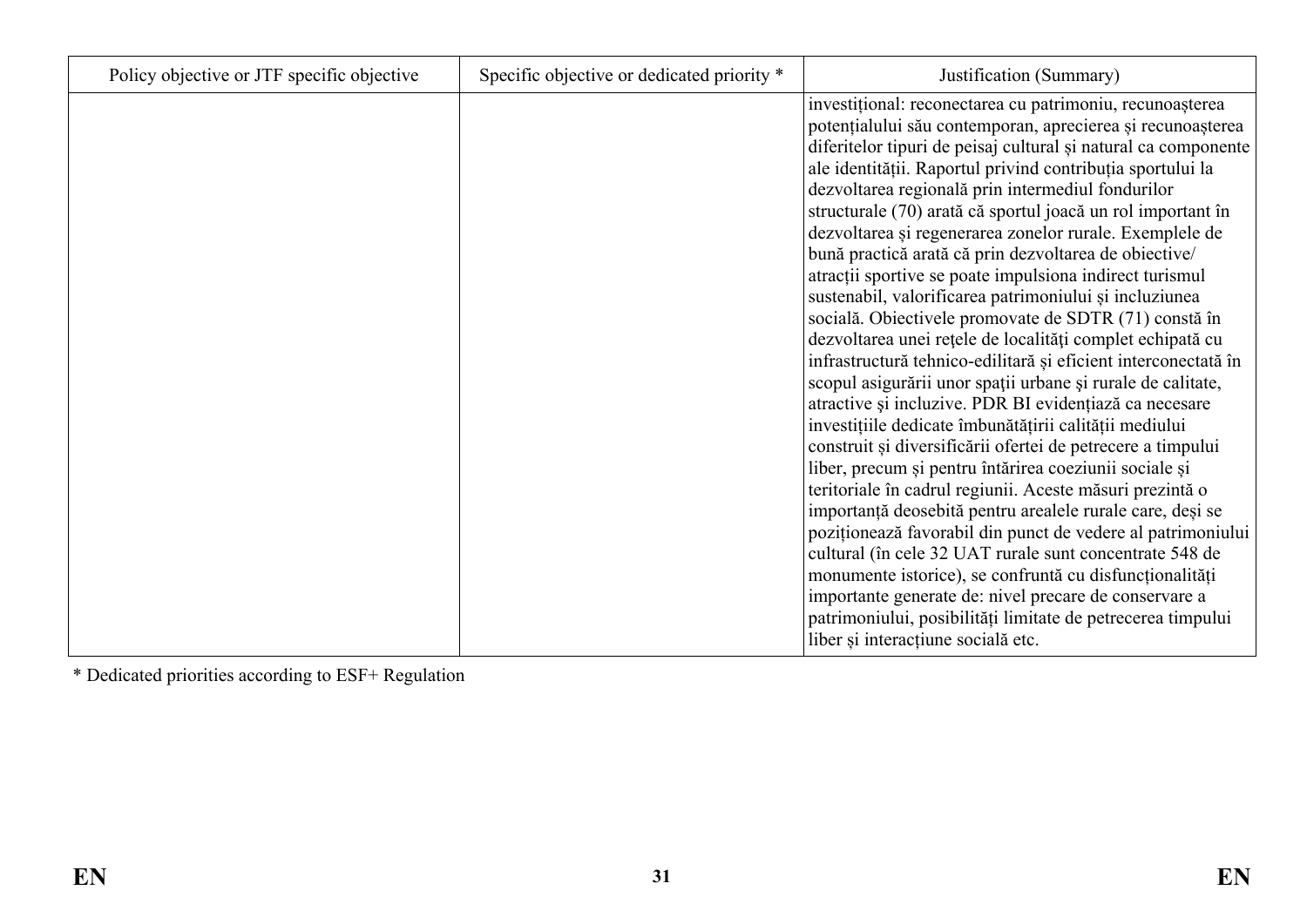2. Priorities

Reference: Article 22(2) and point (c) of Article 22(3) CPR

2.1. Priorities other than technical assistance

2.1.1. Priority: 1. O regiune competitivă prin inovare, digitalizare și întreprinderi dinamice

2.1.1.1. Specific objective: RSO1.1. Developing and enhancing research and innovation capacities and the uptake of advanced technologies (ERDF)

2.1.1.1.1. Interventions of the Funds

Reference: points  $(d)(i)$ ,  $(iii)$ ,  $(iv)$ ,  $(v)$ ,  $(vi)$  and  $(vii)$  of Article 22(3) CPR

The related types of actions – point (d)(i) of Article 22(3) CPR and Article 6 ESF+ Regulation:

<span id="page-31-0"></span>În RBI **principala modalitate de a inova în IMM** este preluarea integrală/adaptarea elementelor de noutate dezvoltate inițial de alte organizații, cooperarea cu alte organizații pentru derularea de activități de CDI fiind redusă (72). În ceea ce privește sursele de informații pentru procesle inovaționale în cadrul IMM, se evidențiază din nou slaba conexiune cu organizațiile publice de CDI. IMM își obțin informațiile necesare pentru a inova în cea mai mare din relația cu clienții și consumatorii (55%), participarea la târguri și expoziții (30%) etc. și într-o mică măsura din relația cu universitățile (4%) și guvern/institutele publice de cercetare (2,5%) (73). Principalele bariere în derularea activităților de CDI în IMM sunt: costul ridicat al activităților de CDI, insuficiența resurselor proprii, incertitudinea privind cererea de produse/servicii inovative, lipsa unor resurse umane adecvate, dificultatea de a gasi parteneri în vederea cooperării privind activitățile de CDI.

<span id="page-31-3"></span><span id="page-31-2"></span><span id="page-31-1"></span>În acest context, **îmbunătățirea performanței în materie de CDI în cele 6 domenii de specializare inteligentă identificate în RIS3 BI 2021-2027 se va realiza prin stimularea inovării directe în cadrul IMM-urilor și prin impulsionarea colaborării dintre acestea și organizațiile publice de CDI (universități, institute de cercetare etc.).** 

<span id="page-31-4"></span>**Acțiunile propuse a se finanța sub acest obiectiv specific în perioada 2021-2027** prin Prioritatea 1 - O regiune competitivă prin inovare, digitalizare și întreprinderi dinamice **sunt:**

<span id="page-31-5"></span>**1.1.Sprijin pentru dezvoltarea unui model conceptual inovativ - Proof of Concept**. Acțiunea vizează activități specifice cu caracter inovativ realizate în IMM pentru a demonstra funcționalitatea și pentru a verifica un anumit concept de produs, serviciu sau proces, demonstrând parcurgerea etapelor de maturitate tehnologică de la TRL 3 la TRL 4 sau la TRL 5, în scopul facilitării valorificării și transformării acestora în produse și/sau servicii inovatoare. Sunt avute în vedere investiții în active fixe corporale și necorporale, precum și achiziția de servicii de cercetare, inovare, consultanță pentru inovare etc..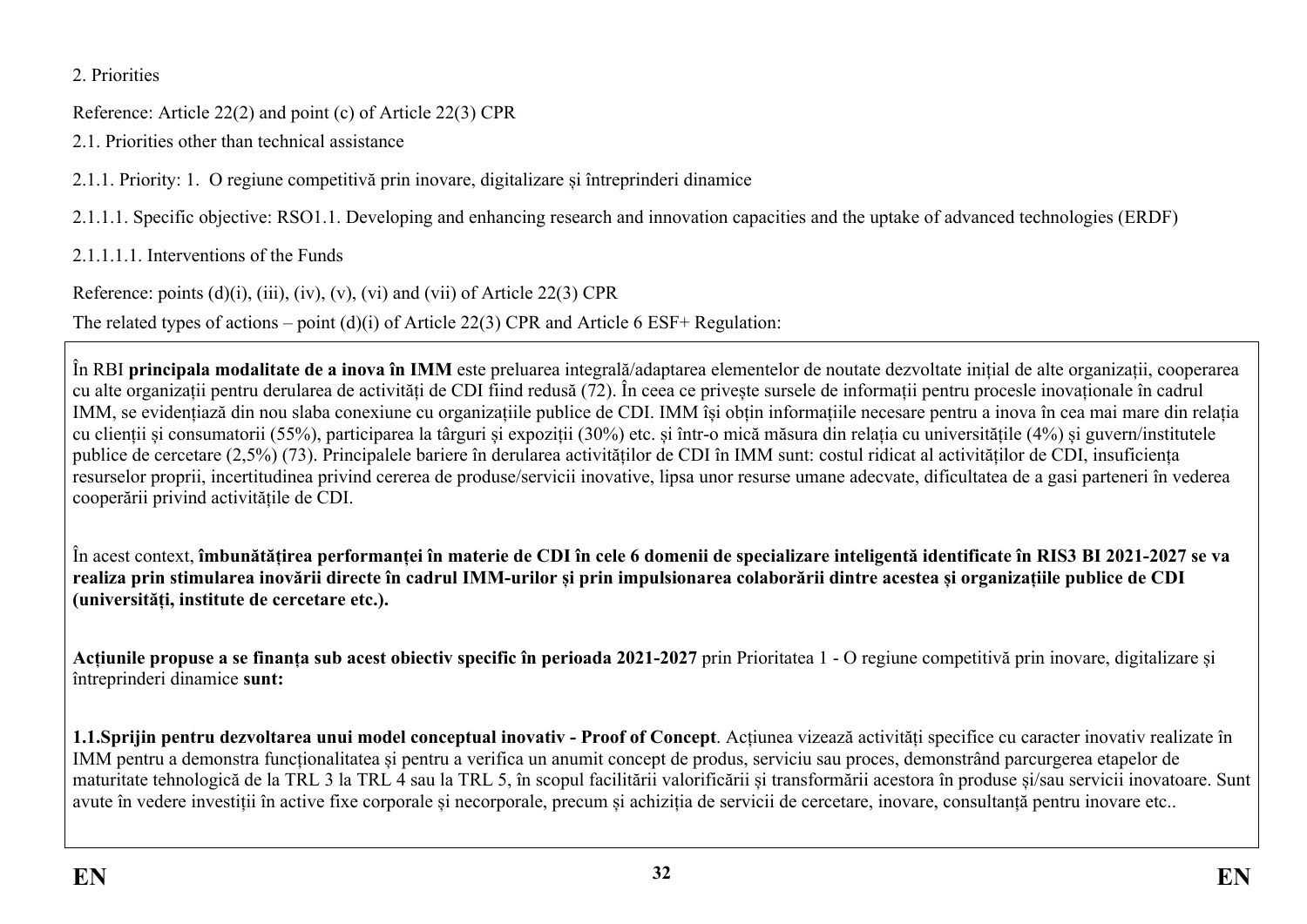**Forma de sprijin: grant nerambursabil** cu respectarea regulilor de Ajutor de minimis.

**1.2. Sprijin pentru activități de CDI în IMM.** Acțiunea vizează încurajarea investițiilor private și creșterea capacitățiilor de CDI în IMM, prin realizarea de activități CD (cercetare industrială, dezvoltare experimentală), inclusiv adoptarea tehnologiilor avansate și activități de inovare împreună cu investiții în active fixe corporale și necorporale, cu scopul final de a dezvolta produse și/sau procese noi sau substanțial îmbunătățite. Proiectele vor acoperi toate aspectele, de la concept la implementare, la finalul implementării atingându-se nivelul de maturitate tehnologică TRL 9.

**Forma de sprijin: grant nerambursabil** cu respectarea regulilor de Ajutor de Stat.

**1.3. Sprijin pentru valorificarea potenţialului facilităților de CDI în strânsă legătură cu nevoile de inovare ale IMM.** Acțiunea încurajează parteneriatele dintre organizațiile de CDI publice și mediul de afaceri prin facilitarea accesului IMM la expertiză vastă (cunoștințe, rezultate CD), la facilitățile și infrastructurile acestora, în scopul obținerii de produse și/sau procese noi/ semnificativ îmbunătățite. Vor fi susținute activități privind: accesul IMM la facilitățile, instalațiile, echipamentele organizației de CDI; activități de cercetare industrială și/sau dezvoltare experimentală realizate în colaborare cu IMM; diversificarea portofoliului de servicii specifice de transfer tehnologic oferite de entitațile de inovare și transfer tehnologic din cadrul organizației de CDI ; stimularea transferului de cunoștințe; activități pentru diseminarea rezultatelor cercetării și oferirea de servicii de consiliere și suport pentru inovare către IMM; investiții în active fixe corporale și necorporale etc.

**Forma de sprijin: grant nerambursabil** cu respectarea regulilor de Ajutor de Stat.

**1.4. Sprijin pentru colaborarea efectivă între IMM și organizațiile de CDI**. Acțiunea vizează încurajarea IMM de a dezvolta colaborarea cu OCDI, pentru a pune în aplicare rezultatele cercetării din domeniile de specializare inteligentă și a implementa soluții inovative în vederea realizării de produse/ procese noi sau semnificativ imbunătățite pentru piața. Inclusiv prin investiții în active fixe corporale și necorporale.

**Forma de sprijin: grant nerambursabil**, cu respectarea regulilor de Ajutor de minimis**.**

**1.5. Sprijin pentru clusterele de inovare în beneficiul IMM, inclusiv prin stimularea de colaborării interregionale, internaționale și intersectoriale.**  Acțiunea vizează acordarea de sprijin pentru: dotarea cu active fixe corporale și necorporale pentru dezvoltarea de noi facilități CD comune ale clusterului și/sau modernizarea facilităților CD comune existente și activități de exploatare a clusterului (animarea clusterului pentru a facilita colaborarea, schimbul de informații și furnizarea /direcționarea serviciilor specializate și personalizate de sprijin pentru IMM; promovarea clusterului; organizarea de programe de formare, de ateliere și de conferințe pentru a sprijini schimbul de cunoștințe și stabilirea de contacte, etc.), cu scopul final de a stimula inovarea în IMM. Proiectele care vor include acțiuni de cooperare interregionale vor fi încurajate prin punctarea suplimentară în cadrul etapei de selecție și evaluare.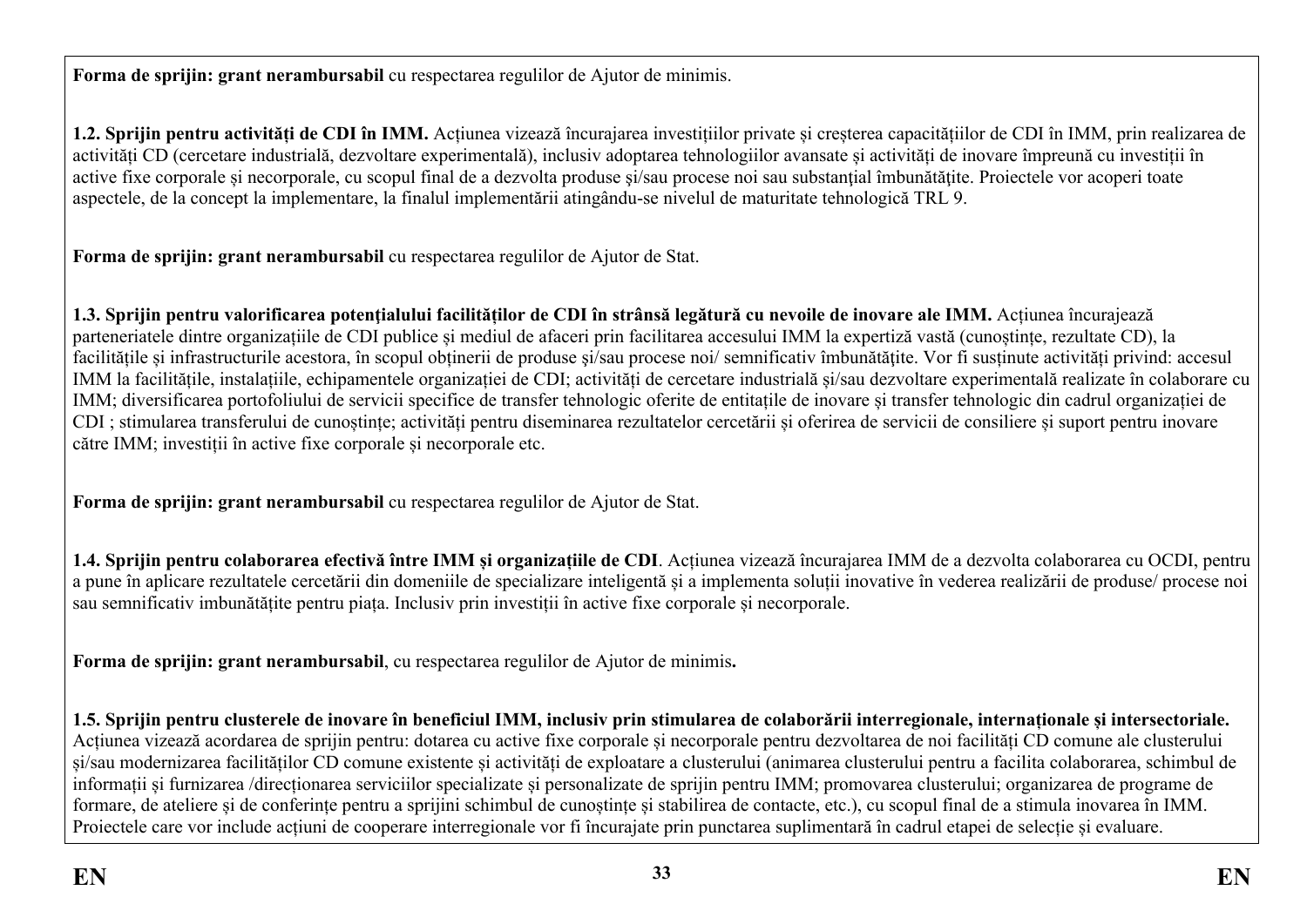**Forma de sprijin: grant nerambursabil**, cu respectarea regulilor de Ajutor de Stat.

**1.6. Dezvoltarea și operaționalizarea Parcului Științific și Tehnologic "Măgurele Science Park"** în vederea creșterii inovării în întreprinderi, inclusiv prin oferirea de servicii de transfer tehnologic corespunzătoare nevoilor acestora. Activitățile orientative pentru această acțiune sunt: crearea şi dezvoltarea infrastructurilor aferente parcului științific și tehnologic și dotarea cu echipamente, instalații și active necorporale specifice; activități de transfer tehnologic și de internaționalizare.

**Forma de sprijin: grant nerambursabil**, cu respectarea regulilor de Ajutor de Stat.

Acțiunile au fost evaluate ca fiind compatibile cu principiul DNSH, în conformitate cu Orientările tehnice privind aplicarea principiului "a nu prejudicia în mod semnificativ", în temeiul Regulamentului privind Mecanismul de Redresare și Reziliență.

**Proiectele care vor include investiții dedicate suținerii economiei circulare (ex: dezvoltarea și/sau implementarea unor soluții inovative de economie circulară) vor primi punctaj suplimentar în cadrul etapei de selecție și evaluare.**

Acțiunile se vor realiza în mediul **urban și rural** și sunt **complementare** cu intervențiile propuse prin: **PNRR** unde vor fi finanțate sub Pilonul 3 – Creștere inteligentă, sustenabilă și favorabilă incluziunii – Componenta 9 Suport pentru sectorul privat, cercetare, dezvoltare și inovare investiții pentru înființarea și operaționalizarea celor 5 centre de competență pentru misiunile Orizont Europa, programul de mentorat Orizont Europa, sprijin pentru câștigătorii Seat of excellence pentru MSCA câștigate pana in 2023; sprijin pentru dezvoltarea microelectronicii în RO etc.; **PNDR 2014-2022** unde sunt sprijinite acțiuni de inovare în sectorul agro-alimentar şi forestier prin sprijinirea înființării de grupuri operaționale în cadrul PEI; **PNS 2023-2027** unde se va finanța cooperarea în cadrul Parteneriatului European pentru Inovare (PEI) între fermieri, procesatori și unități de cercetare/universități și alți actori relevanți pentru dezvoltarea și/sau aplicarea de soluții inovative în sectorul agroalimentar. Proiectele CDI în agricultură și industria alimentară cu valori mai mari de 300.000 Euro vor fi finanțate din POR BI, iar cele cu valori sub 300.000 Euro vor fi finanțate din PNS; **POCIDIF** unde vor fi finanțate (demarcate prin dimensiunea teritorială) investiții în domeniile naționale de specializare inteligentă pentru dezvoltarea capacității CDI a organizațiilor publice de cercetare, dar și a întreprinderilor, inclusiv integrarea ecosistemului național CDI în spațiul internațional de cercetare, dezvoltarea de proiecte strategice in domenii de interes național etc.**; POS** unde sunt propuse spre finanțare infrastructuri privind cercetarea din domeniul, proiecte care vizează soluții de cercetare cu aplicabilitate în domeniul medical, Susținerea dezvoltării ș testării de tehnologii inovative /avansate cu aplicabilitate în domeniul clinic etc.; **Orizont Europa** unde vor fi finanțate activități de cercetare și inovare (organizate în clustere sub Pilonul 2) pentru adoptarea de soluții inovatoare în industrie și societate pentru a abordarea provocărilor globale și **InvestEU** unde vor fi finanțate investiții pentru cercetare, inovare și digitalizare (exemplu: aducerea pe piață a rezultatelor cercetării, proiecte privind inteligența artificială).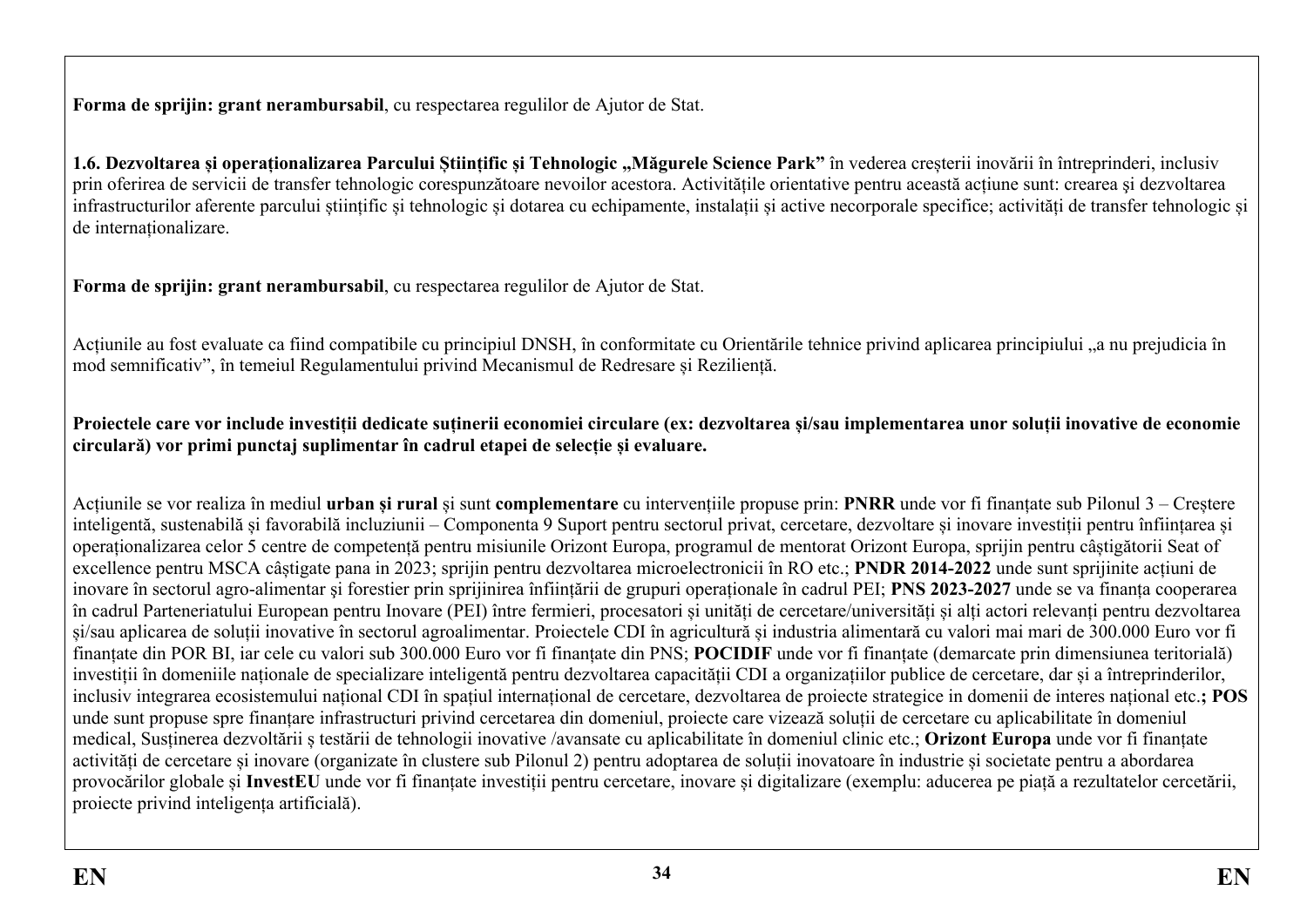The main target groups - point (d)(iii) of Article 22(3) CPR:

- Microîntreprinderi
- Întreprinderi mici
- Intreprinderi mijlocii
- Organizații de CDI (institute de CD, instituții de învățământ superior)
- Entități de management ale clusterelor de inovare
- Entități de inovare și transfer tehnologic
- Parcuri științifice și tehnologice

Actions safeguarding equality, inclusion and non-discrimination – point (d)(iv) of Article 22(3) CPR and Article 6 ESF+ Regulation

<span id="page-34-0"></span>În implementarea fondurilor europene se va asigura respectarea Cartei Drepturilor Fundamentale a Uniunii Europene. AM POR BI se asigură că egalitatea între femei și bărbați și integrarea perspectivei de gen sunt luate în considerare și promovate în toate etapele de programare și implementare a POR BI și se vor lua măsurile adecvate pentru a preveni orice formă de discriminare bazată pe gen, rasă sau origine etnică, religie sau convingeri, dizabilitate, vârstă sau orientare sexuală, precum și pentru a ține cont de accesibilitatea persoanelor cu dizabilități.

Principiile privind egalitatea de șanse și de tratament egal între femei și bărbați, incluziunea categoriilor defavorizate și combaterea discriminării bazate pe sex, rasă sau origine etnică, religie sau credință, dizabilitate, vârstă sau orientare sexuală, așa cum sunt ele definite şi susținute la nivelul Uniunii Europene(74) şi la nivel național prin legislația specifică și prin documentele strategice specifice (75) vor fi asigurate la nivel orizontal în toate acțiunile mai sus menționate, prin cerințe specifice formulate la nivelul ghidurilor solicitantului. Potențialii solicitanți de asistență financiară prin POR BI vor avea obligația să descrie și să demonstreze modul în care principiile orizontale sunt promovate prin proiect, detaliindu-se, la modul concret, care sunt măsurile și instrumentele prin care vor garanta aplicarea acestora. În cadrul procesului de selecție și evaluare, aceste elemente vor fi punctate suplimentar în cazul în care proiectele respective justifică măsuri suplimentare față de cele prevăzute în cadrul legislației specifice în vigoare (76).

<span id="page-34-2"></span><span id="page-34-1"></span>Indication of the specific territories targeted, including the planned use of territorial tools – point  $(d)(v)$  of Article 22(3) CPR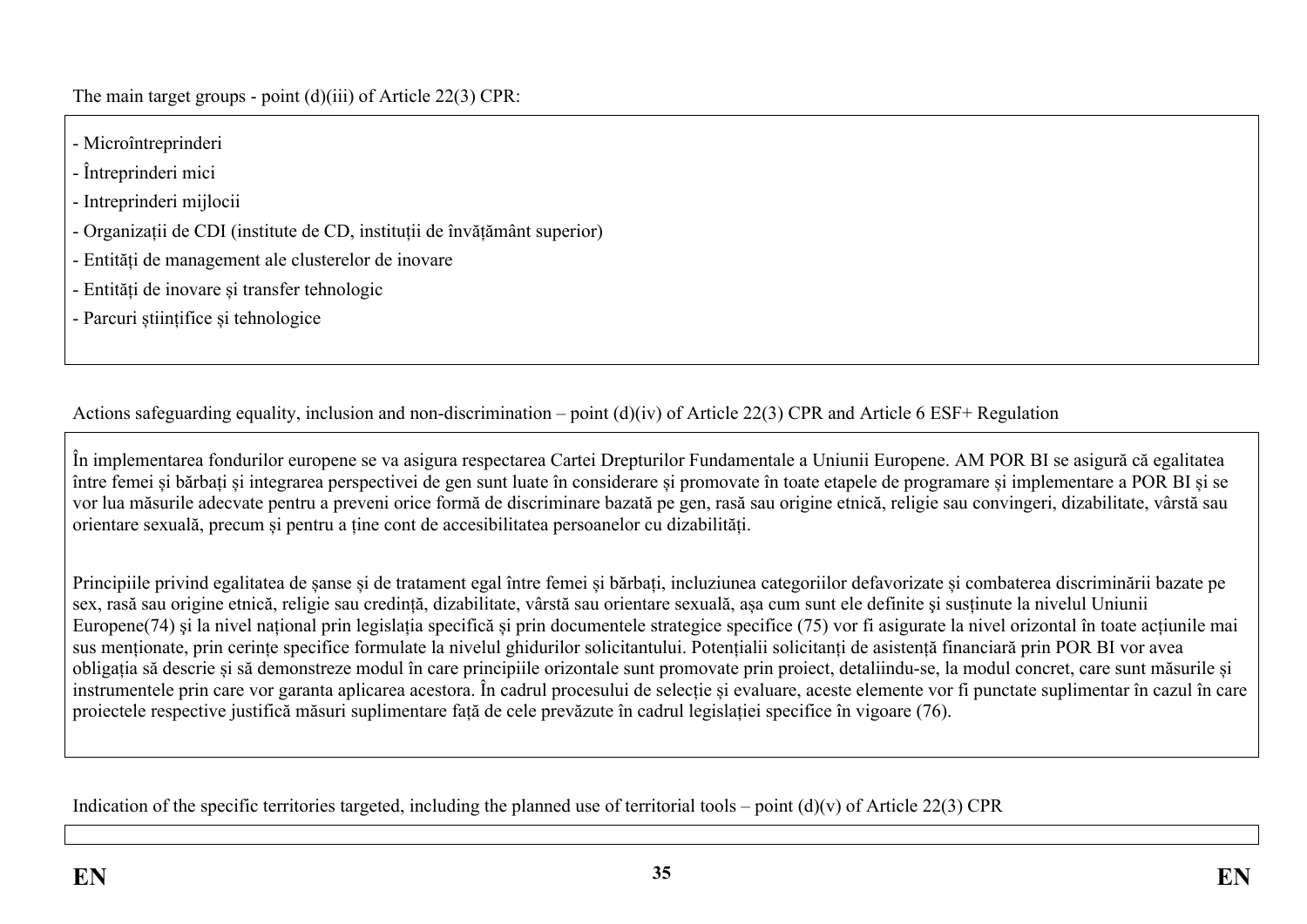Investițiile sunt destinate tuturor unităților administrativ terioriale din regiunea București-Ilfov (atât urbane, cât și rurale).Prioritatea 1 – OS 1.i nu sprijină instrumente terioriale.

The interregional, cross-border and transnational actions – point  $(d)(vi)$  of Article 22(3) CPR

Acțiunile propuse sprijină îndeplinirea obiectivelor Strategiei UE pentru Regiunea Dunării (SUERD), Aria Prioritară 7. Societatea cunoașterii, în special Acțiunea 1. Promovarea coordonării fondurilor naționale, regionale și UE pentru stimularea excelenței în C&I, în domeniile de cercetare specifice regiunii Dunării și Acțiunea 3. Consolidarea cooperării între universități, organizații de cercetare și IMM-uri din Regiunea Dunării.

Clusterele de inovare sunt importante pentru creșterea vizibilității internaționale în domeniile de specializare ale RIS3 BI 2021-2027, astfel în cadrul acestei acțiuni va fi prevăzută posibilitatea finanțării și acestui tip de activități de parteneriate/de cooperare la nivel interregional cu alte regiuni din EU, ori de cate ori se consideră că o astfel de abordare poate aduce valoare adăugată sau beneficii semnificative obiectivelor programului. Având în vedere că cel mai mare număr de clustere se regăsește la nivel UE în Spania, conform datelor de pe Platforma europeană de colaborare a clustere (https://clustercollaboration.eu) care oferă suport pentru descoperirea parteneri din Europa, participarea la schimburi de experiență pe termen scurt, participarea la conferințe și evenimente de matchmaking, prin POR BI se vor crea premisele cooperări cu regiunea Madrid cel puțin pentru schimbul de bune practici în domeniile comune de specializare inteligentă: materiale avansate, nanotehnologii, TIC, sanătate etc.

Proiectul iBuy – Fostering the role of public authorities as demanders of innovation through public procurement, finantat din INTERREG EUROPE la nivelul regiunii, vizează îmbunătățirea cooperării interregionale româno-elene în vederea studierii provocării comune în teritoriile partenere, respectiv necesitatea de a promova și implementa în mod eficient programele de achiziții publice care stimulează inovația, cofinanțate din Fonduri Europene Structurale și de Investiții. Prin POR BI se crează premisele extinderii acestei cooperări și cu regiunea Attica având în vedere că cel puțin 2 dintre prioritățile strategiei lor RIS3 se aliniază domeniilor regionale de specializare inteligentă și anume: TIC și sănătate.

<span id="page-35-0"></span>The planned use of financial instruments – point  $(d)(vi)$  of Article 22(3) CPR

#### **Pentru acțiunile finanțate prin OS 1.i utilizarea instrumentelor financiare nu este planificată**.

Pentru acțiunile dedicate mediului privat (IMM) se vor utiliza granturile nerambursabile, având în vedere ponderea scăzută a cheltuielilor cu CD în mediul privat (0,59%), sprijinul va fi menit să creeze un stimulent pentru inovare și totodată să minimizeze riscurile asociate activității de CDI. Proiectele vizează ridicarea gradului de maturitate tehnologică de la TRL 4 la TRL 9. Capacitatea de a rambursa sprijinul printr-o utilizare comercială imediată a rezultatului proiectului nu este posibilă pe termen scurt.

<span id="page-35-1"></span>Pentru acțiunile dedicate organizațiilor de CDI și clusterelor de inovare se va utiliza grantul nerambursabil, sprijinul nu este destinat generării de venituri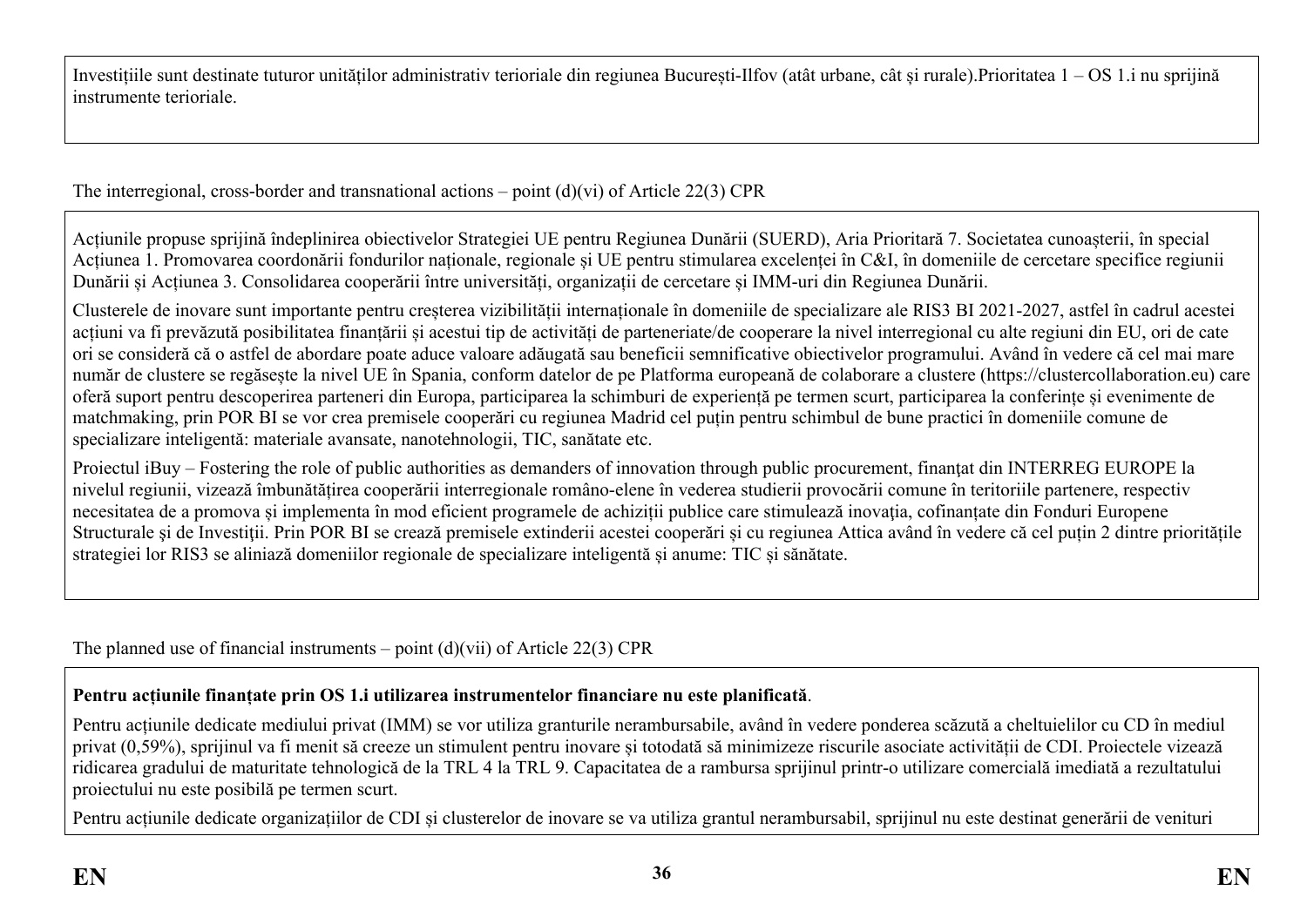## directe pentru entitățile susținute.

Pentru acțiunea dedicată PST "Măgurele Science Park" se va utiliza grantul reambursabil având în vedere că această acțiune presupune realizarea unei infrastructuri de interes local gestionată de Consilul Județean Ilfov.

### 2.1.1.1.2. Indicators

## Reference: point (d)(ii) of Article 22(3) CPR and Article 8 ERDF and CF Regulation

Table 2: Output indicators

| Priority | Specific<br>objective | Fund        | Category of<br>region | ID                 | Indicator                                                                  | Measurement unit          | Milestone<br>(2024) | Target<br>(2029) |
|----------|-----------------------|-------------|-----------------------|--------------------|----------------------------------------------------------------------------|---------------------------|---------------------|------------------|
|          | <b>RSO1.1</b>         | <b>ERDF</b> | More developed        | RCO01              | Enterprises supported (of which: micro, small, medium, large)              | enterprises               | 0.00                | 138.00           |
|          | <b>RSO1.1</b>         | ERDF        | More developed        | RCO <sub>02</sub>  | Enterprises supported by grants                                            | enterprises               | 0.00                | 38.00            |
|          | <b>RSO1.1</b>         | <b>ERDF</b> | More developed        | RCO <sub>04</sub>  | Enterprises with non-financial support                                     | enterprises               | 0.00                | 100.00           |
|          | <b>RSO1.1</b>         | ERDF        | More developed        | RCO07              | Research organisations participating in joint research projects            | Research<br>organisations | 0.00                | 12.00            |
|          | <b>RSO1.1</b>         | ERDF        | More developed        | RCO <sub>08</sub>  | Nominal value of research and innovation equipment                         | euro                      | 0.00                | 9,900,000.00     |
|          | <b>RSO1.1</b>         | ERDF        | More developed        | RCO10              | Enterprises cooperating with research organisations                        | enterprises               | 0.00                | 150.00           |
|          | <b>RSO1.1</b>         | ERDF        | More developed        | <b>RSO</b><br>14S1 | Entități de management al clusterelor care beneficiază de sprijin          | Number                    | 0.00                | 5.00             |
|          | <b>RSO1.1</b>         | ERDF        | More developed        | <b>RSO</b><br>14S2 | Număr de parcuri științifice și tehnologice care beneficiază de<br>sprijin | Number                    | 0.00                | 1.00             |

Reference: point (d)(ii) of Article 22(3) CPR

Table 3: Result indicators

| Priority | $\cdot$ $\sim$<br>Specific<br>objective | Fund        | ategory of<br>region | ID                | Indicator                                 | Measurement<br>unit | Baseline or<br>reference value | Reference<br>Year | $\sim$<br>arget<br>(2029) | Source of<br>data | Comments ! |
|----------|-----------------------------------------|-------------|----------------------|-------------------|-------------------------------------------|---------------------|--------------------------------|-------------------|---------------------------|-------------------|------------|
|          | RSO1.                                   | <b>ERDF</b> | More                 | RCR <sub>03</sub> | Small and medium-sized enterprises (SMEs) | enterprises         | 0.00                           | 2020              |                           | $115.00$ MySMIS   |            |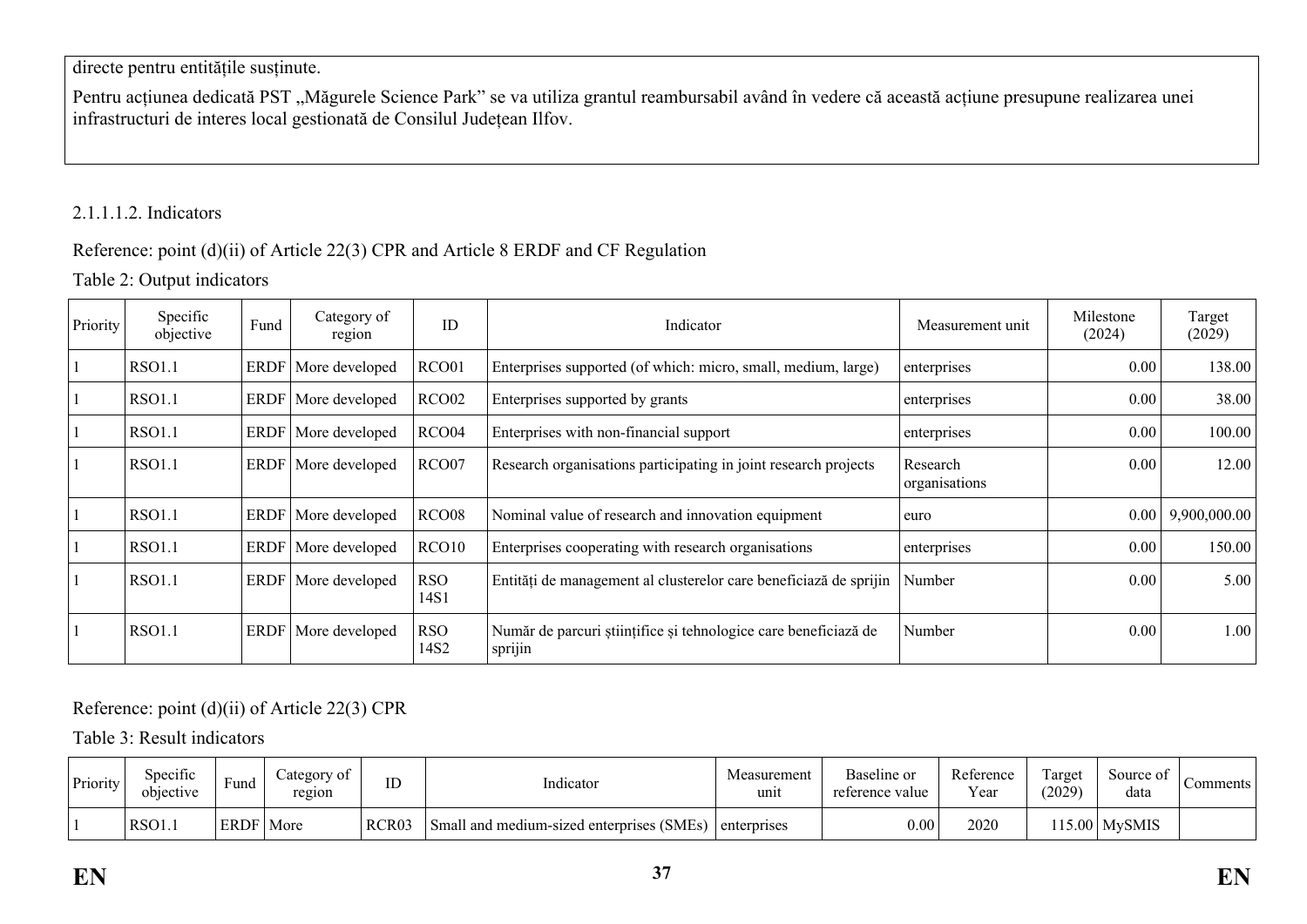|       |        | developed                          |                    | Introducing product or process innovation                                 |                   |      |                   |  |
|-------|--------|------------------------------------|--------------------|---------------------------------------------------------------------------|-------------------|------|-------------------|--|
| RSO1. | ERDF i | <sup>-</sup>   More<br>  developed | <b>RSR</b><br>14S3 | Număr de transferuri tehnologice realizate în  <br>  Number<br>cadrul PST | 0.00 <sub>1</sub> | 2020 | $112.00$   MySMIS |  |

# 2.1.1.1.3. Indicative breakdown of the programmed resources (EU) by type of intervention

## Reference: point (d)(viii) of Article 22(3) CPR

Table 4: Dimension 1 - intervention field

| Priority | Specific<br>objective | Fund        | Category of<br>region | Code                                                                                                                                                                                                        | Amount<br>(EUR) |
|----------|-----------------------|-------------|-----------------------|-------------------------------------------------------------------------------------------------------------------------------------------------------------------------------------------------------------|-----------------|
|          | <b>RSO1.1</b>         | ERDF   More | developed             | 001. Investment in fixed assets, including research infrastructure, in micro enterprises directly linked to research and<br>innovation activities                                                           | 2,000,000.00    |
|          | <b>RSO1.1</b>         | ERDF   More | developed             | 002. Investment in fixed assets, including research infrastructure, in small and medium□sized enterprises (including<br>private research centres) directly linked to research and innovation activities     | 7,500,000.00    |
|          | <b>RSO1.1</b>         | ERDF More   | developed             | 004. Investment in fixed assets, including research infrastructure, in public research centres and higher education directly<br>linked to research and innovation activities                                | 24,000,000.00   |
|          | <b>RSO1.1</b>         | ERDF   More | developed             | 005. Investment in intangible assets in micro enterprises directly linked to research and innovation activities                                                                                             | 900,000.00      |
|          | <b>RSO1.1</b>         | <b>ERDF</b> | More<br>developed     | 006. Investment in intangible assets in SMEs (including private research centres) directly linked to research and innovation<br>activities                                                                  | 1,500,000.00    |
|          | <b>RSO1.1</b>         | ERDF More   | developed             | 008. Investment in intangible assets in public research centres and higher education directly linked to research and<br>innovation activities                                                               | 1,500,000.00    |
|          | <b>RSO1.1</b>         | ERDF More   | developed             | 010. Research and innovation activities in SMEs, including networking                                                                                                                                       | 6,000,000.00    |
|          | <b>RSO1.1</b>         | ERDF More   | developed             | 012. Research and innovation activities in public research centres, higher education and centres of competence including<br>networking (industrial research, experimental development, feasibility studies) | 8,000,000.00    |
|          | <b>RSO1.1</b>         | ERDF More   | developed             | 026. Support for innovation clusters including between businesses, research organisations and public authorities and<br>business networks primarily benefiting SMEs                                         | 4,000,000.00    |
|          | <b>RSO1.1</b>         | ERDF        | More<br>developed     | 028. Technology transfer and cooperation between enterprises, research centres and higher education sector                                                                                                  | 15,000,000.00   |
|          | <b>RSO1.1</b>         | Total       |                       |                                                                                                                                                                                                             | 70,400,000.00   |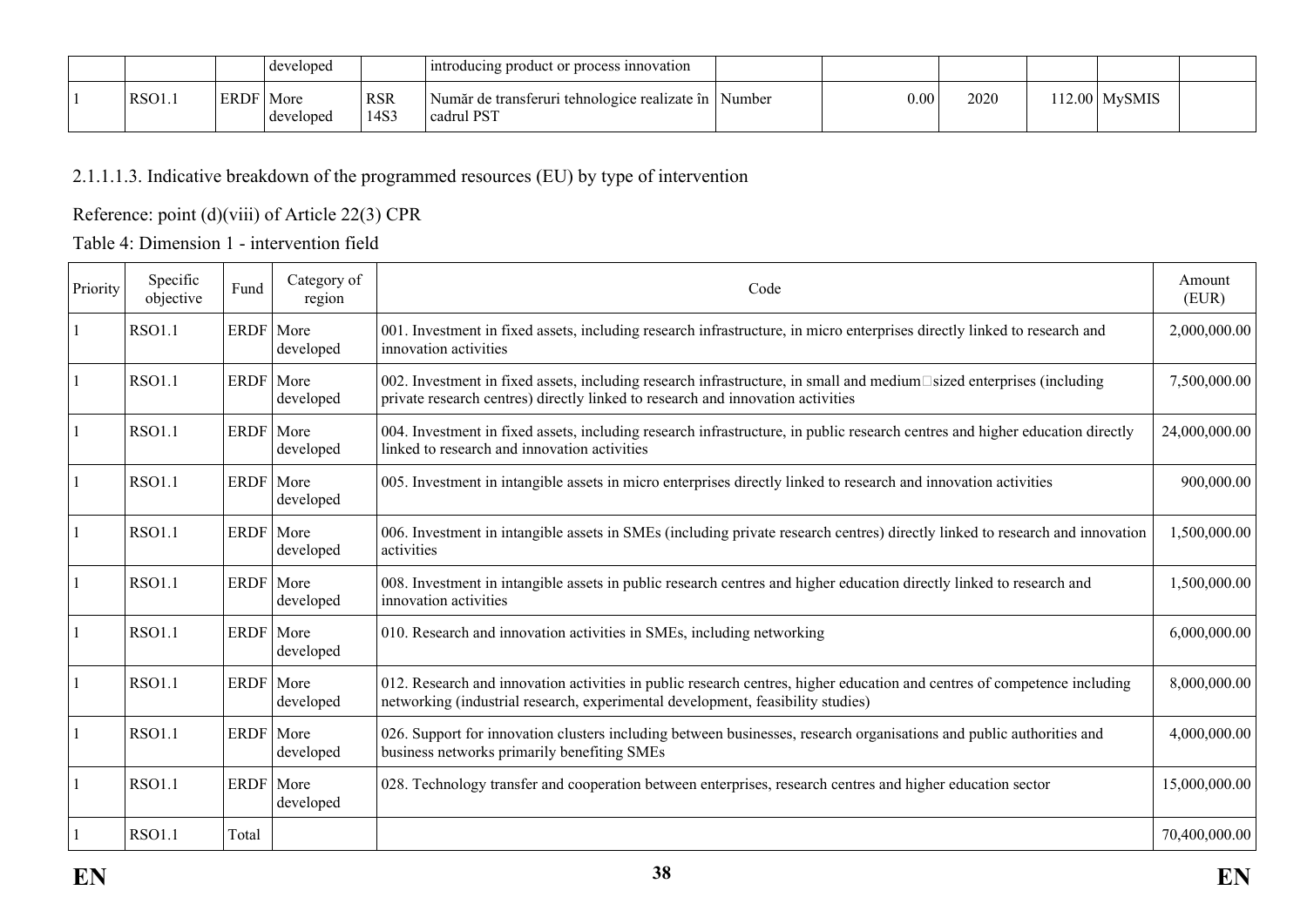#### Table 5: Dimension 2 - form of financing

| Priority | Specific objective | Fund        | Category of region | Code          | Amount (EUR)  |
|----------|--------------------|-------------|--------------------|---------------|---------------|
|          | RSO1.              | <b>ERDF</b> | More developed     | $ 01$ . Grant | 70,400,000.00 |
|          | $RSO1$ .           | Total       |                    |               | 70,400,000.00 |

Table 6: Dimension 3 – territorial delivery mechanism and territorial focus

| Priority | Specific objective | Fund        | Category of region | Code                                            | Amount (EUR)  |
|----------|--------------------|-------------|--------------------|-------------------------------------------------|---------------|
|          | RSO1.1             | <b>ERDF</b> | More developed     | 33. Other approaches - No territorial targeting | 70,400,000.00 |
|          | RSO1.              | Total       |                    |                                                 | 70,400,000.00 |

#### Table 7: Dimension 6 – ESF+ secondary themes

| Priority | snec<br>$\alpha + \alpha$<br>$\sim$ $\sim$ 1.<br>etive | Fund | 2210N<br>≏σ∩r | code | <b>EUR</b><br>Amount |
|----------|--------------------------------------------------------|------|---------------|------|----------------------|
|----------|--------------------------------------------------------|------|---------------|------|----------------------|

### Table 8: Dimension 7 – ESF+\*, ERDF, Cohesion Fund and JTF gender equality dimension

| Priority | Specific objective | Fund        | Category of region | Code                | Amount (EUR)  |
|----------|--------------------|-------------|--------------------|---------------------|---------------|
|          | RSO1.1             | <b>ERDF</b> | More developed     | 103. Gender neutral | 70,400,000.00 |
|          | RSO1.1             | Total       |                    |                     | 70,400,000.00 |

\* In principle, 40 % for the ESF+ contributes to gender tracking. 100 % is applicable when Member State chooses to use Article 6 ESF+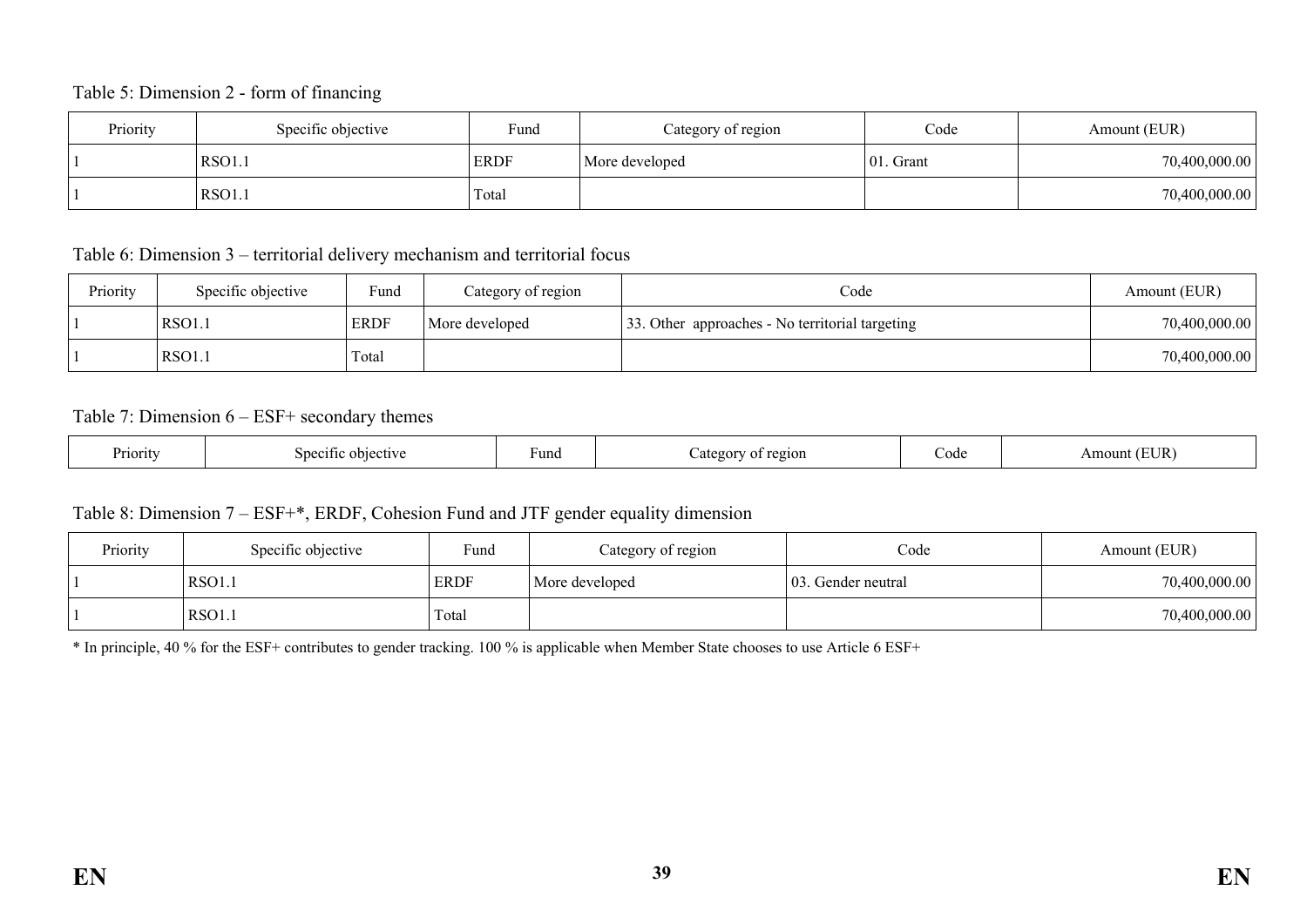2.1.1.1. Specific objective: RSO1.2. Reaping the benefits of digitisation for citizens, companies, research organisations and public authorities (ERDF)

# 2.1.1.1.1. Interventions of the Funds

Reference: points  $(d)(i)$ ,  $(iii)$ ,  $(iv)$ ,  $(v)$ ,  $(vi)$  and  $(vii)$  of Article 22(3) CPR

The related types of actions – point (d)(i) of Article 22(3) CPR and Article 6 ESF+ Regulation:

Apariția pandemiei COVID-19 a determinat întreprinderile să conștientizeze importanța și necesitatea digitalizării activităților, întrucât înainte de aceasta ele au introdus doar o digitalizare primară (folosirea facturii electronice, arhivarea documentelor în format electronic, utilizarea de instrumente și echipamente de acces, control și securitate centralizate etc.), componenta avansată a digitalizării (stocarea cloud, data analytics, utilizarea de aplicații de tip ERP, etc.) fiind implementată într-o proporție mică. Dezvoltarea tehnologică și digitalizarea sporesc oportunitățile IMM-urilor de a inova și prospera, accelerând răspândirea cunoștințelor și apariția de noi modele de afaceri, sporind capacitatea acestora de a se extinde mai rapid.

Potrivit Indicelui economiei și societății digitale DESI 2021 publicat de CE, în RO (locul 26 din 28, cu cea mai slabă performanță a integrării tehnologiilor digitale la nivel european) numeroase IMM-uri nu au încă acces deplin la digitalizare și au rămas în urma marilor întreprinderi atât în ceea ce privește competențele digitale, cât și digitalizarea operațiunilor lor. Pentru a crea IMM-urilor un avantaj competitiv și pentru a le permite să beneficieze de avantajele tranziției digitale, alfabetizarea digitală și competențele digitale ale angajaților ar trebui să meargă mână în mână cu sporirea investițiilor în infrastructura digitală de baza în mod obligatoriu și avansată.

Conform analizei nevoilor de digitalizare la nivelul IMM din RBI, principalele bariere în calea digitalizării pentru 88% din IMM chestionate sunt lipsa resurselor financiare necesare acestei activități și a resurselor umane calificate pentru utilizarea noilor tehnologii. Mai mult din perspectiva celor 12 indicatori folosiți în indicele DESI, situația în cadrul regiunii se prezintă astfel:

- regiunea se situează peste media națională (31%) din prisma utilizării internetului la servici peste 65% dintre angajații IMM-urilor chestionate utilizează în activitatea lor internetul de pe PC/laptop și peste 40% dintre acestia de pe alte dispozitive electronice pentru realizarea sarcinilor de serviciu;
- accesul la specialiști IT este realizat preponderent prin contracte externalizate cu firme de specialitate (41% din IMM-urile chestionate), iar 30% dintre acestea nu au speciaisti IT angajați, dar ar avea nevoie.
- regiunea se situează peste performanța națională (84%), cu un procent de peste 90% din gospodării cu acces la internet (indiferent de viteză) și 88% din IMM-urile chestionate dețin un contract de internet pentru o viteza de cel puțin 30 Mbps.
- peste 60% din IMM-urile chestionate au o pagină web simplă doar pentru prezentarea afacerii, a produselor și serviciilor, date de contact etc.
- aproape 55% din IMM-urile chestionate nu utilizează servicii plătite de publicitate pe internet pentru promovarea întreprinderii, iar pentru 25% dintre acestea social media reprezintă cel mai utilizat canal de promovare.
- utilizarea serviciilor cloud este în continuare redusă doar 55% din IMM-urile chestionate utilizând acest serviciu.
- peste 37% din IMM-urile chestionate nu utilizează un soft de generare automată a facturilor către clienții, facturile se completează manual și apoi sunt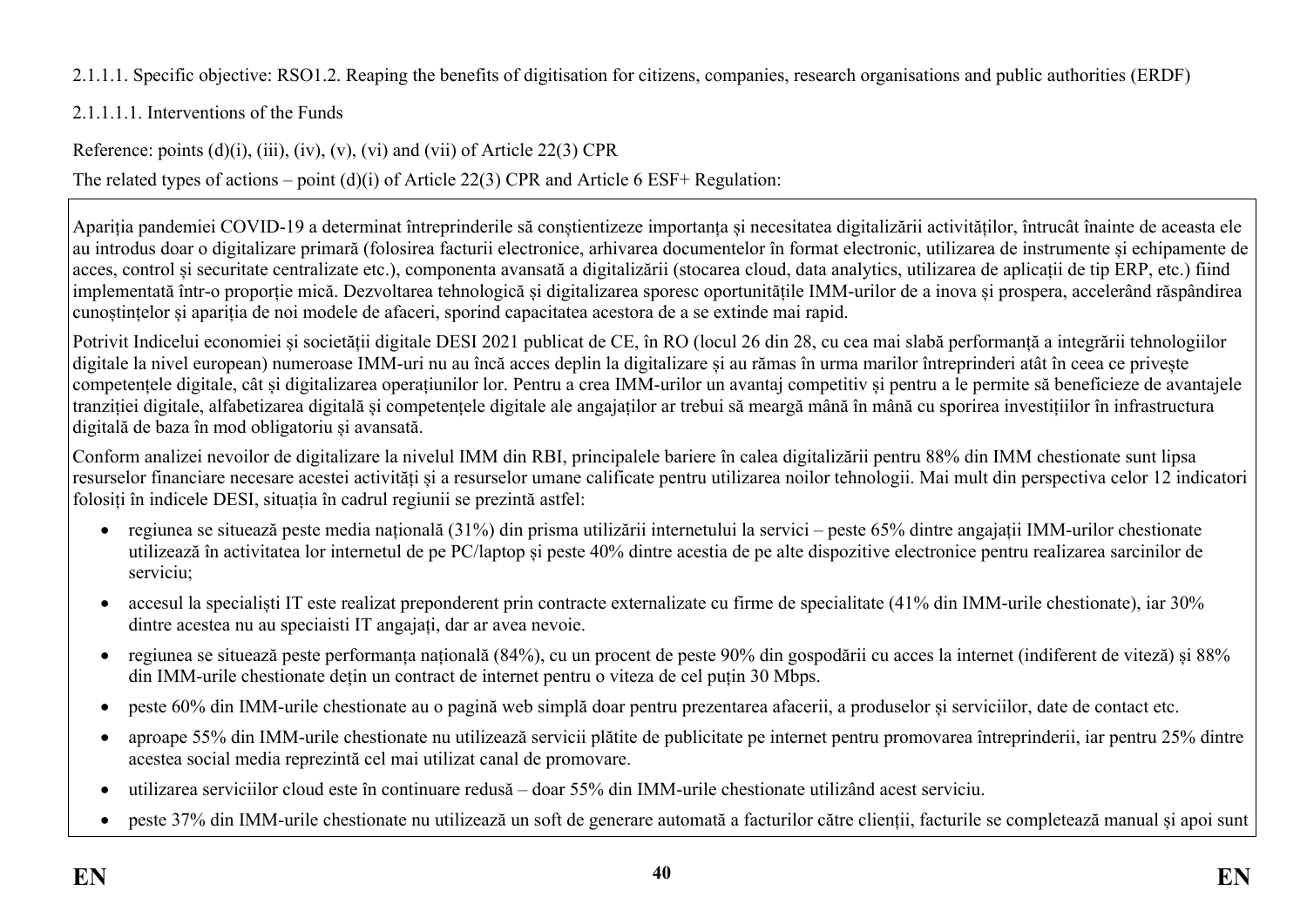trimise pe e-mail.

- aproape 55% din IMM-urile chestionate realizează sub 10% din cifra lor de afaceri din activități online (e-commerce: vânzări online, comenzi online etc) și
- 67% din IMM-urile chestionate realizează vânzări online către persoane fizice sunt 10% din totalul vânzărilor.

În acest context, **acțiunile propuse a se finanța sub acest obiectiv specific în perioada 2021-2027** prin Prioritatea 1 - O regiune competitivă prin inovare, digitalizare și întreprinderi dinamice, **sunt:**

**1.7. Sprijin pentru atingerea unei intensități digitale ridicate în IMM**. Această acțiune vizează sprijinirea IMM cu un nivel scăzut de digitalizare, pentru implementarea a minim 7 din cele 12 tehnologii digitale vizate de "Indicele economiei și societății digitale DESI" prin: achiziția de produse/servicii IT, investiții în echipamente specifice, achiziția de licențe și/sau dezvoltarea de aplicații software, resurse de stocare și procesare etc., inclusiv susținerea și promovarea comerțului electronic.

**Forma de sprijin: grantul nerambursabil**, cu respectarea regulilor de Ajutor de minimis.

**1.8. Sprijin pentru transformarea digitală avansată a IMM**. Această acțiune vizează investiții pentru adoptarea noilor tehnologii, a instrumentelor și serviciilor digitale utilizând sisteme TIC/ ERP/ aplicații web etc. (ex: digitalizarea comunicării cu furnizorii/clienții; digitalizarea colectării datelor; digitalizarea proceselor interne; digitalizarea managementului datelor financiare; digitalizarea managementul resurselor: automatizarea/ programarea comenzilor pentru a preveni epuizarea resurselor/ stocarea excesivă în avans; digitalizarea managementului resurselor umane: instrumente online pentru telemuncă, atribuirea de sarcini și urmărirea îndeplinirii acestora de la distanță etc.) și investiții pentru implementarea soluțiilor de securitate cibernetică în IMM etc.

**Forma de sprijin**: **grantul nerambursabil**, cu respectarea regulilor de Ajutor de minimis.

Acțiunile au fost evaluate ca fiind compatibile cu principiul DNSH, în conformitate cu Orientările tehnice privind aplicarea principiului "a nu prejudicia în mod semnificativ", în temeiul Regulamentului privind Mecanismul de Redresare și Reziliență.

Aceste acțiuni se vor realiza în mediul **urban și rural** și sunt **complementare** cu intervențiilor propuse a se finanța la nivel național și european prin: **PNRR**  unde vor fi finanțate sub Pilonul 3 - Creștere inteligentă, sustenabilă și favorabilă incluziunii - Compoenenta 9 Suport pentru sectorul privat, cercetare, dezvoltare și inovare investiții pentru: digitalizarea IMM (aici se va asigura complementaritatea prin stabilirea la nivel național a unui mecanism de evitare a dublei finanțări), platforme digitale privind transparentizarea legislativă, debirocratizarea și simplificarea procedurală destinate mediului de afaceri IMMurilor etc.; **PNDR 2014-2022** unde este sprijinită infrastructura TIC la scară mică prin abordarea LEADER; **PNS 2023-2027** unde se vor finanța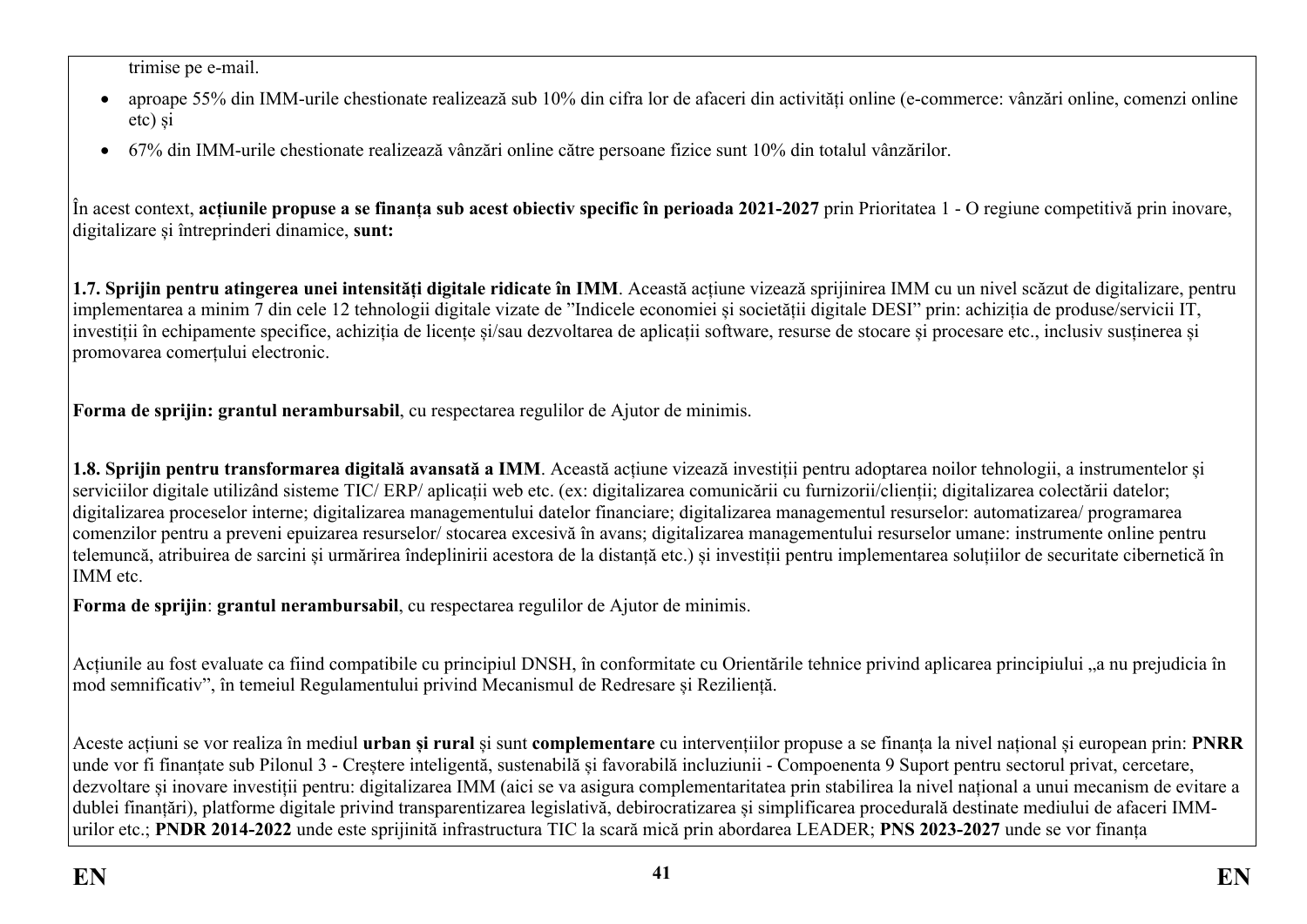înființarea/adaptarea unui sistem de informare, inovare si consultanță in agricultură (AKIS)**; POCIDIF** unde vor fi finanțate centrele de inovare digitală (eDIH-uri) selectate la nivel național pentru participarea la Programul Europa Digitală; **Orizont Europa** unde vor fi finanțate întervenții pentru consolidarea capacităților și asigurarea suveranității UE în tehnologiile cheie de abilitare pentru digitalizare și producție și în tehnologia spațială, pentru a construi o industrie competitivă, digitală, cu emisii reduse de carbon și circulară în cadrul Pilonului II - Clusterul Dezvoltarea digitală, industria și spațiul; **Programul Europa Digitală** unde vor fi finanțate proiecte în cinci domenii respectiv: competențe digitale avansate, inteligența artificială (IA), supercomputerul, securitatea și apărarea cibernetică și asigurarea utilizării pe scară largă a tehnologiilor digitale în întreaga economie și societate.

The main target groups - point (d)(iii) of Article 22(3) CPR:

- Microîntreprinderi
- Întreprinderi mici
- Întreprinderi mijlocii
- Clienții, furnizorii IMM-urilor sprijinite etc.

Actions safeguarding equality, inclusion and non-discrimination – point (d)(iv) of Article 22(3) CPR and Article 6 ESF+ Regulation

În implementarea fondurilor europene se va asigura respectarea drepturilor fundamentale și respectarea Cartei Drepturilor Fundamentale a Uniunii Europene. AM POR BI se asigură că egalitatea între femei și bărbați și integrarea perspectivei de gen sunt luate în considerare și promovate în toate etapele de programare și implementare a POR BI și se vor lua măsurile adecvate pentru a preveni orice formă de discriminare bazată pe gen, rasă sau origine etnică, religie sau convingeri, dizabilitate, vârstă sau orientare sexuală, precum și pentru a ține cont de accesibilitatea persoanelor cu dizabilități.

Principiile privind egalitatea de șanse și de tratament egal între femei și bărbați, incluziunea categoriilor defavorizate și combaterea discriminării bazate pe sex, rasă sau origine etnică, religie sau credință, dizabilitate, vârstă sau orientare sexuală, așa cum sunt ele definite şi susținute la nivelul Uniunii Europene(74) şi la nivel național prin legislația specifică și prin documentele strategice specifice (75) vor fi asigurate la nivel orizontal în toate acțiunile mai sus menționate, prin cerințe specifice formulate la nivelul ghidurilor solicitantului. Potențialii solicitanți de asistență financiară prin POR BI vor avea obligația să descrie și să demonstreze modul în care principiile orizontale sunt promovate prin proiect, detaliindu-se, la modul concret, care sunt măsurile și instrumentele prin care vor garanta aplicarea acestora. În cadrul procesului de selecție și evaluare, aceste elemente vor fi punctate suplimentar în cazul în care proiectele respective justifică măsuri suplimentare față de cele prevăzute în cadrul legislației specifice în vigoare(76).

Ex: în situația în care se dorește atingerea tehnologiilor digitale care se referă la "Internet pentru 50% din angajați", "Utilizare specialiști TIC", "Dispozitive mobile pentru 20% din angajați", măsurile luate în calcul trebuie să asigure tratament egal tuturor angajaților/specialiștilor, indiferent de sex, etnie, religie,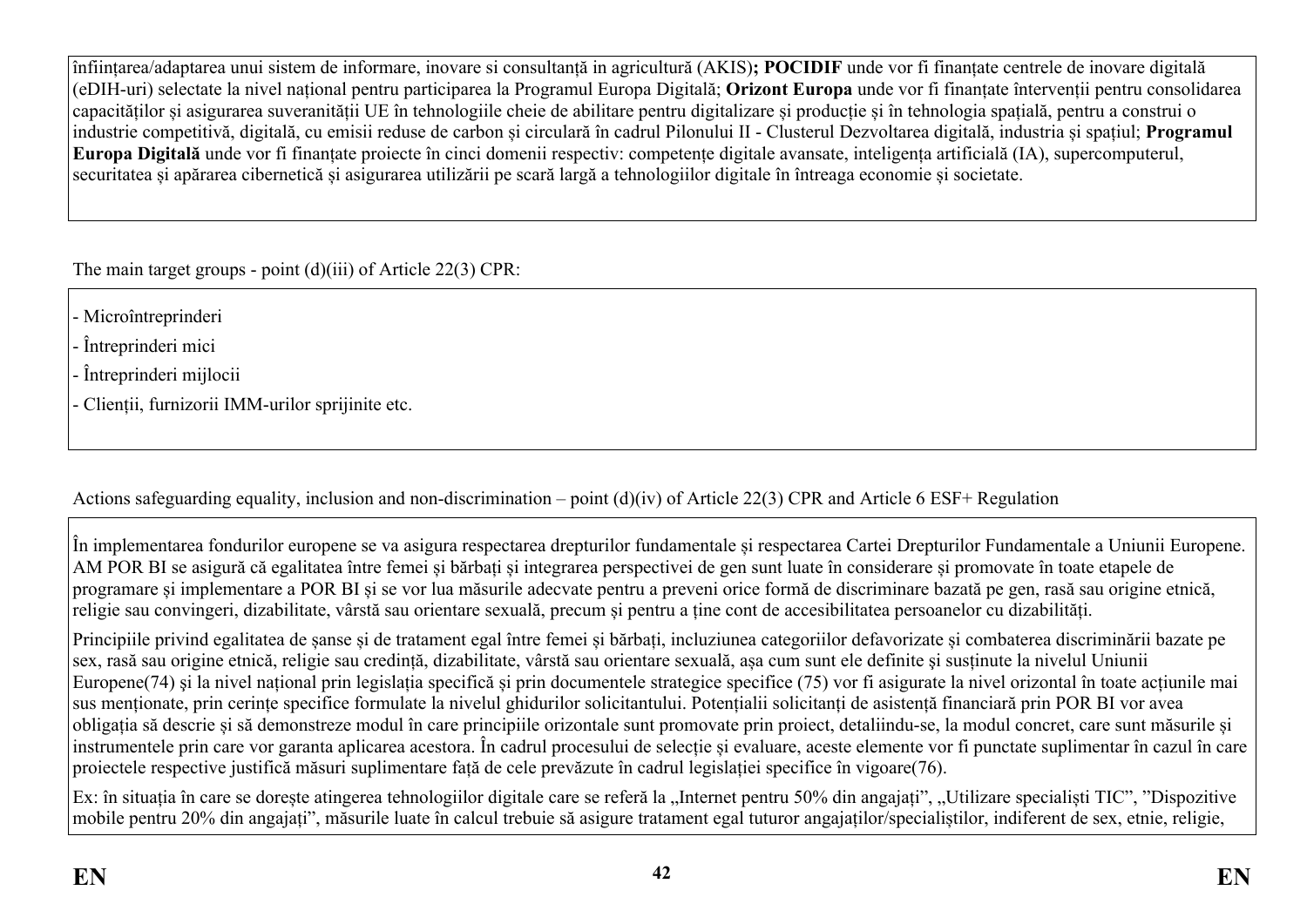dizabilități etc.

În cazul "Existenței unui website", "Existenței unui website cu funcții avansate","Cel puţin 1% din cifra de afaceri este obținută prin e-commerce", etc. vor fi necesare măsuri pentru adaptarea mediului informațional la nevoile persoanelor cu deficiențe fizice, senzoriale, psihice etc.

Indication of the specific territories targeted, including the planned use of territorial tools – point  $(d)(v)$  of Article 22(3) CPR

Investițiile sunt destinate tuturor unităților administrativ terioriale din regiunea București-Ilfov (atât urbane, cât și rurale). Prioritatea 1 – OS 1.ii nu sprijină instrumente terioriale.

The interregional, cross-border and transnational actions – point  $(d)(vi)$  of Article 22(3) CPR

Acțiunile propusă sprijină îndeplinirea obiectivelor **Strategiei UE pentru Regiunea Dunării (SUERD), Aria Prioritară 8.** Competitivitatea întreprinderilor, în special Acțiunea 2. Înființarea unui ecosistem digital inovator în Regiunea Dunării în vederea susținerii IMM-urile atunci când se confruntă cu provocările unei lumi digitalizate.Acțiunea propusă sprijină îndeplinirea obiectivelor **Strategiei UE pentru Regiunea Dunării (SUERD), Aria Prioritară 8.** Competitivitatea întreprinderilor, în special Acțiunea 2. Înființarea unui ecosistem digital inovator în Regiunea Dunării în vederea susținerii IMM-urile atunci când se confruntă cu provocările unei lumi digitalizate.

La nivelul RBI, exista 3 Centre de inovare digitala (DIH) funcționale (77), care și-au depus candidatura pentru a fi integrate în Rețeaua Europenă de centre de inovare digitală (EDIH), ce va fi finanțată prin **Programul Europa Digitală.** Rolul acestor centre este de a se asigura de faptul că soluții digitale inovatoare, bazate pe noile tehnologii, sunt integrate în activitatea curentă a întreprinderilor și administrațiilor publice. Astfel, ele oferă posibilitatea de a putea experimenta și testa aceste tehnologii înainte de a le achiziționa, pentru a le aplica în funcție de necesitățile specifice domeniului de activitate a fiecărei întreprinderi sau instituții din sectorul public. Totodată aceste centre trebuie să promoveze întreprinderile locale, astfel încât, la nivelul rețelei europene, să fie identificați parteneri potriviți din alte state membre atunci când nu este posibilă colaborarea cu parteneri locali. În acest context, IMM sprijinite prin POR BI vor fi încurajate șă adere la serviciile oferit de DIH-urile regionale, în special pentru activitățile de cooperare interregionale, internaționale atunci cand soluțiile lor de digitalizare necesită un partener internațional pentru a fi implementate cu succes. Având în vedere numărul mare de DIH-uri din Belgia, propunem ca pentru aceste actvități de cooperare **regiunea capitalei Bruxelles**.

The planned use of financial instruments – point  $(d)(vi)$  of Article 22(3) CPR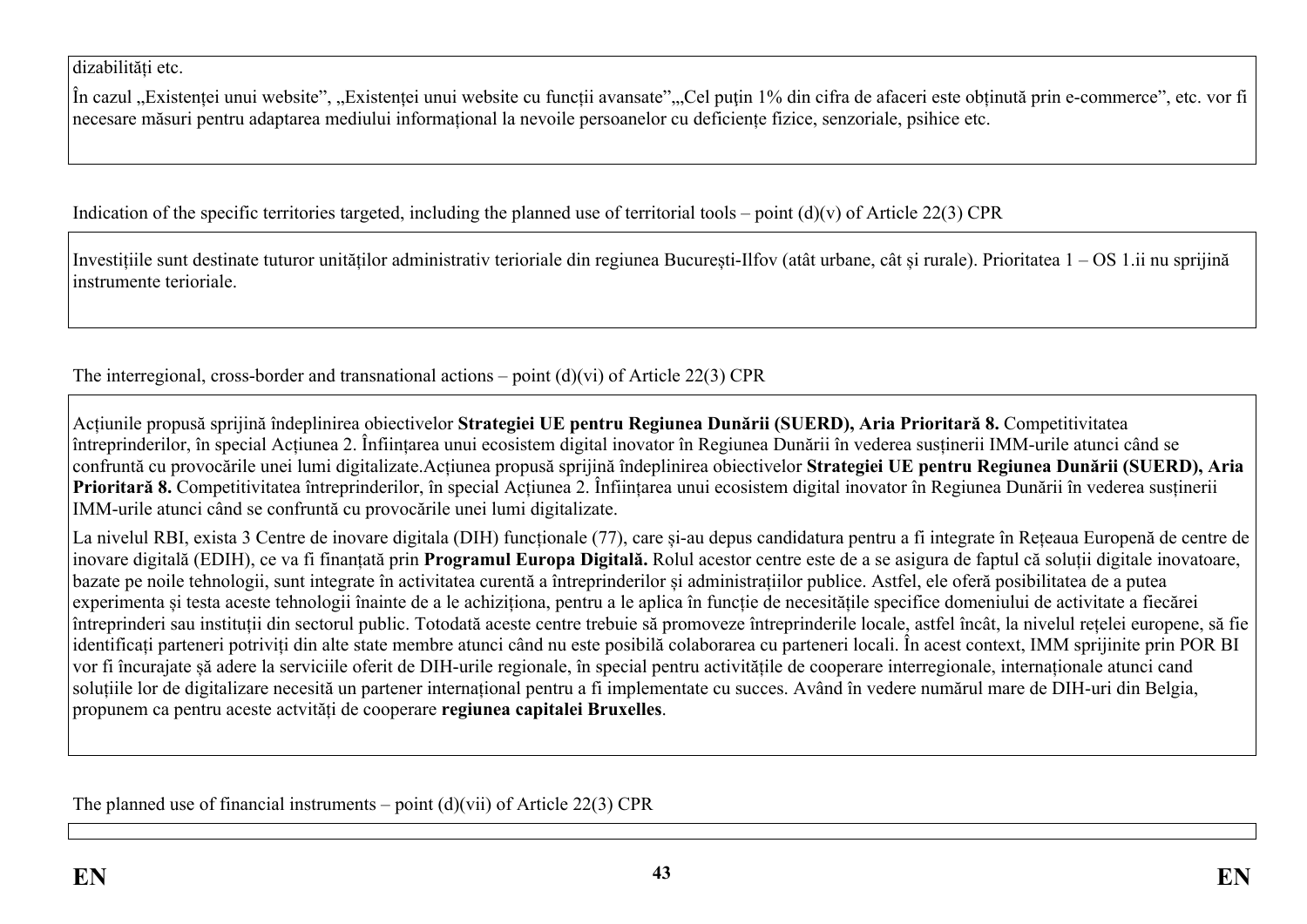### **Pentru acțiunile finanțate prin OS 1.ii utilizarea instrumentelor financiare nu este planificată**.

Pentru ambele acțiuni care vizează digitalizarea (de bază sau avansată) a IMM, se vor utiliza granturile nerambursabile, întrucât investițiile în soluții digitale/ încorporarea noilor tehnologii nu sunt legate imediat de economii directe de costuri, ba chiar pot genera costuri suplimentare și pot genera întreruperea procesele de afaceri vechi în fazele incipiente ale implementării acestor soluții/tehnologii digitale.

## 2.1.1.1.2. Indicators

# Reference: point (d)(ii) of Article 22(3) CPR and Article 8 ERDF and CF Regulation

### Table 2: Output indicators

| Priority   Specific objective | Fund | Category of region         | ID. | Indicator                                                           | Measurement unit   Milestone (2024)   Target (2029) |             |        |
|-------------------------------|------|----------------------------|-----|---------------------------------------------------------------------|-----------------------------------------------------|-------------|--------|
| RSO1.2                        |      | <b>ERDF</b> More developed |     | RCO01 Enterprises supported (of which: micro, small, medium, large) | enterprises                                         | $0.00\vert$ | 375.00 |
| RSO1.2                        |      | <b>ERDF</b> More developed |     | RCO02 Enterprises supported by grants                               | enterprises                                         | $0.00\vert$ | 375.00 |

# Reference: point (d)(ii) of Article 22(3) CPR

Table 3: Result indicators

| Priority | Specific<br>objective | Fund        | Category of<br>region | ID | Indicator                                                                                               | Measurement<br>unit | Baseline or<br>reference value | Reference<br>Year | Target<br>(2029) | Source of<br>data | Comments |
|----------|-----------------------|-------------|-----------------------|----|---------------------------------------------------------------------------------------------------------|---------------------|--------------------------------|-------------------|------------------|-------------------|----------|
|          | <b>RSO1.2</b>         | <b>ERDF</b> | More<br>developed     |    | RCR12 Users of new and upgraded digital services,<br>products and processes developed by<br>enterprises | users/year          | 0.00                           | 2020              |                  | $525.00$ MySMIS   |          |
|          | <b>RSO1.2</b>         | <b>ERDF</b> | More<br>developed     |    | RCR13 Enterprises reaching high digital intensity                                                       | enterprises         | 0.00                           | 2020              |                  | $200.00$ MySMIS   |          |

# 2.1.1.1.3. Indicative breakdown of the programmed resources (EU) by type of intervention

# Reference: point (d)(viii) of Article 22(3) CPR

Table 4: Dimension 1 - intervention field

| Priority | . .<br>Specific | r und | ategory of | Code | Amoun |
|----------|-----------------|-------|------------|------|-------|
|----------|-----------------|-------|------------|------|-------|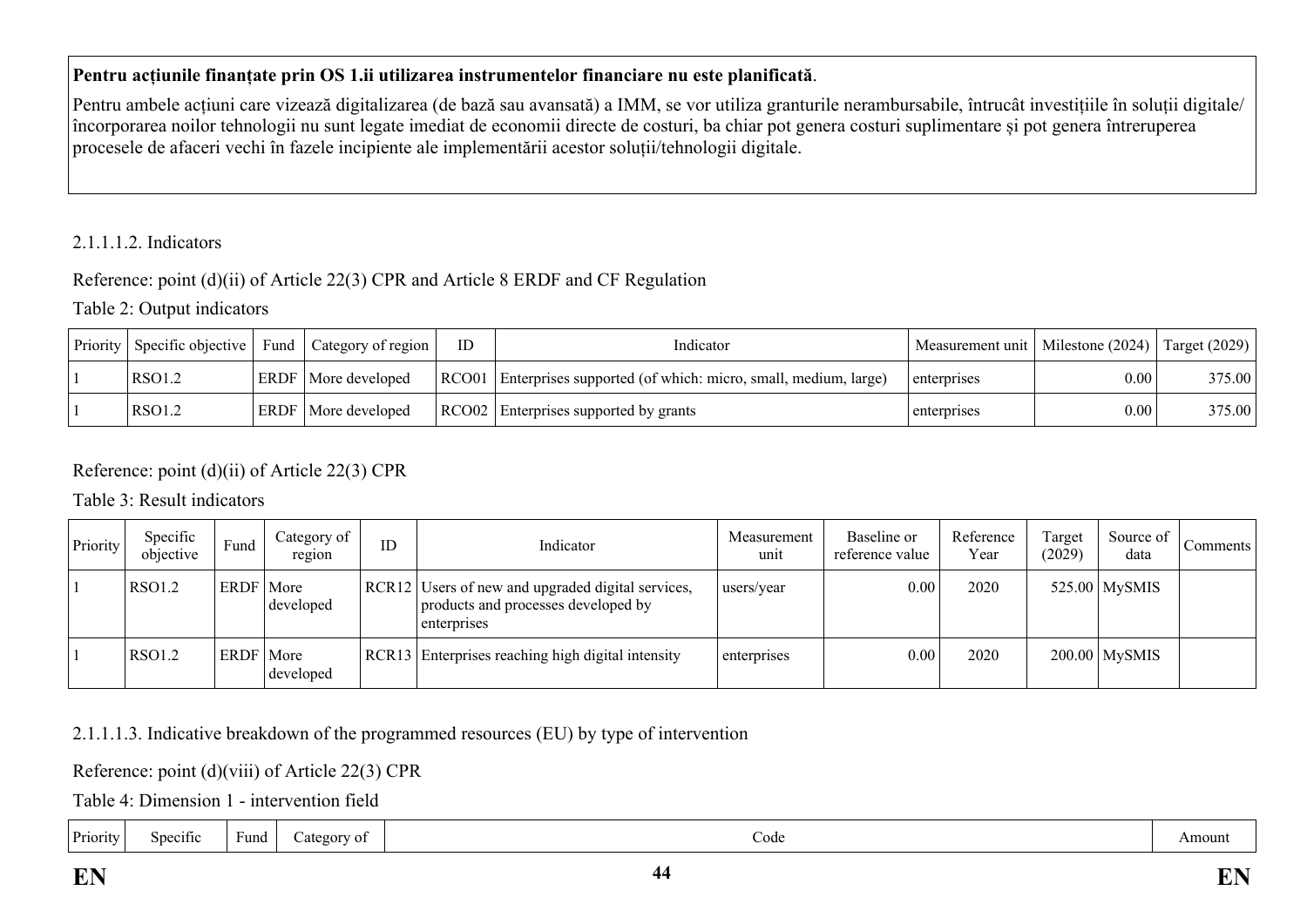| objective |             | region    |                                                                                                                                                                                                      | (EUR)         |
|-----------|-------------|-----------|------------------------------------------------------------------------------------------------------------------------------------------------------------------------------------------------------|---------------|
| RSO1.2    | ERDF   More | developed | [013. Digitising SMEs (including e $\Box$ Commerce, e $\Box$ Business and networked business processes, digital innovation hubs,<br>living labs, web entrepreneurs and ICT start $\square$ ups, B2B) | 18,000,000.00 |
| RSO1.2    | Total       |           |                                                                                                                                                                                                      | 18,000,000.00 |

#### Table 5: Dimension 2 - form of financing

| Priority | Specific objective | Fund        | Category of region | Code          | Amount (EUR)  |
|----------|--------------------|-------------|--------------------|---------------|---------------|
|          | <b>RSO1.2</b>      | <b>ERDF</b> | More developed     | $ 01$ . Grant | 18,000,000.00 |
|          | RSO1.2             | Total       |                    |               | 18,000,000.00 |

#### Table 6: Dimension 3 – territorial delivery mechanism and territorial focus

| Priority | Specific objective | Fund        | Category of region | Code                                            | Amount (EUR)  |
|----------|--------------------|-------------|--------------------|-------------------------------------------------|---------------|
|          | <b>RSO1.2</b>      | <b>ERDF</b> | More developed     | 33. Other approaches - No territorial targeting | 18,000,000.00 |
|          | RSO1.2             | Total       |                    |                                                 | 18,000,000.00 |

#### Table 7: Dimension 6 – ESF+ secondary themes

| Priority | sne<br>$\alpha + \alpha$<br>$\sim$ $\sim$ 1.<br>etive | Fund | 2210N<br>≏σ∩r | code | <b>EUR</b><br>Amount |
|----------|-------------------------------------------------------|------|---------------|------|----------------------|
|----------|-------------------------------------------------------|------|---------------|------|----------------------|

#### Table 8: Dimension 7 – ESF+\*, ERDF, Cohesion Fund and JTF gender equality dimension

| Priority | Specific objective | Fund        | Category of region | Code                | Amount (EUR)  |
|----------|--------------------|-------------|--------------------|---------------------|---------------|
|          | <b>RSO1.2</b>      | <b>ERDF</b> | More developed     | 103. Gender neutral | 18,000,000.00 |
|          | <b>RSO1.2</b>      | Total       |                    |                     | 18,000,000.00 |

\* In principle, 40 % for the ESF+ contributes to gender tracking. 100 % is applicable when Member State chooses to use Article 6 ESF+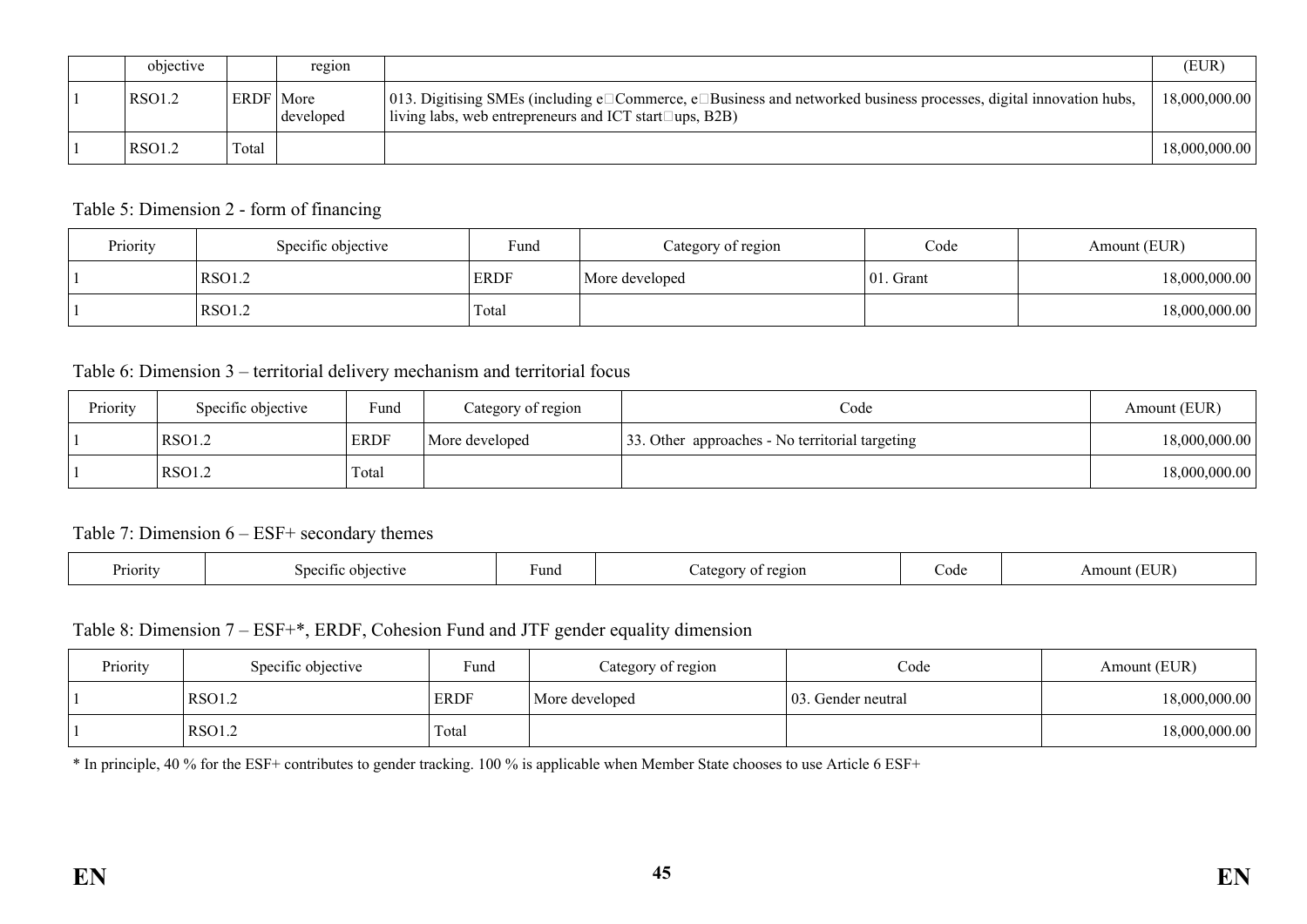2.1.1.1. Specific objective: RSO1.3. Enhancing sustainable growth and competitiveness of SMEs and job creation in SMEs, including by productive investments (ERDF)

### 2.1.1.1.1. Interventions of the Funds

Reference: points  $(d)(i)$ ,  $(iii)$ ,  $(iv)$ ,  $(v)$ ,  $(vi)$  and  $(vii)$  of Article 22(3) CPR

The related types of actions – point (d)(i) of Article 22(3) CPR and Article 6 ESF+ Regulation:

Dinamismul şi competitivitatea economiei regionale este direct legată de capacitatea de adaptare și reziliență a întreprinderilor la șocurile economice (în special a IMM-urilor fiind majoritare în numărul total de întreprinderi active la nivel regional și cele mai vulnerabile). Criza sanitară COVID-19 la care se adaugă și invadarea Ucrainei de către Rusia au avut un impact socio-economic negativ fără precedent asupra tuturor IMM-urilor din UE, întrucât acestea dețin rezerve limitate de lichidități și o concentrației ridicată de forță de muncă.

În acest context, **acțiunile prevăzute a se finanța sub acest obiectiv specific în perioada 2021-2027** prin Prioritatea 1 - O regiune competitivă prin inovare, digitalizare și întreprinderi dinamice, **sunt**:

**1.9. Sprijin pentru creșterea durabilă și modernizarea tehnologică a microîntreprinderilor.** Această acțiune vizează îmbunătățirea capacităților tehnice și industriale a microîntreprinderilor, pentru a gestiona mai eficient dezvoltarea produselor și serviciilor, inclusiv prin susținerea internaționalizării și utilizării eficiente a resurselor, pentru îmbunătățirea productivității și competitivității. Sprijinul presupune investiții în construirea/extinderea spațiilor de producție/ prestare de servicii, echipamente, tehnologii (inclusiv tehnologii verzi), utilaje, soluții și servicii pentru internaționalizare, inclusiv pentru procese de producție prietenoase cu mediul și utilizarea eficientă a resurselor.

**Forma de sprijin: grant nerambursabil**, cu respectarea regulilor de Ajutor de minimis**.** 

**1.10.Sprijin pentru creșterea competitivității IMM prin instrumente financiare.** Această acțiune vizează îmbunătățirea capacităților tehnice și industriale a IMM, pentru a gestiona mai eficient dezvoltarea produselor și serviciilor, inclusiv prin susținerea internaționalizării, pentru îmbunătățirea productivității și competitivității. Sprijinul presupune finanțarea microîntreprinderilor și întreprinderilor mici și mijlocii pentru investiții în construirea/extinderea spaţiilor de productie/ prestare de servicii, echipamente, tehnologii, utilaje, soluții și servicii pentru internaționalizare.

**Forma de sprijin: instrument financiar** - împrumut cu primă de capital.

**1.11. Sprijinirea antreprenoriatului prin dezvoltarea incubatoarelor de afaceri**. Acest sprijin presupune investiții pentru dezvoltarea incubatoarelor de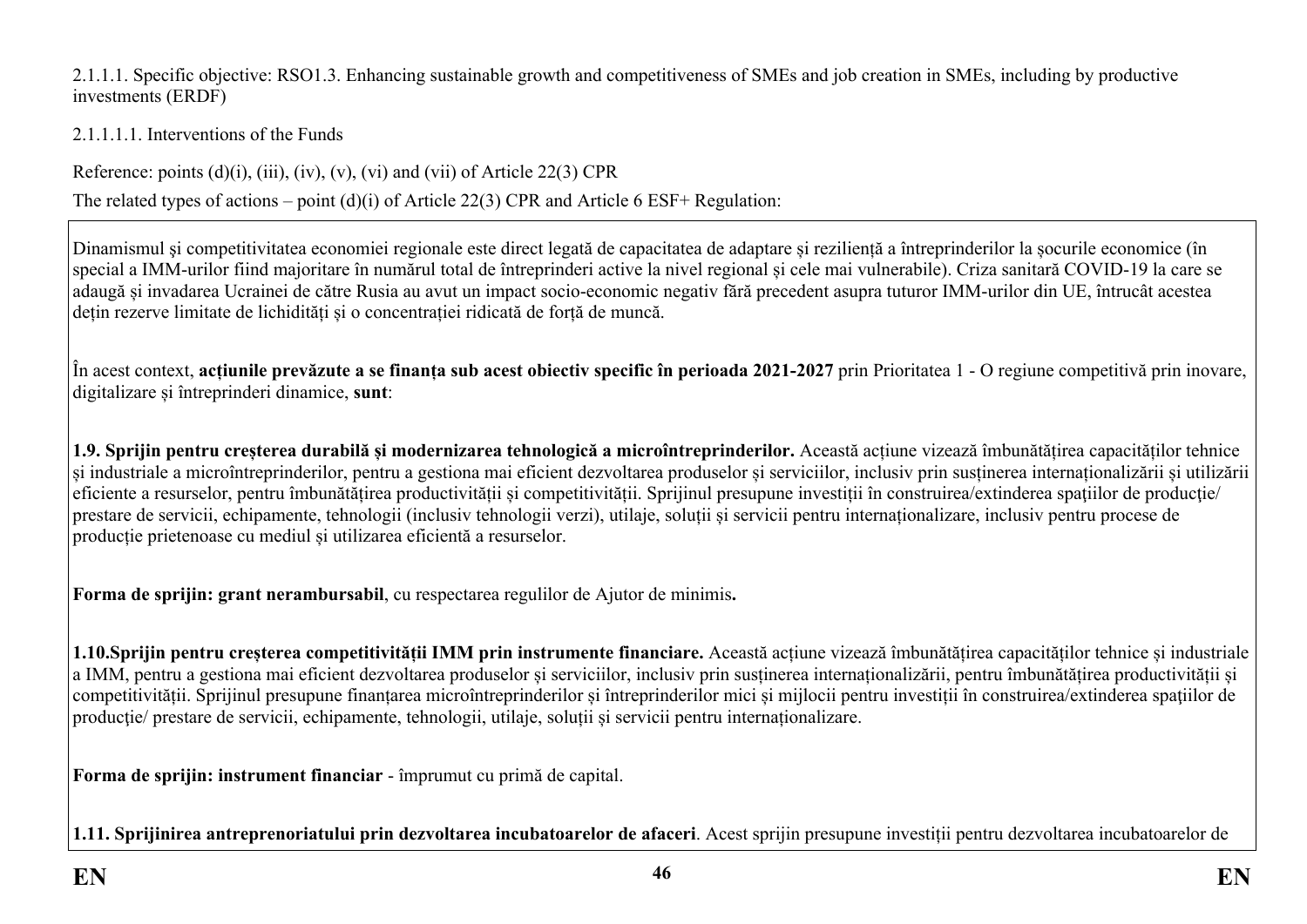afaceri prin construirea/extinderea spațiilor aferente și dotarea acestora cu active fixe corporale și necorporale, dezvoltarea serviciilor prestate în funcție de cerințele IMM rezidente (servicii de contabilitate, juridice, financiare, de marketing, mentorat, consiliere managerială, formare profesională pentru nevoile actuale și viitoare ale pieței, stabilirea strategiei de părăsire a incubatorului etc.). IMM rezidente pot parcurge una, mai multe sau toate cele 3 etape derulate în cadrul incubatoarelor de afaceri: etapa de pre-incubare (max. 6 luni - perioada dintre selectarea viitorului rezident şi semnarea contractului de incubare), etapa de incubare (antreprenorul este sprijinit de la înființarea firmei până la dezvoltarea ei - etapa acoperă primii 3 ani de activitate a firmei nou înființate) și etapa de de post□incubare (perioada de accelerare), activitățile vizează companii aflate deja în faza de maturitate, fiind capabile să evolueze pe cont propriu. În incubator se pot accepta și firme deja înființate. De asemenea, incubatoarele urmează la rândul lor să administreze granturi în favoarea IMM/ start-up-urilor sprijinite, pentru a asigura sustenabilitatea și reziliență ecosistemului sprijinit.

**Forma de sprijin: grantul nerambursabil**, cu respectarea regulilor de Ajutor de Stat.

Actiunile au fost evaluate ca fiind compatibile cu principiul DNSH, în conformitate cu Orientările tehnice privind aplicarea principiului "a nu prejudicia în mod semnificativ", în temeiul Regulamentului privind Mecanismul de Redresare și Reziliență.

**Proiectele care vor incude investiții dedicate suținerii economiei circulare (ex: implementarea unor soluții de economie circulară) vor primi punctaj suplimentar în cadrul etapei de selecție și evaluare.**

In conformitate cu art.65 din CPR, perioada de durabilitate pentru microintreprinderi si IMM-uri va fi de 3 ani.

**Aceste acțiuni se vor realiza în mediul urban și rural** (doar pentru întreprinderile mici și mijlocii cu activitate neagricolă) și sunt **complementare** cu intervențiilor propuse a se finanța la nivel național și european prin: **PNRR** unde vor fi finanțate sub pilonul 3 - Creștere inteligentă, durabilă și favorabilă incluziunii - Componenta 9 - Suport pentru sectorul privat, cercetare, dezvoltare și inovare: instrumente financiare pentru sectorul privat, Schemă de minimis pentru ajutarea firmelor din România în procesul de listare la bursa etc.; **PNDR 2014-2022** unde se sprijină investiții în întreprinderi agricole din mediul urban și rural, crearea și dezvoltarea de activități non-agricole de către microîntreprinderi și întreprinderi mici în mediul rural; **PNS 2023-2027** unde se vor finanța toate IMM-urile cu profil agricol și din industria alimentară la nivel național (urban și rural), microîntreprinderile non-agricole din mediul rural prin înființarea (start-up) și dezvoltarea activităților neagricole, de agrement și activități productive, inclusiv în domeniul bioeconomiei; **PAP 2021-2027** unde se vor finanța înființarea, extinderea și modernizarea fermelor de acvacultură și a unităților de prelucrare și comecializare a peștelui; **POCIDIF** unde se va oferi sprijin prin instrumente financiare întreprinderilor cu activitate în domeniile de specializare inteligentă de la nivel național; **POEO** unde vor fi sprijinite acțiuni de antreprenoriat și economie socială; **Orizon Europa** unde prin intermediul Instrumentului Accelerator al CEI (sub Pilonul 3 - O Europă inovatoare) se vor sprijini IMM-urile, în special întreprinderilor nou-înființate și companiilor spin-out, pentru dezvoltarea și extinderea unor inovații revoluționare și noi măsuri de susținere a femeilor inovatoare, printre care și un program de leadership feminin și **InvestEU** unde se vor sprijini întreprinderile sociale, IMM-uri și întreprinderile mici cu capitalizare medie.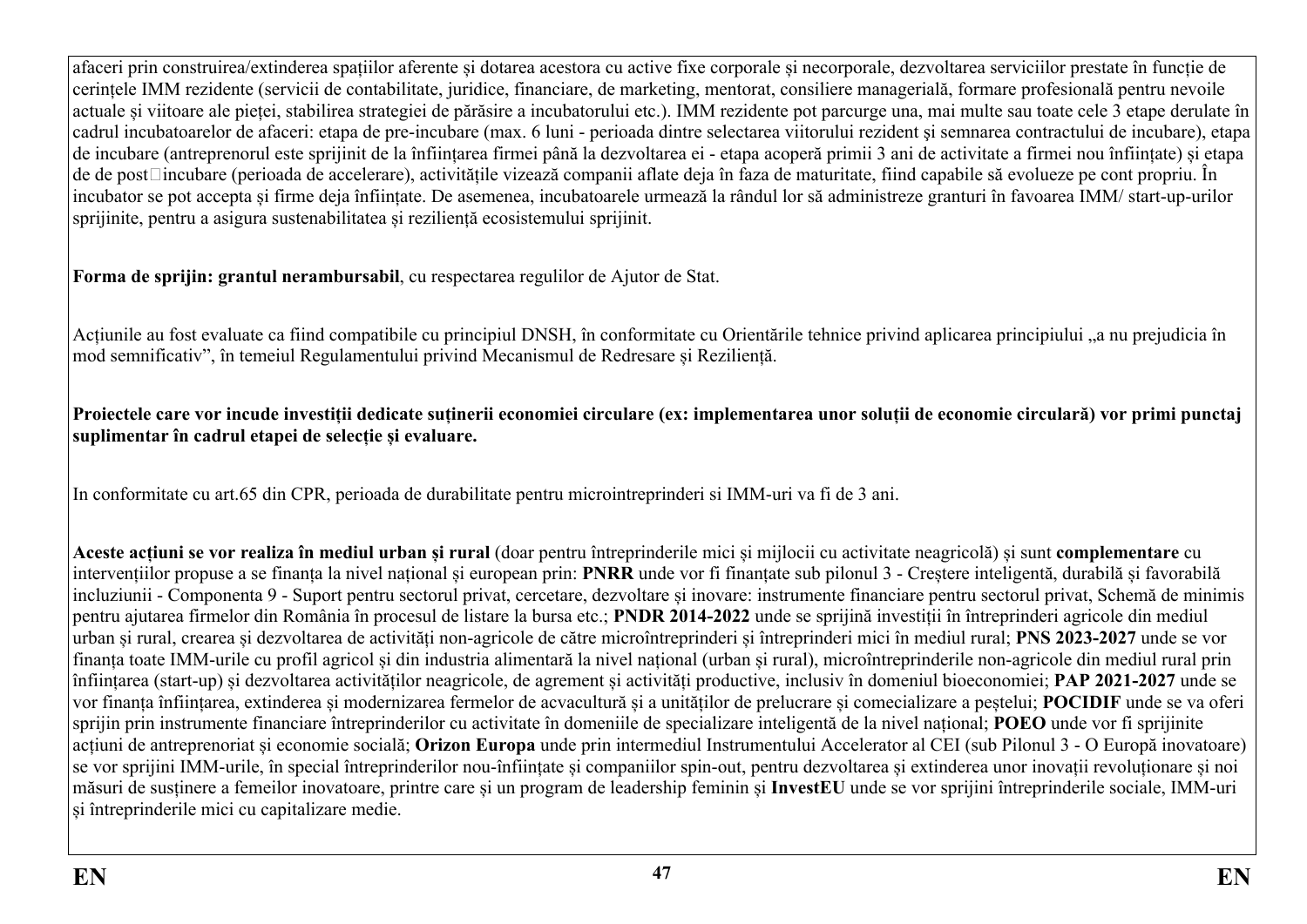The main target groups - point (d)(iii) of Article 22(3) CPR:

- Microîntreprinderi
- Întreprinderi mici
- Intreprinderi mijlocii
- Clienții, furnizorii IMM sprijinite

- Fondatorii incubatoarelor de afaceri (autoritatea publică a administrației publice locale, instituția sau consorțiul de instituții de învățământ superior acreditate, institutele, centrele și stațiunile de cercetare-dezvoltare, camerele de comert, societățile, societățile cooperative, asociațiile și fundațiile, patronatele, sindicatele) etc.

Actions safeguarding equality, inclusion and non-discrimination – point (d)(iv) of Article 22(3) CPR and Article 6 ESF+ Regulation

În implementarea fondurilor europene se va asigura respectarea drepturilor fundamentale și respectarea Cartei Drepturilor Fundamentale a Uniunii Europene. AM POR BI se asigură că egalitatea între femei și bărbați și integrarea perspectivei de gen sunt luate în considerare și promovate în toate etapele de programare și implementare a POR BI și se vor lua măsurile adecvate pentru a preveni orice formă de discriminare bazată pe gen, rasă sau origine etnică, religie sau convingeri, dizabilitate, vârstă sau orientare sexuală, precum și pentru a ține cont de accesibilitatea persoanelor cu dizabilități.

Principiile privind egalitatea de șanse și de tratament egal între femei și bărbați, incluziunea categoriilor defavorizate și combaterea discriminării bazate pe sex, rasă sau origine etnică, religie sau credință, dizabilitate, vârstă sau orientare sexuală, așa cum sunt ele definite şi susținute la nivelul Uniunii Europene  $(74)$  și la nivel național prin legislația specifică și prin documentele strategice specifice  $(75)$  vor fi asigurate la nivel orizontal în toate acțiunile mai sus menționate, prin cerințe specifice formulate la nivelul ghidurilor solicitantului. Potențialii solicitanți de asistență financiară prin POR BI vor avea obligația să descrie și să demonstreze modul în care principiile orizontale sunt promovate prin proiect, detaliindu-se, la modul concret, care sunt măsurile și instrumentele prin care vor garanta aplicarea acestora. În cadrul procesului de selecție și evaluare, aceste elemente vor fi punctate suplimentar în cazul în care proiectele respective justifică măsuri suplimentare față de cele prevăzute în cadrul legislației specifice în vigoare (76).

Proiectele care vor viza sprijinirea antreprenoriatului feminin și a afacerilor conduse de femei vor fi încurajate prin punctaj suplimentar în cadrul etapei de selecție și evaluare.

Indication of the specific territories targeted, including the planned use of territorial tools – point  $(d)(v)$  of Article 22(3) CPR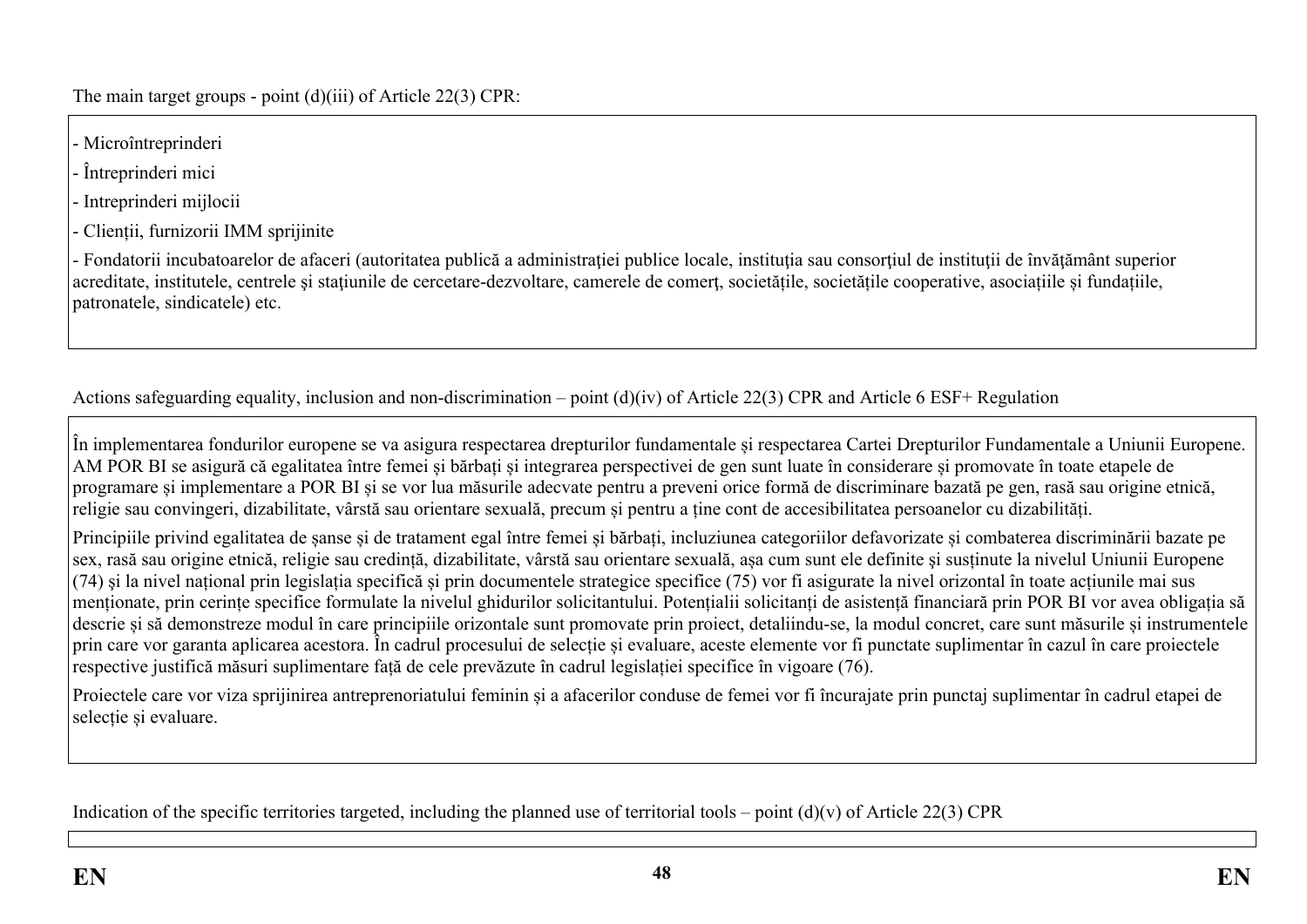Investițiile sunt destinate tuturor unităților administrativ terioriale din regiunea București-Ilfov (atât urbane, cât și rurale). Prioritatea 1 – OS 1.iii nu sprijină instrumente terioriale.

The interregional, cross-border and transnational actions – point  $(d)(vi)$  of Article 22(3) CPR

Acțiunile propuse sprijină îndeplinirea obiectivelor Strategiei UE pentru Regiunea Dunării (SUERD), Aria Prioritară 8. Competitivitatea întreprinderilor, Acțiunea 3 : Îmbunătățirea condițiilor cadru, a programelor de sprijin și a consolidării capacităților părților interesate, pentru a consolida colaborarea dintre inițiativele cluster și inovarea regională strategii, cu accent pe zonele rurale.

Totodată acțiunile propuse sub acest obiectiv specific sunt menite să îmbunătățească și să consolideze competivitatea microîntreprinderilor, întreprinderilor mici și mijlocii atât pe piața internă, cât și pe piețele internaționale, inclusiv pentru a-și construi lanțuri de aprovizionare reziliente, pregătite să facă față unor evenimente disruptive viitoare (cum a fost în cazul crizei sanitare COVID-19 și a situației geopolitice din vecinătatea RO). În acest sens, prin POR BI vor fi sprijinite și încurajate activitățile de cooperare interregionale și internaționale în cadrul tuturor proiectelor finanțate, prin intermediul rețelei pan-europeane pentru sprijinirea întreprinderilor Enterprise Europe Network (EEN), în cadrul căreia ADR BI este membră din anul 2009. Prin proiectul PROSME - Promoting SMEs through Enterprise Europe Network, finanțat în cadrul Programului Piața Unică, pentru perioada 2022-2025 la nivelul regiunii, întreprinderile beneficiare prin POR BI vor putea primi asistență și pentru identificarea de parteneri europeni și internationali de afaceri, pentru accesul direct la platforma "The Supply Chain Resilience", care sprijină întreprinderile europene să retină, să restructureze sau să înlocuiască lanturile de aprovizionare existente, precum și să se aprovizioneze cu materii prime, piese de schimb, componente și/sau bunuri (semi)finite sau servicii de care au nevoie pentru a menține producția.

The planned use of financial instruments – point (d)(vii) of Article 22(3) CPR

**Pentru acțiunile OS 1.iii utilizarea instrumentelor financiare este planificată pentru acțiunea Sprijin pentru creșterea competitivității IMM prin intrumente financiare** sub formă de împrumut cu primă de capital pentru susținerea investițiilor în microîntreprinderi, IMM.

Pentru acțiunea dedicată creșterii durabile și modernizarea tehnologică a microîntreprinderilor, se vor utiliza granturile nerambursabile, întrucât microîntreprinderilor sunt majoritare în economia regională și au fost puternic afectate de criza sanitară COVID-19 și de situația geopolitică din vecinătatea RO, devenind mai puțin bancabile acumulând un grad de îndatorare ridicat și rezultate financiare negative. Scopul este de a crește robustețea și reziliența lor pentru a putea ulterior să se finanțeze prin instrumente financiare.

Pentru acțiunea dedicată incubatoarelor de afaceri, se vor utiliza granturile nerambursabile, deoarece sprijinul acordat nu este de natură să genereze venituri directe suficiente solicitanților de finanțare (fondatorii incubatoarelor), iar beneficiile vor fi transferate utilizatorilor capacităților incubate create.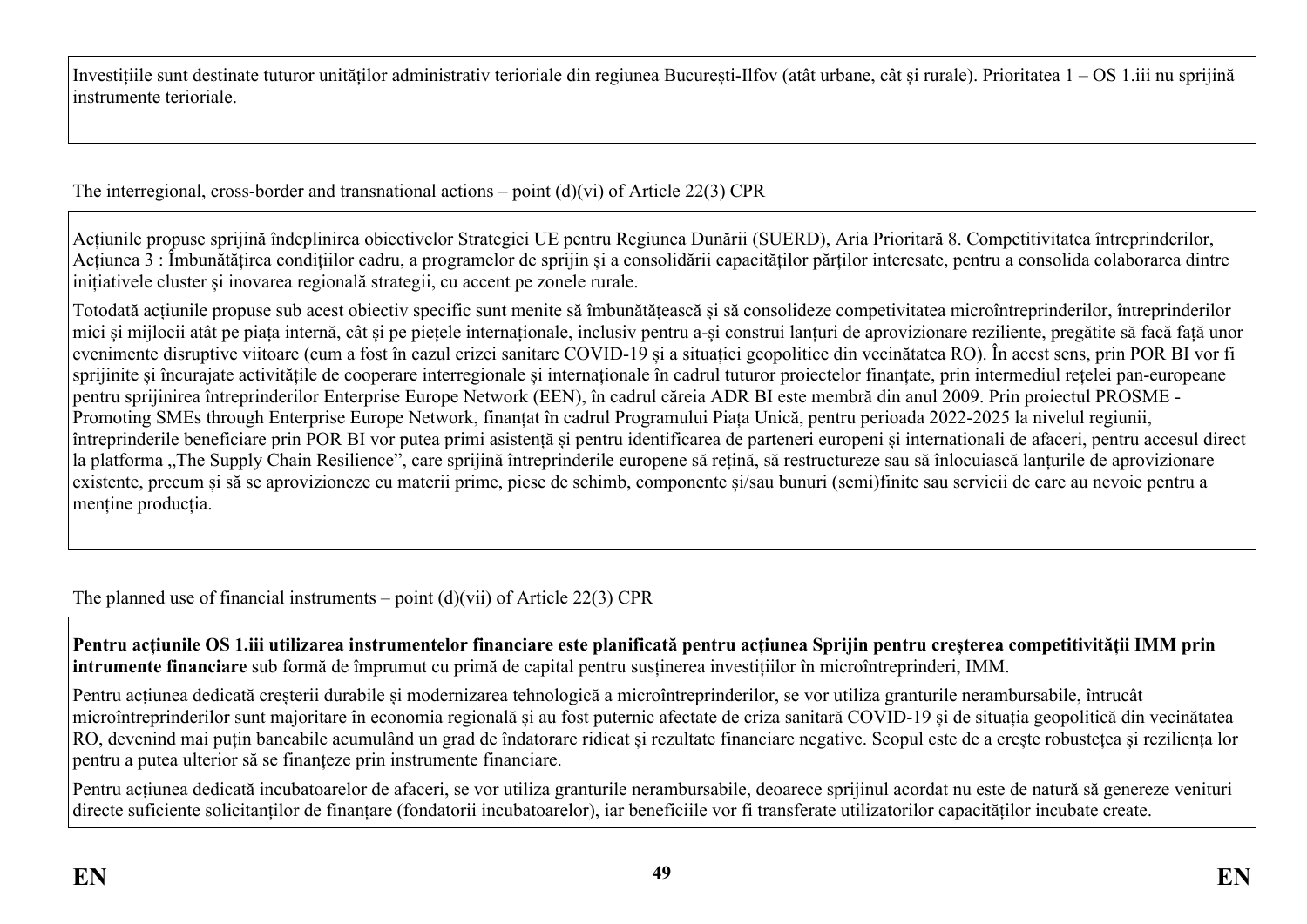### 2.1.1.1.2. Indicators

# Reference: point (d)(ii) of Article 22(3) CPR and Article 8 ERDF and CF Regulation

### Table 2: Output indicators

| Priority | Specific objective | Fund | Category of region           | ID | Indicator                                                           | Measurement unit | Milestone (2024) | Target (2029) |
|----------|--------------------|------|------------------------------|----|---------------------------------------------------------------------|------------------|------------------|---------------|
|          | RSO1.3             |      | <b>ERDF</b>   More developed |    | RCO01 Enterprises supported (of which: micro, small, medium, large) | enterprises      | 309.00           | 1,032.00      |
|          | <b>RSO1.3</b>      |      | <b>ERDF</b>   More developed |    | RCO02 Enterprises supported by grants                               | enterprises      | 113.00           | 376.00        |
|          | RSO1.3             |      | <b>ERDF</b>   More developed |    | RCO03 Enterprises supported by financial instruments                | enterprises      | 196.00           | 656.00        |
|          | RSO1.3             |      | <b>ERDF</b> More developed   |    | RCO15 Capacity of incubation created                                | enterprises      | 0.00             | 60.00         |

# Reference: point (d)(ii) of Article 22(3) CPR

## Table 3: Result indicators

| Priority | Specific<br>objective | Fund        | Category of<br>region | ID | Indicator                                                                                         | Measurement<br>unit | Baseline or<br>reference value | Reference<br>Year | Target (2029)          | Source of<br>data | Comments |
|----------|-----------------------|-------------|-----------------------|----|---------------------------------------------------------------------------------------------------|---------------------|--------------------------------|-------------------|------------------------|-------------------|----------|
|          | <b>RSO1.3</b>         | ERDF        | More<br>developed     |    | RCR02 Private investments matching public<br>support (of which: grants, financial<br>instruments) | euro                | 0.00                           | 2020              | $21,808,000.00$ MySMIS |                   |          |
|          | <b>RSO1.3</b>         | <b>ERDF</b> | More<br>developed     |    | RCR18 SMEs using incubator services after<br>incubator creation                                   | enterprises/year    | 0.00                           | 2020              |                        | $42.00$ MySMIS    |          |
|          | <b>RSO1.3</b>         | ERDF        | More<br>developed     |    | RCR19 Enterprises with higher turnover                                                            | enterprises         | 0.00                           | 2020              |                        | $656.00$ MySMIS   |          |

2.1.1.1.3. Indicative breakdown of the programmed resources (EU) by type of intervention

Reference: point (d)(viii) of Article 22(3) CPR

Table 4: Dimension 1 - intervention field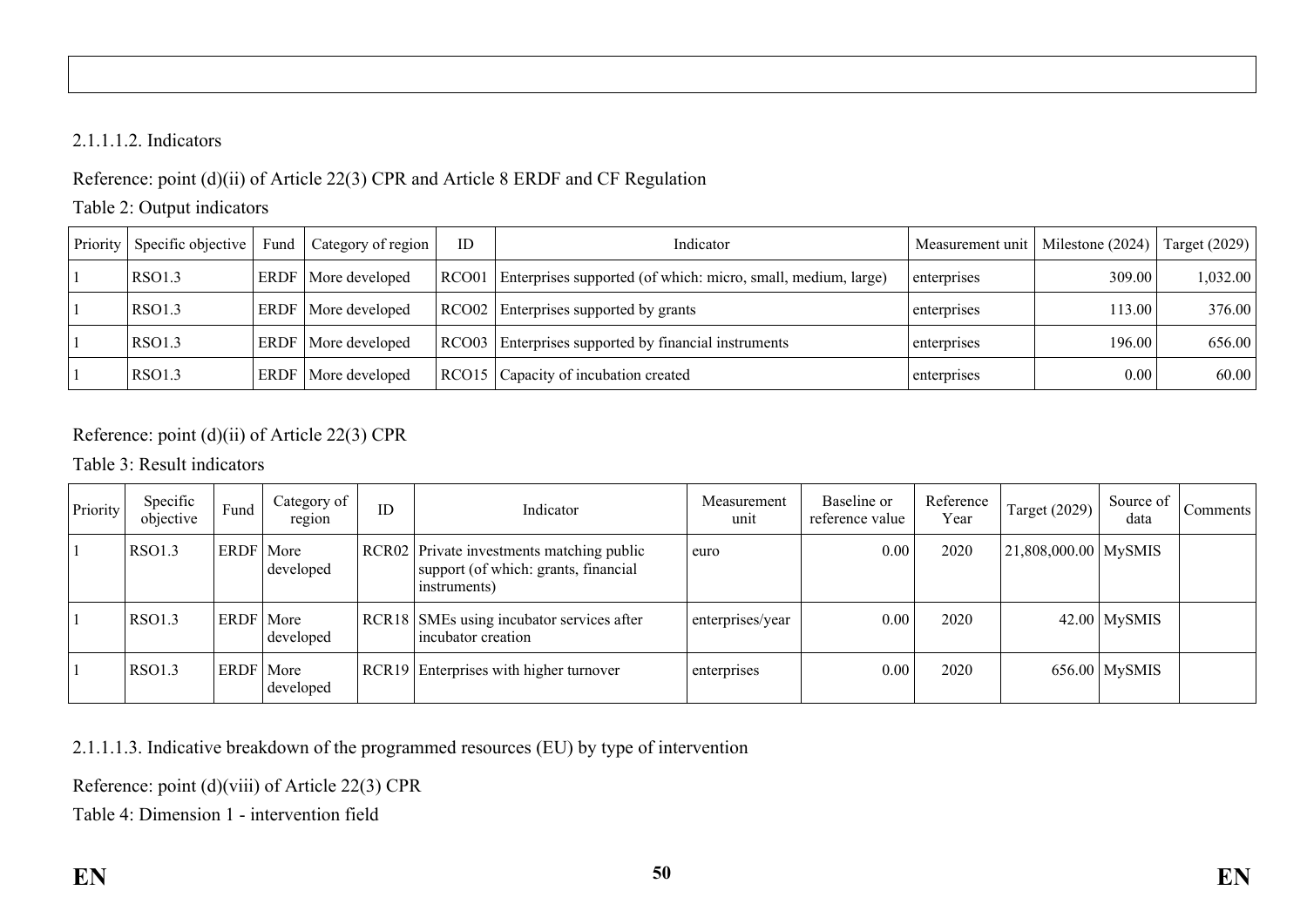| Priority | Specific objective | Fund  | Category of region | Code                                                                                                         | Amount (EUR) $\vert$ |
|----------|--------------------|-------|--------------------|--------------------------------------------------------------------------------------------------------------|----------------------|
|          | RSO1.3             | ERDF  | More developed     | 021. SME business development and internationalisation, including productive investments                     | 51,800,000.00        |
|          | RSO1.3             | ERDF  | More developed     | 025. Incubation, support to spin offs and spin outs and start ups                                            | 4,800,000.00         |
|          | RSO1.3             | ERDF  | More developed     | $\vert$ 075. Support to environmentally $\Box$ friendly production processes and resource efficiency in SMEs | 3,302,179.00         |
|          | RSO1.3             | Total |                    |                                                                                                              | 59,902,179.00        |

### Table 5: Dimension 2 - form of financing

| Priority | Specific objective | Fund        | Category of region | Code                                                                                      | Amount (EUR)  |
|----------|--------------------|-------------|--------------------|-------------------------------------------------------------------------------------------|---------------|
|          | RSO1.3             | <b>ERDF</b> | More developed     | $ 01$ . Grant                                                                             | 34,902,179.00 |
|          | <b>RSO1.3</b>      | <b>ERDF</b> | More developed     | 05. Support through financial instruments: Grants within a financial instrument operation | 25,000,000.00 |
|          | <b>RSO1.3</b>      | Total       |                    |                                                                                           | 59,902,179.00 |

Table 6: Dimension 3 – territorial delivery mechanism and territorial focus

| Priority | Specific objective | Fund        | Category of region | Code                                            | Amount (EUR)  |
|----------|--------------------|-------------|--------------------|-------------------------------------------------|---------------|
|          | <b>RSO1.3</b>      | <b>ERDF</b> | More developed     | 33. Other approaches - No territorial targeting | 59,902,179.00 |
|          | <b>RSO1.3</b>      | Total       |                    |                                                 | 59,902,179.00 |

### Table 7: Dimension 6 – ESF+ secondary themes

| Priority<br>____ | objective<br>Specific | Fund | region<br>ategor | code | EUR<br>Amount |
|------------------|-----------------------|------|------------------|------|---------------|
|------------------|-----------------------|------|------------------|------|---------------|

# Table 8: Dimension 7 – ESF+\*, ERDF, Cohesion Fund and JTF gender equality dimension

| Priority | Specific objective | Fund        | Category of region | Code                | Amount (EUR)  |
|----------|--------------------|-------------|--------------------|---------------------|---------------|
|          | <b>RSO1.3</b>      | <b>ERDF</b> | More developed     | 103. Gender neutral | 59,902,179.00 |
|          | <b>RSO1.3</b>      | Total       |                    |                     | 59,902,179.00 |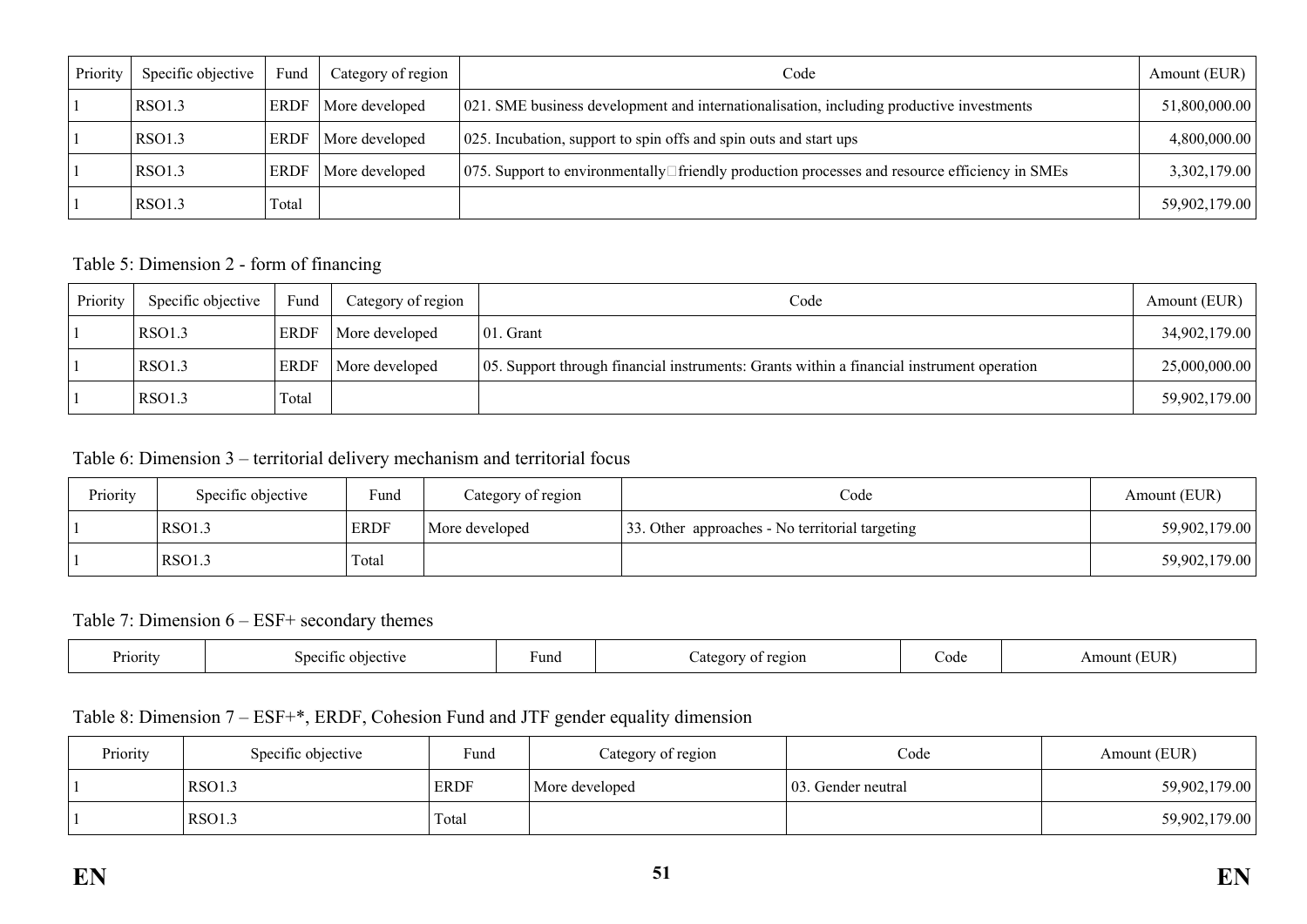\* In principle, 40 % for the ESF+ contributes to gender tracking. 100 % is applicable when Member State chooses to use Article 6 ESF+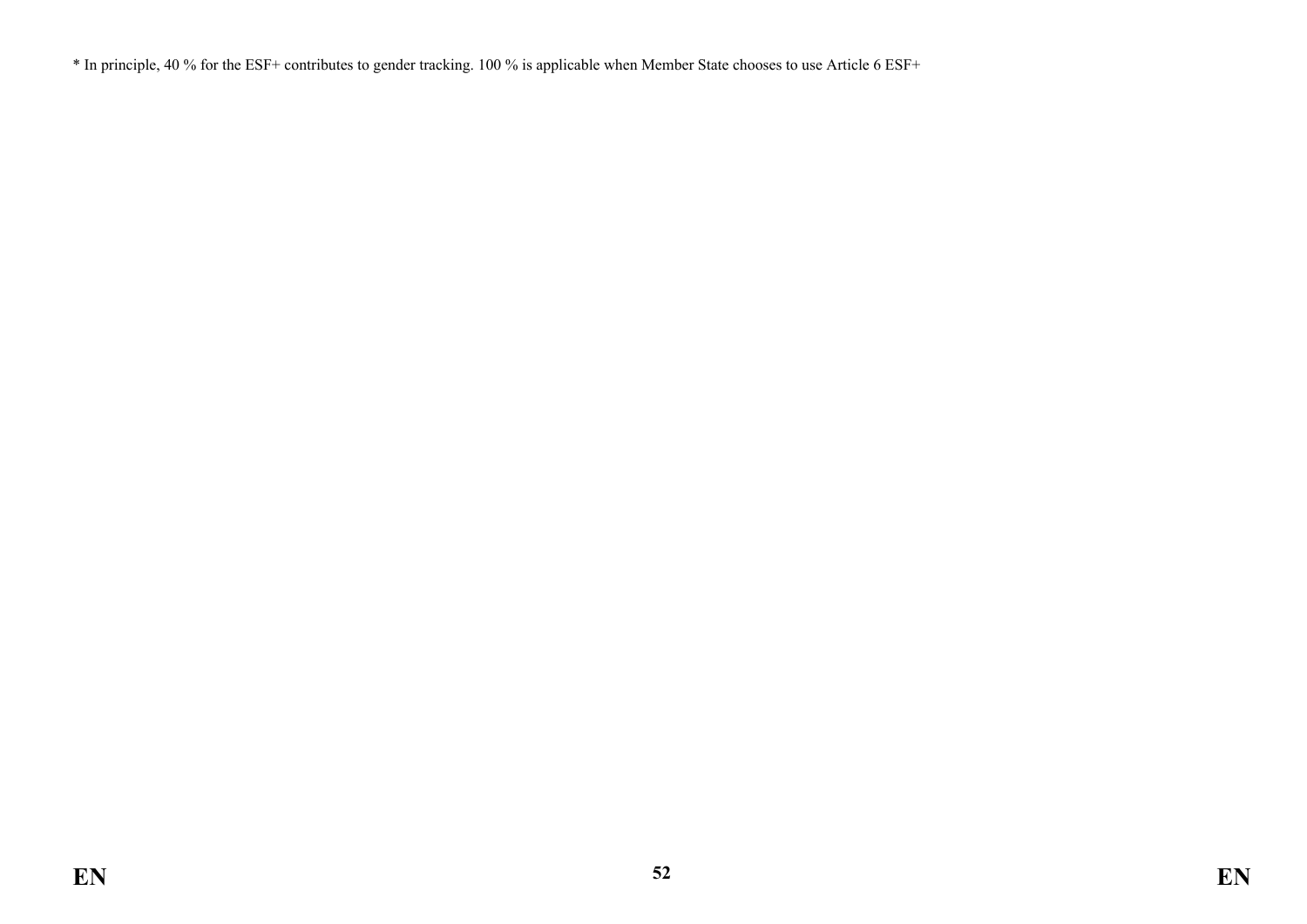# 2.1.1.1. Specific objective: RSO1.4. Developing skills for smart specialisation, industrial transition and entrepreneurship (ERDF)

# 2.1.1.1.1. Interventions of the Funds

Reference: points  $(d)(i)$ ,  $(iii)$ ,  $(iv)$ ,  $(v)$ ,  $(vi)$  and  $(vii)$  of Article 22(3) CPR

The related types of actions – point (d)(i) of Article 22(3) CPR and Article 6 ESF+ Regulation:

Instruirea resurselor umane în materie de inovare, cu pregătire specifică în sfera specializării inteligente, tranziției industriale și antreprenoriatului reprezintă pilonul principal pentru dezvoltarea capacității de inovare a întreprinderilor.

La nivelul RBI, conform consultărilor publice aferente RIS3 BI 2021-2027, nivelul de cunoaștere al conceptului de specializare inteligentă, tranziție industrială și capacitatea actorilor regionali privați de a scrie proiecte specifice domeniilor de specializare regionale sunt reduse, dat fiind faptul că elaboararea strategiei și întreg procesul de descoperire antreprenorială au fost demarate târziu, abia în anul 2019.

În acest context, **acțiunea prevăzută a se finanța sub acest obiectiv specific în perioada 2021-2027** prin Prioritatea 1 - O regiune competitivă prin inovare, digitalizare și întreprinderi dinamice, **este**:

**1.12. Dezvoltarea competențelor în cadrul IMM pentru inovare, modernizare tehnologică, tranziție industrială, economie circulară etc.,** Acțiunea vizează finanțarea de proiecte de formare profesională pentru angajații din cadrul IMM, fie pentru acumularea de noi cunoștinte pentru specializare inteligentă și/sau tranziție industrială și/sau antreprenoriat, fie pentru formare de competențe avansate necesare exploatării noilor tehnologii sau orice alt tip de formare profesională necesară la nivelul IMM în linie cu domeniile regionale de specializare inteligentă. Acțiunea poate fi implementată inclusiv prin proiecte integrate aferente IMM care depun proiecte pe os 1.(i), (ii) și (iii).

# **Se au în vedere urătoarele tipologii de abilități orientative:**

- **Abilități tehnice**: necesare pentru rezolvarea problemelor inovative, proiectarea, operarea, îmbunătățirea și întreținerea utilajelor și a structurilor care încorporează noi tehnologii digitale avansate, abilități profesionale de TIC etc..
- **Abilități de management inovativ**: legate de planificarea afacerii în contextul i4.0 și i5.0, respectarea reglementărilor și controlul calității, planificarea resurselor umane și alocării eficiente a resurselor în activități inovative inclusiv cunoștințe privind utilizarea legislației în domeniul drepturilor de proprietate intelectuală etc.
- **Abilităţi creative**: utile pentru activități de inovare, în crearea de produse noi cu valoare adăugată, în a inova in domeniul industriilor creative şi a transforma diverse probleme sociale și economice în oportunități de inovare, etc.
- **Abilități specifice privind aspecte de mediu**, pentru a genera sau modifica produse, servicii şi procese în conformitate cu principiile dezvoltarii durabile/economiei circulare e.g. reciclare, reutilizare, reprelucrare, şi a nevoii de adaptare continuă la schimbările climatice, respectiv a reglementărilor privind schimbările climatice etc.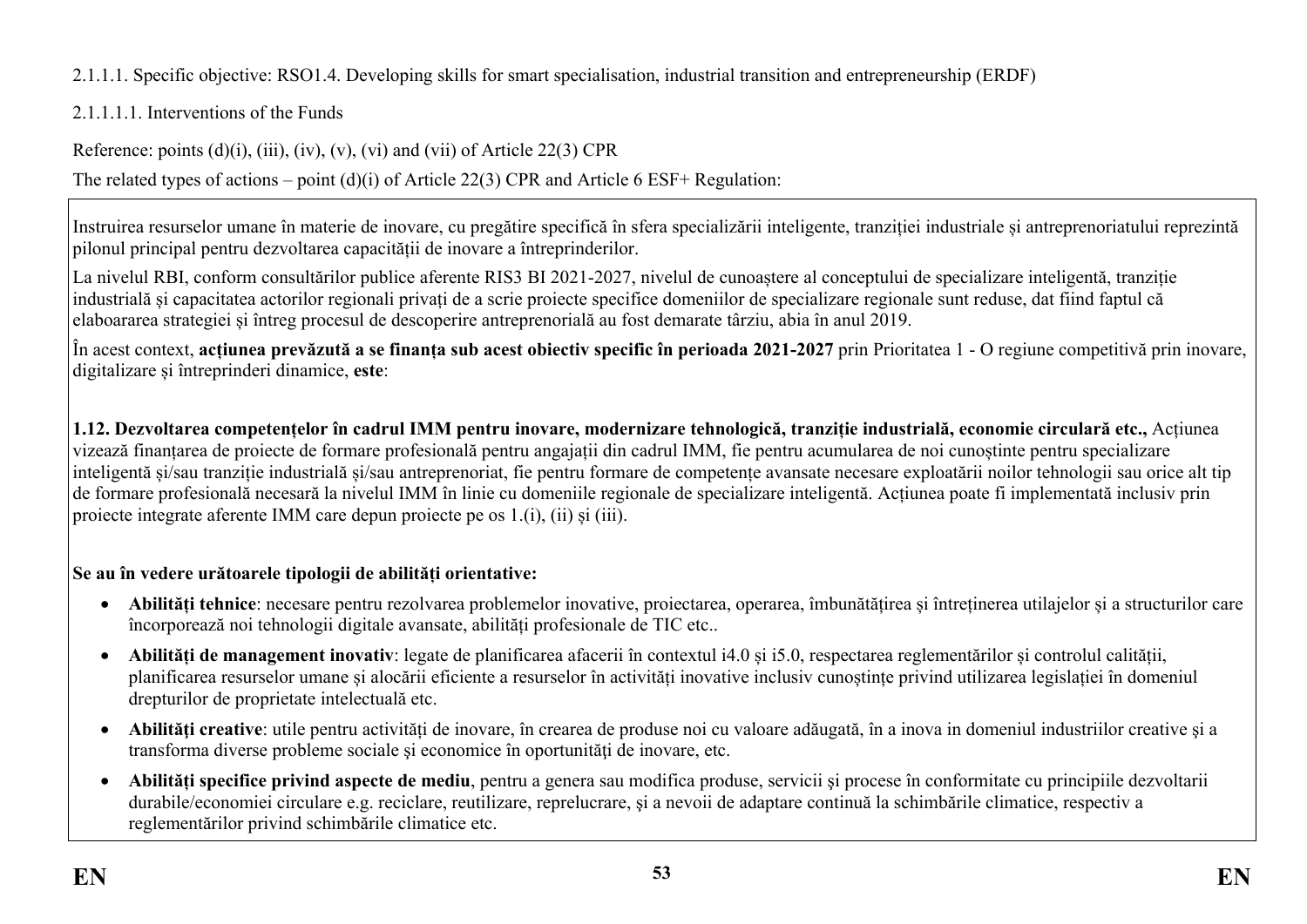### **Alte abilități aliniate domeniilor regionale de specializare inteligentă.**

**Forma de sprijin**: grantul nerambursabil, cu respectarea regulilor de Ajutor de minimis.

Acest tip de acțiune a fost evaluată ca fiind compatibilă cu principiul DNSH în baza Orientărilor tehnice privind aplicarea DNSH emise conform Regulamentului privind mecanismul de redresare și reziliență.

OS a (iv) nu va finanța activități specifice FSE+, așa cum sunt ele definite în art. 4, pct 1 al Regulamentului UE 1057/2021 privind Fondul social european Plus (FSE+) sau cursuri de calificare pentru competențe orizontale (ex: aptitudini digitale de bază).

Această acțiune se va realiza în mediul **urban și rural** și este **complementară** cu intervențiile propuse a se finanța la nivel național și european prin: **PNRR**, unde se vor finanța sub Componenta 7 – Transformarea digitală, investiții pentru crearea de noi competențe de securitate cibernetică pentru societate și economie, Scheme dedicate perfecționării/recalificării angajaților din firme în domenii tehnice cheie (prgramare/coding, data analytics, cyber-security, computer-assisted design, additive manufacuring) etc. **PNS 2023-2027** unde se vor finanța servicii de consiliere și formare pentru fermieri**; POCIDIF** unde se va oferi sprijin pentru dezvoltarea capacității administrative a actorilor implicați în mecanismul de descoperire antreprenorială de la nivel național aferent SNCISI 2021-2027 și dezvoltarea de abilități și competențe privind utilizarea echipamentelor achiziționate în cadrul programului; **POEO** unde va fi asigurată adaptarea ofertei de educație și formare profesională la dinamica pieței muncii și la provocările inovării și progresului tehnologic, creșterea accesibilității, atractivității și calității învățământului profesional și tehnic, precum și acțiuni de antreprenoriat și economie socială; **Orizont Europa** unde se va acorda sprijin pentru dezvoltarea competențelor cercetătorilor în domeniul științei deschise și dotarea cercetătorilor cu noi cunoștințe și competențe prin intermediul mobilității și al formării în cadrul acțiunilor Marie Skłodowska Curie și **InvestEU** unde se vor finanța acțiunile de sprijinire a calificării și recalificării persoanelor în vârstă de muncă.

The main target groups - point (d)(iii) of Article 22(3) CPR:

- Microîntreprinderi
- Întreprinderi mici
- Intreprinderi mijlocii
- Angajații IMM-urilor
- Furnizori de formare acreditați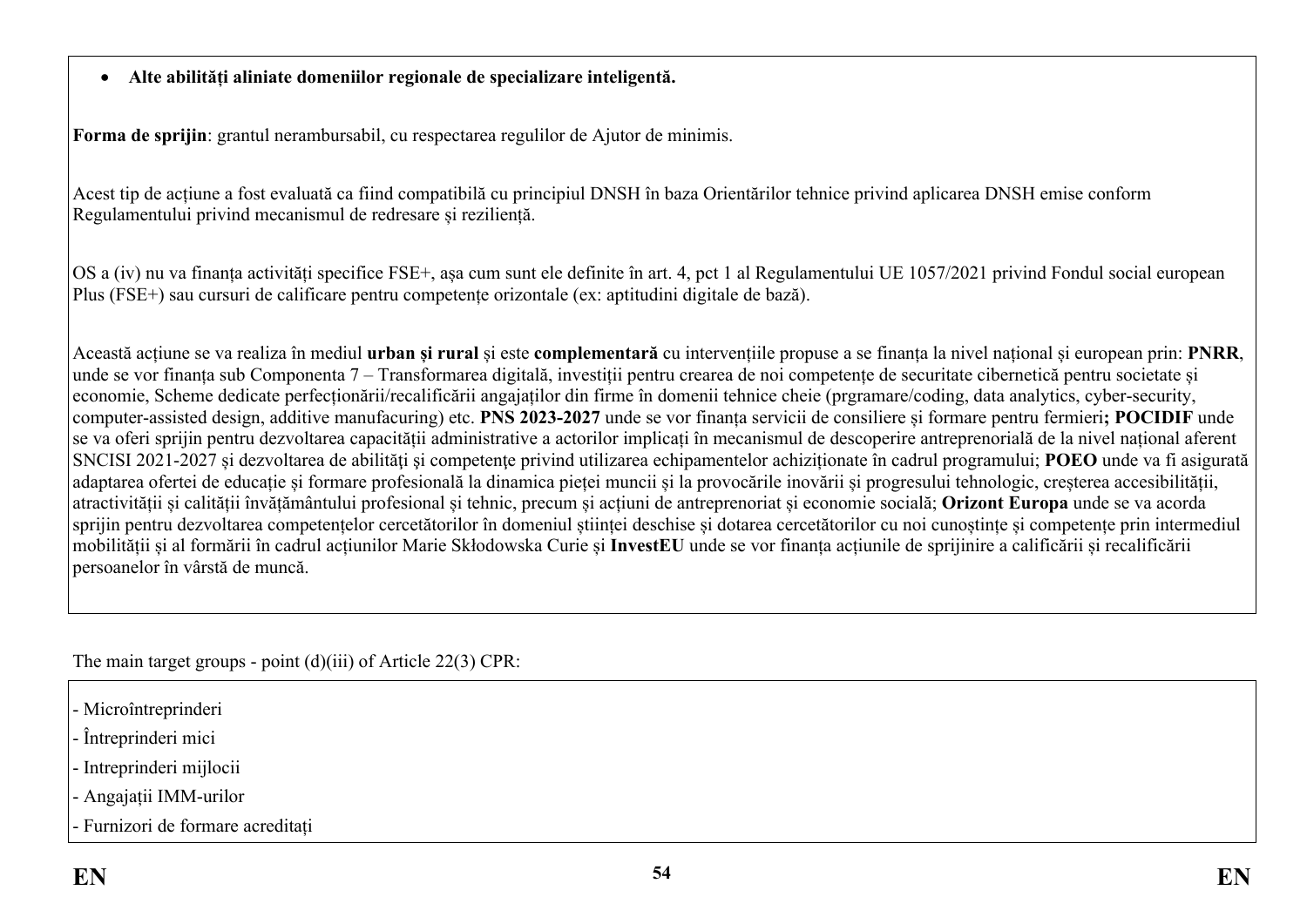Actions safeguarding equality, inclusion and non-discrimination – point (d)(iv) of Article 22(3) CPR and Article 6 ESF+ Regulation

În implementarea fondurilor europene se va asigura respectarea drepturilor fundamentale și respectarea Cartei Drepturilor Fundamentale a Uniunii Europene. AM POR BI se asigură că egalitatea între femei și bărbați și integrarea perspectivei de gen sunt luate în considerare și promovate în toate etapele de programare și implementare a POR BI și se vor lua măsurile adecvate pentru a preveni orice formă de discriminare bazată pe gen, rasă sau origine etnică, religie sau convingeri, dizabilitate, vârstă sau orientare sexuală, precum și pentru a ține cont de accesibilitatea persoanelor cu dizabilități.

Principiile privind egalitatea de șanse și de tratament egal între femei și bărbați, incluziunea categoriilor defavorizate și combaterea discriminării bazate pe sex, rasă sau origine etnică, religie sau credință, dizabilitate, vârstă sau orientare sexuală, așa cum sunt ele definite şi susținute la nivelul Uniunii Europene (74) şi la nivel național prin legislația specifică și prin documentele strategice specifice(75) vor fi asigurate la nivel orizontal în toate acțiunile mai sus menționate, prin cerințe specifice formulate la nivelul ghidurilor solicitantului. Potențialii solicitanți de asistență financiară prin POR BI vor avea obligația să descrie și să demonstreze modul în care principiile orizontale sunt promovate prin proiect, detaliindu-se, la modul concret, care sunt măsurile și instrumentele prin care vor garanta aplicarea acestora. În cadrul procesului de selecție și evaluare, aceste elemente vor fi punctate suplimentar în cazul în care proiectele respective justifică măsuri suplimentare față de cele prevăzute în cadrul legislației specifice în vigoare (76).

Exemplu: beneficiarii vor acorda acces nediscriminatoriu la activitățile de formare oferite și vor detalia, la modul concret, criteriile avute în vedere pentru selectarea angajaților care vor beneficia de cursuri de instruire (de ex. nevoia de specializare raportată la activitatea desfășurată în cadrul IMM) va justifica și faptul că procesul de selecție respectă principiile egalității de gen, de șanse, nediscriminării și incluziunii sociale.

Indication of the specific territories targeted, including the planned use of territorial tools – point  $(d)(v)$  of Article 22(3) CPR

Investițiile sunt destinate tuturor unităților administrativ terioriale din regiunea București-Ilfov (atât urbane, cât și rurale). Prioritatea 1 – OS 1.iv nu sprijină instrumente terioriale.

The interregional, cross-border and transnational actions – point (d)(vi) of Article 22(3) CPR

Prin POR BI vor fi încurajate activitățile de cooperare interregionale și internaționale, prin intermediul rețelei pan-europeane pentru sprijinirea întreprinderilor Enterprise Europe Network (EEN), în cadrul căreia ADR BI este membră din anul 2009. Prin proiectul PROSME - Promoting SMEs through Enterprise Europe Network, finanțat în cadrul Programului Piața Unică, pentru perioada 2022-2025 la nivelul regiunii, întreprinderile beneficiare prin POR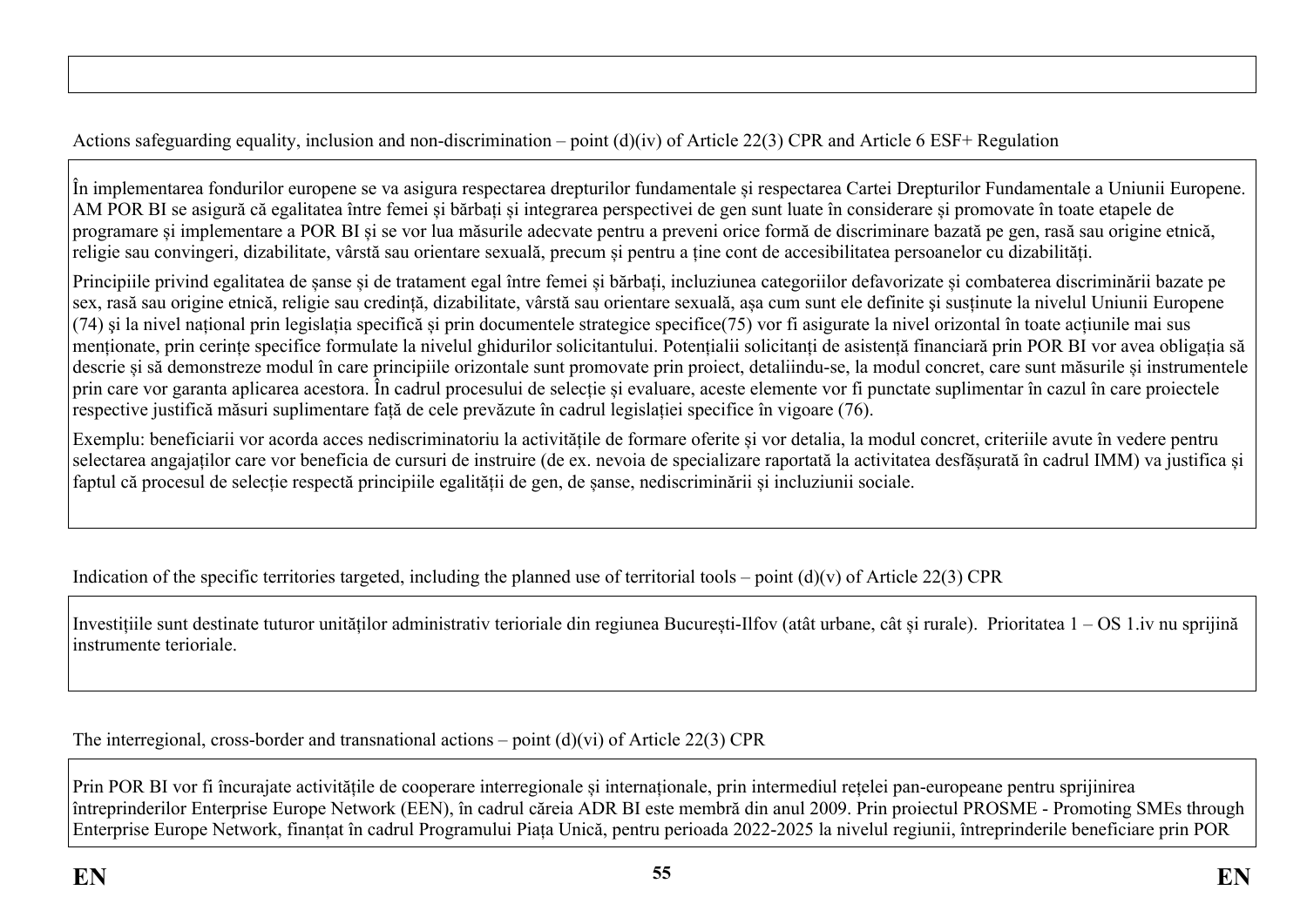BI vor putea primi asistență și pentru a-și identifica deficitul de competențe, colaborarea în rețea oferindu-le șansa pentru a-l diminua sau chiar rezolva în totalitate.

The planned use of financial instruments – point  $(d)(vii)$  of Article 22(3) CPR

Pentru acțiunile finanțate prin OS 1.iv utilizarea instrumentelor financiare nu este planificată.

Acțiunea vizată nu face obiectul investițiilor menționate de art. 58 (2) din Regulamentul UE 1060/2021. Dezvoltarea de competențe nu genereaza venituri directe IMM, ci servește dezvoltării capitalului uman, întrucât competențele sunt transferabile genrand astfel externalități pozitive pentru economie. Astfel, grantul este considerat a fi cea mai bună modalitate de a finanța acest tip de acțiuni, deoarece oferă un stimulent clar pentru participarea la cursuri de formare.

### 2.1.1.1.2. Indicators

### Reference: point (d)(ii) of Article 22(3) CPR and Article 8 ERDF and CF Regulation

#### Table 2: Output indicators

| Priority | Specific<br>objective | Fund | Category of<br>region | ID | Indicator                                                                                                                       | Measurement<br>unit | Milestone<br>(2024) | Target<br>(2029) |
|----------|-----------------------|------|-----------------------|----|---------------------------------------------------------------------------------------------------------------------------------|---------------------|---------------------|------------------|
|          | <b>RSO1.4</b>         |      |                       |    | ERDF More developed RCO101 SMEs investing in skills for smart specialisation, for industrial transition<br>and entrepreneurship | enterprises         | 40.00               | 411.00           |

# Reference: point (d)(ii) of Article 22(3) CPR

Table 3: Result indicators

| Priority | Specific<br>objective | Fund      | ategory of<br>region | ID | Indicator                                                                                                                                                                                                     | Measurement<br>unit | Baseline or<br>reference<br>value | Reference<br>Year | Target<br>(2029) | Source of<br>data | Comments |
|----------|-----------------------|-----------|----------------------|----|---------------------------------------------------------------------------------------------------------------------------------------------------------------------------------------------------------------|---------------------|-----------------------------------|-------------------|------------------|-------------------|----------|
|          | RSO1.4                | ERDF More | developed            |    | RCR98   SMEs staff completing training for skills for smart<br>specialisation, for industrial transition and<br>entrepreneurship (by type of skill: technical,<br>management, entrepreneurship, green, other) | <i>participants</i> | 0.00                              | 2020              |                  | $,644.00$ MySMIS  |          |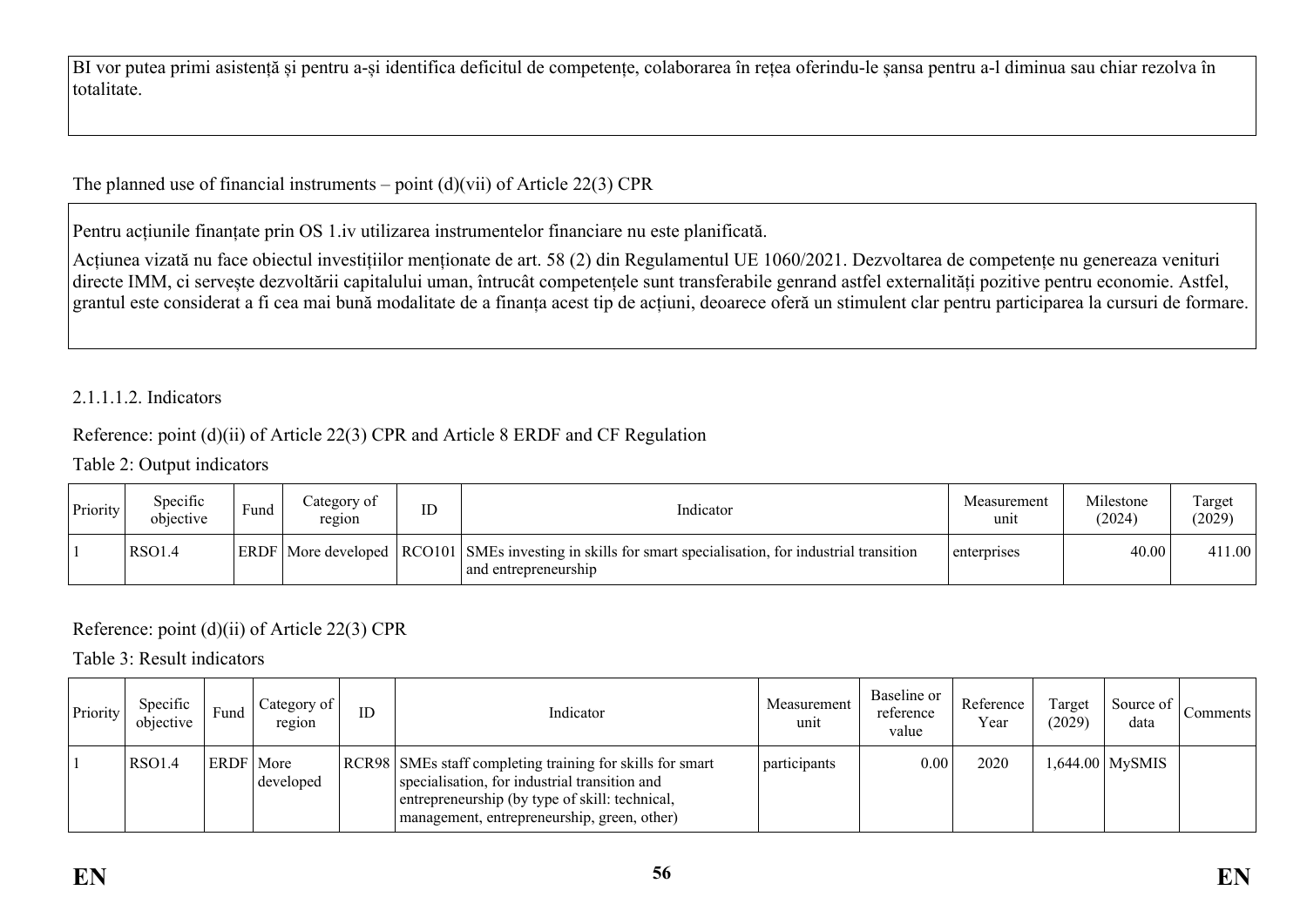### 2.1.1.1.3. Indicative breakdown of the programmed resources (EU) by type of intervention

Reference: point (d)(viii) of Article 22(3) CPR

Table 4: Dimension 1 - intervention field

| Priority | Specific<br>objective | Fund  | Category of<br>region      | Code                                                                                                                                   | Amount<br>(EUR) |
|----------|-----------------------|-------|----------------------------|----------------------------------------------------------------------------------------------------------------------------------------|-----------------|
|          | RSO1.4                |       | <b>ERDF</b> More developed | 023. Skills development for smart specialisation, industrial transition, entrepreneurship and adaptability of<br>enterprises to change | ,520,000.00     |
|          | RSO1.4                | Total |                            |                                                                                                                                        | 1,520,000.00    |

### Table 5: Dimension 2 - form of financing

| Priority | Specific objective | Fund        | Category of region | Code         | Amount (EUR) |
|----------|--------------------|-------------|--------------------|--------------|--------------|
|          | RSO <sub>1.4</sub> | <b>ERDF</b> | More developed     | $ 01.$ Grant | 1,520,000.00 |
|          | RSO <sub>1.4</sub> | Total       |                    |              | 1,520,000.00 |

### Table 6: Dimension 3 – territorial delivery mechanism and territorial focus

| Priority | Specific objective | Fund        | Category of region | Code                                            | Amount (EUR) |
|----------|--------------------|-------------|--------------------|-------------------------------------------------|--------------|
|          | RSO1.4             | <b>ERDF</b> | More developed     | 33. Other approaches - No territorial targeting | 0.520,000.00 |
|          | RSO1.4             | Total       |                    |                                                 | ,520,000.00  |

#### Table 7: Dimension 6 – ESF+ secondary themes

|  | Priority | -objective<br>۱'n<br>0111 | Fund | 2210N<br>TAQOLU - | code | $T$ in $\sim$<br>Amount |
|--|----------|---------------------------|------|-------------------|------|-------------------------|
|--|----------|---------------------------|------|-------------------|------|-------------------------|

Table 8: Dimension 7 – ESF+\*, ERDF, Cohesion Fund and JTF gender equality dimension

| 'rıorıtv | ective<br>. .<br>snec<br>:1†1C | ≀und | ---<br>region<br>Jates<br>$^{\Omega}$ | $\cup$ ode | UR |
|----------|--------------------------------|------|---------------------------------------|------------|----|
|----------|--------------------------------|------|---------------------------------------|------------|----|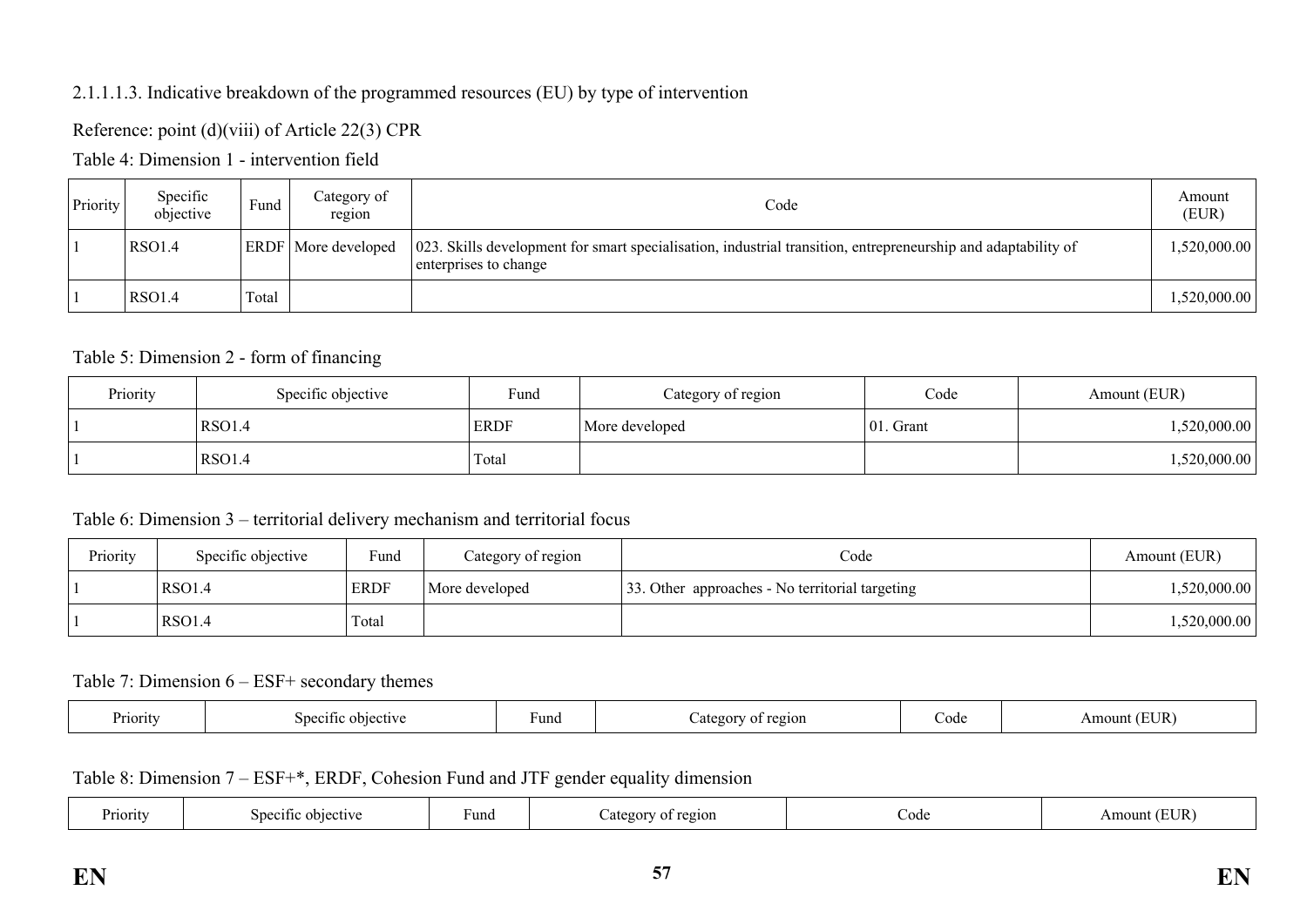| RSO1. | <b>ERDF</b> | More<br>developed | 03<br>Gender neutral | 00.00        |
|-------|-------------|-------------------|----------------------|--------------|
| RSO1. | Total       |                   |                      | 1.520,000.00 |

\* In principle, 40 % for the ESF+ contributes to gender tracking. 100 % is applicable when Member State chooses to use Article 6 ESF+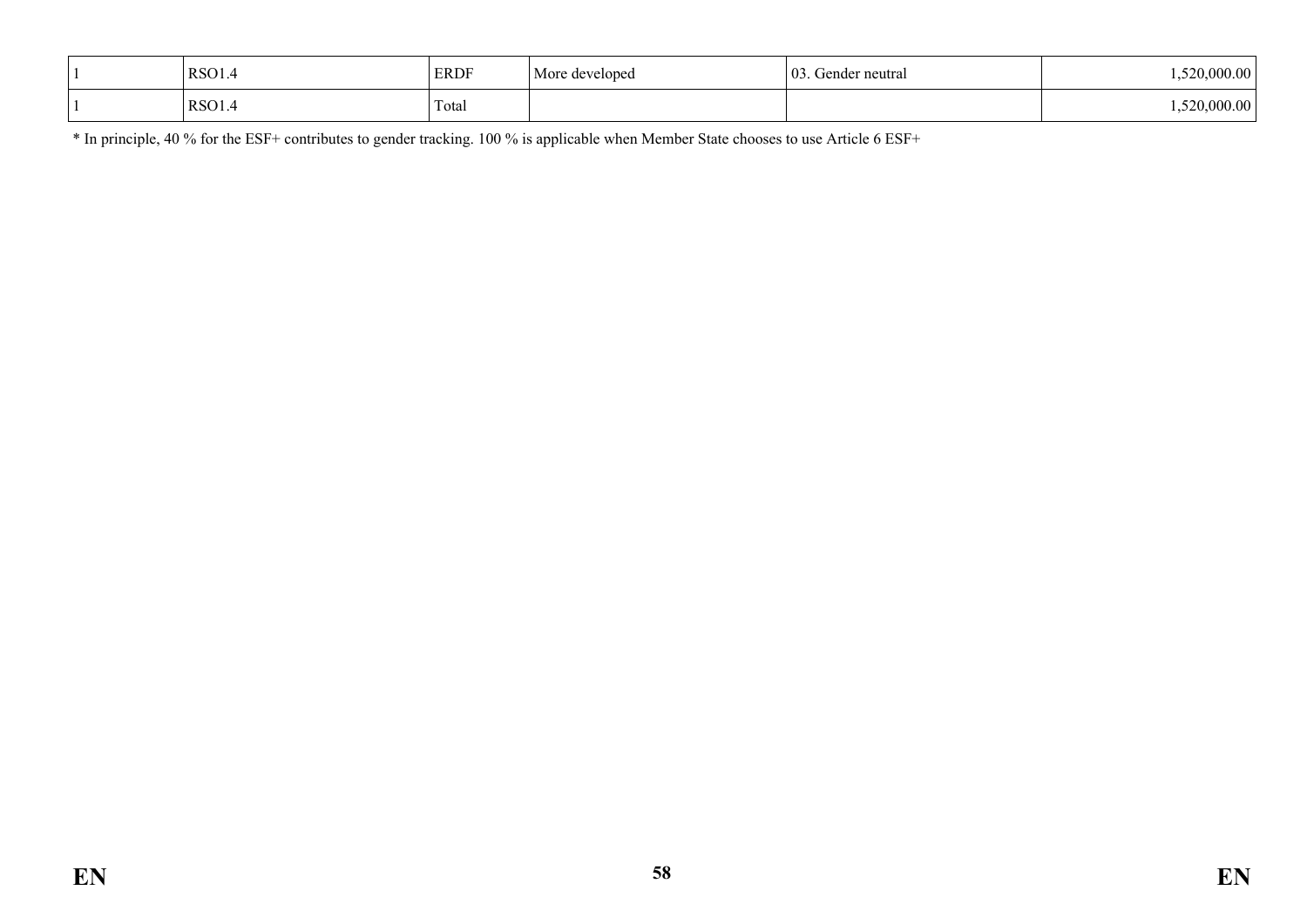## 2.1.1. Priority: 2. O regiune digitalizată

2.1.1.1. Specific objective: RSO1.2. Reaping the benefits of digitisation for citizens, companies, research organisations and public authorities (ERDF)

2.1.1.1.1. Interventions of the Funds

Reference: points  $(d)(i)$ ,  $(iii)$ ,  $(iv)$ ,  $(v)$ ,  $(vi)$  and  $(vii)$  of Article 22(3) CPR

The related types of actions – point (d)(i) of Article 22(3) CPR and Article 6 ESF+ Regulation:

Pandemia COVID-19 a accelerat nevoia de digitalizare a serviciilor publice și a demonstrat caracterul prioritar al acesteia pentru orice comunitate. Un oraș inteligent presupune în primul rănd digitalizarea generală a proceselor de lucru în administrația publică, prin migrarea serviciilor de tip "analog" (hârtie, apel telefonic, deplasare personală) pe platforme digitale, pentru a-și spori eficiența și transparență în actul de guvernare, ulteorior este necesară alfabetizarea digitală a resurselor umane angajate în administrația publică pentru a utiliza noile procese de lucru digitale, ca mai apoi să lanseze soluții de tip smart-city dedicate cetățenilor și întreprinderilor din regiune.

La nivelul RBI, conform studiul E-guvernarea în municipiile României care realizează o analiză orizontală a implementării platformelor web de livrare a serviciilor publice electronice în toate cele 320 de orașe (78), niciun oraș nu a primit calificativul "foarte bine" pentru nivelul de dezvoltare al e-guvernării, Municipiul București situându-se pe locul 16 cu calificativul "bine". La nivelul județului Ilfov 6 orașe din cele 8 în total au primit calificativul "satisfăcător", iar 2 orașe calificativul "foarte slab" (Măgurele și Bragadiru).

Conform Radiografiei proiectelor Smart City din România (79) (2021) unde se regăsesc pe listă 860 de initiative aflate în stadiul de proiect, în curs de implementare sau deja finalizate, în 124 de orașe mari, medii și mici din țară. Topul primelor orașe, în funcție de numărul de proiecte în plan, în curs de implementare sau livrate este: Alba Iulia (106), Cluj-Napoca (58), Iași (56), **București (39), București – Sector 4 (35),** Arad (29). Nevoia de digitalizare din ultimul an a determinat și autoritățile județene să ia măsuri de schimbare, astfel încât și la nivelul județului Ilfov, au fost inițiate primele demersuri de digitalizare judeteană, privind spre un Smart Territory.

În acest context, acțiunea **prevăzută a se finanța sub acest obiectiv specific în perioada 2021-2027** prin Prioritatea 2 - O regiune digitalizată, **este:**

**2.1. Sprijin pentru digitalizarea administrației publice prin soluții digitale inovative și aplicații de tip smart city.** Acțiunea vizează investiții pentru dezvoltarea de servicii și aplicații digitale noi oferite de instituțiile publice, plecând de la nevoile și în beneficiul cetățenilor și al întreprinderilor din RBI, inclusiv sprijin pentru securitate cibernetică și interoperabilitate necesare acestor noi servicii și aplicații digitale. Iar ca activități complementare sunt vizate: servicii suport aferente soluțiilor de digitalizare identificate: servicii de formare, instruire, etc.; activități necesare asigurării funcționalității investițiilor realizate, precum: dotări cu echipamente TIC, infrastructura necesară, senzori, etc

Pentru aplicațiile de tip smart city se au în vedere intervenții precum: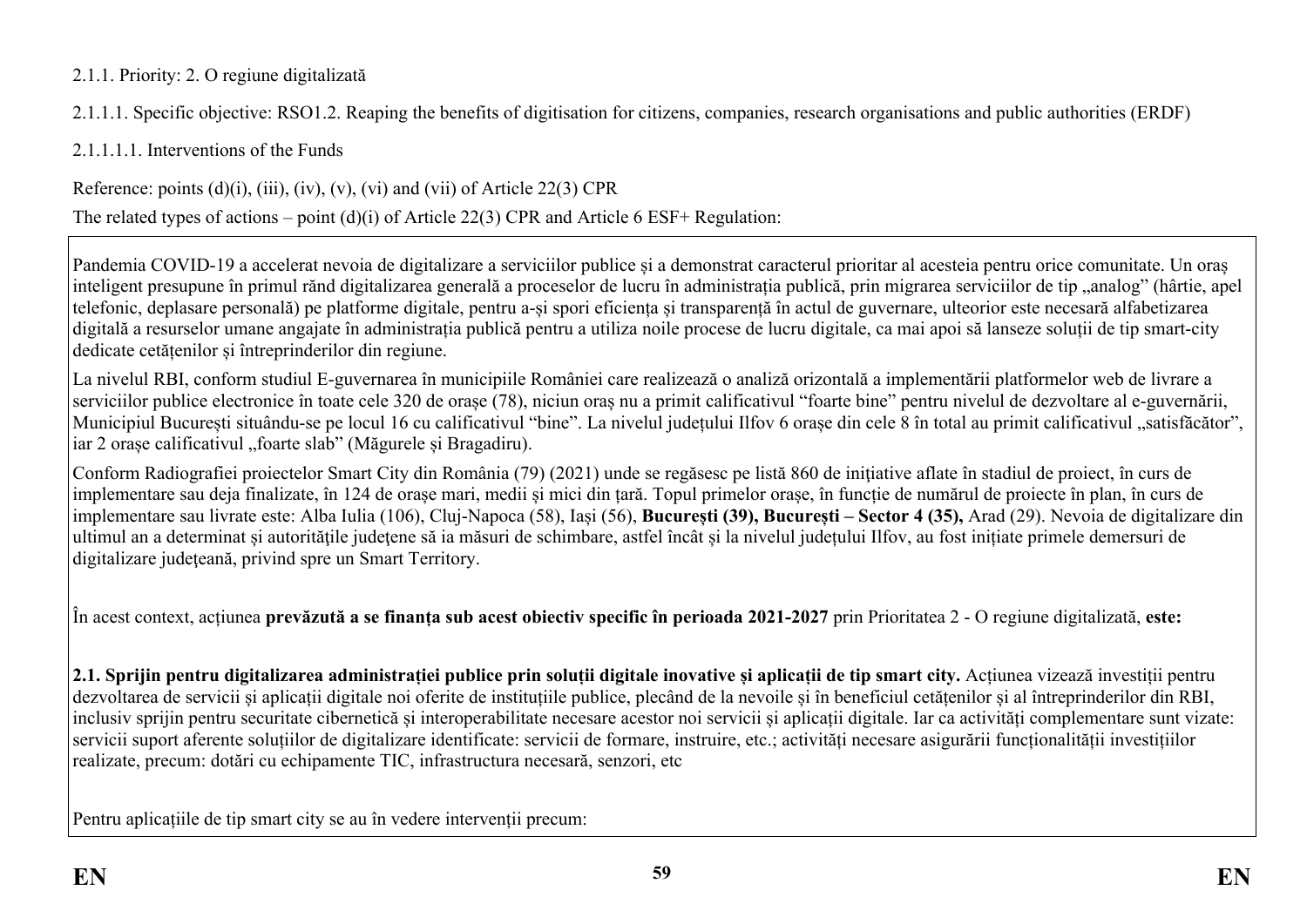- **Mobilitate inteligentă**: aplicații pentru transportul public local, pentru identificarea parcărilor și ghidarea spre acestea și afișarea disponibilității, pentru plata parcării, etc.
- **Locuire inteligentă**: aplicații de tipul city pass turistic, sisteme digitale de gestiune inteligentă a spațiilor verzi, dezvoltarea bazelor de date geospațiale și a centrelor de date, sisteme de monitorizare și siguranță a spațiului public, , aplicații de informare a cetățenilor asupra serviciilor medicale și de sănătate, , etc.
- **Economie inteligentă**: aplicații de tipul one stop shop pentru mediul de afaceri, platforme de atragere investiții, aplicații, platforme de marketplace de produse locale, etc.
- **Cetățeni inteligenți**: platforme și aplicații de comunicare cu cetățenii, de implicare civică și voluntariat, de raportare de probleme, etc.
- **Guvernanță inteligentă**: sisteme de management a proiectelor / ERP, platforme de servicii publice digitale, , aplicații de tipul city app, open data.
- **Mediu inteligent**: aplicații pentru colectarea și afișarea în timp real a datelor de mediu, aplicații pentru încurajarea reciclării și colectării selective a deșeurilor, pentru reducerea risipei alimentare, aplicații pentru monitorizarea stării infrastructurii tehnico-edilitare și a consumului, aplicații pentru cartarea consumului de energie, etc.

**Forma de sprijin: grant nerambursabil**, cu respectarea regulilor de Ajutor de Stat.

Acest tip de acțiune a fost evaluată ca fiind compatibilă cu principiul DNSH în baza Orientărilor tehnice privind aplicarea DNSH emise conform Regulamentului privind mecanismul de redresare și reziliență.

Acțiunea sprijinită în cadrul acestui OS va fi conformă cu Directiva (UE) 2016/2102 privind accesibilitatea site-urilor web și a aplicațiilor mobile ale organismelor din sectorul public și va fi incurajată dezvoltarea, utilizarea și implementarea tehnologiilor lingvistice bazate pe inteligență artificială (traducere automată, tehnologii vocale, chat-boți, instrumente de analiză a textului, sinteză a vorbirii etc.).

Această acțiune se va realiza **urban și rural** și este **complementară** cu intervențiile propuse a se finanța la nivel național și european prin: **PNRR**, unde vor fi finanțate sub pilonul 2 - Transformare digitală - Componenta 7 - Transformare digitală investiții pentru: implementarea infrastructurii de cloud guvernamental, digitalizarea sectorului organizațiilor neguvernamentale, transformarea digitală și adoptarea tehnologiei de automatizare a proceselor de lucru în administrația publică etc.; **PNS 2023-2027** unde se vor susține prin LEADER acțiuni ce vizează revitalizarea servicilor rurale prin inovare digitală, îmbunătățirea serviciilor din teritoriile LEADER - acțiuni de tip "smart villages"**; POCIDIF** unde se va oferi sprijin pentru: digitalizarea în administrația publică centrală, finanțarea infrastructurilor critice necesare asigurării unor servicii publice esențiale (fiscalitate, pensii, cloud guvernamental), proiecte de digitalizare a serviciilor publice neincluse in evenimentele de viată identificate in SNADR 2020 etc.; **PODD** unde se vor sprijini investiții în sisteme și rețele inteligente de transport și distribuție ("smart grids") a energiei și soluții de stocare; implementarea de soluții digitale pentru localizarea/izolarea defectelor și realimentarea cu energie în mediul rural și urban; digitalizarea stațiilor de transformare şi soluții privind controlul rețelei de la distanță - integrare stații în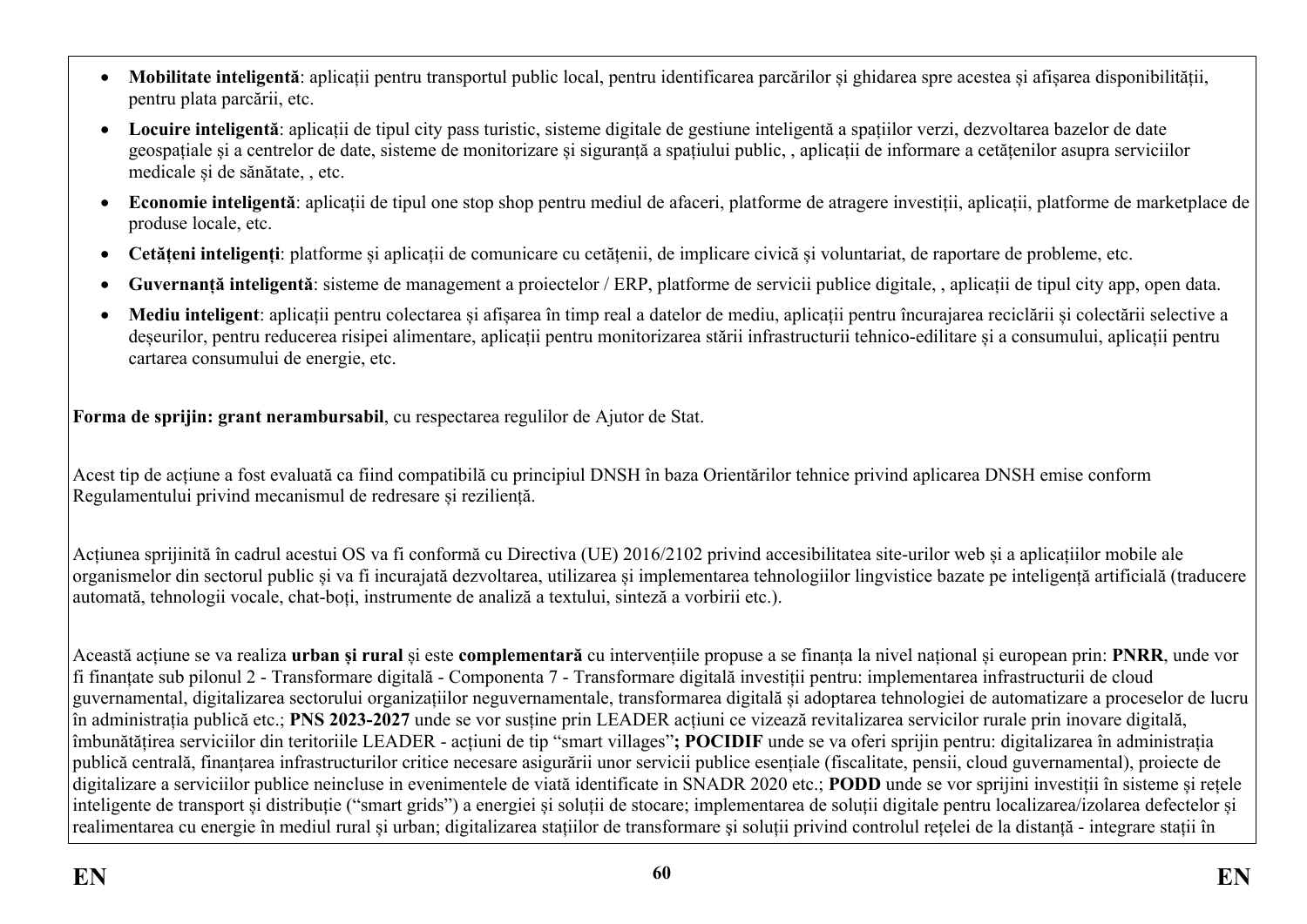SCADA; măsuri de creștere a adecvanței SEN prin investiții în soluții de flexibilitate și implementarea de soluții privind stocarea energiei "behind the meter".**POS** unde se va asigura finanțarea infrastructurii de informatizare a sistemului medical și măsuri FSE+ care susțin informatizarea și utilizarea metodelor moderne de investigare, intervenție și tratament; **Programul Europa Digitală** unde se vor promova implementarea și adoptarea la scară largă a unor tehnologii digitale esențiale, precum aplicațiile bazate pe inteligența artificială și instrumentele de ultimă generație din domeniul securității cibernetice, precum și asigurarea unei utilizări pe scară largă a tehnologiilor digitale la toate nivelurile economiei și societății.

The main target groups - point (d)(iii) of Article 22(3) CPR:

- Instituții publice

- Autorități publice
- Angajații autorităților publice
- Angajații instituțiilor publice
- Mediul de afaceri
- Cetățeni
- Utilizatorii de servicii și aplicații digitale publice persoane fizice sau juridice.

Actions safeguarding equality, inclusion and non-discrimination – point (d)(iv) of Article 22(3) CPR and Article 6 ESF+ Regulation

În implementarea fondurilor europene se va asigura respectarea drepturilor fundamentale și respectarea Cartei Drepturilor Fundamentale a Uniunii Europene. AM POR BI se asigură că egalitatea între femei și bărbați și integrarea perspectivei de gen sunt luate în considerare și promovate în toate etapele de programare și implementare a POR BI și se vor lua măsurile adecvate pentru a preveni orice formă de discriminare bazată pe gen, rasă sau origine etnică, religie sau convingeri, dizabilitate, vârstă sau orientare sexuală, precum și pentru a ține cont de accesibilitatea persoanelor cu dizabilități.

Principiile privind egalitatea de șanse și de tratament egal între femei și bărbați, incluziunea categoriilor defavorizate și combaterea discriminării bazate pe sex, rasă sau origine etnică, religie sau credință, dizabilitate, vârstă sau orientare sexuală, așa cum sunt ele definite şi susținute la nivelul Uniunii Europene(74) şi la nivel național prin legislația specifică și prin documentele strategice specifice(75) vor fi asigurate la nivel orizontal în toate acțiunile mai sus menționate, prin cerințe specifice formulate la nivelul ghidurilor solicitantului. Potențialii solicitanți de asistență financiară prin POR BI vor avea obligația să descrie și să demonstreze modul în care principiile orizontale sunt promovate prin proiect, detaliindu-se, la modul concret, care sunt măsurile și instrumentele prin care vor garanta aplicarea acestora. În cadrul procesului de selecție și evaluare, aceste elemente vor fi punctate suplimentar în cazul în care proiectele respective justifică măsuri suplimentare față de cele prevăzute în cadrul legislației specifice în vigoare (76).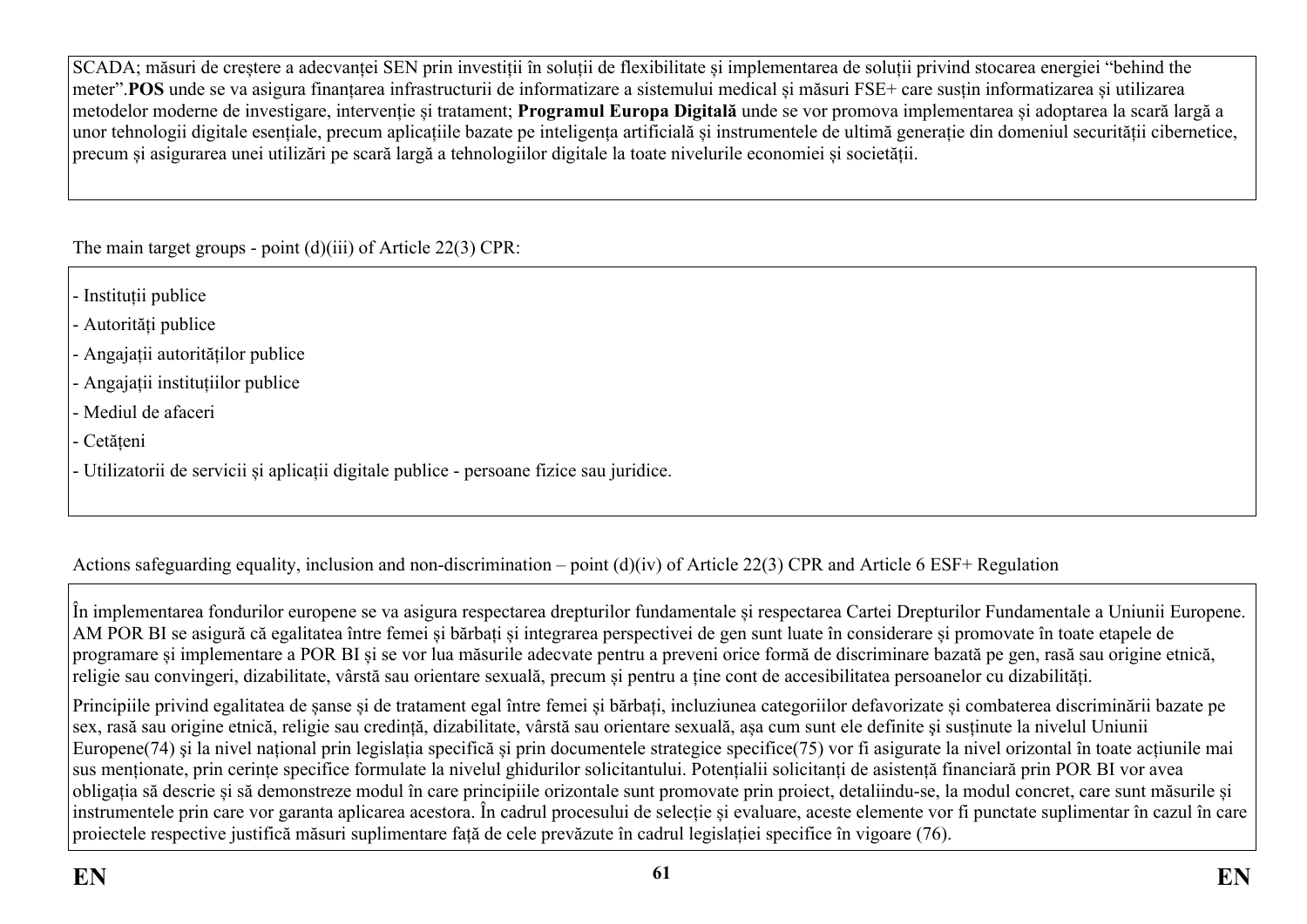Beneficiarii proiectelor trebuie să respecte Ordonanța de Urgență nr. 112/2018 privind transpunerea Directivei (UE) 2016/2102 a Parlamentului European și a Consiliului.

Tipurile de acțiuni propuse au ca scop transformarea administrațiilor și instituțiilor publice în instituții deschise, eficiente, transparente și favorabile incluziunii, pentru toți utilizatorii, iar soluțiile digitale dezvoltate sau contractate trebuie să fie implementate conform cu prevederile Directivei (UE) 2019/1024 a Parlamentului European și a Consiliului din 20 iunie 2019 privind datele deschise și reutilizarea informațiilor din sectorul public.

Indication of the specific territories targeted, including the planned use of territorial tools – point  $(d)(v)$  of Article 22(3) CPR

Acțiunile sunt destinate tuturor unităților administrativ terioriale din regiunea București-Ilfov (atât urbane, cât și rurale).

Prin Prioritatea 2 – OS 1.ii se va sprijini instrumentul teritorial **IUI – Investiții Urbane Integrate**, respectiv 40% din alocare este destinată proiectelor cuprinse în strategiile de dezvoltare teritorială integrată depuse de autoritățile publice locale din regiune în cadrul apelului dedicat de evaluare a strategiilor și care urmare a evaluării sunt declarate admise (respectă prevederile art. 29 Regulamentul UE 1060/2021).

Contribuția pe care digitalizarea administrației publice și implementarea de soluții de tip smart city o au la dezvoltarea durabilă a orașelor se traduce prin îmbunătățirea calității vieții locuitorilor și bunăstarea afacerilor și vizitatorilor. Servicii inteligente pot ajuta la o gestionare mai bună a resurselor, cum ar fi energia sau apa, la monitorizarea și reducerea traficului local și a poluării sau în eforturile către modalități mai ecologice de iluminare și încălzire a clădirilor. Ele pot însemna, de asemenea, o administrație orașului mai interactivă și receptivă, implicarea cetățenilor în procesul decizional și de elaborare a politicilor, spații publice mai sigure și satisfacerea nevoilor unei populații în vârstă și ale persoanelor cu dizabilități (80).

Transformarea digitală a orașelor reprezintă o prioritatea la nivelul regiunii București-Ilfov fapt evidențiat în cadrul stategiilor teritoriale:

- în Strategia Integrată de Dezvoltare a Municipiului București în cadrul obiectivul privind Consolidarea capacității administrative pentru o dezvoltare integrată este cuprinsă ca program sectorial: **Informatizarea administrației publice locale, digitizarea serviciilor publice și implementarea conceptului de Smart City**

- în Strategia de Dezvoltare a Județului Ilfov printre politici se numără **Dezvoltarea unui ecosistem digitalizat de servicii publice de înaltă calitate** care include ca direcții de dezvoltare: Transformarea digitală a serviciilor publice; Dezvoltarea și consolidarea competențelor digitale ale populației (alfabetizare digitală) și Dezvoltarea infrastructurii necesare procesului de digitalizare.

The interregional, cross-border and transnational actions – point  $(d)(vi)$  of Article 22(3) CPR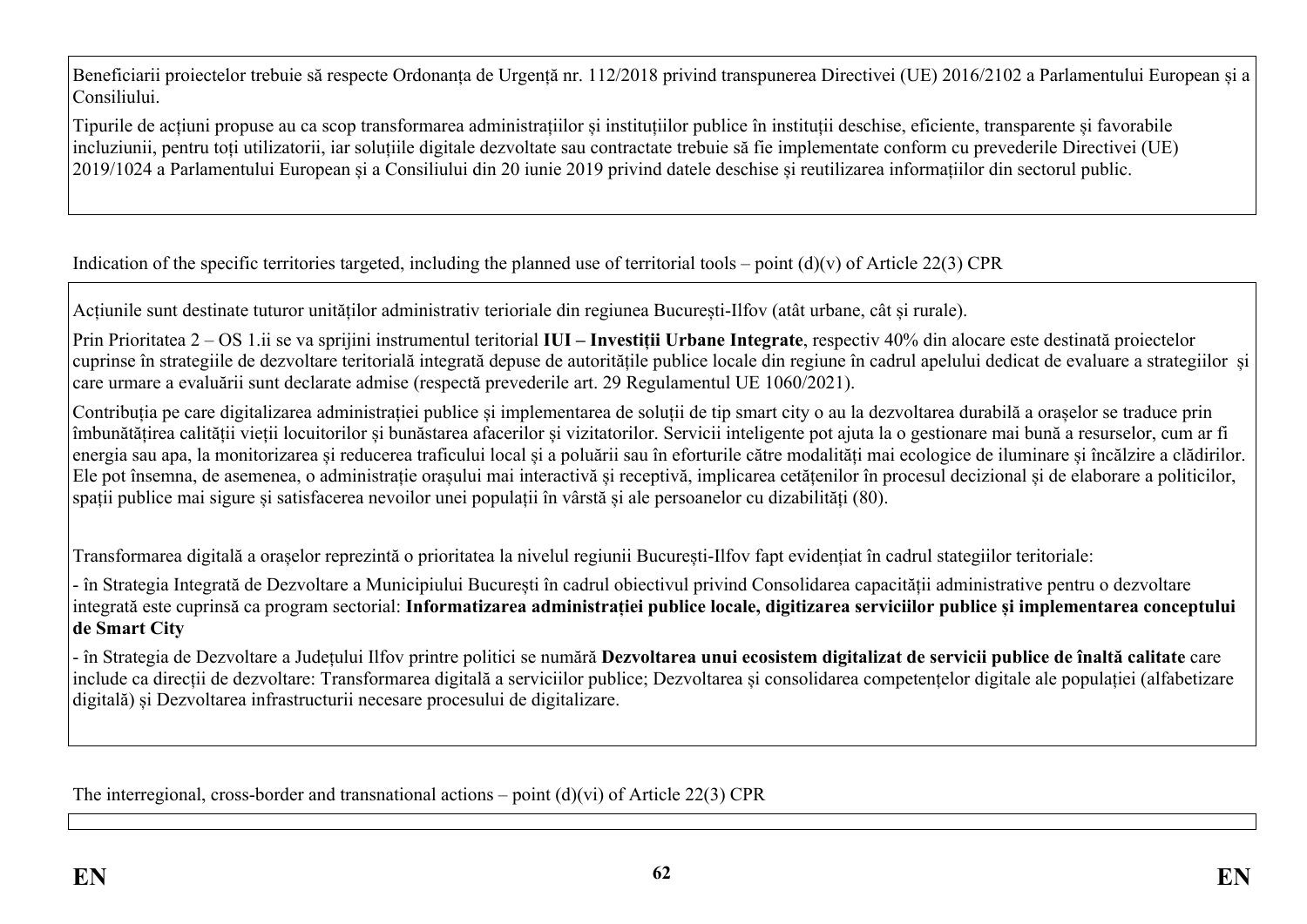Acțiunea propusă sprijină îndeplinirea obiectivelor Strategiei UE pentru Regiunea Dunării (SUERD), Aria Prioritară 10 "Capacități instituționale și cooperare", în special Tinta 1.1: "Construirea capacităților pentru o administrație publică eficientă, eficace și transparentă prin e-guvernare/digitalizarea serviciilor publice".

La nivelul RBI, exista 3 Centre de inovare digitala (DIH) funcționale(94) , care și-au depus candidatura pentru a fi integrate în Rețeaua Europenă de centre de inovare digitală (EDIH), ce va fi finanțată prin Programul Europa Digitală. Rolul acestor centre este de a se asigura de faptul că soluții digitale inovatoare, bazate pe noile tehnologii, sunt integrate în activitatea curentă a întreprinderilor și administrațiilor publice. Astfel, ele oferă posibilitatea de a putea experimenta și testa aceste tehnologii înainte de a le achiziționa, pentru a le aplica în funcție de necesitățile specifice domeniului de activitate a fiecărei întreprinderi sau instituții din sectorul public. Totodată aceste centre trebuie să promoveze inițiativele locale, astfel încât, la nivelul rețelei europene, să fie identificați parteneri potriviți din alte state membre atunci când nu este posibilă colaborarea cu parteneri locali. În acest context, instituțiile publice sprijinite prin POR BI vor fi încurajate să adere la serviciile oferit de DIH-urile regionale, în special pentru activitățile de cooperare interregionale, internaționale atunci cand soluțiile lor de digitalizare necesită un partener internațional pentru schim de bune practici pentru a putea fi implementate cu succes. Având în vedere numărul mare de DIH-uri din Belgia, propunem ca pentru aceste actvități de cooperare regiunea capitalei Bruxelles.

The planned use of financial instruments – point  $(d)(\n{\rm vii})$  of Article 22(3) CPR

Pentru acțiunea finanțată prin OS 1.ii utilizarea instrumentelor financiare nu este planificată.

Utilizararea serviciilor și aplicațiilor digitale oferite de către instituțiile publice cetățenilor și întreprinderilor se va face fără perceperea de taxe sau în cazul unor taxe pentru servicii complexe, sumele colectate nu vor putea genera un profit suficient pentru rambursarea sumelor furnizate prin intermediul unui instrument financiar. Situația este similară pentru aplicațiile de tip Smart City pentru care, chiar dacă ar putea fi percepute anumite taxe sau abonamente, sumele colectate vor fi utilizate doar pentru asigurarea mentenanței fiecărei aplicații, deci nu pot genera suficiente venituri pentru a rambursa fondurile primite printr-un instrument financiar.

Proiectele vor fi implementate de entități publice în beneficiul întregii populații a regiunii.

### 2.1.1.1.2. Indicators

### Reference: point (d)(ii) of Article 22(3) CPR and Article 8 ERDF and CF Regulation

Table 2: Output indicators

| Priority | ategory<br>Specific<br>$\overline{\phantom{0}}$<br>t und<br>region<br>objective | V 01<br>$\mathbf{r}$<br>ID | Indicator | Measurement unit | Milestone<br>(2024) | i arget<br>(2029) |
|----------|---------------------------------------------------------------------------------|----------------------------|-----------|------------------|---------------------|-------------------|
|----------|---------------------------------------------------------------------------------|----------------------------|-----------|------------------|---------------------|-------------------|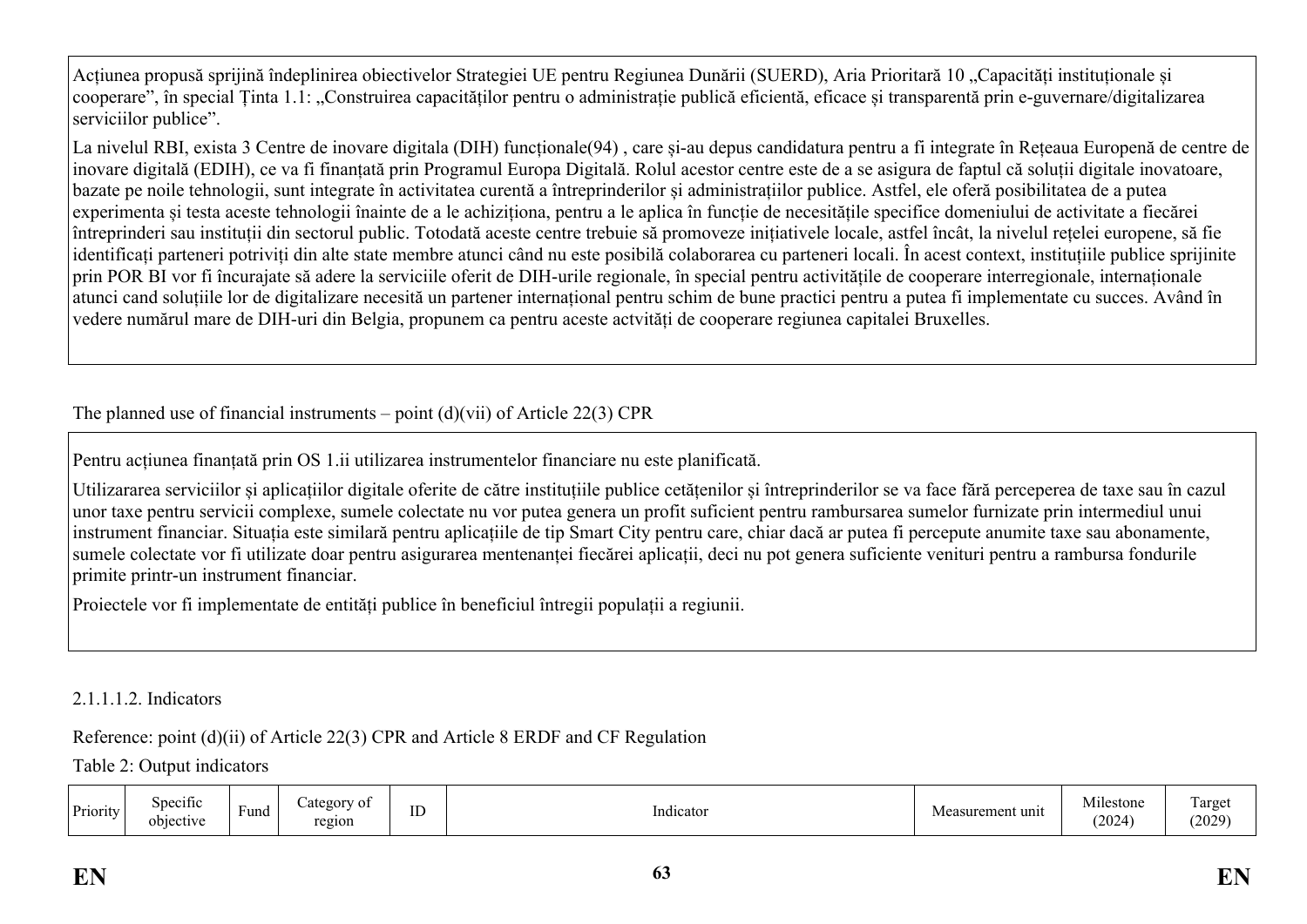| <b>RSO1.2</b> |  | ERDF   More developed   RCO14   Public institutions supported to develop digital services, products and<br>  processes                  | public institutions            | 0.00        | 7.00       |
|---------------|--|-----------------------------------------------------------------------------------------------------------------------------------------|--------------------------------|-------------|------------|
| RSO1.2        |  | ERDF   More developed   RCO74   Population covered by projects in the framework of strategies for<br>integrated territorial development | persons                        | $0.00\vert$ | 332,000.00 |
| RSO1.2        |  | ERDF   More developed   RCO75   Strategies for integrated territorial development supported                                             | contributions to<br>strategies | 0.00        | 2.00       |

Reference: point (d)(ii) of Article 22(3) CPR

Table 3: Result indicators

| Priority | Specific<br>objective | Fund        | ategory of<br>region | ID | Indicator                                                                                     | Measurement<br>unit | Baseline or<br>reference value | Reference<br>Year | Target<br>(2029)  | Source of<br>data | Comments <sup>1</sup> |
|----------|-----------------------|-------------|----------------------|----|-----------------------------------------------------------------------------------------------|---------------------|--------------------------------|-------------------|-------------------|-------------------|-----------------------|
|          | <b>RSO1.2</b>         | <b>ERDF</b> | More<br>developed    |    | RCR11 Users of new and upgraded public digital users/year<br>services, products and processes |                     | 0.00                           | 2020              | 830,000.00 MySMIS |                   |                       |

# 2.1.1.1.3. Indicative breakdown of the programmed resources (EU) by type of intervention

Reference: point (d)(viii) of Article 22(3) CPR

Table 4: Dimension 1 - intervention field

| Priority | Specific objective | Fund        | Category of region | Code                                                           | Amount (EUR)  |
|----------|--------------------|-------------|--------------------|----------------------------------------------------------------|---------------|
|          | RSO1.2             | <b>ERDF</b> | More developed     | 016. Government ICT solutions, e $\Box$ services, applications | 30,000,000.00 |
|          | RSO1.2             | Total       |                    |                                                                | 30,000,000.00 |

### Table 5: Dimension 2 - form of financing

| Priority | Specific objective | Fund        | Category of region | Code          | Amount (EUR)  |
|----------|--------------------|-------------|--------------------|---------------|---------------|
|          | <b>RSO1.2</b>      | <b>ERDF</b> | More developed     | $ 01$ . Grant | 30,000,000.00 |
|          | RSO <sub>1.2</sub> | Total       |                    |               | 30,000,000.00 |

Table 6: Dimension 3 – territorial delivery mechanism and territorial focus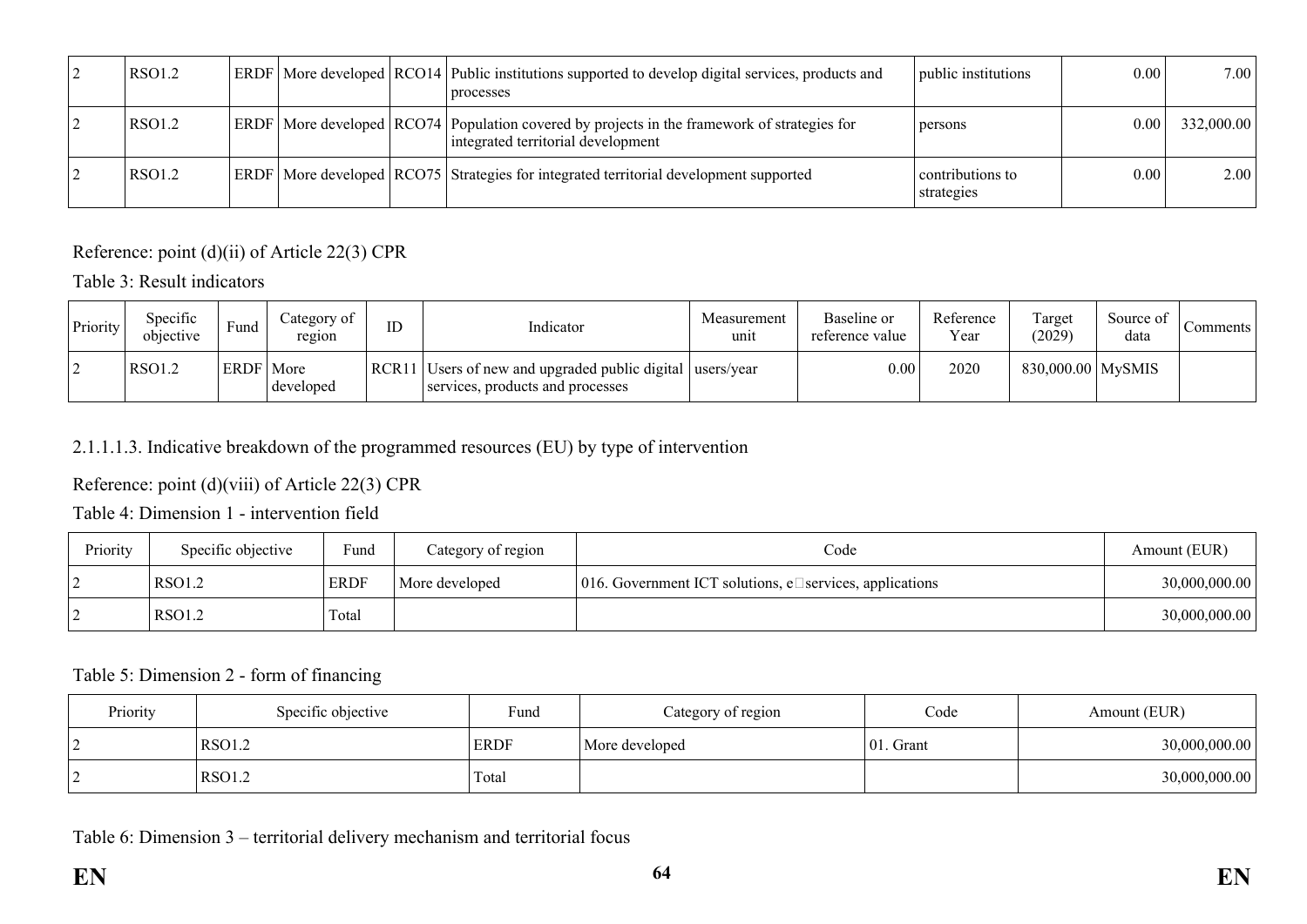| Priority | Specific objective | Fund        | Category of region | Code                                                           | Amount (EUR)  |
|----------|--------------------|-------------|--------------------|----------------------------------------------------------------|---------------|
|          | RSO1.2             | <b>ERDF</b> | More developed     | 18. Other type of territorial tool - Cities, towns and suburbs | 12,000,000.00 |
|          | RSO1.2             | <b>ERDF</b> | More developed     | 33. Other approaches - No territorial targeting                | 18,000,000.00 |
|          | RSO1.2             | Total       |                    |                                                                | 30,000,000.00 |

Table 7: Dimension 6 – ESF+ secondary themes

| $\sim$ $\sim$ $\sim$<br>$\sim$<br>Priority<br>Fund<br>objective<br>region<br>Specific<br>™∩ר<br>$\sim$ | - -<br>∪∪u | TI ID.<br>Amount<br>LEUIN |
|--------------------------------------------------------------------------------------------------------|------------|---------------------------|
|--------------------------------------------------------------------------------------------------------|------------|---------------------------|

Table 8: Dimension 7 – ESF+\*, ERDF, Cohesion Fund and JTF gender equality dimension

| Priority | Specific objective | Fund        | Category of region | Code                | Amount (EUR)  |
|----------|--------------------|-------------|--------------------|---------------------|---------------|
|          | <b>RSO1.2</b>      | <b>ERDF</b> | More developed     | 103. Gender neutral | 30,000,000.00 |
|          | <b>RSO1.2</b>      | Total       |                    |                     | 30,000,000.00 |

\* In principle, 40 % for the ESF+ contributes to gender tracking. 100 % is applicable when Member State chooses to use Article 6 ESF+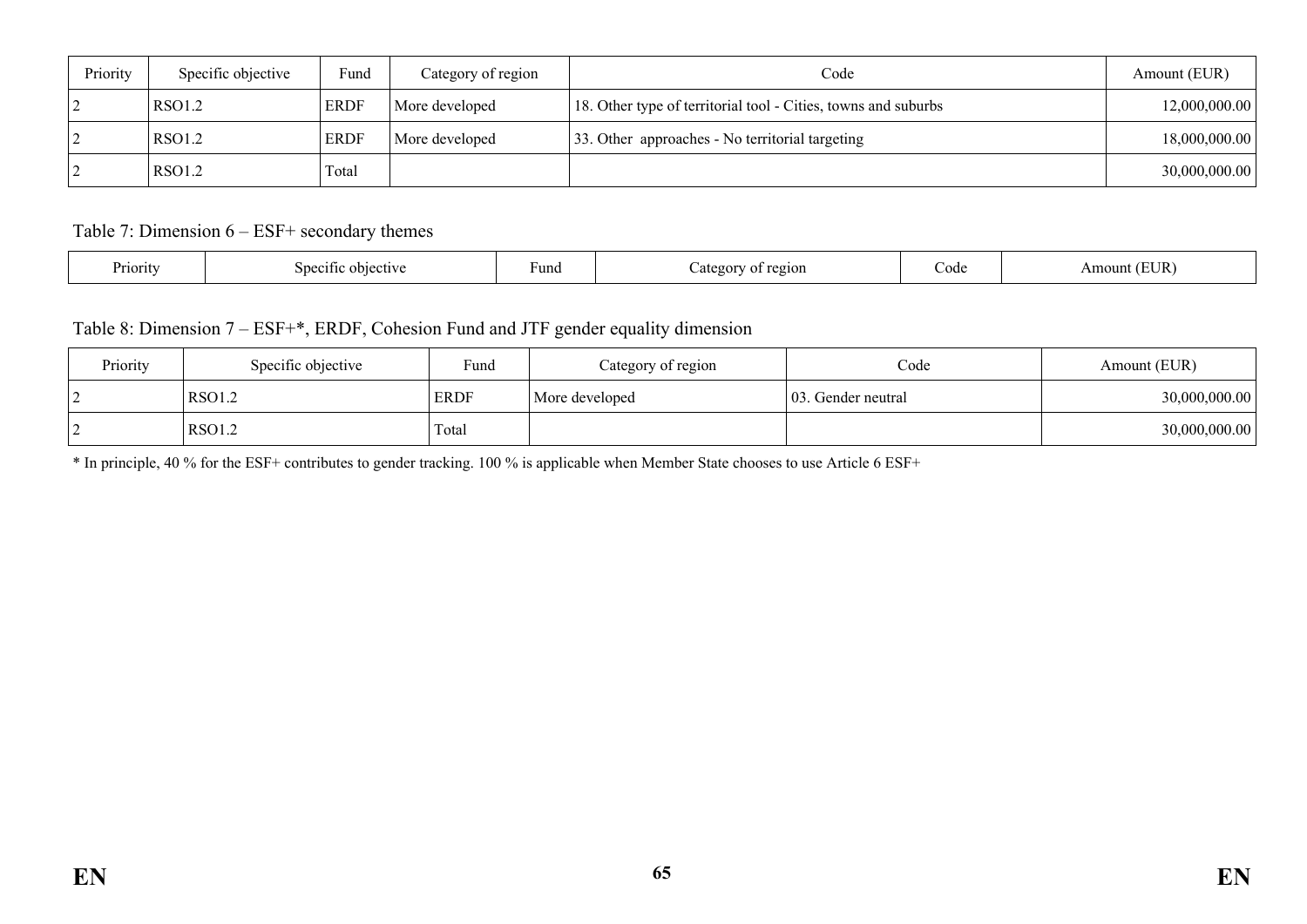### 2.1.1. Priority: 3. O regiune prietenoasă cu mediul

2.1.1.1. Specific objective: RSO2.1. Promoting energy efficiency and reducing greenhouse gas emissions (ERDF)

2.1.1.1.1. Interventions of the Funds

Reference: points  $(d)(i)$ ,  $(iii)$ ,  $(iv)$ ,  $(v)$ ,  $(vi)$  and  $(vii)$  of Article 22(3) CPR

The related types of actions – point (d)(i) of Article 22(3) CPR and Article 6 ESF+ Regulation:

Conform analizei realizate pentru SIDU MB 2021-2030, în 2019, din cele 10.719 imobile rezidențiale aflate în diferite stadii de execuție a lucrărilor de rehabilitate termică, 3.350 sunt finalizate, 1.286 sunt în execuție, 861 sunt în curs de proiectare, iar restul au diferite probleme de implementare. Rezultă o rată de reabilitare de 31%, dar tendința este de creștere (81).

Prin POR BI 2021-2027 se vor finanța, în linie cu prevederile SRTL, acele **măsuri de intervenție conforme cu criteriile de eficiență energetică destinate fondului rezidențial și public existent**, prin utilizarea pachetelor de renovare optime din punct de vedere al costurilor ce vor permite clădirilor renovate să atingă un nivel de performanță energetică specific clasei A conform *CPE* (auditului energetic) sau mai puțin decât 70 kWh/mp/an consum specific de energie pentru încălzire, iar în cazul clădirilor publice și măsuri care pot include și investiții suplimentare în infrastructură.

## **3.1. Cresterea eficienței energetice in clădirile rezidențiale**

Consumul mediu de energie finală pentru încălzire, apă caldă și electricitate al unui apartament /gospodării de aproximativ 58 mp dintr un bloc din RBI nereabilitat energetic a fost în medie de aproximativ **208 kwh/mp/an** echivalent **clasei energetice C** (82), iar în urma renovarii consumul a ajuns la aproximativ **115 kwh/mp/an** echivalent **clasei energetice A,** evidențiind o **creștere a eficienței energetice în medie cu 45% (83).** Aproximativ 55% dintre gospodăriile din RBI ce au beneficiat de sprijin prin POR 2014-2020 au fost încadrate în categoria consumatorilor vulnerabili, beneficiind de ajutoare de natură socială și de o cofinanțare redusă la cheltuielile eligibile.

PORBI 2021-2027 va sprijini minim **renovarea de amploare moderată și va încuraja renovarea aprofundată** a clădirilor rezidențiale multifamiliale, prin activitati precum:

- izolarea termică a anvelopei și parților vitrate ale clădirii;
- reabilitarea și modernizarea sistemelor de încălzire, rețelelor și instalațiilor clădirii;
- reabilitarea și modernizarea sistemului de iluminat și de management energetic al clădirii;
- lucrări specifice specifice ce decurg din RAE și care au ca scop **exclusiv** eficiența energetică a clădirii;
- orice alte activități care conduc la îndeplinirea realizării obiectivelor proiectului (înlocuirea lifturilor și a circuitelor electrice scări, subsol, lucrări de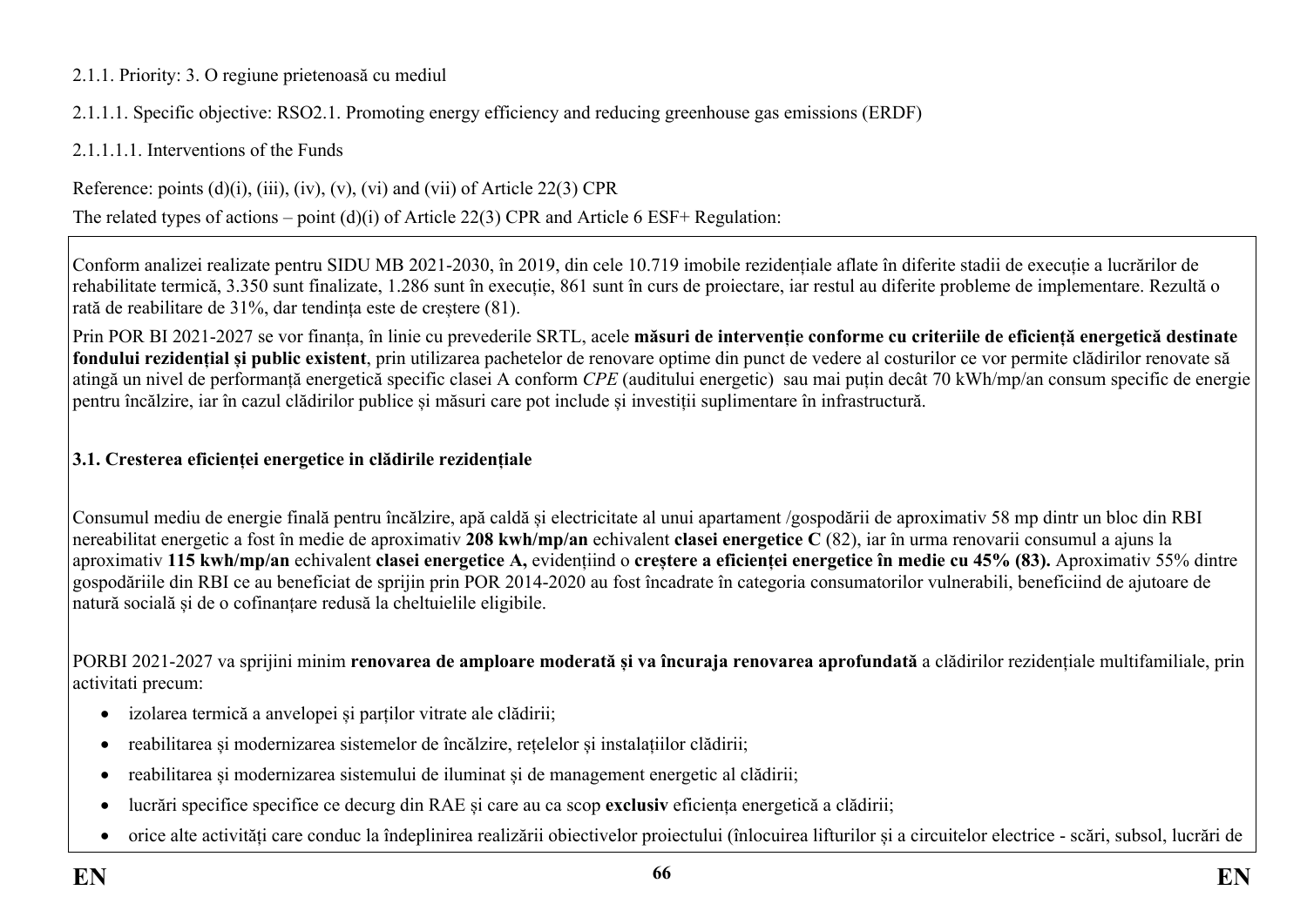demontare a instalațiilor și echipamentelor montate, lucrări de reparații la fațade etc.)

Vor fi introduse în ghidul solicitantului criterii de prioritizare la nivel de clădire, care vor conduce la creșterea nivelului de eficiență energetică precum și la reducerea ratei de săracie energetică, de tipul:

- impactul social ridicat (numărul de consumatori vulnerabili la nivel de clădire, localizarea în zone marginalizate, etc)
- potențialul de creștere a eficienței energetice în urma realizării investiției (renovare aprofundată)
- clasa energetică înainte de intervenție
- numărul de apartamente a clădirii,

# **3.2. Cresterea eficienței energetice în clădirile publice**

Inventarul (84) MDLPA a identificat că în RBI sunt localizate **18%** din totalul de clădiri publice ale autorităților centrale reprezentând aproximativ 1000 clădiri publice (1,6 mil mp) cu funcțiuni administrative (66%), sănătate (8%), cultură (5%), educație (4%) etc. În MB sunt inventariate peste 850 imobile încadrate ca având risc seismic și peste 1500 de imobile încadrate în categorii de urgență (AMCCRS (85) în contextul în care apropierea de zona seismică Vrancea, geologia și geomorfologia locală poziționează RBI într-o zonă cu risc seismic ridicat. Consumul mediu de energie finală pentru încălzire, apă caldă și electricitate a unei clădiri publice din RBI nereabilitate energetic a fost în medie de aproximativ **290 kwh/mp/an** echivalent **clasei energetice D** (MC001- 3:2006 rev) iar în urma renovării energetice, consumul a ajuns la aproximativ **101 kwh/mp/an** echivalent **clasei energetice A,** evidențiind o **creștere a eficienței energetice în medie cu 65% (86).**

PORBI 2021-2027 va sprijini **renovarea aprofundată a clădirilor publice** existente din mediul urban și rural, prin activitățile precum:

- izolarea termică a anvelopei și parților vitrate ale clădirii;
- reabilitarea și modernizarea sistemelor de încălzire, rețelelor și instalațiilor clădirii;
- reabilitarea și modernizarea sistemului de iluminat și de management energetic al clădirii;
- măsuri de consolidare împotriva riscului seismic a clădirilor incadrate in risc seismic IV si III ( in limita unui procent redus de cheltuieli conexe)
- utilizarea surselor de energie regenerabile pentru producerea de energie dedicată exclusiv consumului propriu al clădirii (fără utilizarea complementară a altor instrumente și scheme care sprijină utilizarea energiilor regenerabile), în proporție limitată de maxim 20% din valoarea totală a investiției de bază
- activități/lucrări specifice specifice ce decurg din raportul de audit energetic și care au ca scop exclusiv eficiența energetică a clădirii;
- orice alte activități care conduc la îndeplinirea realizării obiectivelor proiectului (înlocuirea lifturilor și a circuitelor electrice scări, subsol, lucrări de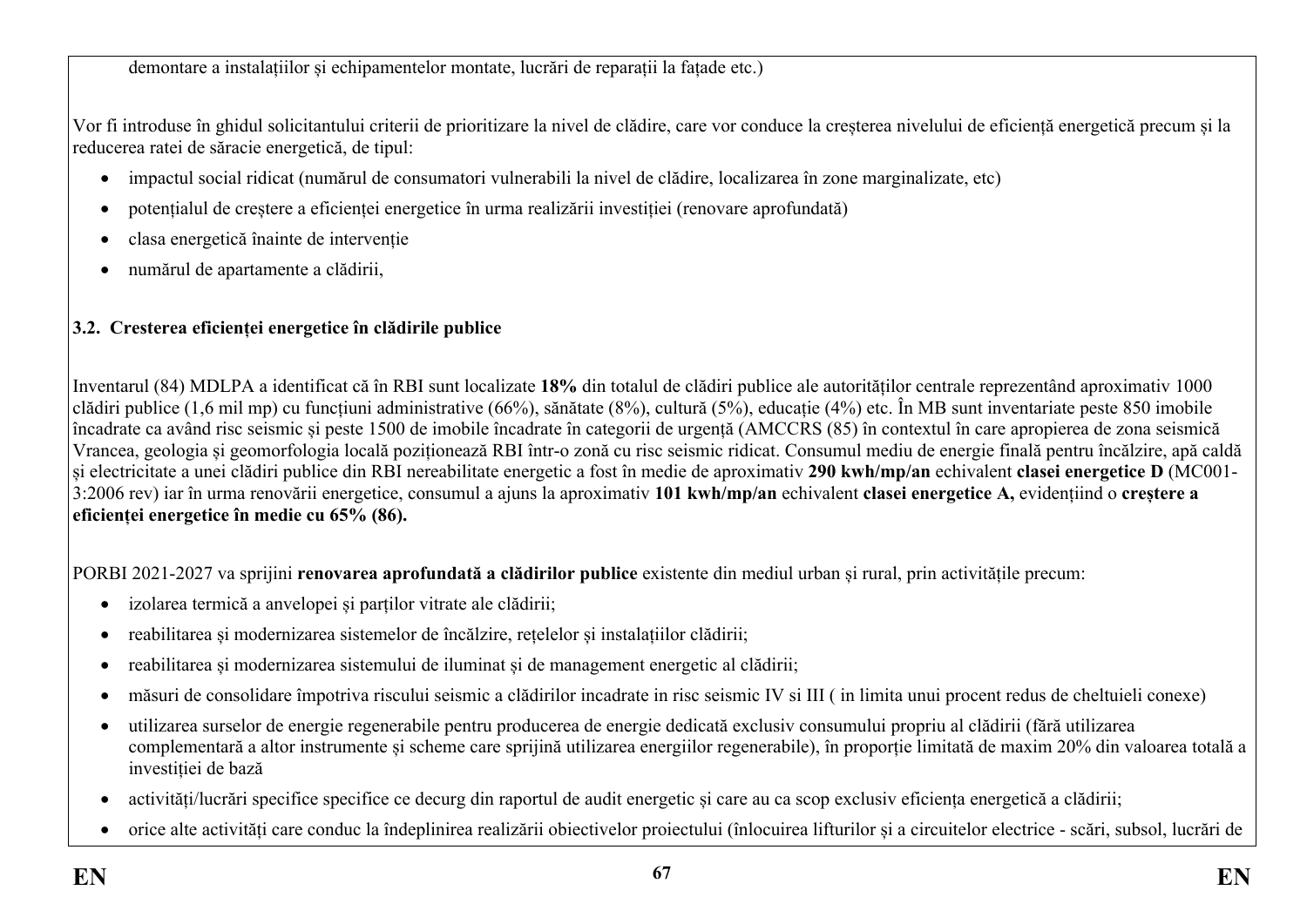demontare a instalațiilor și echipamentelor montate, lucrări de reparații la fațade etc.)

Vor fi introduse în ghidul solicitantului **criterii de prioritizare la nivel de clădire**, care vor conduce la creșterea nivelului de eficiență energetică, de tipul:

- clasa energetică înainte de intervenție
- potențialul de creștere a eficienței energetice în urma realizării investiției
- funcțiunea (ex: educație, sănătate, cultura, administrative)
- regim de funcționare și suprafață,
- ponderea utilizării surselor de energie regenerabile pentru consumul propriu al clădirii

# **3.3.Construirea de clădiri publice NZEB**

Prin PORBI se va sprijini, ca acțiune pilot, **construirea de clădiri publice** în care se desfășoarăactivități în legatură cu educația, sănătatea sau incluziunea socială, cu un necesar de energie primară **cu cel puțin 20% mai mic** decât cerința privind clădirile al căror consum de energie este aproape egal cu zero (NZEB), **fiind încurajate principiile noului Bauhaus European**.

După caz, implementarea intervențiilor privind eficiența energetică în clădiri va fi reconsiderată pentru a ține cont de rezultatul asistenței tehnice oferite de CE prin Banca Mondială pentru implementarea "Valului renovării" în România.

Investițiile pentru creșterea eficienței energetice a clădirilor vor fi condiționate și fundamentate pe baza recomandărilor auditului energetic, conform metodologiei de calcul a performanței energetice a clădirilor, precum și certificate ex-post, prin intermediul certificatelor de performanță energetică emise după realizarea intervențiilor.

Tipurile de acțiuni au fost evaluate ca fiind compatibile cu principiul DNSH, în conformitate cu Orientările tehnice privind aplicarea principiului de "a nu prejudicia în mod semnificativ", în temeiul Regulamentului privind Mecanismul de Redresare și Reziliență.

Intervențiile propuse prin POR BI în reabilitarea clădirilor rezidențiale și publice sunt complementare cu **PNRR (C5-Valul Renovării și C10- Fondul local)** care sprijină eficiența energetică a fondului național și local de clădiri rezidențiale și publice. Investițiile în construirea de clădiri publice nZEB+ sunt complementare cu **PNRR (C10- Fondul local)** care sprijină construirea de locuințe nZEB+ pentru tineri / locuințe de serviciu pentru specialiști din sănătate și învățământ.

Stocul de cladiri de la nivel regional va fi sprijinit si prin **Programul privind creșterea eficienței energetice și gestionarea inteligentă a energiei în clădiri publice** precum și prin **Programul de reabilitarea termică a clădirilor de locuit cu finanțare prin credite bancare (EIB)** cu garanție guvernamentală, de care vor beneficia și locuitorii sectoarelor 2, 4 și 6 estimându-se o reducere a consumului de energie a 1000 blocuri cu aproximativ 40-48% (EIB SFSB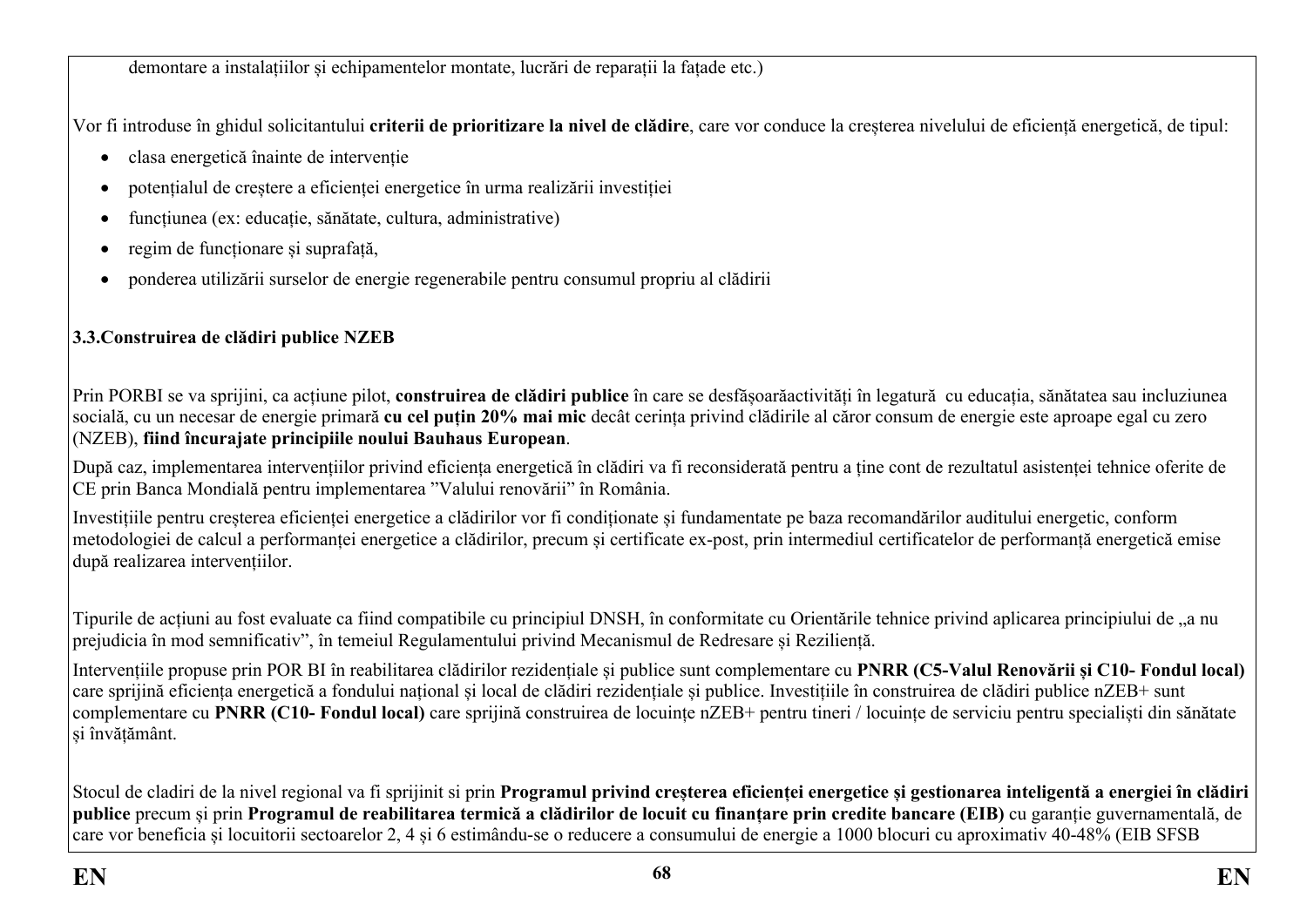Initiative) demarcarea fiind realizată prin stabilirea unui mecanism de evitare a dublei finanțări la nivel de proiect.

În procedura de evaluare, selecţie, verificare şi aprobare a solicitărilor de sprijin financiar se va asigura respectarea principiului privind evitarea dublei finanțări apărute în obținerea și utilizarea fondurilor naționale și externe nerambursabile/rambursabile alocate României prin MRR și FEDR.

Investițiile propuse prin PORBI sunt complementare cu **PODD** care se va sprijini eficiența energetică în IMM și întreprinderi mari, cu **PNS 2021-2027** care se va spriji investițiile la nivelul microîntreprinderilor din sectorul neagricol din mediul rural, ca acțiune eligibilă în cadrul proiectelor pentru eficiență energetică, eficiență energetică producere și utilizare de energie din surse regenerabile în cadrul investițiilor la nivel de ferme, unități de procesare, pentru consum propriu și sprijin pentru investiții la nivelul IMM-urilor și întreprinderilor mari din sectorul agricol si agro-alimentar ca parte din proiectul de bază.

The main target groups - point (d)(iii) of Article 22(3) CPR:

- Pentru clădirile rezidențiale: locatarii din mediul urban din cadrul clădirilor rezidențiale, inclusiv consumatorii vulnerabili, asociațiile de proprietari.

- Pentru clădirile publice: utilizatorii clădirilor publice.

- Populația RBI care beneficiază de un aer mai puțin poluat.

# Actions safeguarding equality, inclusion and non-discrimination – point (d)(iv) of Article 22(3) CPR and Article 6 ESF+ Regulation

În implementarea fondurilor europene se va asigura respectarea Cartei Drepturilor Fundamentale a Uniunii Europene. AM POR BI se asigură că egalitatea între femei și bărbați și integrarea perspectivei de gen sunt luate în considerare și promovate în toate etapele de programare și implementare a POR BI și se vor lua măsurile adecvate pentru a preveni orice formă de discriminare bazată pe gen, rasă sau origine etnică, religie sau convingeri, dizabilitate, vârstă sau orientare sexuală, precum și pentru a ține cont de accesibilitatea persoanelor cu dizabilități.

Principiile privind egalitatea de șanse și de tratament egal între femei și bărbați, incluziunea categoriilor defavorizate și combaterea discriminării bazate pe sex, rasă sau origine etnică, religie sau credință, dizabilitate, vârstă sau orientare sexuală, așa cum sunt ele definite şi susținute la nivelul Uniunii Europene (74) şi la nivel național prin legislația specifică și prin documentele strategice specifice (75) vor fi asigurate la nivel orizontal în toate acțiunile mai sus menționate, prin cerințe specifice formulate la nivelul ghidurilor solicitantului. Potențialii solicitanți de asistență financiară prin POR BI vor avea obligația să descrie și să demonstreze modul în care principiile orizontale sunt promovate prin proiect, detaliindu-se, la modul concret, care sunt măsurile și instrumentele prin care vor garanta aplicarea acestora. În cadrul procesului de selecție și evaluare, aceste elemente vor fi punctate suplimentar în cazul în care proiectele respective justifică măsuri suplimentare față de cele prevăzute în cadrul legislației specifice în vigoare (76).

Masurile propuse în eficiența energetică a clădirlor rezidențiale conțin măsuri de incluziune și vor conduce la scăderea cheltuielilor legate de încălzire, în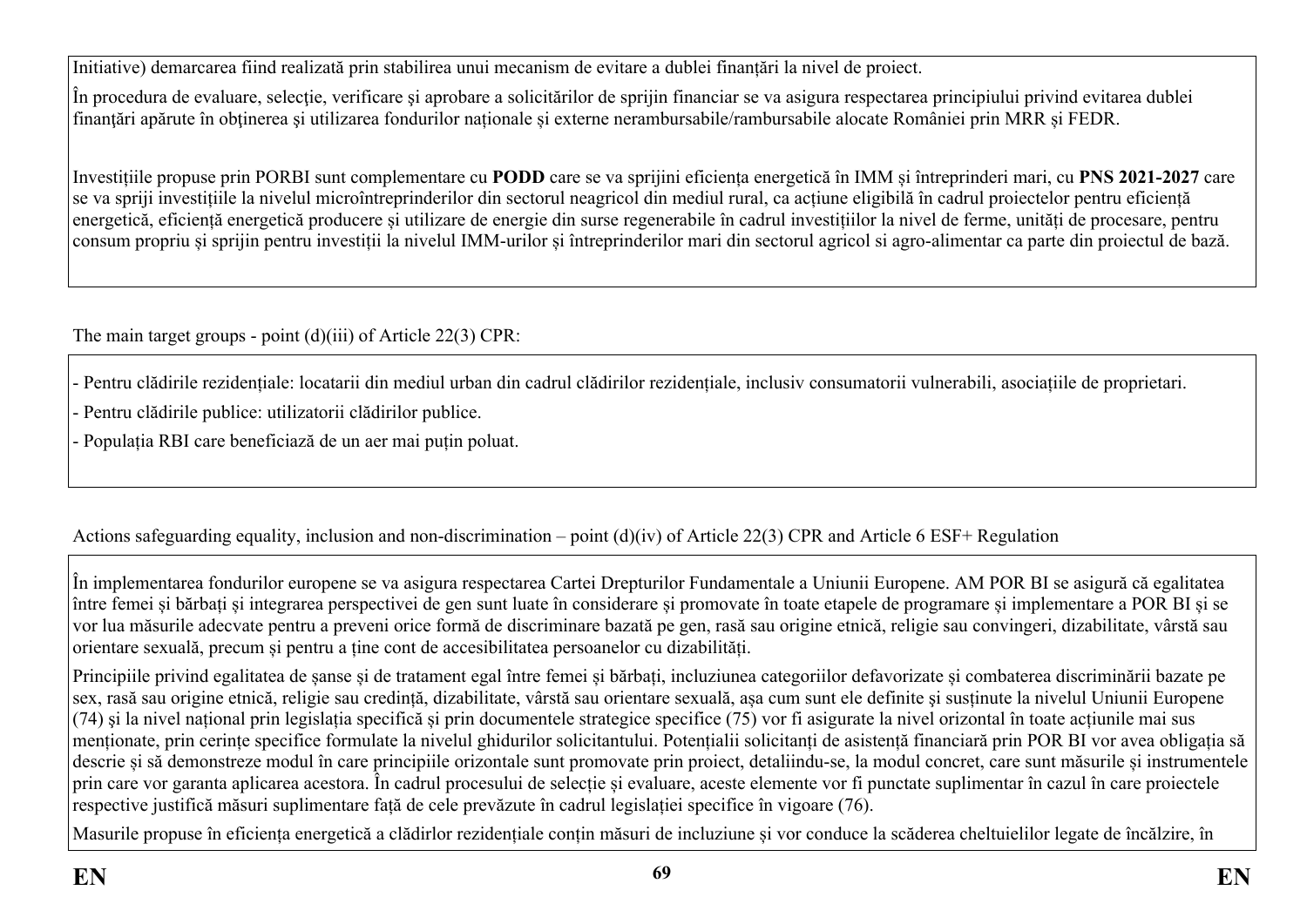mod special pentru consumatorii vulnerabili de energie, conducând la reducerea numărului de persoane afectate de sărăcia energetică.

Indication of the specific territories targeted, including the planned use of territorial tools – point  $(d)(v)$  of Article 22(3) CPR

Investițiile sunt destinate tuturor unităților administrativ terioriale din regiunea București-Ilfov (clădiri publice) și celor din mediu urban pentru clădiri rezidențiale.

Prin Prioritatea 3 – OS 2.i se va sprijini instrumentul teritorial **IUI – Investiții Urbane Integrate**, respectiv 40% din alocare este destinată proiectelor cuprinse în strategiile de dezvoltare teritorială integrată depuse de autoritățile publice locale din regiune în cadrul apelului dedicat de evaluare a strategiilor și care urmare a evaluării sunt declarate admise (respectă prevederile art. 29 Regulamentul UE 1060/2021).

Acțiunile cuprinse în cadrul Priorității 3 a POR BI sunt strâns legate de obiectivele Pactului Verde European care urmărește să protejeze sănătatea și bunăstarea cetățenilor împotriva riscurilor legate de mediu și a impacturilor aferente printr-o tranziție echitabilă și favorabilă incluziunii, care trebuie să pună oamenii pe primul plan. În cazul orașelor tranziția este facilitată de strategiile de dezvoltare urbană durabilă care oferă oportunități de dezvoltare în acord cu principiile de mediu promovate la nivel european(87).

În cadrul regiunii București-Ilfov creșterea eficienței energetice și reducerea emisiilor de gaze cu efect de seră reprezintă un obiectiv promovat la nivelul zonelor urbane, după cum se evidențiază și în strategiile teritoriale:

- în Strategia Integrată de Dezvoltare Urbană a Municipiului București București este prezentată ca politică sectorială: **Îmbunătățirea performanței energetice a clădirilor publice și private**

- în Strategia de Dezvoltare a Județului Ilfov în cadrul politicii sectoriale ce vizează Reducerea emisiilor de CO2 și valorificarea durabilă a resurselor de energie regenerabilă este inclusă: **Eficientizare energetică a clădirilor publice și private.**

The interregional, cross-border and transnational actions – point  $(d)(vi)$  of Article 22(3) CPR

Prin intermediul acestei priorități, se are în vedere posibilitatea finanțării activităților de cooperare transnațională și interregională (altele decat cele prevazute sub prioritatea de AT) care să contribuie la implementarea eficientă a proiectelor de investiții. Activitățile de cooperare vor conduce la consolidarea capacităților instituționale ale autorităților publice și ale părților interesate precum și la eficiență în administrația publică prin diseminarea bunelor practici, a cunoștințelor de specialitate și promovarea schimburilor de experiență.

Se vor introduce în ghidul solicitantului posibilitatea finanțării activităților de cooperare din bugetul proiectului (cheltuieli eligibile). La nivel de beneficiari, vor fi incurajate schimburile de experienta si crearea de parteneriate cu beneficiari din alte regiuni similare ale UE cu experiență relevantă în renovarea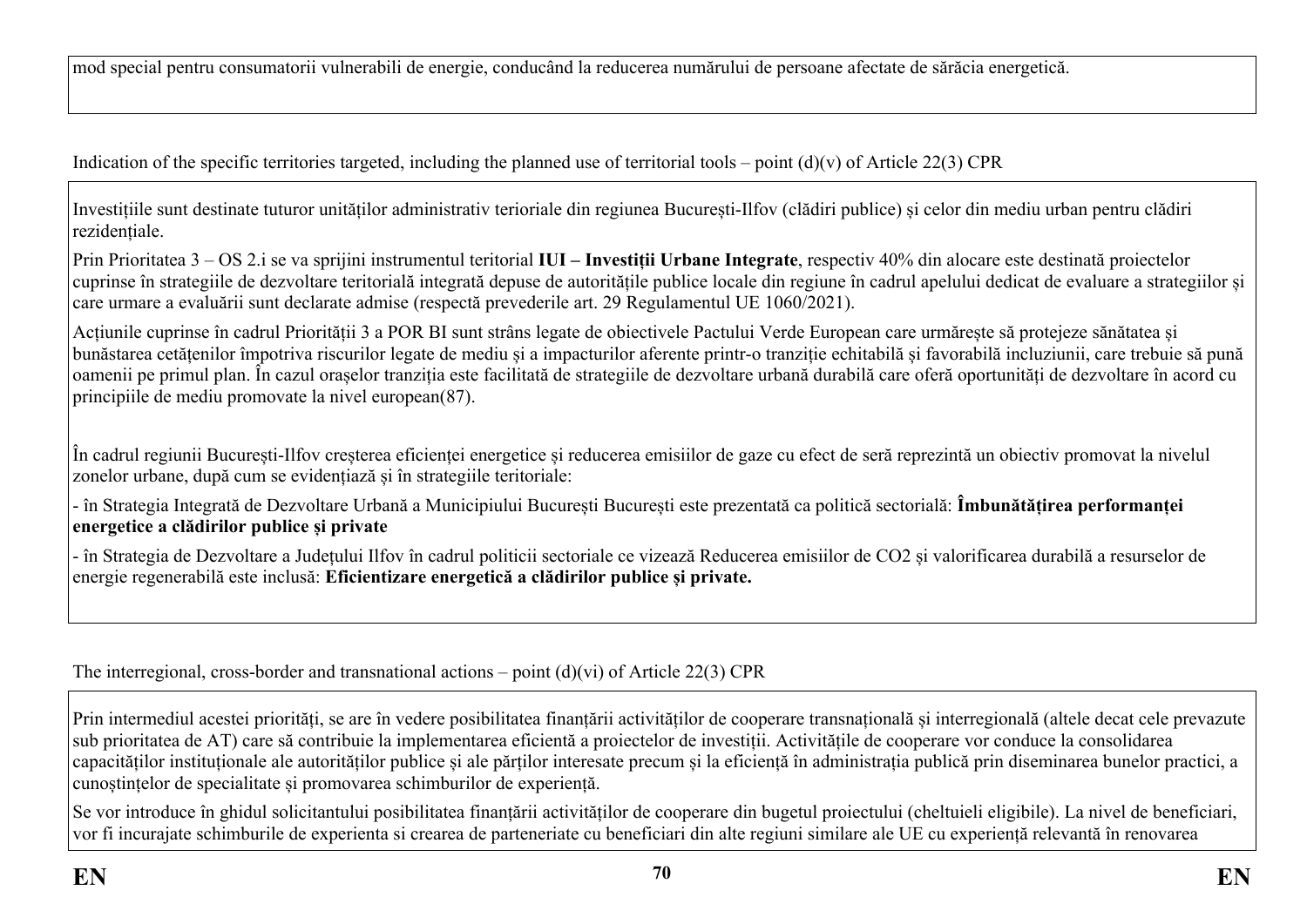energetică a stocului de clădiri (de exemplu regiunea Małopolskie sau Varșovia).

Totodată, acestă prioritate contribuie la dezvoltarea urbană sustenabilă prin intermediul strategiilor teritoriale integrate (conforme cu art. 29 al Regulamentului 1060/2021) bazate pe guvernanța pe mai multe niveluri și implicarea mai multor părți interesate, care coordonează diferiți actori în funcție de rolurile, abilitățile și nivelurile de intervenție ale acestora, asigurând implicarea activă a cetățenilor. Prin utilizarea strategiilor teritoriale integrate în cadrul POR BI vor fi susținute eforturilor de îmbunătățire a sistemelor de guvernare regionale și locale – unul dintre obiectivele SUERD abordate în cadrul Priorității 10 care vizează consolidarea capacității și cooperării instituționale prin acțiuni precum:

- Eliminarea blocajelor legate de rata scăzută de absorbție a fondurilor UE și asigurarea unei mai bune coordonări a finanțării

- Întărirea implicării societății civile și a actorilor locali

The planned use of financial instruments – point  $(d)(\n{\rm vii})$  of Article 22(3) CPR

Prin PORBI se are în vedere rezervarea unei sume de 10.000.000 euro FEDR din alocarea totală a priorității pentru potențiale instrumente financiare (sumă ce nu va face obiectul apelurilor de proiecte lansate sub formă de grant). Proiectarea mecanismelor financiare, forma de sprijin a mecanismului financiar utilizat precum și implementarea intervențiilor privind eficiența energetică în clădiri prin intermediul instrumentelor financiare va fi ține cont de rezultatul asistenței tehnice oferite de CE prin Banca Mondială pentru implementarea "Valului renovării" în România (componenta 2 - asistență tehnică pentru dezvoltarea capacității în planificarea programelor și proiectarea instrumentelor financiare), iar PORBI va fi reconsiderat în consecință.

### 2.1.1.1.2. Indicators

# Reference: point (d)(ii) of Article 22(3) CPR and Article 8 ERDF and CF Regulation

Table 2: Output indicators

| Priority | Specific<br>objective | Fund | Category of<br>region | ID | Indicator                                                                                                                               | Measurement unit | Milestone<br>(2024) | Target<br>(2029) |
|----------|-----------------------|------|-----------------------|----|-----------------------------------------------------------------------------------------------------------------------------------------|------------------|---------------------|------------------|
|          | RSO <sub>2.1</sub>    |      |                       |    | ERDF   More developed   RCO18   Dwellings with improved energy peformance                                                               | dwellings        | 2.250.00            | 11,770.00        |
|          | RSO <sub>2.1</sub>    |      |                       |    | ERDF   More developed   RCO19   Public buildings with improved energy performance                                                       | square metres    | 0.00                | 80,520.00        |
|          | RSO <sub>2.1</sub>    |      |                       |    | $ERDF$ More developed $ RCO74 $ Population covered by projects in the framework of strategies for<br>integrated territorial development | persons          | 0.00                | 19,822.00        |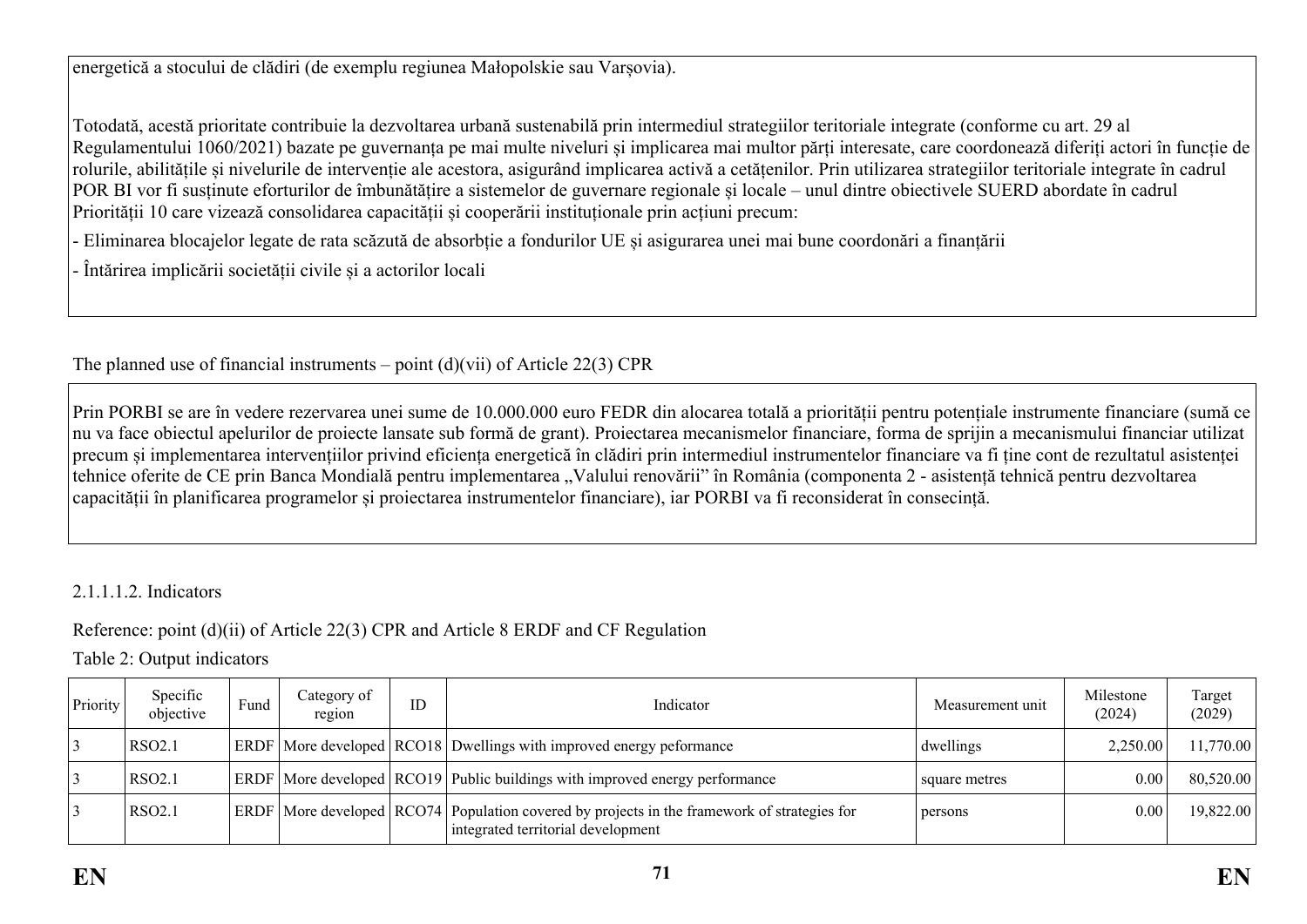| $RSO2$ . | ERDF | ിവാല്<br>More | DCO74 | d territorial development supported<br>tor integrated<br>Strategies | contributions<br>- 133 | 0.00 | $\Omega$ |
|----------|------|---------------|-------|---------------------------------------------------------------------|------------------------|------|----------|
|          |      |               |       |                                                                     | strategies             |      |          |

### Reference: point (d)(ii) of Article 22(3) CPR

Table 3: Result indicators

| Priority | Specific<br>objective | Fund        | Category of<br>region | ID | Indicator                                                                                                 | Measurement<br>unit                | Baseline or<br>reference value | Reference<br>Year | Target<br>(2029)    | Source of<br>data | Comments                     |
|----------|-----------------------|-------------|-----------------------|----|-----------------------------------------------------------------------------------------------------------|------------------------------------|--------------------------------|-------------------|---------------------|-------------------|------------------------------|
|          | <b>RSO2.1</b>         | ERDF More   | developed             |    | RCR26 Annual primary energy consumption (of<br>which: dwellings, public buildings,<br>enterprises, other) | MWh/year                           | 208,967.00                     | 2020              | $106,433.00$ MySMIS |                   | Conform Audit<br>Energetic   |
|          | <b>RSO2.1</b>         | ERDF   More | developed             |    | <b>RCR29</b> Estimated greenhouse emissions                                                               | tonnes CO <sub>2</sub><br>eq./year | 47,850.00                      | 2020              | $23,476.00$ MySMIS  |                   | Conform Audit  <br>Energetic |

## 2.1.1.1.3. Indicative breakdown of the programmed resources (EU) by type of intervention

## Reference: point (d)(viii) of Article 22(3) CPR

Table 4: Dimension 1 - intervention field

| Priority | Specific<br>objective | Fund             | Category of<br>region | Code                                                                                                                                                                                         | Amount<br>(EUR) |
|----------|-----------------------|------------------|-----------------------|----------------------------------------------------------------------------------------------------------------------------------------------------------------------------------------------|-----------------|
|          | <b>RSO2.1</b>         | <b>ERDF</b> More | developed             | 042. Energy efficiency renovation of existing housing stock, demonstration projects and supporting measures compliant<br>with energy efficiency criteria                                     | 65,000,000.00   |
|          | <b>RSO2.1</b>         | ERDF   More      | developed             | 043. Construction of new energy efficient buildings                                                                                                                                          | 3,578,000.00    |
|          | RSO2.1                | <b>ERDF</b> More | developed             | 045. Energy efficiency renovation or energy efficiency measures regarding public infrastructure, demonstration projects<br>and supporting measures compliant with energy efficiency criteria | 21,000,000.00   |
|          | RSO <sub>2.1</sub>    | Total            |                       |                                                                                                                                                                                              | 89,578,000.00   |

### Table 5: Dimension 2 - form of financing

| riority<br>$\sim$ $\sim$ 10<br>Specific<br>ective | Fund | region<br>ateoor | Code | $T$ $R_1$<br>٦H |
|---------------------------------------------------|------|------------------|------|-----------------|
|---------------------------------------------------|------|------------------|------|-----------------|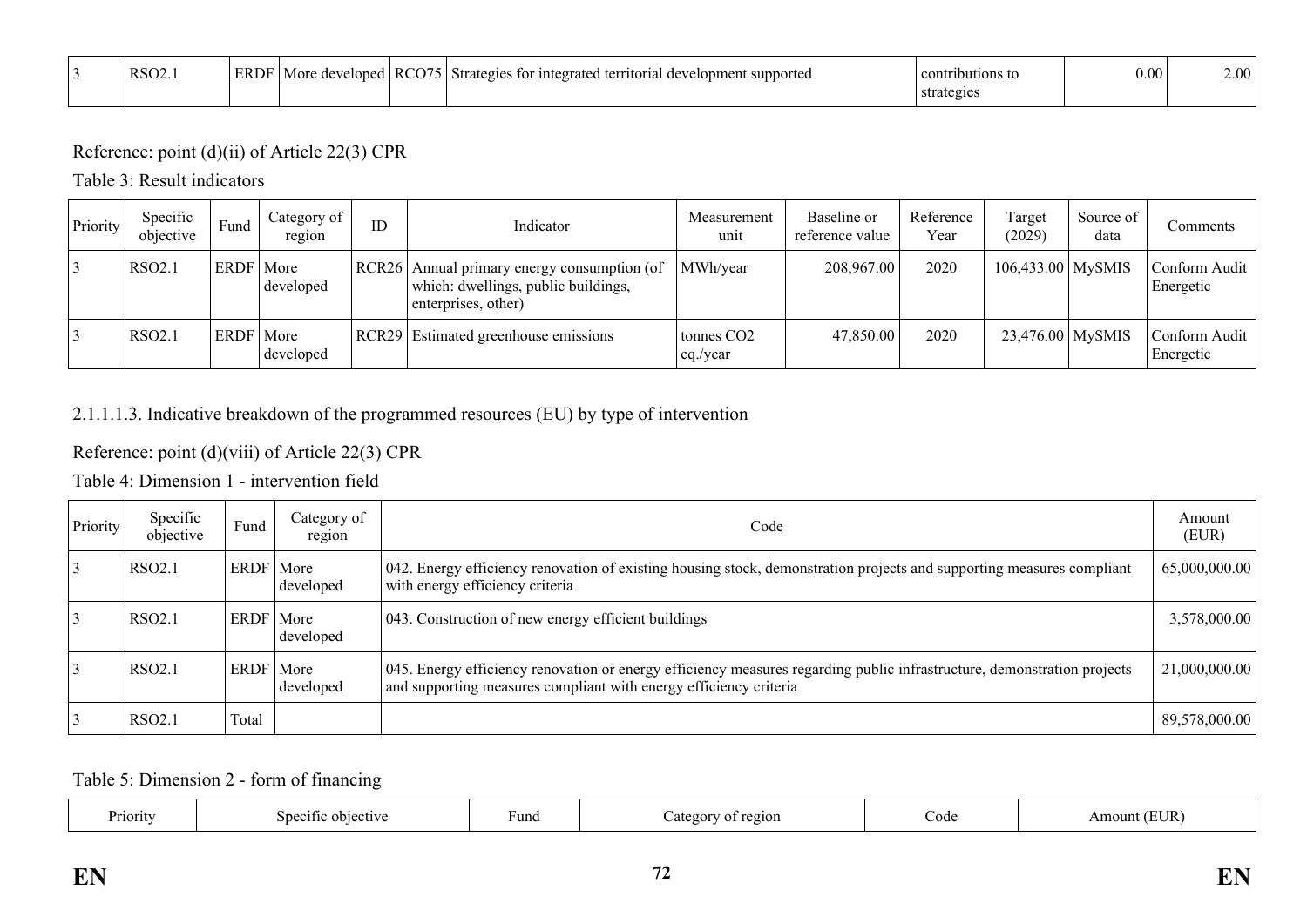| RSO <sub>2</sub>   | <b>ERDF</b>     | More developed | . Grant<br>$\Omega$ | .000.00        |
|--------------------|-----------------|----------------|---------------------|----------------|
| RSO <sub>2</sub> . | $\sim$<br>Total |                |                     | 00<br>ഹ<br>,,, |

Table 6: Dimension 3 – territorial delivery mechanism and territorial focus

| Priority | Specific objective | Fund        | Category of region | Code                                                           | Amount (EUR)  |
|----------|--------------------|-------------|--------------------|----------------------------------------------------------------|---------------|
|          | RSO <sub>2.1</sub> | <b>ERDF</b> | More developed     | 18. Other type of territorial tool - Cities, towns and suburbs | 35,831,200.00 |
|          | RSO <sub>2.1</sub> | <b>ERDF</b> | More developed     | 33. Other approaches - No territorial targeting                | 53,746,800.00 |
|          | RSO <sub>2.1</sub> | Total       |                    |                                                                | 89,578,000.00 |

#### Table 7: Dimension 6 – ESF+ secondary themes

| Priority<br>Specific<br>objective | Funa | region<br>egot<br>$\sim$ $\sim$ $\sim$ | ode. | . סז ד<br>$\overline{1}$ |
|-----------------------------------|------|----------------------------------------|------|--------------------------|
|-----------------------------------|------|----------------------------------------|------|--------------------------|

#### Table 8: Dimension 7 – ESF+\*, ERDF, Cohesion Fund and JTF gender equality dimension

| Priority | Specific objective | Fund        | Category of region | Code                | Amount (EUR)  |
|----------|--------------------|-------------|--------------------|---------------------|---------------|
|          | <b>RSO2.1</b>      | <b>ERDF</b> | More developed     | 103. Gender neutral | 89,578,000.00 |
|          | <b>RSO2.1</b>      | Total       |                    |                     | 89,578,000.00 |

\* In principle, 40 % for the ESF+ contributes to gender tracking. 100 % is applicable when Member State chooses to use Article 6 ESF+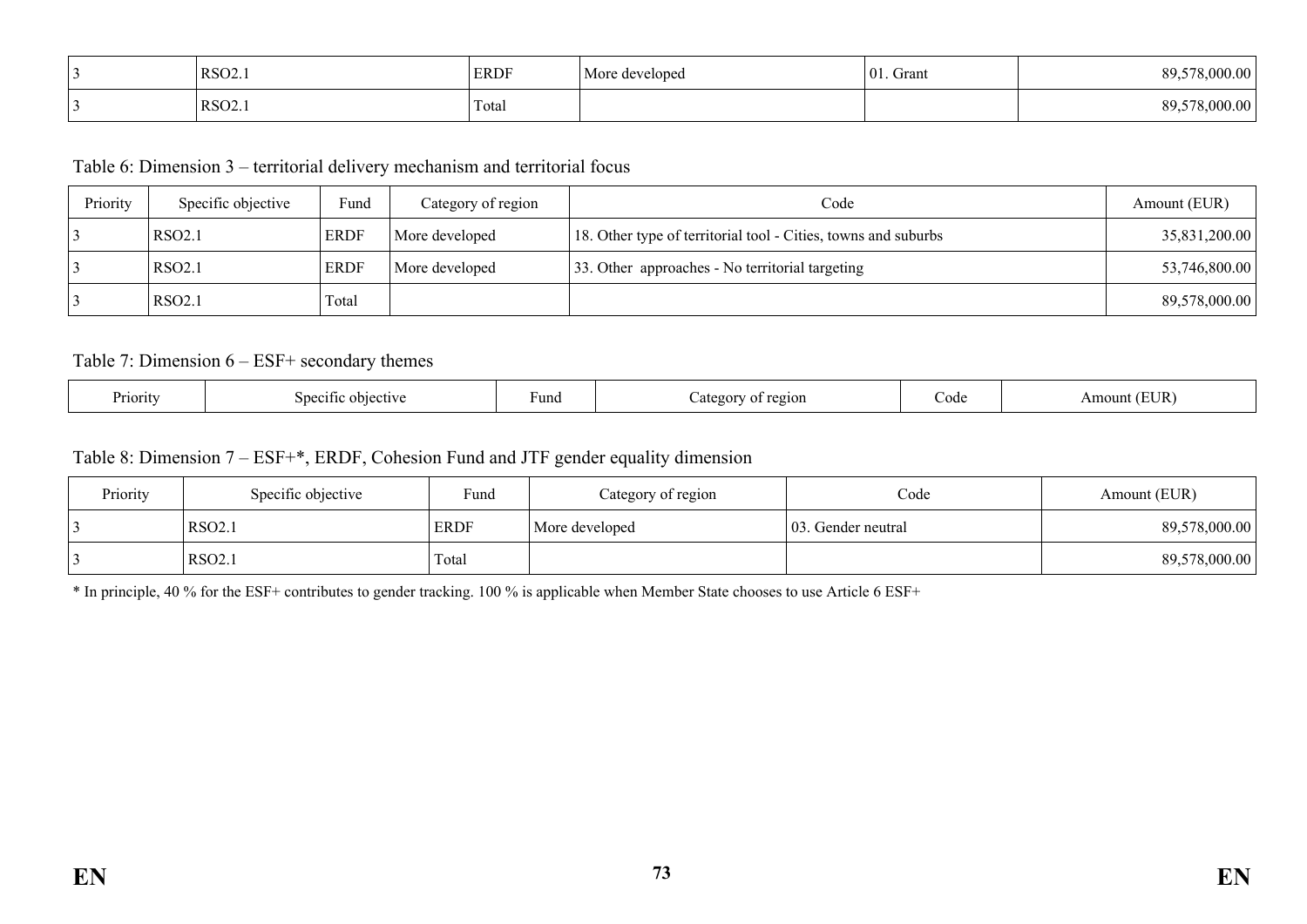#### 2.1.1.1. Specific objective: RSO2.4. Promoting climate change adaptation and disaster risk prevention, resilience taking into account eco-system based approaches (ERDF)

# 2.1.1.1.1. Interventions of the Funds

Reference: points  $(d)(i)$ ,  $(iii)$ ,  $(iv)$ ,  $(v)$ ,  $(vi)$  and  $(vii)$  of Article 22(3) CPR

The related types of actions – point (d)(i) of Article 22(3) CPR and Article 6 ESF+ Regulation:

Mare parte a clădirilor și infrastructurii MB a fost construită înainte de apariția reglementărilor obligatorii de proiectare seismică și necesită lucrări de consolidare. Chiar și fondul construit între anii 1963 (anul primei reglementări tehnice obligatorii de proiectare seismică) și 1977 (anul în care paradigma proiectării seismice a fost complet schimbată ca urmare a învățămintelor cutremurului de la 4 martie) trebuie evaluat seismic și, dupa caz, consolidat. Există un fond de clădiri și infrastructuri publice, cu risc seismic ridicat, care sunt esențiale pentru funcționarea serviciilor publice ale orașului, inclusiv spitale, școli, rețeaua de transport, sistemele de aprovizionare cu apă și canalizare, precum și clădirile folosite de personalul de primă intervenție și ale administrației publice. Infrastructură sanitară este învechită, cu circuite intraspitalicești fragmentate, iar o parte din clădiri nu au expertiză seismică (din cele 19 spitale în subordinea PMB, conform informațiilor transmise de ASSMB, 15 au nevoie de lucrări de modernizare, 12 necesită lucrări de extindere și 8 de consolidare) (88). Peste 100.000 de elevi învață în școli construite înainte de 1977, care nu au fost consolidate până acum. Din numărul total de 522 de clădiri școlare analizate, 48% sunt preconizate să prezinte avarii moderate sau extinse în primul scenariu, în cel de-al doilea scenariu, 70% dintre școli ar putea avea avarii moderate sau extinse (89).

Datorită localizării MB și a IF în zone cu risc seismic ridicat, în care valoarea de vârf a accelerației terenului pentru proiectare la cutremur a(g), potrivit hărții de zonare a teritoriului României din Codul de proiectare seismică P100-1 este egală cu 0,3g, pentru IMR=225 ani, **PORBI va sprijini reducerea riscului seismic prin măsuri structurale și expertizare, esențiale pentru reducerea riscului seismic al clădirilor publice încadrate în clasele de RsI sau RsII** (unități cu destinaţia de spital, policlinică sau dispensar policlinic, unităţi sau instituţii de învăţământ în care se desfăşoară activităţi didactice, unități publice în care se desfășoară activități de incluziune socială, unități și clădiri administative și de servicii publice, etc)

Măsurile de intervenție vizează expertizarea clădirilor și consolidarea, iar lucrările de construcții se vor fundamenta în mod exclusiv pe baza raportului de expertiză tehnică în funcție de riscul seismic al construcției existente, de costul și durata estimata ale lucrărilor de intervenție și durata estimată de exploatare ulterioară a construcției reabilitate. Prin soluția tehnică de intervenție, astfel cum rezultă din concluziile raportului de expertiză tehnică, se stabilesc, după caz proiectarea și execuția lucrărilor de intervenție în scopul creșterii nivelului de siguranță la acțiuni seismice a construcției existente sau desființare și **reconstruire - ca soluţie tehnică alternativă de intervenţie** a construcţiei existente.

3.4 Prin PORBI se va sprijini proiectarea și execuția lucrărilor de intervenție în scopul creșterii nivelului de siguranță la acțiuni seismice a clădirilor **publice existente încadrate în RsI și RsII** prin intermediul unor activități, precum:

evaluarea structurală a clădirii pentru a determina nivelul său de vulnerabilitate seismică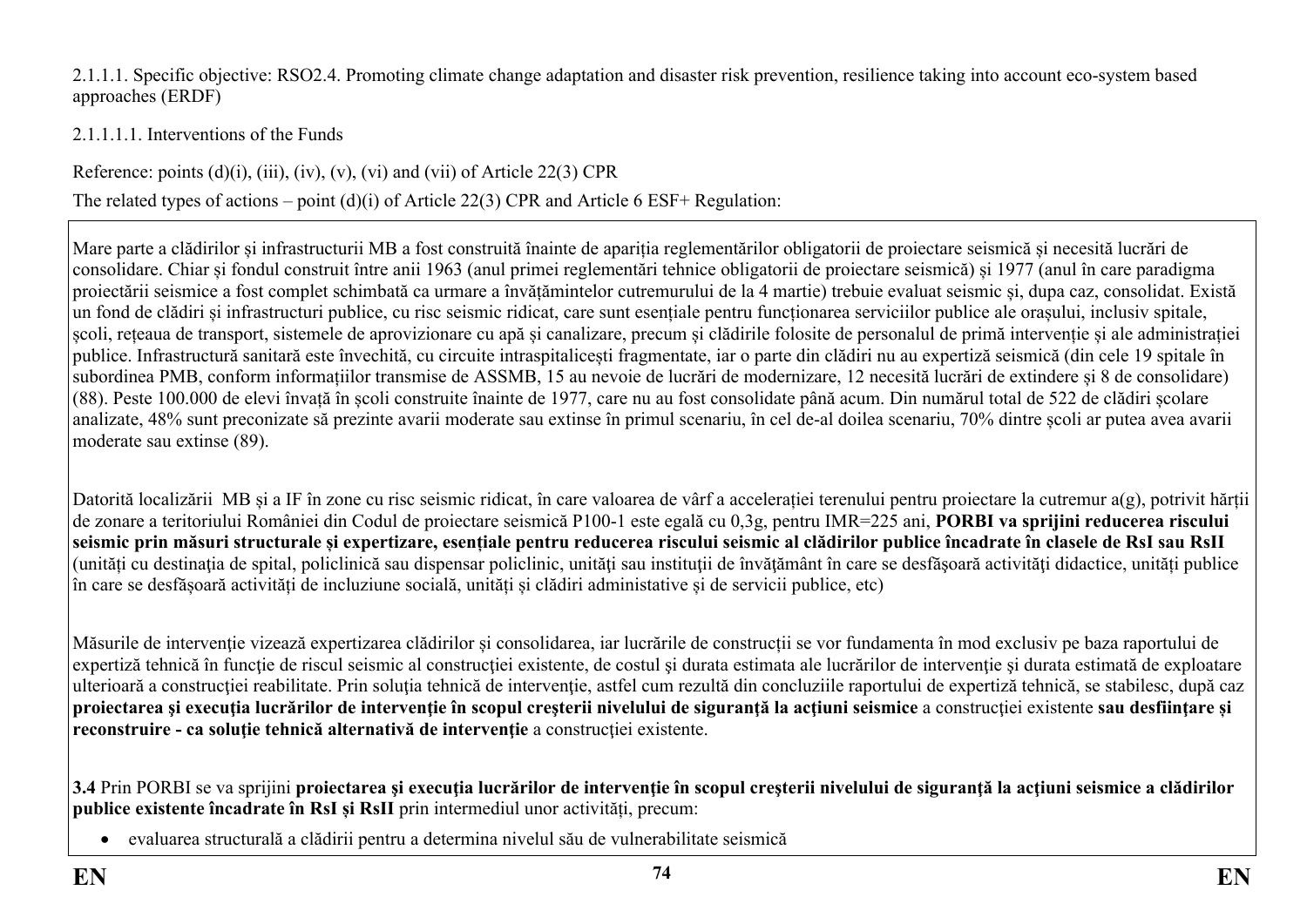- consolidarea sistemului structural sau a elementelor structurale în ansamblu;
- repararea elementelor nestructurale;
- demolarea partială a unor elemente structurale/ nestructurale, cu/fără modificarea configurației și/sau a funcțiunii existente a construcției și introducerea unor elemente structurale/nestructurale suplimentare, după caz
- introducerea de dispozitive antiseismice pentru reducerea răspunsului seismic al construcției existente
- alte categorii de lucrări/măsuri, exclusiv în zonele de intervenție, respectiv hidroizolații, termoizolații, repararea/ înlocuirea instalațiilor/echipamentelor aferente construcției, demontări/montări, debranșări/branșări, finisaje la interior/exterior, după caz, îmbunătățirea terenului de fundare, precum și alte lucrări strict necesare pentru asigurarea funcționalității construcției reabilitate, după caz.
- lucrări conexe pentru respectarea altor cerințele fundamentale privind calitatea în construcții (securitate la incendiu, igienă, sănătate și mediu înconjurător, siguranță și accesibilitate în exploatare, protecție împotriva zgomotului, utilizare sustenabilă a resurselor naturale, etc), precum și lucrări pentru pentru creșterea eficienței energetice a clădirii, după caz.

Deoarece este mai eficient financiar să se construiască o infrastructură rezilientă la dezastre decât să fie modernizată infrastructura existentă care nu respectă normele de siguranță (90) prin PORBI se vor sprijini, după caz, proiecte care vizeaza lucrări de demolare/desființare și construire a unei infrastructuri publice noi cu aceeași destinație/funcție ca și clădirea inițială, doar in cazul in care aceasta reprezinta singura soluție tehnică de intervenție.

Vor fi introduse în ghidul solicitantului **criterii de prioritizare** la nivel de clădire care vor viza funcția socială a clădirii (sănătate, educație, incluziune socială etc), gradul de risc seismic înainte de intervenție, clasa de risc în care este încadrată construcția după intervenție, suprafața utilă a clădirii, gradul de utilizare a cladirii, impactul social ridicat. Pentru acele proiecte care se regăsesc în cadrul unei strategii teritoriale, investițiile vor fi prioritizate la nivel local de autoritățile publice în baza procesului de selecție desfășurat în concordanță cu prevederile dezvoltării urbane durabile.

Din cauza datelor limitate despre infrastructura critică existentă și activele publice, precum și despre clădirile private, există incertitudine cu privire la adevărata magnitudine a vulnerabilității seismice, iar din această cauză, prioritizarea intervențiilor specifice este limitata (91). În acest sens POR BI sustine expertizarea cladirilor publice care, să poată ajuta la planificarea viitoare a investițiilor, la ghidarea eficientă a resurselor și la o mai bună conștientizare a publicului cu privire la riscul seismic cu care se confruntă orașele din RBI.

**După caz**, implementarea intervențiilor privind reducerea riscului în clădiri **va fi corelata cu** rezultatul asistenței tehnice oferite de CE prin Banca Mondială pentru implementarea "Valului renovării" în România (componenta 2 și 4).

Acțiunea a fost evaluată ca fiind compatibilă cu principiul DNSH, în conformitate cu Orientările tehnice privind aplicarea principiului de "a nu prejudicia în mod semnificativ", în temeiul Regulamentului privind Mecanismul de Redresare și Reziliență.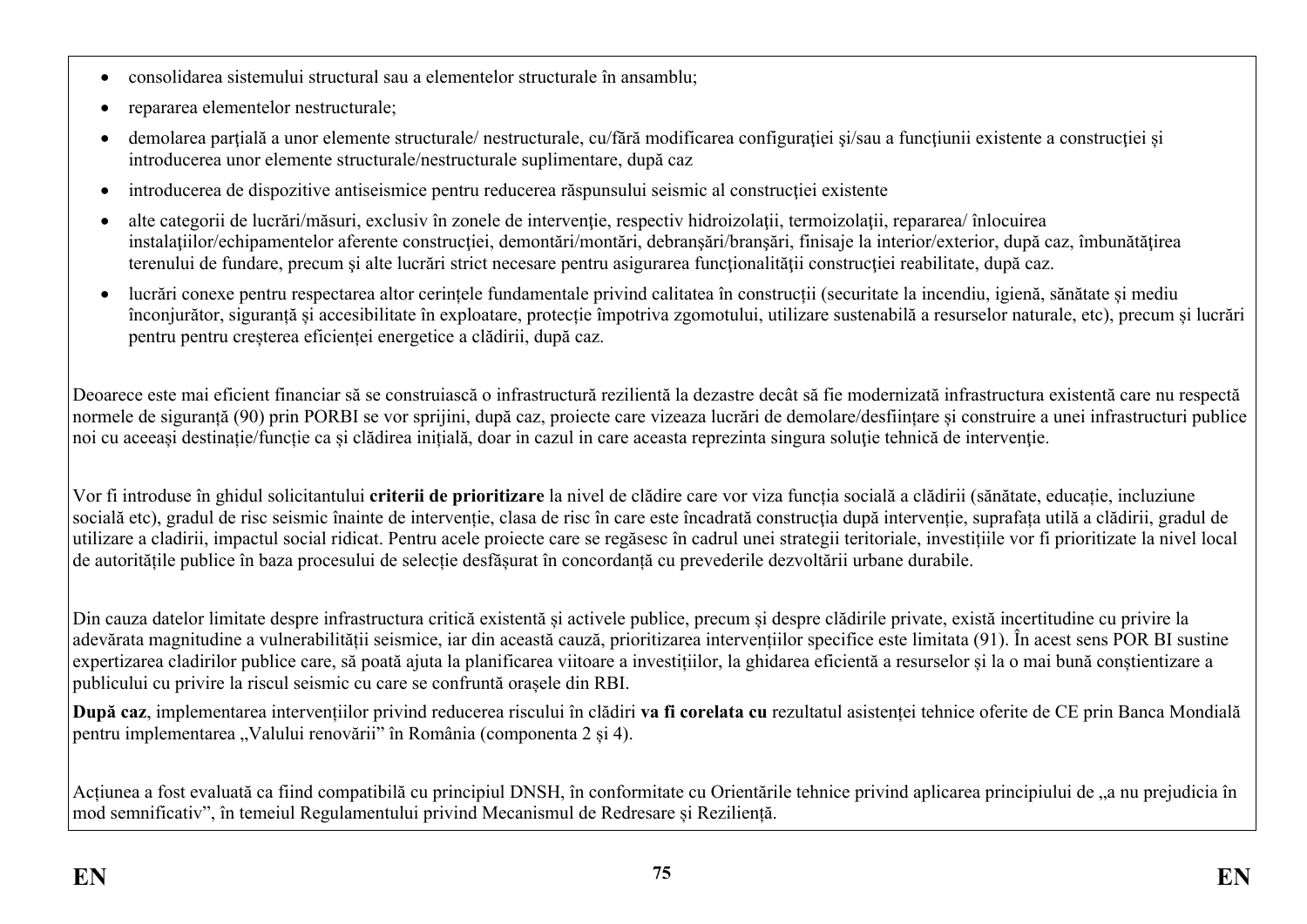Intervențiile sunt complementare cu cele realizate prin **PODD** (Prioritatea 3) care va finanța riscul la inundații, secetă, eroziune costieră și sistemul de management al riscurilor. Intervențiile propuse prin POR BI în reabilitarea clădirilor rezidențiale și publice sunt sinergice cu **PNRR** (C5-Valul Renovării) care sprijină renovarea integrată (consolidare seismică și renovare energetică moderată) a clădirilor publice și rezidențiale și cu **Programului național de consolidare a clădirilor cu risc seismic ridicat**, care prevede o finanțare multianuală pentru proiectarea și execuția lucrărilor de intervenție pentru clădirile multietajate cu destinația principală de locuință și pentru clădirile aflate în proprietatea autorităților și instituțiilor administrației publice centrale sau locale.

În procedura de evaluare, selecție, verificare și aprobare a solicitărilor de sprijin financiar se va asigura respectarea principiului privind evitarea dublei finanțări apărute în obținerea și utilizarea fondurilor naționale și externe nerambursabile/rambursabile alocate României prin MRR și FEDR.

The main target groups - point (d)(iii) of Article 22(3) CPR:

Utilizatorii clădirilor cu risc seismic redus.

Actions safeguarding equality, inclusion and non-discrimination – point (d)(iv) of Article 22(3) CPR and Article 6 ESF+ Regulation

În implementarea fondurilor europene se va asigura respectarea drepturilor fundamentale și respectarea Cartei Drepturilor Fundamentale a Uniunii Europene. AM POR BI se asigură că egalitatea între femei și bărbați și integrarea perspectivei de gen sunt luate în considerare și promovate în toate etapele de programare și implementare a POR BI și se vor lua măsurile adecvate pentru a preveni orice formă de discriminare bazată pe gen, rasă sau origine etnică, religie sau convingeri, dizabilitate, vârstă sau orientare sexuală, precum și pentru a ține cont de accesibilitatea persoanelor cu dizabilități.

Principiile privind egalitatea de șanse și de tratament egal între femei și bărbați, incluziunea categoriilor defavorizate și combaterea discriminării bazate pe sex, rasă sau origine etnică, religie sau credință, dizabilitate, vârstă sau orientare sexuală, așa cum sunt ele definite şi susținute la nivelul Uniunii Europene  $(74)$  si la nivel național prin legislația specifică și prin documentele strategice specifice  $(75)$  vor fi asigurate la nivel orizontal în toate acțiunile mai sus menționate, prin cerințe specifice formulate la nivelul ghidurilor solicitantului.(76)

Potențialii solicitanți de asistență financiară prin POR BI vor avea obligația să descrie și să demonstreze modul în care principiile orizontale sunt promovate prin proiect, detaliindu-se, la modul concret, care sunt măsurile și instrumentele prin care vor garanta aplicarea acestora. În cadrul procesului de selecție și evaluare, aceste elemente vor fi punctate suplimentar în cazul în care proiectele respective justifică măsuri suplimentare față de cele prevăzute în cadrul legislației specifice în vigoare.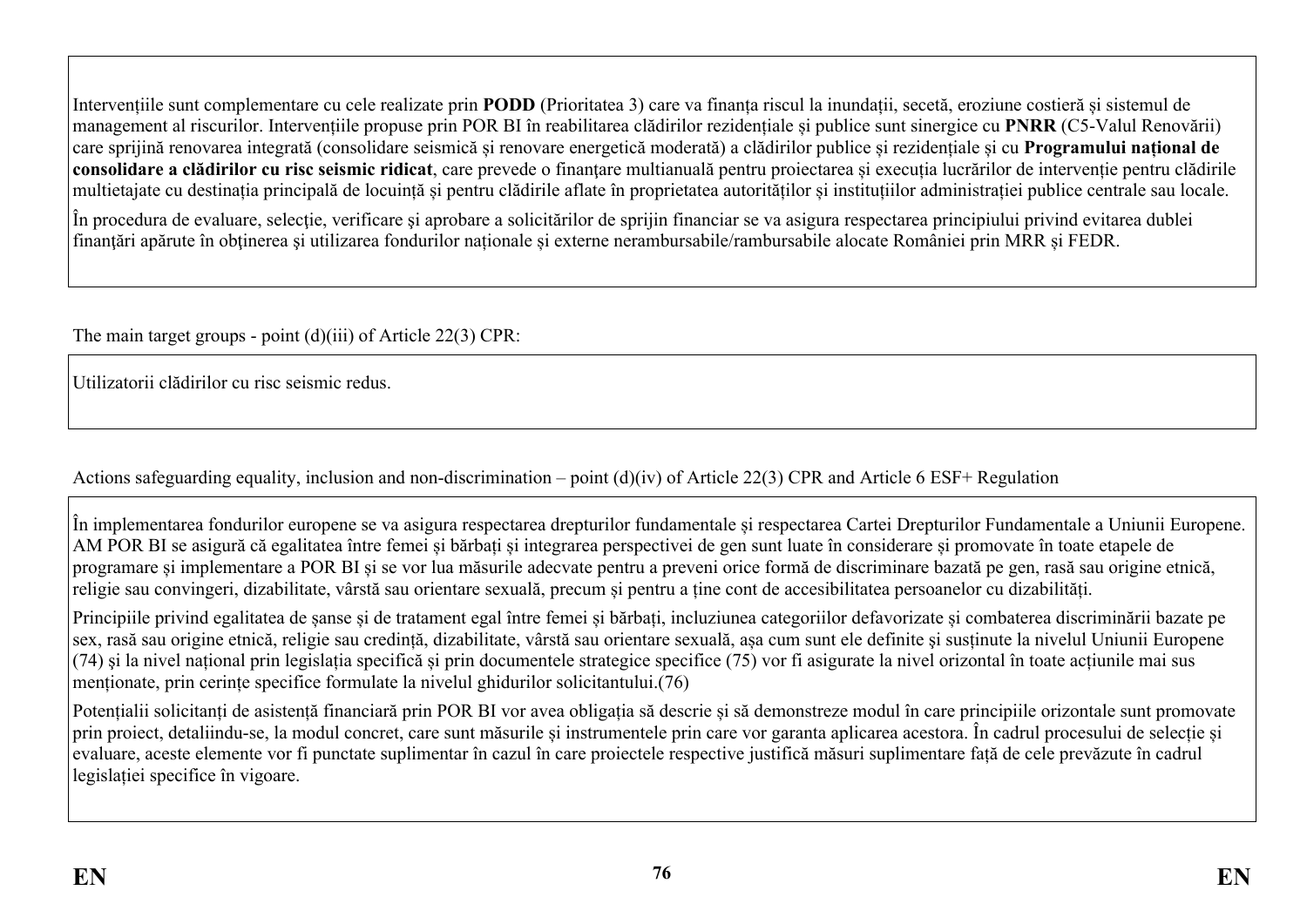Acțiunile propuse se adresează dezvoltarii urbane sustenabile.

Prin P.3 – OS 2.iv se va sprijini instrumentul teritorial **IUI – Investiții Urbane Integrate**, respectiv 40% din alocare este destinată proiectelor cuprinse în strategii de dezvoltare care respecta prevederile art. 29 Regulamentul UE 1060/2021.

Pentru a atinge dezideratul de asigurare a unor orașe sigure pentru cetățeni măsurile de consolidare pentru creșterea nivelului de siguranță în cazul unui hazard seismic sunt imperios necesare în contextul regiunii București-Ilfov având în vedere că: Bucureștiul, capitala României, este una dintre cele mai vulnerabile orașe europene din punct de vedere al riscului seismic (92).

Măsurile privind consolidarea clădirilor publice pentru reziliența la hazardele seismice sunt în linie cu obiectivele **SIDU MB** având în vedere că prin aceasta se propune, în baza nevoilor identificate, *Creșterea rezilienței fondului construit la hazarde* prin *Reducerea riscului seismic al clădirilor (93).*

The interregional, cross-border and transnational actions – point  $(d)(vi)$  of Article 22(3) CPR

Prin intermediul acestei priorități, se are în vedere posibilitatea finanțării activităților de cooperare transnațională și interregională care să contribuie la implementarea eficientă a proiectelor de investiții. Activitățile de cooperare vor conduce la consolidarea capacităților instituționale ale autorităților publice și ale părților interesate precum și la eficiență în administrația publică prin diseminarea bunelor practici, a cunoștințelor de specialitate și promovarea schimburilor de experiență.

Se vor introduce în ghidul solicitantului posibilitatea finanțării activităților de cooperare din bugetul proiectului (cheltuieli eligibile). La nivel de beneficiari, vor fi incurajate schimburile de experienta si crearea de parteneriate cu beneficiari din alte regiuni similare ale UE cu experiență relevantă în renovarea energetică a stocului de clădiri (de exemplu regiunea Sicilia, Jadranska, Creta, Attica).

The planned use of financial instruments – point  $(d)(\n{\rm vii})$  of Article 22(3) CPR

Forma de sprijin este grantul nerambursabil deoarece, prin natura lor, acțiunile finanțate nu sunt generatoare de venturi. În această prioritate nu se utilizează instrumente financiare deoarece aceste acțiuni sunt în sarcina autorităților publice locale care au, majoritatea, venituri bugetare locale reduse și reguli bugetare restrictive.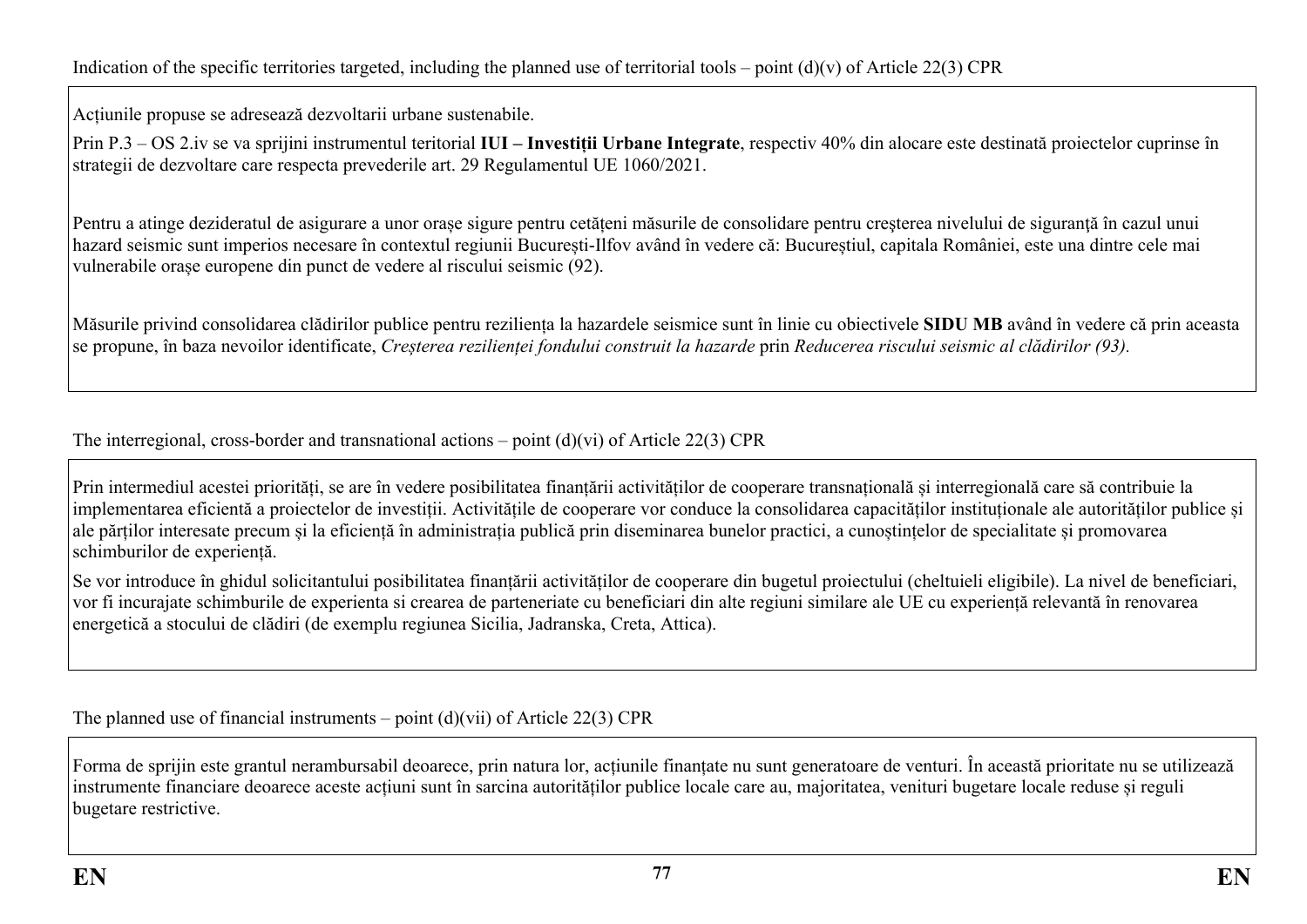### 2.1.1.1.2. Indicators

# Reference: point (d)(ii) of Article 22(3) CPR and Article 8 ERDF and CF Regulation

# Table 2: Output indicators

| Priority | Specific<br>objective | Fund        | Category of<br>region | ID                 | Indicator                                                                                               | Measurement unit               | Milestone<br>(2024) | Target<br>(2029) |
|----------|-----------------------|-------------|-----------------------|--------------------|---------------------------------------------------------------------------------------------------------|--------------------------------|---------------------|------------------|
|          | <b>RSO2.4</b>         | ERDF   More | developed             | RCO74              | Population covered by projects in the framework of strategies for<br>integrated territorial development | persons                        | 0.00                | 3,230.00         |
|          | RSO2.4                | ERDF   More | developed             | RCO <sub>75</sub>  | Strategies for integrated territorial development supported                                             | contributions to<br>strategies | 0.00                | 2.00             |
|          | RSO2.4                | <b>ERDF</b> | More<br>developed     | <b>RSO</b><br>14S4 | Clădiri publice care beneficiază de lucrări de reducere a riscului seismic                              | Square meter                   | 0.00                | 32,300.00        |

# Reference: point (d)(ii) of Article 22(3) CPR

### Table 3: Result indicators

| Priority | Specific<br>objective | Fund        | ategory of<br>region | ID                 | Indicator                                                                                | Measurement<br>unit | Baseline or<br>reference value | Reference<br>Year | Target<br>(2029) | Source of<br>data | Comments |
|----------|-----------------------|-------------|----------------------|--------------------|------------------------------------------------------------------------------------------|---------------------|--------------------------------|-------------------|------------------|-------------------|----------|
|          | <b>RSO2.4</b>         | <b>ERDF</b> | More<br>developed    | <b>RSR</b><br>14S5 | Utilizatori ai clădirilor care beneficiază de<br>Ilucrări de reducere a riscului seismic | Person              | $0.00\,$                       | 2020              |                  | $8,075.00$ MySMIS |          |

### 2.1.1.1.3. Indicative breakdown of the programmed resources (EU) by type of intervention

# Reference: point (d)(viii) of Article 22(3) CPR

# Table 4: Dimension 1 - intervention field

| Priority | Specific<br>objective | Fund        | Category of<br>region | Code                                                                                                                                                                                                                                                                                                                      | Amount<br>(EUR) |
|----------|-----------------------|-------------|-----------------------|---------------------------------------------------------------------------------------------------------------------------------------------------------------------------------------------------------------------------------------------------------------------------------------------------------------------------|-----------------|
|          | RSO2.4                | <b>ERDF</b> | More<br>developed     | 061. Risk prevention and management of non $\Box$ climate related natural risks (for example earthquakes) and risks linked to<br>human activities (for example technological accidents), including awareness raising, civil protection and disaster management<br>systems, infrastructures and ecosystem based approaches | 15,422,000.00   |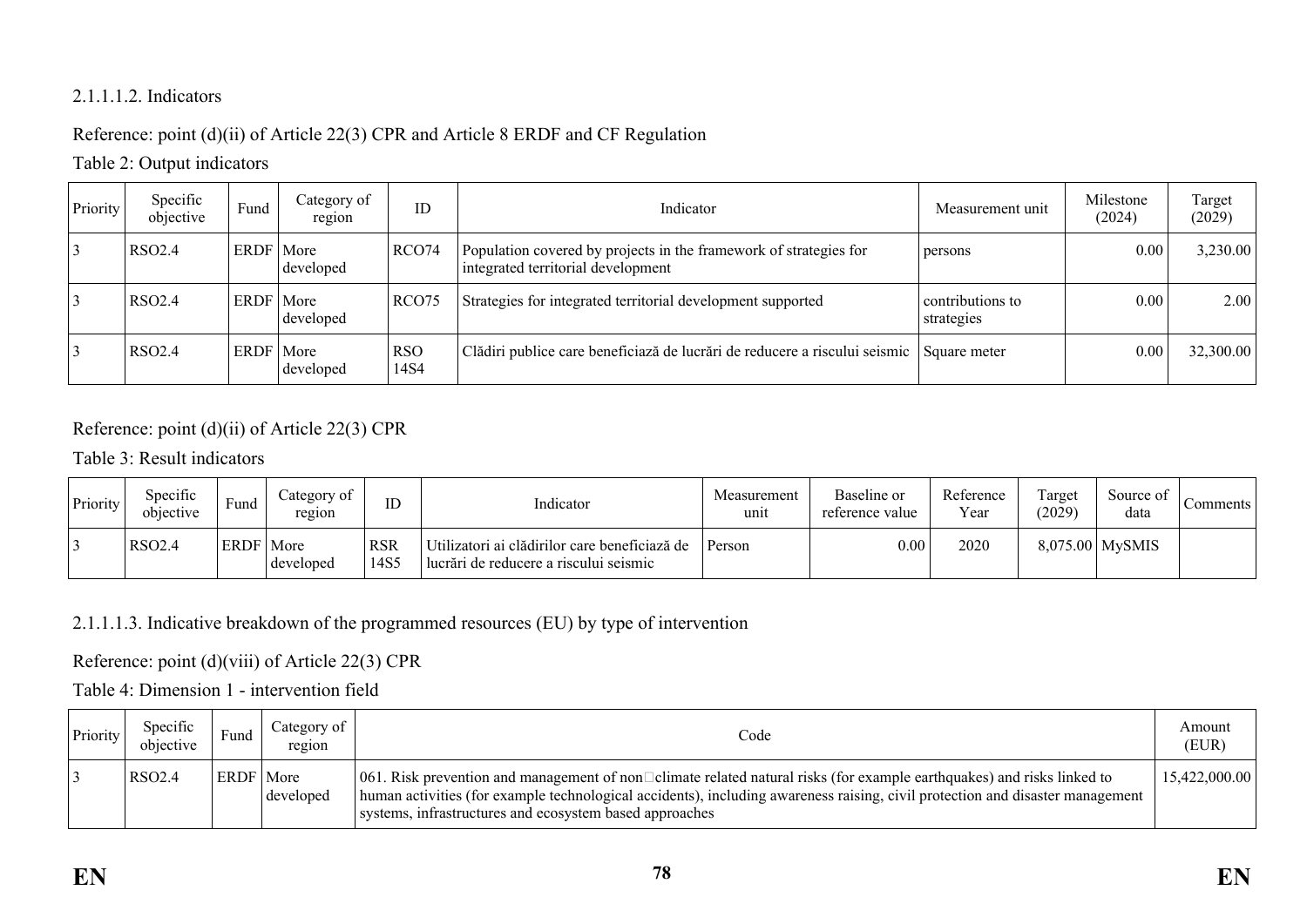| RSO <sub>2</sub> .<br><b><i><u>ALCO</u></i></b><br>Total<br>$   -$ | $\sim$<br>.000.00<br>⊣ |
|--------------------------------------------------------------------|------------------------|
|--------------------------------------------------------------------|------------------------|

#### Table 5: Dimension 2 - form of financing

| Priority | Specific objective | Fund        | Category of region | Code         | Amount (EUR)  |
|----------|--------------------|-------------|--------------------|--------------|---------------|
|          | <b>RSO2.4</b>      | <b>ERDF</b> | More developed     | $ 01.$ Grant | 15,422,000.00 |
|          | <b>RSO2.4</b>      | Total       |                    |              | 15,422,000.00 |

#### Table 6: Dimension 3 – territorial delivery mechanism and territorial focus

| Priority | Specific objective | Fund        | Category of region | Code                                                           | Amount (EUR)  |
|----------|--------------------|-------------|--------------------|----------------------------------------------------------------|---------------|
|          | RSO <sub>2.4</sub> | <b>ERDF</b> | More developed     | 18. Other type of territorial tool - Cities, towns and suburbs | 6,168,800.00  |
|          | RSO <sub>2.4</sub> | <b>ERDF</b> | More developed     | 33. Other approaches - No territorial targeting                | 9,253,200.00  |
|          | RSO <sub>2.4</sub> | Total       |                    |                                                                | 15,422,000.00 |

#### Table 7: Dimension 6 – ESF+ secondary themes

| Priority | snecit<br>objec | Fund | 2210N | $\Delta$ $\Delta$<br>ww | ΙR |
|----------|-----------------|------|-------|-------------------------|----|
|----------|-----------------|------|-------|-------------------------|----|

# Table 8: Dimension 7 – ESF+\*, ERDF, Cohesion Fund and JTF gender equality dimension

| Priority | Specific objective | Fund        | Category of region | Code                | Amount (EUR)  |
|----------|--------------------|-------------|--------------------|---------------------|---------------|
|          | <b>RSO2.4</b>      | <b>ERDF</b> | More developed     | 103. Gender neutral | 15,422,000.00 |
|          | <b>RSO2.4</b>      | Total       |                    |                     | 15,422,000.00 |

\* In principle, 40 % for the ESF+ contributes to gender tracking. 100 % is applicable when Member State chooses to use Article 6 ESF+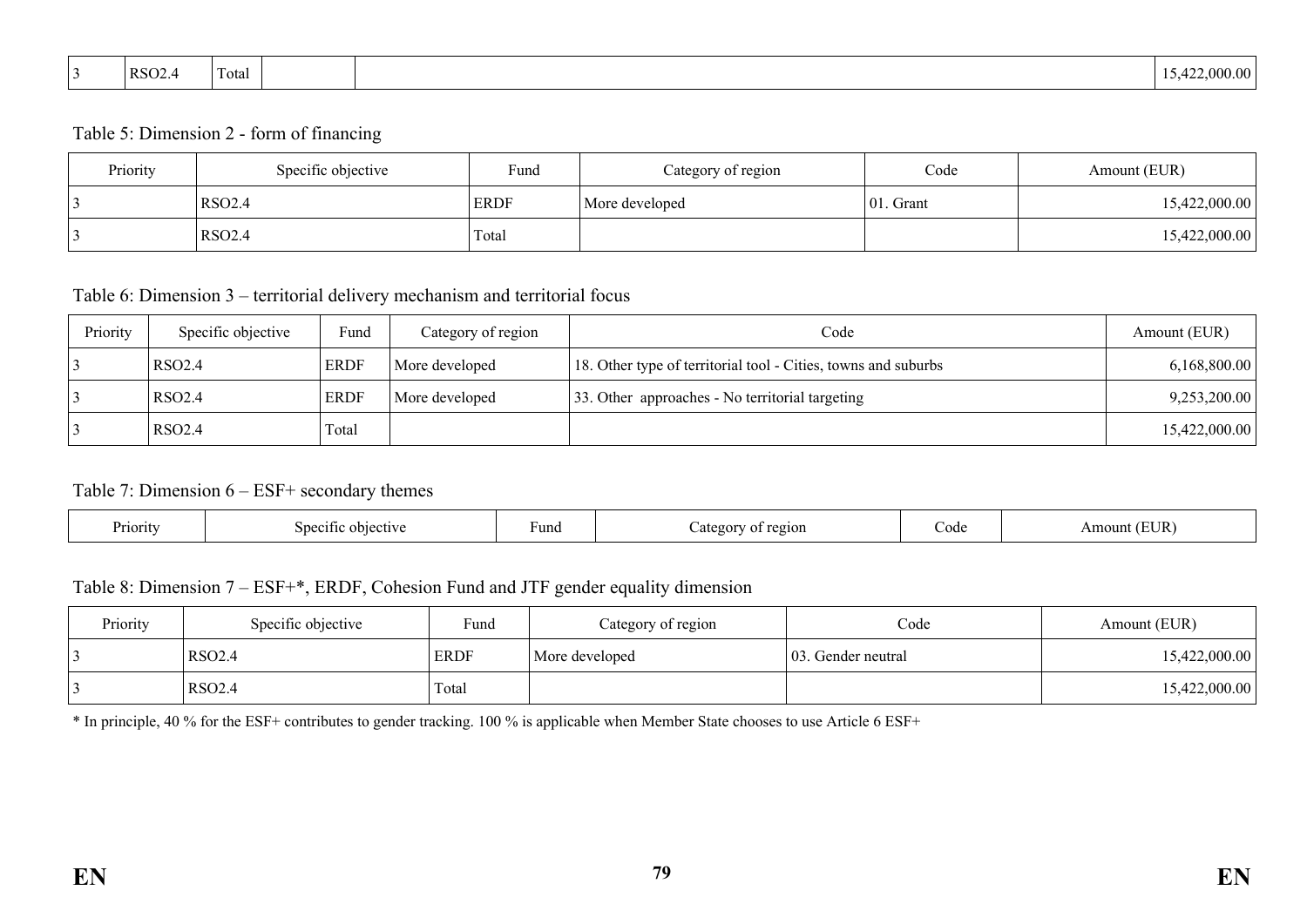2.1.1.1. Specific objective: RSO2.7. Enhancing protection and preservation of nature, biodiversity and green infrastructure, including in urban areas, and reducing all forms of pollution (ERDF)

2.1.1.1.1. Interventions of the Funds

Reference: points  $(d)(i)$ ,  $(iii)$ ,  $(iv)$ ,  $(v)$ ,  $(vi)$  and  $(vii)$  of Article 22(3) CPR

The related types of actions – point (d)(i) of Article 22(3) CPR and Article 6 ESF+ Regulation:

La nivel regional, calitatea aerului continuă să fie o preocupare majoră, mai ales în MB, fapt care se datorează expansiunii urbane, transportului rutier și restrângerii spațiilor verzi din zonele urbane, cu efect de reducere a rolului de filtrare și purificarea aerului, influențând în mod negativ sănătatea populației regiunii. RBI, deși redusă ca suprafață, înregistrează variații ale mediilor multianuale de 0,9°C între mediul urban și rural (94), influența spațiilor construite fiind evidentă. Acest lucru evidențiază prezența fenomenului de insulă de căldură urbană, ce cuprinde o mare parte a intravilanului MB și a celor 8 orașe din Ilfov care inconjoară capitala, iar în condiții de calm atmosferic, contrastul termic între MB şi zonele adiacente este mult mai accentuat.

Creşterea valorilor termice către zona centrală a Municipiului București s-a amplificat tot mai mult pe măsura extinderii suprafețelor construite, a diversificării surselor de încălzire şi de poluare a aerului cu emisii GES fenomenul insulei de căldură creând diferențe instantanee de temperatură de 4-6°C). În timpul verii, temperatura medie anuală este cu 3-4°C mai ridicată în București față de împrejurimi. Zona centrală a orașului este cea mai expusă la stresul termic. Durata cumulată medie a valurilor de căldură dintr-un an este de 15 zile, cu o valoare maximă de 70 zile. Durata și frecvența acestor evenimente va crește semnificativ în viitor (95). Din perspectivă climatică, MB prezintă vulnerabilitate medie ridicată și ridicată la urmatoarele pericole climatice și meteorolgice: valuri de căldură, secete și inundații (96).

În contextual în care, raportat la media UE, deficitul de spații verzi este de aproximativ 514 ha în MB și 229 ha în mediul urban din IF iar calitatea spațiilor verzi este considerată nesatisfăcătoare pentru aproximativ 40% dintre locuitorii MB, (persoanele cu vârsta cuprinsă între 35-44 ani cu copii mici în întreținere, fiind semnificativ mai nemulțumiți) sunt necesare investiții în crearea zonelor naturale/seminaturale, extinderea și/sau îmbunătățirea semnificativă a infrastructurilor și spațiilor verzi existente, care va oferi accesul cetățenilor la o gamă variată de servicii ecosistemice cum ar fi: reglarea locală a microclimatului urban, reducerea zgomotului aerului, purificarea apei, îmbunătățirea calității aerului, beneficii în conservarea și dezvoltarea biodiversității, funcții de recreere si sănătate mentală și fizică, reducerea poluarii fonice etc.

În cadrul acestei priorități de investiție se va sprijini **crearea, îmbunătățirea, extinderea spațiilor și infrastructurilor verzi**, astfel:

**3.5.** Prin POR BI se va sprijini c**rearea / extinderea infrastructurilor verzi** printr-o abordare de tipul ''landscape level approach'' prin utilizarea soluțiilor bazate în principal pe natură, precum**:**

modelarea terenului și îmbunătățirea calității solului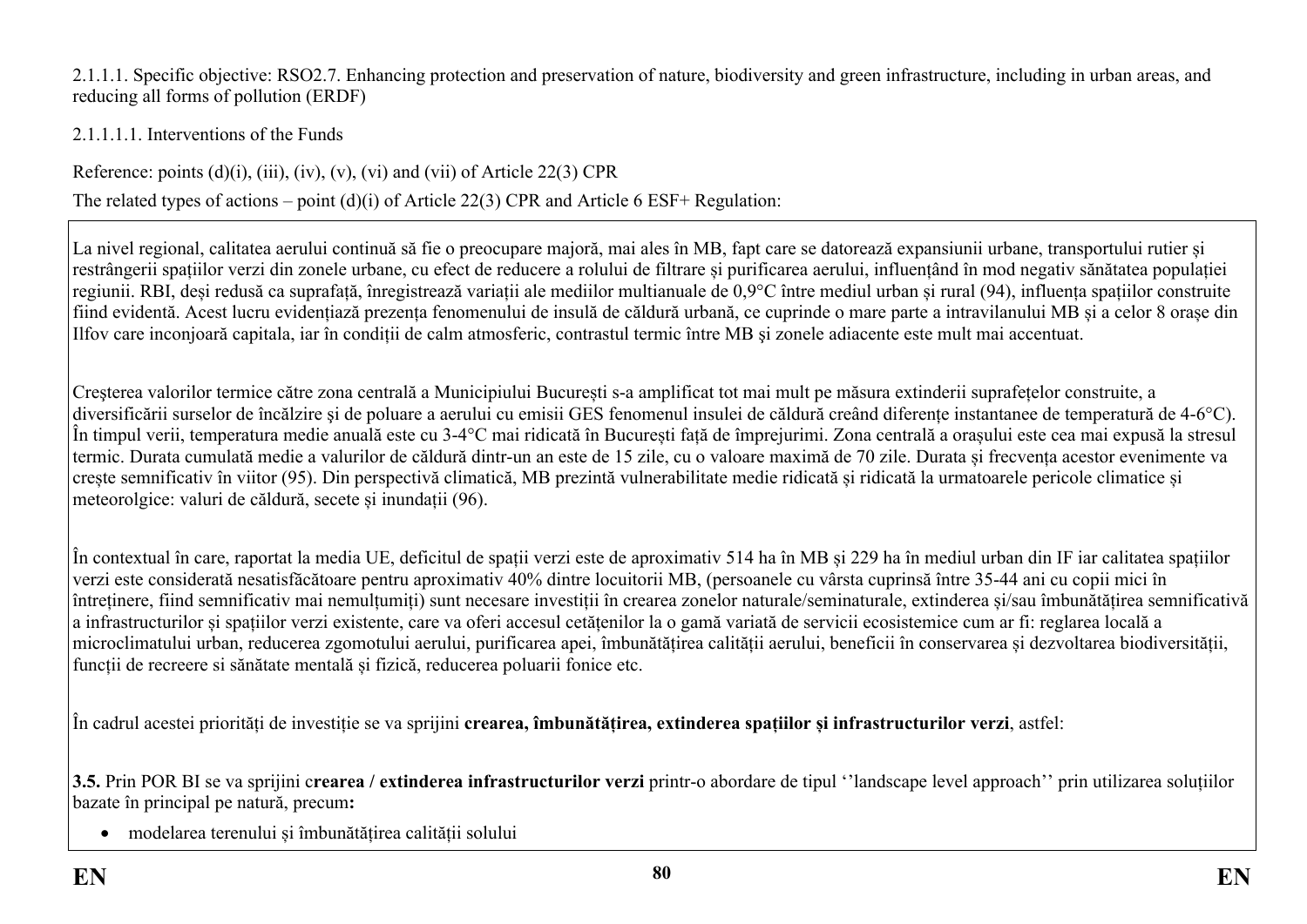- completarea/replantarea/plantarea suprafetelor verzi existente cu vegetatie
- creșterea densității de arbori/arbuști și întărirea habitatelor ecologice și conservarea biodiversității
- crearea compoziției vegetale a habitatelor pentru dezvoltarea ulterioară a biodiversității
- conservarea/regenerarea/creșterea biodiversității floristice și faunistice
- crearea/modernizarea de trasee/alei recreative cu structură semi/noninvazivă destinate plimbărilor în interiorul spațiilor verzi
- activități auxiliare în strânsă legătură cu investiția de bază și într-o proporție redusă din costul total al investiției (elemente de infrastructura "gri" și mobilier urban) destinate utilizării și managementului spațiiilor verzi, interacțiunii cetățenilor cu spațiile verzi, udării/pulverizării arborilor/arbuștilor /plantelor în spațiile verzi, colectării selective a deșeurilor în interiorul parcurilor urbane etc.
- alte soluții/ activități ce decurg din documentațiile de specialitate ce au ca scop exclusiv valorificarea infrastructurilor verzi și obținerea unei varietăți mai mari de servicii ecosistemice.

Categoriile de infrastructuri verzi din mediul urban care vor beneficia de sprijin sunt: spații sau rețele integrate de spații verzi cu sau fără infrastructuri albastre (ex: parcuri, grădini, păduri urbane, păduri parc, spații verzi aferente blocurilor de locuințe, spații verzi aferente clădirilor publice, aliniamente de arbori și arbuști, fâșii plantate, scuaruri, precum și alte categorii de infrastructuri/spații verzi definite în legislația RO).

Se vor încuraja cu precădere investițiile destinate creării și extinderii infrastructurilor verzi (zone naturale/seminaturale/spații verzi, etc.).

Nu se vor finanța proiecte care implică doar lucrări de întreținere și mentenanță a infrastructurilor verzi.

Se vor avea în vedere măsurile suplimentare (măsuri pentru extinderea infrastructurii verzi în afara zonelor Natura 2000) necesare pentru menținerea sau restabilirea stării de conservare favorabile a habitatelor și speciilor prevăzute în **CPA RO 2021-2027**, în linie cu tipologia ecosistemică a RBI (97)(ex: refacerea habitatelor degradate, controlul speciilor invazive în strânsă corelație cu evitarea înlocuirii speciilor și habitatelor indigene cu specii de alohtone cu creștere rapidă etc.).

Pentru acele proiecte care nu se regăsesc în cadrul unei strategii teritoriale, vor fi introduse în ghidul solicitantului **criterii de prioritizare** a infrastructurilor verzi bazate pe: suprafața nou creată, utilizarea soluțiilor bazate pe natură în detrimentul creării "infrastructurii gri", proximitatea față de zonele de locuit/ instituții și autorități publice, conectivitatea/integrarea cu alte infrastructuri verzi, numărul de servicii ecosistemice oferite, măsuri de asigurare a conservării și îmbunătățirii biodiversității etc.

POR BI va sprijini crearea de noi infrastructuri verzi la nivel de clădire în mediul urban (**acoperișuri și/sau pereți verzi**), prin activități precum: modelarea cu pământ a terenului terasei sau structurilor verticale, gazonarea suprafețelor sau plantarea cu vegetație/arbuști, activități auxiliare: montarea elementelor constructive de tipul structuri orizontale și/sau verticale în strânsă legatură cu investitia de bază, utilizarea elementelor de infrastructură "gri" și alte măsuri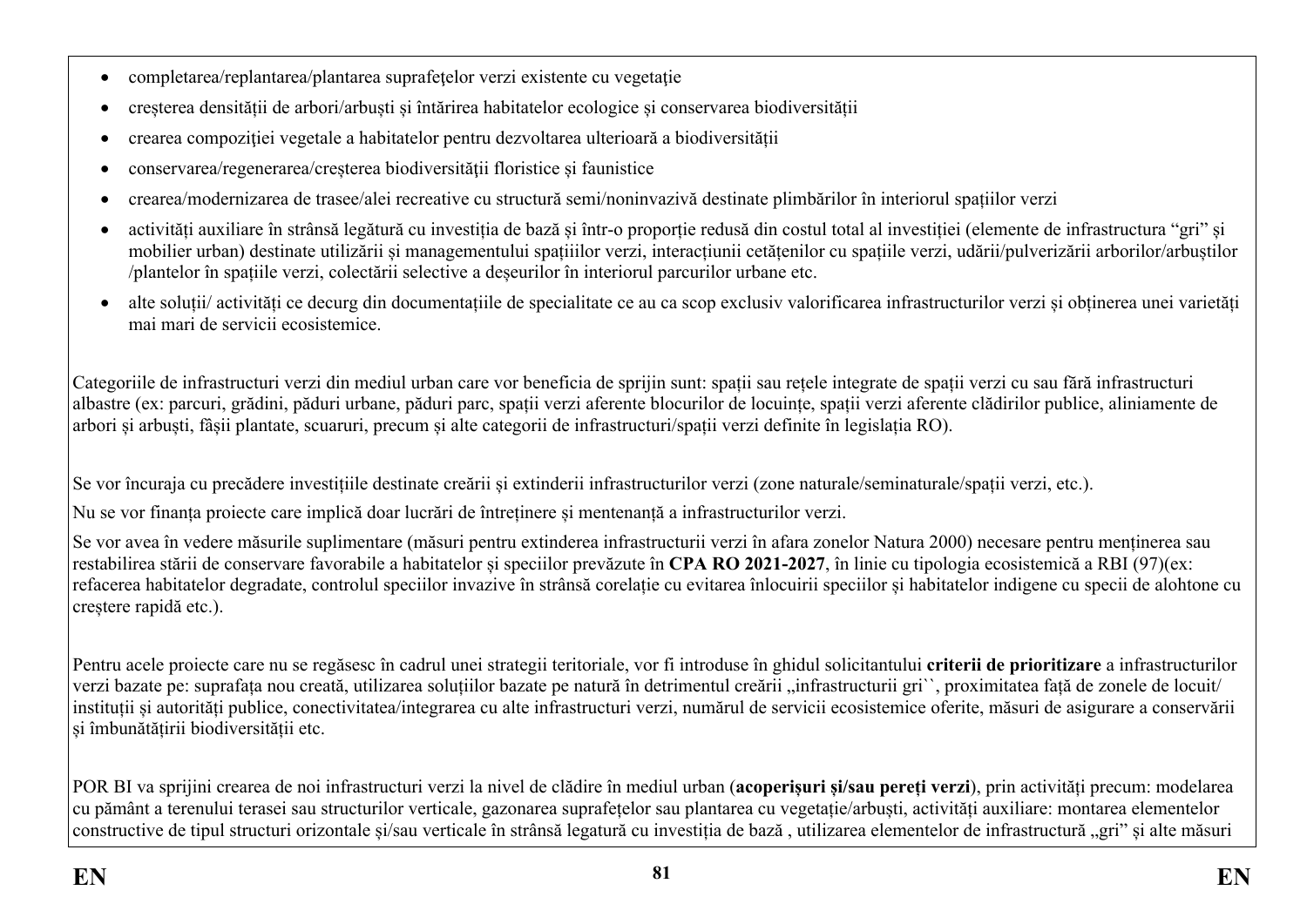pentru valorificarea infrastructuri verzi (într-o proporție redusă din costul total al investiției) etc.

Acțiunile au fost evaluate ca fiind compatibile cu principiul **DNSH** în baza Orientarilor tehnice privind aplicarea DNSH emise conform Regulamentului privind mecanismul de redresare și reziliență.

Intervențiile propuse prin PORBI sunt complementare cu **PNRR** (C2- Păduri și protecția biodiversității) care va sprijiniîmpăduririle nonurbane și urbane (I.1) și reconstrucția habitatelor de pajiști în ariile naturale protejate (I.4.2) și cu **POT** care va sprijni ca activitate eligibilă menţinerea şi refacerea infrastructurii verzi pentru proiectele de infrastructură de transport. **PODD** va continua să sprijine prin Prioritatea 2 elaborarea şi implementarea planurilor de management pentru siturile Natura 2000 și ariile naturale protejate, elaborarea și implementarea de planuri de acțiune pentru specii, dezvoltarea de măsuri specifice de cunoaștere, monitorizare și conservare a diversității biologice, acțiuni de reconstrucție ecologică a ecosistemelor degradate și măsuri de capacitate administrativă. **PNS 2023-2027** va sprijini intervenții în pajiști cu înaltă valoare naturală și culturi verzi, împăduriri și lucrări de întreținere și îngrijire a suprafețelor împădurite, investiții în tehnologii forestiere care îmbunătătesc reziliența și valoarea de mediu a ecosistemelor forestiere, măsuri de agro și silvomediu și climă (DR-01, DR-02, DR-07, DR-08, DR-19).

The main target groups - point (d)(iii) of Article 22(3) CPR:

Populația cu acces la infrastructură verde nouă sau îmbunătățită, care beneficiază de aer mai puțin poluat.

Actions safeguarding equality, inclusion and non-discrimination – point (d)(iv) of Article 22(3) CPR and Article 6 ESF+ Regulation

În implementarea fondurilor europene se va asigura respectarea Cartei Drepturilor Fundamentale a Uniunii Europene. AM POR BI se asigură că egalitatea între femei și bărbați și integrarea perspectivei de gen sunt luate în considerare și promovate în toate etapele de programare și implementare a POR BI și se vor lua măsurile adecvate pentru a preveni orice formă de discriminare bazată pe gen, rasă sau origine etnică, religie sau convingeri, dizabilitate, vârstă sau orientare sexuală, precum și pentru a ține cont de accesibilitatea persoanelor cu dizabilități.

Principiile privind egalitatea de șanse și de tratament egal între femei și bărbați, incluziunea categoriilor defavorizate și combaterea discriminării bazate pe sex, rasă sau origine etnică, religie sau credință, dizabilitate, vârstă sau orientare sexuală, așa cum sunt ele definite şi susținute la nivelul Uniunii Europene (74) şi la nivel național prin legislația specifică și prin documentele strategice specifice (75) vor fi asigurate la nivel orizontal în toate acțiunile mai sus menționate, prin cerințe specifice formulate la nivelul ghidurilor solicitantului. Potențialii solicitanți de asistență financiară prin POR BI vor avea obligația să descrie și să demonstreze modul în care principiile orizontale sunt promovate prin proiect, detaliindu-se, la modul concret, care sunt măsurile și instrumentele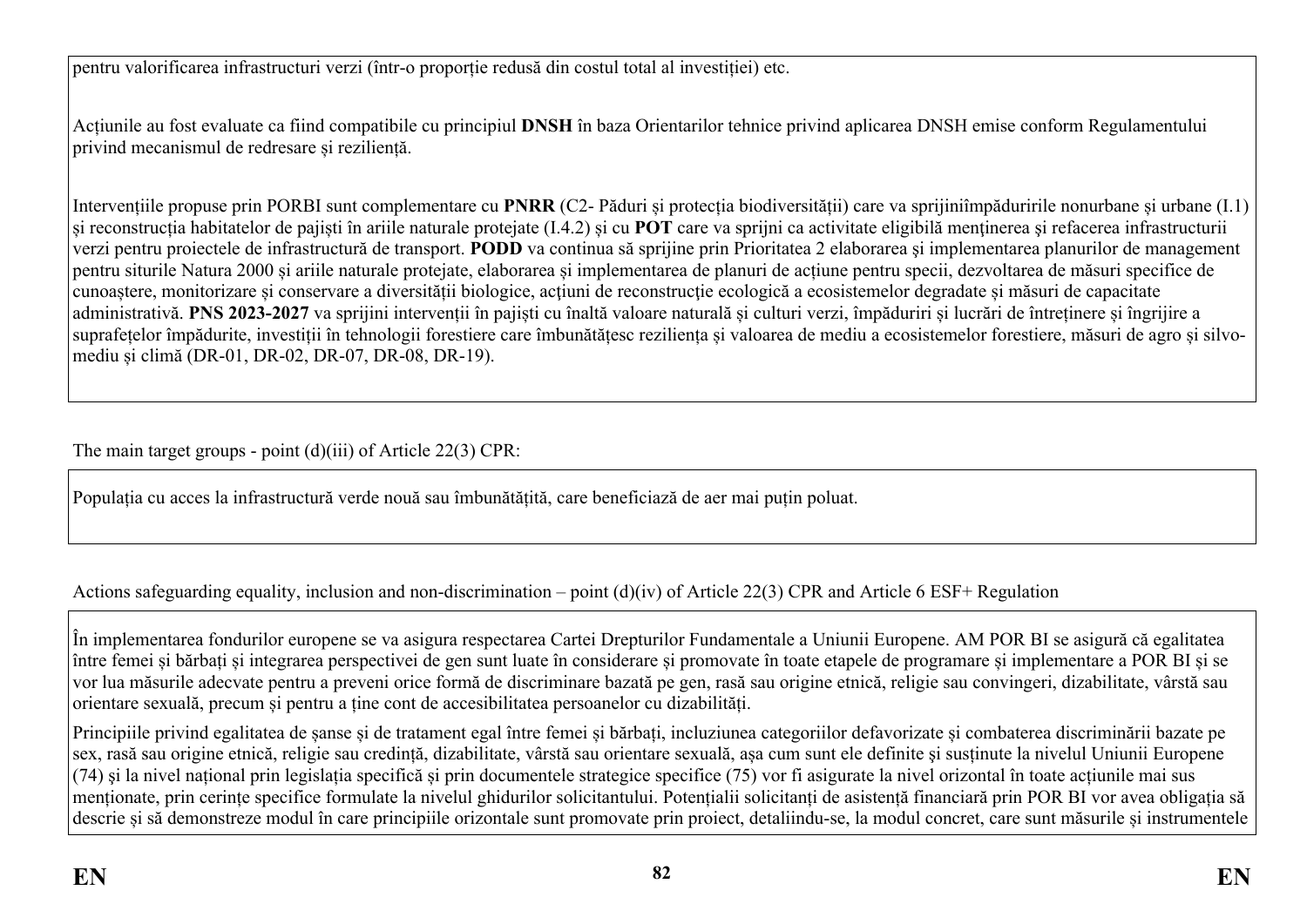prin care vor garanta aplicarea acestora. În cadrul procesului de selecție și evaluare, aceste elemente vor fi punctate suplimentar în cazul în care proiectele respective justifică măsuri suplimentare față de cele prevăzute în cadrul legislației specifice în vigoare(76).

Indication of the specific territories targeted, including the planned use of territorial tools – point (d)(v) of Article 22(3) CPR

Investițiile sunt destinate tuturor unităților administrativ-terioriale urbane din regiunea București-Ilfov.

Prin PR 3 – OS 2.vii se va sprijini instrumentul teritorial **IUI – Investiții Urbane Integrate**, respectiv 40% din alocare este destinată proiectelor cuprinse în strategiile de dezvoltare teritorială integrată depuse de autoritățile publice locale din regiune în cadrul apelului dedicat de evaluare a strategiilor și care urmare a evaluării sunt declarate admise (respectă prevederile art. 29 Regulamentul UE 1060/2021).

Acțiunile cuprinse în cadrul Priorității 3 a POR BI sunt strâns legate de obiectivele Pactului Verde European care urmărește să protejeze sănătatea și bunăstarea cetățenilor împotriva riscurilor legate de mediu și a impacturilor aferente printr-o tranziție echitabilă și favorabilă incluziunii, care trebuie să pună oamenii pe primul plan. În cazul orașelor tranziția este facilitată de strategiile de dezvoltare urbană durabilă care oferă oportunități de dezvoltare în acord cu principiile de mediu promovate la nivel european(98).

Obiectivele privind dezvoltarea unor orașe europene verzi și sporirea biodiversității în spațiile urbane sunt reflectate și în:

- Strategia Integrată de Dezvoltare Urbană a Municipiului București – în cadrul politicilor sectoriale este cuprinsă **Conservarea patrimoniului natural și dezvoltarea infrastructurii verzi**;

- Strategia de Dezvoltare a Județului Ilfov – în cadrul politicilor sectoriale sunt cuprinse **Creșterea atractivității spațiului public prin refuncționalizare și amenajarea zonelor verzi** și **Protecția mediului și conservarea biodiversității.**

The interregional, cross-border and transnational actions – point (d)(vi) of Article 22(3) CPR

Prin intermediul acestei priorități se are în vedere posibilitatea finanțării activităților de cooperare transnațională și interregională care să contribuie la implementarea eficientă a proiectelor de investiții.

Activitățile de cooperare vor conduce la consolidarea capacităților instituționale ale autorităților publice și ale părților interesate precum și la eficiență în administrația publică prin diseminarea bunelor practici, a cunoștințelor de specialitate și promovarea schimburilor de experiență.

AM POR BI va introduce în ghidul solicitantului posibilitatea finanțării activităților de cooperare din bugetul proiectului (cheltuieli eligibile) împreună cu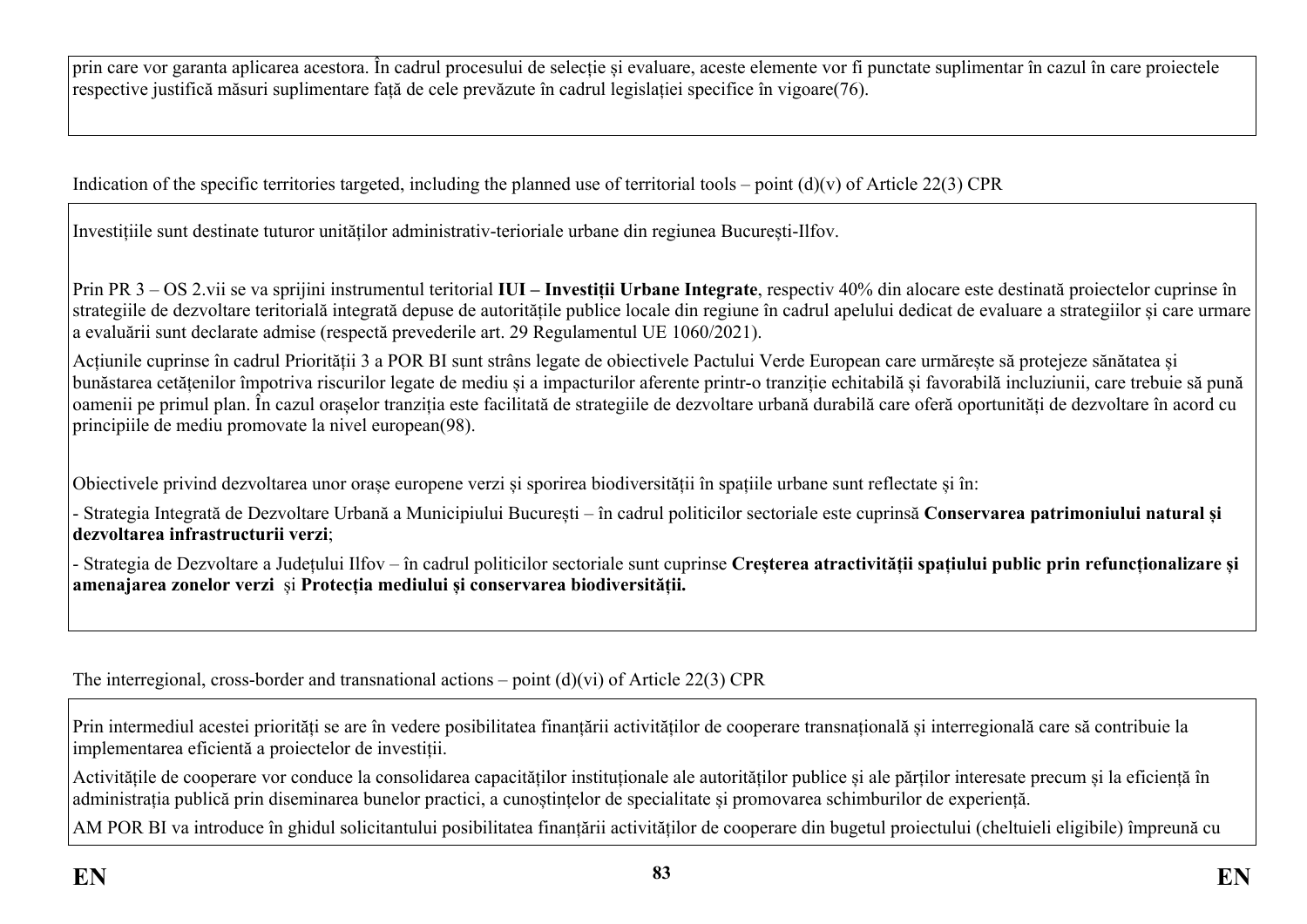criterii de prioritizare specifice, care vor încuraja activitățile de cooperare cu acele regiuni UE cu experiență relevantă în domeniul *protecției și conservării naturii, biodiversității și infrastructurilor verzi*, (regiuni cu orașe care au câștigat premiul de "Capitală verde europeană"(99) sau premiul "Frunza Verde Europeana" (100) în funcție de dimensiunea UAT-ului beneficiar al proiectului).

Această prioritate contribuie la dezvoltarea urbană sustenabilă prin intermediul strategiilor teritoriale integrate (conforme cu art. 29 al Regulamentului 1060/2021) bazate pe guvernanța pe mai multe niveluri și implicarea mai multor părți interesate, care coordonează diferiți actori în funcție de rolurile, abilitățile și nivelurile de intervenție ale acestora, asigurând implicarea activă a cetățenilor. Prin utilizarea strategiilor teritoriale integrate în cadrul POR BI vor fi susținute eforturilor de îmbunătățire a sistemelor de guvernare regionale și locale – unul dintre obiectivele SUERD abordate în cadrul Priorității 10 care vizează consolidarea capacității și cooperării instituționale prin acțiuni precum:

- Eliminarea blocajelor legate de rata scăzută de absorbție a fondurilor UE și asigurarea unei mai bune coordonări a finanțării

- Întărirea implicării societății civile și a actorilor locali.

The planned use of financial instruments – point  $(d)(vi)$  of Article 22(3) CPR

Forma de sprijin este grantul nerambursabil deoarece, prin natura lor, acțiunile finanțate nu sunt generatoare de venturi. În această prioritate nu se utilizează instrumente financiare deoarece aceste acțiuni sunt în sarcina autorităților publice locale care au, majoritatea, venituri bugetare locale reduse și reguli bugetare restrictiv.

# 2.1.1.1.2. Indicators

# Reference: point (d)(ii) of Article 22(3) CPR and Article 8 ERDF and CF Regulation

Table 2: Output indicators

| Priority | Specific<br>objective | Fund | Category of<br>region | ID | Indicator<br>Measurement unit                                                                                                           |                                | Milestone<br>(2024) | Target<br>(2029) |
|----------|-----------------------|------|-----------------------|----|-----------------------------------------------------------------------------------------------------------------------------------------|--------------------------------|---------------------|------------------|
|          | RSO <sub>2.7</sub>    |      |                       |    | $ E$ RDF   More developed   RCO36   Green infrastructure supported for other purposes than adaptation to<br>climate change              | hectares                       | 0.00                | 63.00            |
|          | <b>RSO2.7</b>         |      |                       |    | $ERDF$ More developed $ RCO74 $ Population covered by projects in the framework of strategies for<br>integrated territorial development | persons                        | 0.00                | 283,353.00       |
|          | RSO <sub>2.7</sub>    |      |                       |    | ERDF   More developed   RCO75   Strategies for integrated territorial development supported                                             | contributions to<br>strategies | 0.00                | 2.00             |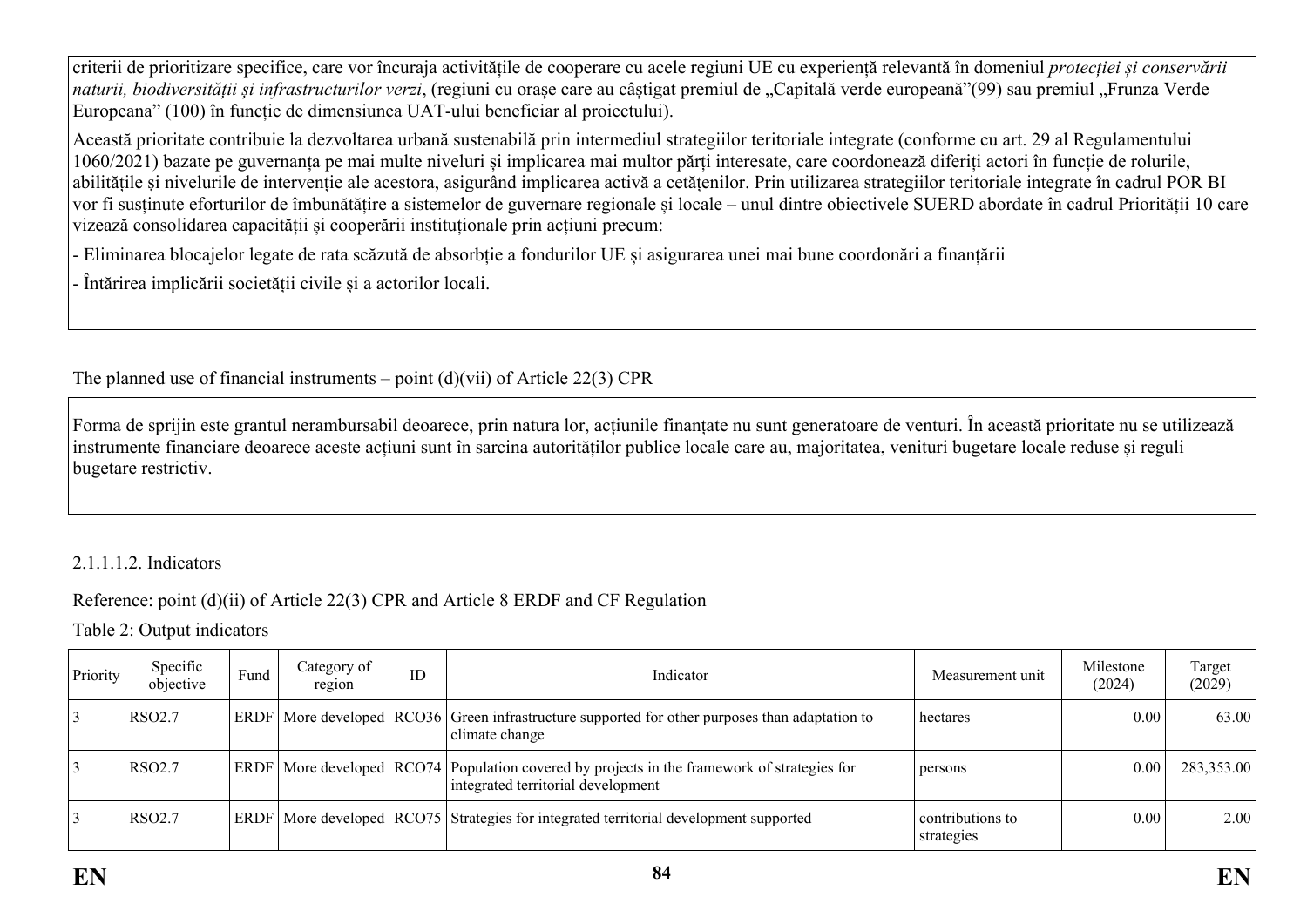### Reference: point (d)(ii) of Article 22(3) CPR

Table 3: Result indicators

| Priority | Specific<br>objective | $\mathbf{r}$<br>Fund | Category of<br>region | ID | Indicator                                                                   | Measurement<br>unit | Baseline or<br>reference value | Reference<br>Year | Target<br>(2029)    | Source of<br>data | Comments |
|----------|-----------------------|----------------------|-----------------------|----|-----------------------------------------------------------------------------|---------------------|--------------------------------|-------------------|---------------------|-------------------|----------|
|          | <b>RSO2.7</b>         | <b>ERDF</b>          | More<br>developed     |    | RCR95   Population having access to new or<br>Improved green infrastructure | persons             | 0.00                           | 2020              | 708,384.00   MySMIS |                   |          |

# 2.1.1.1.3. Indicative breakdown of the programmed resources (EU) by type of intervention

Reference: point (d)(viii) of Article 22(3) CPR

Table 4: Dimension 1 - intervention field

| Priority | Specific objective | Fund  | Category of region         | Code                                                                                                   | Amount (EUR)  |
|----------|--------------------|-------|----------------------------|--------------------------------------------------------------------------------------------------------|---------------|
|          | RSO <sub>2.7</sub> |       | <b>ERDF</b> More developed | 079. Nature and biodiversity protection, natural heritage and resources, green and blue infrastructure | 15,000,000.00 |
|          | RSO <sub>2.7</sub> | Total |                            |                                                                                                        | 15,000,000.00 |

### Table 5: Dimension 2 - form of financing

| Priority | Specific objective | Fund        | Category of region | Code          | Amount (EUR)  |
|----------|--------------------|-------------|--------------------|---------------|---------------|
|          | RSO <sub>2.7</sub> | <b>ERDF</b> | More developed     | 01<br>. Grant | 15,000,000.00 |
|          | RSO <sub>2.7</sub> | Total       |                    |               | 15,000,000.00 |

#### Table 6: Dimension 3 – territorial delivery mechanism and territorial focus

| Priority | Specific objective | Fund        | Category of region | Code                                                           | Amount (EUR)  |
|----------|--------------------|-------------|--------------------|----------------------------------------------------------------|---------------|
|          | RSO <sub>2.7</sub> | <b>ERDF</b> | More developed     | 18. Other type of territorial tool - Cities, towns and suburbs | 6,000,000.00  |
|          | RSO <sub>2.7</sub> | <b>ERDF</b> | More developed     | 33. Other approaches - No territorial targeting                | 9,000,000.00  |
|          | RSO <sub>2.7</sub> | Total       |                    |                                                                | 15,000,000.00 |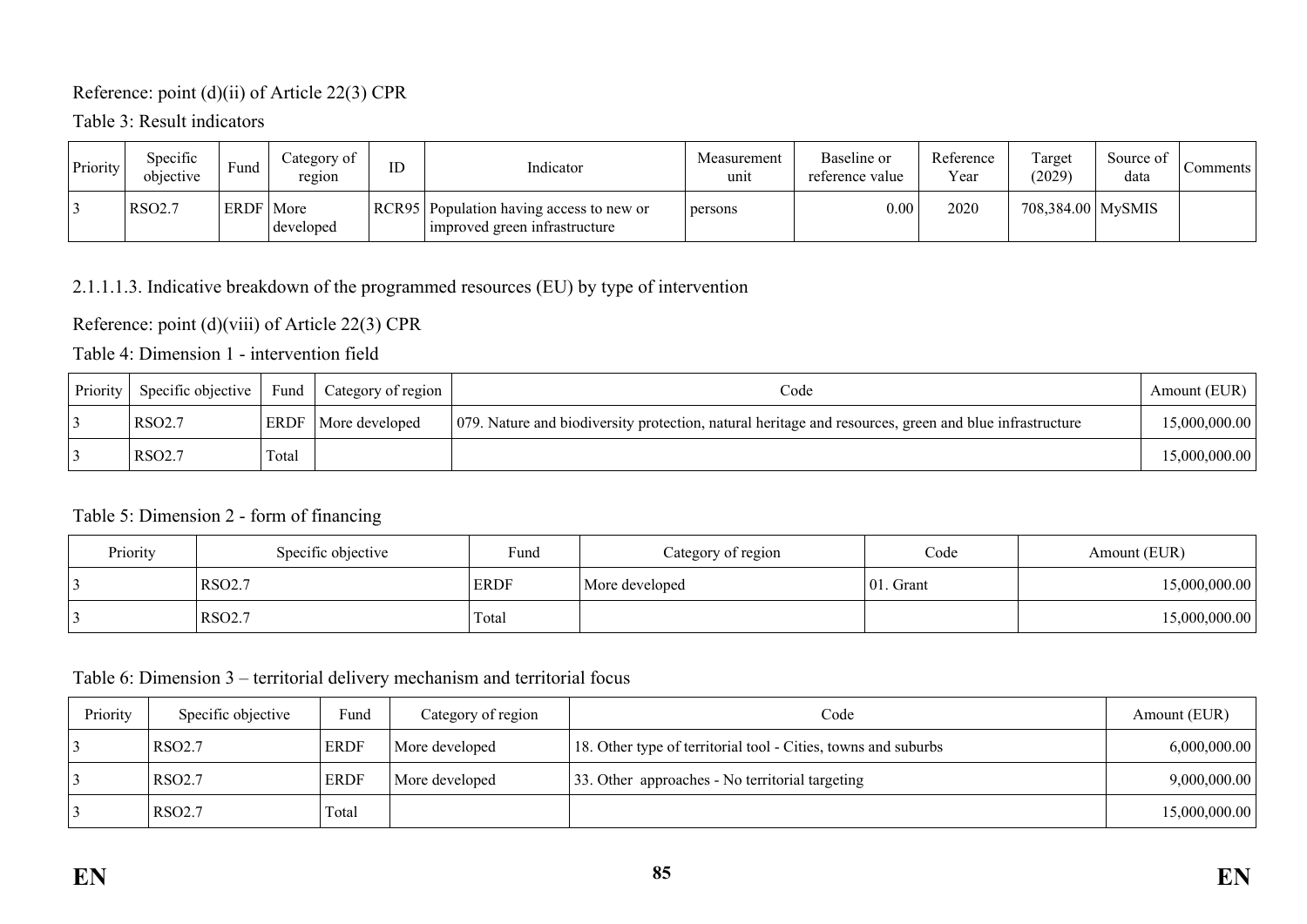### Table 7: Dimension 6 – ESF+ secondary themes

| Priority | objective<br><u> የር1116</u><br>٠'n | Fund | $e^{q}$<br>ates<br>ΩŤ | ∠ode | <b>EUR</b><br>$\sim$ |
|----------|------------------------------------|------|-----------------------|------|----------------------|
|----------|------------------------------------|------|-----------------------|------|----------------------|

#### Table 8: Dimension 7 – ESF+\*, ERDF, Cohesion Fund and JTF gender equality dimension

| Priority | Specific objective | Fund        | Category of region | Code                | Amount (EUR)  |
|----------|--------------------|-------------|--------------------|---------------------|---------------|
|          | <b>RSO2.7</b>      | <b>ERDF</b> | More developed     | 103. Gender neutral | 15,000,000.00 |
|          | <b>RSO2.7</b>      | Total       |                    |                     | 15,000,000.00 |

\* In principle, 40 % for the ESF+ contributes to gender tracking. 100 % is applicable when Member State chooses to use Article 6 ESF+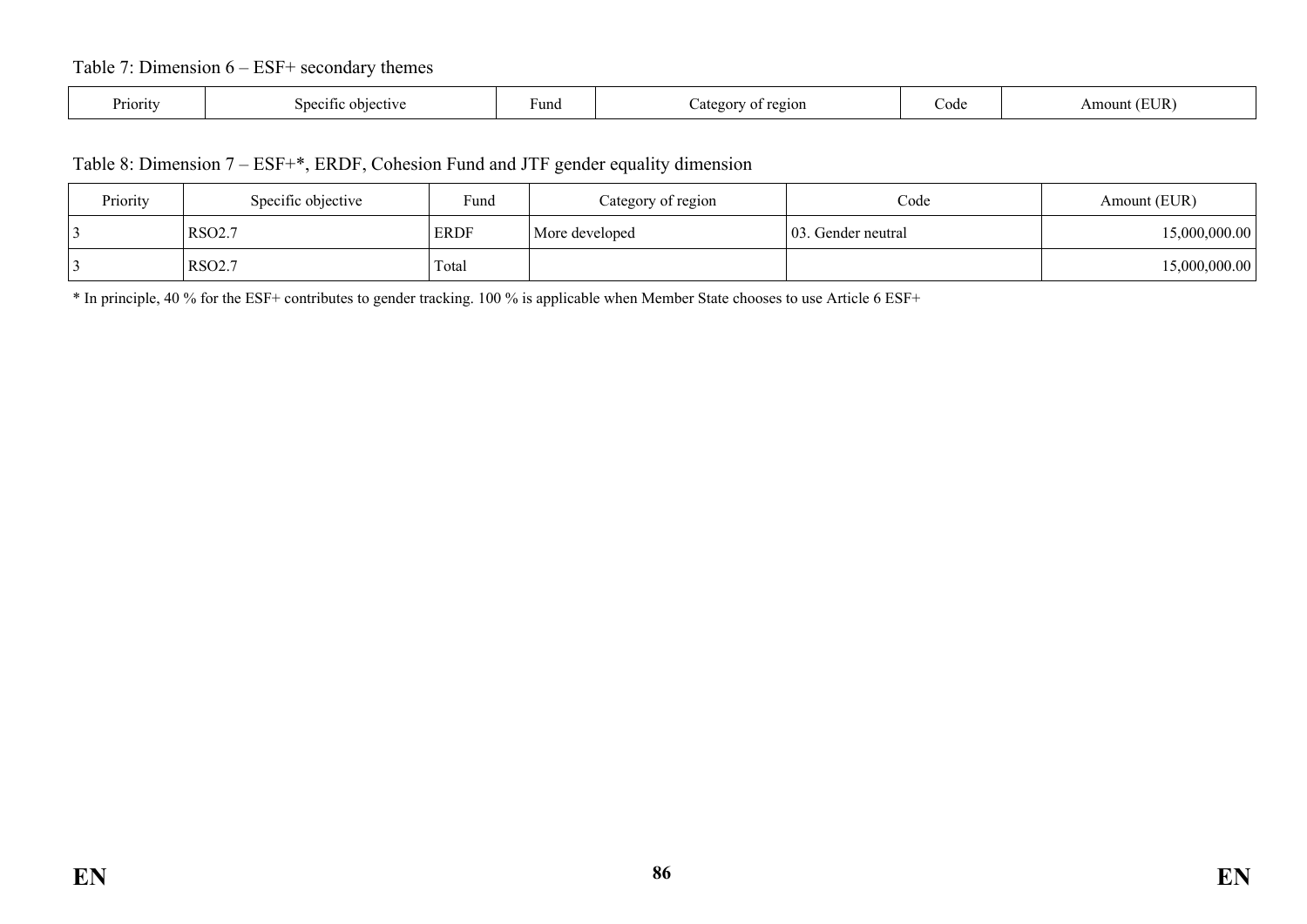2.1.1. Priority: 4. O regiune cu mobilitate ridicată (Urban mobility specific objective set out in point (viii) of Article 3(1)(b) of the ERDF and Cohesion Fund Regulation)

2.1.1.1. Specific objective: RSO2.8. Promoting sustainable multimodal urban mobility, as part of transition to a net zero carbon economy (ERDF)

2.1.1.1.1. Interventions of the Funds

Reference: points  $(d)(i)$ ,  $(iii)$ ,  $(iv)$ ,  $(v)$ ,  $(vi)$  and  $(vii)$  of Article 22(3) CPR

The related types of actions – point (d)(i) of Article 22(3) CPR and Article 6 ESF+ Regulation:

Problemele de mobilitate ale MB sunt tipice pentru orașele care nu au început încă tranziția de la transportul motorizat către alte tipuri de transport alternativ. Capacitatea tramei stradale a municipiului București de a asigura transferul fluxurilor rutiere este depășită, indicele de motorizare fiind estimat la 558 autoturisme per 1.000 locuitori. Transportul în comun reprezintă una dintre opțiunile de mobilitate în municipiul București, cu o cotă de 36% din totalul mobilității. Din cele 2,59 milioane călătorii cu mijloacele de transport în comun, cea mai mare parte revine transportului cu autobuze (26%), metrou (33%) și tramvai (18%) (101).

La nivelul RBI rețeaua de transport public gestionată de operatorul de transport STB cuprinde aproximativ 186 de linii de transport în comun din care 24 de trasee de tramvai, 17 trasee de troleibuze, 145 de trasee autobuze, 5 trasee de autobuze expres, 25 trasee de noapte și 41 de trasee regionale care deservesc parțial IF. Deși localitățile din IF sunt localizate la mai puțin de 30 km față de MB, se remarcă o densitate mai scăzută a rețelei de transport public doar în partea de nord-est a IF, o serie de localități nefiind strabătute de trasee regionale STB (Dascălu, Petrăchioaia, Ștefăneștii de Jos, Tunari, Nuci) caz în care transportul public se realizează fie de către alti operatori din Ilfov (Serviciul de Transport Voluntari şi Ecotrans STCM Chitila și Mogoșoaia), fie exclusiv de societăți private de transport public (102).

Componentele infrastructurii destinate transportului public electric din București sunt în mare parte nemodernizate: 33 % din calea de rulare pentru tramvaie, 35 % din rețeaua electrică aeriană de contact pentru tramvai, 37 % din lungimea cablurilor subterane de alimentare cu energie electrică de 0,8kV, 50% din substațiile de transformare-redresare, 33 % din rețeaua de linii stradale, 54 % din rețeaua de linii a depourilor, 87 % din rețeaua electrică pentru troleibuz.

Gradul de uzură al materialului rulant și al mijloacelor de transport este foarte de ridicat, astfel că la transportul cu tramvaiul, 65% din parc are uzura de 100%, iar 18% un grad de uzură cuprins între 75% - 100%, mare parte din parc beneficiind de reparaţii capitale sau modernizări la nivelul anilor 1980-1990. La transportul cu troleibuzul, 81% dintre ele au un grad de uzură de peste 100% şi 19% un grad de uzură între 75% - 100%.

Doar 1% din populația MB folosește bicicleta, si doar 15% alege să meargă frecvent pe jos către destinațiile vizate, în condițiile în care transportul verde nu beneficiază de o infrastructură adecvată, care să îl facă eficient și atractiv (103).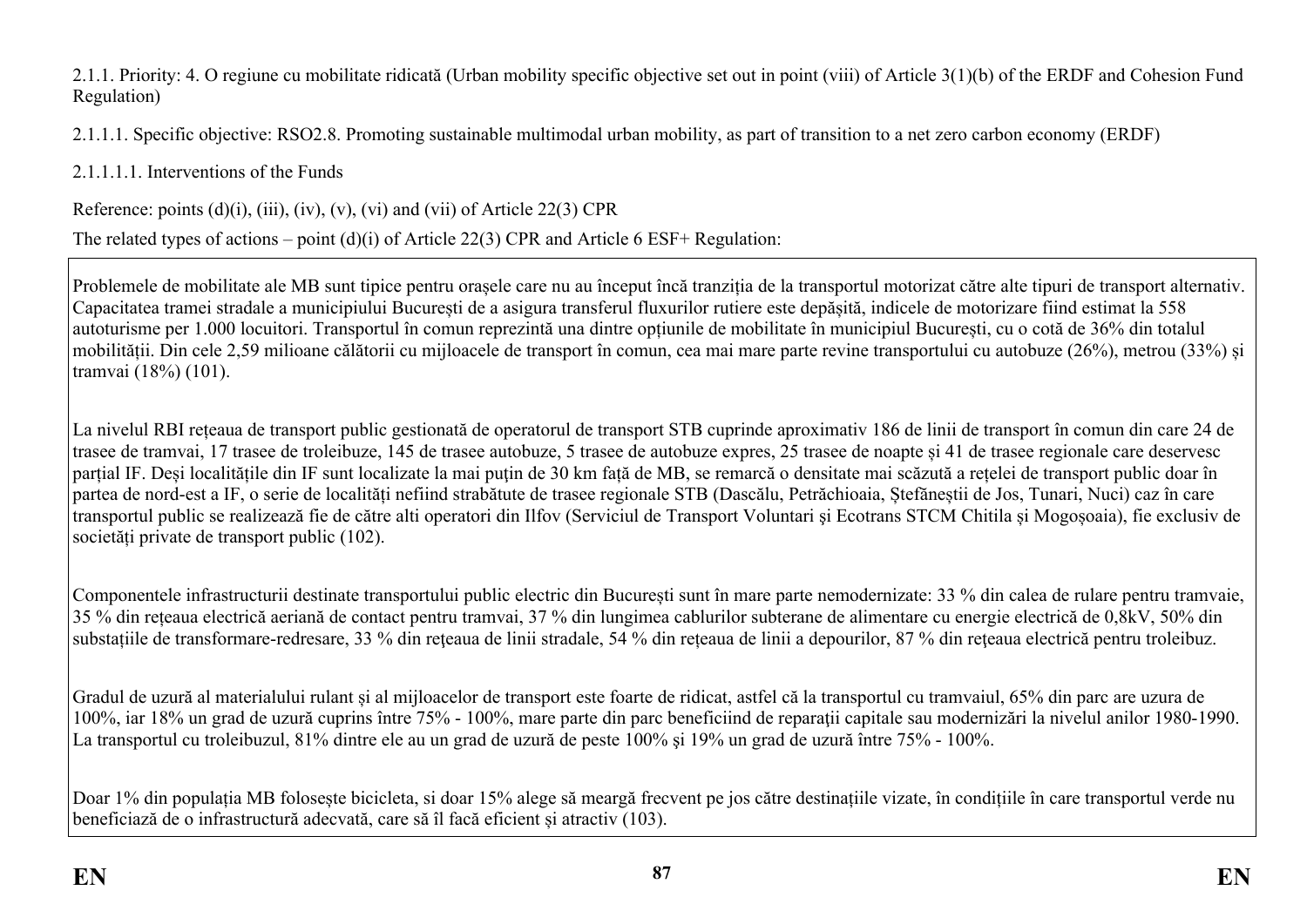S-au făcut pași importanți pentru dezvoltarea mobilității urbane în RBI prin accesarea de fonduri POR 2014-2020 și implicit prin începerea implementării investiților prevăzute în PMUD BI (monitorizat de ADI TPBI) dar nevoile de investiții sunt încă considerabile, fiind necesară alocarea unor fonduri semnificative pentru a continua investițiile în dezvoltarea modurilor de transport durabile, cu precădere în infrastructura de transport urban curat.

În cadrul acestei priorități de investiție vor fi avute în vedere următoarele tipuri de acțiuni orientative pentru finanțare:

# **4.1. Acțiuni destinate infrastructurii utilizate pentru prestarea serviciului de transport public urban curat**

-construirea/extinderea/modernizarea traseelor de transport public electric urban/ suburban: infrastructura/ suprastructura căii de rulare și alte elemente tehnice, stații de transport public, substații electrice, depouri, autobaze etc.

# **4.2. Acțiuni destinate serviciului de transport public de călători**

-achizionarea mijloacelor de transport public fără emisii de CO2, inclusiv stații de încărcare și alimentare a acestora -achiziționarea de material rulant (tramvai)

# **4.3. Acțiuni destinate infrastructurii transportului nemotorizat**

-construirea/ extinderea/ modernizarea / infrastructurii destinate utilizarii bicicletelor (piste/ trasee/ drumuri pentru biciclete și cicliști) -crearea/ modernizarea/ extinderea trasee pietonale.

# **4.4. Acțiuni destinate digitalizării sistemelor de transport public urbane**

-dezvoltarea de sisteme inteligente de transport: management al serviciului de transport public, e-ticketing, management de trafic, management al flotei, informare călători, sisteme automate de taxare, automatizare elemente de infrastructură de transport public curat, centre de date etc.

Nu vor fi finantate activități de mentenanță/întreținere pentru infrastructură și echipamente.

Se vor încuraja acele activități care vor conduce la o infrastructura sprijinită mai: decarbonizată, decongestionată, sigură, conectată multimodal și accesibilă pentru persoanele cu cerințe de mobilitate speciale. Astfel, în legătură directă cu infrastructura sprijinită, investițiile vor fi însoțite, după caz, de măsuri/soluții:

- de dezvoltare a infrastructurilor verzi și a biodiversității,
- de organizare a traficului care facilitează circulația eficientă a transportului public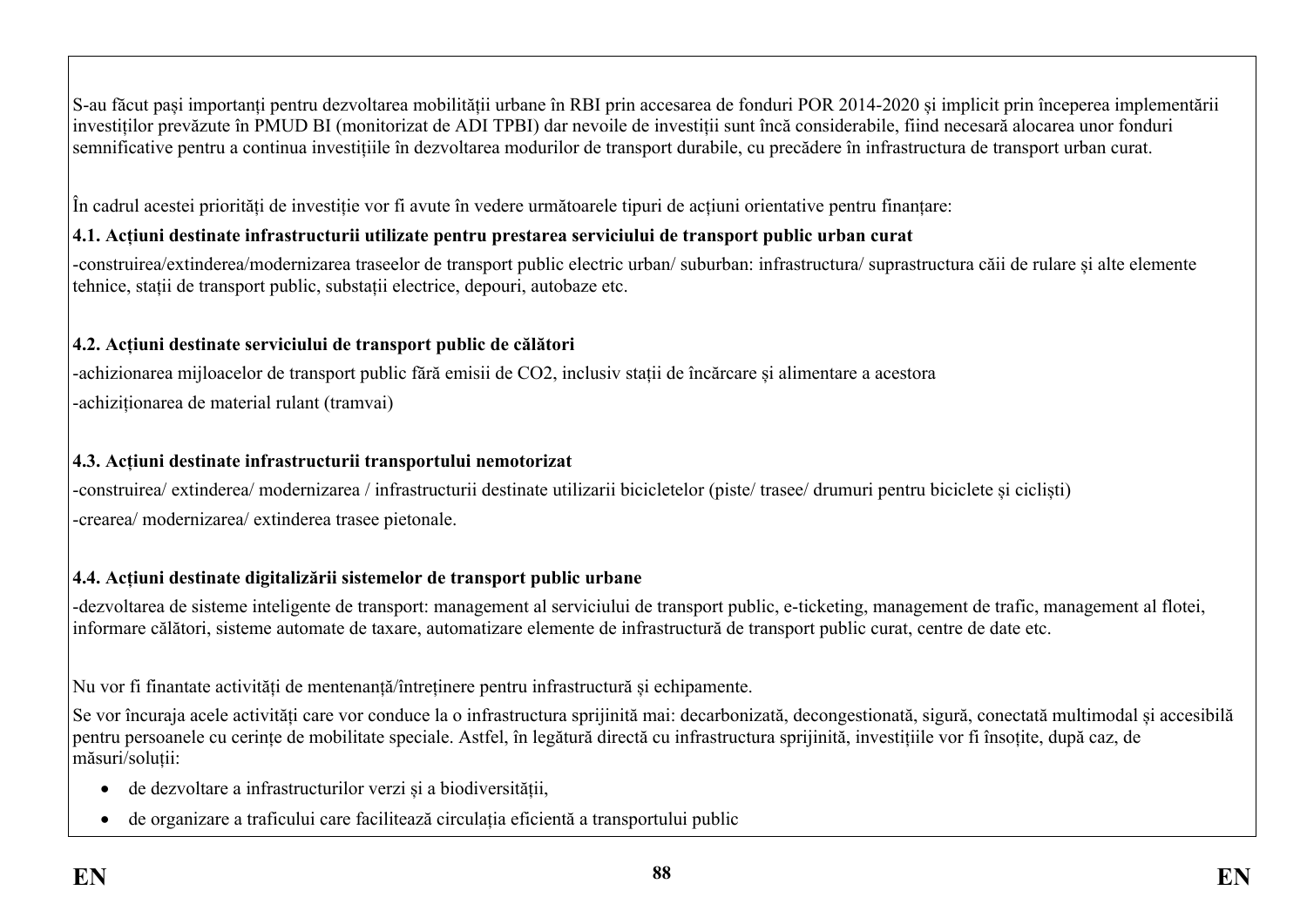- de siguranță rutiereă pentru pietoni și pasageri,
- de creștere a capacității de transport metropolitan/regional
- de asigurare a condițiilor de calitate, acces neîngrădit și adaptare a infrastructurii la nevoile individuale ale persoanelor cu dizabilități motrice, deficiente vizuale și auditive, capacități fizice și senzoriale diminuate datorită unor afecțiuni definitive sau ocazionale etc.

Pentru investițiile în material rulant și în vehicule de transport public fără emisii de CO2 se va încuraja respectarea principiului "eficienței energetice pe primul loc.

Investițiile în material rulant și vehicule de transport public fără emisii de CO2 vor fi realizate și în condițiile existenței Contractului de Servicii Publice corespunzător Regulamentului 1370/2007

Toate acțiunile sprijinite se vor regăsi în mod obligatoriu în PMUD BI 2016-2030 ce reprezintă un cadru strategic solid pentru prioritizarea și selectarea acțiunilor și care va fi supus actualizării în perioada 2021-2027, demers care va fi considerat activitate eligibilă pentru finanțare prin PORBI în limitele prevederilor GS.

Pentru acele proiecte care se regăsesc în cadrul unei strategii teritoriale, investițiile vor fi prioritizate la nivel local de autoritățile publice în baza procesului de selecție desfășurat în concordanță cu prevederile dezvoltării urbane durabile.

Tipurile de actiuni au fost evaluate ca fiind compatibile cu principiul DNSH, în conformitate cu Orientările tehnice privind aplicarea principiului de "a nu prejudicia în mod semnificativ", în temeiul Regulamentului privind Mecanismul de Redresare și Reziliență.

La nivel operațional, corelarea investițiilor în infrastructura de metrou cu cea de tramvai/troileibuz este asigurată prin prisma faptului că, geografic magistralele de metrou care sunt dispuse radial, circular și transversal se intersecteaza cu rețeaua electrică de suprafața asigurând transferul modal în 34 de stații de transport public iarcorelarea investițiilor feroviar–metrou-infrastructura electrică de transport public de suprafață este asigurata prin nodurile multimodale din Gara de Nord, Gara Basarab, Gara Obor și Gara Titan. La nivel instituțional la acest moment nu exista un protocol de colaborare între nivelul național și local care să integreze investițiile propuse.

Investițiile promovate în cadrul acestei priorități sunt sinergice cu **investițiile sprijinite prin POT** în infrastructura rutieră TEN-T (*ex: Orbital București*), în infrastructura feroviară TEN-T (*ex: Complexul feroviar București, inclusiv dimensiunea metropolitană*), în mobilitatea sustenabilă (*ex: Extindere și modernizare magistrale de metrou și Achiziționarea de material rulant nou pentru metrou*), în dezvoltarea transportului naval (ex: Finalizarea Canalului Dunăre – București), precum și cu **investițiile sprijinite prin Prioritatea 5 în conectivitate, siguranță rutieră, transport intermodal de pasageri și marfă**, care vor conduce la crearea unui sistem de transport regional sustenabil care să contribuie la sănătatea și bunăstarea populației.

Investițiile promovate în cadrul acestei priorități sunt complementare cu **PNRR** (C10- Fondul local - I.1. Mobilitatea urbană durabilă) care va sprijini asigurarea infrastructurii pentru transportul verde: achiziția de vehicule nepoluante (I.1.1), piste pentru biciclete la nivel local /metropolitan (I.1.4) - ITS/ alte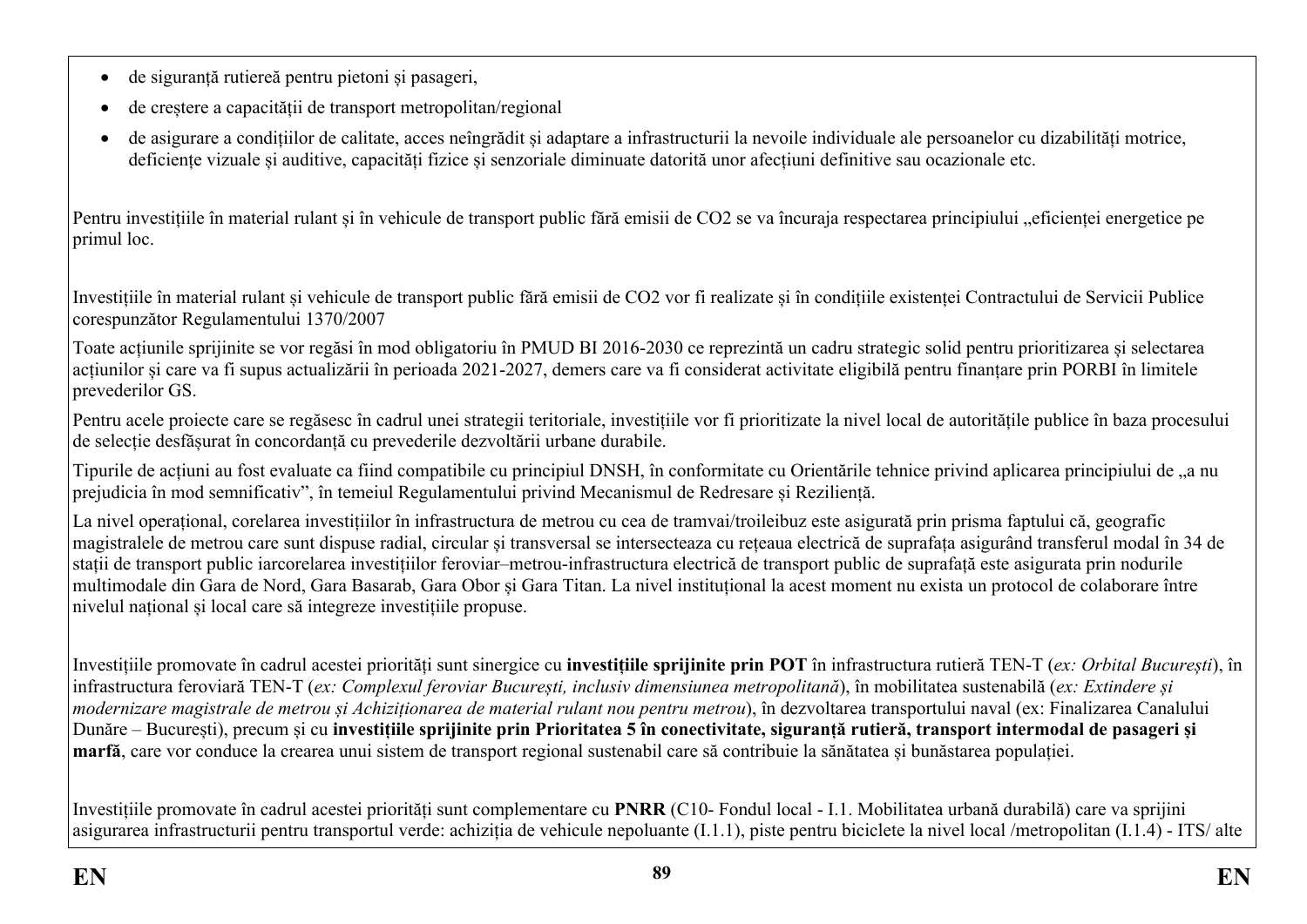infrastructuri TIC (I.1.2) și puncte de reîncărcare vehicule electrice (I.1.3) precum și cu **PNS 2023-2027** care va sprijini crearea/modernizarea infrastructurii rutiere de bază din spațiul rural (DR 23).

În procedura de evaluare, selecţie, verificare şi aprobare a solicitărilor de sprijin financiar se va asigura respectarea principiului privind evitarea dublei finanțări apărute în obținerea și utilizarea fondurilor externe nerambursabile/rambursabile alocate României prin MRR și FEDR.

The main target groups - point (d)(iii) of Article 22(3) CPR:

- Cetățenii care beneficiază de servicii de transport public îmbunătățit.
- Populația care beneficiază de un aer mai puțin poluat
- Unități administrativ teritoriale
- Autoritățile publice locale
- Operatori de transport
- Alți actori implicați în transportul public

Actions safeguarding equality, inclusion and non-discrimination – point (d)(iv) of Article 22(3) CPR and Article 6 ESF+ Regulation

În implementarea fondurilor europene se va asigura respectarea Cartei Drepturilor Fundamentale a Uniunii Europene. AM POR BI se asigură că egalitatea între femei și bărbați și integrarea perspectivei de gen sunt luate în considerare și promovate în toate etapele de programare și implementare a POR BI și se vor lua măsurile adecvate pentru a preveni orice formă de discriminare bazată pe gen, rasă sau origine etnică, religie sau convingeri, dizabilitate, vârstă sau orientare sexuală, precum și pentru a ține cont de accesibilitatea persoanelor cu dizabilități.

Principiile privind egalitatea de șanse și de tratament egal între femei și bărbați, incluziunea categoriilor defavorizate și combaterea discriminării bazate pe sex, rasă sau origine etnică, religie sau credință, dizabilitate, vârstă sau orientare sexuală, așa cum sunt ele definite şi susținute la nivelul Uniunii Europene (74) şi la nivel național prin legislația specifică și prin documentele strategice specifice (75) vor fi asigurate la nivel orizontal în toate acțiunile mai sus menționate, prin cerințe specifice formulate la nivelul ghidurilor solicitantului. Potențialii solicitanți de asistență financiară prin POR BI vor avea obligația să descrie și să demonstreze modul în care principiile orizontale sunt promovate prin proiect, detaliindu-se, la modul concret, care sunt măsurile și instrumentele prin care vor garanta aplicarea acestora. În cadrul procesului de selecție și evaluare, aceste elemente vor fi punctate suplimentar în cazul în care proiectele respective justifică măsuri suplimentare față de cele prevăzute în cadrul legislației specifice în vigoare (76).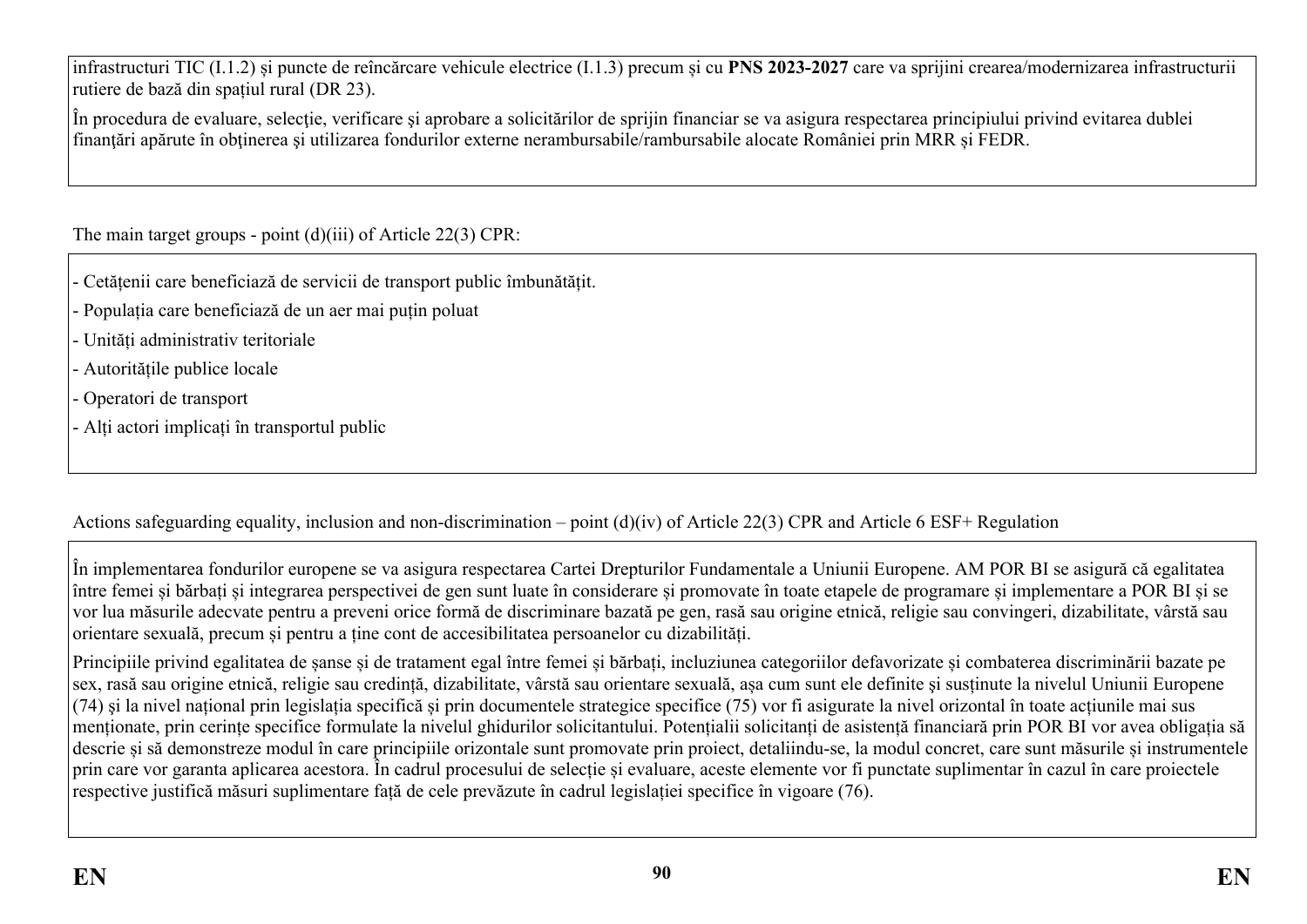Indication of the specific territories targeted, including the planned use of territorial tools – point  $(d)(v)$  of Article 22(3) CPR

Acțiunile propuse se adresează dezvoltarii urbane sustenabile.

Prin P.4. – OS 2.viii se va sprijini instrumentul teritorial **IUI – Investiții Urbane Integrate**, respectiv 45,5% din alocare este destinată proiectelor cuprinse în strategii de dezvoltare care respecta prevederile art. 29 Regulamentul UE 1060/2021.

Noua Cartă de la Leipzig evidențiază că orașele ar trebui să facă eforturi pentru a dezvolta sisteme de transport urban și de mobilitate eficiente, neutre din punct de vedere al emisiilor de dioxid de carbon, sigure și multimodale. Totodată se evidențiază că ar trebui promovate forme de mobilitate și logistică active și cu emisii reduse de dioxid de carbon, inclusiv un transfer modal către transportul public, mersul pe jos și mersul cu bicicleta și că transportul public ar trebui să fie accesibil, curat, sigur și atractiv pentru toți (104).

Măsurile privind facilitarea mobilității urbane sunt cu atât mai importante în contextul regiunii București-Ilfov care se confrunt cu importante disfuncționalități din această perspectivă. Problematicile din această sferă sunt abordate în cadrul strategiilor teritoriale după cum urmează:

- la nivelul Strategiei Integrate de Dezvoltare Urbană a Municipiului București există un obiectiv specific dedicat: *Orașul conectat. Promovarea mobilității* urbane durabile și creșterea accesibilității la rețele de transport, energie, comunicații cu 6 politici sectoriale incluse dintre care se pot aminti **Îmbunătățirea transportului public** și **Promovarea mobilității urbane durabile;**

- la nivelul Strategiei de Dezvoltare a Județului Ilfov au fost formulate două politici sectoriale în această sferă: **Dezvoltarea transportului metropolitan** (inclusiv transport public și inter-modalitate) și **Creșterea atractivității și viabilității mijloacelor de transport "verzi".**

The interregional, cross-border and transnational actions – point  $(d)(vi)$  of Article 22(3) CPR

Prin intermediul acestei priorități, se are în vedere posibilitatea finanțării activităților de cooperare transnațională și interregională (altele decat cele prevazute sub prioritatea de AT) care să contribuie la implementarea eficientă a proiectelor de investiții.

Activitățile de cooperare vor conduce la consolidarea capacităților instituționale ale autorităților publice și ale părților interesate precum și la eficiență în administrația publică prin diseminarea bunelor practici, a cunoștințelor de specialitate și promovarea schimburilor de experiență.

AM POR BI va introduce în ghidul solicitantului posibilitatea finanțării activităților de cooperare din bugetul proiectului (cheltuieli eligibile) împreună cu criterii de prioritizare specifice, care vor încuraja activitățile de cooperare în mobilitatea urbană multimodală durabilă cu acele regiuni UE cu experiență relevantă (ex: Berlin, Área Metropolitana de Lisboa, Emilia-Romagna, Leipzig, etc).

Totodată, acestă prioritate contribuie la dezvoltarea urbană sustenabilă prin intermediul strategiilor teritoriale integrate (conforme cu art. 29 al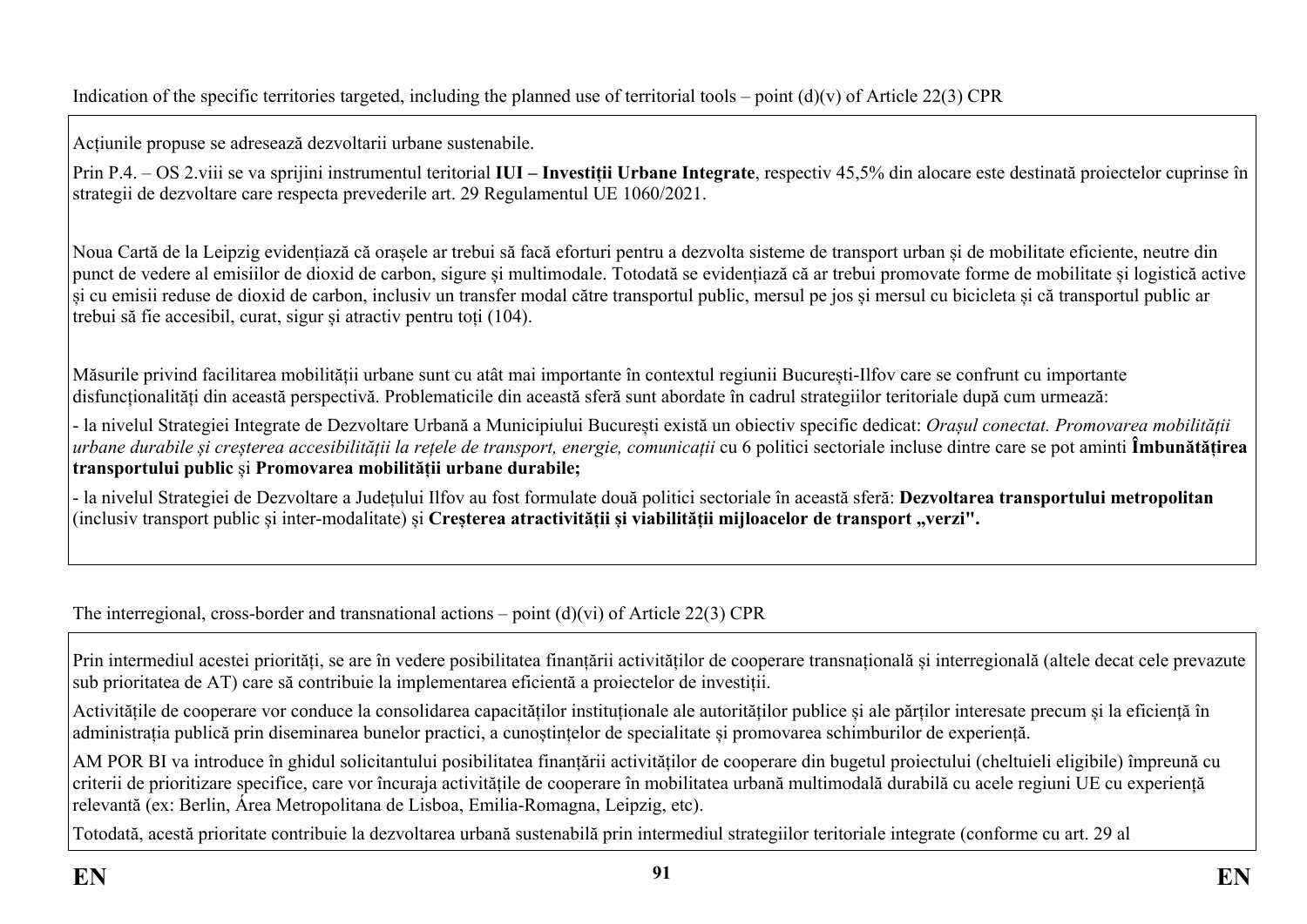Regulamentului 1060/2021) bazate pe guvernanța pe mai multe niveluri și implicarea mai multor părți interesate, care coordonează diferiți actori în funcție de rolurile, abilitățile și nivelurile de intervenție ale acestora, asigurând implicarea activă a cetățenilor.

The planned use of financial instruments – point  $(d)(vi)$  of Article 22(3) CPR

Forma de sprijin este grantul nerambursabil deoarece, prin natura lor, acțiunile finanțate nu sunt generatoare de venturi. În această prioritate nu se utilizează instrumente financiare deoarece aceste acțiuni sunt în sarcina autorităților publice locale care au, majoritatea, venituri bugetare locale reduse și reguli bugetare restrictive.

## 2.1.1.1.2. Indicators

### Reference: point (d)(ii) of Article 22(3) CPR and Article 8 ERDF and CF Regulation

Table 2: Output indicators

| Priority       | Specific<br>objective | Fund        | Category of<br>region | ID                | Indicator<br>Measurement unit<br>km                                                                     |                  | Milestone<br>(2024) | Target<br>(2029) |
|----------------|-----------------------|-------------|-----------------------|-------------------|---------------------------------------------------------------------------------------------------------|------------------|---------------------|------------------|
| $\overline{4}$ | <b>RSO2.8</b>         | ERDF More   | developed             | RCO <sub>55</sub> | Length of new tram and metro lines                                                                      | 0.00             | 2.00                |                  |
| $\overline{4}$ | <b>RSO2.8</b>         | ERDF   More | developed             | <b>RCO56</b>      | Length of reconstructed or modernised tram and metro lines                                              | km               | 0.00                | 8.00             |
| $\overline{4}$ | <b>RSO2.8</b>         | ERDF   More | developed             | RCO57             | Capacity of environmentally friendly rolling stock for collective public<br>transport                   | passengers       | 0.00                | 6,300.00         |
| $\overline{4}$ | <b>RSO2.8</b>         | ERDF   More | developed             | RCO <sub>58</sub> | Dedicated cycling infrastructure supported                                                              | km               | 0.00                | 41.00            |
| 4              | <b>RSO2.8</b>         | ERDF   More | developed             | <b>RCO60</b>      | Cities and towns with new or modernised digitised urban transport<br>systems                            | cities and towns | 0.00                | 9.00             |
| $\overline{4}$ | <b>RSO2.8</b>         | ERDF   More | developed             | RCO74             | Population covered by projects in the framework of strategies for<br>integrated territorial development | persons          | 0.00                | 612,775.00       |
| $\overline{4}$ | <b>RSO2.8</b>         | ERDF   More |                       | RCO <sub>75</sub> | Strategies for integrated territorial development supported                                             | contributions to | 0.00                | 2.00             |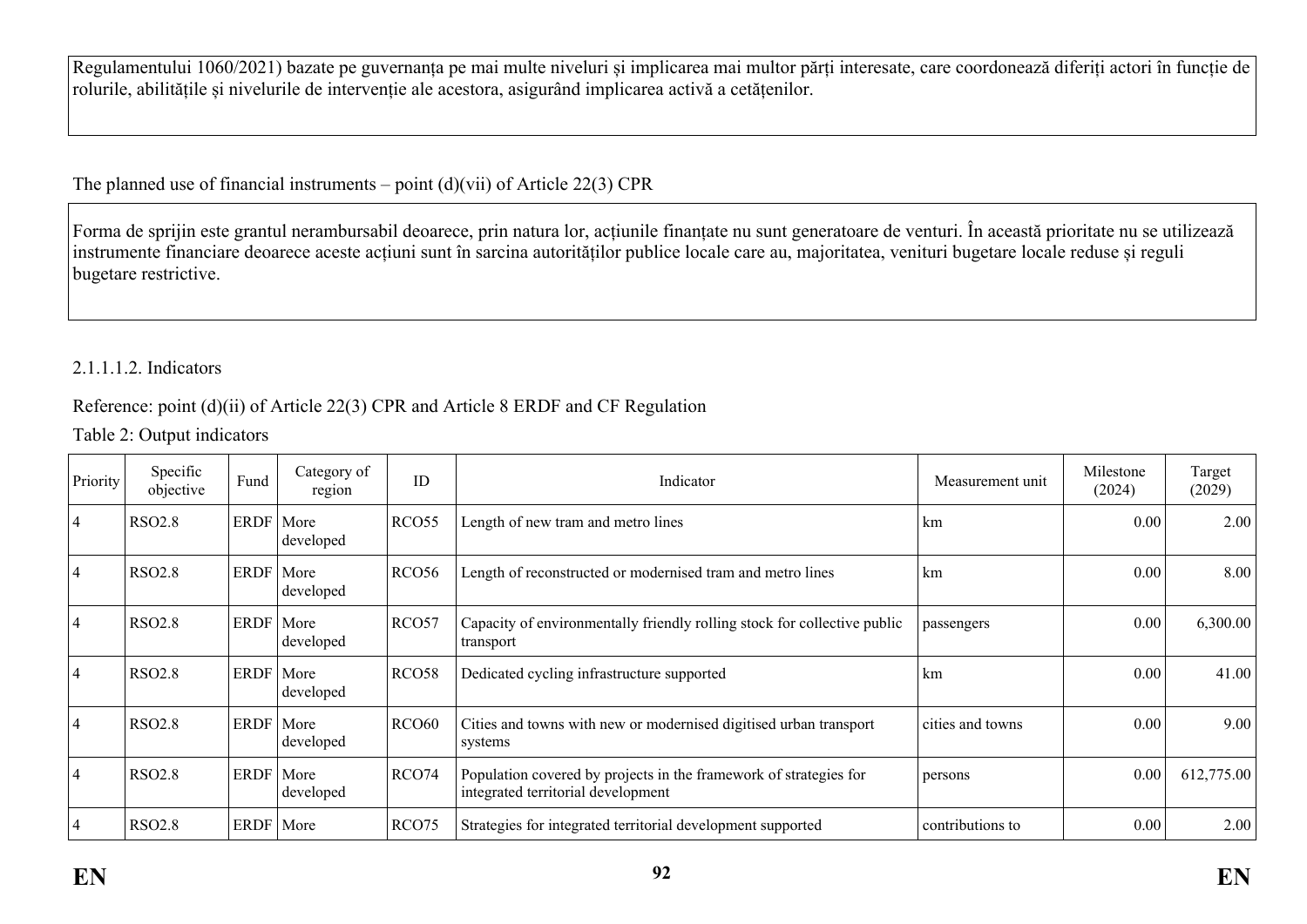|               |               | developed         |                    |                                                     | strategies |      |      |
|---------------|---------------|-------------------|--------------------|-----------------------------------------------------|------------|------|------|
| <b>RSO2.8</b> | ERDE<br>LIVD. | More<br>developed | <b>RSO</b><br>14S6 | Autobaze nou construite sau modernizate<br>Depouri/ | Number     | 0.00 | 2.00 |

# Reference: point (d)(ii) of Article 22(3) CPR

Table 3: Result indicators

| Priority | Specific<br>objective | Fund        | Category of<br>region | ID    | Indicator                                                       | Measurement<br>unit | Baseline or reference<br>value | Reference<br>Year | <b>Target (2029)</b>    | Source of<br>data | Comments |
|----------|-----------------------|-------------|-----------------------|-------|-----------------------------------------------------------------|---------------------|--------------------------------|-------------------|-------------------------|-------------------|----------|
| 14       | <b>RSO2.8</b>         | <b>ERDF</b> | More<br>developed     |       | $RCR62$   Annual users of new or<br>modernised public transport | users/year          | 475,803,000.00                 | 2020              | 499,593,150.00   MySMIS |                   |          |
| 14       | <b>RSO2.8</b>         | ERDF        | More<br>developed     | RCR63 | Annual users of new or<br>modernised tram and metro lines       | users/year          | 47,736,160.00                  | 2020              | 55,373,946.00 MySMIS    |                   |          |
| 4        | <b>RSO2.8</b>         | <b>ERDF</b> | More<br>developed     | RCR64 | Annual users of dedicated cycling<br>infrastructure             | users/year          | 0.00                           | 2020              | $4,190,000.00$ MySMIS   |                   |          |

## 2.1.1.1.3. Indicative breakdown of the programmed resources (EU) by type of intervention

# Reference: point (d)(viii) of Article 22(3) CPR

Table 4: Dimension 1 - intervention field

| Priority | Specific objective | Fund        | Category of region | Code                                      | Amount (EUR)   |
|----------|--------------------|-------------|--------------------|-------------------------------------------|----------------|
|          | RSO <sub>2.8</sub> | <b>ERDF</b> | More developed     | 081. Clean urban transport infrastructure | 55,860,000.00  |
|          | <b>RSO2.8</b>      | <b>ERDF</b> | More developed     | 082. Clean urban transport rolling stock  | 36,140,000.00  |
|          | RSO <sub>2.8</sub> | <b>ERDF</b> | More developed     | 083. Cycling infrastructure               | 8,400,000.00   |
|          | <b>RSO2.8</b>      | <b>ERDF</b> | More developed     | 084. Digitalisation of urban transport    | 14,600,000.00  |
|          | <b>RSO2.8</b>      | Total       |                    |                                           | 115,000,000.00 |

Table 5: Dimension 2 - form of financing

| $\sim$ $\sim$<br>Priority | ective | Fund | region<br>ategor | Code | (EUR<br>Amount ( |
|---------------------------|--------|------|------------------|------|------------------|
|                           |        |      |                  |      |                  |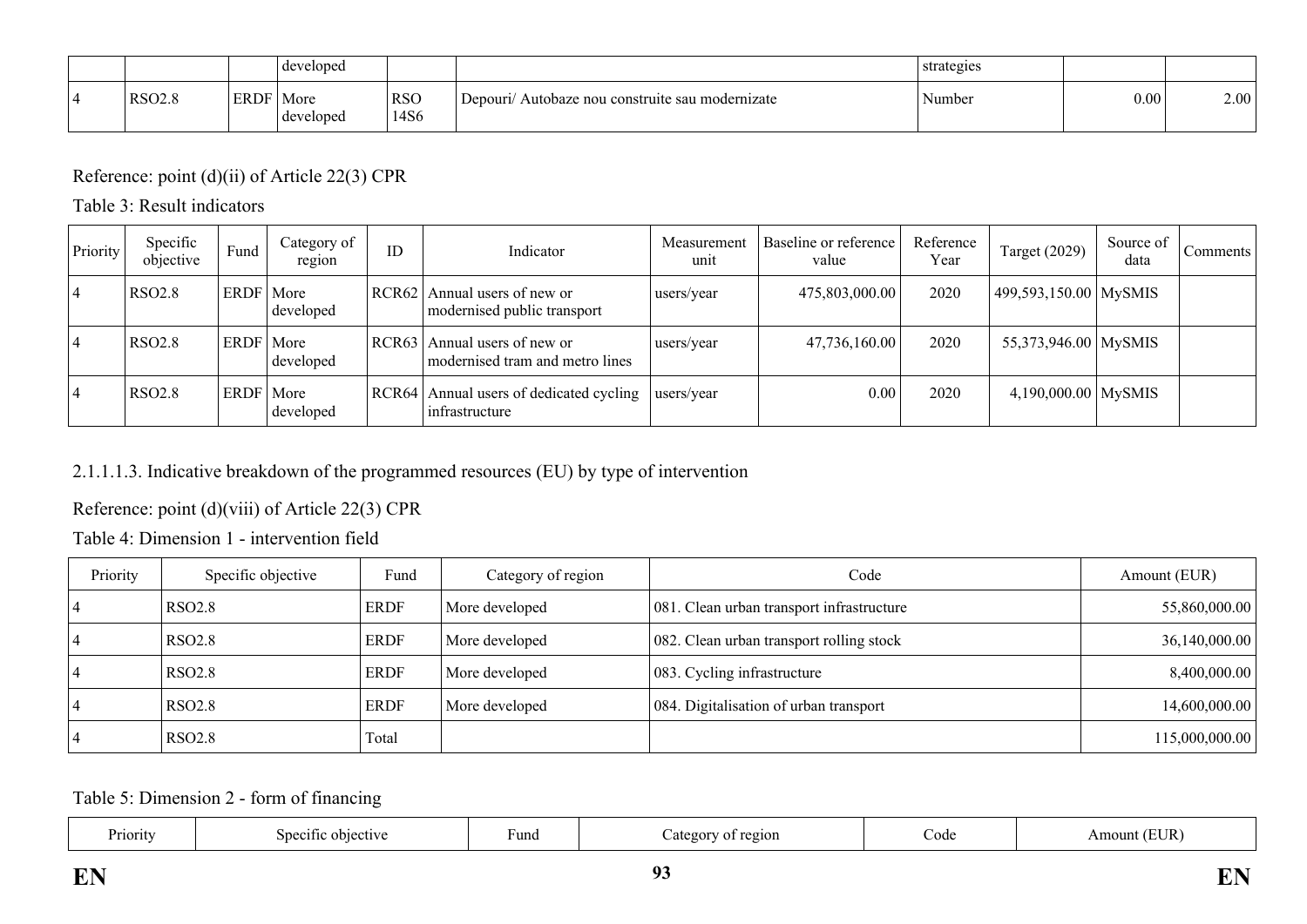| RSO2.8             | ERDF  | More developed | 01<br>$\overline{\phantom{0}}$<br>. Grant | 000 00  |
|--------------------|-------|----------------|-------------------------------------------|---------|
| RSO <sub>2.8</sub> | Total |                |                                           | .000.00 |

Table 6: Dimension 3 – territorial delivery mechanism and territorial focus

| Priority | Specific objective | Fund        | Category of region | Code                                                           | Amount (EUR)   |
|----------|--------------------|-------------|--------------------|----------------------------------------------------------------|----------------|
|          | RSO <sub>2.8</sub> | <b>ERDF</b> | More developed     | 18. Other type of territorial tool - Cities, towns and suburbs | 52,399,963.00  |
|          | <b>RSO2.8</b>      | <b>ERDF</b> | More developed     | 33. Other approaches - No territorial targeting                | 62,600,037.00  |
|          | <b>RSO2.8</b>      | Total       |                    |                                                                | 115,000,000.00 |

#### Table 7: Dimension 6 – ESF+ secondary themes

| Priority<br>`obiective_<br>Specific | <b>Tuna</b> | region<br>. . | $\cup$ ode | UR<br>าบาา<br>11 |
|-------------------------------------|-------------|---------------|------------|------------------|
|-------------------------------------|-------------|---------------|------------|------------------|

#### Table 8: Dimension 7 – ESF+\*, ERDF, Cohesion Fund and JTF gender equality dimension

| Priority | Specific objective | $\sim$<br>Fund | Category of region | Code                | Amount (EUR)   |
|----------|--------------------|----------------|--------------------|---------------------|----------------|
|          | <b>RSO2.8</b>      | <b>ERDF</b>    | More developed     | 103. Gender neutral | 115,000,000.00 |
|          | <b>RSO2.8</b>      | Total          |                    |                     | 115,000,000.00 |

\* In principle, 40 % for the ESF+ contributes to gender tracking. 100 % is applicable when Member State chooses to use Article 6 ESF+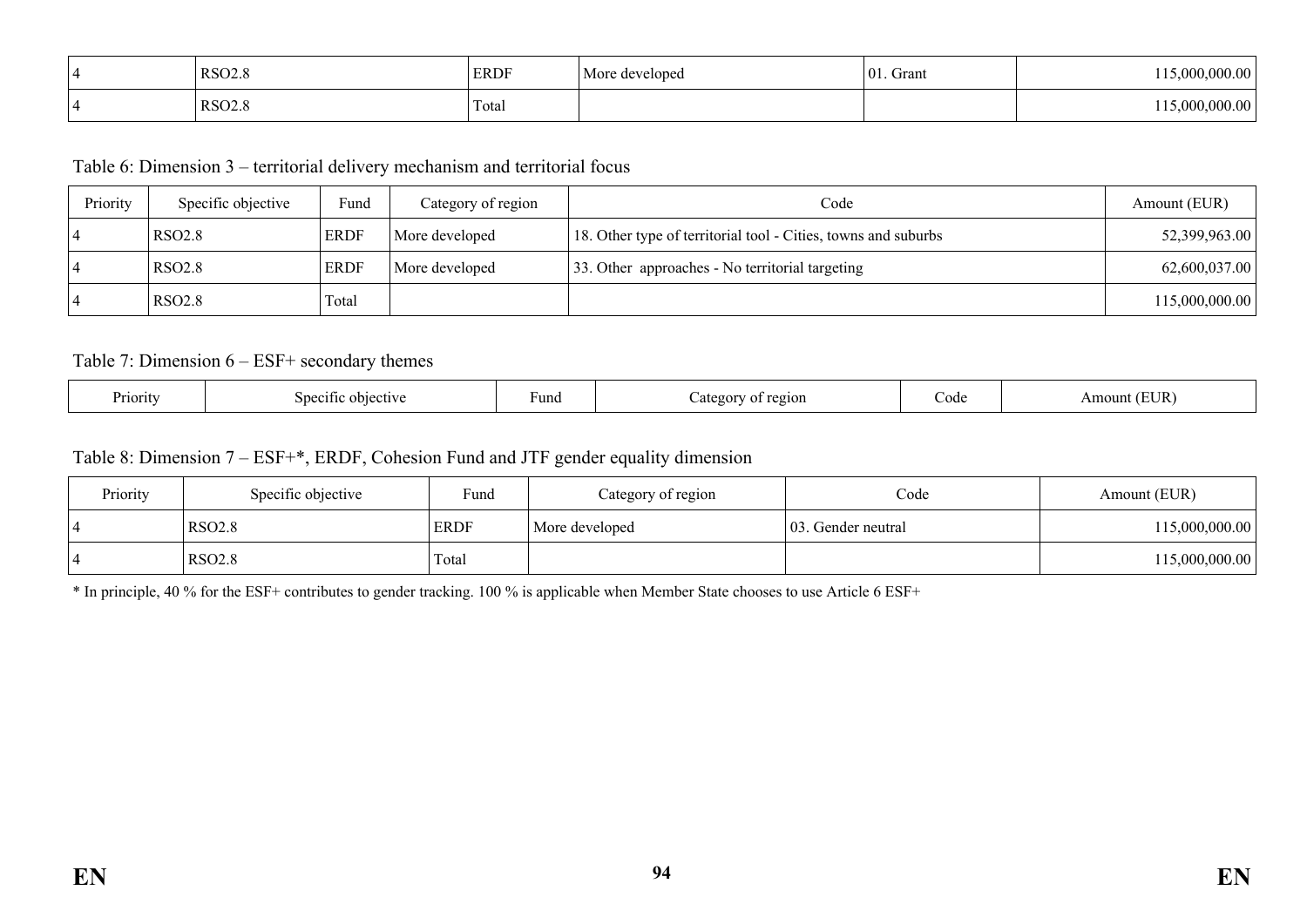### 2.1.1. Priority: 5. O regiune accesibilă

2.1.1.1. Specific objective: RSO3.2. Developing and enhancing sustainable, climate resilient, intelligent and intermodal national, regional and local mobility, including improved access to TEN-T and cross-border mobility (ERDF)

2.1.1.1.1. Interventions of the Funds

Reference: points  $(d)(i)$ ,  $(iii)$ ,  $(iv)$ ,  $(v)$ ,  $(vi)$  and  $(vii)$  of Article 22(3) CPR

The related types of actions – point (d)(i) of Article 22(3) CPR and Article 6 ESF+ Regulation:

Modernizarea DJ și asigurarea accesului la coridoarele TEN-T au o relevanță foarte mare pentru dezvoltarea regiunii, generând un impact semnificativ asupra creșterii accesibilității zonelor rurale și urbane situate în proximitatea rețelei TEN-T și implicit a creșterii economice (105). Creșterea de 159% a indicelui de motorizare nu este însoțită de o creștere a lungimii de DJ la nivelul RBI (106). **Dezvoltarea și modernizarea rețelei rutiere conectate la TEN-T** și reorientarea acesteia către o mobilitate sustenabilă, sigură, multimodală integrată, inteligentă și rezilientă va conduce la creșterea nivelului de atractivitate și utilitate pentru călători și mărfuri.

În RBI au loc anual 47 de accidente fatale la 1 milion locuitori, mai mult decât în alte regiuni de capitală (ex: Madrid, Viena) și 2.394 accidente cu raniți grav la 1 milion locuitori (107). Din numărul total de decese înregistrate în anul 2019, cea mai mare pondere o reprezintă pietonii (39%) și șoferii/pasagerii autovehiculelor implicate în accidente de circulație (37%) (108). Cele mai multe accidente grave se petrec în zona urbană (42% din total), urmat de mediul rural (35%) și de accidentele petrecute în afara localităților (23%)(109). În funcție de categoria de drum, pe DJ-uri au loc 26% din accidentele rutiere grave (110)**. Investițiile în siguranța infrastructurii aduc rezultate rapide în reducerea numărului şi gravității accidentelor rutiere**, motiv pentru care sunt necesare măsuri cu potențial ridicat de îmbunătățire a siguranței rutiere și de reducere a costurilor sociale medii legate de accidente (199).

În RBI 214 mil. pasageri/an sunt transportați cu autobuzul și microbuzul iar 11,3 mil. de pasageri/an beneficiază de servicii regulate de transport rutier interurban și internațional (200). Transportul interegional și intraregional de marfă atinge o cantitate de mărfuri de 27,68 mil. tone/an, în creștere față de anii anteriori și peste valorile altor regiuni din România.(201). Pentru a eficientiza legăturile dintre MB și IF va fi esențială conturarea unei rețele de noduri intermodale care să asigure transferul între transportul public județean și cel local sau transferul de la autovehiculul privat către transportul public local (202) precum și transferul mărfurilor între mai multe moduri de transport. Proiecte-cheie în acest sens ar putea fi facilitățile de tip "park & ride", puncte de transfer între transportul public județean și cel local(203).

În cadrul acestei priorități de investiție vor fi avute în vedere următoarele tipuri de acțiuni orientative pentru finanțare:

**5.1.** Acțiuni destinate **infrastructurii rutiere județene** care asigură conectivitatea la rețeaua si nodurile TEN-T rutiere existente/ viitoare prin care sunt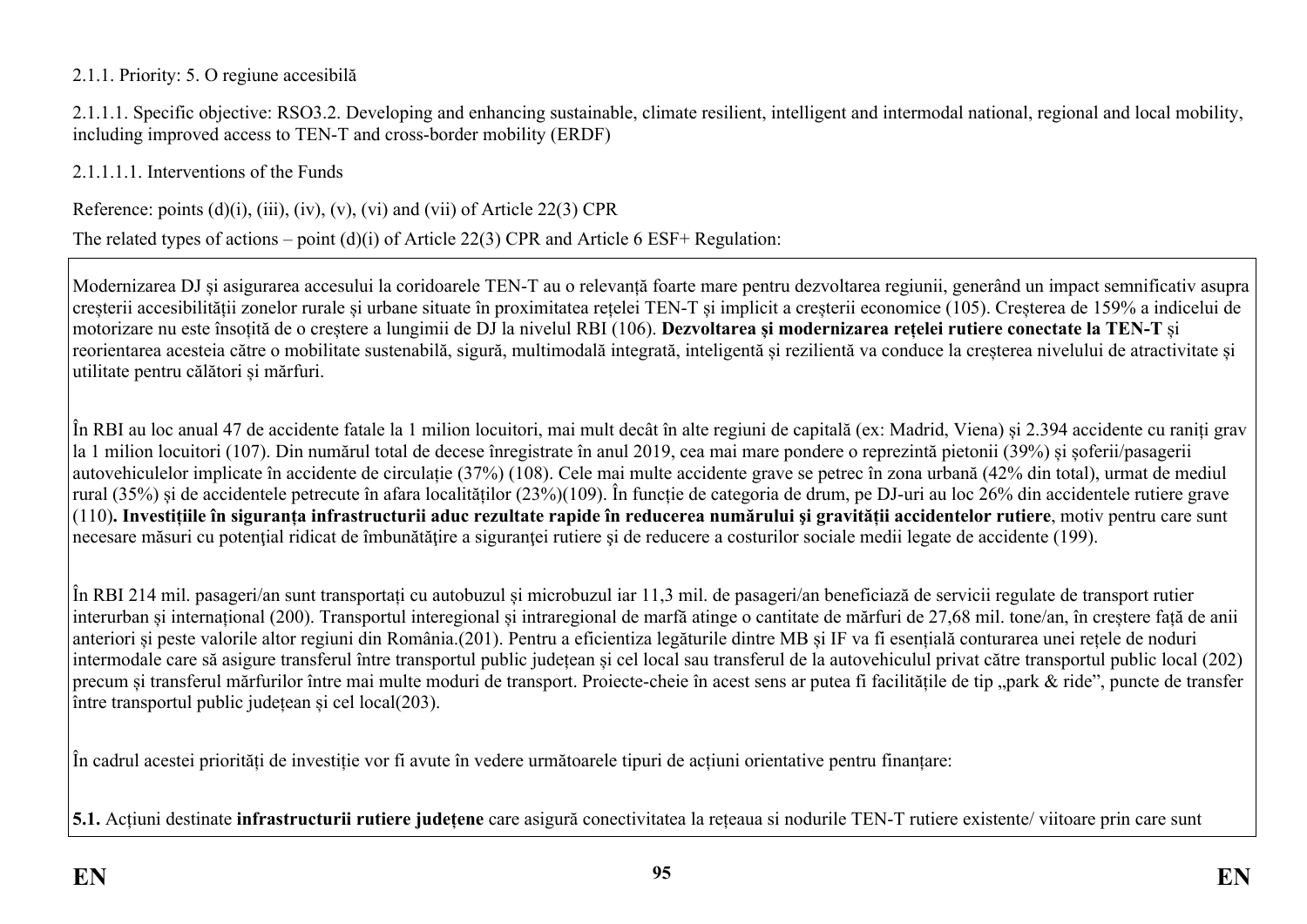propuse **construirea/reabilitarea/modernizarea drumurilor județene** care se vor realiza prin activitati precum:

- intervenții asupra suprastructurii/infrastructurii căii de rulare și altor elemente tehnice care fac parte integrantă din DJ conform soluției tehnice și legislației RO
- lucrări de artă pe traseul DJ, urmare a soluțiilor tehnice (ex: poduri, podețe, santuri, rigole, pasajele denivelate)
- amenajări rutiere destinate circulației pietonilor și bicicliștilor (trasee pietonale, piste pentru biciclete, drumuri pentru cicliși) pe traseul DJ
- stații de transport public smart pe traseul DJ (ex: stații, soluții smart pentru vânzarea de bilete, afișare pentru călători, informare și supraveghere video, inclusiv utilizare energie din surse regenerabile, etc)
- soluții destinate siguranței rutiere (conform auditului de siguranță rutieră și SNSR 2020-2030 ) în legătură directă cu infrastructura de transport rutieră.

**5.2. Acțiuni destinate siguranței rutiere adresate rețelei de transport** în linie cu cerințele SNSR 2020-2030 și auditului de siguranță rutieră, care se vor realiza prin activitati precum:

- construirea de sensuri giratorii noi, reamenajări de intersecții prin canalizarea fluxurilor de trafic, benzi dedicate pentru viraje la stânga, etc
- transformarea trecerilor la nivel cu calea ferată în pasaje denivelate/subterane, complementar investiților finanțate prin PNRR și POT (204) pentru creșterea siguranței rutiere și eliminarea blocajelor din trafic
- îmbunătățirea semnalizării verticale și orizontale și a vizibilității pe sectoarele periculoase prin asigurarea iluminatului pe timp de noapte cu soluții moderne și dispozitive luminoase și reflectorizante, semnalizar
- digitalizarea și implementarea de soluții high tech, semnalizare variabilă sistem LED, ansambluri luminoase pentru semnalizarea obstacolelor
- implementarea de măsuri de siguranță pasivă, atenuatori de impact, parapete de ghidare pe rulouri materiale retro-reflectorizante, marcajele rezonatoare, limitatoare de viteză, etc.

**5.3.** Acțiuni destinate **multimodalității** prin care sunt propuse **construirea de infrastructuri multimodale** care se vor realiza prin (listă activități neehaustive):

- construire platforme și clădiri operaționale, racorduri de drumuri de acces și drumuri operaționale, amenajări destinate circulaţiei pietonilor și bicicliştilor, soluții de siguranță rutieră, soluții smart și digitalizare, instalații și alte activități necesare funcționării terminalului multimodal de pasageri/park&ride
- construire platforme, clădiri operaționale, echipamente de transbordare, racorduri de drumuri de acces și drumuri operaționale, cale ferată de acces și operațională, soluții de siguranță rutieră, soluții smart și digitalizare, instalații și alte activități necesare funcționării terminalului intermodal de marfă.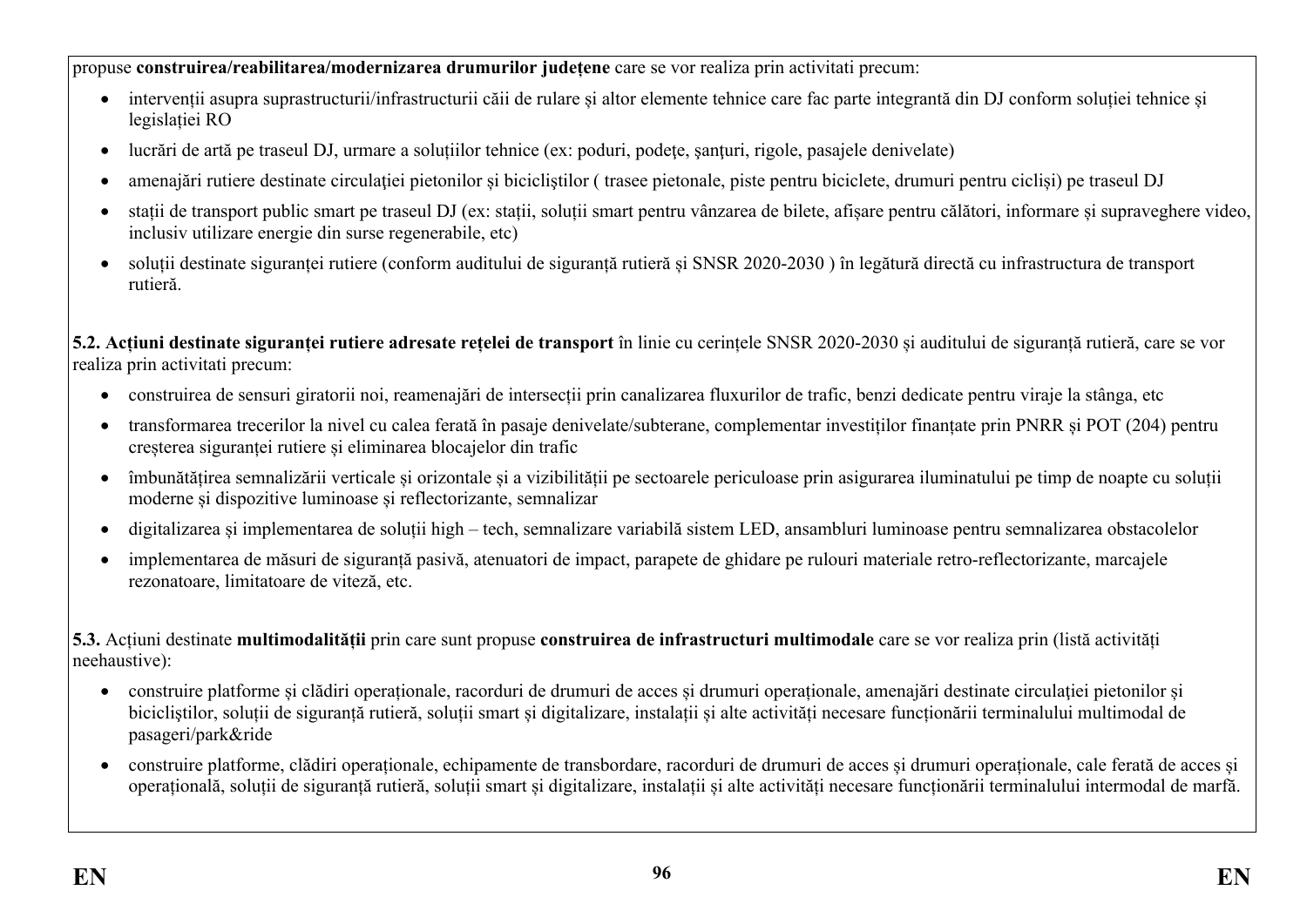Nu se vor finanța proiecte care implică doar lucrări de reparare și mentenanță sau care nu se regăsesc în PMUD BI 2016-2030. În legătură directă cu infrastructura de transport sprijinită, investițiile vor fi acompaniate, după caz, de infrastructuri verzi (măsuri de protecție naturii și a biodiversității), de infrastructură pentru combustibili alternativi (stații de încărcare și realimentare), de măsuri/soluții pentru asigurarea accesului neîngrădit și adaptarea infrastructurii la nevoile individuale ale persoanelor cu dizabilități motrice, deficiențe vizuale, deficiențe auditive, capacități fizice și senzoriale diminuate datorită unor afecțiuni, etc. Se vor încuraja prin **criterii de prioritizare**, acele activități care vor conduce la o infrastructura sprijinită mai: decarbonizată, sigură, conectată, multimodală, inteligentă, rezilientă, complementară și accesibilă pentru persoanele cu cerințe de mobilitate speciale.

Tipurile de acțiuni au fost evaluate ca fiind compatibile cu principiul DNSH, în conformitate cu Orientările tehnice privind aplicarea principiului de "a nu prejudicia în mod semnificativ", în temeiul Regulamentului privind Mecanismul de Redresare și Reziliență.

Cu toate că prioritizarea prealabilă la nivel regional a proiectelor de modernizare a infrastructurii rutiere, pe baza experienței actuale, crează un cadru favorabil pentru pregătirea din timp a investițiilor (111), în RBI, investițiile sprijinite în DJ-uri se adresează unui singur județ (IF) și beneficiar (CJI). Investițiile în rețeaua de DJ-uri se vor regăsi in SDJ Ilfov 2020-2030 (aprobat prin HCJI) iar pentru confirmarea conectivității la rețeua TEN-T, acestea vor fi validate la nivelul MTIC prin asigurarea corelării cu rețeaua de transport din MPGT.

Investițiile promovate în cadrul acestei priorități sunt sinergice cu investițiile sprijinite prin POT în infrastructura rutieră TEN-T (ex: Orbital București), în infrastructura feroviară TEN-T (ex: Complexul feroviar București, inclusiv dimensiunea metropolitană), în mobilitatea sustenabilă (ex: Extindere și modernizare magistrale de metrou, Achiziționarea de material rulant nou pentru metrou), în dezvoltarea transportului naval (ex: Finalizarea Canalului Dunăre – București), precum și cu investițiile în mobilitatea durabilă sprijinite prin Prioritatea 3, care vor conduce la crearea unui sistem de transport regional sustenabil care să contribuie la sănătatea și bunăstarea populației.

Investițiile promovate în cadrul acestei priorități sunt complementare cu POT: infrastructura multimodală TEN-T (ex: terminale intermodale și centre logistice multimodale private), infrastructuri pentru combustibili alternativi pe rețeaua TEN-T (ex: stații de încărcare și realimentare), siguranță ruțieră (ex: Modernizarea trecerilor la nivel cu calea ferată), cu PNRR: infrastructura rutieră și feroviară națională și măsuri de siguranță rutieră (C4 - Transport Sustenabil - I3), puncte de reîncărcare vehicule electrice (C10 – Fondul local - I.1.3) precum și cu PNS 2023-2027:crearea/modernizarea infrastructurii rutiere de bază din spațiul rural (DR 23). În procedura de evaluare, selecție, verificare și aprobare a solicitărilor de sprijin financiar se va asigura respectarea principiului privind evitarea dublei finanțări apărute în obținerea și utilizarea fondurilor externe nerambursabile/rambursabile alocate României prin MRR și FEDR și FC.

The main target groups - point (d)(iii) of Article 22(3) CPR:

- Cetățenii/ șoferi care beneficiază de servicii de infrastructura de transport nouă sau îmbunătățită.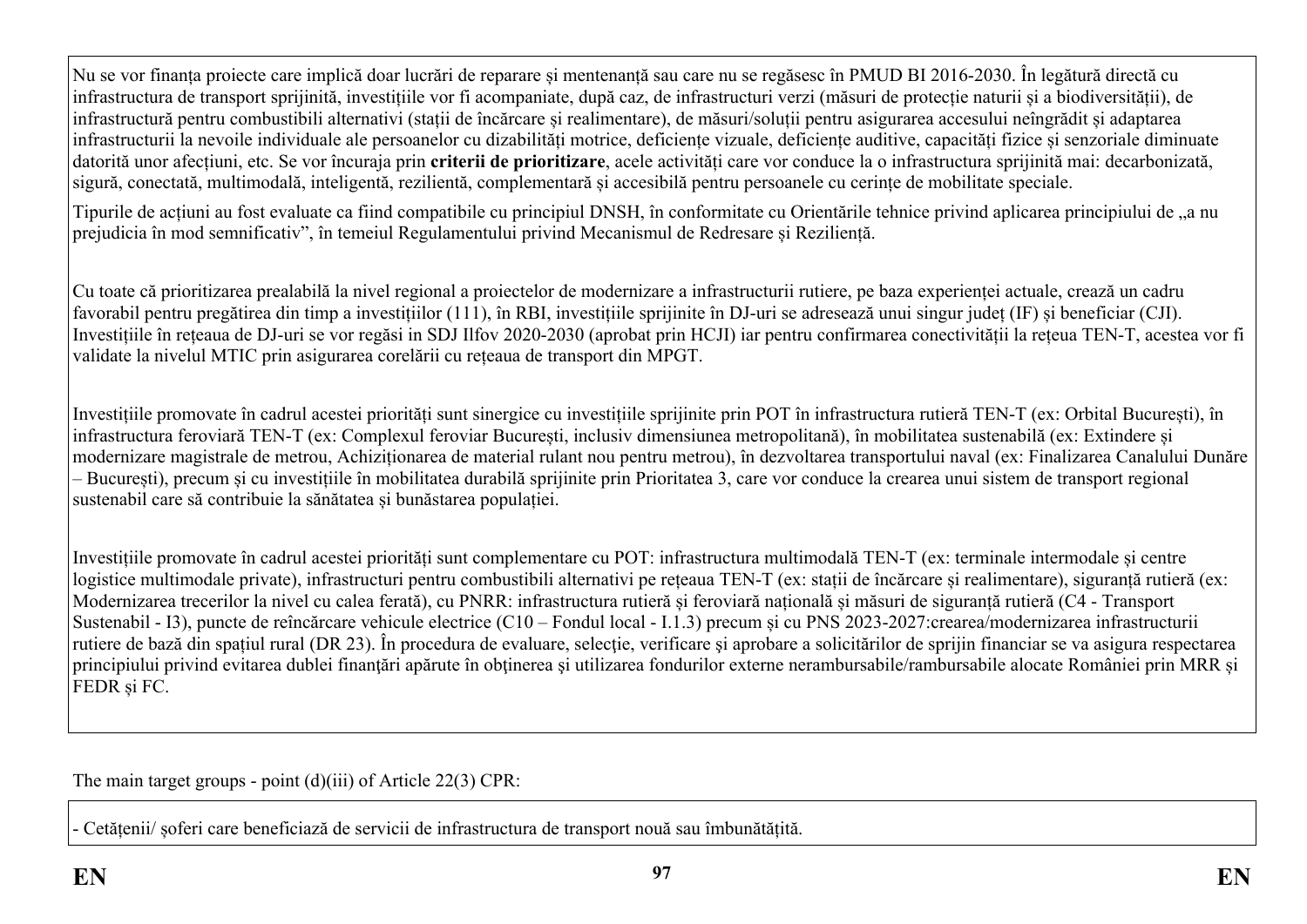- Unități administrativ teritoriale
- Autoritățile publice locale
- Operatori de transport de pasageri și marfă
- Populația regiunii și cea care tranzitează regiunea
- Agenți economici

Actions safeguarding equality, inclusion and non-discrimination – point (d)(iv) of Article 22(3) CPR and Article 6 ESF+ Regulation

În implementarea fondurilor europene se va asigura respectarea Cartei Drepturilor Fundamentale a Uniunii Europene. AM POR BI se asigură că egalitatea între femei și bărbați și integrarea perspectivei de gen sunt luate în considerare și promovate în toate etapele de programare și implementare a POR BI și se vor lua măsurile adecvate pentru a preveni orice formă de discriminare bazată pe gen, rasă sau origine etnică, religie sau convingeri, dizabilitate, vârstă sau orientare sexuală, precum și pentru a ține cont de accesibilitatea persoanelor cu dizabilități.

Principiile privind egalitatea de șanse și de tratament egal între femei și bărbați, incluziunea categoriilor defavorizate și combaterea discriminării bazate pe sex, rasă sau origine etnică, religie sau credință, dizabilitate, vârstă sau orientare sexuală, așa cum sunt ele definite şi susținute la nivelul Uniunii Europene (74) şi la nivel național prin legislația specifică și prin documentele strategice specifice (75) vor fi asigurate la nivel orizontal în toate acțiunile mai sus menționate, prin cerințe specifice formulate la nivelul ghidurilor solicitantului. Potențialii solicitanți de asistență financiară prin POR BI vor avea obligația să descrie și să demonstreze modul în care principiile orizontale sunt promovate prin proiect, detaliindu-se, la modul concret, care sunt măsurile și instrumentele prin care vor garanta aplicarea acestora. În cadrul procesului de selecție și evaluare, aceste elemente vor fi punctate suplimentar în cazul în care proiectele respective justifică măsuri suplimentare față de cele prevăzute în cadrul legislației specifice în vigoare (76).

Indication of the specific territories targeted, including the planned use of territorial tools – point  $(d)(v)$  of Article 22(3) CPR

Investițiile în infrastructura rutieră județeană se vor implementa doar în județul Ilfov, iar cele în siguranța rutieră și în construirea de infrastructuri multimodale se vor implementa la nivelul regiunii, fără a se aplica instrumente teritoriale.

The interregional, cross-border and transnational actions – point  $(d)(vi)$  of Article 22(3) CPR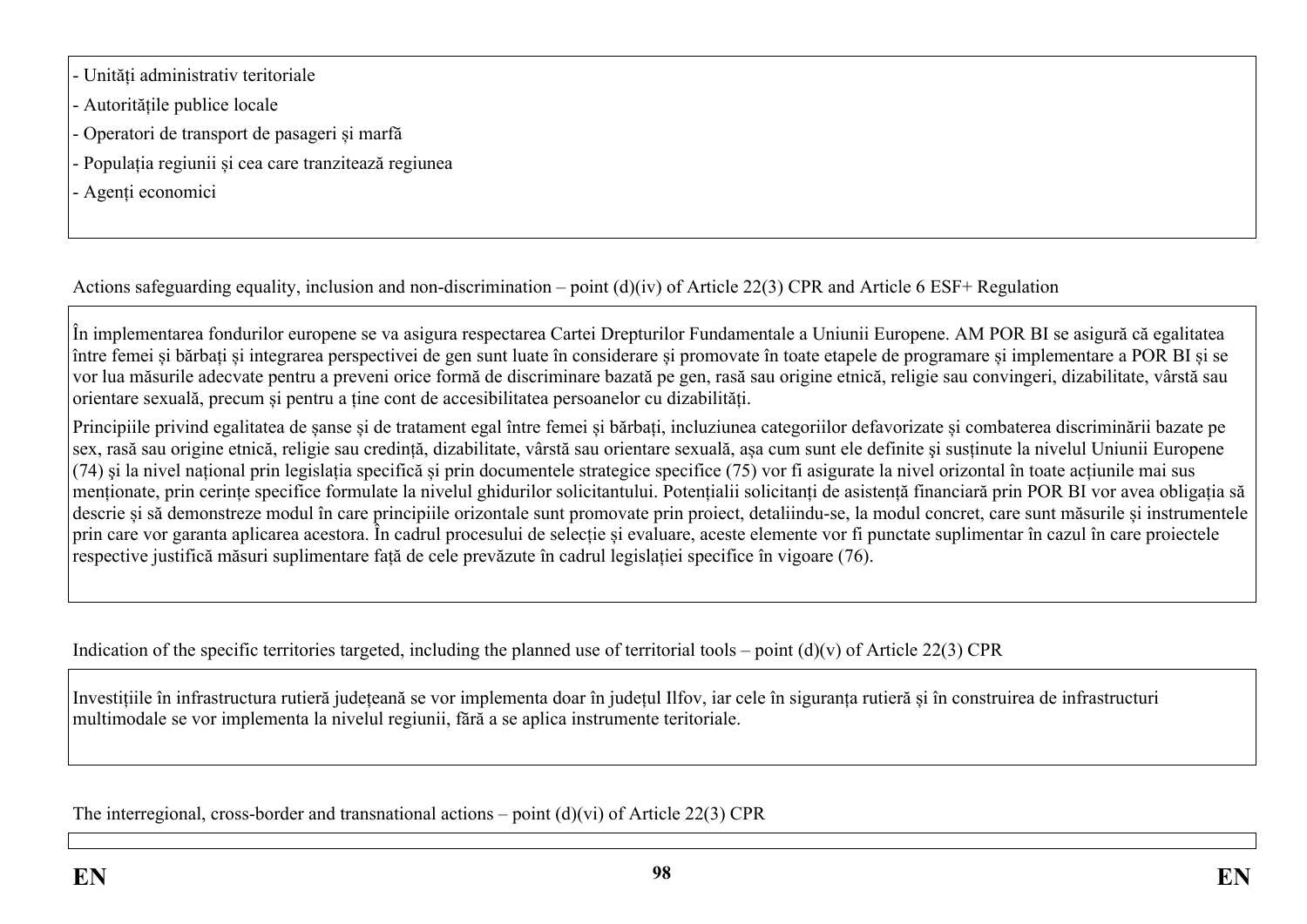Prin intermediul acestei priorități, se are în vedere posibilitatea finanțării activităților de cooperare transnațională și interregională (altele decat cele prevazute sub prioritatea de AT) care să contribuie la implementarea eficientă a proiectelor de investiții.

Activitățile de cooperare vor conduce la consolidarea capacităților instituționale ale autorităților publice și ale părților interesate precum și la eficiență în administrația publică prin diseminarea bunelor practici, a cunoștințelor de specialitate și promovarea schimburilor de experiență.

AM POR BI va introduce în ghidul solicitantului posibilitatea finanțării activităților de cooperare din bugetul proiectului (cheltuieli eligibile) împreună cu criterii de prioritizare specifice, care vor încuraja activitățile de cooperare în mobilitatea regională și locală durabilă, rezilientă la schimbările climatice, inteligentă și intermodală cu acele regiuni UE cu experiență relevantă (ex: Berlin, Área Metropolitana de Lisboa, Emilia-Romagna, Leipzig, etc.).

The planned use of financial instruments – point  $(d)(vi)$  of Article 22(3) CPR

Forma de sprijin este grantul nerambursabil deoarece, prin natura lor, acțiunile finanțate nu sunt generatoare de venturi. În cadrul acestei priorități nu se utilizează instrumente financiare deoarece aceste acțiuni sunt în sarcina autorităților publice locale care au, majoritatea, venituri bugetare locale reduse și reguli bugetare restrictive*.*

2.1.1.1.2. Indicators

Reference: point (d)(ii) of Article 22(3) CPR and Article 8 ERDF and CF Regulation

Table 2: Output indicators

|        | Priority Specific objective   Fund   Category of region | ID | Indicator                                                    | Measurement unit       | Milestone (2024) | Target $(2029)$ |
|--------|---------------------------------------------------------|----|--------------------------------------------------------------|------------------------|------------------|-----------------|
| RSO3.2 | <b>ERDF</b> More developed                              |    | RCO44 Length of new or upgraded roads - non-TENT             | km.                    | 0.00             | 3.00            |
| RSO3.2 | ERDF   More developed                                   |    | RCO46 Length of roads reconstructed or modernised - non-TENT | km                     | 0.00             | 73.00           |
| RSO3.2 | ERDF   More developed                                   |    | RCO54 New or modernised intermodal connections               | intermodal connections | 0.00             | 3.00            |

# Reference: point (d)(ii) of Article 22(3) CPR

Table 3: Result indicators

| Priority | Specific | ∙una | .00001<br>-01 |  | .<br>icato<br>. | asurement<br>IVI U | Baseline or | Reference | (2029)<br>arget | Source | $\sim$ $\sim$ $\sim$<br>ent<br>. |
|----------|----------|------|---------------|--|-----------------|--------------------|-------------|-----------|-----------------|--------|----------------------------------|
|----------|----------|------|---------------|--|-----------------|--------------------|-------------|-----------|-----------------|--------|----------------------------------|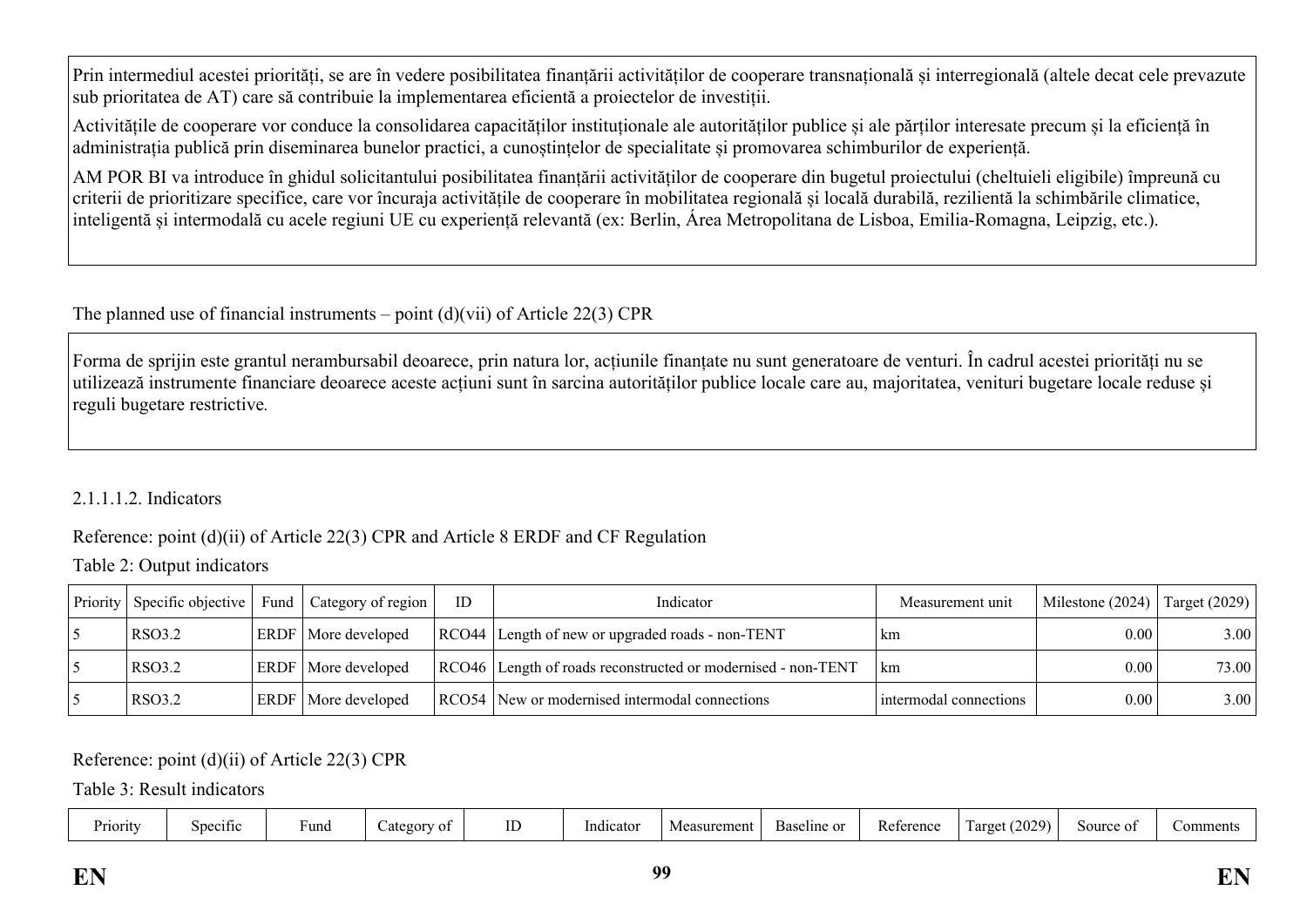|   | objective     |             | region            |                 |                                                                                            | unit                  | reference<br>value | Year |                                    | data |  |
|---|---------------|-------------|-------------------|-----------------|--------------------------------------------------------------------------------------------|-----------------------|--------------------|------|------------------------------------|------|--|
| 5 | <b>RSO3.2</b> | <b>ERDF</b> | More<br>developed | RCR55           | Annual users<br>of newly<br>built,<br>reconstructed,<br>upgraded or<br>modernised<br>roads | passenger-<br>km/year | 95,443,885.00      | 2020 | $109,491,183.0$ MySMIS<br>$\theta$ |      |  |
| 5 | <b>RSO3.2</b> | <b>ERDF</b> | More<br>developed | RCR59           | Freight<br>transport on<br>rail                                                            | tonnes-<br>km/year    | $0.00\,$           | 2020 | $1,500,000.00$ MySMIS              |      |  |
| 5 | <b>RSO3.2</b> | <b>ERDF</b> | More<br>developed | <b>RSR 14S7</b> | Număr anual<br>de<br>utilizatori/pas<br>ageri de<br>conexiuni<br>multimodale               | Number                | $0.00\,$           | 2020 | 350,040.00 MySMIS                  |      |  |

## 2.1.1.1.3. Indicative breakdown of the programmed resources (EU) by type of intervention

# Reference: point (d)(viii) of Article 22(3) CPR

Table 4: Dimension 1 - intervention field

| Priority | Specific objective | Fund        | Category of region | Code                                                                                     | Amount (EUR)  |
|----------|--------------------|-------------|--------------------|------------------------------------------------------------------------------------------|---------------|
|          | RSO3.2             | <b>ERDF</b> | More developed     | 089. Newly built or upgraded secondary road links to TEN $\Box$ T road network and nodes | 15,000,070.00 |
|          | <b>RSO3.2</b>      | <b>ERDF</b> | More developed     | 090. Newly built or upgraded other national, regional and local access roads             | 12,500,000.00 |
|          | <b>RSO3.2</b>      | <b>ERDF</b> | More developed     | 108. Multimodal transport (TEN $\Box$ T)                                                 | 15,000,000.00 |
|          | RSO3.2             | Total       |                    |                                                                                          | 42,500,070.00 |

Table 5: Dimension 2 - form of financing

| Priority | Specific objective | Fund        | of region<br>ategory | Code          | (EUR)<br>\mount |
|----------|--------------------|-------------|----------------------|---------------|-----------------|
|          | RSO3.2             | <b>ERDF</b> | More developed       | 101.<br>Grant | 70.00           |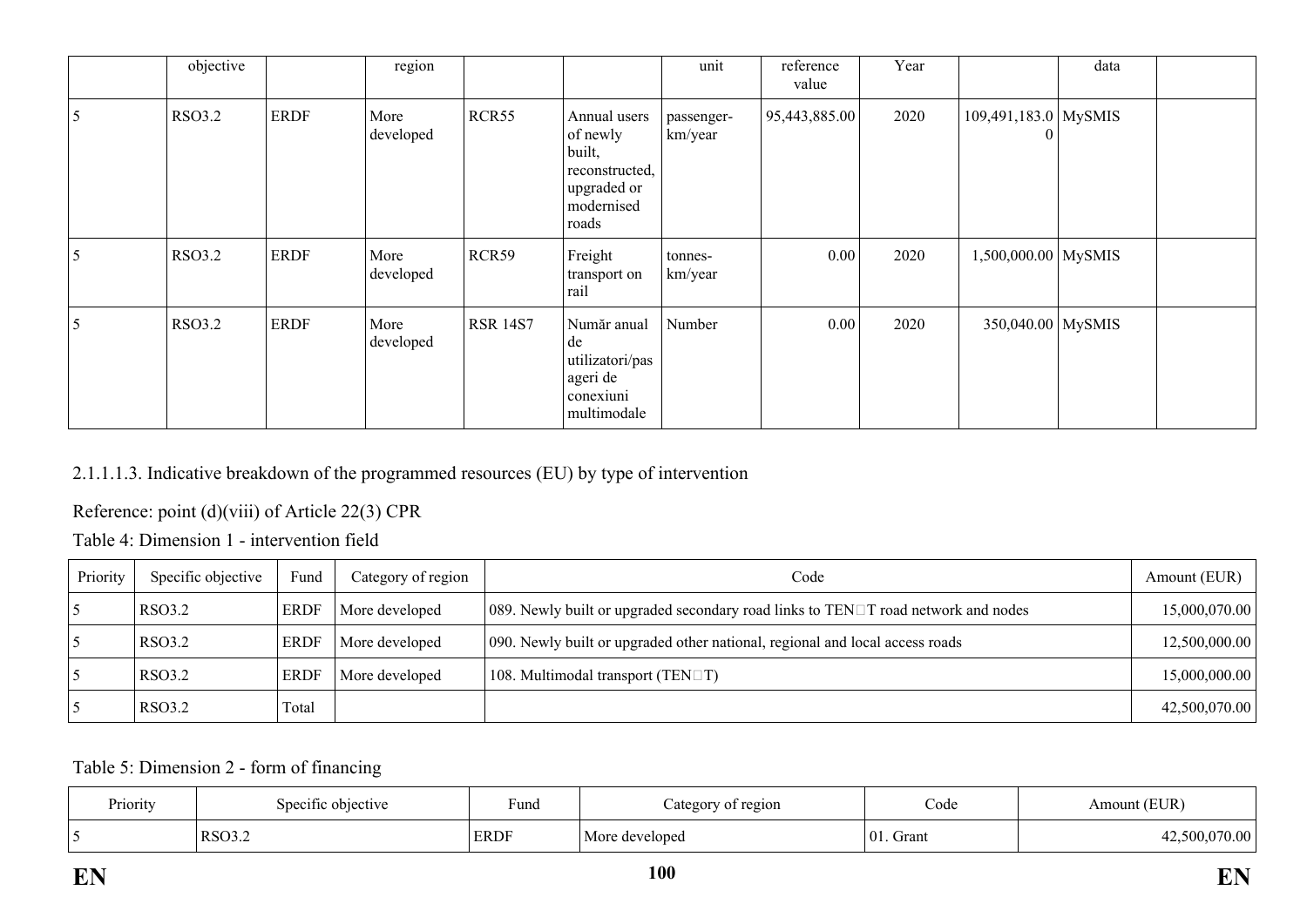| RSO3.2 | Total |  |  | 12,500,070.00<br>$\sqrt{1}$ |
|--------|-------|--|--|-----------------------------|
|--------|-------|--|--|-----------------------------|

Table 6: Dimension 3 – territorial delivery mechanism and territorial focus

| Priority | Specific objective | Fund        | Category of region | Code                                            | Amount (EUR)  |
|----------|--------------------|-------------|--------------------|-------------------------------------------------|---------------|
|          | RSO3.2             | <b>ERDF</b> | More developed     | 33. Other approaches - No territorial targeting | 42,500,070.00 |
|          | RSO3.2             | Total       |                    |                                                 | 42,500,070.00 |

#### Table 7: Dimension 6 – ESF+ secondary themes

| Priority | Specific<br>objective | Fund | ~egion | ode<br>$    -$ | 'UR.<br>าบทเ<br>11 |
|----------|-----------------------|------|--------|----------------|--------------------|
|----------|-----------------------|------|--------|----------------|--------------------|

#### Table 8: Dimension 7 – ESF+\*, ERDF, Cohesion Fund and JTF gender equality dimension

| Priority | Specific objective | Fund        | Category of region | Code                | Amount (EUR)  |
|----------|--------------------|-------------|--------------------|---------------------|---------------|
|          | <b>RSO3.2</b>      | <b>ERDF</b> | More developed     | 103. Gender neutral | 42,500,070.00 |
|          | <b>RSO3.2</b>      | Total       |                    |                     | 42,500,070.00 |

\* In principle, 40 % for the ESF+ contributes to gender tracking. 100 % is applicable when Member State chooses to use Article 6 ESF+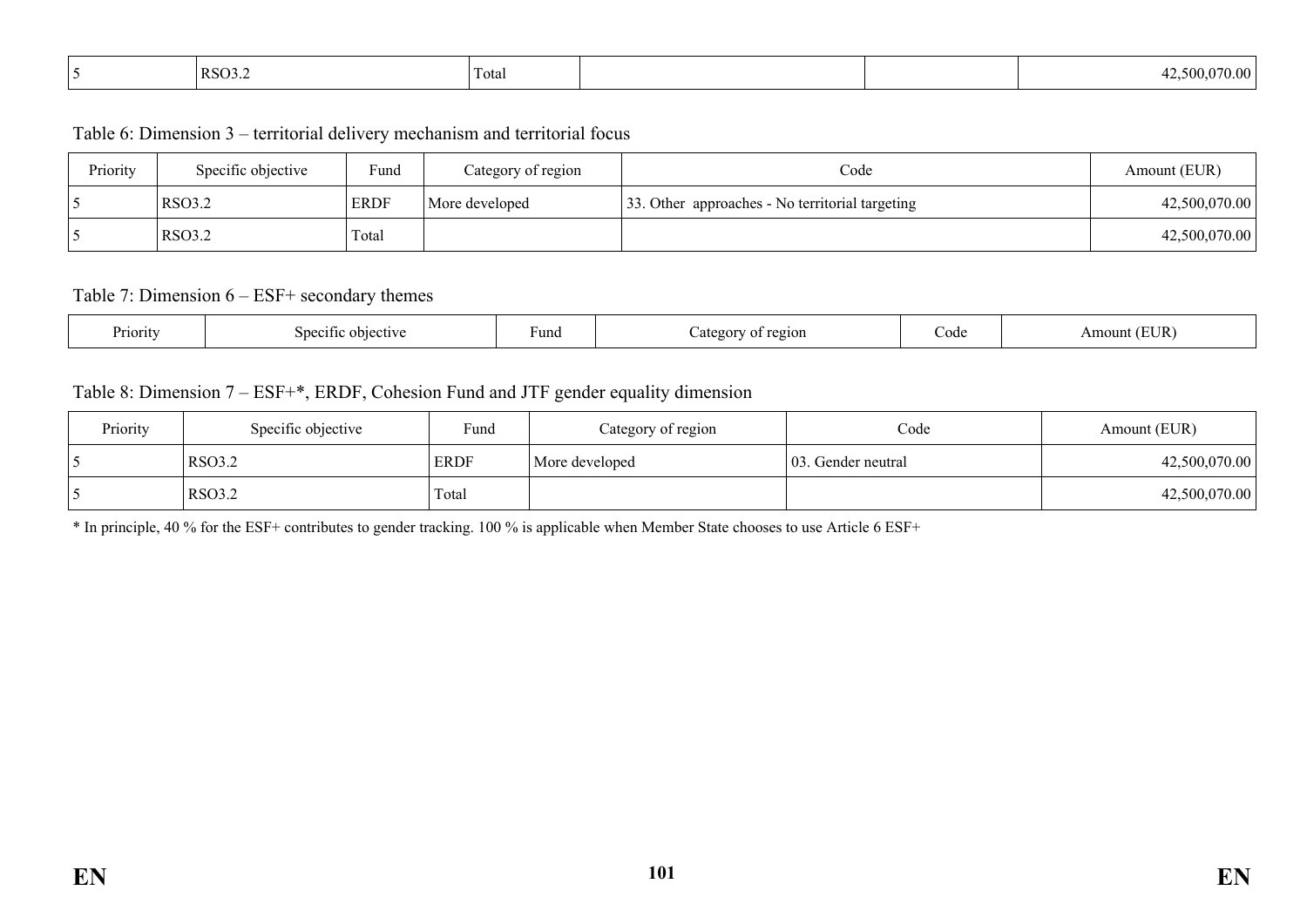## 2.1.1. Priority: 6. O regiune cu infrastructură educațională modernă

2.1.1.1. Specific objective: RSO4.2. Improving equal access to inclusive and quality services in education, training and lifelong learning through developing accessible infrastructure, including by fostering resilience for distance and on-line education and training (ERDF)

2.1.1.1.1. Interventions of the Funds

Reference: points  $(d)(i)$ ,  $(iii)$ ,  $(iv)$ ,  $(v)$ ,  $(vi)$  and  $(vii)$  of Article 22(3) CPR

The related types of actions – point (d)(i) of Article 22(3) CPR and Article 6 ESF+ Regulation:

Acțiunile prevăzute în cadrul POR BI pentru infrastructura educațională au fost formulate în concordanță cu rezultatele mapării nevoilor regionale care iau în considerare inegalitățile teritoriale, segregarea educațională și spațială și schimbările demografice. Totodată, investițiile sprijinite vor urma principiile desegregării și nediscriminării, concentrându-se pe promovarea accesului la servicii incluzive în educația de masă prin asigurarea unui climat (infrastructură) școlar pozitiv.

Infrastructura destinată ETC este subdimensionată în raport cu populația de 0-6 ani din RBI - doar 36,4% este înscrisă într-o creșă/ grădiniță (din care doar 4,2% din copii de 0-3 ani), iar multe areale recent dezvoltate sunt deservite în exclusivitate de unități private (112). Investițiile în creșe și grădinițe se vor concentra pe **construcția de noi unități și extinderea celor existente** și în subsidiar pe modernizare.

În cazul învățământului primar și secundar sunt, de asemenea, necesare măsuri de reducere a supraaglomerării ținând cont că media de elevi/ clasă **înregistrează cele mai mari valori în plan național: 25,3 elevi/clasă (113).** Totodată, se evidențiază necesitatea realizării de **lucrări de modernizare/ reabilitare și de consolidare** întrucât în MB mai mult de 100 de unități funcționează în clădiri încadrate ca având risc seismic (114), iar RBI se plasează pe locul 4 în RO din perspectiva numărului de elevi aflați în clădiri cu potențial risc seismic (115).

Investițiile propuse prin POR BI vizează toate dotările necesare pentru **asigurarea desfășurării la standarde moderne a actului educațional:** săli de clasă/ laboratoare/ cabinete/ baze sportive (116) adecvat echipate cu mobilier, echipamente și instrumente educaționale, inclusiv digitale (hardware și software) și multimedia. Mai mult, investițiile vor viza diminuarea decalajelor regionale și incluziunea persoanleor aparținând comunităților dezavantajate având în vedere că: Numărul laboratoarelor școlare din RBI este de 3.976 din care doar 190 de laboratoare în cadrul unităților din Ilfov. De asemenea, dotările legate de practicarea activităților sportive județul Ilfov prezintă un deficit important: 10 UAT rurale nu beneficiază de săli de gimnastică, iar dintre acestea 7 nu dețin nici terenuri de sport. Utilizarea TIC în predare permite realizarea unui învățământ incluziv, fără costuri financiare deosebit de ridicate.(117), iar dotările în materie de TIC sunt precare la nivel regional – media elevi/PC la nivelul MB este de 10,5, iar în cazul IF de 12 elevi/PC (118).

Investițiile vor contribui și la reducerea abandonului școlar și părăsirii timpurii a școli– fenomene prezente și la nivelul regiunii București-Ilfov, în ciuda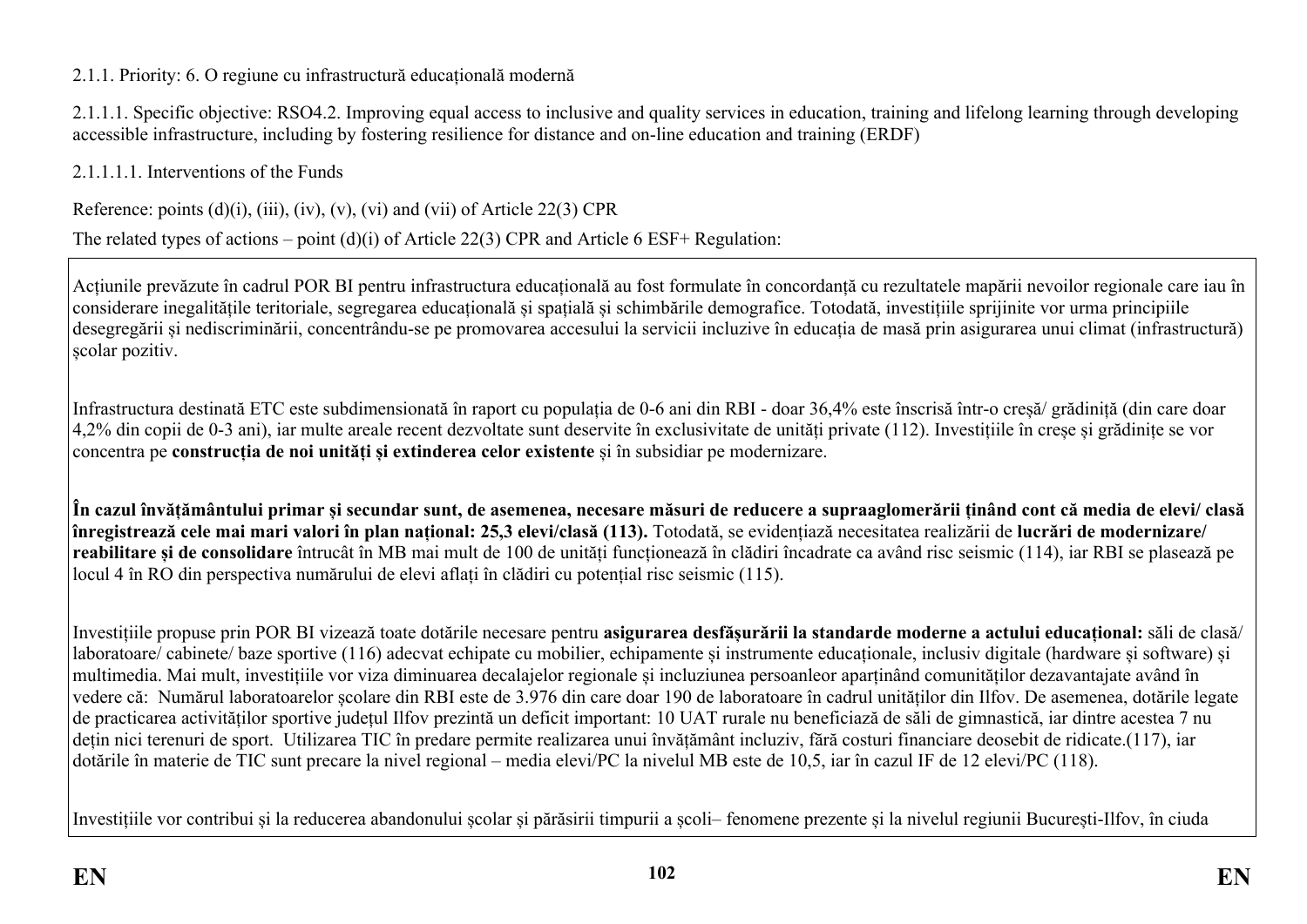statutului de regiune mai dezvoltată. Rata medie a părăsirii timpurii a școli este de 18% în arealele rurale din RBI, mult superioară țintei propuse la nivelul UE (sub 10%).(119)

Datele furnizate de IS (120) au evidențiat existența unei legături strânse între unitățile cu cel mai ridicat număr de elevi aparținând comunitățiilor dezavantajate și unitățile cu cel mai ridicat procent al abandonului școlar. Conform Raportului de Țară 2022 (121) RO prezintă cel mai mare ecart între performanețele școlare înregistrate de elevii cu situații socio-economice superioare, comparativ cu cei aparținând comunităților dezavantajate.

În vederea asigurării accesului egal la **oportunități educaționale** se vor avea în vedere **investiții în cadrul cluburilor sportive școlare și a cluburile copiilor** – unități (122) care oferă pregătire gratuită elevilor potrivit vocației lor și contribuie la valorificarea timpul liber prin implicarea în proiecte educative.

Pentru **creșterea atractivității ÎPT și reducerea abandonului școlar** se au în vedere realizarea de investiții în campusurile ÎPT, precum și achiziționarea de microbuze școlare în cazul unităților ÎPT din Ilfov unde mobilitatea elevilor este îngreunată de lipsa linilor de transpor public.

Investițiile propuse în POR BI vor include obligatoriu și măsuri de accesibilizarea și de echipare adecvată a unităților de învățământ de masă pentru **elevii cu CES (123).** Aceste măsuri devin cu atât mai importante cu cât Municipiul București deține cea mai redusă pondere a școlilor cu rampă la nivel național (17,5%) (124), iar din totalul persoanelor cu CES școlarizate în București doar 47% sunt școlarizați în unități de învățământ de masă.

În cazul ÎPT si învătământul superior accentul va fi pus pe investițiile ce vizează modernizarea și adaptarea sălilor de clasă/amfiteatrelor/ **laboratoarelor/ atelierelor la nivelul de dezvoltare tehnologică actual.** În RBI există 68 de unități ÎPT și 17 universități de stat oferind posibilitatea formării în domenii diverse unele conexe celor evidențiate ca având potențial de specializare inteligentă la nivel regional (125) însă, în lipsa unei baze materiale adecvate, se află în imposibilitatea de a instrui tinerii conform cu necesitățile pieței forței de muncă conducând la o rata scăzută de ocupare în rândul absolvenților.(126)

Având în vedere provocările identificate tipurile de acțiuni propuse (127) sunt:

**6.1. Crearea și modernizarea de infrastructuri educaționale pentru învățământul timpuriu** (antepreșcolar: creșe și preșcolar: grădinițe)

**6.2.Crearea și modernizarea de infrastructuri educaționale pentru învățământul primar și secundar** (primar, gimnazial și liceal: teoretic și vocațional, inclusiv unitățile de învățământ cu program sportiv suplimentar și unitățile de învățământ pentru activități extrașcolare)

**6.3. Crearea și modernizarea de infrastructuri educaționale pentru învăţământul profesional şi tehnic, inclusiv campusuri** (profesional, postliceal și liceal: tehnologic)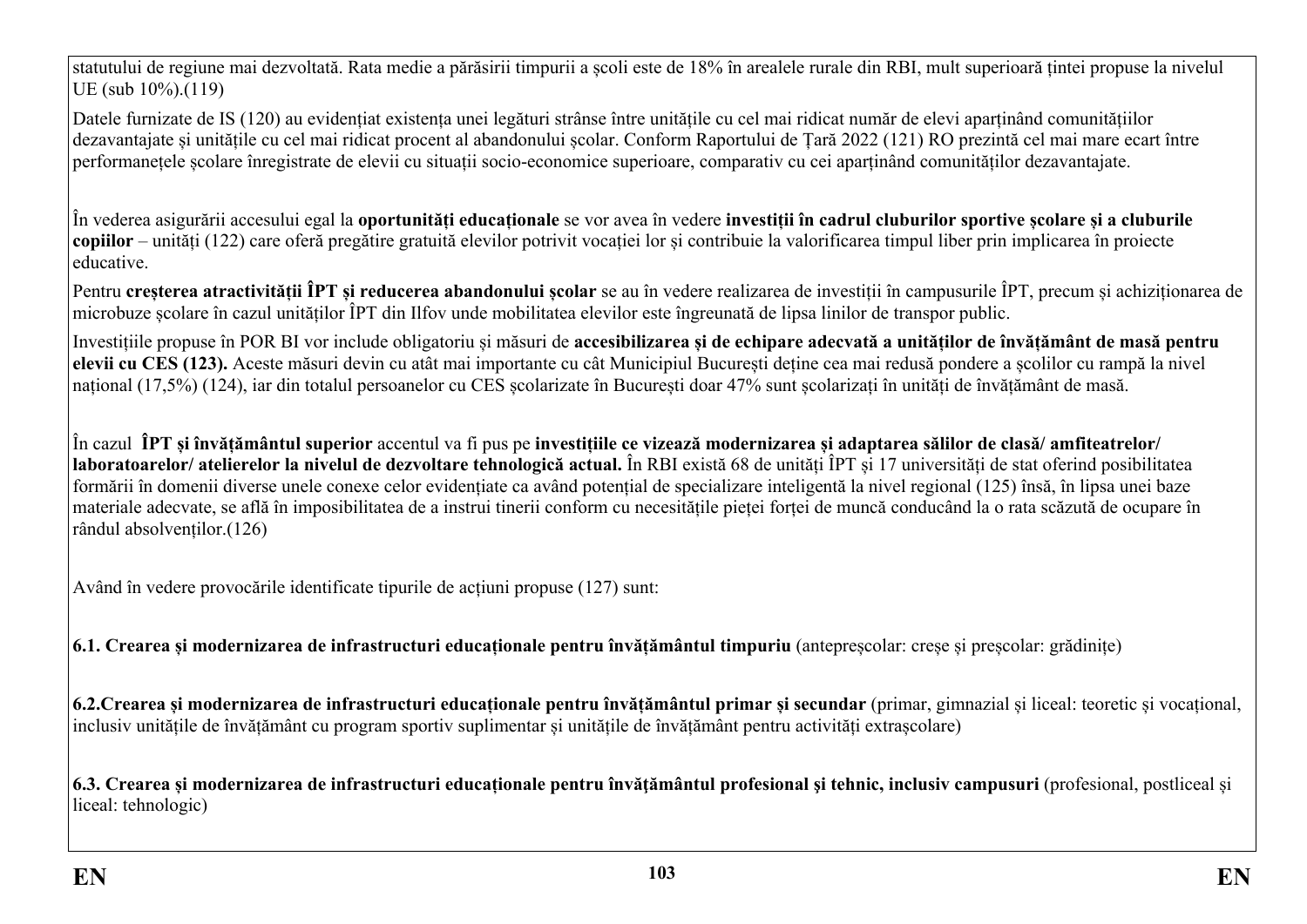# **6.4. Crearea și modernizarea de infrastructuri educaționale pentru învățământul superior, inclusiv campusuri**

# **Se vor avea în vedere următoarele activități orientative:**

- construcția de noi unități
- construcția de spații noi și extinderea unităților existente (inclusiv baze sportive scolare)
- modernizare unităților existente (inclusiv accesibilizarea)
- dotarea unităților de învățământ (inclusiv dotări de tip hardware și software, precum și dotări specifice pentru persoanele cu CES)
- achiziționarea de microbuze electrice pentru transportul elevilor exclusiv pentru unitățile ÎPT din Ilfov și doar ca parte componenta a unui proiect de tip investiție în infrastructură etc.

Tipurile de acțiuni cuprinse în cadrul Priorității 6 a POR BI au fost evaluate ca fiind compatibile cu principiul DNSH, în conformitate cu Orientările tehnice privind aplicarea principiului de "a nu prejudicia în mod semnificativ", în temeiul Regulamentului privind Mecanismul de Redresare și Reziliență.

Pentru acele proiecte care nu se regăsesc în cadrul unei strategii teritoriale **se vor considera prioritare** investițiile în cadrul unităților cu un nivel ridicat de supraaglomerare; cu disfuncționalități din perspectiva asigurării accesului la utilități și facilități/ dotări; cu disfuncționalități din perspectiva asigurării accesului facil al persoanelor cu dizabilități; unităților unde copiii provin din grupuri aflate în situație de risc etc.

În cazul învățământului superior, în vederea susținerii angajabilității absolvenților și a intensificării legăturii dintre cercetare și piața forței de muncă, se va acorda cu prioritate sprijin pentru modernizarea și echiparea universităților în domeniile identificate ca având potențial de specializare inteligentă la nivel regional.

În vederea reducerii segregării școlare se va avea în vedere și realizarea de autoevaluări la nivelul unităților de învațământ care să fie însoțite, după caz, de măsurile de adresare – situație în care se vor considera prioritare unitățile care beneficiază de sprijin pentru măsuri de tip soft (vizând reducerea segregării școlare și incluziunea elevilor aparținând comunităților dezavantajate) din alte programe naționale.

Investițiile propuse a se realiza prin **POR BI** sunt complemetare celor cuprinse în **POEO** (axate pe îmbunătățirea participării copiilor la educația timpurie și creșterea accesului grupurilor dezavantajate la educație și formare profesională), în cadrul **POIDS** (investiții prin DLRC în infrastructura în vederea combaterii abandonului școlar și reducerii săraciei copiilor) și în **POCIDIF** (vizând investiții în echipamentele de infrastructură digitală pentru creșterea interoperabilității și interconectarea bazelor de date educaționale).Totodată, se asigură complementaritatea cu **PNRR** care propune: construirea și operaționalizarea a 110 de creșe; dotarea laboratoarelor de informatică si a atelierelor școlare din unitățile ÎPT; schema de grant pentru 2.500 de școli incluse în programul de abandon; asigurarea dotărilor sălilor de clasa și a laboratoarelor/cabinetelor școlare din sistemul preuniversitar; scheme de finanțare pentru sistemul educațional universitar; achiziția de microbuze electrice; transformarea liceelor agricole în centre de profesionalizare etc.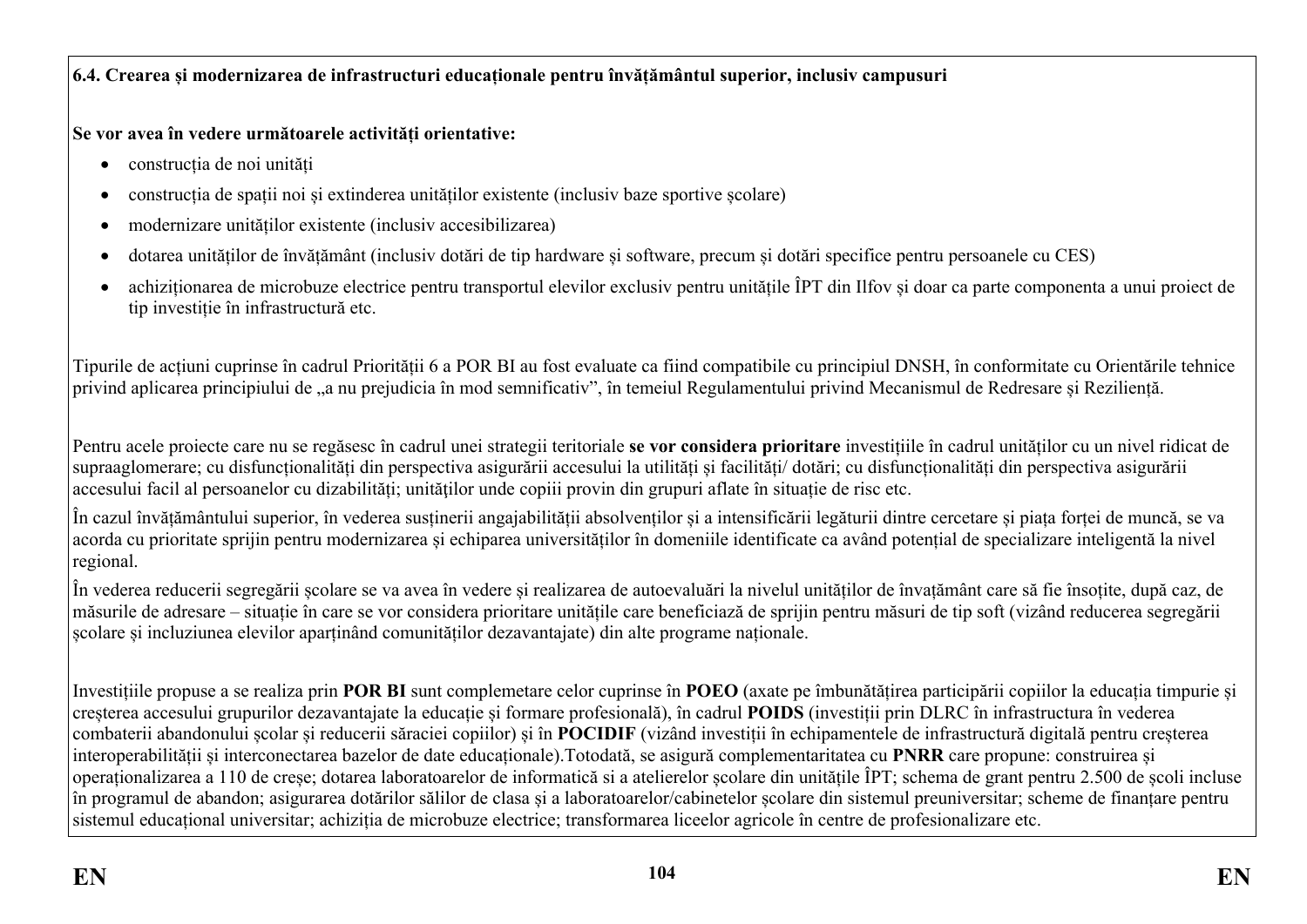Investițiile sunt, de asemenea, complementare cu **Erasmus 2021-2027** vizând: mobilitatea cursanților și a personalului; parteneriate pentru schimb de practici și cooperare etc. (128)

The main target groups - point (d)(iii) of Article 22(3) CPR:

Persoanele care pot utiliza facilitățile de învățare, incluzând copii de vârstă antepreșcolară și preșcolară, elevi, studenți, părinții, cadre didactice și specialiști din educație: formatori, consilieri educaționali, experți în resurse educaționale etc.

Actions safeguarding equality, inclusion and non-discrimination – point (d)(iv) of Article 22(3) CPR and Article 6 ESF+ Regulation

În implementarea fondurilor europene se va asigura respectarea Cartei Drepturilor Fundamentale a Uniunii Europene. AM POR BI se asigură că egalitatea între femei și bărbați și integrarea perspectivei de gen sunt luate în considerare și promovate în toate etapele de programare și implementare a POR BI și se vor lua măsurile adecvate pentru a preveni orice formă de discriminare bazată pe gen, rasă sau origine etnică, religie sau convingeri, dizabilitate, vârstă sau orientare sexuală, precum și pentru a ține cont de accesibilitatea persoanelor cu dizabilități.

Principiile privind egalitatea de șanse și de tratament egal între femei și bărbați, incluziunea categoriilor defavorizate și combaterea discriminării bazate pe sex, rasă sau origine etnică, religie sau credință, dizabilitate, vârstă sau orientare sexuală, așa cum sunt ele definite şi susținute la nivelul Uniunii Europene  $(74)$  si la nivel național prin legislația specifică și prin documentele strategice specifice  $(75)$  vor fi asigurate la nivel orizontal în toate acțiunile mai sus menționate, prin cerințe specifice formulate la nivelul ghidurilor solicitantului. Potențialii solicitanți de asistență financiară prin POR BI vor avea obligația să descrie și să demonstreze modul în care principiile orizontale sunt promovate prin proiect, detaliindu-se, la modul concret, care sunt măsurile și instrumentele prin care vor garanta aplicarea acestora. În cadrul procesului de selecție și evaluare, aceste elemente vor fi punctate suplimentar în cazul în care proiectele respective justifică măsuri suplimentare față de cele prevăzute în cadrul legislației specifice în vigoare (76).

POR BI – Prioritatea 6 va urmări **asigurarea accesului la educație și a educației continue a elevilor, fără discriminare şi cu respectarea principiului egalităţii de şanse (129)** fiind considerate prioritare investițiile în infrastructuri educațională care prezintă disfuncționalități din perspectiva asigurării accesului facil al persoanelor cu dizabilități sau unde copii provin din grupuri aflate în situație de risc etc. Pe lângă măsurile de accesibilizarea a infrastructurii fizice se vor considera eligibile inclusiv dotarile cu echipamente, mijloace didactice și mobilier special conceput pentru persoanele cu cerințe educaționale speciale (CES).

Indication of the specific territories targeted, including the planned use of territorial tools – point  $(d)(v)$  of Article 22(3) CPR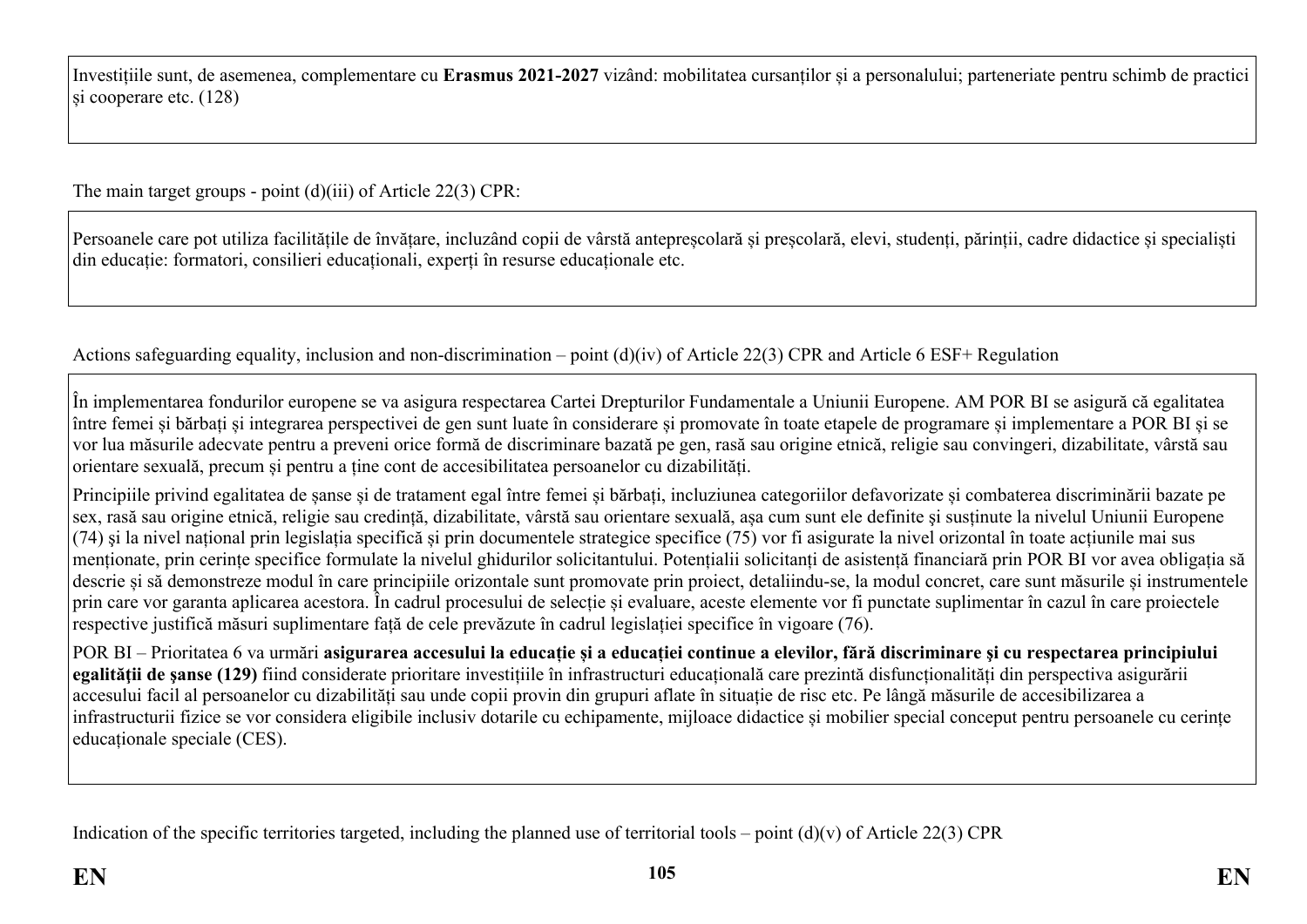Acțiunile sunt destinate tuturor unităților administrativ terioriale din regiunea București-Ilfov (atât urbane, cât și rurale).

Prin Prioritatea 5 – OS 3.ii se va sprijini instrumentul teritorial **IUI – Investiții Urbane Integrate**, respectiv cca.30% din alocare (reprezentând 40% din alocarea codurilor de intervenție 121, 122, 124) este destinată proiectelor cuprinse în strategiile de dezvoltare teritorială integrată depuse de autoritățile publice locale din regiune în cadrul apelului dedicat de evaluare a strategiilor și care urmare a evaluării sunt declarate admise (respectă prevederile art. 29 Regulamentul UE 1060/2021).

Noua Cartă de la Leipzig subliniază că toate grupurile sociale, inclusiv cele mai vulnerabile, ar trebui să aibă acces egal la serviciile de interes general, inclusiv la educație și toți cetățenii ar trebui să fie abilitați să dobândească noi competențe și educație. Acest aspect implică o educație preșcolară și școlară de înaltă calitate, accesibilă, precum și calificare și formare pentru tineri, precum și oportunități de învățare pe tot parcursul vieții.(130)

Dezvoltarea infrastructurii educationale în vederea sprijinirii accesului egal la servicii de educație de calitate este o prioritate la nivelul regiunii București-Ilfov așa cum reiese din:

- Strategia Integrată de Dezvoltare Urbană a Municipiului București (SIDU MB) care prezintă ca politică sectorială: **Dezvoltarea infrastructurii si serviciilor de educație;**

- Strategia de Dezvoltare a Județului Ilfov (SDJ IF) care prezintă ca politici sectoriale următoarele: **Reabilitarea și extinderea infrastructurii de educație** și **Adaptarea ofertei educaționale la cerințele pieței muncii, promovarea formării continue și a mobilității forței de muncă.**

The interregional, cross-border and transnational actions – point  $(d)(vi)$  of Article 22(3) CPR

Prin intermediul acestei priorități se are în vedere posibilitatea finanțării activităților de cooperare transnațională și interregională care să contribuie la implementarea eficientă a proiectelor de investiții. Activitățile de cooperare vor conduce la consolidarea capacităților instituționale ale autorităților publice și ale părților interesate precum și la eficiență în administrația publică prin diseminarea bunelor practici, a cunoștințelor de specialitate și promovarea schimburilor de experiență.

AM POR BI va introduce în ghidul solicitantului posibilitatea finanțării activităților de cooperare din bugetul proiectului (cheltuieli eligibile) împreună cu criterii de prioritizare specifice. Se au în vedere realizarea de traininguri tip "schimb de experiență" pentru întărirea capacității entităților beneficiare sau potențial beneficiare de finanțare în special în domeniile:

- educației incluzive cu regiuni precum: Madrid (Spania), Viena (Austria), Gießen (Germania) etc.(131)

- infrastructucturi educaționale sustenabile cu regiuni precum: Niederösterreich (Austria), Calabria (Italia), Centro (Portugalia) etc.(132)

- digitalizare în educație cu regiuni precum: Vzhodna (Slovenia) (133), Praga (Cehia) (134) etc.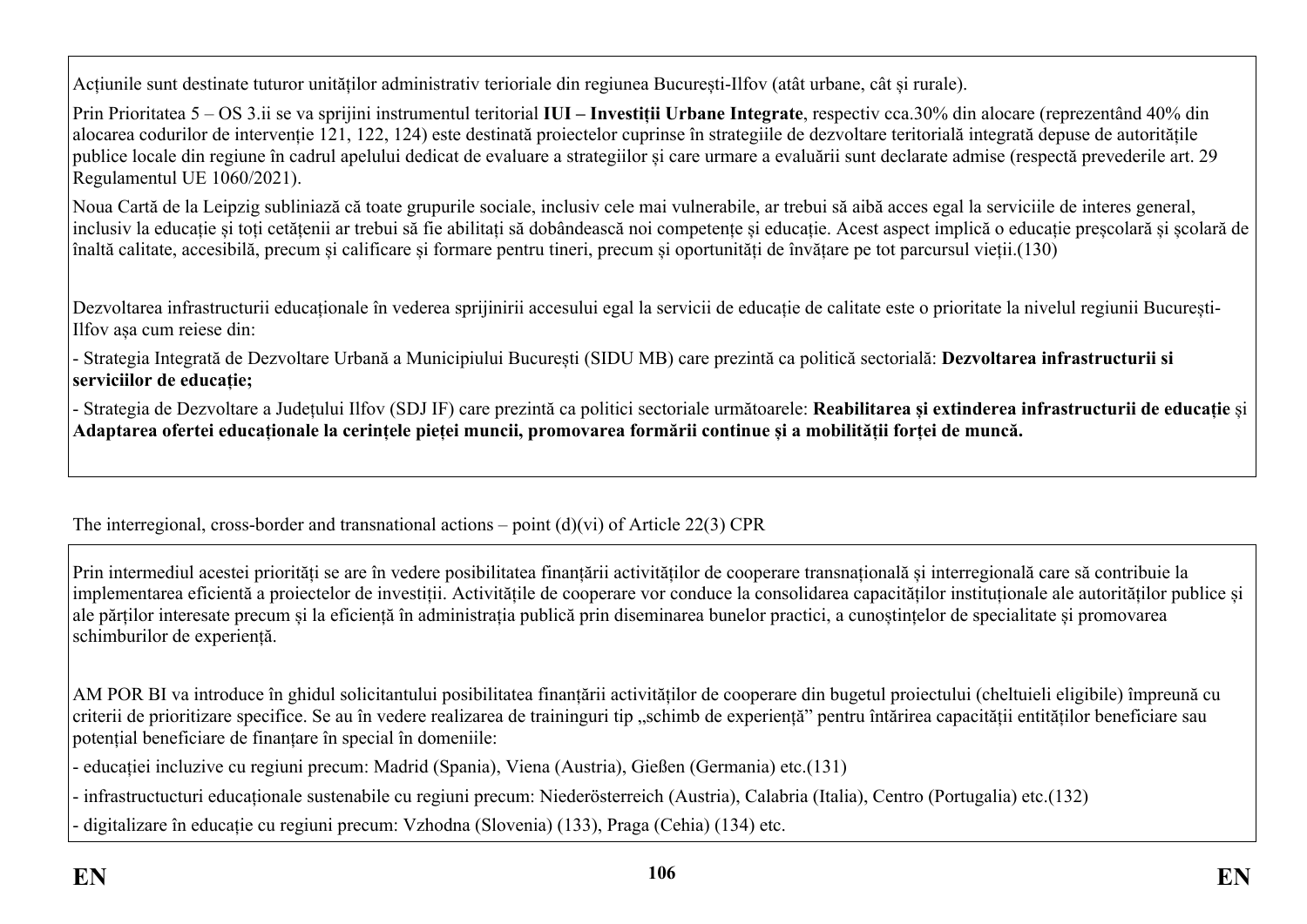- învățământului profesional și tehnic în regiuni precum: Arnsberg (Germania), Abruzzo (Italia), Östra Mellansverige (Suedia) etc.(135)

Totodată, această prioritate contribuie la dezvoltarea urbană sustenabilă prin intermediul strategiilor teritoriale integrate (conforme cu art. 29 al Regulamentului 1060/2021) bazate pe guvernanța pe mai multe niveluri și implicarea mai multor părți interesate, care coordonează diferiți actori în funcție de rolurile, abilitățile și nivelurile de intervenție ale acestora, asigurând implicarea activă a cetățenilor. Prin utilizarea strategiilor teritoriale integrate în cadrul POR BI vor fi susținute eforturilor de îmbunătățire a sistemelor de guvernare regionale și locale – unul dintre obiectivele SUERD abordate în cadrul Priorității 10 care vizează consolidarea capacității și cooperării instituționale prin acțiuni precum:

- Eliminarea blocajelor legate de rata scăzută de absorbție a fondurilor UE și asigurarea unei mai bune coordonări a finanțării

- Întărirea implicării societății civile și a actorilor locali.

The planned use of financial instruments – point  $(d)(vi)$  of Article 22(3) CPR

Pentru acțiunile finanțate prin OS 4.ii nu vor fi utilizate instrumente financiare.

Acțiunile vor fi sprijinite prin intermediul granturilor nerambursabile fiind vizate exclusiv unitățile de învățământ de stat - având în vedere că beneficiile sociale aduse de educația în sistem de stat sunt destinate tuturor și astfel se asigură furnizarea adecvată a acesui serviciu și accesul egal la educație de calitate indiferent de venituri. Beneficiul suportului UE va fi astfel transmis în mod direct elevilor/ studenților din regiune care vor beneficia de o calitate crescută a mediului de învătare și implicit a procesului educațional.

Unitățile de învățământ vizate a se sprijini prin POR BI sunt: fie unități care nu generează venituri, fie unități de învățământ sau unități conexe acestora (unități de cazare pentru elevi/ studenți; săli de gimnastică/ bazine de înot/ terenuri de sport etc.) care generează venituri folosite exclusiv în beneficiul grupului țintă pentru a acoperi parțial cheltuielile de întreținere a infrastructurii. Prin urmare utilizarea instrumentelor financiare nu poate fi luată în calcul neexistând profituri pentru rambursarea acestora.

### 2.1.1.1.2. Indicators

Reference: point (d)(ii) of Article 22(3) CPR and Article 8 ERDF and CF Regulation

Table 2: Output indicators

| Priority    | Specific<br>objective | $\sim$<br>Fund | Category of<br>region | ΙD<br>ப | Indicator                                                                                     | Measurement unit | Milestone<br>(2024) | Target<br>(2029) |
|-------------|-----------------------|----------------|-----------------------|---------|-----------------------------------------------------------------------------------------------|------------------|---------------------|------------------|
| $\mathbf b$ | <b>RSO4.2</b>         |                |                       |         | <b>ERDF</b> More developed RCO66 Classroom capacity of new or modernised childcare facilities | persons          | $0.00\,$            | ,775.00          |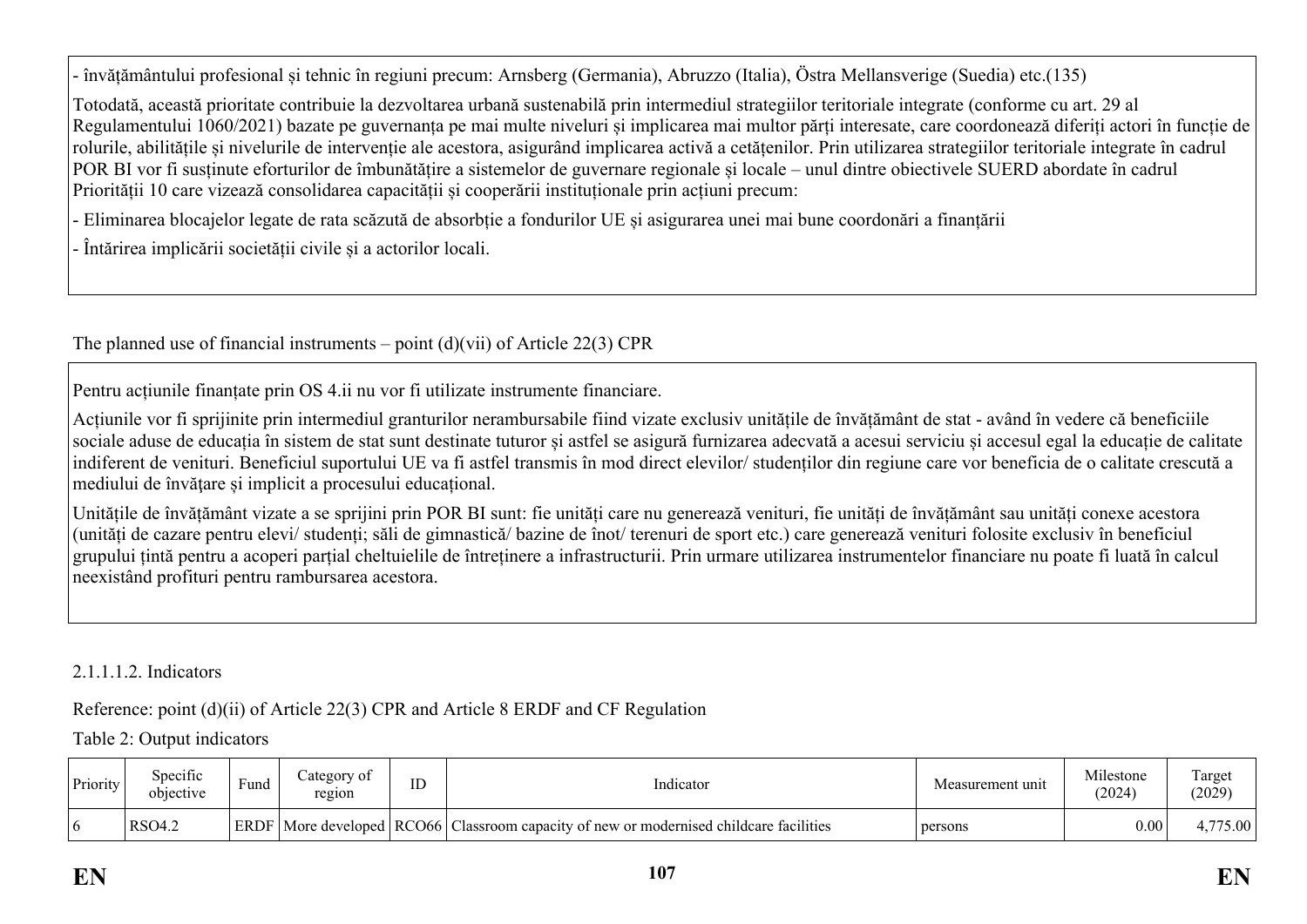| <b>RSO4.2</b> |  | <b>ERDF</b> More developed <b>RCO67</b> Classroom capacity of new or modernised education facilities                                    | persons                        | 0.00 | 24,080.00 |
|---------------|--|-----------------------------------------------------------------------------------------------------------------------------------------|--------------------------------|------|-----------|
| <b>RSO4.2</b> |  | ERDF   More developed   RCO74   Population covered by projects in the framework of strategies for<br>integrated territorial development | persons                        | 0.00 | 8,286.00  |
| <b>RSO4.2</b> |  | <b>ERDF</b> More developed <b>RCO75</b> Strategies for integrated territorial development supported                                     | contributions to<br>strategies | 0.00 | 2.00      |

Reference: point (d)(ii) of Article 22(3) CPR

Table 3: Result indicators

| Priority | Specific<br>objective | Fund             | Category of<br>region | ID               | Indicator                                                       | Measurement<br>unit | Baseline or<br>reference value | Reference<br>Year | Target<br>(2029)   | Source of<br>data | Comments |
|----------|-----------------------|------------------|-----------------------|------------------|-----------------------------------------------------------------|---------------------|--------------------------------|-------------------|--------------------|-------------------|----------|
| 16       | <b>RSO4.2</b>         | <b>ERDF</b> More | developed             |                  | RCR70 Annual users of new or modernised<br>childcare facilities | users/year          | 3,400.00                       | 2020              |                    | $4,775.00$ MySMIS |          |
| l 6      | <b>RSO4.2</b>         | ERDF   More      | developed             | RCR <sub>7</sub> | Annual users of new or modernised<br>education facilities       | users/year          | 13,617.00                      | 2020              | $24,080.00$ MySMIS |                   |          |

# 2.1.1.1.3. Indicative breakdown of the programmed resources (EU) by type of intervention

Reference: point (d)(viii) of Article 22(3) CPR

Table 4: Dimension 1 - intervention field

| Priority | Specific objective | Fund        | Category of region | Code                                                                         | Amount (EUR)  |
|----------|--------------------|-------------|--------------------|------------------------------------------------------------------------------|---------------|
|          | RSO4.2             | <b>ERDF</b> | More developed     | 121. Infrastructure for early childhood education and care                   | 14,817,898.00 |
|          | <b>RSO4.2</b>      | <b>ERDF</b> | More developed     | 122. Infrastructure for primary and secondary education                      | 27,080,735.00 |
|          | RSO4.2             | <b>ERDF</b> | More developed     | 123. Infrastructure for tertiary education                                   | 19,471,591.00 |
|          | RSO4.2             | <b>ERDF</b> | More developed     | 124. Infrastructure for vocational education and training and adult learning | 7,272,280.00  |
|          | <b>RSO4.2</b>      | Total       |                    |                                                                              | 68,642,504.00 |

Table 5: Dimension 2 - form of financing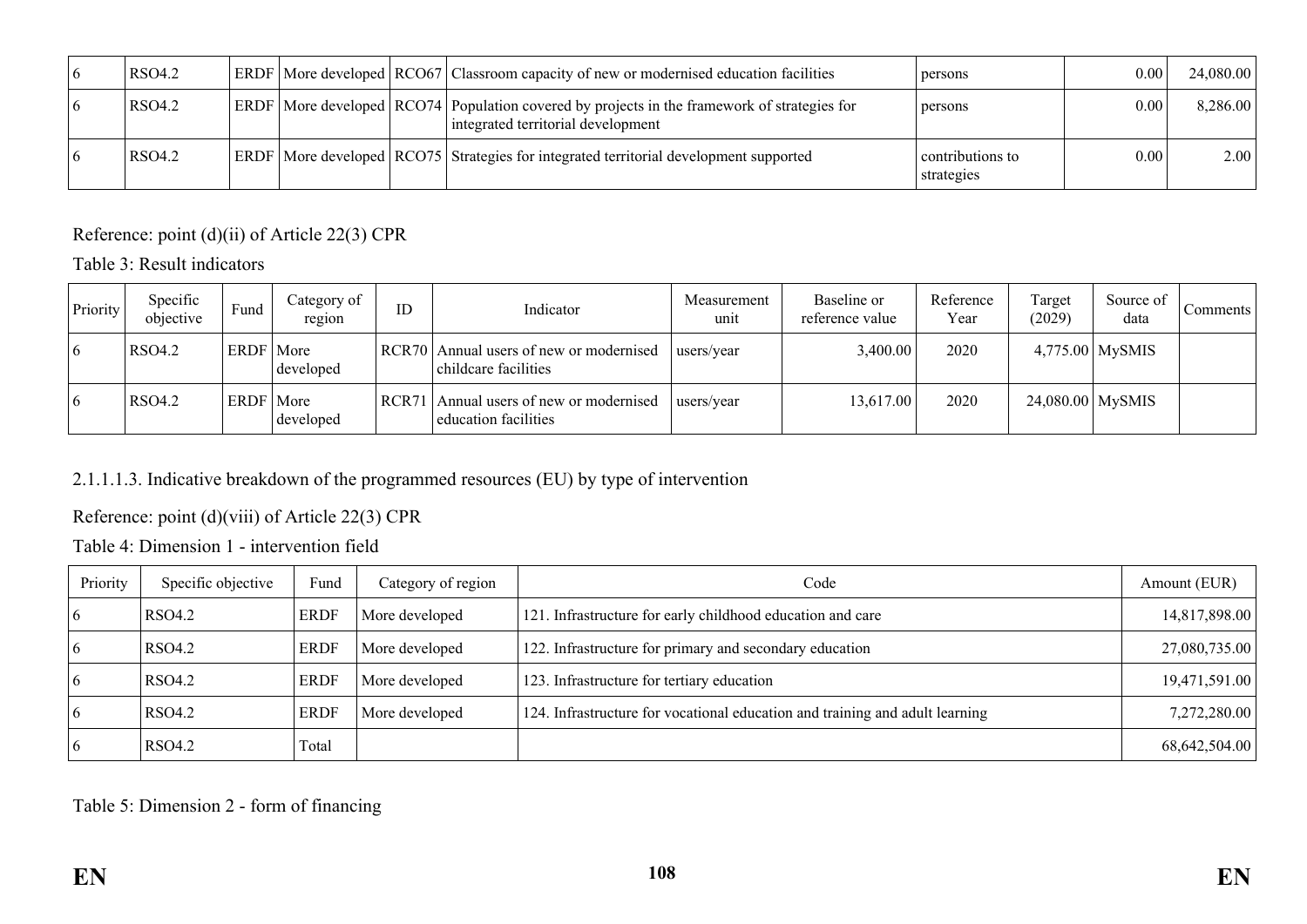| Priority | Specific objective | Fund        | Category of region | Code          | Amount (EUR)  |
|----------|--------------------|-------------|--------------------|---------------|---------------|
| - 0      | <b>RSO4.2</b>      | <b>ERDF</b> | More developed     | $ 01$ . Grant | 68,642,504.00 |
|          | RSO4.2             | Total       |                    |               | 68,642,504.00 |

Table 6: Dimension 3 – territorial delivery mechanism and territorial focus

| Priority | Specific objective | Fund        | Category of region | Code                                                           | Amount (EUR)  |
|----------|--------------------|-------------|--------------------|----------------------------------------------------------------|---------------|
|          | RSO4.2             | <b>ERDF</b> | More developed     | 18. Other type of territorial tool - Cities, towns and suburbs | 19,668,365.00 |
|          | RSO4.2             | <b>ERDF</b> | More developed     | 33. Other approaches - No territorial targeting                | 48,974,139.00 |
|          | RSO4.2             | Total       |                    |                                                                | 68,642,504.00 |

Table 7: Dimension 6 – ESF+ secondary themes

| Priority | objective<br>ነቦ1†1ቦ<br>$\sim$ | Funa | 5210N<br>Άσ∩τ<br>. | .od | JJR) |
|----------|-------------------------------|------|--------------------|-----|------|
|----------|-------------------------------|------|--------------------|-----|------|

### Table 8: Dimension 7 – ESF+\*, ERDF, Cohesion Fund and JTF gender equality dimension

| Priority | Specific objective | Fund        | Category of region | Code                | Amount (EUR)  |
|----------|--------------------|-------------|--------------------|---------------------|---------------|
|          | <b>RSO4.2</b>      | <b>ERDF</b> | More developed     | 103. Gender neutral | 68,642,504.00 |
|          | <b>RSO4.2</b>      | Total       |                    |                     | 68,642,504.00 |

\* In principle, 40 % for the ESF+ contributes to gender tracking. 100 % is applicable when Member State chooses to use Article 6 ESF+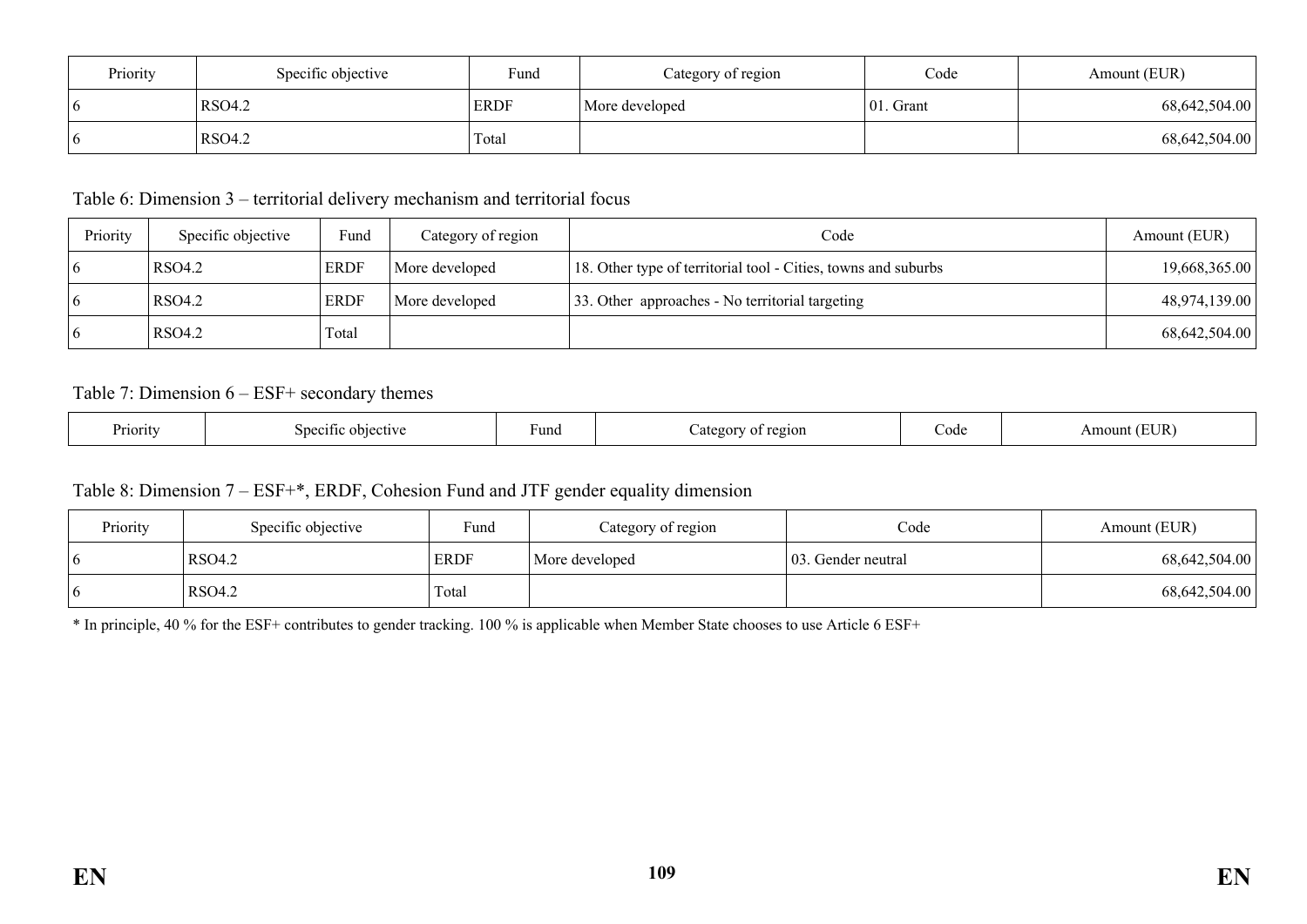### 2.1.1. Priority: 7. O regiune atractivă și incluzivă

2.1.1.1. Specific objective: RSO5.1. Fostering the integrated and inclusive social, economic and environmental development, culture, natural heritage, sustainable tourism, and security in urban areas (ERDF)

2.1.1.1.1. Interventions of the Funds

Reference: points  $(d)(i)$ ,  $(iii)$ ,  $(iv)$ ,  $(v)$ ,  $(vi)$  and  $(vii)$  of Article 22(3) CPR

The related types of actions – point (d)(i) of Article 22(3) CPR and Article 6 ESF+ Regulation:

Zonele urbane de la nivelul RBI se caracterizează printr-o dinamică demografică ascendentă, populația urbană înregistrând o creștere de 2,3% în 2020 față de 2012 (136). Trendul demografic ascendent și presiunea exercitată de fenomenul navetismului a generat o creștere a presiunii asupra infrastructurii și serviciilor existente și **amplificarea disfuncționalităților de trafic (Municipiul București ocupă locul 8 în EU din perspectiva traficului (137), mediu (București ocupă locul în EU din perspectiva poluării (238), sociale (RBI ocupă locul 219 din 240 de regiuni din perspectiva valorii indicelui EU al progresului social (139) etc.** 

Având în vederea problemele cu care se confruntă zonele urbane sunt necesare măsuri pentru impulsionarea dezvoltării urbane durabile prin strategii integrate care stabilesc acțiuni pentru abordarea globală a provocărilor economice, sociale, de mediu etc. **Instrumentul teritorial (140) propus pentru zonele urbane poartă denumirea de Investiții Urbane Integrate – IUI și vizează alocări din 5 priorități ale POR BI (141).**

În cadrul Priorității 7 (OS 5.i) sunt vizate investiții pentru **patrimoniul cultural și infrastructurile cu destinație culturală** (muzee, teatre, expoziții, biblioteci, săli de spectacol, case de cultură, case de cultură ale studenților etc.) atât pentru îmbunătățirea stării de conservare și funcționare, cât și pentru o mai bună valorificare și protecție; pentru **dezvoltarea infrastructurilor pentru petrecerea timpului liber, agerment, sport și interacțiune socială pentru creșterea coeziunii sociale la nivelul comunităților urbane**; precum și investiții pentru **regenerarea spațiilor publice** în vederea creșterii calității, funcționalității, accesibilității și a securității acestora. Selectarea acestor acțiuni în contextul dezvoltării integrate este justificată de următoarele argumente:

**Lipsa culturii locale specifice conduce la atractivitate scăzută și dezvoltare economică redusă**. (142) Prin investițiile cuprinse în POR BI se urmărește îmbunătățirea stării de conservare a patrimoniului construit în vederea creșterii atractivității acestora, precum și pentru impulsionarea consumului cultural: conform Institutului Național pentru Cercetare și Formare Culturală (2015) principala formă de consum cultural public în rândul populației din MB a fost mersul la cinematograf (46% din locuitori au mers cel puțin odată în ultimul an), iar ultimele plasate sunt mersul la bibliotecă (16%), participarea la spectacole de operă (13%) și participarea la concerte ale filarmonicii (11%).

Spațiile publice susțin bunăstarea urbană oferind spațiu pentru odihnă, relaxare și exerciții fizice și prin menținerea temperaturii scăzute în mediul urban. Cu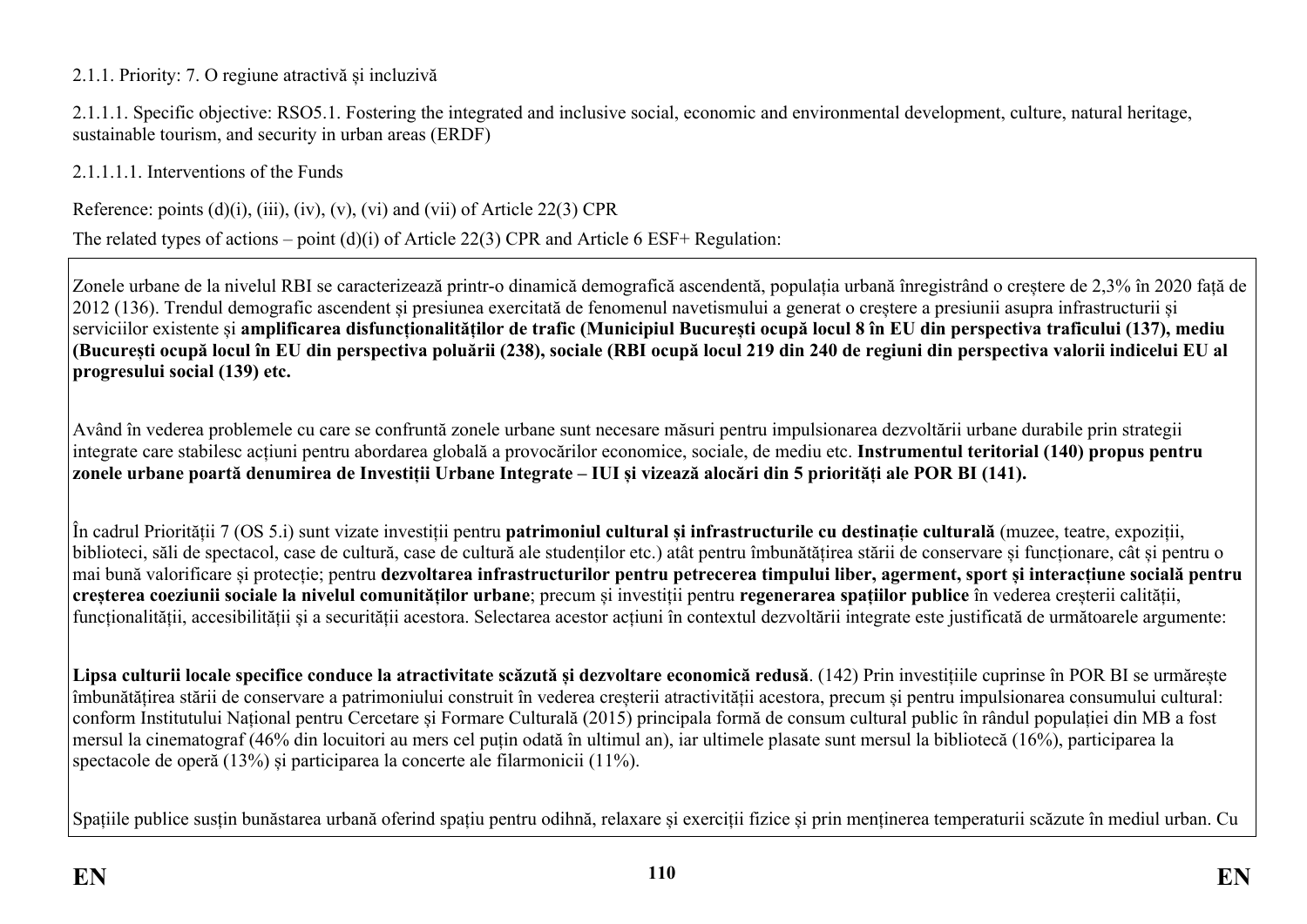toate acestea, nu toată lumea din Europa se bucură de acces egal la spații verzi publice în orașe (143). Analiza **BM asupra spațiilor publice (144)** în Municipiul București arată existența a 650 de spații publice de tipul scuarurilor, piațetelor sau locurilor de joacă pentru copii însumând 137 ha. Studiul evidențiază nevoia de intervenții pentru revitalizarea spațiilor existente și pentru crearea unor noi spații dedicate petrecerii timpului liber, care să corespundă mai multor categorii de vârstă și care să încurajeze interactiuni la nivelul comunitătii și să aibă o contributie pozitivă asupra mediului (prin extinderea **spațiilor plantate)**. Sunt, totodată, necesare și investiții în vederea asigurării **securității spațiilor publice urbane** – orașele EU trebuie să facă eforturi pentru aș păstra caracterul deschis și primitor asigurând în același timp securitatea locuitorilor și vizitatorilor (145).

Calitatea vietii este strâns legată de participarea la activităti sociale, culturale și de recreere – procesul de incluziunea socială se referă la asigurarea **faptului că toate persoanele au acces la oportunitățile și resursele necesare pentru a se bucura de un nivel de viață și bunăstare considerat normal în societățile în care trăiesc**(146). La nivelul RBI au fost identificate deficiențe importante în ceea ce privește numărul și distribuția infrastructurilor de agrement, petrecerea timpului liber și interacțiune social. În afara dotărilor de alimentație publică, ce deservesc cea mai mare parte a orașelor din RBI, alte facilități de recreere au un număr limitat, conturându-se areale întinse fără acces imediat la acestea. Mai mult, cu privire la alte tipologii de dotări se observă faptul că principalele facilități care deservesc cartierele de locuințe sunt centrele comerciale și spațiile verzi sau locurile de joacă, **determinând nevoia dezvoltării de centre de cartier care să ofere o nouă gamă de activități socio-culturale și de recreere**.

Totodată, **oferta de activități sportive este slab dezvoltată și promovată** cu toate că acestea joacă un rol deosebit în dezvoltarea armonioasă a unei persoane și a interacțiunilor sociale. Este necesar ca acesta să devină o prioritate în dezvoltarea orașelor, în condițiile în care OMS recomandă (147) ca toate grupurile de populație să aibă acces la o infrastructură propice pentru petrecerea activă a timpul liber. Conform **SIDU București**, doar 1/3 dintre bucureșteni practică sport întreținere și doar un sfert iau parte la competiții sportive pe parcursul unui an, totodată, doar un procent redus din locuitorii Municipiului București se declară multumiți (sub 30%) de spațiile de socializare pentru vârstnici și spațiile de practicare a unui hobby, iar procentajul este și mai redus în ceea ce privește oferta de agrement.

Având în vedere provocările identificate la nivel regional tipurile de acțiuni (148) propuse sunt:

**7.1.Dezvoltarea infrastructurilor de agrement, petrecerea timpului liber, sport și interacțiune socială în zonele urbane.** Sunt avute în vedere activități precum: crearea/ amenajarea și dotarea de infrastructuri care să contribuie la creșterea incluziunii în comunitate: infrastructuri de agrement și petrecerea timpului liber, infrastructuri pentru activități recreative, socio-culturale, educative etc.; crearea/ amenajarea și dotarea de infrastructuri sportive (atât interioare, cât și exterioare) etc.

**7.2. Conservarea, protecția și valorificarea durabilă a patrimoniului cultural și a infrastructurilor destinate activităților culturale în zonele urbane.**  Această acțiune vizează activități precum: restaurarea, consolidarea, conservarea și dotarea obiectivelor de patrimoniu cultural (cuprinse în lista monumentelor istorice (149); reabilitare, consolidarea, moderinzarea, extinderea și dotarea infrastructurilor culturale existente, precum și construcția de noi clădiri destinate activităților culturale, inclusiv pentru expunerea și protecția patrimoniului cultural mobil și imobil; implementarea tehnologiilor multimedia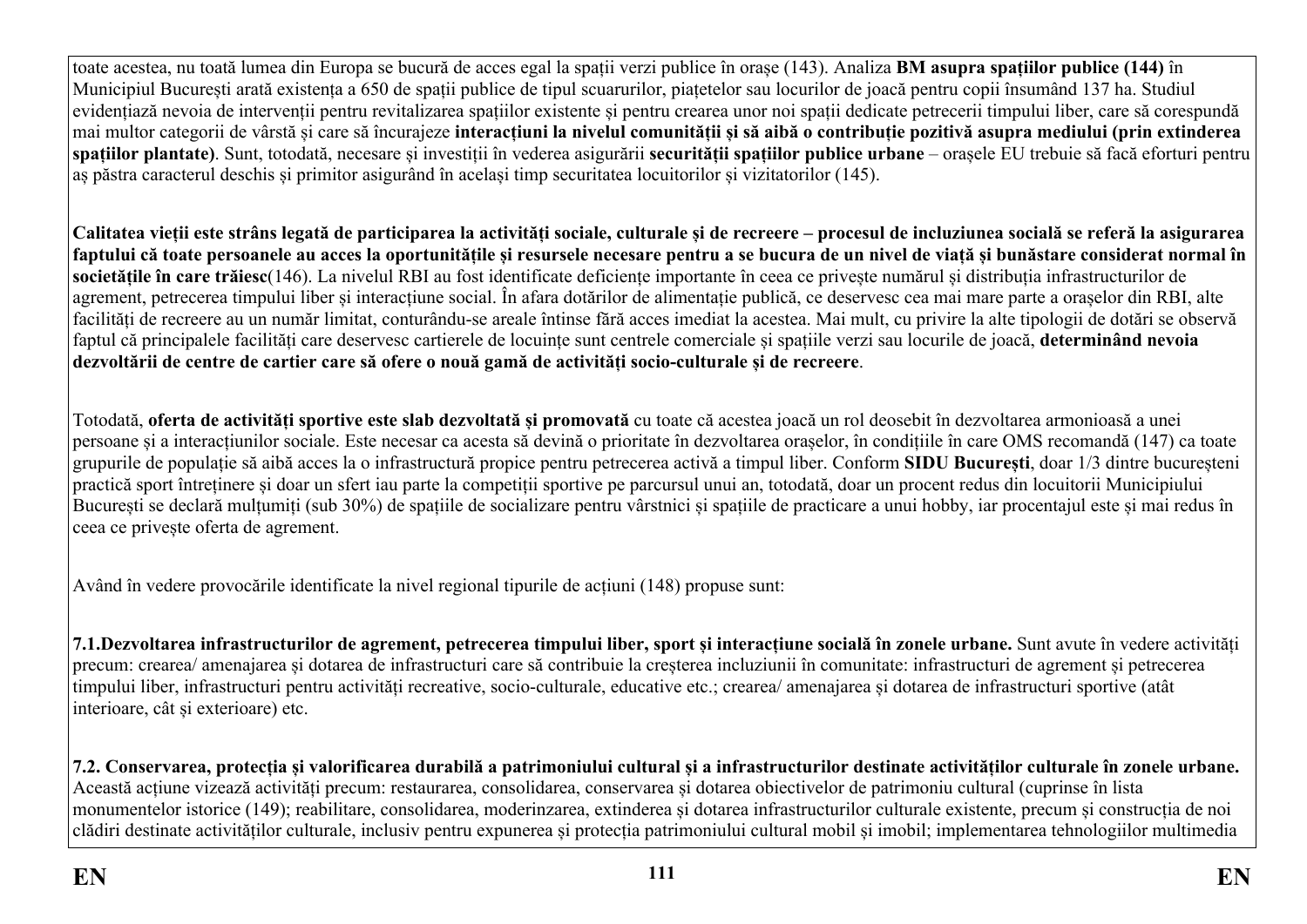și a tehnicilor digitale (inclusiv digitizarea în 3D) pentru conservarea și promovarea patrimoniului și a infrastructurilor culturale; etc.

**7.3. Îmbunătățirea mediului urban prin regenerarea spațiilor publice.** În care sunt incluse activități precum: crearea/ extinderea/ reabilitarea de facilități pentru recreere pe terenurile amenajate în aer liber (ex. zone speciale pentru sport, locuri de joacă, scuaruri, piețe publice, spații publice din interiorul ansamblurilor de locuințe colective etc.), incluzând realizarea de căi de acces, alei pietonale, piste pentru bicicliști, creare trotuare, dotarea cu mobilier urban (bănci, foișoare, pergole etc.), plantarea (inclusiv arbori)/ gazonarea suprafețelor, asigurarea utilităților publice, realizarea sistemului de iluminat, a sistemelor de supraveghere video, a rețelelor wi-fi, măsuri pentru asigurarea accesibilității persoanelor cu dizabilități etc.

Tipurile de acțiuni cuprinse în cadrul Priorității 7 – OS 5.i a POR BI au fost evaluate ca fiind compatibile cu principiul DNSH, în conformitate cu Orientările tehnice privind aplicarea principiului de "a nu prejudicia în mod semnificativ", în temeiul Regulamentului privind Mecanismul de Redresare și Reziliență.

Condiția de bază pentru obținerea finanțării este ca proiectele să fie cuprinse în cadrul unei strategii integrate teritoriale în conformitate cu mecanismul propus pentru instrumentul IUI. În acest context **se vor considera prioritare acele proiecte care contribuie la dezvoltarea locală, respectiv au un impact economic și social semnificativ**.

Investițiile propuse a se realiza prin **POR BI** sunt complemetare investițiilor cuprinse în **POCIDIF** axate pe digitalizarea în domeniul cultural (echipamente și infrastructură, baze de date, soft, platforme digitale etc.), în **POIDS** (care va sprijini prin intermediul DLRC acțiuni menite să valorifice/ conserve patrimoniul cultural, să încurajeze turismul și meșteșugurile tradiționale etc.) și în **PNRR** (în cadrul Componentei 11 se propune realizarea Muzeul Național de Istorie a Evreilor și al Holocaustului în MB).

De asemenea, în ceea ce privește programele comunitare investițiile sunt complemntare cu **Programul EU Creativă (150)** axat pe: cultură (proiecte de cooperare la nivel EU, rețele etc.), media (vizând consolidarea capacităților sectorului audiovizual) etc.

The main target groups - point (d)(iii) of Article 22(3) CPR:

- Locuitorii localităților urbane

- Turiștii și vizitatorii

- Utilizatorii de infrastructură culturală publică și entitățile din sectoarele culturale și creative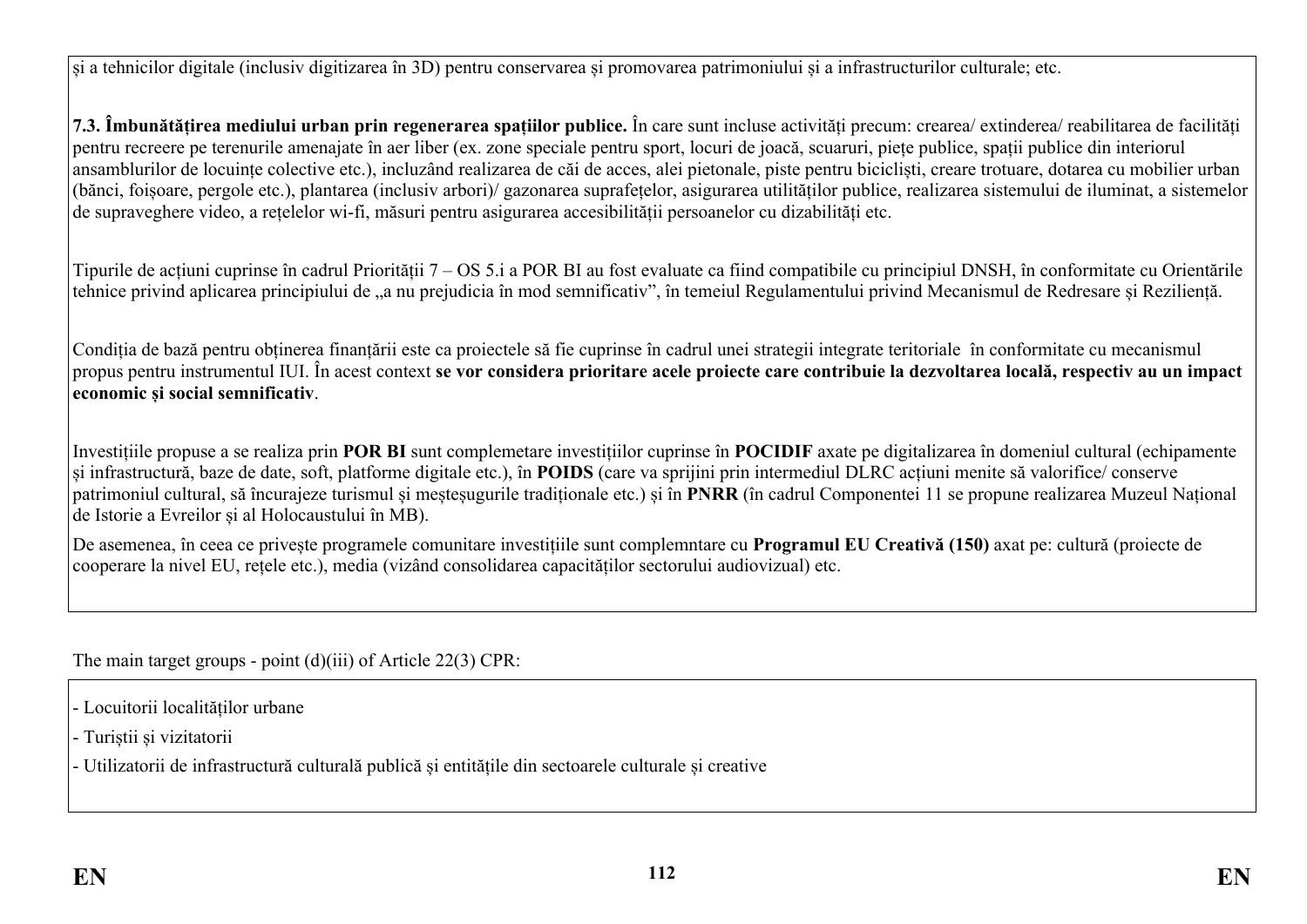În implementarea fondurilor europene se va asigura respectarea Cartei Drepturilor Fundamentale a Uniunii Europene. AM POR BI se asigură că egalitatea între femei și bărbați și integrarea perspectivei de gen sunt luate în considerare și promovate în toate etapele de programare și implementare a POR BI și se vor lua măsurile adecvate pentru a preveni orice formă de discriminare bazată pe gen, rasă sau origine etnică, religie sau convingeri, dizabilitate, vârstă sau orientare sexuală, precum și pentru a ține cont de accesibilitatea persoanelor cu dizabilități.

Principiile privind egalitatea de șanse și de tratament egal între femei și bărbați, incluziunea categoriilor defavorizate și combaterea discriminării bazate pe sex, rasă sau origine etnică, religie sau credință, dizabilitate, vârstă sau orientare sexuală, așa cum sunt ele definite şi susținute la nivelul Uniunii Europene (74) şi la nivel național prin legislația specifică și prin documentele strategice specifice (75) vor fi asigurate la nivel orizontal în toate acțiunile mai sus menționate, prin cerințe specifice formulate la nivelul ghidurilor solicitantului. Potențialii solicitanți de asistență financiară prin POR BI vor avea obligația să descrie și să demonstreze modul în care principiile orizontale sunt promovate prin proiect, detaliindu-se, la modul concret, care sunt măsurile și instrumentele prin care vor garanta aplicarea acestora. În cadrul procesului de selecție și evaluare, aceste elemente vor fi punctate suplimentar în cazul în care proiectele respective justifică măsuri suplimentare față de cele prevăzute în cadrul legislației specifice în vigoare (76).

RBI se plasează pe o traiectorie descendentă din perspectiva populatiei aflate în risc de sărăcie și excluziune socială atingând în 2019 valoarea de 14% - comparativ cu anul 2012 când procentul era de 31%. Pentru a susține această traiectorie descendentă și în vederea îmbunătățirii calității vieții în rândul comunităților dezavantajate prin intermediul POR BI - Prioritatea 7 vor fi sprijinite acele proiecte care vor conduce la îmbunătățirea accesului egal la servicii culturale, recreative și sportive, luând în considerare, totodată, nevoile specifice ale persoanelor cu dizabilități și ale persoanelor vârstnice.

Indication of the specific territories targeted, including the planned use of territorial tools – point  $(d)(v)$  of Article 22(3) CPR

Alocarea POR BI pentru dezvoltare urbană durabilă este de 160 mil euro FEDR - întreaga alocare este destinată operațiunilor cuprinse în planul de acțiune al unei strategii teritoriale sub instrumentul teritorial IUI.

### **Mecanism de implementare:**

**Etapa I**: AM va deschide un apel pentru strategii și le va selecta pe cele care îndeplinesc criteriile Art. 29 - Reg. 160/2021 și care au un planul de acțiune cu operațiuni aliniate la obiectivele POR.

Un element esențial al evaluării strategiilor va fi **caracterul integrat al intervențiilor**. Dacă în planurile de acțiune sunt identificate acțiuni care asigură caracterul integrat al intervenției teritoriale dar care nu sunt eligibile prin POR, va fi încheiat un acord între AM și gestionarul strategiei prin care să se asigure că acțiunile vor fi începute până la sfârșitul implementării programului.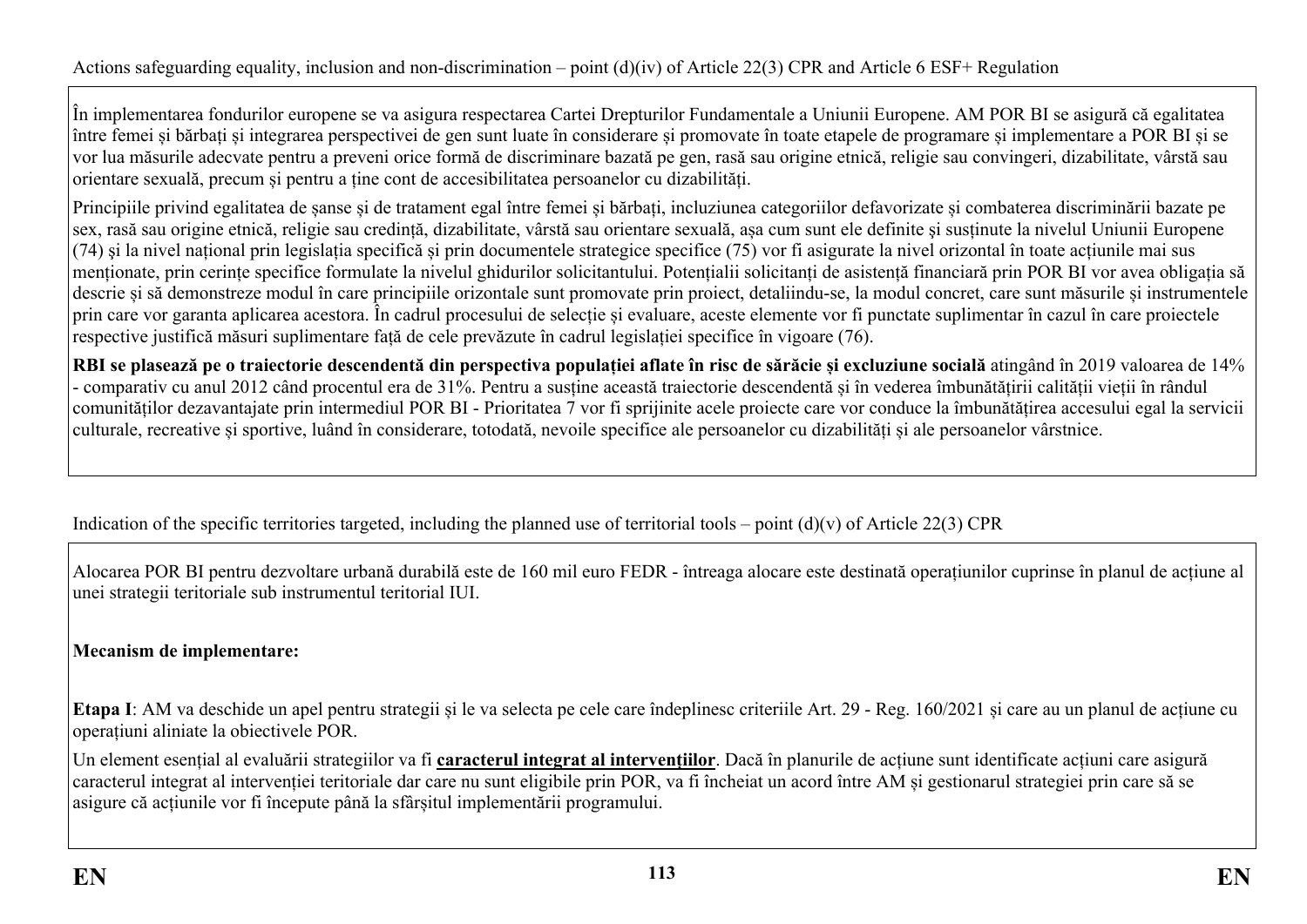**Etapa II:** AM va deschide apeluri competitive pentru proiectele aferente strategiilor declarate conforme în Etapa I.

De sprijin prin IUI vor beneficia:

- **Municipiul București și sectoarele prin SIDU MB** – elaborată de BM sub contract cu Primăria Municipiului București. SIDU MB este aprobată de CGMB și va fi implementată de Primăria Municipiului București, Primăriile de Sector și alte entități (instituții publice sau semi-publice) care au în administrare patrimoniu care face obiectul măsurilor propuse în planul de acțiune. Planul de acțiune al strategiei va cuprinde în mod obligatoriu și proiectele ale PMB și ale Primăriilor de Sector.

- **Cele 8 orașe din Ilfov prin SDJ IF** - elaborată de BM sub contract cu Consiliul Județean Ilfov. SDJ IF este aprobată de CJI și implementată sub IUI în principal de UAT orașe și alte entități (instituții publice, inclusiv CJI, sau semi-publice) care au în administrare patrimoniu care face obiectul măsurilor propuse în planul de acțiune și se regăsește pe teritoriul unuia din cele 8 orașe din Ilfov.

În cazul în care sectoarele sau orașele din Ilfov au strategii proprii și doresc să beneficieze de finanțare în baza acestora vor trebui să respecte aceleași etape/ criterii și să facă dovadă că sunt aliniate **SIDU MB** sau **SDJ IF**, după caz.

Sistemul de guvernanță va fi asigurat la nivel de UAT și va fi sprijinit prin măsuri dedicate de AT, iar monitorizarea strategiilor se va realiza conform cu Art.8 - Reg.1060/2021.

The interregional, cross-border and transnational actions – point (d)(vi) of Article 22(3) CPR

Prin intermediul acestei priorități se are în vedere posibilitatea finanțării activităților de cooperare transnațională și interregională care să contribuie la implementarea eficientă a proiectelor de investiții. Activitățile de cooperare vor conduce la consolidarea capacităților instituționale ale autorităților publice și ale părților interesate precum și la eficiență în administrația publică prin diseminarea bunelor practici, a cunoștințelor de specialitate și promovarea schimburilor de experiență.

AM POR BI va introduce în ghidul solicitantului posibilitatea finanțării activităților de cooperare din bugetul proiectului (cheltuieli eligibile) împreună cu criterii de prioritizare specifice. Se au în vedere realizarea de traininguri tip "schimb de experiență" pentru întărirea capacității entităților beneficiare sau potențial beneficiare de finanțare în special în domeniile:

- planificării strategice cu alte regiuni capitală europene: Région de Bruxelles-Capitale (Belgia), Ile-de-France (Franța), Brandenburg (Germania) etc.
- regenerare urbană cu regiuni precum: Budapesta (Ungaria), Pomorskie (Polonia), Cataluña (Spania) etc.(151)
- incluziunea socială în orașe cu regiuni precum: Emilia-Romagna (Italia), Auvergne (Franța), Área Metropolitana de Lisboa etc.(152)
- revitalizarea patrimoniului cultural cu regiuni precum: Pays de la Loire (Franța), Notio Aigaio (Grecia) etc. (153)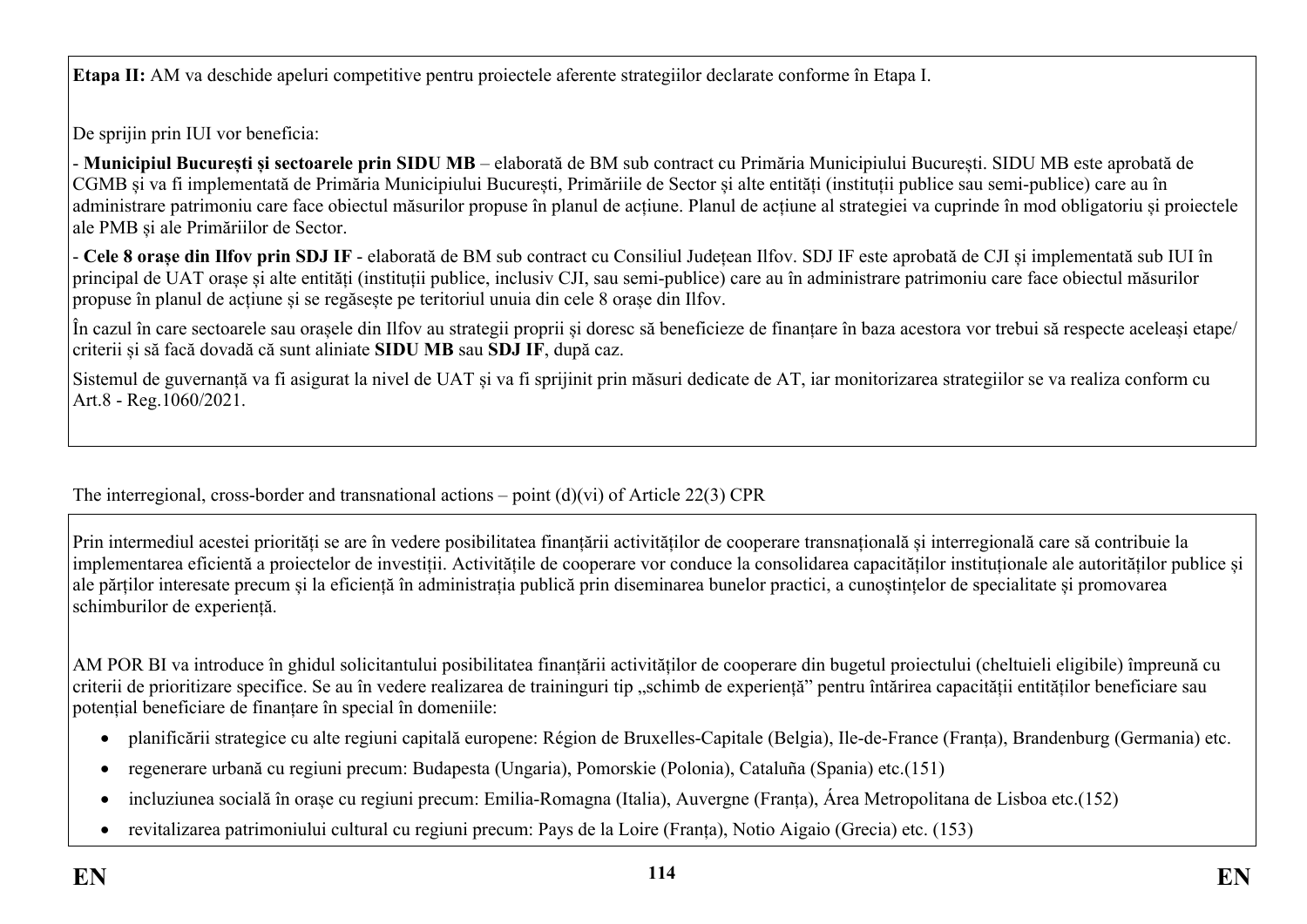Problematicile referitoare la protejarea patrimoniului cultural și valorificarea potențialului turistic sunt strâns legate de Prioritatea 3 a SUERD vizând Promovarea culturii și turismului în Regiunea Dunării etc. Totodată, acestă prioritate contribuie la dezvoltarea urbană sustenabilă prin intermediul strategiilor teritoriale integrate (conforme cu art. 29 al Regulamentului 1060/2021) bazate pe guvernanța pe mai multe niveluri și implicarea mai multor părți interesate, care coordonează diferiți actori în funcție de rolurile, abilitățile și nivelurile de intervenție ale acestora, asigurând implicarea activă a cetățenilor. Prin utilizarea strategiilor teritoriale integrate în cadrul POR BI vor fi susținute eforturilor de îmbunătățire a sistemelor de guvernare regionale și locale – unul dintre obiectivele SUERD abordate în cadrul Priorității 10.

The planned use of financial instruments – point  $(d)(\n{\rm vii})$  of Article 22(3) CPR

Pentru acțiunile finanțate prin OS 5.i nu vor fi utilizate instrumente financiare.

Acțiunile vor fi sprijinite prin intermendiul granturilor nerambursabile fiind vizate obiectivele deschise publicului larg și aflate în proprietatea/ administrarea unor entități publice - având în vedere că în cadrul Priorității 7 vor fi sprijinite exclusiv acele proiecte care fac parte dintr-o strategie teritorială integrată și care contribuie la dezvoltarea locală, respectiv beneficiul sprijinului Uniunii Europene este transmis în mod direct locuitorilor orașelor care vor avea acces la zone urbane mai atractive și favorabile incluziunii.

Operațiunile vizate a se sprijini prin POR BI – Prioritatea 7 se împart în două categorii, fie nu generează venituri (spre exemplu spațiile publice deschise), fie generează venituri (exemplu taxe de vizitare/ utilizare) însă sumele încasate vor fi utilizate pentru activități de mentenanță și administrare a obiectivelor și nu vor fi suficiente pentru rambursarea unor instrumente financiare.

2.1.1.1.2. Indicators

Reference: point (d)(ii) of Article 22(3) CPR and Article 8 ERDF and CF Regulation

Table 2: Output indicators

| Priority | Specific<br>objective | Fund        | Category of<br>region | ID    | Indicator                                                                                               | Measurement unit               | Milestone<br>(2024) | Target<br>(2029)      |
|----------|-----------------------|-------------|-----------------------|-------|---------------------------------------------------------------------------------------------------------|--------------------------------|---------------------|-----------------------|
|          | <b>RSO5.1</b>         | ERDF   More | developed             | RCO74 | Population covered by projects in the framework of strategies for<br>integrated territorial development | persons                        |                     | $0.00$   1,171,841.00 |
|          | <b>RSO5.1</b>         | ERDF   More | developed             | RCO75 | Strategies for integrated territorial development supported                                             | contributions to<br>strategies | 0.00                | 2.00                  |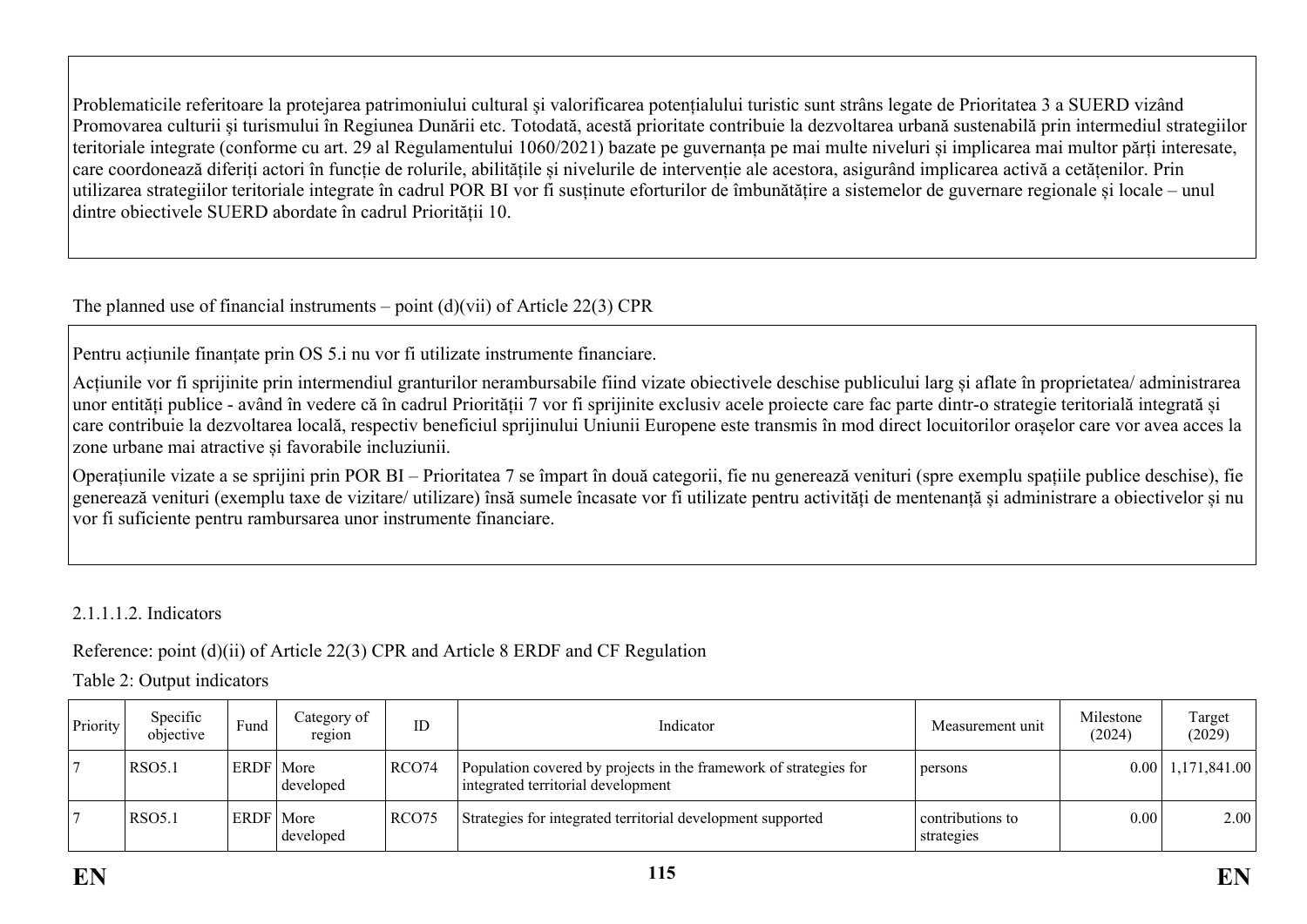| <b>RSO5.1</b> | ERDF   More | developed | RCO77                          | Number of cultural and tourism sites supported                                                            | cultural and tourism<br>sites | 0.00     | 5.00       |
|---------------|-------------|-----------|--------------------------------|-----------------------------------------------------------------------------------------------------------|-------------------------------|----------|------------|
| <b>RSO5.1</b> | ERDF   More | developed | RCO114                         | Open space created or rehabilitated in urban areas                                                        | square metres                 | 0.00     | 100,000.00 |
| <b>RSO5.1</b> | ERDF   More | developed | <b>RSO</b><br>14S <sub>8</sub> | Numărul infrastructurilor create cu scopul de a contribui la incluziunea<br>socială în cadrul comunității | Number                        | $0.00\,$ | 5.00       |

Reference: point (d)(ii) of Article 22(3) CPR

Table 3: Result indicators

| Priority | Specific<br>objective | Fund        | Category of<br>region | ID                  | Indicator                                                                                                                       | Measurement<br>unit | Baseline or<br>reference value | Reference<br>Year | Target<br>(2029)    | Source of<br>data | Comments |
|----------|-----------------------|-------------|-----------------------|---------------------|---------------------------------------------------------------------------------------------------------------------------------|---------------------|--------------------------------|-------------------|---------------------|-------------------|----------|
|          | <b>RSO5.1</b>         | ERDF   More | developed             | RCR77               | Visitors of cultural and tourism sites supported                                                                                | visitors/year       | 81,420.00                      | 2020              | $109,265.00$ MySMIS |                   |          |
|          | <b>RSO5.1</b>         | ERDF   More | developed             | <b>RSR</b><br>14S9  | Populația care are acces la infrastructurile<br>create cu scopul de a contribui la incluziunea<br>socială în cadrul comunității | Person              | 0.00                           | 2020              | 590,320.00 MySMIS   |                   |          |
|          | <b>RSO5.1</b>         | ERDF   More | developed             | <b>RSR</b><br>14S10 | Populația care are acces la spații publice noi sau Person<br>modernizate                                                        |                     | 0.00                           | 2020              | 472,256.00 MySMIS   |                   |          |

## 2.1.1.1.3. Indicative breakdown of the programmed resources (EU) by type of intervention

## Reference: point (d)(viii) of Article 22(3) CPR

Table 4: Dimension 1 - intervention field

| Priority | Specific objective | Fund        | Category of region | Code                                                                                  | Amount (EUR) $\vert$ |
|----------|--------------------|-------------|--------------------|---------------------------------------------------------------------------------------|----------------------|
|          | <b>RSO5.1</b>      | <b>ERDF</b> | More developed     | 127. Other social infrastructure contributing to social inclusion in the community    | 11,355,661.00        |
|          | <b>RSO5.1</b>      | <b>ERDF</b> | More developed     | 166. Protection, development and promotion of cultural heritage and cultural services | 8,459,303.00         |
|          | <b>RSO5.1</b>      | <b>ERDF</b> | More developed     | 168. Physical regeneration and security of public spaces                              | 8,310,000.00         |
|          | <b>RSO5.1</b>      | Total       |                    |                                                                                       | 28,124,964.00        |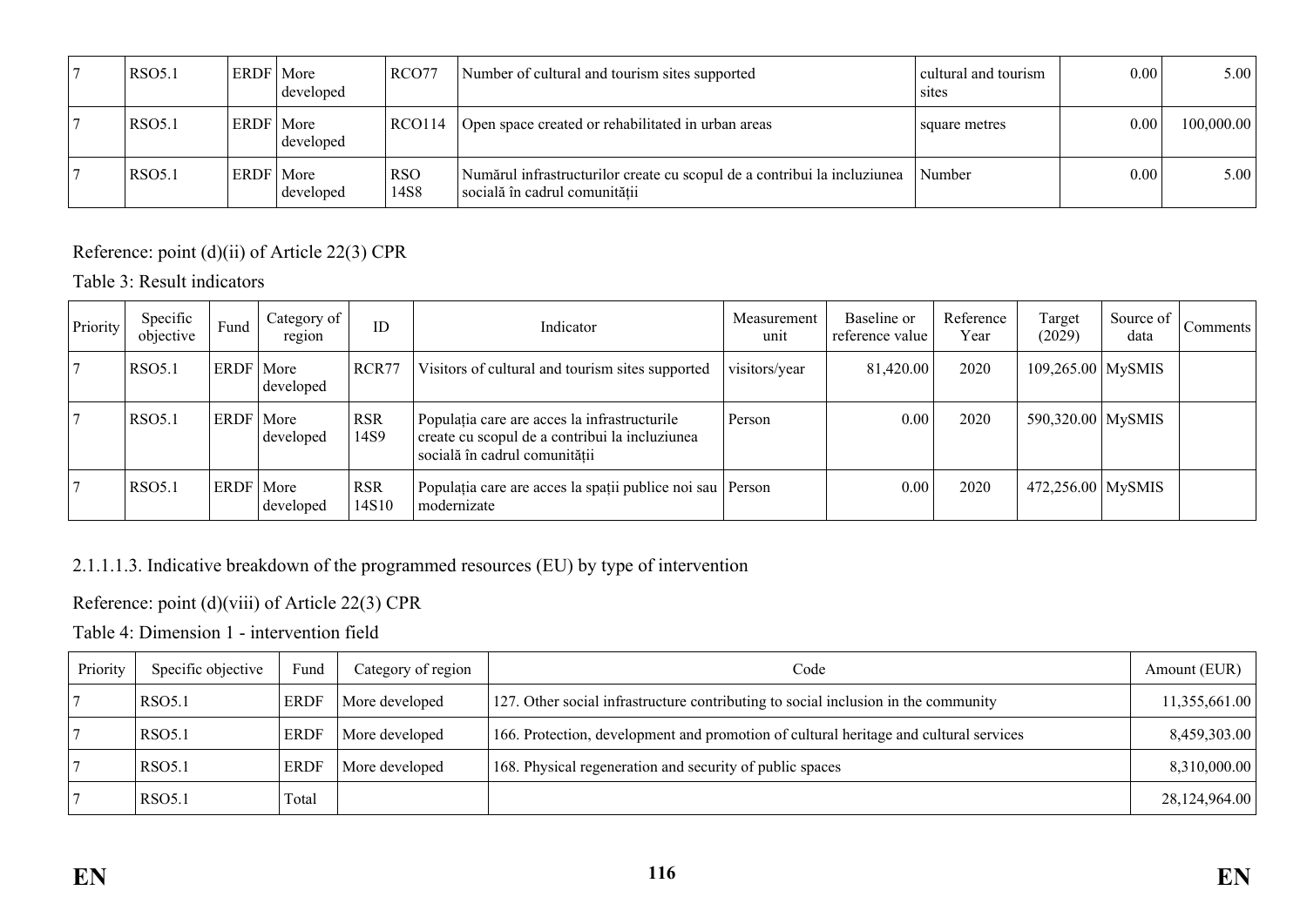### Table 5: Dimension 2 - form of financing

| Priority | Specific objective | Fund        | Category of region | Code          | Amount (EUR)  |
|----------|--------------------|-------------|--------------------|---------------|---------------|
|          | RSO5.1             | <b>ERDF</b> | More developed     | $ 01$ . Grant | 28,124,964.00 |
|          | RSO5.1             | Total       |                    |               | 28,124,964.00 |

### Table 6: Dimension 3 – territorial delivery mechanism and territorial focus

| Priority | Specific objective | Fund        | Category of region | Code                                                           | Amount (EUR)  |
|----------|--------------------|-------------|--------------------|----------------------------------------------------------------|---------------|
|          | <b>RSO5.1</b>      | <b>ERDF</b> | More developed     | 18. Other type of territorial tool - Cities, towns and suburbs | 28,124,964.00 |
|          | RSO5.1             | Total       |                    |                                                                | 28,124,964.00 |

#### Table 7: Dimension 6 – ESF+ secondary themes

| Priority<br>∗und<br>objective<br>Specific | 2210N<br>ateg<br>ΩŤ | EUR<br>∠ode<br>$\sim$<br>ouni |
|-------------------------------------------|---------------------|-------------------------------|
|-------------------------------------------|---------------------|-------------------------------|

#### Table 8: Dimension 7 – ESF+\*, ERDF, Cohesion Fund and JTF gender equality dimension

| Priority | Specific objective | Fund        | Category of region | Code                | Amount (EUR)  |
|----------|--------------------|-------------|--------------------|---------------------|---------------|
|          | RSO <sub>5.1</sub> | <b>ERDF</b> | More developed     | 103. Gender neutral | 28,124,964.00 |
|          | <b>RSO5.1</b>      | Total       |                    |                     | 28,124,964.00 |

\* In principle, 40 % for the ESF+ contributes to gender tracking. 100 % is applicable when Member State chooses to use Article 6 ESF+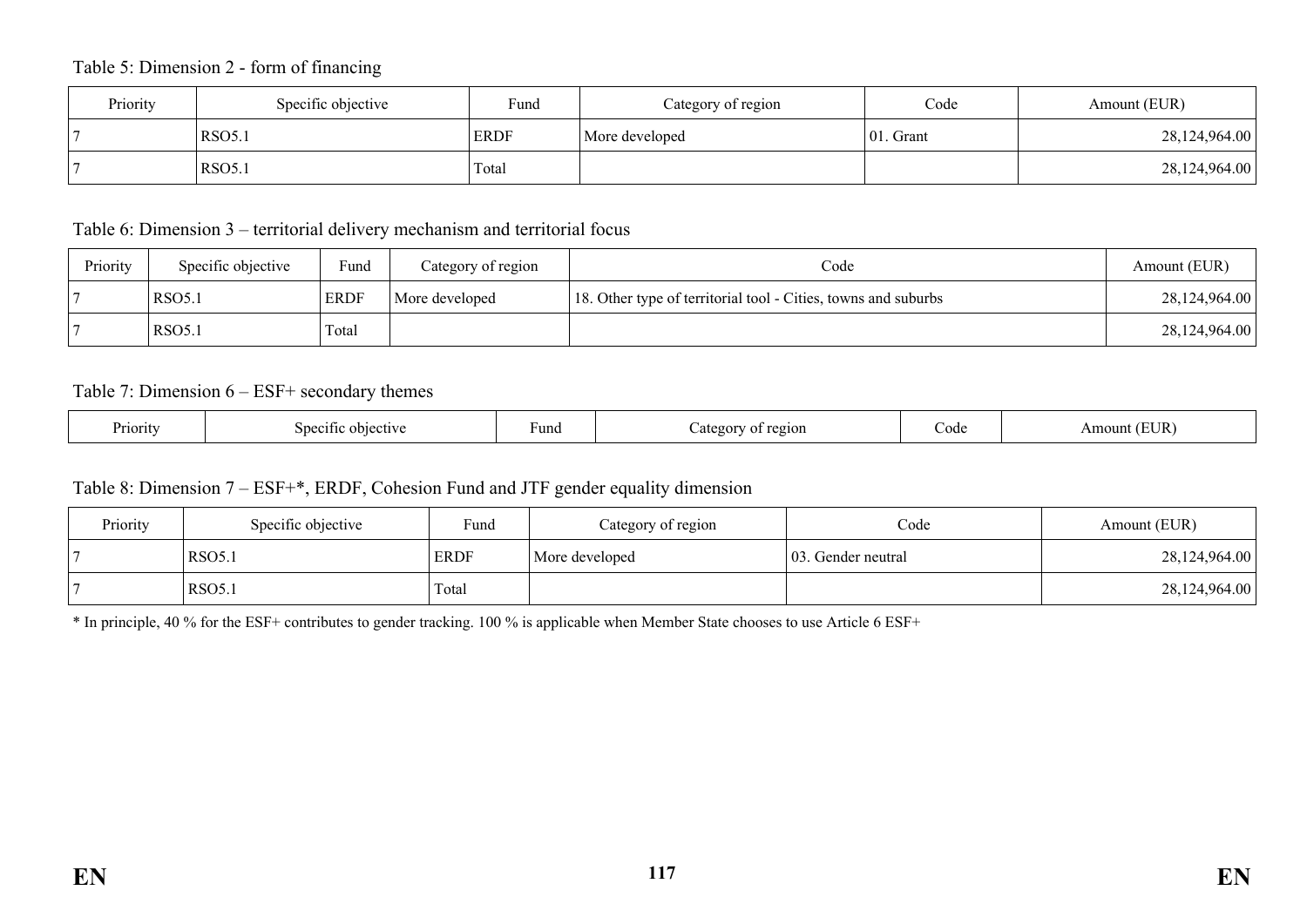2.1.1.1. Specific objective: RSO5.2. Fostering the integrated and inclusive social, economic and environmental local development, culture, natural heritage, sustainable tourism and security, in areas other than urban areas (ERDF)

2.1.1.1.1. Interventions of the Funds

Reference: points  $(d)(i)$ ,  $(iii)$ ,  $(iv)$ ,  $(v)$ ,  $(vi)$  and  $(vii)$  of Article 22(3) CPR The related types of actions – point (d)(i) of Article 22(3) CPR and Article 6 ESF+ Regulation:

În 2020 populația județului Ilfov număra 452.027 locuitori din care 54% locuiau în rural (32 de comune cu 89 de sate). Numărul locuitorilor din zona rurală a regiunii București-Ilfov se plasează pe o traiectorie pozitivă generând o creșterea demografică de +27,7% în 2020 față de 2012. Traiectorile de dezvoltare ale localităților din Ilfov sunt influențate în mod direct de relația cu Municipiul București. În primul rând, pe fondul **rezervelor de teren** din localitățile ilfovene s-a conturat procesul expansiunii urbane realizat, în mare parte necontrolat, fără o dimensionare corectă a circulațiilor, serviciilor și utilităților publice, influențând în mod negativ oportunitățile de dezvoltare ale unora dintre localități. În al doilea rând, **navetismul**: aproximativ 95.968 persoane fac naveta zilnic către București (conform Recensământ 2011) – drept consecință se remarcă o serie de localități cu o dezvoltare de tip cartiere-dormitor în jurul Bucureștiului. În al treilea rând, **distribuția zonelor de dezvoltare economică ale Municipiului București** care a determinat o concentrare a localităților cele mai dezvoltate din județ în special în partea de nord, pe când în partea de sud și în extremitatea nord-estică cantitatea și varietatea activităților economice și a facilităților existente este mult mai scăzută (154).

Instrumentul propus pentru sprijinirea investițiilor în zonele rurale prin intermediul POR BI poartă denumirea de **Investiții Rurale Integrate (IRI)** și este destinat proiectelor cuprinse în **Strategia de Dezvoltare a Județului Ilfov 2020-2030 (SDJ IF).** Sprijinul prin intermediul instrumentului teritorial IRI se va limita exclusiv la acțiunile cuprinse în cadrul **Priorității 7 – OS 5.ii** însă POR BI sprijină intervențiile în localitățile rurale în vedere abordării problematicilor specifice prin toate cele 8 priorități ale programului prin acțiuni complementare cu Planul Național Strategic pentru PAC 2023-2027 – program care are ca obiectiv Dezvoltarea socio-economică a spațiului rural prin atragerea și susținerea tinerilor și facilitarea dezvoltării afacerilor precum promovarea ocupării forței de muncă, a creșterii, a incluziunii sociale și a dezvoltării locale în zonele rurale.

Investițiile propuse sub Prioritatea 7 – OS 5.ii vizează sprijinirea infrastructurilor pentru petrecerea timpului liber/ agrement/ sport/ interacțiune socială pentru creșterea coeziunii sociale la nivelul comunităților locale, precum și a obiectivelor de patrimoniu cultural și a infrastructurilor destinate activităților culturale (muzee, teatre, expoziții, biblioteci, săli de spectacol, case de cultură) care contribuie la dezvoltarea locală și au un impact social semnificativ. Acțiunile au fost definite astfel încât să fie impulsionată **dezvoltarea comunităților locale** și să fie abordate provocările identificate pentru zonele rurale urmărind diminuarea nevoilor de deplasare către Municipiul București prin diverificarea ofertei locale de petrecerea timpului liber, precum și ameliorarea decalajelor de dezvoltare între localitățile rurale prin crearea de noi obiective pentru impulsionarea atractivității și, implicit, a dezvoltării economice, sociale și culturale.

SDJ IF a setat ca obiectiv specific **Protejarea mediului ambiant, punerea în valoare a spațiului public, a patrimoniului cultural și a peisajului** în cadrul căruia au fost stabilite ca politici sectoriale:

Protecția și valorificarea durabilă a patrimoniului cultural în vederea reabilitării și integrării în oferta culturală a județului a obiectivelor valoroase din punct de vedere istoric și arhitectural. Printre acestea obiective se numără: ansamblul fostului palat Alexandru Ghica, Fortul 13 Jilava, întreaga centură de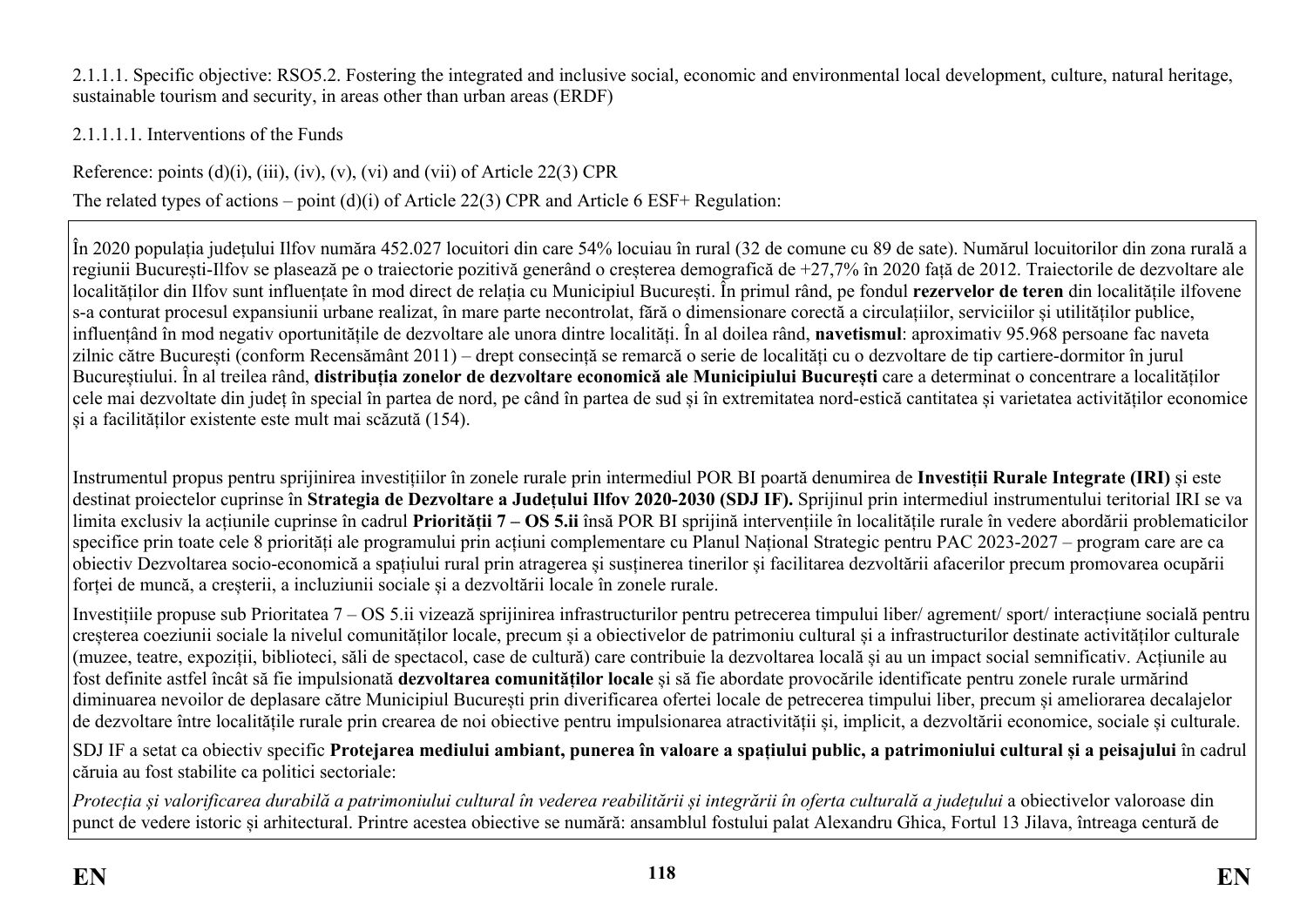fortificații din jurul Bucureștiului, Conacul Bujoiu etc. Aceste preocupări sunt aliniate **Noii Agende Europeane pentru Cultura** care evidențiază cultura drept o forță transformatoare pentru regenerarea comunităților având o contribuție transversală în vederea dezvoltării societăților și economiilor europene.

Dezvoltarea ofertei culturale, sportive si de agrement care favorizează atât incluziunea socială, cât și atractivitatea judetului. În primul rând, se are în vedere impulsionarea consumului cultural – dat fiind că la nivelul județul Ilfov consumul cultural a scăzut cu 42% în perioada 2011-2018. În al doilea rând, promovarea practicării activităților sportive – ținând cont că aproximativ 50% dintre tinerii ilfoveni nu practică niciun sport. În al treilea rând, susținerea accesului egal la infrastructuri de agrement – având în vedere că în județ există o tendința de concentrare a dotărilor de agrement doar într-un număr limitat de areale. Județul Ilfov beneficiază de resurse diverse care printr-o valorificare corespunzătoare pot conduce la creșterea atractivității județului. În plus, **comuna Snagov, având statutul de stațiune turistică de interes local** (conform H.G. 852/2008 cu modificările aduse de H.G. 916/2018), poate reprezenta un important punct de atracție având în vedere obiectivele aflate în patrimoniul destinației (două arii naturale protejate: Lacul Snagov și Pădurea Snagov; Palatul Snagov; Colecțiile Muzeale Snagov etc.).

Necesitatea realizării de investiții în vederea reabilitării siturilor de patrimoniu și pentru dezvoltarea ofertei de agrement este subliniată și de **strategiile de dezvoltare locală ale comunelor ilfovene**. Printre provocările evidențiate în cadrul strategiilor de dezvoltare teritorială ale localităților rurale din Ilfov se numără: degradarea patrimoniului cultural-turistic; desfășurarea de activități de agrement în spații neamenajate; dotări limitate pentru sport și agrement; spații insuficiente pentru petrecerea timpului liber; lipsa unor centre care să ofere o nouă gamă de activități socio-culturale și de recreere (precum centre multifuncționale) etc.

Având în vedere provocările identificate la nivel regional tipurile de acțiuni propuse sunt:

**7.1. Dezvoltarea infrastructurilor de agrement, petrecerea timpului liber, sport și interacțiune socială în afara zonelor urbane.** Sunt avute în vedere activități precum: crearea/ amenajarea și dotarea de infrastructuri care să contribuie la creșterea incluziunii în comunitate: infrastructuri de agrement și petrecerea timpului liber, infrastructuri pentru activități recreative, socio-culturale, educative etc.; crearea/ amenajarea și dotarea de infrastructuri sportive (atât interioare, cât și exterioare); etc.

**7.2. Conservarea, protecția și valorificarea durabilă a patrimoniului cultural și a infrastructurilor destinate activităților culturale în afara zonelor urbane.** Această acțiune vizează (fără a enumera exhaustiv):restaurarea, consolidarea, conservarea și dotarea obiectivelor de patrimoniu cultural (cuprinse în lista monumentelor istorice (155) cu excepția celor aflate în teritoriul LEADER); reabilitare, consolidarea, moderinzarea, extinderea și dotarea infrastructurilor culturale existente, precum și construcția de noi clădiri destinate activităților culturale, inclusiv pentru expunerea și protecția patrimoniului cultural mobil și imobil; implementarea tehnologiilor multimedia și a tehnicilor digitale (inclusiv digitizarea în 3D) pentru conservarea și promovarea patrimoniului și a infrastructurilor culturale; etc.

Tipurile de acțiuni cuprinse în cadrul Priorității 7 – OS 5.ii a POR BI au fost evaluate ca fiind compatibile cu principiul DNSH, în conformitate cu Orientările tehnice privind aplicarea principiului de "a nu prejudicia în mod semnificativ", în temeiul Regulamentului privind Mecanismul de Redresare și Reziliență. Investițiile propuse prin **POR BI** pentru favorizarea dezvoltării integrate și incluzive sociale, economice și de mediu a arealelor aflate în afara zonelor urbane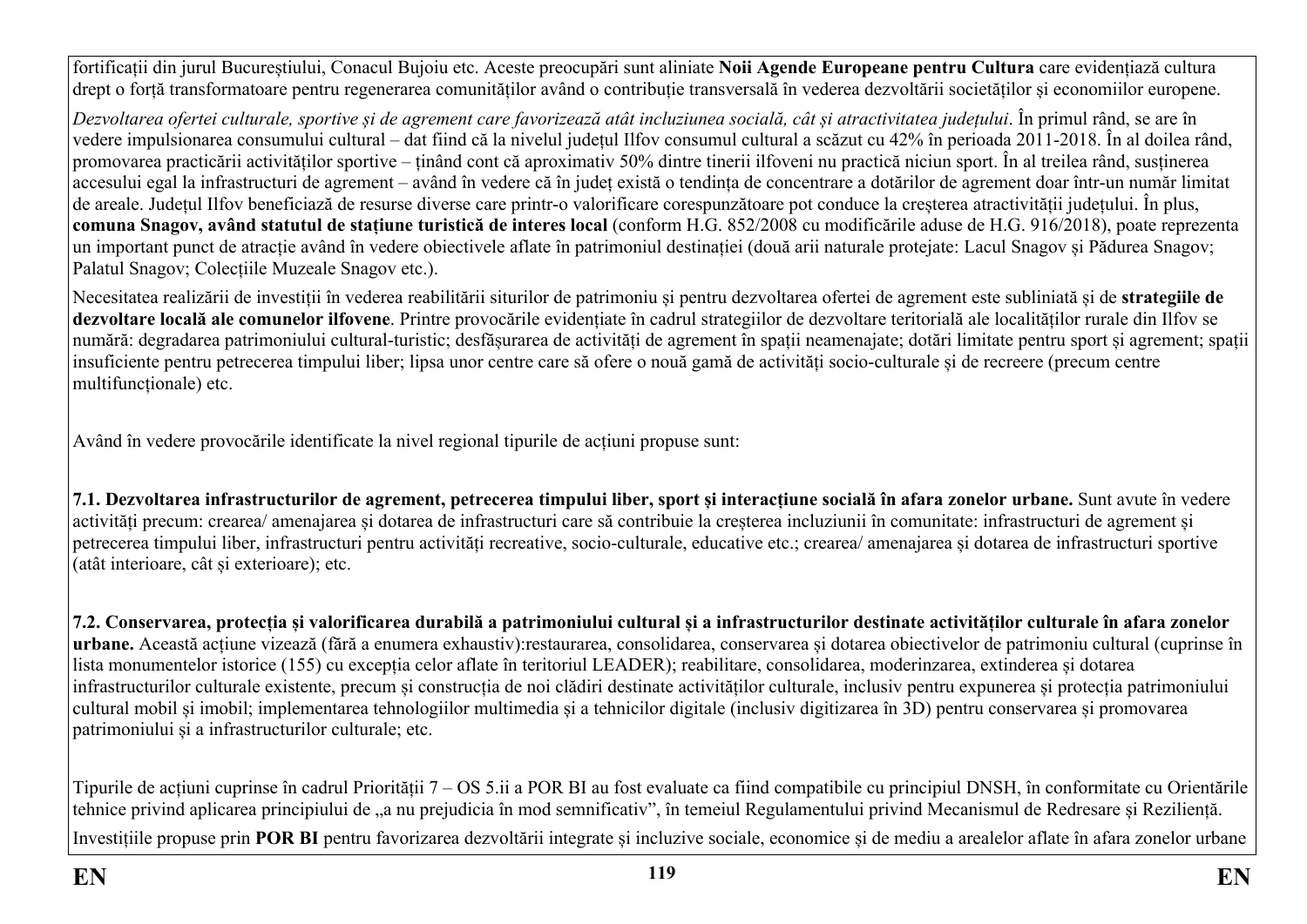vor fi complementarea celor sprijinite la nivel național prin **PNS 2023-2027** prin care se sprijină orice tip de activitate de agrement care se desfășoară în mediul rural, având ca potențiali beneficiari eligibili microîntreprinderile din mediul rural, precum și promovarea dezvoltării locale integrate și incluzive prin intermediul LEADER-DLRC, în comune și orașe mici (sub 20.000 locuitori), inclusiv prin dezvoltarea turismului rural, activităților de agrement și a patrimoniului de clasă B și a patrimoniului neclasificat în teritoriul LEADER.

The main target groups - point (d)(iii) of Article 22(3) CPR:

- Locuitorii localităților rurale

- Turiștii și vizitatorii

- Utilizatorii de infrastructură culturală publică și entitățile din sectoarele culturale și creative

Actions safeguarding equality, inclusion and non-discrimination – point (d)(iv) of Article 22(3) CPR and Article 6 ESF+ Regulation

În implementarea fondurilor europene se va asigura respectarea Cartei Drepturilor Fundamentale a Uniunii Europene. AM POR BI se asigură că egalitatea între femei și bărbați și integrarea perspectivei de gen sunt luate în considerare și promovate în toate etapele de programare și implementare a POR BI și se vor lua măsurile adecvate pentru a preveni orice formă de discriminare bazată pe gen, rasă sau origine etnică, religie sau convingeri, dizabilitate, vârstă sau orientare sexuală, precum și pentru a ține cont de accesibilitatea persoanelor cu dizabilități.

Principiile privind egalitatea de șanse și de tratament egal între femei și bărbați, incluziunea categoriilor defavorizate și combaterea discriminării bazate pe sex, rasă sau origine etnică, religie sau credință, dizabilitate, vârstă sau orientare sexuală, așa cum sunt ele definite şi susținute la nivelul Uniunii Europene  $(74)$  si la nivel național prin legislația specifică și prin documentele strategice specifice  $(75)$  vor fi asigurate la nivel orizontal în toate acțiunile mai sus menționate, prin cerințe specifice formulate la nivelul ghidurilor solicitantului. Potențialii solicitanți de asistență financiară prin POR BI vor avea obligația să descrie și să demonstreze modul în care principiile orizontale sunt promovate prin proiect, detaliindu-se, la modul concret, care sunt măsurile și instrumentele prin care vor garanta aplicarea acestora. În cadrul procesului de selecție și evaluare, aceste elemente vor fi punctate suplimentar în cazul în care proiectele respective justifică măsuri suplimentare față de cele prevăzute în cadrul legislației specifice în vigoare (76).

RBI se plasează din perspectiva populatiei aflate în risc de sărăcie si excluziune socială pe o traiectorie descendentă atingând în 2019 valoarea de 14% - comparativ cu anul 2012 când procentul era de 31%. Pentru a susține această traiectorie descendentă și în vederea îmbunătățirii calității vieții în rândul comunităților dezavantajate prin intermediul POR BI - Prioritatea 7 vor fi sprijinite acele proiecte care vor conduce la îmbunătățirea accesului egal la servicii culturale, recreative și sportive, luând în considerare, totodată, nevoile specifice ale persoanelor cu dizabilități și ale persoanelor vârstnice.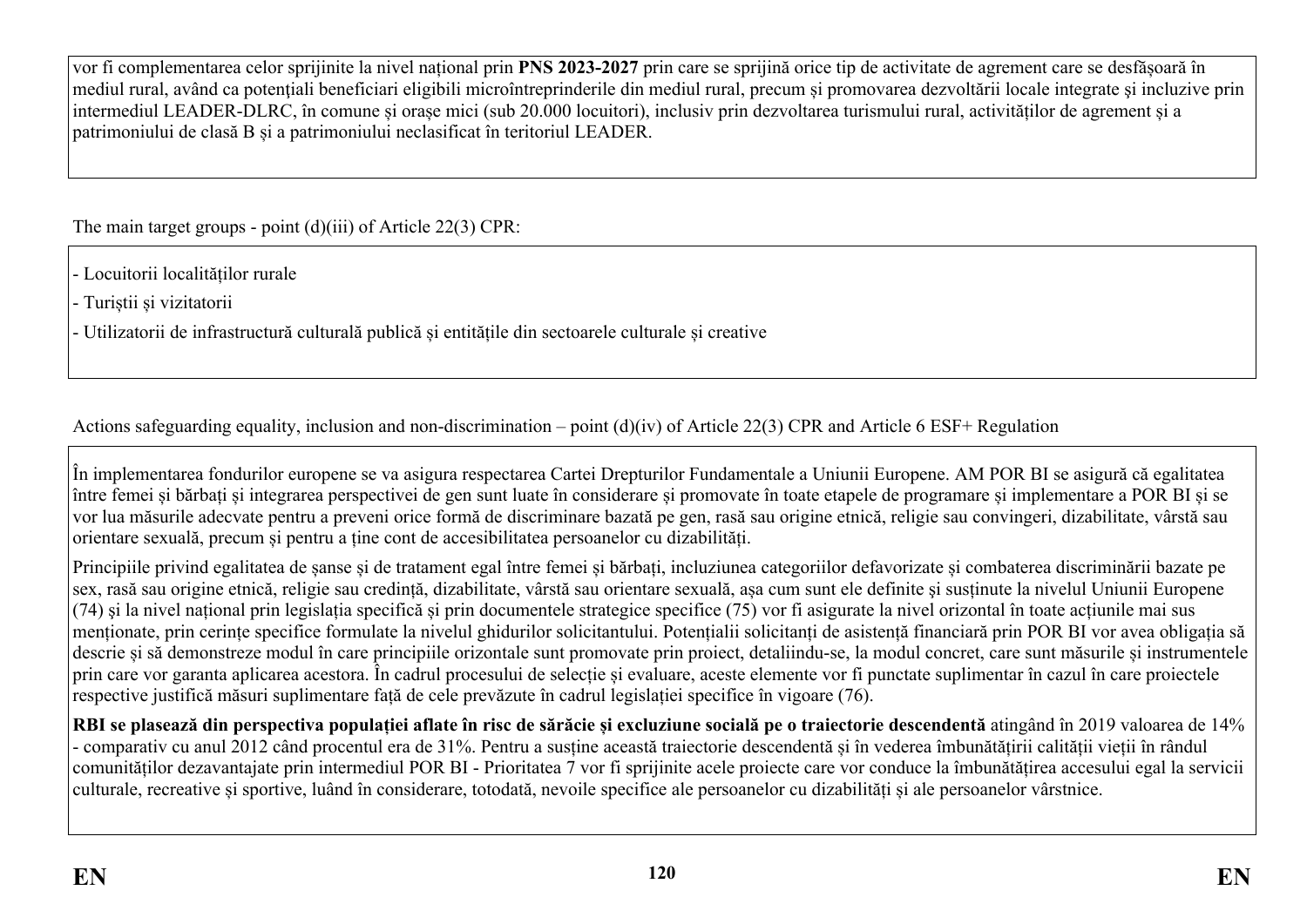Întreaga alocare aferentă instrumentului teritorial **IRI - Investiții Rurale Integrate** (9.096.363 euro FEDR – alocare OS 5.ii) este destinată proiectelor cuprinse în cadrul Strategiei de Dezvoltare a Județului Ilfov 2020-2030 care va oferi o abordare integrată pentru localitățile rurale din Ilfov.

De sprijin prin IRI vor beneficia:

- **Localitățile rurale (comune) din Ilfov prin intermediul SDJ IF** - elaborată de BM sub contract cu Consiliul Județean Ilfov. SDJ Ilfov este aprobată de CJI și implementată sub IRI în principal de UAT comune și alte entități (instituții publice, inclusiv CJI, sau semi-publice) care au în administrare patrimoniu care face obiectul măsurilor propuse în planul de acțiune și se regăsește pe teritoriul uneia din cele 32 de localități rurale din Ilfov.

SDJ IF alături de Planul de acțiune aferent vor fi depuse în cadrul aceluiași apel pentru strategii integrate descris la OS 5.i și va respecta aceleași etape/ criterii. Totodată, în măsura în care primăriile comunelor din Ilfov au strategie proprie și doresc să beneficieze de finanțare în baza ei vor trebui să respecte aceleași etape/ criterii și să facă dovadă că sunt aliniate obiectivelor SDJ Ilfov.

Dupa verificarea SDJ IF în Etapa I (156), va fi deschis un apel pentru întreaga alocare aferentă IRI din Prioritatea 7 – OS 5.ii, unde vor fi eligibile doar proiecte cuprinse în planul de acțiune al SDJ IF.

Identificarea priorităților cuprinse în Planul de Acțiune al SDJ IF s-a realizat printr-un amplu proces participativ în care consultările s-au desfășurat pe de-o parte cu reprezentanți ai primăriilor din județ, iar pe de altă parte cu parteneri din societatea civilă, mediul economic, universitar etc. Acesta cuprinde o serie de proiecte prioritizate care abordează toate dimenisiunile de dezvoltare teritorială și care sunt potențial finanțabile din POR BI și alte surse de finațare, iar urmarea a implementării va conferi caracterul integrat al strategiei.

Monitorizarea SDJ Ilfov va fi asigurată de un CM, format din reprezentanți aparatului de specialitate din CJ Ilfov, ai APL din Ilfov și ai partenerilor de proiect/beneficiari direcți etc. în conformitate cu prevederile Art. 8 – Reg. 1060/2021.

The interregional, cross-border and transnational actions – point  $(d)(vi)$  of Article 22(3) CPR

Prin intermediul acestei priorități se are în vedere posibilitatea finanțării activităților de cooperare transnațională și interregională care să contribuie la implementarea eficientă a proiectelor de investiții. Activitățile de cooperare vor conduce la consolidarea capacităților instituționale ale autorităților publice și ale părților interesate precum și la eficiență în administrația publică prin diseminarea bunelor practici, a cunoștințelor de specialitate și promovarea schimburilor de experiență.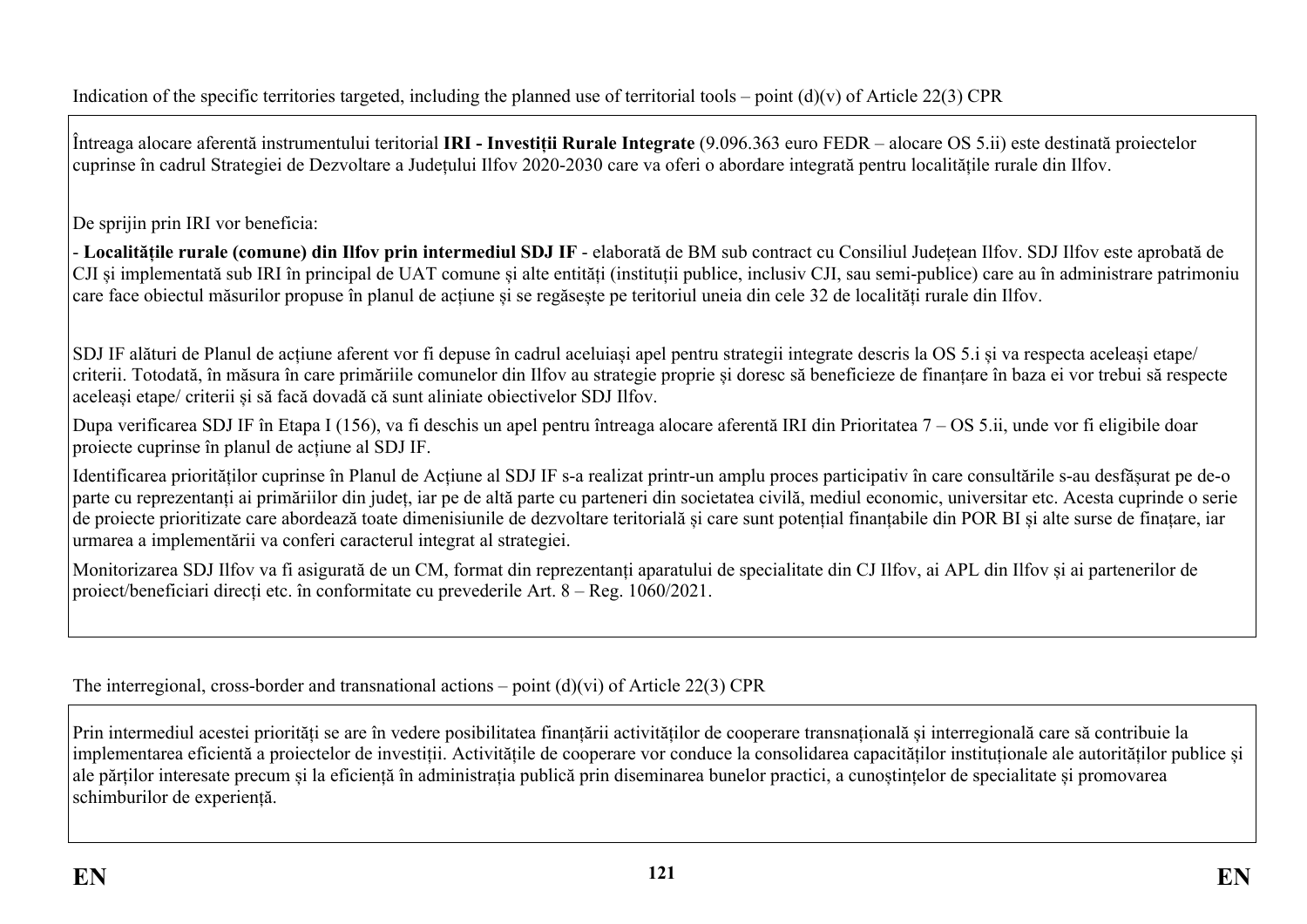AM POR BI va introduce în ghidul solicitantului posibilitatea finanțării activităților de cooperare din bugetul proiectului (cheltuieli eligibile) împreună cu criterii de prioritizare specifice. Se au în vedere realizarea de traininguri tip "schimb de experiență" pentru întărirea capacității entităților beneficiare sau potențial beneficiare de finanțare în special în domeniile:

- planificării strategice cu alte regiuni capitală europene: Région de Bruxelles-Capitale (Belgia), Ile-de-France (Franța), Brandenburg (Germania) etc.
- incluziunea socială cu regiuni precum: Emilia-Romagna (Italia), Auvergne (Franța), Área Metropolitana de Lisboa etc. (157)
- revitalizarea patrimoniului cultural cu regiuni precum: Pays de la Loire (Franța), Notio Aigaio (Grecia) etc.(158)

Problematicile referitoare la protejarea patrimoniului cultural și valorificarea potențialului turistic sunt strâns legate de Prioritatea 3 a SUERD vizând Promovarea culturii și turismului în Regiunea Dunării caracterizată printr-un patrimoniu larg de istorii, culturi, etnii, religii, piețe, societăți etc. În cadrul acestei priorități (Prioritatea 3 a SUERD) au fost selectate ca prioritare pentru finanțarea prin FEDR următoarele acțiuni: Protecția, reabilitarea și promovarea patrimoniului cultural din regiunea Dunării; Promovarea turismului durabil în regiunea Dunării și valorificarea proiectelor SUERD în domeniile culturii, naturii și turismului; Sprijin pentru artele contemporane pentru a aborda impactul crizei pandemiei, prin industrii creative, inovare și specializare intersectorială etc

The planned use of financial instruments – point  $(d)(\n{\rm vii})$  of Article 22(3) CPR

Pentru acțiunile finanțate prin OS 5.ii nu vor fi utilizate instrumente financiare.

Acțiunile vor fi sprijinite prin intermendiul granturilor nerambursabile fiind vizate obiectivele deschise publicului larg și aflate în proprietatea/ administrarea unor entități publice - având în vedere că în cadrul Priorității 7 vor fi sprijinite exclusiv acele proiecte care fac parte dintr-o strategie teritorială integrată și care contribuie la dezvoltarea locală, respectiv beneficiul sprijinului Uniunii Europene este transmis în mod direct locuitorilor care vor avea acces la zone rurale mai atractive și favorabile incluziunii.

Operațiunile vizate a se sprijini prin POR BI – Prioritatea 7 se împart în două categorii, fie nu generează venituri, fie generează venituri (exemplu taxe de vizitare/ utilizare) însă sumele încasate vor fi utilizate pentru activități de mentenanță și administrare a obiectivelor și nu vor fi suficiente pentru rambursarea unor instrumente financiare.

2.1.1.1.2. Indicators

Reference: point (d)(ii) of Article 22(3) CPR and Article 8 ERDF and CF Regulation

Table 2: Output indicators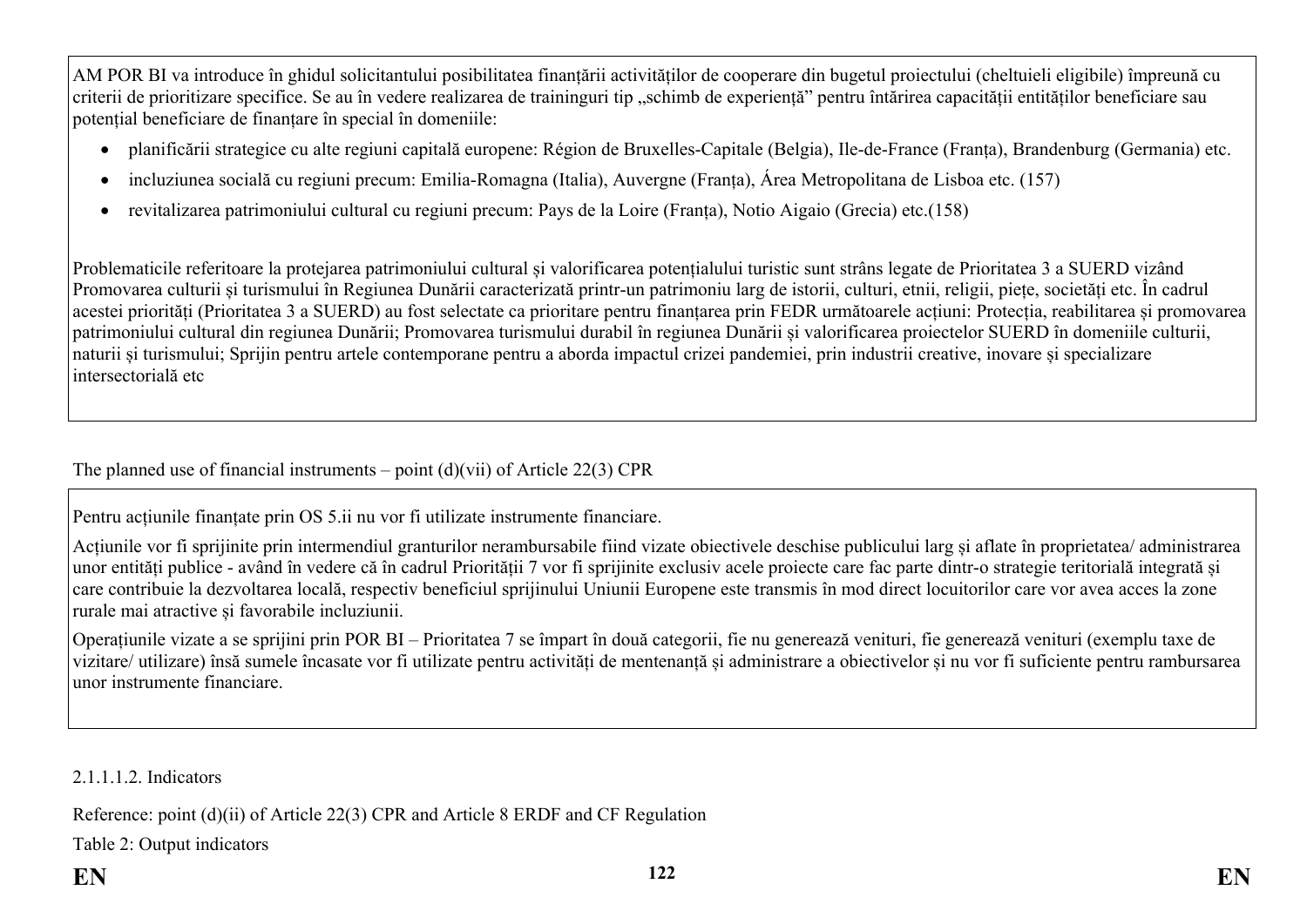| Priority | Specific<br>objective | Fund        | Category of<br>region | ID                 | Indicator                                                                                                 | Measurement unit               | Milestone<br>(2024) | Target<br>(2029) |
|----------|-----------------------|-------------|-----------------------|--------------------|-----------------------------------------------------------------------------------------------------------|--------------------------------|---------------------|------------------|
|          | <b>RSO5.2</b>         | ERDF   More | developed             | RCO74              | Population covered by projects in the framework of strategies for<br>integrated territorial development   | persons                        | 0.00                | 11,564.00        |
|          | <b>RSO5.2</b>         | ERDF   More | developed             | RCO <sub>75</sub>  | Strategies for integrated territorial development supported                                               | contributions to<br>strategies | 0.00                | 1.00             |
|          | <b>RSO5.2</b>         | ERDF   More | developed             | RCO77              | Number of cultural and tourism sites supported                                                            | cultural and tourism<br>sites  | 0.00                | 3.00             |
|          | <b>RSO5.2</b>         | ERDF   More | developed             | <b>RSO</b><br>14S8 | Numărul infrastructurilor create cu scopul de a contribui la incluziunea<br>socială în cadrul comunității | Number                         | 0.00                | 2.00             |

### Reference: point (d)(ii) of Article 22(3) CPR

Table 3: Result indicators

| Priority | Specific<br>objective | Fund        | Category of<br>region | ID                 | Indicator                                                                                                                       | Measurement<br>unit | Baseline or<br>reference value | Reference<br>Year | Target<br>(2029) | Source of<br>data | Comments <sup>1</sup> |
|----------|-----------------------|-------------|-----------------------|--------------------|---------------------------------------------------------------------------------------------------------------------------------|---------------------|--------------------------------|-------------------|------------------|-------------------|-----------------------|
|          | <b>RSO5.2</b>         | ERDF   More | developed             | RCR77              | Visitors of cultural and tourism sites supported                                                                                | visitors/year       | 6,000.00                       | 2020              |                  | $6,552.00$ MySMIS |                       |
|          | <b>RSO5.2</b>         | ERDF   More | developed             | <b>RSR</b><br>14S9 | Populația care are acces la infrastructurile create<br>cu scopul de a contribui la incluziunea socială în<br>cadrul comunității | Person              | 0.00                           | 2020              |                  | $4,898.00$ MySMIS |                       |

### 2.1.1.1.3. Indicative breakdown of the programmed resources (EU) by type of intervention

Reference: point (d)(viii) of Article 22(3) CPR

Table 4: Dimension 1 - intervention field

| Priority | Specific objective | Fund        | Category of region | Code                                                                                  | Amount (EUR) |
|----------|--------------------|-------------|--------------------|---------------------------------------------------------------------------------------|--------------|
|          | RSO5.2             | <b>ERDF</b> | More developed     | 127. Other social infrastructure contributing to social inclusion in the community    | 4,866,712.00 |
|          | RSO5.2             | <b>ERDF</b> | More developed     | 166. Protection, development and promotion of cultural heritage and cultural services | 4,229,651.00 |
|          | <b>RSO5.2</b>      | Total       |                    |                                                                                       | 9,096,363.00 |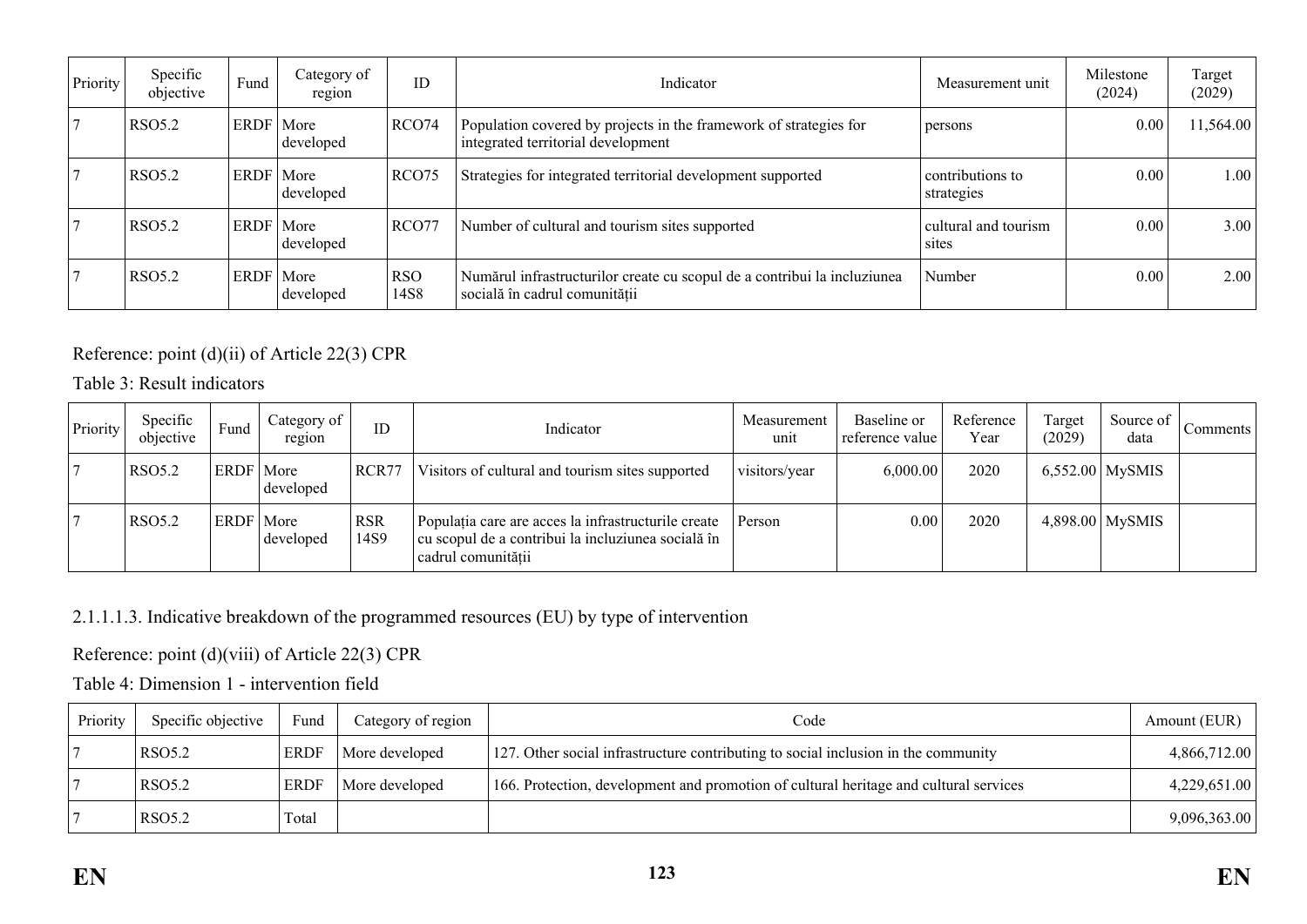#### Table 5: Dimension 2 - form of financing

| Priority | Specific objective | Fund        | Category of region | Code          | Amount (EUR) |
|----------|--------------------|-------------|--------------------|---------------|--------------|
|          | RSO5.2             | <b>ERDF</b> | More developed     | $ 01$ . Grant | 9,096,363.00 |
|          | <b>RSO5.2</b>      | Total       |                    |               | 9,096,363.00 |

Table 6: Dimension 3 – territorial delivery mechanism and territorial focus

| Priority | Specific objective | Fund        | Category of region | Code                                             | Amount (EUR) |
|----------|--------------------|-------------|--------------------|--------------------------------------------------|--------------|
|          | <b>RSO5.2</b>      | <b>ERDF</b> | More developed     | 20. Other type of territorial tool - Rural areas | 9,096,363.00 |
|          | <b>RSO5.2</b>      | Total       |                    |                                                  | 9,096,363.00 |

#### Table 7: Dimension 6 – ESF+ secondary themes

| $\mathbf{r}$<br><b>Priority</b><br>ectivi<br>sner<br>`11C . | Fund | `210L<br>oor<br>. . | code | EHD<br>mount، |
|-------------------------------------------------------------|------|---------------------|------|---------------|
|-------------------------------------------------------------|------|---------------------|------|---------------|

### Table 8: Dimension 7 – ESF+\*, ERDF, Cohesion Fund and JTF gender equality dimension

| Priority | Specific objective | Fund        | Category of region | Code               | Amount (EUR) |
|----------|--------------------|-------------|--------------------|--------------------|--------------|
|          | <b>RSO5.2</b>      | <b>ERDF</b> | More developed     | 03. Gender neutral | 9,096,363.00 |
|          | <b>RSO5.2</b>      | Total       |                    |                    | 9,096,363.00 |

\* In principle, 40 % for the ESF+ contributes to gender tracking. 100 % is applicable when Member State chooses to use Article 6 ESF+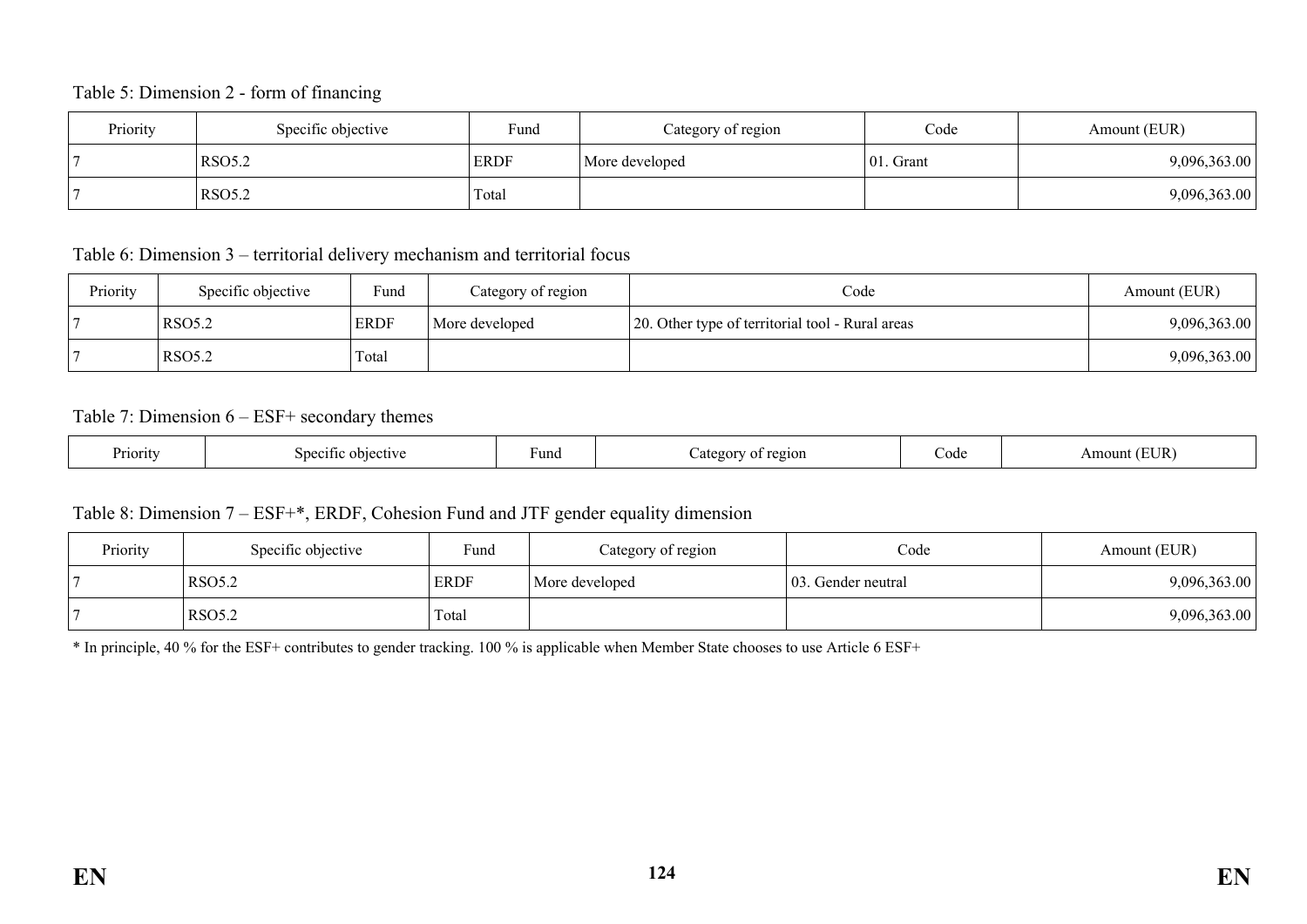### 2.2. Technical assistance priorities

2.2.1. Priority for technical assistance pursuant to Article 36(4) CPR: 8. Asistență tehnică

Reference: point (e) of Article 22(3) CPR

2.2.1.1. Intervention from the Funds

The related types of actions – point  $(e)(i)$  of Article 22(3) CPR

Prioritatea de AT a PORBI reflectă nevoia de finanțare a acțiunilor specifice necesare pentruadministrarea și implementarea eficace a POR BI. În acest sens sunt vizate cheltuieli pentru asigurarea funcționării sistemului de management și control, comunicare si informare, dezvoltarea competențelor personalului AM, îmbunătățirea capacității administrative a CM, a potențialilor beneficiari și a beneficiarilor, precum și asigurarea unui cadru partenerial transparent și participativ pe tot parcursul implementarii, monitorizarii și evaluarii programului, pregătirea următoarei perioade de programare prin elaborarea de studii și colectarea de date.

Activitățiile indicative enumerate mai jos vor fi structurate și planificate în cadrul unui document de tip **Strategie Asistență Tehnică (Roadmap ACB)**. Un prim proiect al Strategiei AT va fi utilizat în procesul de consultare asupra ghidurilor pe care intenționăm să îl inițiem imediat după transmiterea programului, urmare a procesului de consultare vom elabora forma finală, o vom supune aprobării CM POR BI și o vom publica pe pagina oficială a POR BI. De asemenea, vor fi elaborate planuri anuale de implementare a Strategiei AT.

La nivel regional au fost identificate pentru a primi sprijini prin POR BI următoarele acțiuni:

- **Activitățile pentru organizarea și funcționarea Autorității de Management**, inclusiv cheltuielile pentru înființarea și funcționarea unui Comitet de Monitorizare al programului (echipamente birotica, rețelistică, digitalizare maximizată a relației AM/beneficiari, salarizarea personalului AM, instruirea personalului AM, organizarea de întâlniri ale CM și altor comitete specifice - cel puțin un Comitet Regional de Inovare). De asemenea, va fi avută în vedere susținerea activității de implementare a POR 2014-2020 (cheltuieli aferente monitorizării durabilității proiectelor și închiderii programului).
- **Întocmirea de studii și analize** necesare pentru evaluarea implementării programului (pregătire, selecție, verificare și monitorizare, evaluare, control și audit etc.), comensurare indicatorilor, evaluări obligatorii conform regulamentelor.
- **Întarirea și dezvoltarea capacității administrative a instituțiilor implicate în sistemul de management și control al POR BI** prin organizarea de întâlniri de lucru, schimburi de experiență și bune practici (în special cu alte regiuni capitală europene: Région de Bruxelles-Capitale, Ile-de-France, Brandenburg etc.) și sesiuni specifice de instruire pe domenii de interes în implementarea fondurilor: achiziții publice, managementul proiectelor cu finanțare europeană, ajutor de stat, nereguli, prevenirea corecțiilor financiare, managementul neregulilor, antifraudă, dezvoltarea abilităților tehnice ale personalului, etc;
- **Întărirea capacității de implementare la nivelul entităților beneficiare sau potențial beneficiare de finanțare și a organismelor care concura la implementarea programului**: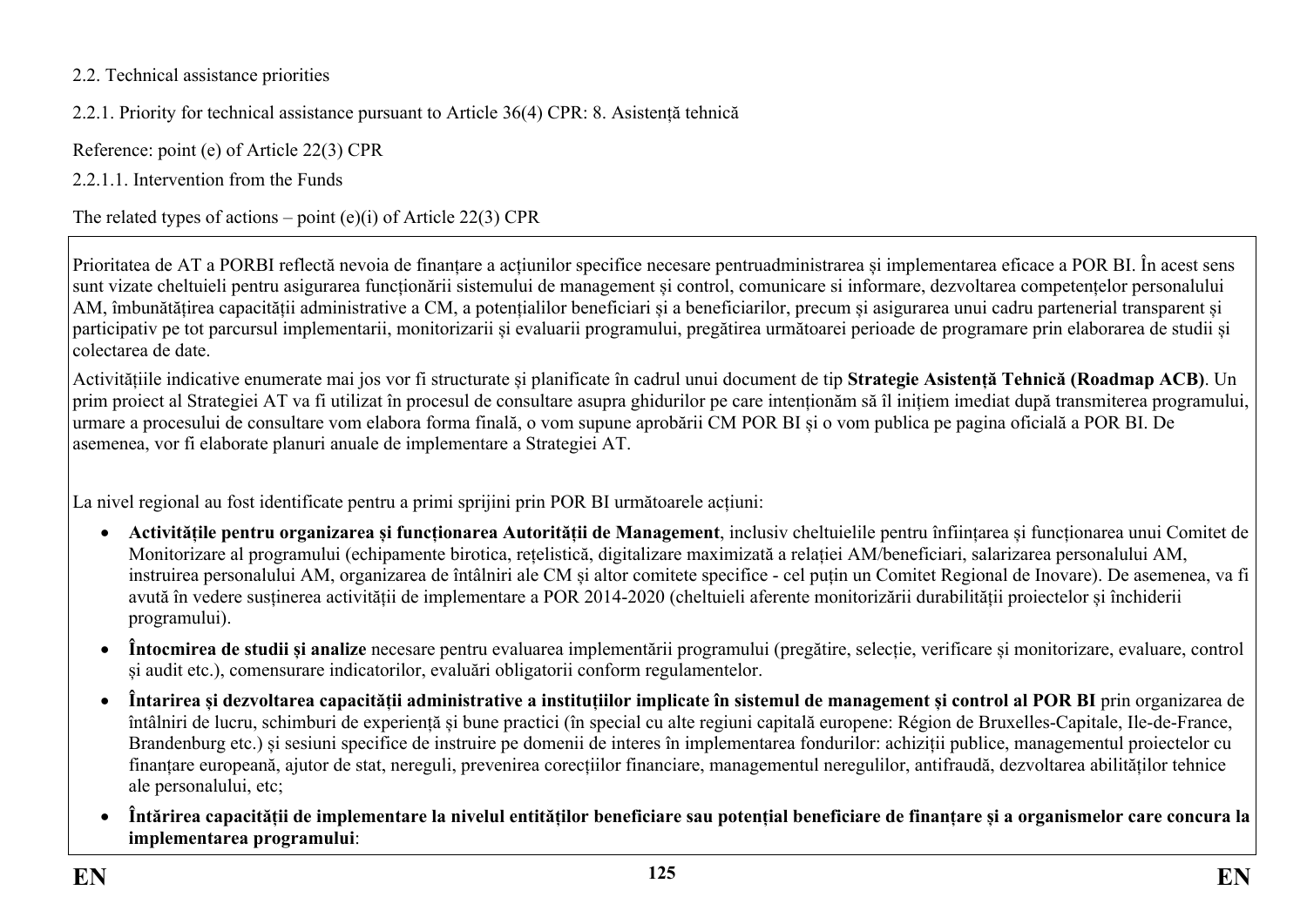## a.Activități de **informare și sprijin de tip help-desk**

b.**Training pentru echipele de implementare** de la nivelul beneficiarilor precum și pentru personalul din departamente operaționale care concură la elaborarea și implementarea proiectelor (planificare, investiții, achiziții). Avem în vedere atât organizarea de traininguri clasice cat si de tip "schimb de experiență" (cu entității din alte regiuni care pot prezenta exemple de succes, cu persoane/experți în domeniile de interes) în special pentru acele priorități care au elemente de noutate sau în care am identificat probleme în actualul exercițiu (transfer tehnologic, infrastructuri verzi, mobilitate urbană curată etc.) și pentru teme orizontale, complementare cu măsurile prevăzute în POAT. În mod particular organizarea de traininguri specifice pe domeniile: **educație** (măsuri de întărire a capacității atât pentru structurile care gestionează infrastructura la nivel de administrație locală, cât și pentru personalul didactic, respectiv utilizarea unor experți în educație pentru analiza/evaluare/optimizarea procesului educațional, introducerea de noi metode de predare, cursuri comunicare, training specific pentru utilizarea infrastructurii în cazul proiectelor inovative), **mobilitate urbană** (planificare, proiecte inovative), **eficiență energetică** (în domeniul performanței energetice a clădirilor în contextul actualizării curente a metodologiilor de calcul și training/ schimb de experiență pentru cunoașterea și implementarea celor mai noi soluții tehnice și arhitecturale – conceptul Bauhaus) și **planificare urbană** (schimb de experiență pentru planificare strategică și teritorială).

- În vederea promovării și sustinerii cooperarii evenimentele organizate la lansarea fiecarui apel vor include exemple de bune practici (proiecte de succes, parteneriate si colaborari intre diverse entitati din cadrul UE) specifice fiecarui tip de beneficiar si apelului lansat. De asemenea vor fi incurajate schimburile de experiență și crearea de parteneriate cu beneficiari din alte regiuni similare ale UE (de exemplu regiunea Ile-de-France, Regiunea Capitalei Bruxelles etc.), prin invitarea entitățlor din proiecte și regiuni identificate ca au implementat initiative de succes. Astfel, evenimentele de lansare a apelurilor pot stimula beneficiarii atât în direcția implementării de practici inovative, cât și în ceea ce privește colaborarea, prin crearea premiselor și a unui cadru propice acesteia.
- **Totodată, în baza experienției dobândite în cadrul proiectelor Interreg Europe în care a fost partener ADRBI a identificat parteneri pentru a continua procesul de cooperare interergională** în domeniile: egalitate de șanse cu regiunile Cantabria (Spania), Sterea Ellada (Grecia), Toscana (Italia) etc.; mobilitate urbană cu regiunile Valencia (Spania), Zemgale (Letonia), Frederikshavn (Danemarca), Gorenska (Slovenia), Auvergne-Rhône-Alpes (Franta) etc.; biodiversitate cu regiunile Extremadura (Spania), Norte (Portugalia) etc.
- **Întărirea capacității Agenției pentru Dezvoltare Regională București-Ilfov**: întocmirea de studii și analize pentru fundamentarea documentelor programatice (PDR BI, RIS3 BI); dezvoltarea capacitații administrative pentru elaborarea, implementarea, monitorizarea, evaluarea, actualizarea și revizuirea documentelor programatice; asigurarea investițiilor necesare pentru funcționarea ADR BI - cheltuieli cu modernizarea spatiilor necesare desfășurării activităților, cheltuieli cu servicii IT, achiziționarea de materiale consumabile, achiziția de active fixe corporale, obiecte de inventar, arhivare etc. și cheltuieli generale de administrație (mentenanța, utilități, chirie etc.); dezvoltarea capacității administrative a ADR BI pentru oferirea de suport tehnic potențialilor beneficiari etc.
- **Întărirea capacității Autorităților Publice Locale în vederea elaborării, îmbunătățirii și implementării strategiilor teritoriale integrate**: întocmirea de studii și analize (exp. evaluarea contrafactuală de impact); organizarea de întâlniri; cheltuieli legate de consolidarea mecanismelor de guvernanță (training, peer-learning, cheltuieli cu servicii IT, achiziționarea de materiale consumabile etc.)
- **Alte tipuri de acțiuni complementare celor care vor face obiectul Strategiei Naționale de AT (National ACB Roadmap)** pentru a consolida capacitatea administrativă la nivelul AM și beneficiarilor în zonele de interes: simplificare, prevenirea și tratarea conflictelor de interese, fraudă, corupție, monitorizare electronică etc.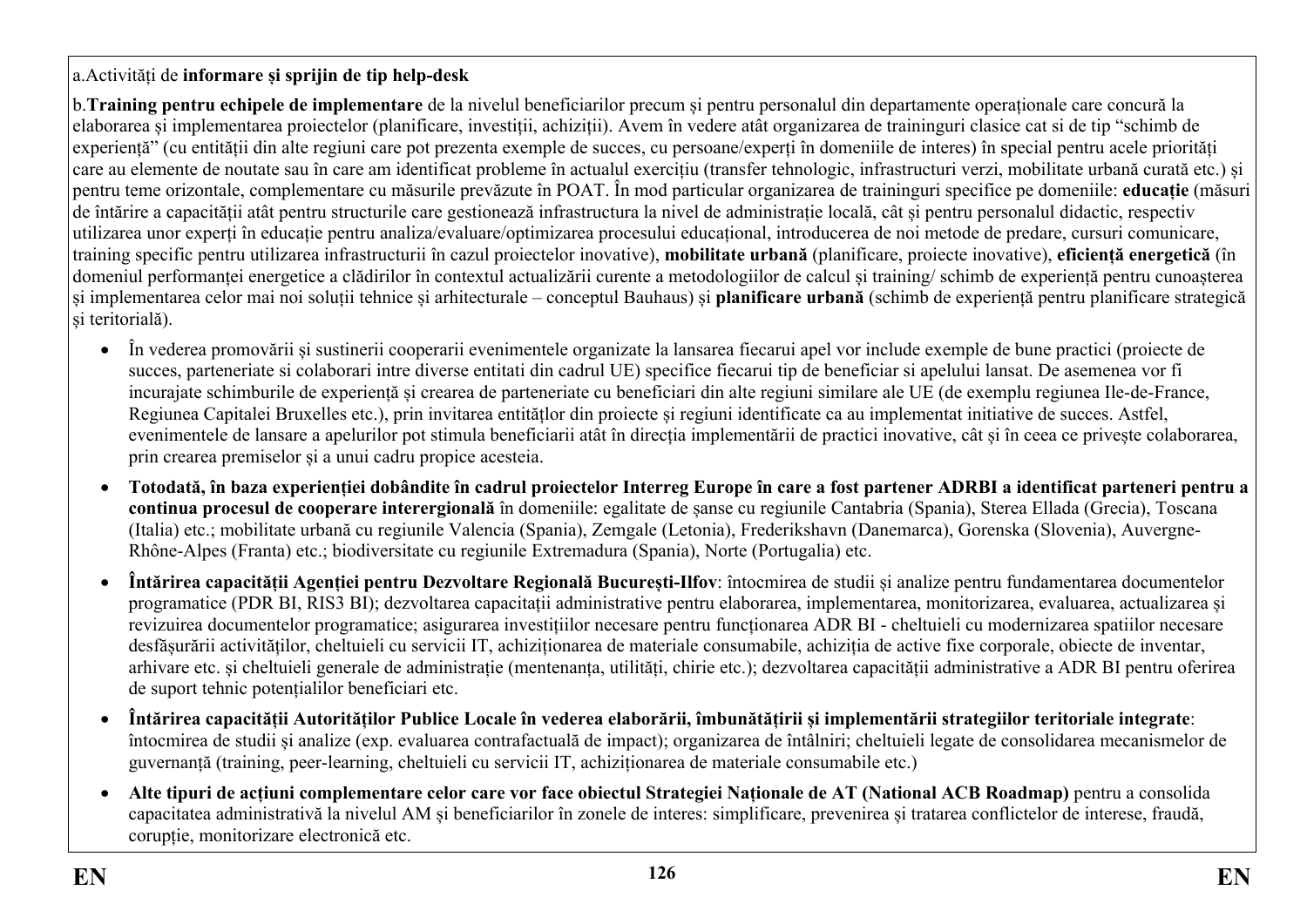- **Sprijin pentru elaborarea și implementarea Strategiei/Planului de comunicare**
- **Organizarea de evenimente de comunicare, informare și promovare, campanii mass-medi**a
- **Dezvoltarea și gestionarea instrumentelor/campaniilor de comunicare**
- **Alte activități de informare și comunicare specifice POR BI**, realizarea și distribuirea de materiale informative și publicitare, vizite la proiecte etc.

Activitățile de informare și comunicare care vor face obiectul unei strategii specifice de comunicare și a unui plan anual de comunicare elaborat de AM. În acțiunile de comunicare și informare vor fi introduse măsuri specifice adresate cetățenilor, portal pentru participarea la întreg procesul de implementare, adunări participative pentru adresarea de recomandări de către cetățeni către AM și către beneficiarii de tip public.

### **În implementarea acestei priorități se va utiliza ca măsură de simplificare rata forfetară de maximum 15% din costurile directe eligibile.**

Din perspectiva principiului DNSH facem mențiunea că acțiunile propuse nu au un potențial impact negativ semnificativ asupra mediului prin natura lor.

The main target groups - point (d)(iii) of Article 22(3) CPR:

- ADR BI

- Membrii din structurile parteneriale POR BI (CM POR etc.);
- Potentialii beneficiari și partenerii lor;
- Societatea civilă și organizații non-guvernamentale;
- Publicul larg;
- Cetățenii regiunii București-Ilfov.

2.2.1.2. Indicators Reference: point (e)(ii) of Article 22(3) CPR Table 2: Output indicators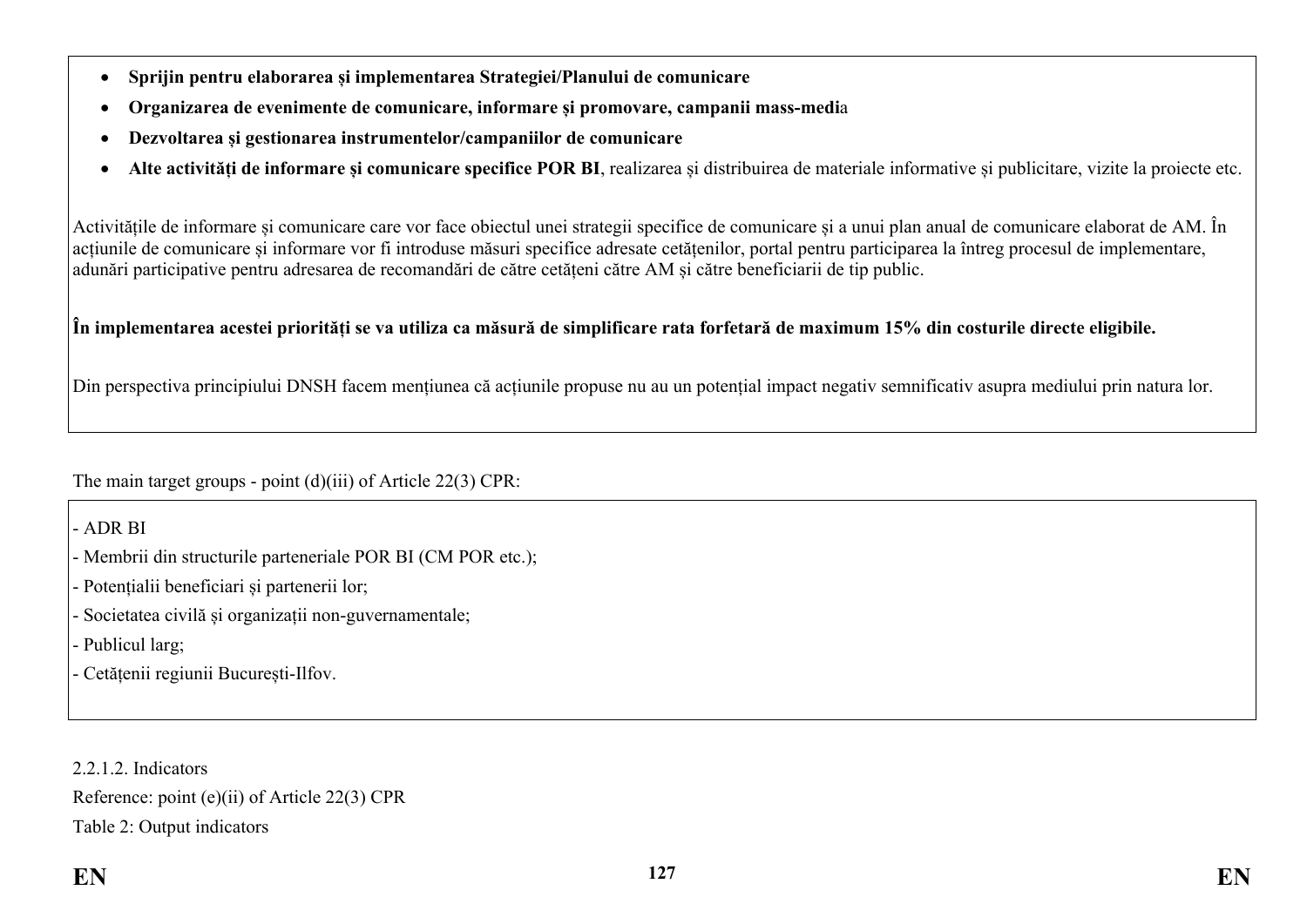| Fund | Category of region | ID        | Indicator                                                             | Measurement unit           | Milestone (2024) | Target $(2029)$ |
|------|--------------------|-----------|-----------------------------------------------------------------------|----------------------------|------------------|-----------------|
| ERDF | More developed     | RSO 14S11 | Numărul de participanți la evenimente (fizice și online)              | Person                     | 1,200.00         | 3,000.00        |
| ERDF | More developed     | RSO 14S12 | Personal finanțat prin POR 2021–2027 (echivalent normă întreagă ENI)  | FTE (full time equivalent) | 50.00            | 110.00          |
| ERDF | More developed     | RSO 14S13 | Număr studii/ rapoarte                                                | Number                     | 10.00            | 20.00           |
| ERDF | More developed     | RSO 14S14 | Număr participanți la activități de tip training/schimb de experiență | Person                     | 200.00           | 300.00          |

### 2.2.1.3. Indicative breakdown of the programmed resources (EU) by type of intervention

### Reference point (e)(iv) of Article 22(3) CPR

### Table 4: Dimension 1 - intervention field

| Priority | Fund        | Category of region | Code                                                                                                | Amount (EUR)  |
|----------|-------------|--------------------|-----------------------------------------------------------------------------------------------------|---------------|
| 8        | <b>ERDF</b> | More developed     | 179. Information and communication                                                                  | 1,200,000.00  |
| 8        | <b>ERDF</b> | More developed     | 180. Preparation, implementation, monitoring and control                                            | 18,999,837.00 |
| 8        | <b>ERDF</b> | More developed     | 181. Evaluation and studies, data collection                                                        | 1,200,000.00  |
| 8        | <b>ERDF</b> | More developed     | 182. Reinforcement of the capacity of Member State authorities, beneficiaries and relevant partners | 2,000,000.00  |
| 8        | Total       |                    |                                                                                                     | 23,399,837.00 |

#### Table 7: Dimension 6 – ESF+ secondary themes

| Priority | Fund | region<br>0.011<br>்வ†ല<br>- OT<br>∕aw | Code | EUR<br>Amount ' |
|----------|------|----------------------------------------|------|-----------------|
|----------|------|----------------------------------------|------|-----------------|

### Table 8: Dimension 7 – ESF+\*, ERDF, Cohesion Fund and JTF gender equality dimension

| Priority | Fund        | Category of region | Code                | Amount (EUR)  |
|----------|-------------|--------------------|---------------------|---------------|
| 8        | <b>ERDF</b> | More developed     | 103. Gender neutral | 23,399,837.00 |
|          | Total       |                    |                     | 23,399,837.00 |

\* In principle, 40 % for the ESF+ contributes to gender tracking. 100 % is applicable when Member State chooses to use Article 6 ESF+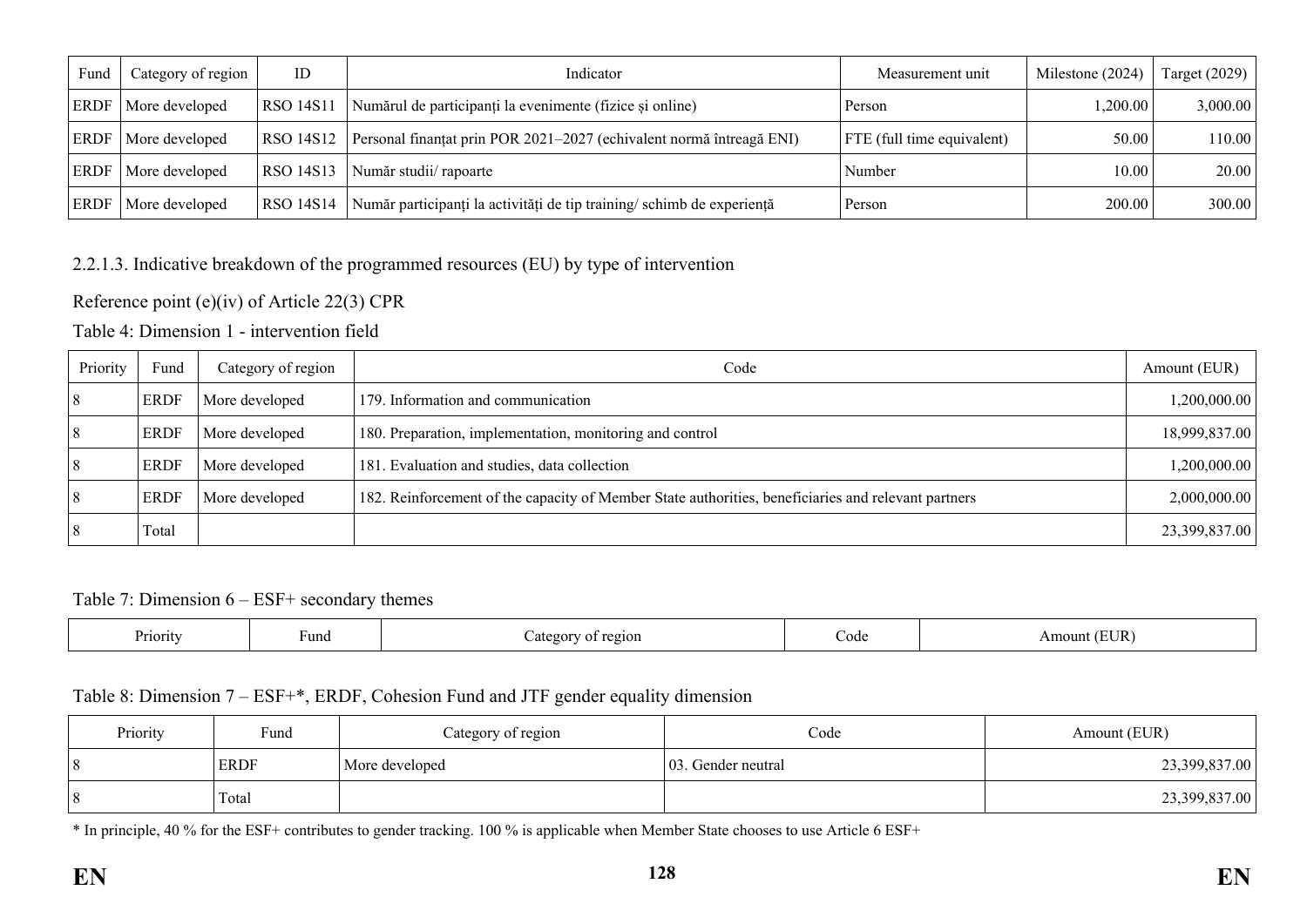### 3. Financing plan

Reference: points (g)(i), (ii) and (iii) of Article 22(3), Article 112(1), (2) and (3), and Articles 14 and 26 CPR

3.1. Transfers and contributions (1)

Reference: Articles 14, 26 and 27 CPR

|                                | $\Box$ contribution to InvestEU                                               |
|--------------------------------|-------------------------------------------------------------------------------|
| Programme amendment related to | $\Box$ transfer to instruments under direct or indirect management            |
|                                | $\Box$ transfer between ERDF, ESF+, Cohesion Fund or to another Fund or Funds |

(1) Applicable only to programme amendments in accordance with Articles 14 and 26 except complementary transfers to the JTF in accordance with Article 27 CPR. Transfers shall not affect the annual breakdown of financial appropriations at the MFF level for a Member State.

Table 15A: Contributions to InvestEU\* (breakdown by year)

|                | Contribution from    | `ontribution to                    | by year<br>eakdown |      |      |      |      |      |               |       |  |  |
|----------------|----------------------|------------------------------------|--------------------|------|------|------|------|------|---------------|-------|--|--|
| $\sim$<br>Fund | of region<br>ategory | $-1$<br>∪ window<br><b>InvestE</b> | 2021               | 2022 | 2023 | 2024 | 2025 | 2026 | 0.027<br>2027 | Total |  |  |

\* For each new request for contribution, a programme amendment shall set out the total amounts for each year by Fund and by category of region.

Table 15B: Contributions to InvestEU\* (summary)

| Fund  | Category of region | Sustainable Infrastructure (a) | Innovation and Digitisation (b) | SME(c) | Social Investment and Skills (d) | Total (e)=(a)+(b)+(c)+(d) |
|-------|--------------------|--------------------------------|---------------------------------|--------|----------------------------------|---------------------------|
| Total |                    |                                |                                 |        |                                  |                           |

\* Cumulative amounts for all contributions done through programme amendments during the programming period. With each new request for contribution, a programme amendment shall set out the total amounts for each year by Fund and by category of region.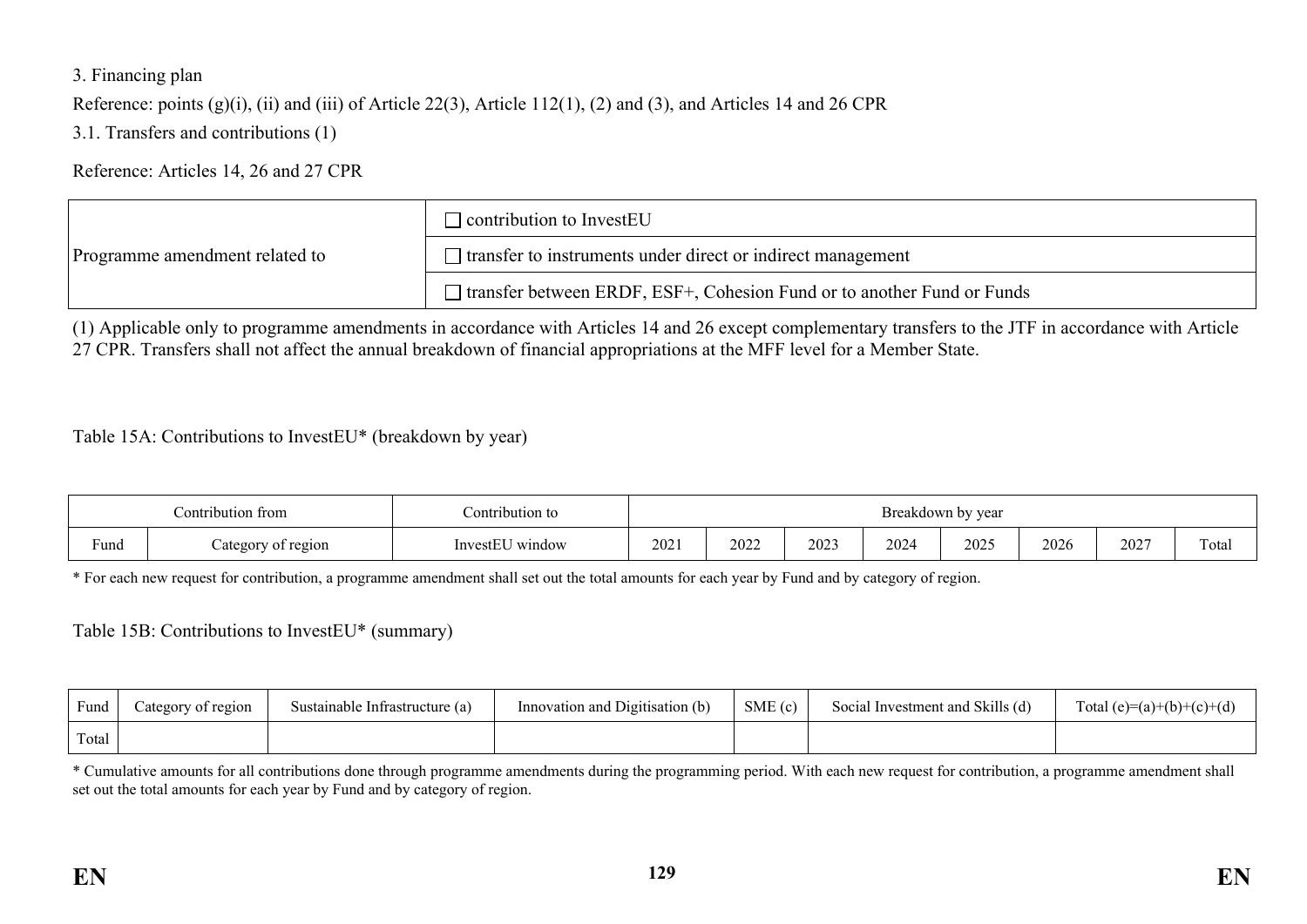Justification, taking into account how those amounts contribute to the achievement of policy objectives selected in the programme in accordance with Article 10(1) of the InvestEU Regulation

#### Table 16A: Transfers to instruments under direct or indirect management (breakdown by year)

|      | $\sim$<br>I ransters trom | $\sim$<br>Fransfers to | Breakdown t<br>by year |      |      |      |      |      |      |       |
|------|---------------------------|------------------------|------------------------|------|------|------|------|------|------|-------|
| Fund | of region<br>Lategory     | Instrument             | 2021                   | 2022 | 2023 | 2024 | 2025 | 2026 | 2027 | Total |

#### Table 16B: Transfers to instruments under direct or indirect management\* (summary)

| $\sim$<br>Fund  | t region<br>$int \alpha r \wedge r$ | <b>CONTINUES</b><br>Total |
|-----------------|-------------------------------------|---------------------------|
| $\sim$<br>rotal |                                     |                           |

\* Cumulative amounts for all transfers done through programme amendments during programming period. With each new request for transfer, a programme amendment shall set out the total amounts transferred for each year by Fund and by category of region.

#### Transfers to instruments under direct or indirect management - Justification

#### Table 17A: Transfers between ERDF, ESF+ and Cohesion Fund or to another Fund or Funds\* (breakdown by year)

|      | <b>CONTRACTOR</b><br>Fransfers from |      | ransfers to        | Breakdown by year |      |      |      |      |      |      |                 |  |
|------|-------------------------------------|------|--------------------|-------------------|------|------|------|------|------|------|-----------------|--|
| Fund | Category of region                  | Fund | Category of region |                   | 2022 | 2023 | 2024 | 2025 | 2026 | 2027 | $\sim$<br>Total |  |

\* Transfer to other programmes. Transfers between ERDF and ESF+ can only be done within the same category of region.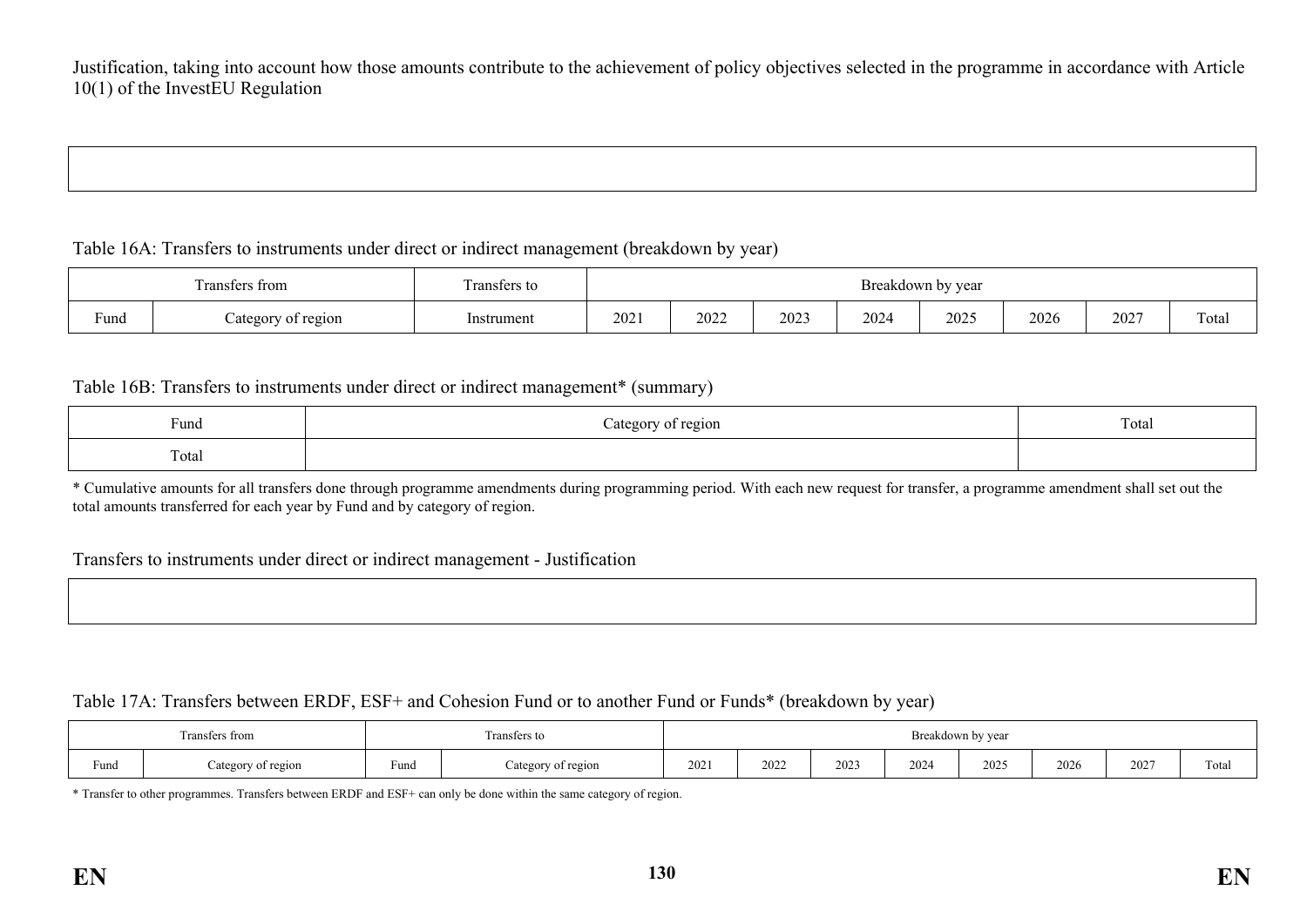#### Table 17B: Transfers between ERDF, ESF+ and Cohesion Fund or to another Fund or Funds (summary)

|       |                | ERDF       |                | $ESF+$         |            |                |  |              | AMIF |            | <b>BMVI</b> | Total |
|-------|----------------|------------|----------------|----------------|------------|----------------|--|--------------|------|------------|-------------|-------|
|       | More developed | Transition | Less developed | More developed | Transition | Less developed |  | <b>EMFAF</b> |      | <b>ISF</b> |             |       |
| Total |                |            |                |                |            |                |  |              |      |            |             |       |

\* Cumulative amounts for all transfers done through programme amendments during the programming period. With each new request for transfer, a programme amendment shall set out the total amounts transferred for each year by and category of region.

Transfers between shared management funds, including between cohesion policy funds - Justification

3.2. JTF: allocation in the programme and transfers (1)

3.3. Transfers between categories of region resulting from the mid-term review

Table 19A: Transfers between categories of region resulting from the mid-term review within the programme (breakdown by year)

| Transfers from                 | ransfers to        | Breakdown by year |      |      |                            |  |  |  |
|--------------------------------|--------------------|-------------------|------|------|----------------------------|--|--|--|
| $\triangle$ ategory of region* | ategory of region* | 2025              | 2026 | 2027 | <b>CONTRACTOR</b><br>Total |  |  |  |

\* Applicable to ERDF and ESF+ only

Table 19B: Transfers between categories of region resulting from the mid-term review, to other programmes (breakdown by year)

| Transfers from      | l ransfers to                   | Breakdown by year |      |      |                 |  |  |  |
|---------------------|---------------------------------|-------------------|------|------|-----------------|--|--|--|
| Category of region* | $\therefore$ ategory of region* | 2025              | 2026 | 2027 | $\sim$<br>Total |  |  |  |

\* Applicable to ERDF and ESF+ only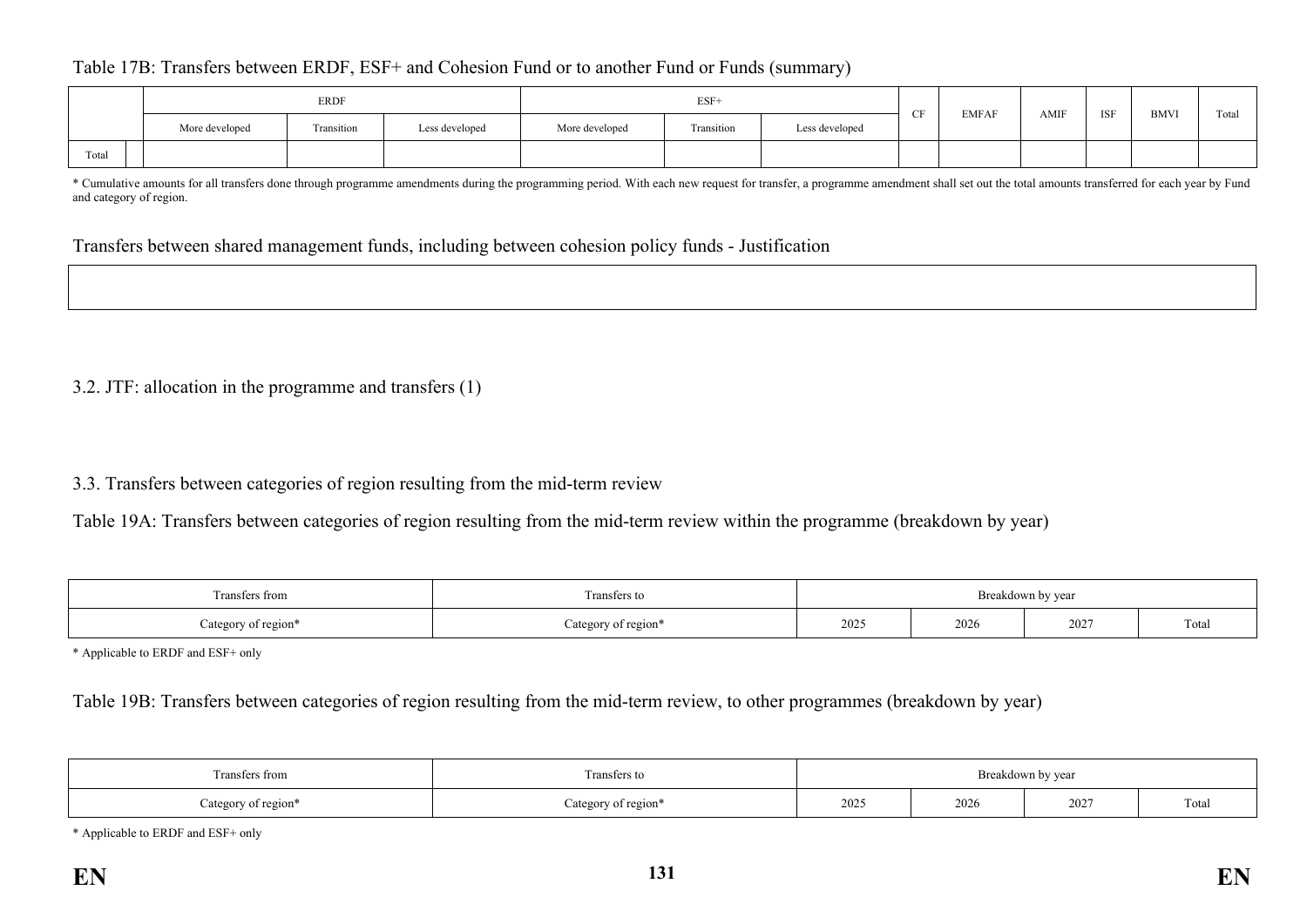#### 3.4. Transfers back (1)

### Table 20A: Transfers back (breakdown by year)

| Fransfers from                     |                | <b>CONTINUES</b><br>Fransfers to | Breakdown by year |      |      |      |      |      |      |       |  |
|------------------------------------|----------------|----------------------------------|-------------------|------|------|------|------|------|------|-------|--|
| InvestEU or other Union instrument | $\sim$<br>Fund | Category of region               | 202               | 2022 | 2023 | 2024 | 2025 | 2026 | 2027 | Total |  |

(1) Applicable only to programme amendments for resources transferred back from other Union instruments, including elements of AMIF, ISF and BMVI, under direct or indirect management, or from InvestEU.

### Table 20B: Transfers back\* (summary)

| From                  |                | To          |           |                |               |           |  |  |  |  |  |  |
|-----------------------|----------------|-------------|-----------|----------------|---------------|-----------|--|--|--|--|--|--|
| InvestEU / Instrument |                | <b>ERDF</b> |           |                | Cohesion Fund |           |  |  |  |  |  |  |
|                       | More developed | Transition  | Developed | More developed | Transition    | Developed |  |  |  |  |  |  |

\* Cumulative amounts for all transfers done through programme amendments during programming period. With each new request for transfer, a programme amendment shall set out the total amounts transferred for each year by Fund and by category of region.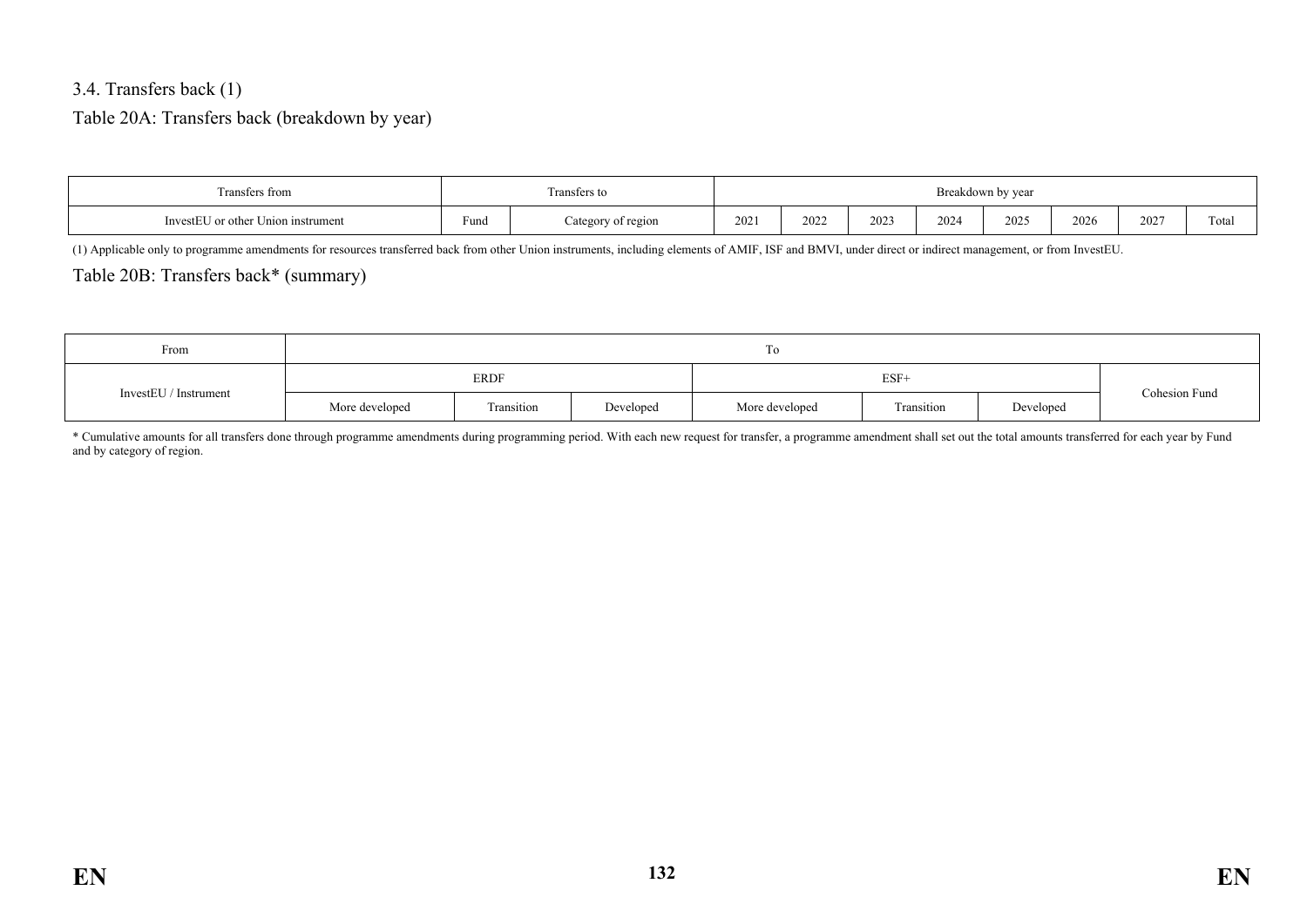## 3.5. Financial appropriations by year

Reference: point (g)(i) of Article 22(3) CPR and Article 3, 4 and 7 JTF Regulation

Table 10: Financial appropriations by year

|                      |                       |                              |  |  |                                                                        |                                                       | 2026                  |                                                       | 2027                  |       |                                |
|----------------------|-----------------------|------------------------------|--|--|------------------------------------------------------------------------|-------------------------------------------------------|-----------------------|-------------------------------------------------------|-----------------------|-------|--------------------------------|
| Fund                 | Category of<br>region | 2021<br>2022<br>2023<br>2024 |  |  | 2025                                                                   | Financial appropriation without flexibility<br>amount | Flexibility<br>amount | Financial appropriation without flexibility<br>amount | Flexibility<br>amount | Total |                                |
| ERDF*                | More developed        |                              |  |  | $\mid$ 92,111,748.00   96,479,043.00   101,027,364.00   105,730,145.00 |                                                       | 46.526.742.00         | 46,526,741.00                                         | 49,092,067.00         |       | 49,092,067.00   586,585,917.00 |
| Total<br><b>ERDF</b> |                       |                              |  |  | $\mid$ 92,111,748.00   96,479,043.00   101,027,364.00   105,730,145.00 |                                                       | 46,526,742.00         | 46,526,741.00                                         | 49,092,067.00         |       | 49,092,067.00   586,585,917.00 |
| Total                |                       |                              |  |  | $\mid$ 92,111,748.00   96,479,043.00   101,027,364.00   105,730,145.00 |                                                       | 46,526,742.00         | 46,526,741.00                                         | 49,092,067.00         |       | 49,092,067.00   586,585,917.00 |

\* Amounts after the complementary transfer to the JTF.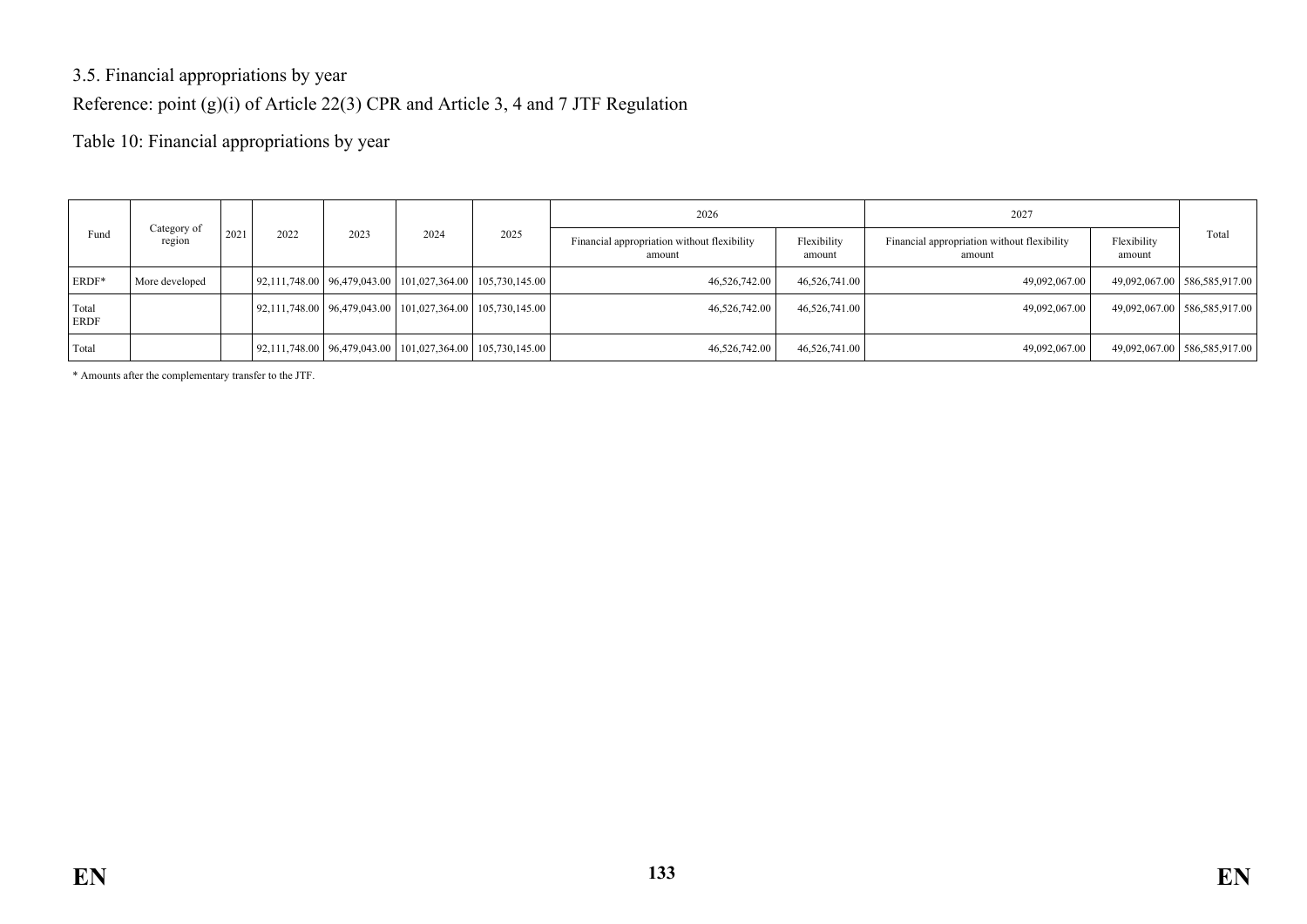#### 3.6. Total financial appropriations by fund and national co-financing

Reference: point (g)(ii) of Article 22(3), Article 22(6) and Article 36 CPR

For programmes under the Investment for jobs and growth goal where technical assistance in accordance with Article 36(4) CPR was chosen in the Partnership Agreement

Table 11: Total financial appropriations by fund and national co-financing

| Policy / JTF specific objective number or technical |          | Basis for calculation Union | Fund        | Category of    | Union contribution | Breakdown of Union contribution  |                           | National contribution | Indicative breakdown of national<br>contribution |             |                     | Co-financing rate |
|-----------------------------------------------------|----------|-----------------------------|-------------|----------------|--------------------|----------------------------------|---------------------------|-----------------------|--------------------------------------------------|-------------|---------------------|-------------------|
| assistance                                          | Priority | support                     |             | region*        | $(a)=(g)+(h)$      | Less flexibility<br>amount $(g)$ | Flexibility amount<br>(h) | $(b)=(c)+(d)$         | Public (c)                                       | Private (d) | Total $(e)=(a)+(b)$ | $(f)=(a)/(e)$     |
|                                                     |          | Public                      | <b>ERDF</b> | More developed | 149,822,179.00     | 125,049,843.00                   | 24,772,336.00             | 224,733,269.00        | 224,733,269.00                                   |             | 374,555,448.00      | 39.9999999466%    |
|                                                     |          | Public                      | <b>ERDF</b> | More developed | 30,000,000.00      | 25,109,729.00                    | 4,890,271.00              | 45,000,000.00         | 45,000,000.00                                    |             | 75,000,000.00       | 40.0000000000%    |
|                                                     |          | Public                      | <b>ERDF</b> | More developed | 120,000,000.00     | 101,224,497.00                   | 18,775,503.00             | 180,000,000.00        | 180,000,000.00                                   |             | 300,000,000.00      | 40.0000000000%    |
|                                                     |          | Public                      | <b>ERDF</b> | More developed | 115,000,000.00     | 96,253,960.00                    | 18,746,040.00             | 172,500,000.00        | 172,500,000.00                                   |             | 287,500,000.00      | 40.0000000000%    |
|                                                     |          | Public                      | <b>ERDF</b> | More developed | 42,500,070.00      | 35,572,174.00                    | 6,927,896.00              | 63,750,105.00         | 63,750,105.00                                    |             | 106,250,175.00      | 40.0000000000%    |
|                                                     |          | Public                      | <b>ERDF</b> | More developed | 68,642,504.00      | 57,453,155.00                    | 11,189,349.00             | 102,963,756.00        | 102,963,756.00                                   |             | 171,606,260.00      | 40.0000000000%    |
|                                                     |          | Public                      | ERDF        | More developed | 37,221,327.00      | 31,153,914.00                    | 6,067,413.00              | 55,831,991.00         | 55,831,991.00                                    |             | 93,053,318.00       | 39.9999997851%    |
| TA36(4)                                             |          | Public                      | <b>ERDF</b> | More developed | 23,399,837.00      | 19,149,837.00                    | 4,250,000.00              | 35,099,756.00         | 35,099,756.00                                    |             | 58,499,593.00       | 39.9999996581%    |
| Total                                               |          |                             | <b>ERDF</b> | More developed | 586,585,917.00     | 490,967,109.00                   | 95,618,808.00             | 879, 878, 877.00      | 879, 878, 877.00                                 |             | 1,466,464,794.00    | 39.9999999591%    |
| Grand total                                         |          |                             |             |                | 586,585,917.00     | 490,967,109.00                   | 95,618,808.00             | 879, 878, 877.00      | 879, 878, 877.00                                 |             | 1,466,464,794.00    | 39.9999999591%    |

\* For ERDF: less developed transition, more developed, and where applicable, special allocation for outermost and morthenly sparsely populated regions. For ESF+, less developed, transition, more developed and, where applic technical assistance, application of categories of region depends on selection of a fund.

\*\* Indicate the total JTF resources, including the complementary support transferred from the ERDF and the ESF+. The table shall not include the amounts in accordance to Article 7 JTF Regulation. In case of technical assis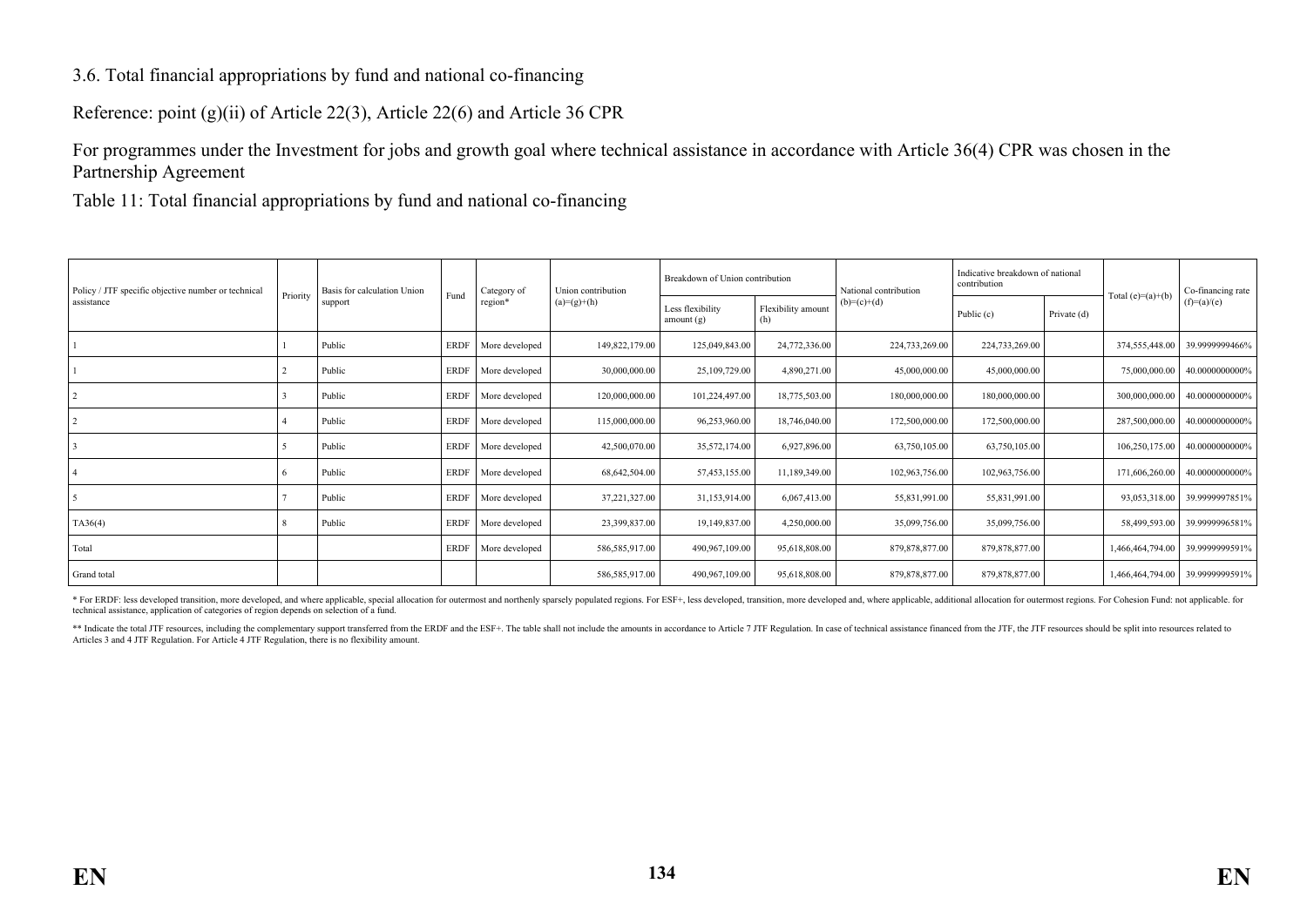# 4. Enabling conditions

## Reference: point (i) of Article 22(3) CPR

Table 12: Enabling conditions

| Enabling<br>condition                                                              | Fund | Specific objective | Fulfilment<br>of<br>enabling<br>condition | Criteria                                                                                                                                                                                                                                                                                                                                                                                                                                                                                                 | Fulfilment<br>of criteria | Reference to relevant documents                                                                                                                 | Justification                                                                                                                                                                                                                                                                                                                                                                                                                                                                                                                                                                                                                                                                                                                                                                                                                                                                                                             |
|------------------------------------------------------------------------------------|------|--------------------|-------------------------------------------|----------------------------------------------------------------------------------------------------------------------------------------------------------------------------------------------------------------------------------------------------------------------------------------------------------------------------------------------------------------------------------------------------------------------------------------------------------------------------------------------------------|---------------------------|-------------------------------------------------------------------------------------------------------------------------------------------------|---------------------------------------------------------------------------------------------------------------------------------------------------------------------------------------------------------------------------------------------------------------------------------------------------------------------------------------------------------------------------------------------------------------------------------------------------------------------------------------------------------------------------------------------------------------------------------------------------------------------------------------------------------------------------------------------------------------------------------------------------------------------------------------------------------------------------------------------------------------------------------------------------------------------------|
| 1. Effective<br>monitoring<br>mechanisms of<br>the public<br>procurement<br>market |      |                    | Yes                                       | Monitoring mechanisms are in<br>place that cover all public<br>contracts and their procurement<br>under the Funds in line with<br>Union procurement legislation.<br>That requirement includes:<br>1. Arrangements to ensure<br>compilation of effective and<br>reliable data on public<br>procurement procedures above<br>the Union thresholds in<br>accordance with reporting<br>obligations under Articles 83 and<br>84 of Directive 2014/24/EU and<br>Articles 99 and 100 of Directive<br>2014/25/EU. | Yes                       | HG nr. 901/2015<br>OUG nr. 13/2015<br>HG 634/2015<br>OUG nr. 68/2019<br>http://anap.gov.ro/web/analize-si-<br>rapoarte-statistice/?future=false | Funcția de monitorizare este exercitată<br>de ANAP în baza art. 2 și art. 3 lit. e)<br>din OUG nr. 13/2015, respectiv art. 3<br>alin. (1) lit. d), alin. (3) lit. e) și f) din<br>HG 634/2015, prin:<br>-prelucrarea periodică a datelor și<br>informațiilor cu privire la toate<br>procedurile de achiziții din SEAP<br>-prelucrarea datelor privind deciziile<br>CNSC și ale curților de apel<br>-calcularea indicatorilor de performanță<br>relevanți și măsurabili<br>- pregătirea rapoartelor și declarațiilor,<br>în conformitate cu obligațiile de<br>raportare stabilite în directive și<br>legislația națională.<br>Datele și informațiile monitorizate sunt<br>publicate periodic pe site-ul instituției și<br>vizează: dimensiunea și caracteristicile<br>pieței, intensitatea concurenței,<br>activitatea economică, eficiența<br>achizițiilor publice, posibile situații de<br>comportament necorespunzător. |
|                                                                                    |      |                    |                                           | 2. Arrangements to ensure the<br>data cover at least the following<br>elements:<br>a. Quality and intensity of<br>competition: names of winning                                                                                                                                                                                                                                                                                                                                                          | Yes                       | art.232(1) Legea 98/2016<br>art. 252 (1) Legea nr 99/2016<br>HG nr 394/2016, art. 170, 171, 172<br>HG nr 395/2016 art. 167, 168, 169            | Toți indicatorii pot fi obținuți din SEAP.<br>a) Conform Legii nr. 98/2016 (art. 142,<br>145, 146) și Legii nr. 99/2016 (art. 151,<br>155, 156), autoritățile contractante (AC)<br>au obligația de a publica un anunț de                                                                                                                                                                                                                                                                                                                                                                                                                                                                                                                                                                                                                                                                                                  |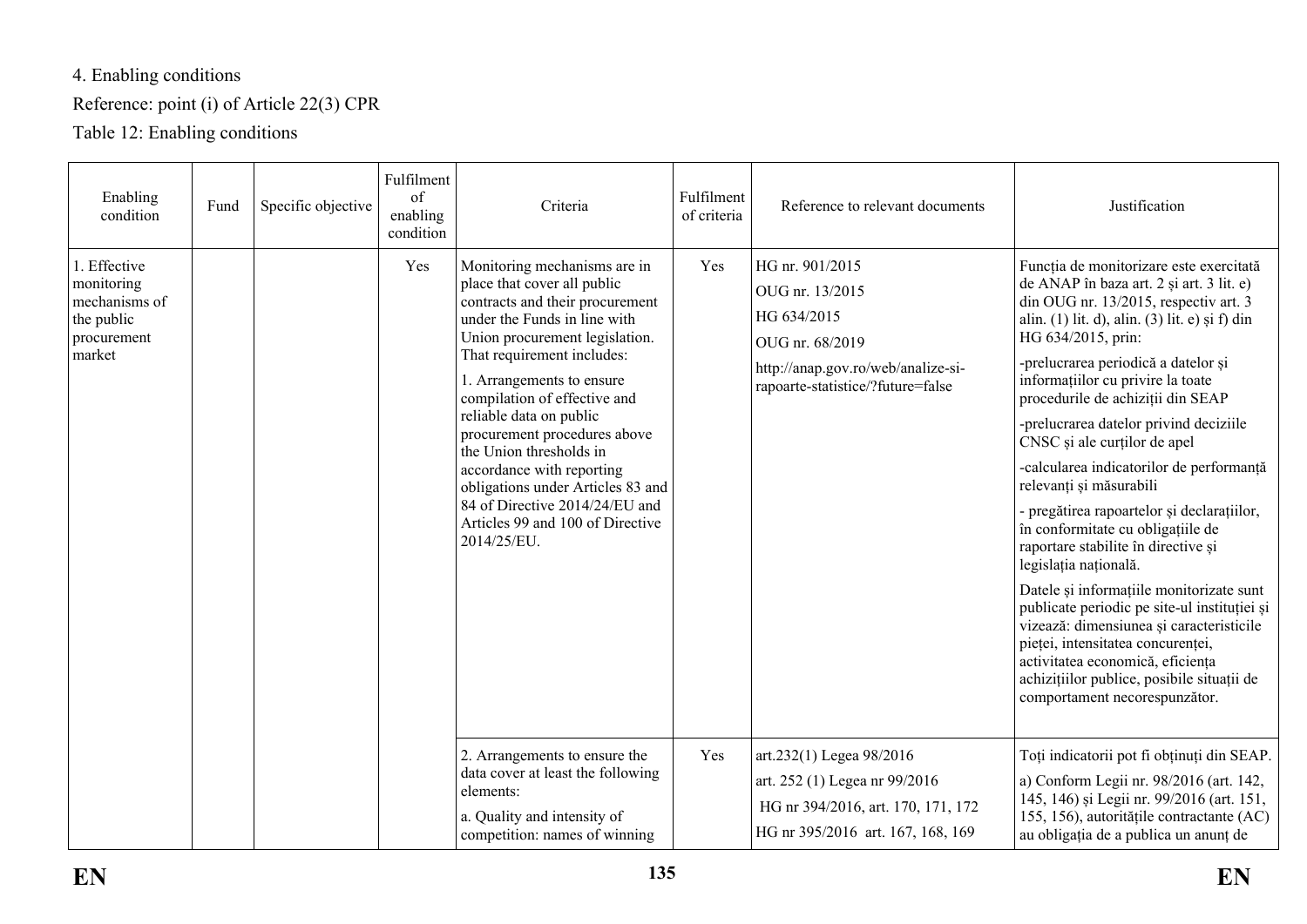| Enabling<br>condition | Fund | Specific objective | Fulfilment<br>of<br>enabling<br>condition | Criteria                                                                                                                                                                                                                       | Fulfilment<br>of criteria | Reference to relevant documents                                                                                                                                                                                                                                                                                                                                                                                                                                                          | Justification                                                                                                                                                                                                                                                                                                                                                                                                                                                                                                                                                                                                                                                                                                                                                                                                                                                                                                                                            |
|-----------------------|------|--------------------|-------------------------------------------|--------------------------------------------------------------------------------------------------------------------------------------------------------------------------------------------------------------------------------|---------------------------|------------------------------------------------------------------------------------------------------------------------------------------------------------------------------------------------------------------------------------------------------------------------------------------------------------------------------------------------------------------------------------------------------------------------------------------------------------------------------------------|----------------------------------------------------------------------------------------------------------------------------------------------------------------------------------------------------------------------------------------------------------------------------------------------------------------------------------------------------------------------------------------------------------------------------------------------------------------------------------------------------------------------------------------------------------------------------------------------------------------------------------------------------------------------------------------------------------------------------------------------------------------------------------------------------------------------------------------------------------------------------------------------------------------------------------------------------------|
|                       |      |                    |                                           | bidder, number of initial bidders<br>and contractual value;<br>b. Information on final price<br>after completion and on<br>participation of SMEs as direct<br>bidders, where national systems<br>provide such information.     |                           | b) Legea nr 98/2016, art. 221 (6), 222^1<br>Legea nr 99/2016, art. 239, 239^1<br>OUG nr 114/2020<br>http://anap.gov.ro/web/wp-<br>content/uploads/2020/07/ORDONANT<br>A-de-URGENTA-nr.-114-<br>09.07.2020.pdf<br>http://anap.gov.ro/web/wp-<br>content/uploads/2021/01/Notificare-<br>extindere-anunt-de-modificare-<br>contract_FINAL_19Ian2021_de-<br>publicat-1.pdf<br>Instructiunea nr 1/2021<br>http://anap.gov.ro/web/wp-<br>content/uploads/2021/01/Instructiune-<br>MO-final.pdf | atribuire, incluzând cel puțin elementele<br>solicitate.<br>b) Conform legislației achizițiilor, AC<br>are obligația de a include în anunțul de<br>atribuire valoarea și celelalte modificări<br>ale contractului.<br>Au fost implementate următoarele<br>măsuri:<br>-anunț de modificare a contractului,<br>respectând formularul 20<br>-modificarea legislației (OUG nr.<br>114/2020) prin introducerea obligației<br>de a publica toate modificările la<br>contract<br>- dezvoltarea SEAP pentru a permite<br>publicarea modificărilor contractului,<br>inclusiv o notificare în acest sens<br>- instrucțiunea nr. 1/2021 privind<br>modificarea contractului (Monitorul<br>Oficial nr. 56/2021)<br>În ceea ce privește participarea IMM-<br>urilor ca ofertanți direcți, tipul de<br>entitate este selectat din SEAP: mediu,<br>mic, mare, aceste informații regăsindu-<br>se în profilul SEAP, DUAE și declarația<br>cu participanții la procedură. |
|                       |      |                    |                                           | 3. Arrangements to ensure<br>monitoring and analysis of the<br>data by the competent national<br>authorities in accordance with<br>article $83(2)$ of directive<br>$2014/24/EU$ and article 99 (2) of<br>directive 2014/25/EU. | Yes                       | N/A                                                                                                                                                                                                                                                                                                                                                                                                                                                                                      | ANAP exercită funcția de monitorizare<br>conform art. 2 și art. 3 lit. e) din OUG<br>nr. 13/2015, respectiv art. 3 alin. (1) lit.<br>d), alin. (3) lit. e) și f) din HG 634/2015.                                                                                                                                                                                                                                                                                                                                                                                                                                                                                                                                                                                                                                                                                                                                                                        |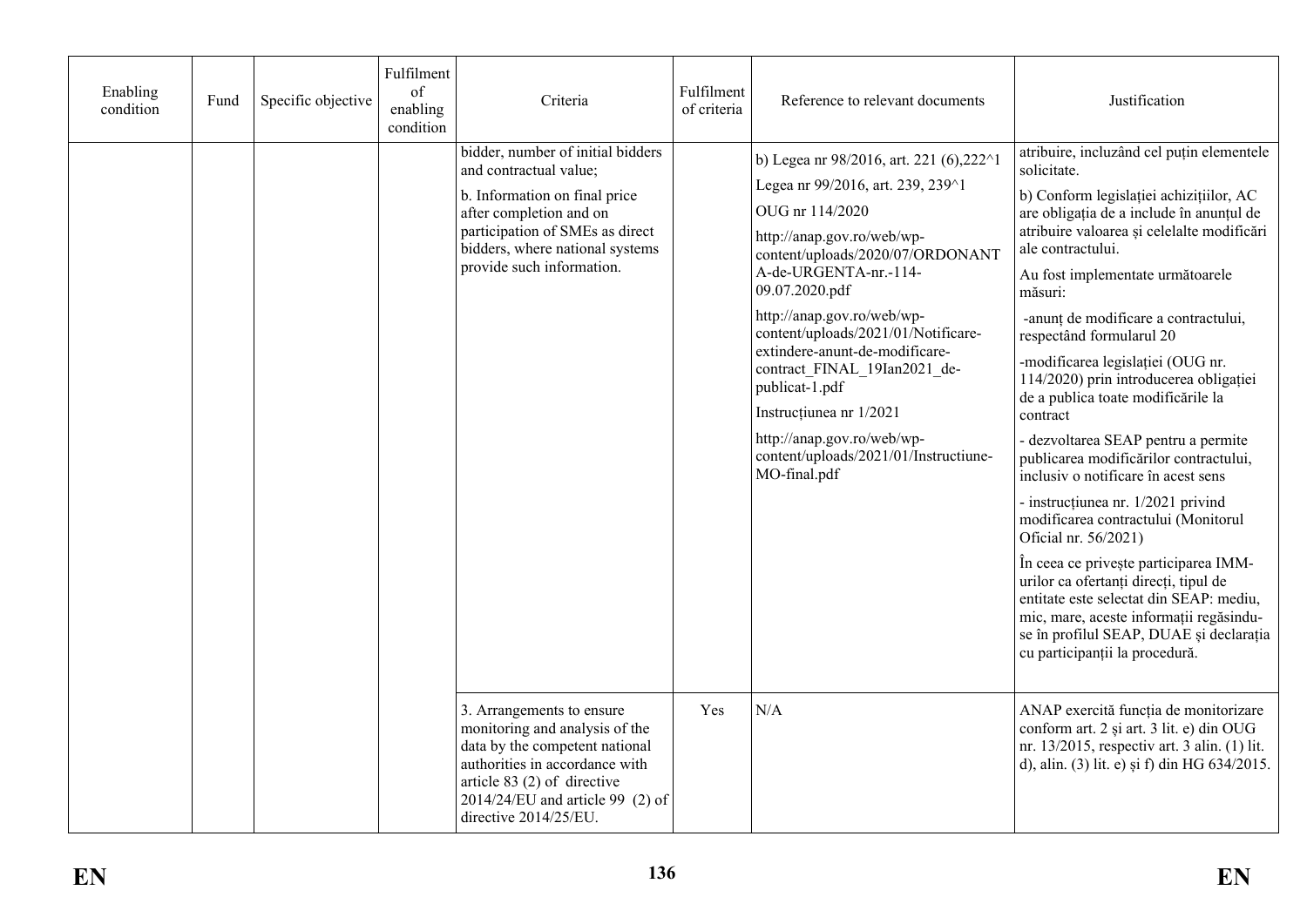| Enabling<br>condition                     | Fund | Specific objective | Fulfilment<br>of<br>enabling<br>condition | Criteria                                                                                                                                                                                      | Fulfilment<br>of criteria | Reference to relevant documents                                                                                                           | Justification                                                                                                                                                                                |  |
|-------------------------------------------|------|--------------------|-------------------------------------------|-----------------------------------------------------------------------------------------------------------------------------------------------------------------------------------------------|---------------------------|-------------------------------------------------------------------------------------------------------------------------------------------|----------------------------------------------------------------------------------------------------------------------------------------------------------------------------------------------|--|
|                                           |      |                    |                                           | 4. Arrangements to make the<br>results of the analysis available<br>to the public in accordance with<br>article 83 (3) of directive<br>2014/24/EU and article 99 (3)<br>directive 2014/25/EU. | Yes                       | http://anap.gov.ro/web/analize-si-<br>rapoarte-statistice/?future=false                                                                   | Rezultatele activității de monitorizare<br>sun publicate și disponibile pe site-ul<br>ANAP.                                                                                                  |  |
|                                           |      |                    |                                           | 5. Arrangements to ensure that<br>all information pointing to<br>suspected bid-rigging situations<br>is communicated to the                                                                   | Yes                       | N/A                                                                                                                                       | Legislația națională conține reglementări<br>specifice care răspund situațiilor de<br>denaturare a concurenței:<br>- Legea nr. 98/2016: art. 167 alin. (1) lit.                              |  |
|                                           |      |                    |                                           |                                                                                                                                                                                               |                           | competent national bodies in<br>accordance with Article 83(2) of<br>Directive 2014/24/EU and<br>Article 99(2) of Directive<br>2014/25/EU. |                                                                                                                                                                                              |  |
|                                           |      |                    |                                           |                                                                                                                                                                                               |                           |                                                                                                                                           | vedere la solicitarea AC urmare a unei<br>suspiciuni de denaturare a concurenței.                                                                                                            |  |
| 2. Tools and<br>capacity for<br>effective |      |                    | Yes                                       | Managing authorities have the<br>tools and capacity to verify<br>compliance with State aid rules:                                                                                             | Yes                       | http://www.ajutordestat.ro/?pag=206                                                                                                       | AM verifică dacă beneficiarul intră sau<br>nu în categoria de întreprindere în<br>dificultate:                                                                                               |  |
| application of<br>State aid rules         |      |                    |                                           | 1. For undertakings in difficulty<br>and undertakings under a<br>recovery requirement.                                                                                                        |                           |                                                                                                                                           | este verificată existența<br>declarației pe propria răspundere a<br>beneficiarului,                                                                                                          |  |
|                                           |      |                    |                                           |                                                                                                                                                                                               |                           |                                                                                                                                           | este aplicată metodologia<br>pentru verificarea încadrării în categoria<br>de întreprindere în dificultate așa cum<br>aceasta este definită de legislația în<br>domeniul ajutorului de stat. |  |
|                                           |      |                    |                                           |                                                                                                                                                                                               |                           |                                                                                                                                           | Pentru întreprinderile supuse aplicării<br>unei decizii de recuperare Registrul<br>ajutoarelor de stat (RegAS) permite<br>verificarea ex-ante a eligibilității                               |  |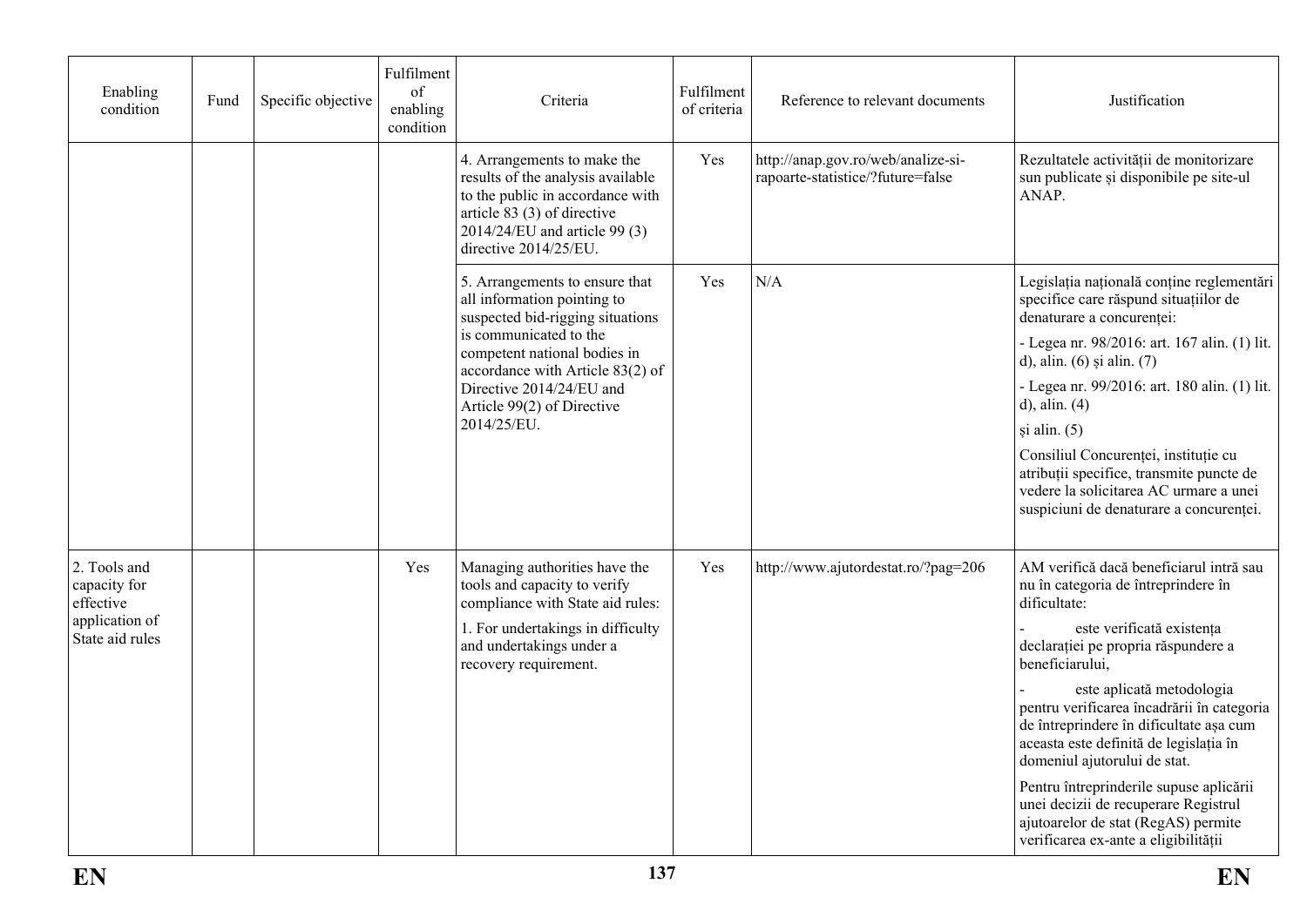| Enabling<br>condition                                                                           | Fund | Specific objective | Fulfilment<br>of<br>enabling<br>condition | Criteria                                                                                                                                                                                                                                                                                                                          | Fulfilment<br>of criteria | Reference to relevant documents                                                                                                                                                                                                                     | Justification                                                                                                                                                                                                                                                                                                                                                                                                                                                                                                                                                                                       |
|-------------------------------------------------------------------------------------------------|------|--------------------|-------------------------------------------|-----------------------------------------------------------------------------------------------------------------------------------------------------------------------------------------------------------------------------------------------------------------------------------------------------------------------------------|---------------------------|-----------------------------------------------------------------------------------------------------------------------------------------------------------------------------------------------------------------------------------------------------|-----------------------------------------------------------------------------------------------------------------------------------------------------------------------------------------------------------------------------------------------------------------------------------------------------------------------------------------------------------------------------------------------------------------------------------------------------------------------------------------------------------------------------------------------------------------------------------------------------|
|                                                                                                 |      |                    |                                           |                                                                                                                                                                                                                                                                                                                                   |                           |                                                                                                                                                                                                                                                     | beneficiarului de a primi ajutor de stat-<br>de minimis. Aplicația RegAS este<br>gestionată de Consiliul Concurenței în<br>colaborare cu Serviciul de<br>telecomunicații speciale.                                                                                                                                                                                                                                                                                                                                                                                                                  |
|                                                                                                 |      |                    |                                           | 2. Through access to expert<br>advice and guidance on State aid<br>matters, provided by State aid<br>experts of local or national<br>bodies.                                                                                                                                                                                      | Yes                       | N/A                                                                                                                                                                                                                                                 | Potrivit para. (2), art. 6 din OUG nr.<br>77/2014 Consiliul Concurentei<br>furnizează la nivel național asistență de<br>specialitate privind aplicarea legislației<br>ajutorului de stat furnizorilor și<br>beneficiarilor de ajutor de stat/de<br>minimis pentru a asigura îndeplinirea<br>obligațiilor RO în acest domeniu în<br>calitatea sa de stat membru al UE,<br>inclusive în ceea ce privește elaborarea<br>de acte normative sau administrative<br>prin care se instituie măsuri de natura<br>ajutorului. În același timp AM au acces<br>prin Consiliul Concurenței la platforma<br>wiki. |
| 3. Effective<br>application and<br>implementation of<br>the Charter of<br>Fundamental<br>Rights |      |                    | Yes                                       | Effective mechanisms are in<br>place to ensure compliance with<br>the Charter of Fundamental<br>Rights of the European Union<br>('the Charter') which include:<br>1. Arrangements to ensure<br>compliance of the programmes<br>supported by the Funds and their<br>implementation with the relevant<br>provisions of the Charter. | Yes                       | Guide to the application of the Charter<br>of Fundamental Rights of the European<br>Union in the implementation of the<br>European structural and investment<br>funds<br>https://mfe.gov.ro/minister/perioade-de-<br>programare/perioada-2021-2027/ | MIPE a elaborat Ghidul pentru aplicarea<br>Cartei Drepturilor Fundamentale a<br>Uniunii Europene în implementarea<br>fondurilor europene structurale și de<br>investiții.<br>Demersurile pentru a asigura<br>conformitatea programelor sprijinite de<br>fonduri și implementarea cu respectarea<br>dispozițiilor Cartei sunt incluse în Ghid<br>in cadrul capitolului VI Obligations of<br>managing authorities and other<br>institutions involved in managing<br>European funds, capitolul IV Legal<br>status. Obligation to respect the Charter.                                                  |
|                                                                                                 |      |                    |                                           | 2. Reporting arrangements to the                                                                                                                                                                                                                                                                                                  | Yes                       | Guide to the application of the Charter                                                                                                                                                                                                             | Modalitatile de raportare către comitetul                                                                                                                                                                                                                                                                                                                                                                                                                                                                                                                                                           |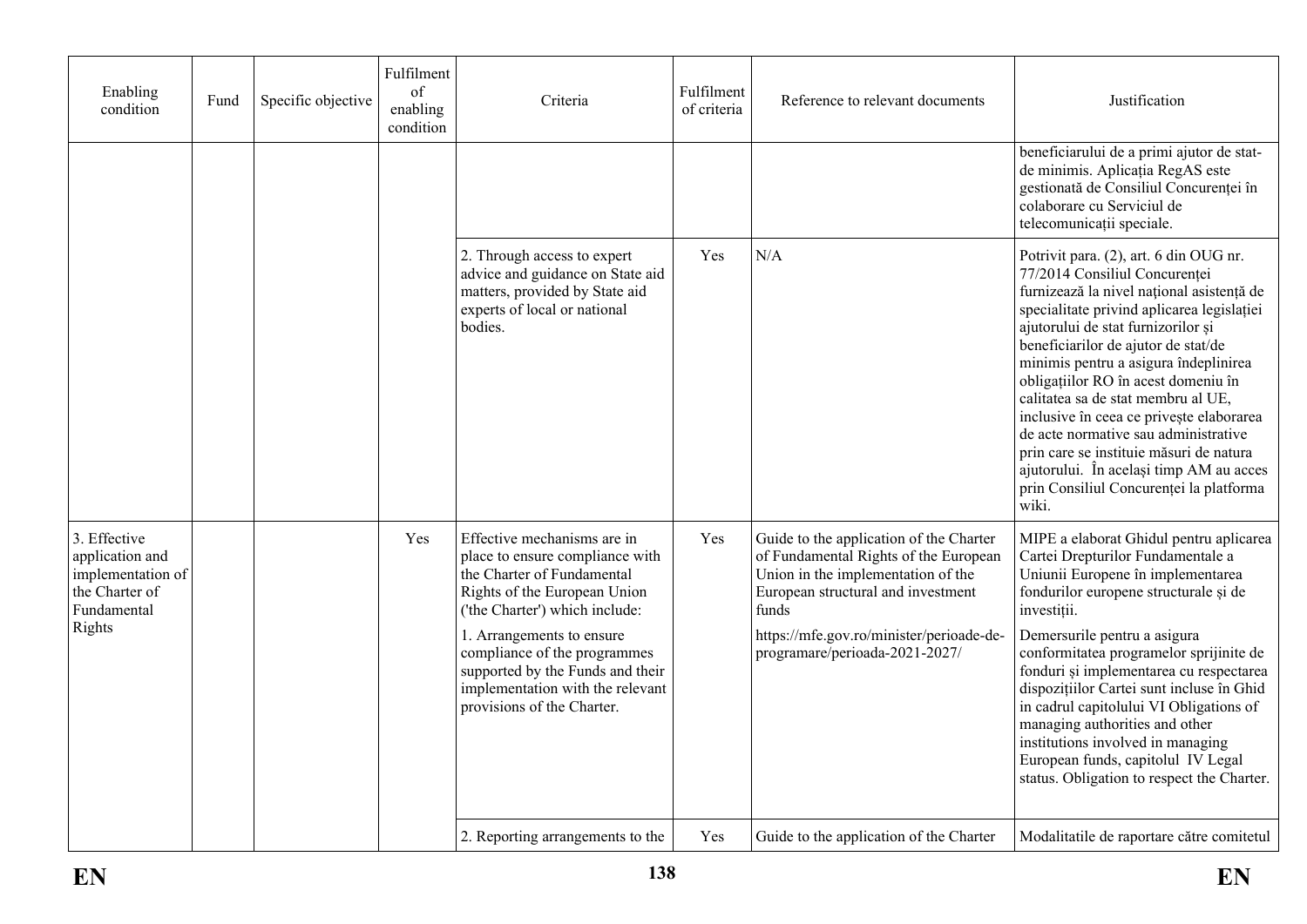| Enabling<br>condition                                                                                                                                                                                      | Fund | Specific objective | Fulfilment<br>of<br>enabling<br>condition | Criteria                                                                                                                                                                                                                                             | Fulfilment<br>of criteria | Reference to relevant documents                                                                                                                                                                                                                                                                                                                                                                                                                                                                                                                                                                              | Justification                                                                                                                                                                                                                                                                                                                                                                                                                                                                                                                                                                                                                                                                                                                                                                                                                                                                                                                                                                                                                                                                                                                  |
|------------------------------------------------------------------------------------------------------------------------------------------------------------------------------------------------------------|------|--------------------|-------------------------------------------|------------------------------------------------------------------------------------------------------------------------------------------------------------------------------------------------------------------------------------------------------|---------------------------|--------------------------------------------------------------------------------------------------------------------------------------------------------------------------------------------------------------------------------------------------------------------------------------------------------------------------------------------------------------------------------------------------------------------------------------------------------------------------------------------------------------------------------------------------------------------------------------------------------------|--------------------------------------------------------------------------------------------------------------------------------------------------------------------------------------------------------------------------------------------------------------------------------------------------------------------------------------------------------------------------------------------------------------------------------------------------------------------------------------------------------------------------------------------------------------------------------------------------------------------------------------------------------------------------------------------------------------------------------------------------------------------------------------------------------------------------------------------------------------------------------------------------------------------------------------------------------------------------------------------------------------------------------------------------------------------------------------------------------------------------------|
|                                                                                                                                                                                                            |      |                    |                                           | monitoring committee regarding<br>cases of non-compliance of<br>operations supported by the<br>Funds with the Charter and<br>complaints regarding the Charter<br>submitted in accordance with the<br>arrangements made pursuant to<br>Article 69(7). |                           | of Fundamental Rights of the European<br>Union in the implementation of the<br>European structural and investment<br>funds<br>https://mfe.gov.ro/minister/perioade-de-<br>programare/perioada-2021-2027/                                                                                                                                                                                                                                                                                                                                                                                                     | de monitorizare a cazurilor de<br>nerespectare a prevederilor cartei in<br>implementarea operațiunilor sprijinite<br>de fonduri sunt incluse în Ghid,<br>capitolul VI Obligații ale autorităților de<br>management și alte instituții implicate în<br>gestionarea fondurilor europene (punctul<br>4. Verificarea conformitatii cu Carta in<br>perioada de monitorizare)                                                                                                                                                                                                                                                                                                                                                                                                                                                                                                                                                                                                                                                                                                                                                        |
| 4. Implementation<br>and application of<br>the United<br><b>Nations</b><br>Convention on the<br>rights of persons<br>with disabilities<br>(UNCRPD) in<br>accordance with<br>Council Decision<br>2010/48/EC |      |                    | Yes                                       | A national framework to ensure<br>implementation of the UNCRPD<br>is in place that includes:<br>1. Objectives with measurable<br>goals, data collection and<br>monitoring mechanisms.                                                                | Yes                       | HG 234/2022 privind atribuțiile,<br>organizarea și funcționarea ANPDPD<br>https://legislatie.just.ro/Public/DetaliiDo<br>cument/251762<br>Legea 221/2010 pentru ratificarea<br><b>CDPD</b><br>http://legislatie.just.ro/Public/DetaliiDoc<br>umentAfis/123949<br>Legea 448/2006 privind protecția și<br>promovarea drepturilor persoanelor cu<br>handicap<br>http://legislatie.just.ro/Public/DetaliiDoc<br>ument/236311<br>HG 490/2022 pentru aprobarea<br>Strategiei naționale privind drepturile<br>persoanelor cu dizabilități 2022-2027<br>https://legislatie.just.ro/Public/DetaliiDo<br>cument/254203 | Autoritatea Națională pentru Protecția<br>Drepturilor Persoanelor cu Dizabilități<br>(ANPDPD) a elaborat Strategia<br>națională privind drepturile persoanelor<br>cu dizabilități 2022-2027, ce are ca<br>obiectiv general asigurarea accesului<br>fizic, informational și comunicațional al<br>persoanelor cu dizabilități la produsele,<br>serviciile și programele pe care<br>societatea le pune la dispoziția<br>membrilor săi.<br>Strategia continuă și dezvoltă demersul<br>de implementare a Convenției ONU<br>privind drepturile persoanelor cu<br>dizabilități în vederea asigurării cadrului<br>pentru exercitarea deplină și în condiții<br>de egalitate a tuturor drepturilor și<br>libertăților fundamentale ale omului de<br>către toate persoanele cu dizabilități.<br>Monitorizarea implementării Strategiei<br>va fi realizată de către ANPDPD pe baza<br>unei metodologii și a unor instrumente<br>de lucru.<br>Obiectivele și țintele măsurabile,<br>sistemul de colectare de date si<br>mecanismul de monitorizare devin<br>pachetul complet pentru asigurarea<br>implementării Strategiei naționale 2022- |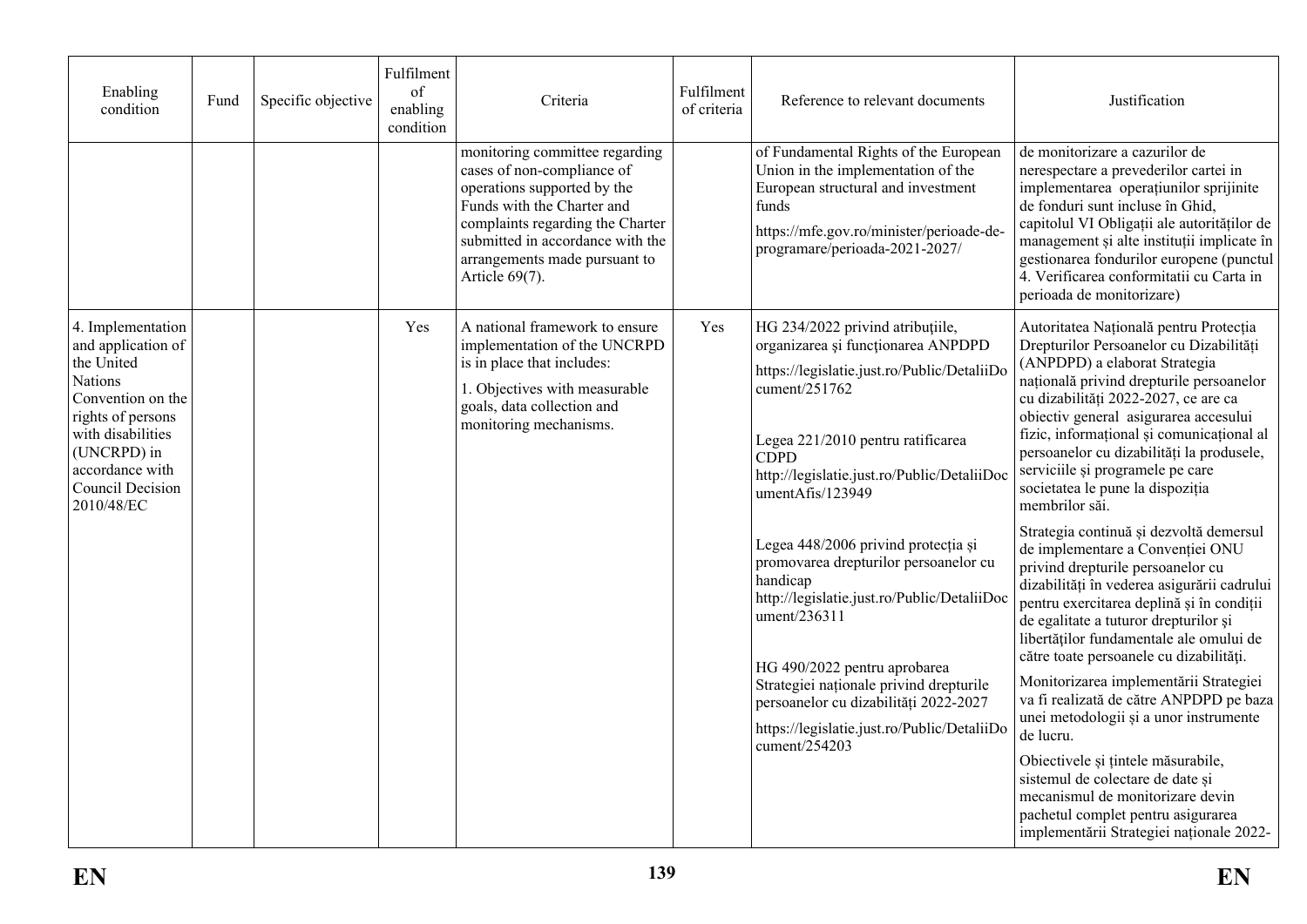| Enabling<br>condition | Fund | Specific objective | Fulfilment<br>of<br>enabling<br>condition                                                                                                                                     | Criteria                                                                                                                                                                                                                                                                                            | Fulfilment<br>of criteria                                                                                                                                                                                                                                                                                                                                                                                                                                                                                                                                                                   | Reference to relevant documents                                                                                                                                                                                                                                                                                                                                                                                                                                                                                                                                                                                                                                                                                                                                                                                                                | Justification                                                                                                                                                                                                                                                                                                                                                |
|-----------------------|------|--------------------|-------------------------------------------------------------------------------------------------------------------------------------------------------------------------------|-----------------------------------------------------------------------------------------------------------------------------------------------------------------------------------------------------------------------------------------------------------------------------------------------------|---------------------------------------------------------------------------------------------------------------------------------------------------------------------------------------------------------------------------------------------------------------------------------------------------------------------------------------------------------------------------------------------------------------------------------------------------------------------------------------------------------------------------------------------------------------------------------------------|------------------------------------------------------------------------------------------------------------------------------------------------------------------------------------------------------------------------------------------------------------------------------------------------------------------------------------------------------------------------------------------------------------------------------------------------------------------------------------------------------------------------------------------------------------------------------------------------------------------------------------------------------------------------------------------------------------------------------------------------------------------------------------------------------------------------------------------------|--------------------------------------------------------------------------------------------------------------------------------------------------------------------------------------------------------------------------------------------------------------------------------------------------------------------------------------------------------------|
|                       |      |                    |                                                                                                                                                                               |                                                                                                                                                                                                                                                                                                     |                                                                                                                                                                                                                                                                                                                                                                                                                                                                                                                                                                                             |                                                                                                                                                                                                                                                                                                                                                                                                                                                                                                                                                                                                                                                                                                                                                                                                                                                | 2027                                                                                                                                                                                                                                                                                                                                                         |
|                       |      |                    | 2. Arrangements to ensure that<br>accessibility policy, legislation<br>and standards are properly<br>reflected in the preparation and<br>implementation of the<br>programmes. | Yes                                                                                                                                                                                                                                                                                                 | Legea nr. 8/2016 privind înființarea<br>mecanismelor prevăzute de Convenția<br>privind drepturile persoanelor cu<br>dizabilități<br>http://legislatie.just.ro/Public/DetaliiDoc<br>ument/175197<br>Ghidul pentru reflectarea Convenției<br>ONU (CDPD) privind drepturile<br>persoanelor cu dizabilități în pregătirea<br>și implementarea programelor și<br>proiectelor cu finanțare nerambursabilă<br>alocată României în perioada 2021-2027<br>https://mfe.gov.ro/minister/punctul-de-<br>contact-pentru-implementarea-<br>conventiei-privind-drepturile-<br>persoanelor-cu-dizabilitati/ | La nivelul MIPE a fost elaborat Ghidul<br>pentru reflectarea Conventiei ONU<br>(CDPD) privind drepturile persoanelor<br>cu dizabilități în pregătirea și<br>implementarea programelor și<br>proiectelor cu finanțare nerambursabilă<br>alocată României în perioada 2021-<br>2027. Ghidul sprijină implementarea și<br>aplicarea prevederilor Convenției prin<br>reflectarea politicilor, legislației și<br>standardelor în materie de accesibilitate<br>în pregătirea AP și PO.<br>Documentul prezintă cadrul legal și<br>institutional aplicabil, principalele<br>dispoziții ale CDPD de care se va ține<br>cont în etapele de programare și de<br>implementare, precum și mecanismele<br>de asigurare și verificare a respectării<br>condiției favorizante.<br>Ghidul urmărește promovarea de acțiuni<br>privind accesibilitatea, adaptarea |                                                                                                                                                                                                                                                                                                                                                              |
|                       |      |                    |                                                                                                                                                                               |                                                                                                                                                                                                                                                                                                     |                                                                                                                                                                                                                                                                                                                                                                                                                                                                                                                                                                                             | rezonabilă, designul universal,<br>cercetarea în domeniul noilor tehnologii<br>și utilizarea lor de către persoanele cu<br>dizabilități, în vederea facilitării<br>integrării acestora în societate.                                                                                                                                                                                                                                                                                                                                                                                                                                                                                                                                                                                                                                           |                                                                                                                                                                                                                                                                                                                                                              |
|                       |      |                    |                                                                                                                                                                               | 3. Reporting arrangements to the<br>monitoring committee regarding<br>cases of non-compliance of<br>operations supported by the<br>Funds with the UNCRPD and<br>complaints regarding the<br><b>UNCRPD</b> submitted in<br>accordance with the<br>arrangements made pursuant to<br>Article $69(7)$ . | Yes                                                                                                                                                                                                                                                                                                                                                                                                                                                                                                                                                                                         | Ghidul pentru reflectarea Convenției<br>ONU (CDPD) privind drepturile<br>persoanelor cu dizabilități în pregătirea<br>și implementarea programelor și<br>proiectelor cu finanțare nerambursabilă<br>alocată României în perioada 2021-2027<br>https://mfe.gov.ro/minister/punctul-de-<br>contact-pentru-implementarea-                                                                                                                                                                                                                                                                                                                                                                                                                                                                                                                         | Raportarea către CM a cazurilor de<br>neconformitate a operatiunilor sprijinite<br>din fonduri se va realiza în conformitate<br>cu dispozițiile art. 40(1)(h) din RDC, cel<br>puțin o dată pe an. Pentru îndeplinirea<br>atribuțiilor de raportare, reprezentanții<br>PCPD vor fi membri în CM-urile<br>programelor.<br>PCPD ocupă o poziție cheie în cadrul |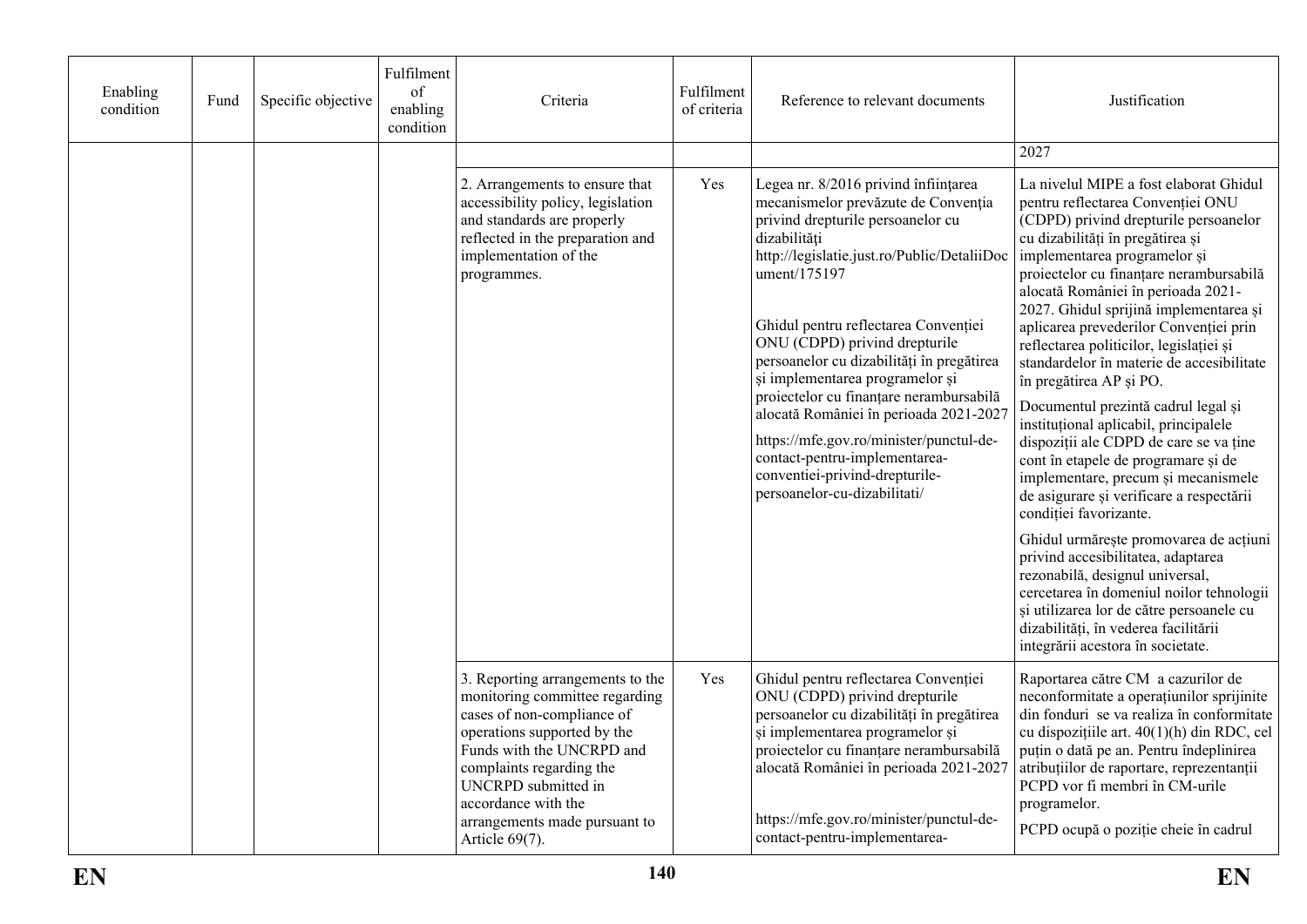|                                                                                                          |      |                                                                                                                                                | Fulfilment                  |                                                                                                                                                                  |                           |                                                                                                                                                                                                                              |                                                                                                                                                                                                                                                                                                                                                                                                                                                                                                                                                  |
|----------------------------------------------------------------------------------------------------------|------|------------------------------------------------------------------------------------------------------------------------------------------------|-----------------------------|------------------------------------------------------------------------------------------------------------------------------------------------------------------|---------------------------|------------------------------------------------------------------------------------------------------------------------------------------------------------------------------------------------------------------------------|--------------------------------------------------------------------------------------------------------------------------------------------------------------------------------------------------------------------------------------------------------------------------------------------------------------------------------------------------------------------------------------------------------------------------------------------------------------------------------------------------------------------------------------------------|
| Enabling<br>condition                                                                                    | Fund | Specific objective                                                                                                                             | of<br>enabling<br>condition | Criteria                                                                                                                                                         | Fulfilment<br>of criteria | Reference to relevant documents                                                                                                                                                                                              | Justification                                                                                                                                                                                                                                                                                                                                                                                                                                                                                                                                    |
|                                                                                                          |      |                                                                                                                                                |                             |                                                                                                                                                                  |                           | conventiei-privind-drepturile-<br>persoanelor-cu-dizabilitati/                                                                                                                                                               | arhitecturii instituționale ce vizează<br>asigurarea faptului că politica, legislația<br>și standardele în materie de<br>accesibilitate sunt reflectate în mod<br>corespunzător în pregătirea și<br>implementarea programelor.                                                                                                                                                                                                                                                                                                                   |
|                                                                                                          |      |                                                                                                                                                |                             |                                                                                                                                                                  |                           |                                                                                                                                                                                                                              | Prin colaborarea cu ANPDPD, Consiliul<br>de Monitorizare, rețeaua punctelor de<br>contact, CNCD, Avocatul Poporului<br>etc., reprezentanții PCPD vor putea<br>prezenta în cadrul reuniunilor CM<br>situațiile de neconformitate privind<br>CFO4, înregistrate la nivelul<br>autorităților naționale și/sau înaintate<br>COM, sesizările soluționate, precum și<br>propunerile de remediere înaintate spre<br>examinare. PCPD va urmări<br>implementarea măsurilor adoptate și va<br>comunica, după caz, COM remedierea<br>situațiilor semnalate. |
| 1.1. Good<br>governance of<br><b>ERDF</b><br>national or<br>regional smart<br>specialisation<br>strategy |      | RSO1.1.<br>Developing and<br>enhancing<br>research and<br>innovation<br>capacities and the<br>uptake of<br>advanced<br>technologies<br>RSO1.4. | Yes                         | Smart specialisation strategy or<br>strategies shall be supported by:<br>1. Up-to-date analysis of<br>challenges for innovation<br>diffusion and digitalisation. | Yes                       | https://www.poc.research.gov.ro/upload<br>s/2021-2027/conditie-<br>favorizanta/bariere-diseminare-<br>inovare.pdf<br>https://www.poc.research.gov.ro/upload<br>s/2021-2027/conditie-<br>favorizanta/bariere-digitalizare.pdf | Criteriul este îndeplinit pe baza a două<br>documente:<br>Analiza factorilor care<br>blochează difuzarea inovării -<br>Ministerul cercetării, Inovării și<br>Digitalizării (MCID)<br>Bariere în calea digitalizării<br>Autoritatea pentru digitalizarea<br>României                                                                                                                                                                                                                                                                              |
|                                                                                                          |      | Developing skills<br>for smart<br>specialisation,<br>industrial<br>transition and<br>entrepreneurship                                          |                             | 2. Existence of competent<br>regional or national institution or<br>body, responsible for the<br>management of the smart<br>specialisation strategy.             | Yes                       | https://www.poc.research.gov.ro/upload<br>s/2021-2027/conditie-favorizanta/ordin-<br>ccsi-infiintare.pdf                                                                                                                     | MCID este instituția responsabilă cu<br>managementul Strategiei Naționale de<br>Cercetare, Inovare și Specializare<br>Inteligentă 2021-2027 (SNCISI). MCID<br>coordoneaza CCSI ca autoritate<br>responsabila cu politicile publice de                                                                                                                                                                                                                                                                                                            |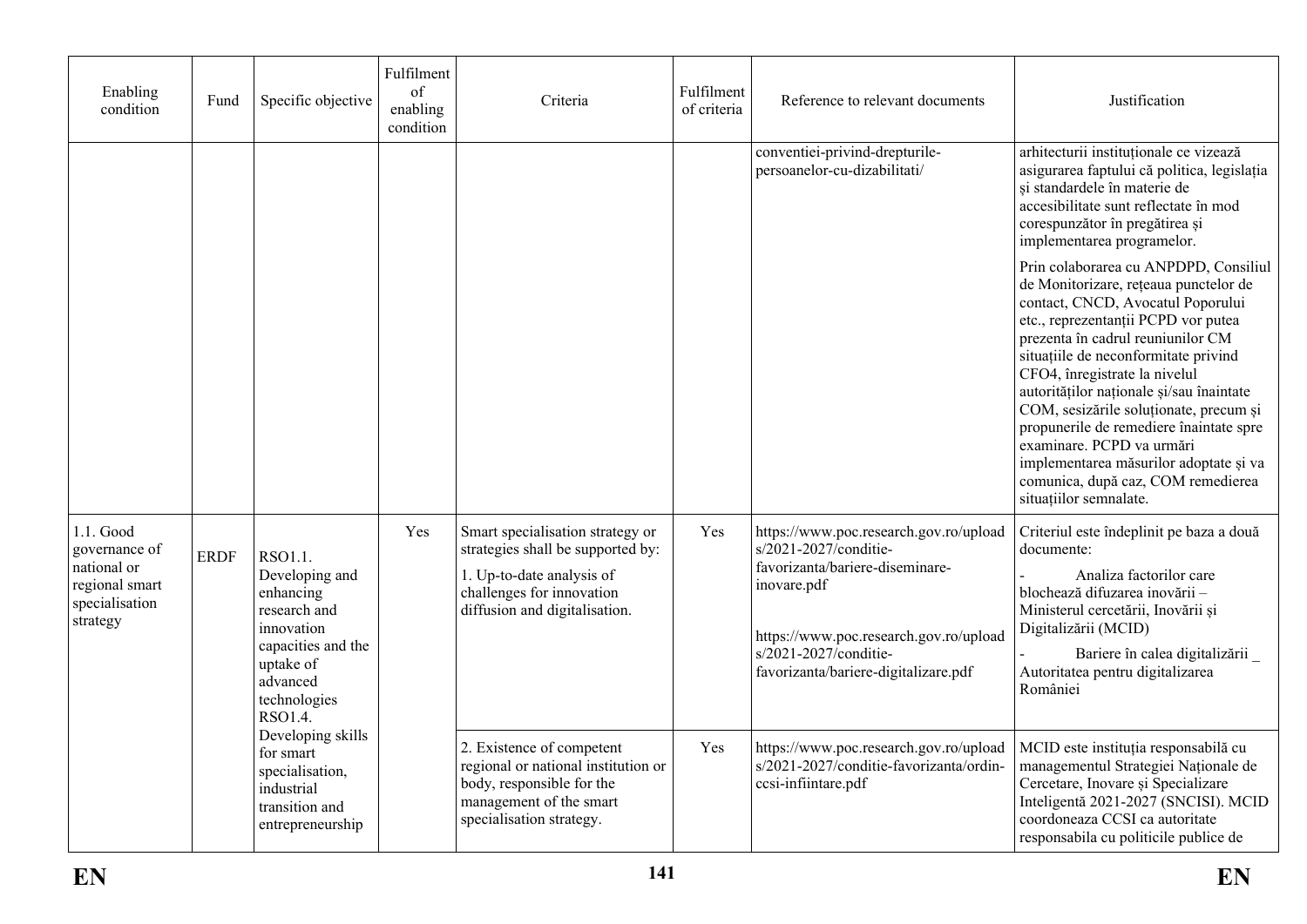| Enabling<br>condition | Fund | Specific objective | Fulfilment<br>of<br>enabling<br>condition | Criteria                                                                                                   | Fulfilment<br>of criteria | Reference to relevant documents                                                                 | Justification                                                                                                                                                                                                                                                                  |
|-----------------------|------|--------------------|-------------------------------------------|------------------------------------------------------------------------------------------------------------|---------------------------|-------------------------------------------------------------------------------------------------|--------------------------------------------------------------------------------------------------------------------------------------------------------------------------------------------------------------------------------------------------------------------------------|
|                       |      |                    |                                           |                                                                                                            |                           |                                                                                                 | cercetare din România. CCSI este<br>Comitetul de Coordonare pentru<br>Strategia de Specializare Inteligenta.<br>Comitetul are in compență reprezentanți<br>ai entităților cu responsabilități în<br>domeniu de la nivel central și regional.                                   |
|                       |      |                    |                                           | 3. Monitoring and evaluation<br>tools to measure performance<br>towards the objectives of the<br>strategy. | Yes                       | https://www.poc.research.gov.ro/upload<br>s/2021-2027/conditie-favorizanta/sncisi-<br>draft.pdf | SNCISI conține o secțiune dedicată<br>monitorizării și evaluării acestui<br>document strategic. O platformă IT va<br>facilita colectarea de date și un<br>compartiment dedicate din cadrul MCID<br>va asigura analiza datelor colectate<br>legate de specializare inteligentă. |
|                       |      |                    |                                           |                                                                                                            |                           |                                                                                                 | Sistemul de monitorizare al SNCISI va<br>asigura interconectarea și<br>interoperabilitatea tuturor sistemelor<br>informationale primare cu Sistemul<br>Registrelor Naționale CDI. Acesta va<br>avea următoarele componente:                                                    |
|                       |      |                    |                                           |                                                                                                            |                           |                                                                                                 | - Nomenclatorul indicatorilor SNCISI,<br>care asigură colectarea coerentă a<br>datelor privind programele de finanțare<br><b>CDI</b>                                                                                                                                           |
|                       |      |                    |                                           |                                                                                                            |                           |                                                                                                 | - Sistemul de registre naționale CDI -<br>asigură integrarea datelor colectate de<br>diverse sisteme informationale primare,<br>oferă un tablou de bord, permite<br>interogări ad-hoc pentru toate părțile<br>interesate                                                       |
|                       |      |                    |                                           |                                                                                                            |                           |                                                                                                 | - Date calitative și cantitative privind<br>dinamica ecosistemelor CDI - includ,<br>dar nu se limitează la:<br>anchete/chestionare, studii privind<br>resursele umane CDI și întreprinderi<br>inovatoare                                                                       |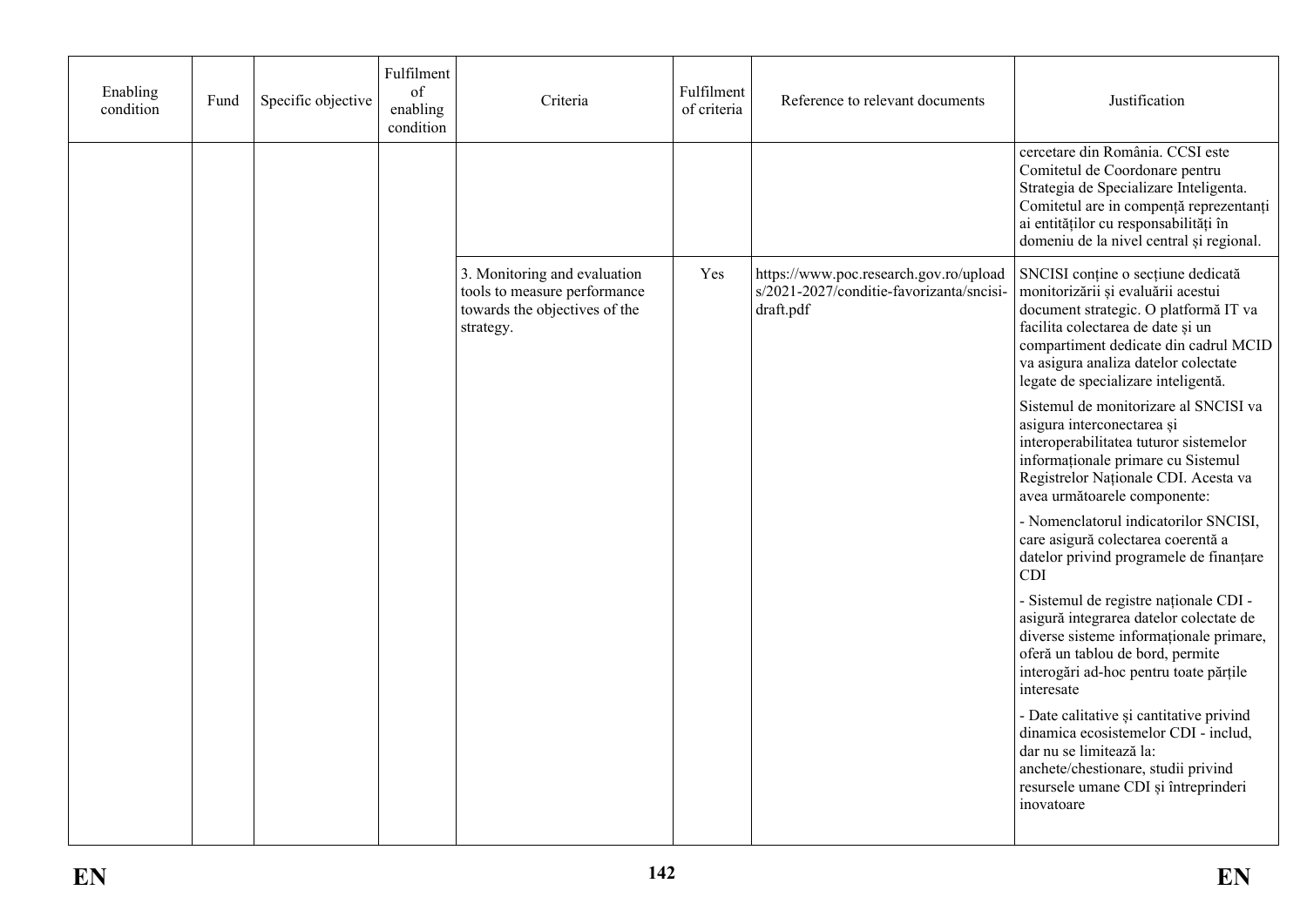| Enabling<br>condition | Fund | Specific objective | Fulfilment<br>of<br>enabling<br>condition | Criteria                                                                                                                                                       | Fulfilment<br>of criteria | Reference to relevant documents                                                                                                          | Justification                                                                                                                                                                                                                                                                                                                                                                                                                                                                                                              |
|-----------------------|------|--------------------|-------------------------------------------|----------------------------------------------------------------------------------------------------------------------------------------------------------------|---------------------------|------------------------------------------------------------------------------------------------------------------------------------------|----------------------------------------------------------------------------------------------------------------------------------------------------------------------------------------------------------------------------------------------------------------------------------------------------------------------------------------------------------------------------------------------------------------------------------------------------------------------------------------------------------------------------|
|                       |      |                    |                                           | 4. Functioning of stakeholder co-<br>operation ("entrepreneurial<br>discovery process").                                                                       | Yes                       | https://www.poc.research.gov.ro/upload<br>s/2021-2027/conditie-<br>favorizanta/metodologie-descoperire-<br>antreprenoriala-2021-2027.pdf | A fost elaborată o metodologie pentru<br>procesul de descoperire antreprenorială<br>care a fost utilizată pentru identificarea<br>domeniilor și subdomeniilor naționale<br>de specializare inteligentă și acestea sunt<br>reflectate în SNCISI.<br>A fost un proces amplu de consultare și<br>cooperare cu părțile interesate relevante<br>din domeniul CDI. Din acest proces au<br>fost identificate 7 domenii de<br>specializare inteligentă, precum și<br>subdomeniile aferente la nivel național.                      |
|                       |      |                    |                                           | 5. Actions necessary to improve<br>national or regional research and<br>innovation systems, where<br>relevant.                                                 | Yes                       | https://www.poc.research.gov.ro/upload<br>s/2021-2027/conditie-favorizanta/sncisi-<br>draft.pdf                                          | Acțiunile necesare pentru îmbunătățirea<br>sistemelor naționale de cercetare și<br>inovare sunt incluse în SNCISI. Detalii<br>se regasesc in autoevaluarea realizata de<br>MCID.                                                                                                                                                                                                                                                                                                                                           |
|                       |      |                    |                                           | 6. Where relevant, actions to<br>support industrial transition.                                                                                                | Yes                       | http://www.economie.gov.ro/domenii/ec<br>onomie/politici-industriale                                                                     | Ministerul Economiei, Turismului și<br>Antreprenoriatului a elaborate Planul de<br>măsuri privind managementul tranziției<br>industrial în România în perioada 2021-<br>2027 și colaborează cu MCID pentru<br>implementarea acestuia.                                                                                                                                                                                                                                                                                      |
|                       |      |                    |                                           | 7. Measures for enhancing<br>cooperation with partners outside<br>a given Member State in priority<br>areas supported by the smart<br>specialisation strategy. | Yes                       | https://www.poc.research.gov.ro/upload<br>s/2021-2027/conditie-favorizanta/sncisi-<br>draft.pdf                                          | SNCISI conține un Obiectiv General<br>dedicat pentru colaborarea europeană și<br>internațională, OG 4. Obiectivul<br>urmărește creșterea competitivității<br>sistemului CDI prin consolidarea<br>integrării europene a comunității<br>științifice românești, atragerea de<br>resurse din străinătate (nb resurse<br>umane, financiare, cunoștințe). -cum),<br>precum și creșterea contribuției<br>României la rezolvarea provocărilor<br>globale prin colaborare europeană și<br>internațională. Sunt luate în considerare |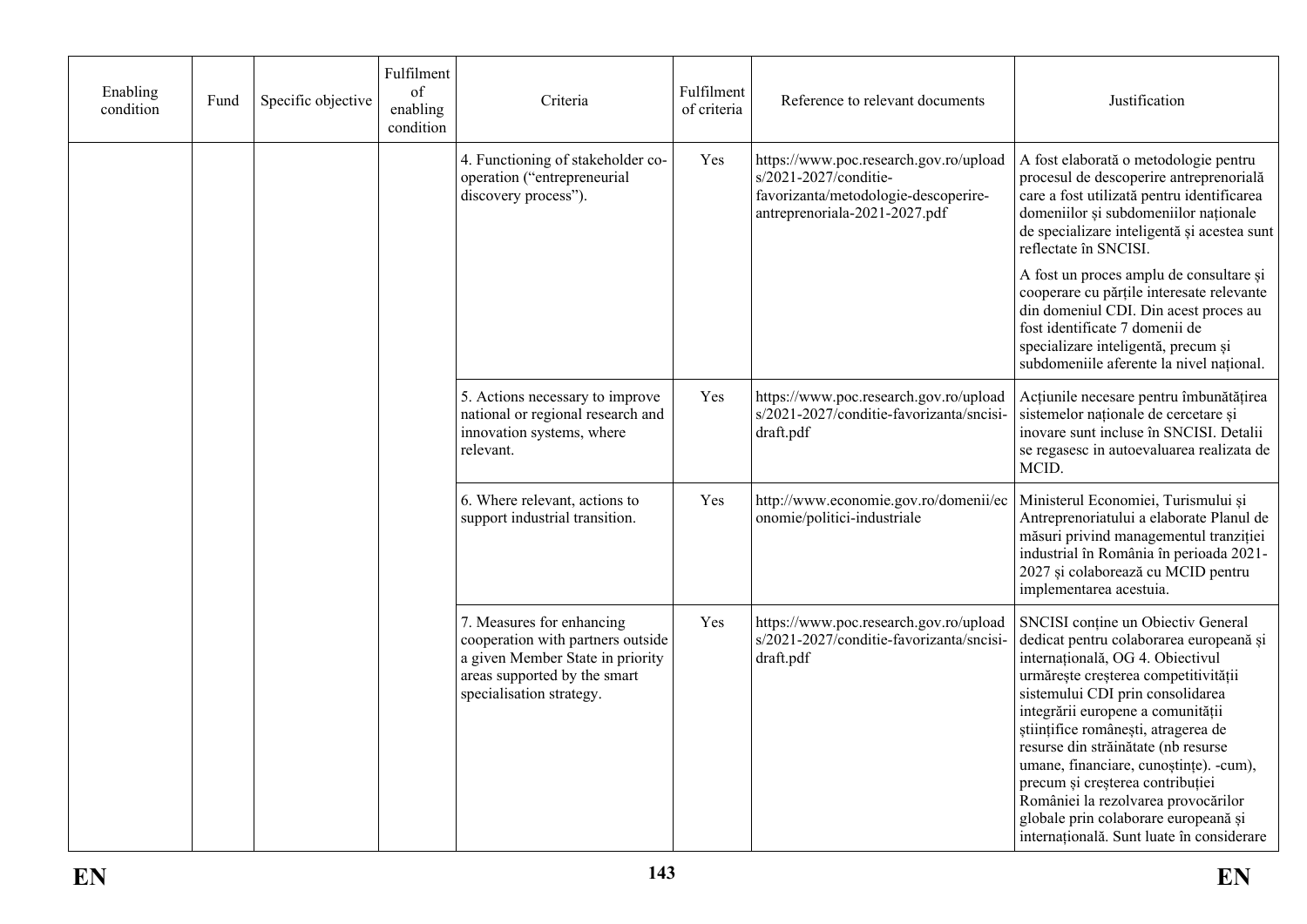| Enabling<br>condition                                                                                                                     | Fund        | Specific objective                                                                       | Fulfilment<br>of<br>enabling<br>condition | Criteria                                                                                                                                                                                                                                                                                                                                                                                                                                                                                                                                                                         | Fulfilment<br>of criteria | Reference to relevant documents                                                                                                                                                | Justification                                                                                                                                                                                                                                                                                                                                                                                                                                                                                                                                                                                                                                                                                                                                                                                                                                                                                                                                                                                                                                                                                   |
|-------------------------------------------------------------------------------------------------------------------------------------------|-------------|------------------------------------------------------------------------------------------|-------------------------------------------|----------------------------------------------------------------------------------------------------------------------------------------------------------------------------------------------------------------------------------------------------------------------------------------------------------------------------------------------------------------------------------------------------------------------------------------------------------------------------------------------------------------------------------------------------------------------------------|---------------------------|--------------------------------------------------------------------------------------------------------------------------------------------------------------------------------|-------------------------------------------------------------------------------------------------------------------------------------------------------------------------------------------------------------------------------------------------------------------------------------------------------------------------------------------------------------------------------------------------------------------------------------------------------------------------------------------------------------------------------------------------------------------------------------------------------------------------------------------------------------------------------------------------------------------------------------------------------------------------------------------------------------------------------------------------------------------------------------------------------------------------------------------------------------------------------------------------------------------------------------------------------------------------------------------------|
|                                                                                                                                           |             |                                                                                          |                                           |                                                                                                                                                                                                                                                                                                                                                                                                                                                                                                                                                                                  |                           |                                                                                                                                                                                | intervenții pentru creșterea participării la<br>viitorul Program-cadru al UE pentru<br>cercetare și inovare (Orizont Europa) în<br>alte programe și cadre europene și<br>internaționale de cooperare pentru CDI<br>și specializare inteligentă, precum și<br>dezvoltarea de apeluri tematice comune<br>bilaterale/multilaterale cu țări. /regiunile<br>cu care există acorduri de cooperare<br>științifică și tehnologică.                                                                                                                                                                                                                                                                                                                                                                                                                                                                                                                                                                                                                                                                      |
| 2.1. Strategic<br>policy framework<br>to support energy<br>efficiency<br>renovation of<br>residential and<br>non-residential<br>buildings | <b>ERDF</b> | RSO2.1.<br>Promoting energy<br>efficiency and<br>reducing<br>greenhouse gas<br>emissions | No                                        | 1. A national long term<br>renovation strategy to support<br>the renovation of the national<br>stock of residential and non-<br>residential buildings is adopted,<br>in line with the requirements of<br>Directive (EU) 2010/31/EU of<br>the European Parliament and of<br>the Council, which:<br>(a) entails indicative milestones<br>for 2030, 2040 and 2050;<br>(b) provides an indicative outline<br>of financial resources to support<br>the implementation of the<br>strategy;<br>(c) defines effective mechanisms<br>for promoting investments in<br>building renovation. | Yes                       | HG nr. 1034/2020 în 27.11.2020.<br>SRTL poate fi consultat accesând<br>următorul link:<br>https://www.mlpda.ro/uploads/articole/a<br>ttachments/60096d5354394459864321.p<br>df | Strategia națională de renovare pe<br>termen lung (SRTL) cuprinde, în<br>Capitolul IX Indicatori, o foaie de<br>parcurs cu măsuri și indicatori de<br>progres măsurabili, ce vizează întreg<br>parcul național de clădiri rezidențiale și<br>nerezidențiale, publice și private, cu<br>valori țintă orientative pentru 2030,<br>2040 și 2050 care indică modul în care<br>aceștia contribuie la atingerea<br>obiectivului de eficiență energetică de<br>32,5%, stabilit de Uniunea Europeană<br>pentru 2030, prin Directiva 2012/27/UE.<br>Capitolul X Implicații bugetare cuprinde<br>resurselor financiare necesare pentru<br>implementarea strategiei si opțiunile de<br>implementare pentru promovarea<br>investițiilor în renovarea clădirilor (pct.<br>$1 - 4$ ), cu recomandări privind<br>mecanismele financiare pentru<br>sprijinirea mobilizării investițiilor,<br>opțiuni instituționale propuse pentru<br>gestionarea și implementarea<br>mecanismelor financiare publice, opțiuni<br>și scheme de finanțare în vederea<br>renovării clădirilor pentru fiecare<br>segment de piață. |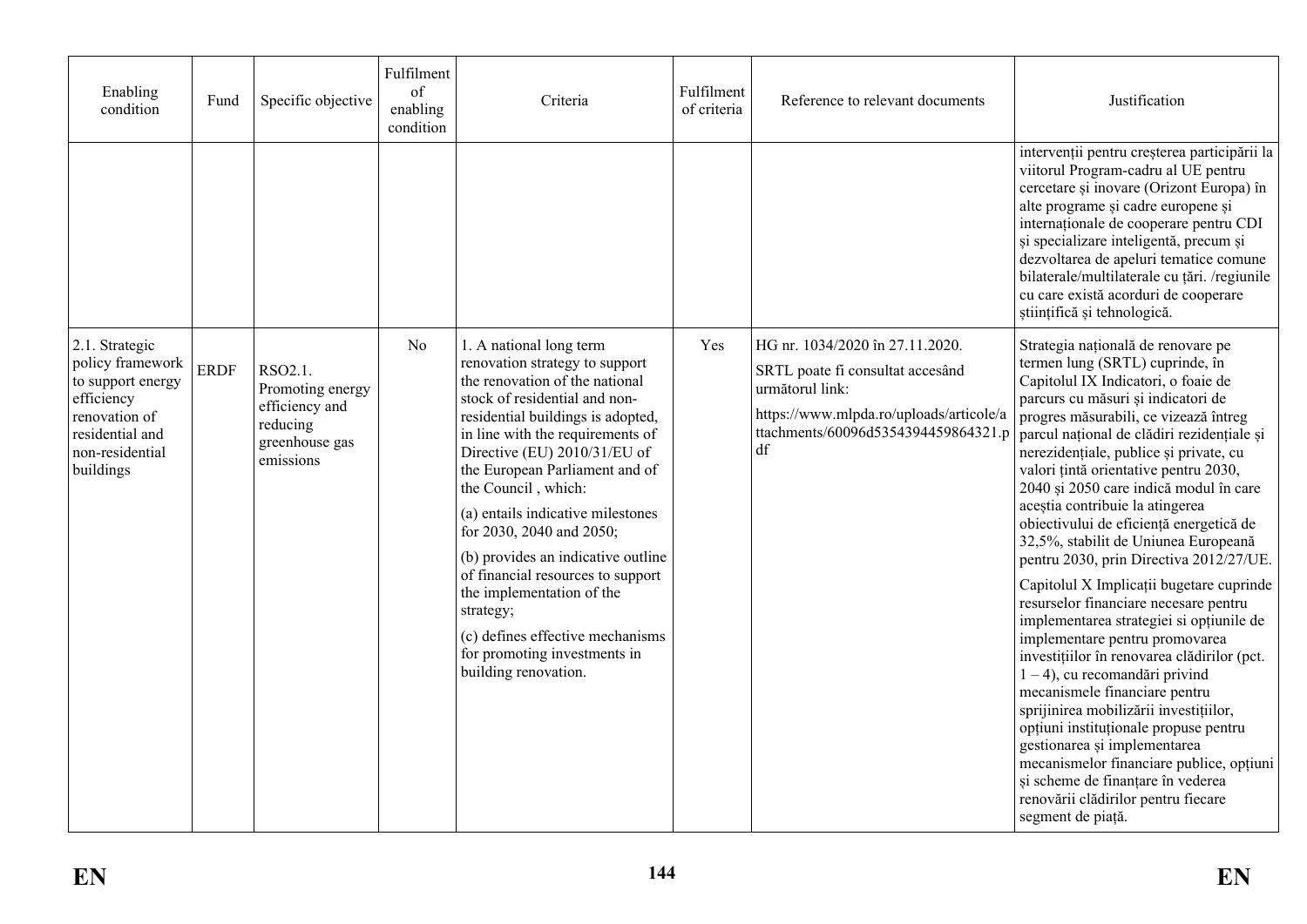| Enabling<br>condition                      | Fund        | Specific objective                                                                       | Fulfilment<br>of<br>enabling<br>condition | Criteria                                                                                                                                                                                                                                                                                                                                                                                      | Fulfilment<br>of criteria | Reference to relevant documents | Justification                                                                                                                                                                                                                                                                                                                                                                                                                                                                                                                                  |  |
|--------------------------------------------|-------------|------------------------------------------------------------------------------------------|-------------------------------------------|-----------------------------------------------------------------------------------------------------------------------------------------------------------------------------------------------------------------------------------------------------------------------------------------------------------------------------------------------------------------------------------------------|---------------------------|---------------------------------|------------------------------------------------------------------------------------------------------------------------------------------------------------------------------------------------------------------------------------------------------------------------------------------------------------------------------------------------------------------------------------------------------------------------------------------------------------------------------------------------------------------------------------------------|--|
|                                            |             |                                                                                          |                                           | 2. Energy efficiency<br>improvement measures to<br>achieve required energy savings                                                                                                                                                                                                                                                                                                            | No                        | N/A                             | Reprezentanții COM consideră că acest<br>subcriteriu nu se referă doar la eficiența<br>energetică a clădirilor rezidențiale și<br>nerezidențiale, ci trebuie demonstrat<br>prin alte acte normative/strategii care<br>vizează punerea în aplicare a<br>prevederilor cuprinse în art. 7 din<br>Directiva (UE) 2018/2002din 11<br>decembrie 2018 de modificare a<br>Directivei 2012/27/UE privind eficiența<br>energetică.                                                                                                                       |  |
|                                            |             |                                                                                          |                                           |                                                                                                                                                                                                                                                                                                                                                                                               |                           |                                 | În acest sens, MIPE a solicitat<br>Ministerului Energiei (prin adresele<br>788/DV/10.03.2022 si<br>1081/DV/28.03.2022) elaborarea<br>autoevaluării naționale corespunzătoare<br>acestui subcriteriu al condiției<br>favorizante, având în vedere măsurile de<br>îmbunătățire a eficienței energetice<br>prevăzute în PNIESC (secțiunea 3.2<br>eficiență energetică), precum și, după<br>caz, în propunerea de LEGE pentru<br>modificarea și completarea Legii<br>nr,121/2014 privind eficiența energetică,<br>inițiată de Ministerul Energiei. |  |
| 2.2. Governance<br>of the energy<br>sector | <b>ERDF</b> | RSO2.1.<br>Promoting energy<br>efficiency and<br>reducing<br>greenhouse gas<br>emissions | No                                        | The integrated national energy<br>and climate plan is notified to the<br>Commission, in accordance with<br>Article 3 of Regulation (EU)<br>2018/1999 and consistent with<br>the long-term greenhouse gas<br>emission reduction objectives<br>under the Paris Agreement,<br>which includes:<br>1. All elements required by the<br>template set out in Annex I to<br>Regulation (EU) 2018/1999. | N <sub>o</sub>            | N/A                             | Prin POR-uri se finanțează eficiența<br>energetică în clădiri, pentru acest<br>domeniu aplicându-se condiția 2.1 Un<br>cadru de politică strategic pentru<br>sprijinirea renovărilor destinate să<br>îmbunătățească eficiența energetică a<br>clădirilor rezidențiale și nerezidențiale                                                                                                                                                                                                                                                        |  |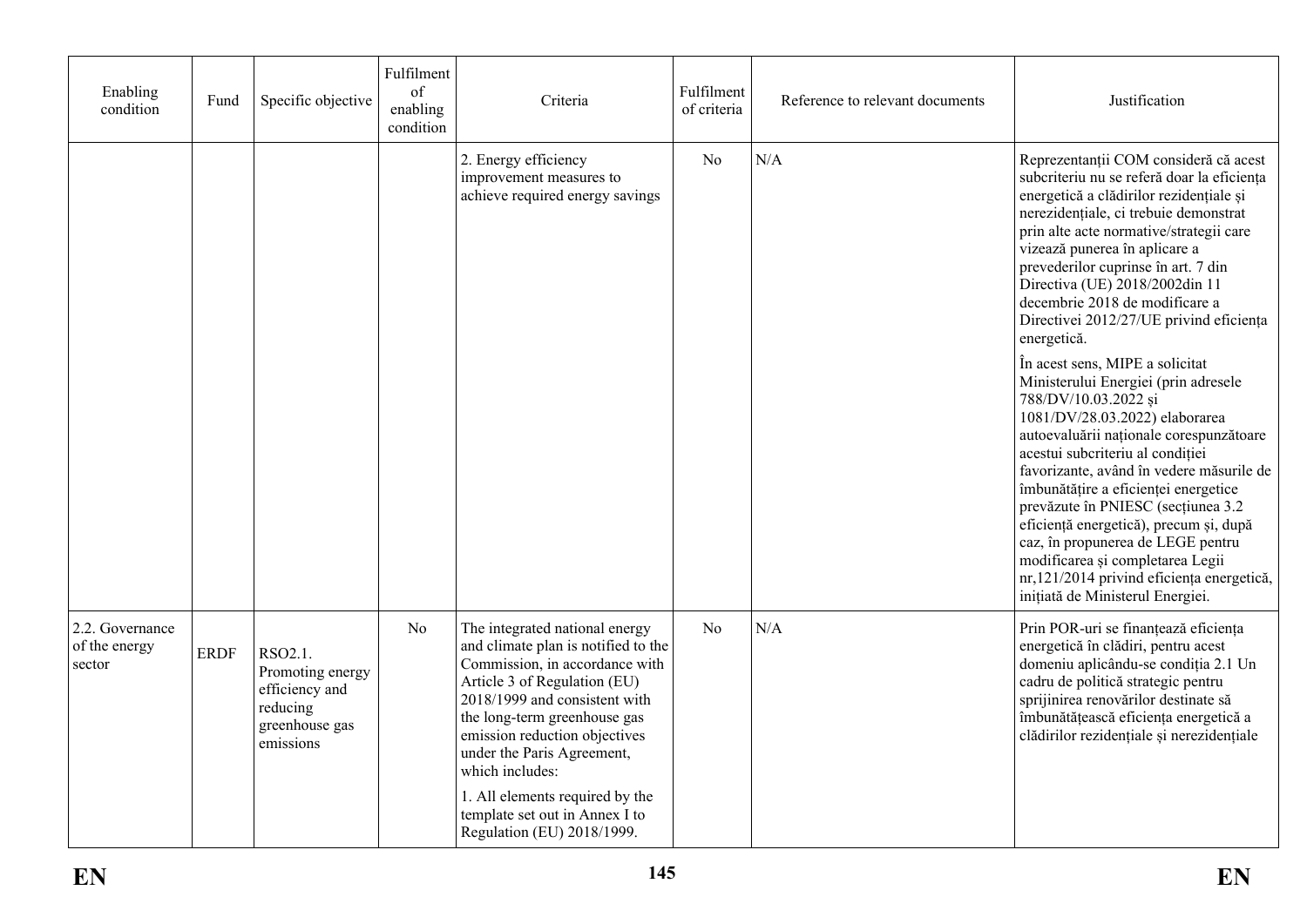| Enabling<br>condition                                      | Fund        | Specific objective                                                                                                                                               | Fulfilment<br>of<br>enabling<br>condition | Criteria                                                                                                                                                                                                                                                                                                                                                                                                                                                                                                                                                                                                                                            | Fulfilment<br>of criteria | Reference to relevant documents | Justification |
|------------------------------------------------------------|-------------|------------------------------------------------------------------------------------------------------------------------------------------------------------------|-------------------------------------------|-----------------------------------------------------------------------------------------------------------------------------------------------------------------------------------------------------------------------------------------------------------------------------------------------------------------------------------------------------------------------------------------------------------------------------------------------------------------------------------------------------------------------------------------------------------------------------------------------------------------------------------------------------|---------------------------|---------------------------------|---------------|
|                                                            |             |                                                                                                                                                                  |                                           | 2. An outline of envisaged<br>financial resources and<br>mechanisms for measures<br>promoting low-carbon energy.                                                                                                                                                                                                                                                                                                                                                                                                                                                                                                                                    | No                        | N/A                             | N/A           |
| 2.4. Effective<br>disaster risk<br>management<br>framework | <b>ERDF</b> | RSO2.4.<br>Promoting<br>climate change<br>adaptation and<br>disaster risk<br>prevention,<br>resilience taking<br>into account eco-<br>system based<br>approaches | N <sub>o</sub>                            | A national or regional disaster<br>risk management plan,<br>established on the basis of risk<br>assessments, taking due account<br>of the likely impacts of climate<br>change and the existing climate<br>adaptation strategies, is in place<br>and includes:<br>1. Description of key risks,<br>assessed in accordance with<br>Article 6(1) of Decision No<br>1313/2013/EU of the European<br>Parliament and of the Council,<br>reflecting the current and<br>evolving risk profile with an<br>indicative 25 to 35 years<br>timespan. The assessment shall<br>build, for climate-related risks,<br>on climate change projections<br>and scenarios. | N <sub>o</sub>            | N/A                             | N/A           |
|                                                            |             |                                                                                                                                                                  |                                           | 2. Description of the disaster<br>prevention, preparedness and<br>response measures to address the<br>key risks identified. The<br>measures shall be prioritised in<br>proportion to the risks and their<br>economic impact, capacity gaps,<br>effectiveness and efficiency,<br>taking into account possible<br>alternatives.                                                                                                                                                                                                                                                                                                                       | N <sub>o</sub>            | N/A                             | N/A           |
|                                                            |             |                                                                                                                                                                  |                                           | 3. Information on financing<br>resources and mechanisms                                                                                                                                                                                                                                                                                                                                                                                                                                                                                                                                                                                             | N <sub>0</sub>            | N/A                             | N/A           |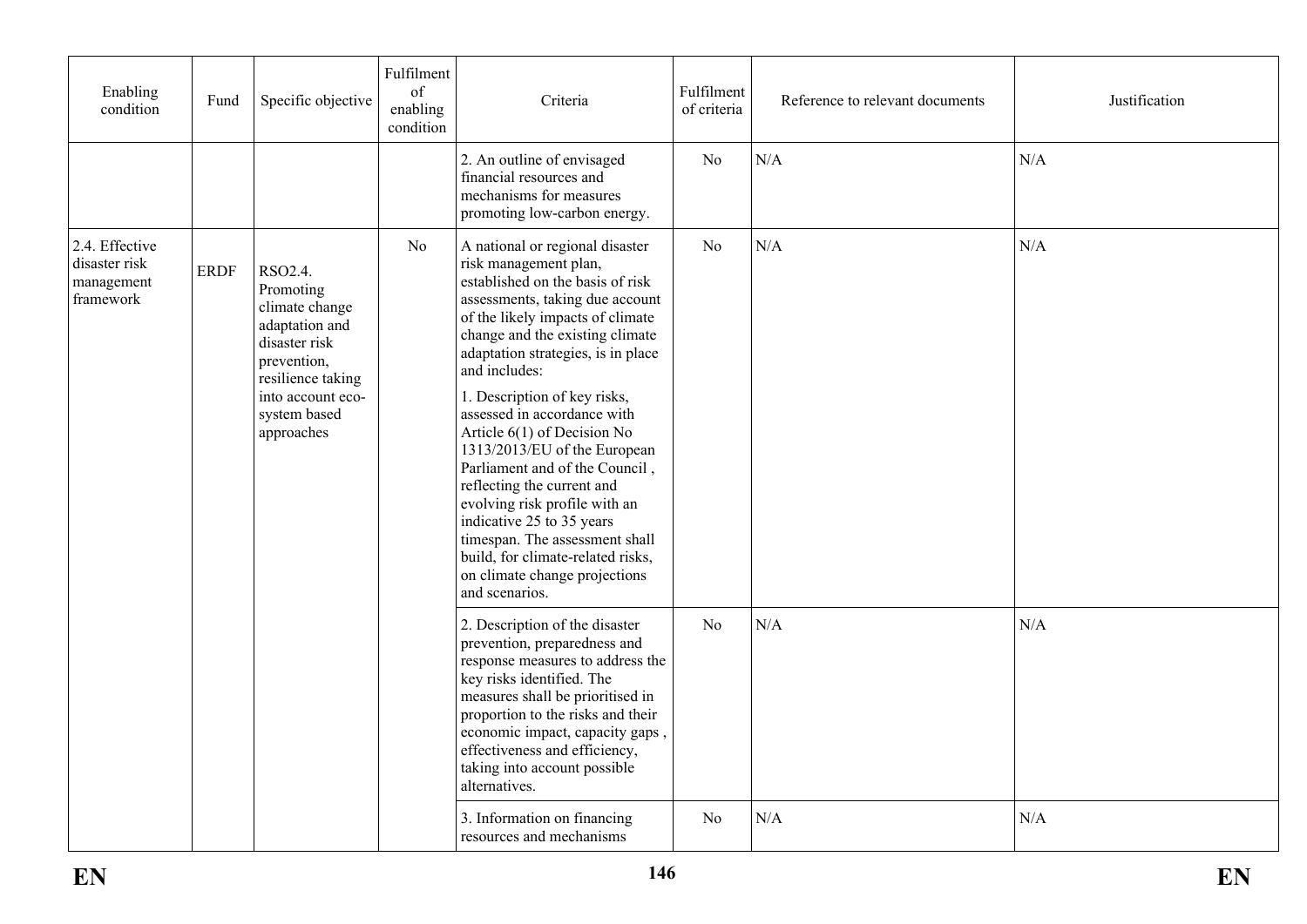| Enabling<br>condition                                                                                                    | Fund        | Specific objective                                                                                                                                                                                                                        | Fulfilment<br>of<br>enabling<br>condition | Criteria                                                                                                                                                                                                                                                                                                                                                                                                                                                                                                                        | Fulfilment<br>of criteria | Reference to relevant documents | Justification                                                                                                                                                                                                                                                                                                                                                                                                                                                                                                                                                                                                                                                                                                                  |
|--------------------------------------------------------------------------------------------------------------------------|-------------|-------------------------------------------------------------------------------------------------------------------------------------------------------------------------------------------------------------------------------------------|-------------------------------------------|---------------------------------------------------------------------------------------------------------------------------------------------------------------------------------------------------------------------------------------------------------------------------------------------------------------------------------------------------------------------------------------------------------------------------------------------------------------------------------------------------------------------------------|---------------------------|---------------------------------|--------------------------------------------------------------------------------------------------------------------------------------------------------------------------------------------------------------------------------------------------------------------------------------------------------------------------------------------------------------------------------------------------------------------------------------------------------------------------------------------------------------------------------------------------------------------------------------------------------------------------------------------------------------------------------------------------------------------------------|
|                                                                                                                          |             |                                                                                                                                                                                                                                           |                                           | available for covering the<br>operation and maintenance costs<br>related to prevention,<br>preparedness and response.                                                                                                                                                                                                                                                                                                                                                                                                           |                           |                                 |                                                                                                                                                                                                                                                                                                                                                                                                                                                                                                                                                                                                                                                                                                                                |
| 2.7. Prioritised<br>action framework<br>for the necessary<br>conversation<br>measures<br>involving Union<br>co-financing | <b>ERDF</b> | RSO2.7.<br>Enhancing<br>protection and<br>preservation of<br>nature,<br>biodiversity and<br>green<br>infrastructure,<br>including in urban<br>areas, and<br>reducing all forms<br>of pollution                                            | No                                        | For interventions supporting<br>nature conservation measures in<br>connection with Natura 2000<br>areas within the scope of Council<br>Directive 92/43/EEC :<br>A priority action framework<br>pursuant to Article 8 of Directive<br>92/43/EEC is in place and<br>includes all elements required by<br>the template for the priority<br>action framework for 2021-2027<br>agreed by the Commission and<br>the Member States, including the<br>identification of the priority<br>measures and an estimate of<br>financing needs. | N <sub>0</sub>            | N/A                             | Condiția favorizantă se referă la<br>existența Cadrului de acțiune prioritară<br>pentru măsurile de conservare a naturii<br>care au legătură cu ariile Natura 2000<br>care fac objectul Directivei 92/43/CEE a<br>Consiliului, iar POR nu finanțează acest<br>tip de măsuri.                                                                                                                                                                                                                                                                                                                                                                                                                                                   |
| 3.1.<br>Comprehensive<br>transport planning<br>at the appropriate<br>level                                               | <b>ERDF</b> | RSO3.2.<br>Developing and<br>enhancing<br>sustainable,<br>climate resilient,<br>intelligent and<br>intermodal<br>national, regional<br>and local<br>mobility,<br>including<br>improved access<br>to TEN-T and<br>cross-border<br>mobility | No                                        | Multimodal mapping of existing<br>and planned infrastructures,<br>except at local level, until 2030<br>is in place which:<br>1. Includes economic assessment<br>of the planned investments,<br>underpinned by demand analysis<br>and traffic modelling, which<br>should take into account the<br>anticipated impact of the opening<br>of the rail services markets.                                                                                                                                                             | N <sub>0</sub>            | N/A                             | În perioada 2014-2020 condiționalitatea<br>ex-ante aferentă sectorului transporturi<br>nu s-a aplicat POR. Criteriile privind din<br>conditionalitatea ex-ante 2014-2020 sunt<br>similare cu criteriile condiției<br>favorizante 2021-2027. De asemenea,<br>tipurile de intervenții privind drumurile<br>județene sunt similare în cele 2 perioade<br>de finanțare. De precizat este faptul că<br>Master Planul General de Transport<br>(care acopera conditia favorizanta<br>privind transporturile) analizează<br>obiectivele majore ale sistemului<br>național de transport. Prin urmare,<br>acesta constituie un instrument strategic<br>de planificare a intervențiilor majore<br>(proiecte și alte acțiuni – autostrăzi, |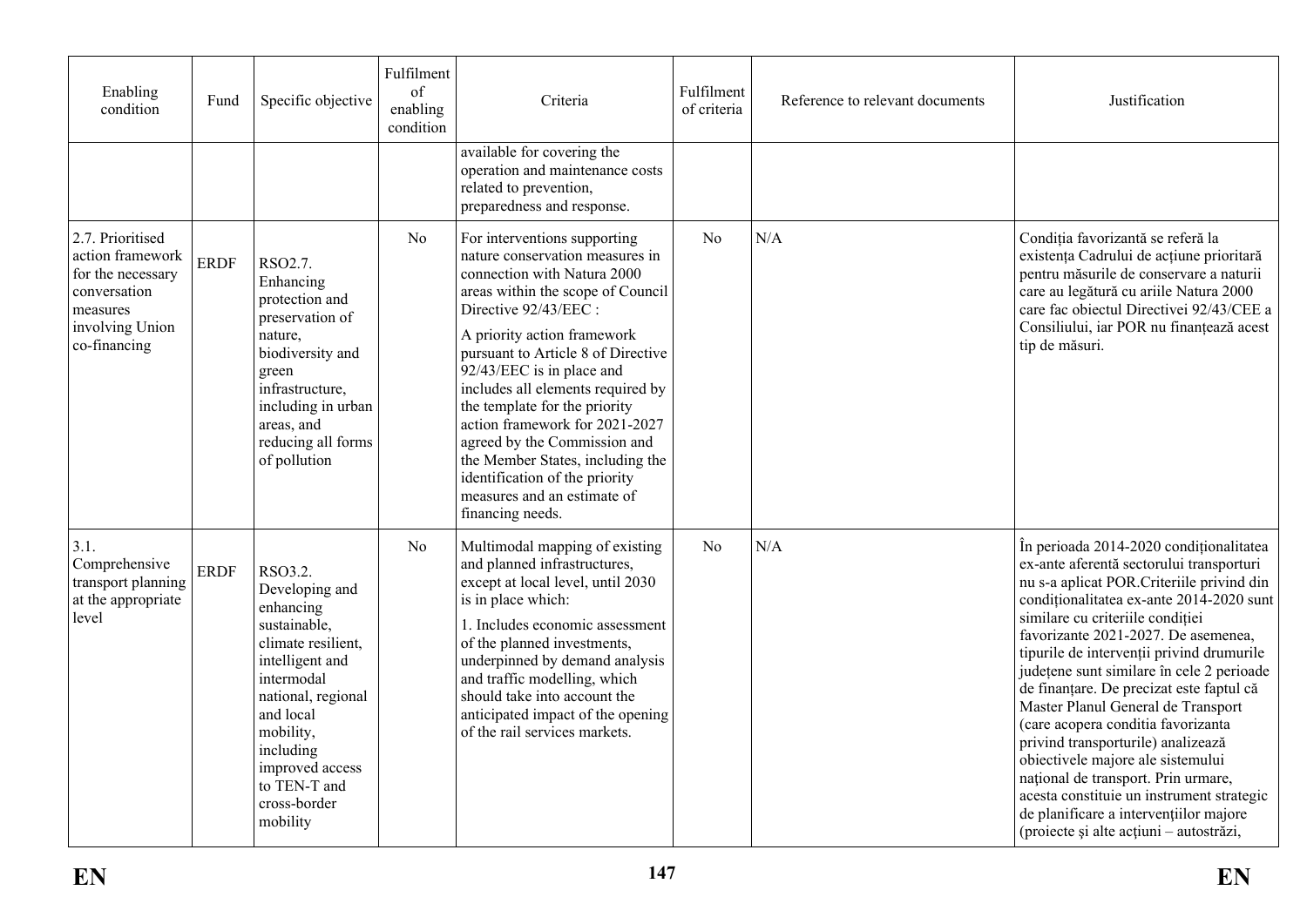| Enabling<br>condition | Fund | Specific objective | Fulfilment<br>of<br>enabling<br>condition | Criteria                                                                                                                                                                                                                                            | Fulfilment<br>Reference to relevant documents<br>of criteria |     | Justification                                                                                                                                                                                                                                                                                                                                                                                                                                                                                                                                                                                                                                                                                                                                                                                                                                                |  |
|-----------------------|------|--------------------|-------------------------------------------|-----------------------------------------------------------------------------------------------------------------------------------------------------------------------------------------------------------------------------------------------------|--------------------------------------------------------------|-----|--------------------------------------------------------------------------------------------------------------------------------------------------------------------------------------------------------------------------------------------------------------------------------------------------------------------------------------------------------------------------------------------------------------------------------------------------------------------------------------------------------------------------------------------------------------------------------------------------------------------------------------------------------------------------------------------------------------------------------------------------------------------------------------------------------------------------------------------------------------|--|
|                       |      |                    |                                           |                                                                                                                                                                                                                                                     |                                                              |     | drumuri expres, drumuri naționale) ce<br>sunt semnificative pentru obiectivele de<br>transport la scară națională.                                                                                                                                                                                                                                                                                                                                                                                                                                                                                                                                                                                                                                                                                                                                           |  |
|                       |      |                    |                                           | 2. Is consistent with the transport<br>related elements of the integrated<br>national energy and climate plan.                                                                                                                                      | N <sub>o</sub>                                               | N/A | Acest lucru implică faptul că o serie de<br>intervenții la scară redusă nu fac<br>obiectul Master Planului, acesta nefiind<br>un instrument adecvat pentru<br>planificarea acestor tipuri de investiții.<br>Conform Master Planului General de<br>Transport, măsurile specifice pentru<br>intervenții la scară redusă trebuie să facă<br>obiectul unui proces distinct de definire,<br>planificare și prioritizare. Având în<br>vedere cele de mai sus, în special faptul<br>că obiectivul condiției favorizante se<br>adresează investițiilor în coridoarele<br>rețelei centrale TEN-T, precum și faptul<br>că Master Planul General de Transport<br>acoperă numai rețeaua națională de<br>transport, considerăm că această<br>condiție favorizantă nu se aplică POR-<br>urilor 2021-2027, așa cum este situația<br>și în perioada de programare 2014-2020. |  |
|                       |      |                    |                                           | 3. Includes investments in TEN-<br>T core network corridors, as<br>defined by the CEF Regulation,<br>in line with the respective TEN-<br>T core network corridors work<br>plans.                                                                    | N <sub>0</sub>                                               | N/A | N/A                                                                                                                                                                                                                                                                                                                                                                                                                                                                                                                                                                                                                                                                                                                                                                                                                                                          |  |
|                       |      |                    |                                           | 4. For investments outside the<br>TEN-T core network corridors,<br>including in cross-border<br>sections, ensures<br>complementarity by providing<br>sufficient connectivity of the<br>urban networks, regions and<br>local communities to the core | No                                                           | N/A | N/A                                                                                                                                                                                                                                                                                                                                                                                                                                                                                                                                                                                                                                                                                                                                                                                                                                                          |  |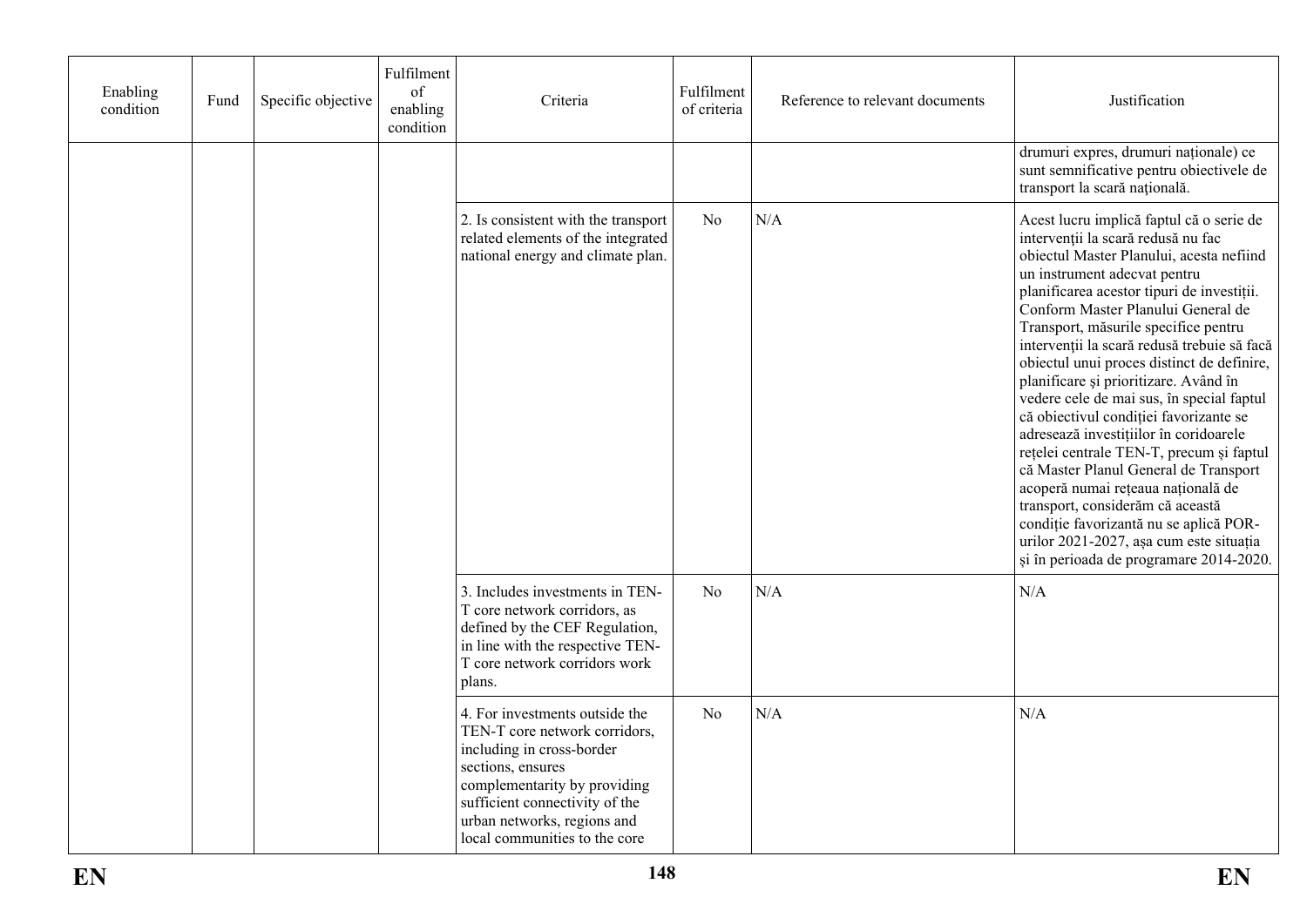| Enabling<br>condition              | Fund | Specific objective | Fulfilment<br>of<br>enabling<br>condition | Criteria                                                                                                                                                                                                                                                                    | Fulfilment<br>Reference to relevant documents<br>of criteria |     | Justification                                                     |
|------------------------------------|------|--------------------|-------------------------------------------|-----------------------------------------------------------------------------------------------------------------------------------------------------------------------------------------------------------------------------------------------------------------------------|--------------------------------------------------------------|-----|-------------------------------------------------------------------|
|                                    |      |                    |                                           | TEN-T and its nodes.                                                                                                                                                                                                                                                        |                                                              |     |                                                                   |
|                                    |      |                    |                                           | 5. Ensures interoperability of the<br>rail network, and, where<br>relevant, reports on the<br>deployment of ERTMS<br>according to Commission<br>Implementing Regulation (EU)<br>$2017/6$ .                                                                                  | No                                                           | N/A | N/A                                                               |
|                                    |      |                    |                                           | 6. Promotes multimodality,<br>identifying needs for multimodal<br>or transhipment freight and<br>passengers terminals.                                                                                                                                                      | No                                                           | N/A | N/A                                                               |
|                                    |      |                    |                                           | 7. Includes measures relevant for<br>infrastructure planning aiming at<br>promoting alternative fuels, in<br>line with the relevant national<br>policy frameworks.                                                                                                          | No                                                           | N/A | N/A                                                               |
|                                    |      |                    |                                           | 8. Presents the results of the<br>assessment of road safety risks in<br>line with existing national road<br>safety strategies, together with a<br>mapping of the affected roads<br>and sections and providing with<br>a prioritisation of the<br>corresponding investments. | N <sub>o</sub>                                               | N/A | $\rm N/A$                                                         |
|                                    |      |                    |                                           | 9. Provides information on<br>financing resources<br>corresponding to the planned<br>investments and required to<br>cover operation and maintenance<br>costs of the existing and planned<br>infrastructures.                                                                | No                                                           | N/A | N/A                                                               |
| 4.3. Strategic<br>policy framework |      |                    | No                                        | A national or regional strategic<br>policy framework for the                                                                                                                                                                                                                | No                                                           | N/A | Având în vedere criteriile acestei<br>condiții care se referă la: |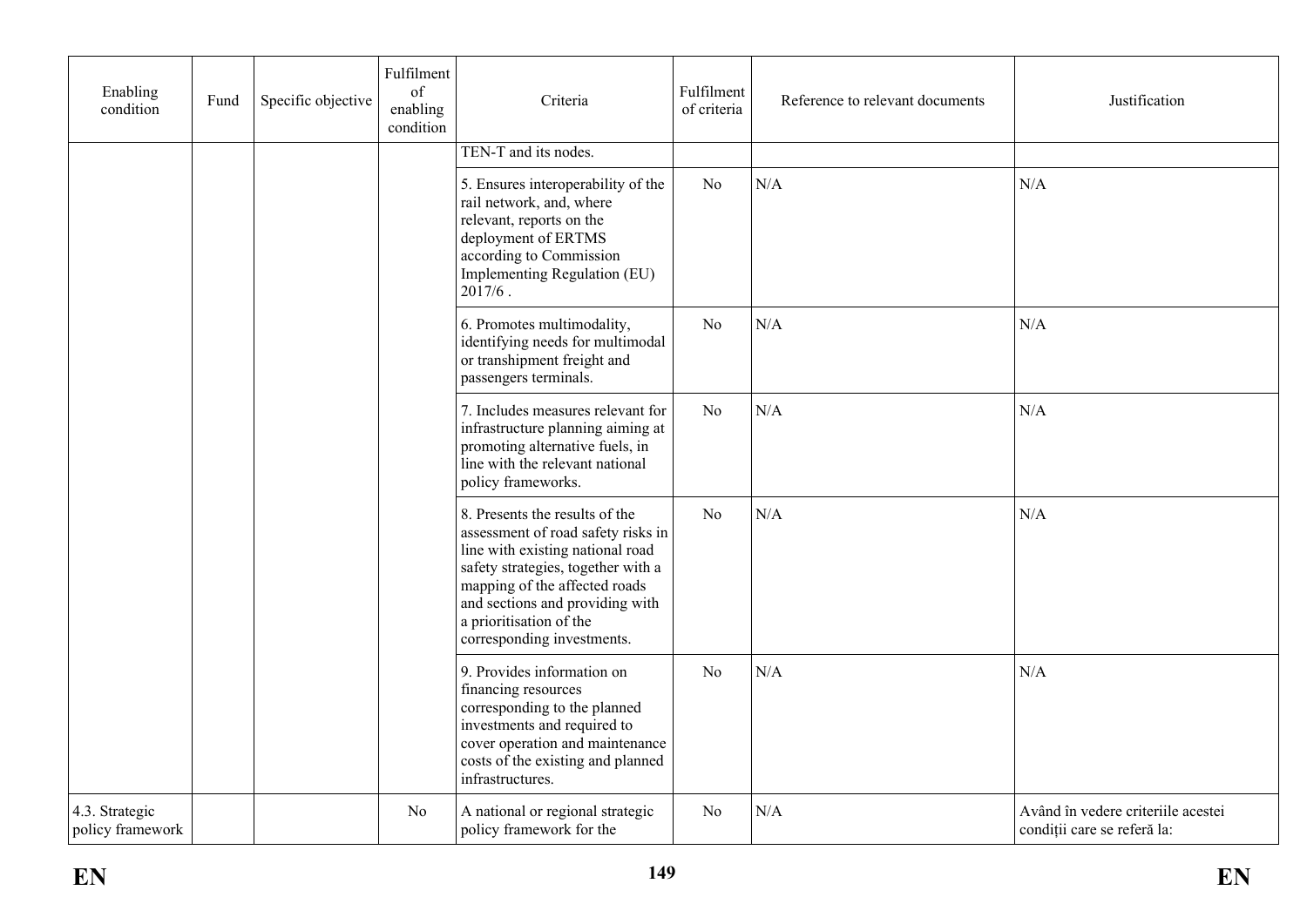| Enabling<br>condition                                        | Fund        | Specific objective                                                                                             | Fulfilment<br>of<br>enabling<br>condition | Criteria                                                                                                           | Fulfilment<br>of criteria | Reference to relevant documents | Justification                                                                                                                                                                                                                                                                                              |
|--------------------------------------------------------------|-------------|----------------------------------------------------------------------------------------------------------------|-------------------------------------------|--------------------------------------------------------------------------------------------------------------------|---------------------------|---------------------------------|------------------------------------------------------------------------------------------------------------------------------------------------------------------------------------------------------------------------------------------------------------------------------------------------------------|
| for the education<br>and training<br>system at all<br>levels | <b>ERDF</b> | RSO4.2.<br>Improving equal<br>access to                                                                        |                                           | education and training system is<br>in place and includes:<br>1. Evidence-based systems for                        |                           |                                 | 1. Sisteme de anticipare și de formulare<br>de previziuni în materie de competențe,<br>bazate pe date concrete;                                                                                                                                                                                            |
|                                                              |             | inclusive and<br>quality services in<br>education,<br>training and<br>lifelong learning<br>through             | skills anticipation and<br>forecasting.   |                                                                                                                    |                           |                                 | 2. Mecanisme și servicii de monitorizare<br>a parcursului profesional al<br>absolvenților, în vederea furnizării de<br>orientări eficace și de calitate cursanților<br>de toate vârstele;                                                                                                                  |
|                                                              |             | developing<br>accessible<br>infrastructure,<br>including by<br>fostering<br>resilience for<br>distance and on- |                                           |                                                                                                                    |                           |                                 | 3. Măsuri care să garanteze accesul egal,<br>participarea și absolvirea unor programe<br>de educație și formare de calitate, la<br>prețuri accesibile, relevante, nesegregate<br>și favorabile incluziunii și dobândirea de<br>competențe-cheie la toate nivelurile,<br>inclusiv în învățământul superior; |
|                                                              |             | line education and<br>training                                                                                 |                                           |                                                                                                                    |                           |                                 | 4. Un mecanism de coordonare care să<br>acopere toate nivelurile sistemului de<br>educație și formare, inclusiv<br>învățământul superior și o împărțire<br>clară a responsabilităților între<br>organismele naționale și/sau regionale<br>relevante;                                                       |
|                                                              |             |                                                                                                                |                                           |                                                                                                                    |                           |                                 | 5. Modalități de monitorizare, evaluare<br>și revizuire a cadrului de politică<br>strategic;                                                                                                                                                                                                               |
|                                                              |             |                                                                                                                |                                           | 2. Graduate tracking mechanisms<br>and services for quality and<br>effective guidance for learners of<br>all ages. | N <sub>0</sub>            | N/A                             | 6. Măsuri care să vizeze adulții cu un<br>nivel scăzut de calificare și competențe<br>și persoanele provenind din medii<br>socioeconomice defavorizate, precum și<br>parcursuri de perfecționare profesională;                                                                                             |
|                                                              |             |                                                                                                                |                                           |                                                                                                                    |                           |                                 | 7. Măsuri de sprijinire a cadrelor<br>didactice, a formatorilor și a<br>personalului universitar în ceea ce<br>privește metode de învățare adecvate,<br>evaluarea și validarea competențelor-<br>cheie;                                                                                                    |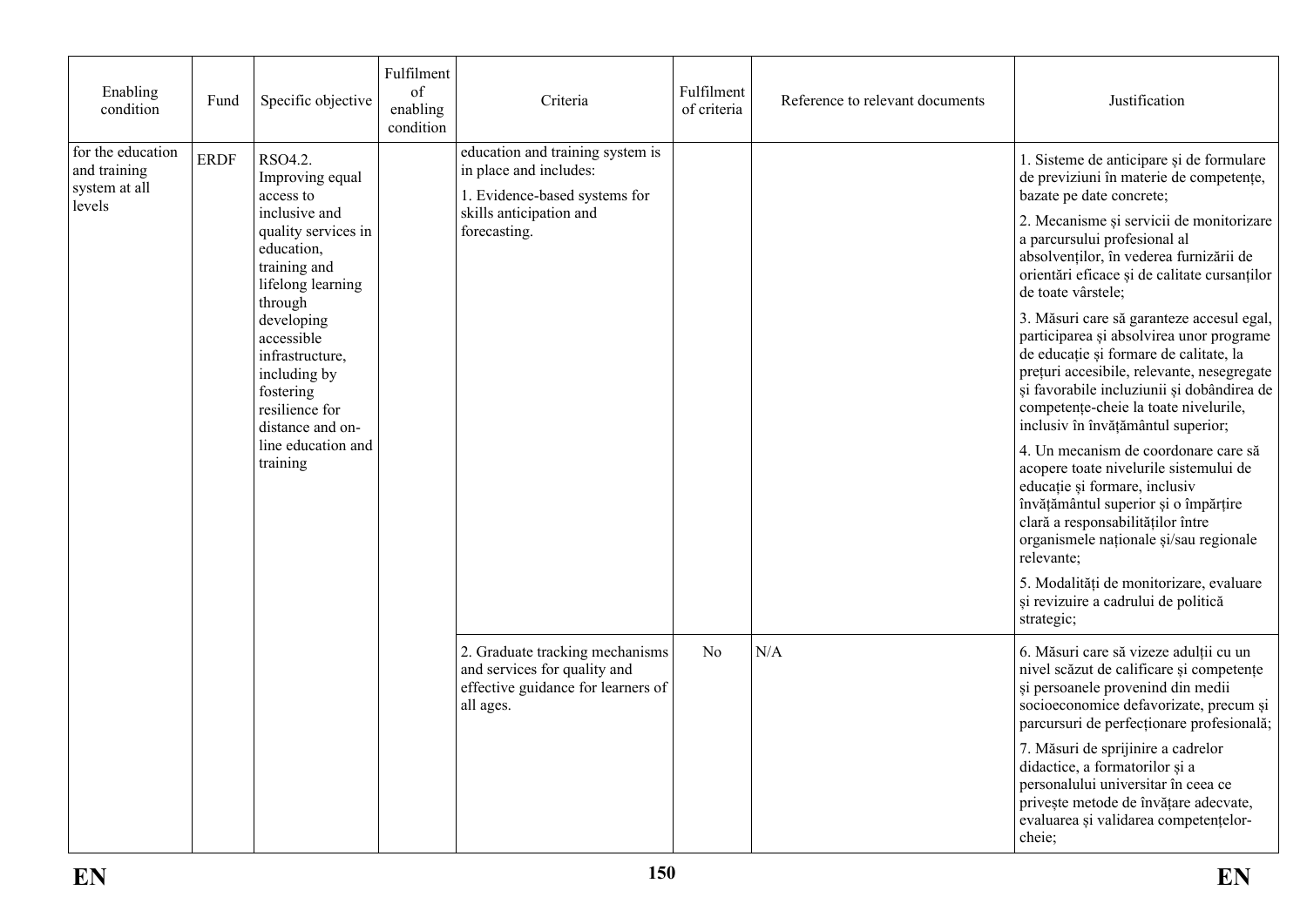| Enabling<br>condition | Fund | Specific objective | Fulfilment<br>of<br>enabling<br>condition | Criteria                                                                                                                                                                                                                                                            | Fulfilment<br>of criteria | Reference to relevant documents | Justification                                                                                                                                |  |
|-----------------------|------|--------------------|-------------------------------------------|---------------------------------------------------------------------------------------------------------------------------------------------------------------------------------------------------------------------------------------------------------------------|---------------------------|---------------------------------|----------------------------------------------------------------------------------------------------------------------------------------------|--|
|                       |      |                    |                                           |                                                                                                                                                                                                                                                                     |                           |                                 | 8. Măsuri care să promoveze mobilitatea<br>cursanților și a personalului și<br>colaborarea transnațională a prestatorilor<br>de              |  |
|                       |      |                    |                                           |                                                                                                                                                                                                                                                                     |                           |                                 | servicii de educație și formare, inclusiv<br>prin recunoașterea rezultatelor studiilor<br>și a calificărilor.                                |  |
|                       |      |                    |                                           |                                                                                                                                                                                                                                                                     |                           |                                 | Dupa cum se poate observa, criteriile nu<br>au legatură cu infrastructura.                                                                   |  |
|                       |      |                    |                                           |                                                                                                                                                                                                                                                                     |                           |                                 | Investițiile din POR-uri vizează strict<br>infrastructura prin care se asigură<br>accesul la educație si nu sistemul de<br>educatie in sine. |  |
|                       |      |                    |                                           | 3. Measures to ensure equal<br>access to, participation in and<br>completion of quality,<br>affordable, relevant, non-<br>segregated and inclusive<br>education and training, and<br>acquisition of key competences<br>at all levels including higher<br>education. | N <sub>o</sub>            | N/A                             | $\rm N/A$                                                                                                                                    |  |
|                       |      |                    |                                           | 4. A coordination mechanism<br>covering all levels of education<br>and training, including higher<br>education, and a clear<br>assignment of responsibilities<br>between the relevant national<br>and/or regional bodies.                                           | N <sub>o</sub>            | N/A                             | N/A                                                                                                                                          |  |
|                       |      |                    |                                           | 5. Arrangements for monitoring,<br>evaluation and review of the<br>strategic policy framework.                                                                                                                                                                      | N <sub>0</sub>            | N/A                             | N/A                                                                                                                                          |  |
|                       |      |                    |                                           | 6. Measures to target low-skilled,<br>low-qualified adults and those                                                                                                                                                                                                | N <sub>0</sub>            | N/A                             | N/A                                                                                                                                          |  |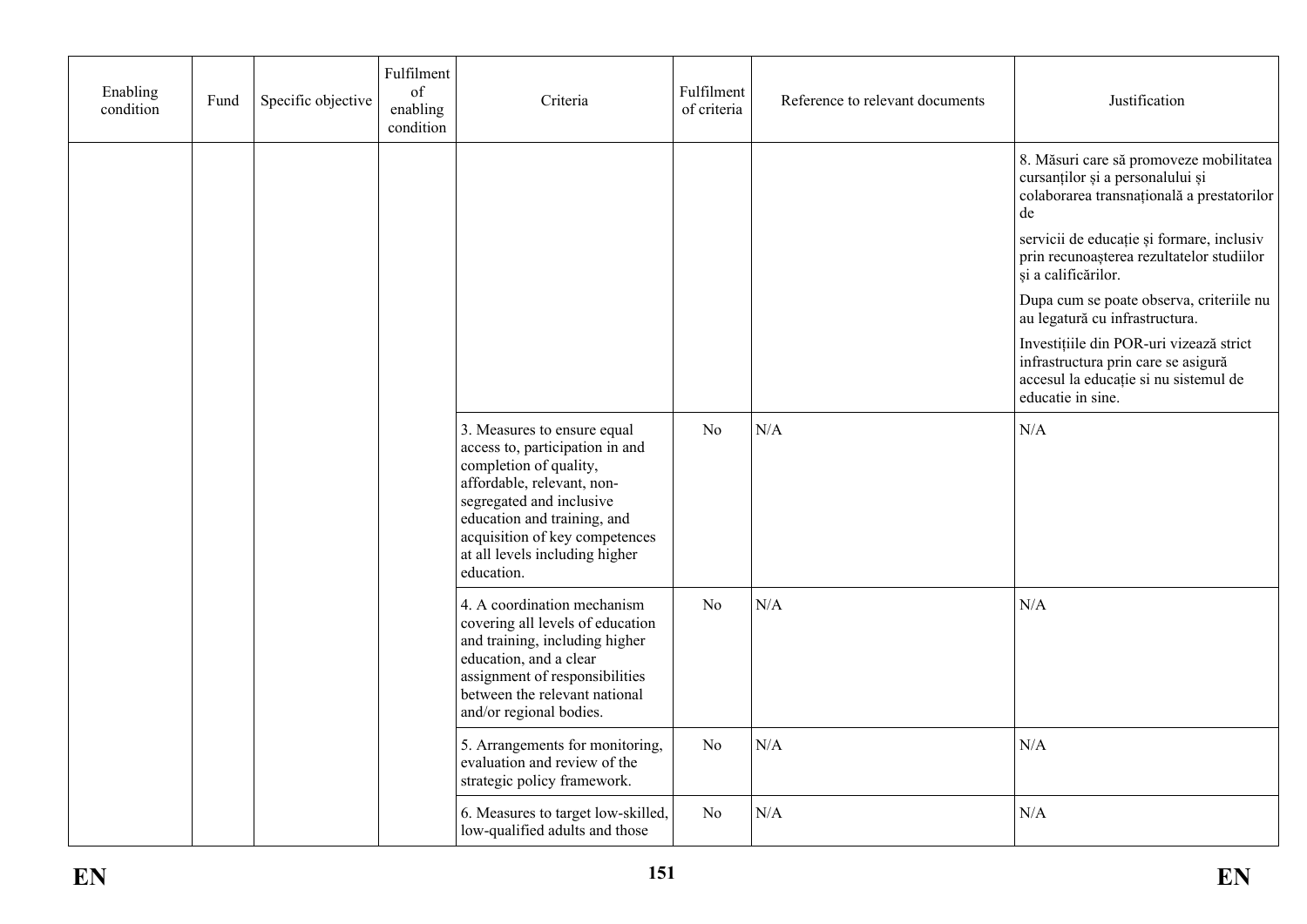| Enabling<br>condition | Fund | Specific objective | Fulfilment<br>of<br>enabling<br>condition | Criteria                                                                                                                                                                                                            | Fulfilment<br>of criteria | Reference to relevant documents | Justification |
|-----------------------|------|--------------------|-------------------------------------------|---------------------------------------------------------------------------------------------------------------------------------------------------------------------------------------------------------------------|---------------------------|---------------------------------|---------------|
|                       |      |                    |                                           | with disadvantaged socio-<br>economic backgrounds and<br>upskilling pathways.                                                                                                                                       |                           |                                 |               |
|                       |      |                    |                                           | 7. Measures to support teachers,<br>trainers and academic staff as<br>regards appropriate learning<br>methods, assessment and<br>validation of key competences.                                                     | N <sub>o</sub>            | N/A                             | N/A           |
|                       |      |                    |                                           | 8. Measures to promote mobility<br>of learners and staff and<br>transnational collaboration of<br>education and training providers,<br>including through recognition of<br>learning outcomes and<br>qualifications. | N <sub>o</sub>            | N/A                             | N/A           |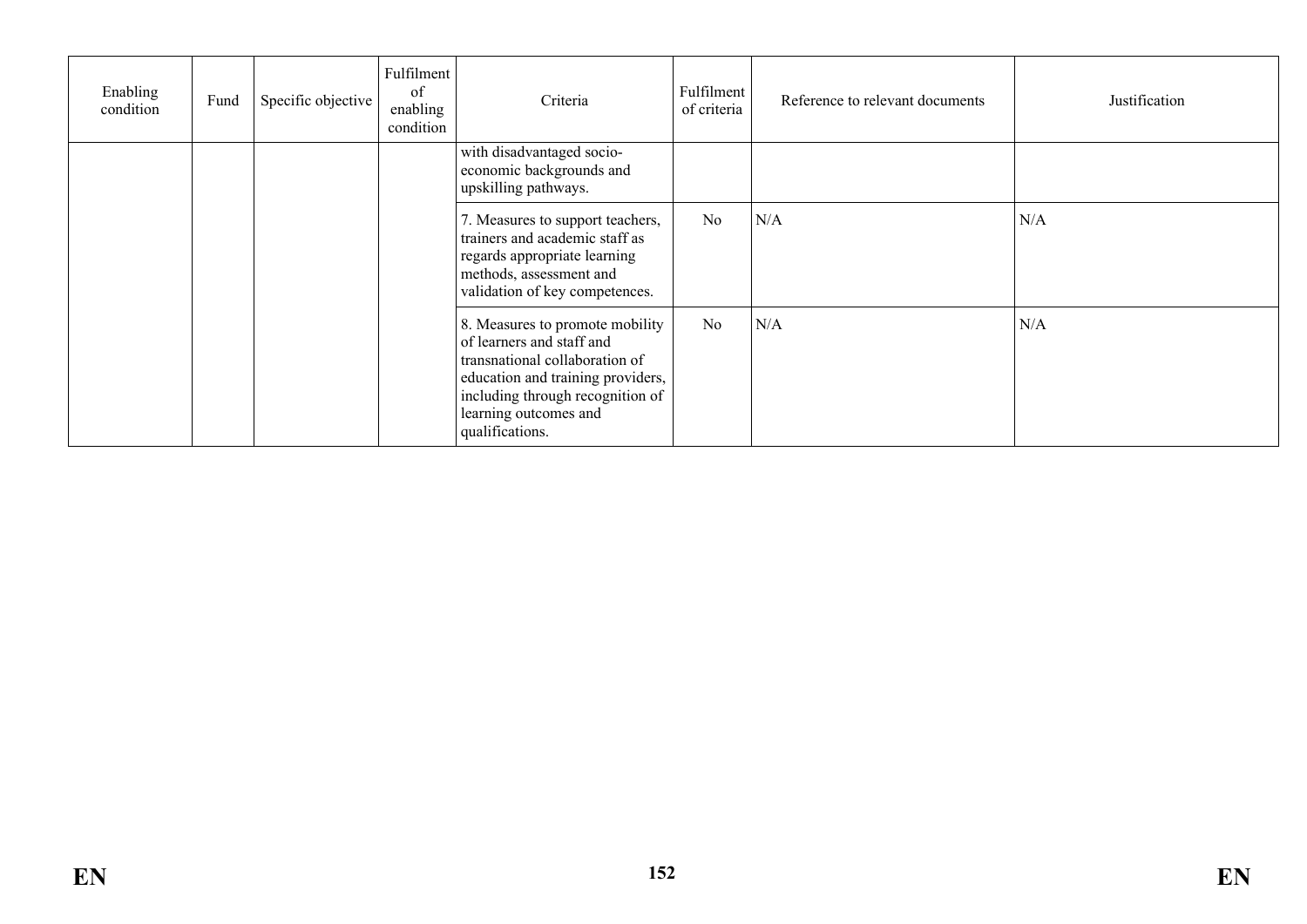# 5. Programme authorities

#### Reference: point (k) of Article 22(3) and Articles 71 and 84 CPR

Table 13: Programme authorities

| Programme authorities                                                                                 | Name of the institution                                                              | Contact name          | Position                                        | Email                         |
|-------------------------------------------------------------------------------------------------------|--------------------------------------------------------------------------------------|-----------------------|-------------------------------------------------|-------------------------------|
| Managing authority                                                                                    | Agenția pentru Dezvoltare Regională București-<br><b>Ilfov</b>                       | Dumitru Dan<br>Nicula | Director General                                | $dan.nicula@adrbi-ro$         |
| Audit authority                                                                                       | Autoritatea de Audit – Organism independent pe<br>lângă Curtea de Conturi a României | Florina<br>Munteanu   | Director, Direcția pentru<br><b>Auditul POR</b> | florina.munteanu@rcc.ro       |
| Body which receives payments from the Commission                                                      | Ministerul Finanțelor Publice prin Autoritatea de<br>Certificare și Plată            | Lucia Crăciun         | Director General                                | lucia.craciun@mfinante.gov.ro |
| Accounting function in case this function is entrusted to a<br>body other than the managing authority | Ministerul Finanțelor Publice prin Autoritatea de<br>Certificare și Plată            | Lucia Crăciun         | Director General                                | lucia.craciun@mfinante.gov.ro |

The repartition of the reimbursed amounts for technical assistance pursuant to Article 36(5) CPR if more bodies are identified to receive payments from the Commission

#### Reference: Article 22(3) CPR

Table 13A: The portion of the percentages set out in point (b) of Article 36(5) CPR that would be reimbursed to the bodies which receive payments from the Commission in case of technical assistance pursuant to Article 36(5) CPR (in percentage points)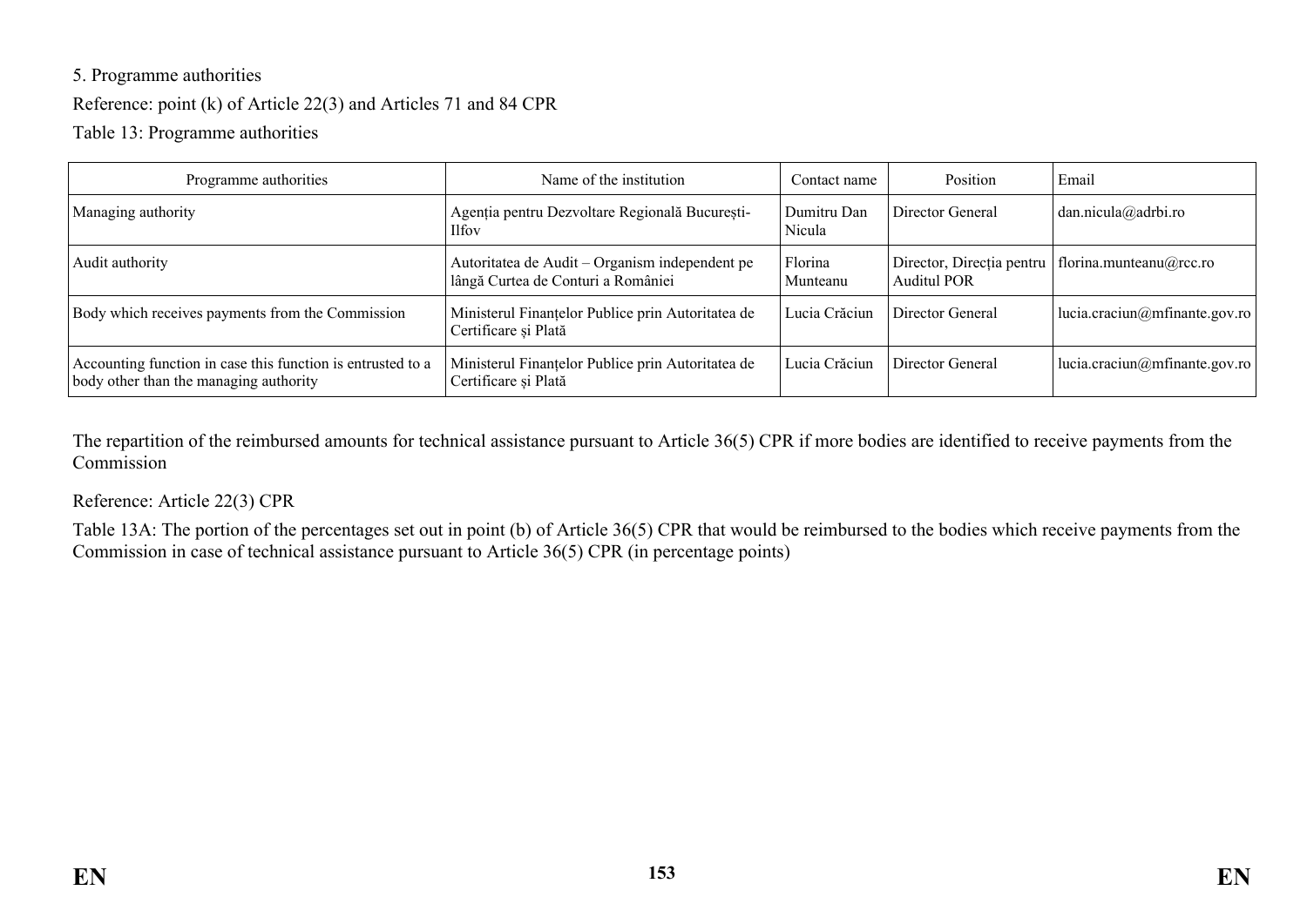# 6. Partnership

# Reference: point (h) of Article 22(3) CPR

POR BI 2021-2027 este elaborat de Agenția pentru Dezvoltare Regională București-Ilfov (ADR BI) sub coordonarea Ministerului Investitiilor si Proiectelor Europene (MIPE).

Experiența în implementarea celor doua cicluri anterioare de programare a demonstrat importanța implicării încă din fazele incipiente ale procesului de programare a actorilor regionali, fiind **o lecție învățată care a stat la baza elaborării POR BI 2021-2027** și va fi urmată pe toată perioada existenței Programului. Comunicarea continua și participarea activă a actorilor interesați încă din etapa de elaborare a POR BI 2021-2022 ne-a asigurat că prioritățile programului sunt justificate de nevoi reale si a condus la o mai bună cunoaștere de către parteneri a posibilităților de finanțare și a reglementărilor impuse de actualul pachet legislativ al politicii de coeziune. Procesul de elaborare în parteneriat a POR BI 2021-2022 a contribuit la identificarea nevoilor de dezvoltare a capacității administrative ale viitorilor beneficiari de finanțare. De asemenea, actorii regionali vor avea un rol esențial în etapa de pregătirea ghidurilor solicitantului astfel încât conținutul acestora să fie cât mai clar si ușor de implementat.

ADR BI a parcurs un proces partenerial participativ deplin, bazat pe transparență, deschidere, incluziune și implicare cu respectarea **Art. 8 al Regulamentului 1060/2021** și aliniat la principiile **Codul european de conduită referitor la parteneriat**.

ADR BI a demarat consultările pentru identificarea nevoilor regionale cu ocazia celor 5 grupuri de lucru constituite de MIPE pentru cele 5 obiective de politică. Procesul de consultare s-a diversificat pe măsura ce POR BI 2021-2022 a fost elaborat. Tot în contextul consultărilor tematice, ADR BI a ținut cont în program de propunerile venite din partea mediului de afaceri, societății civile, autorităților locale și mediului academic, care a adus o contribuție semnificativă în ceea ce privește aspecte de mediu, eficiență energetică, spații verzi, mobilitate urbană și inovare.

Începând cu 2020 consultările au fost diversificate la nivelul identificării de provocări si formulării de acțiuni și au fost continuate pe tot parcursul procesului de elaborare. În condițiile specifice crizei declanșate de SARS-CoV-2, ADR BI a gestionat în proporție semnificativa **consultări scrise**, chestionare (exemple: Apel de idei de proiecte pentru implementarea unor soluții inovative de economie circulara (159), Chestionar pentru identificarea nevoilor de digitalizare a APL in beneficiul IMM si cetățenilor, Chestionar pentru identificarea nevoilor IMM-urilor privind digitalizarea (160) dar si **întâlniri bilaterale și consultări largi** prin intermediul platformelor de dezbateri online (Webex, Zoom), ceea ce a facilitat analiza nevoilor și schimbul de idei în ceea ce privește operațiunile de finanțare pentru perioada de programare 2021-2027. Consultările publice organizate au avut în vedere organizațiile reprezentative pentru temele orizontale cat silibera participare a fiecărei persoane interesate de procesul POR BI, fără deosebire de rasa, origine etnică, orientare sexuala, religie, vârstă, dizabilități.

În noiembrie 2021 a fost organizat evenimentul "Împreună implementăm cu succes Programul Operațional Regional București-Ilfov 2021-2027" dedicat prezentării POR BI și colectării de observații/ propuneri din partea actorilor regionali prezenți (reprezentanți ai autorităților publice locale, reprezentanți ai mediului de afaceri și de cercetare, reprezentanți ai sectorului neguvernamental și alți parteneri regionali importanți).

Totodată, pe site-ul www.adrbi.ro au fost prezentate succesiv toate variantele de program si canalele disponibile (mail, chestionare etc.) prin care actorii regionali au adus contribuții și au exprimat opinii.

În elaborarea versiunilor revizuite ale programului au fost valorificate propunerile primite cum ar fi: includerea de noi acțiuni (exemplu: introducerea achiziției de microbuze pentru facilitarea mobilității elevilor din cadrul liceelor tehnologice în județul Ilfov, consolidarea clădirilor publice, acțiuni distincte de tipul proof of concept etc); extinderea categoriilor incluse în grupul țintă (exemplu: au fost introduse universitățile în categoria entităților eligibile pentru finanțare în cadrul Priorității 2); detalierea/ completarea justificărilor ( prin obținerea de date si informații din fise de proiect) etc.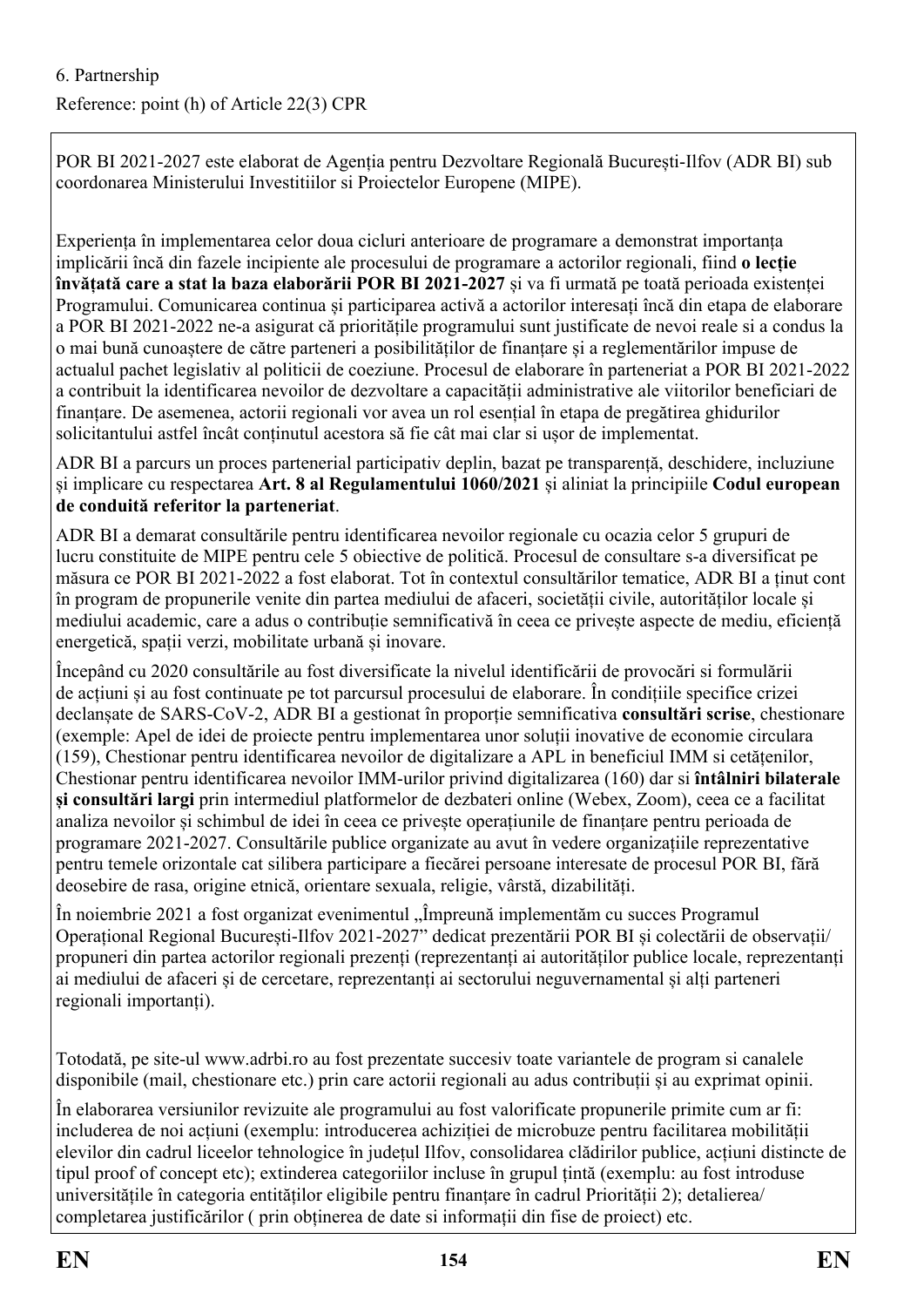Pe tot parcursul procesului de consultare a fost permisa participarea tuturor părților interesate și a fost solicitată contribuția instituțiilor si organizațiilor reprezentative carepromovează nediscriminarea si egalitatea de șanse.

Totodată, în vederea asigurării unei integrări corespunzătoare a măsurilor vizând mobilitatea, accesibilitatea și infrastructura de transport, am beneficiat de sprijinul salutar al **Ministerului Transporturilor**, care prin *OMTI nr. 109/2021* a constituit un grup de lucru vizând problematica mobilității urbane la nivelul RBI, grup de lucru care include atât principalii decidenți publici locali și naționali în zona de transport și infrastructură, cât și mediul academic și societatea civila activă în domeniul mobilității urbane.

In elaborarea POR BI au fost implicate structuri parteneriale regionale:

**A.** Comitetul Regional de Inovare BI (**CRI BI**), organism partenerial consultativ, implicat în procesul de planificare al Strategiei de Specializare Inteligentă a Regiunii București-Ilfov (RIS3 BI) având în componență structuri asociative din mediul economic, universități, institute, autorități publice locale etc.. Având în vedere scopul înființării, atribuțiile și componența CRI BI **va fi subcomitet de monitorizare pentru prioritățile aferente Obiectivului de Politică 1.** 

**B**. "Parteneriatul" / structura parteneriala pentru POR BI – în octombrie 2021 a fost demarat procesul de constituire al Parteneriatului POR BI 2021-2027 (161). Acest proces a presupus selectarea celor mai relevanți parteneri din rândul actorilor regionali aparținând mediul economic, social, universitar și ai societății civile, în baza unei scrisori de intenție care a fost ulterior evaluată pe criterii ce țin de: obiectul de **activitate; experiența membrilor nominalizați; nivelul de specializare; experiența anterioară**; **implicare în inițiativele regionale/ locale; performanța**; **capacitatea de reprezentare; politica privind principiile orizontale ale UE** și **integritate**. Astfel, Parteneriatul POR BI 2021 cuprinde 24 de entități (institute de cercetare, universități, asociații din domeniul drepturilor omului, non-discriminării, antreprenoriatului etc.) care ne-au sprijinit în procesul de definitivare al programului pe toate domeniile și aspectele vizate de POR BI.

Ulterior aprobării programului din cadrul structurilor parteneriale vor fi selectați o parte din membrii CM POR BI în conformitate cu prevederile Art. 39 – Regulament 1060/ 2021.

**C.** Consiliul pentru Dezvoltare Regională BI (**CDR BI**), organism care reprezintă parteneriatul autorităților publice locale din regiune, conform prevederilor legale privind dezvoltarea regionala care stabilesc pentru CDR atribuții de decizie privind prioritățile regionale. Având în vedere că POR BI va finanța proiecte de infrastructura publica pe teritoriul regiunii BI si reprezintă o sursă importantă de finanțare pentru Strategia de Dezvoltare Regională, aprobata de CDR BI, este normal să existe o relație de cooperare între CM POR și CDR atunci când se iau decizii strategice, fără a submina rolul primordial în deciziile luate asupra implementării programului, care aparține CM POR. (Practic o parte din membrii CDR vor fi si membri ai CM POR, însă in proporție mai mica de jumătate).

# **Parteneriatul în vederea implementării POR BI 2021-2027:**

Procesul partenerial va fi susținut pe tot parcursul perioadei de implementare a POR BI 2021-2027 în toate aspectele ce vizează monitorizarea și evaluarea programului. În cadrul Priorității de Asistență Tehnică sunt prevăzute măsuri pentru susținerea procesului partenerial și pentru a asigura formarea necesară a partenerilor pentru a participa la elaborarea, implementarea, monitorizarea și evaluarea programelor.

**Principala structura consultativă este Comitetul de Monitorizare - CM POR BI,** comitet ceva avea atribuții în implementarea, monitorizarea și evaluarea programului în conformitate cu prevederile Art. 40 ale Regulamentului 1060/ 2021**.** Componența **CM POR BI va cuprinde, conform Art. 8 și Art.39 al**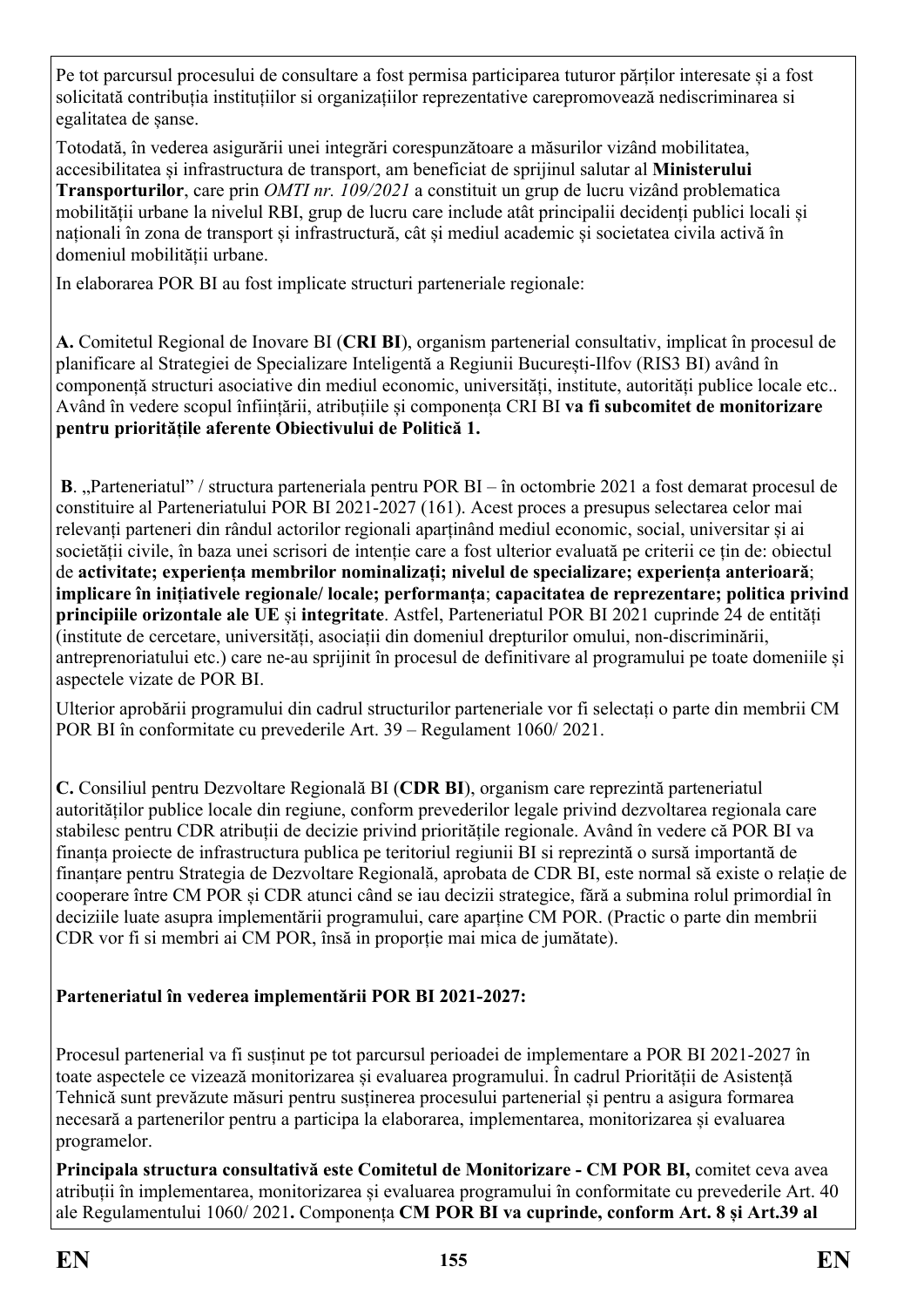**Regulamentului 1060/2021,** reprezentați ai administrației publice locale, ai mediul academic, de afaceri și ai societății civile - majoritatea membrilor vor fi selectați din cadrul structurilor parteneriale deja funcționale la nivel regional (incluzând Parteneriatul pentru elaborarea POR BI, CDR BI, CRI BI). De asemenea, membrii structurilor parteneriale constituite la nivel regional vor putea sprijini activitatea CM POR BI prin acordarea de consultanță de specialitate pe anumite domenii.

Un alt aspect important al parteneriatului în implementare va fi semnarea acordurilor/parteneriatelor pentru implementarea strategiilor integrate de dezvoltare urbană. Acestea vor fi încheiate între AM POR și autoritățile care vor depune strategii integrate în cadrul apelului dedicat și vor avea drept scop principal urmărirea pe întreaga perioada a programului a modului de implementare a strategiilor (nu doar pentru proiectele finanțate prin POR). De asemenea, acordurile vor conține prevederi care să asigure abordarea partenerială și la nivelul strategiilor, în prioritatea de AT fiind incluse măsuri de sprijin atât pentru comitetele de monitorizare ale strategiilor cât și pentru activități de consultare pe întreaga perioadă a programului.

În cadrul planului de comunicare al programului vor exista de asemenea măsuri specifice privind consultarea continuă a publicului prin intermediul platformelor online și prin organizarea de evenimente.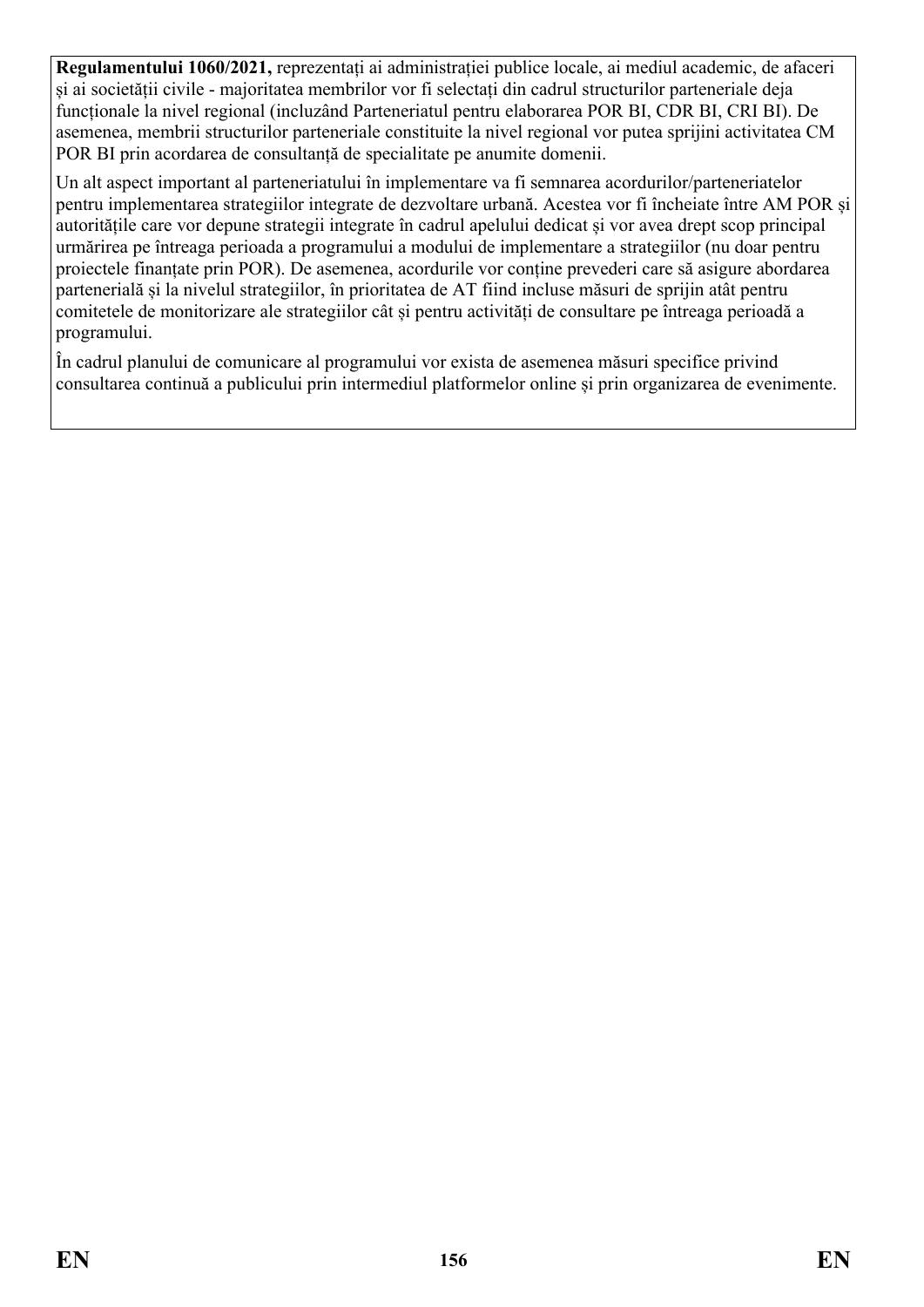# Reference: point (j) of Article 22(3) CPR

**PRINCIPII.** Îmbunătățirea vizibilității politicii de coeziune reprezintă o prioritate majoră și în perioada de programare 2021-2027, fiind imperios necesară creșterea gradului de conștientizare a beneficiilor finanțărilor UE pentru cetățeni. Comunicarea și vizibilitatea POR BI 2021-2027 va fi asigurată, în primul rând, prin îndeplinirea responsabilităților enumerate la Art.49 din Regulamentul UE 1060/2021. AM va realiza un site web care să conțină informații privind POR BI 2021-2027, cuprinzând obiectivele, activitățile, posibilitățile de finanțare disponibile și realizările programului, respectiv va asigura actualizarea acestuia la intervalele de timp și cu informațiile prevăzute în cadrul prevederilor din regulament.

**OBIECTIVE.** Obiectivul general al acestor activități este de a de a **crește gradul de informare al potențialilor beneficiari și al publicului larg pe toata perioada de derulare a programului de finanțare. O comunicare corectă, transparentă și adaptată publicului țintă, va crește încrederea în proces, ceea ce va duce la o mai bună rată de absorbție, o mai mare rată de succes a proiectelor și un impact mai bun al acestora.** Obiective specifice:

- asigurarea transparenței și diseminarea informațiilor privind regulile, operaţiunile și mecanismele de accesare, implementare șigestionare a acestora către toate categoriile de potențiali beneficiari/ beneficiari
- asigurarea promovării beneficiilor intervențiilor finanțate din POR BI către publicul larg
- creșterea notorietății AM-POR BI ca instituție care gestioneaza POR BI 2021-2027

**CANALE DE COMUNICARE.** Principalele canale de disemninare sunt cele online: publicare pe site-ul https://www.adrbi.ro/, transmitere de informații prin e-mail, newsletter etc. De asemenea, se au în vedere și realizare de materiale informative și promoționale (broșuri, pliante) și organizare de evenimente informative. Publicarea de materiale dedicate POR BI va fi realizata și pe platformele de social media.

Un canal important îl reprezintă implicarea ADR BI în rețele profesionale de comunicare și întărirea colaborărilor cu partenerii vechi, precum şi identificarea de noi parteneriate în vederea diseminarii informațiilor. Promovarea POR BI se face şi prin participarea la evenimente şi acţiuni organizate de către alte instituţii de profil, academice, mass-media etc.

POR BI va avea desemnat un responsabil pentru comunicare care va face parte din rețeaua națională de comunicatori și va reprezenta POR BI în cadrul INFORM EU, iar activitățile de informare și comunicare vor face obiectul unei strategii specifice și a unui plan anual de comunicare elaborat de AM.

În cazul Parcului Științific Măgurele (operațiune de importanţă strategică) AM colaboreaza cu beneficiarul pentru realizarea unui Plan de acțiuni de comunicare (incluzând minim materialele obligatorii conform Regulamentului 1060/ 2021).

# **GRUP ȚINTĂ.**

# **Publicul larg** –populația RBI

**Publicul specializat** –potențialii beneficiari/ beneficiari ai operațiunilor POR BI: administrația publică; organizații CDI; universități; clustere; IMM-uri; camere de comerț; ONG-uri etc.

**Facilitatori de informaţie –** publicul intern (angajaţii AM POR și ADR BI, CDR BI, CRP BI, CRI BI etc.); mass-media; parteneri regionali, naționali și internaționali.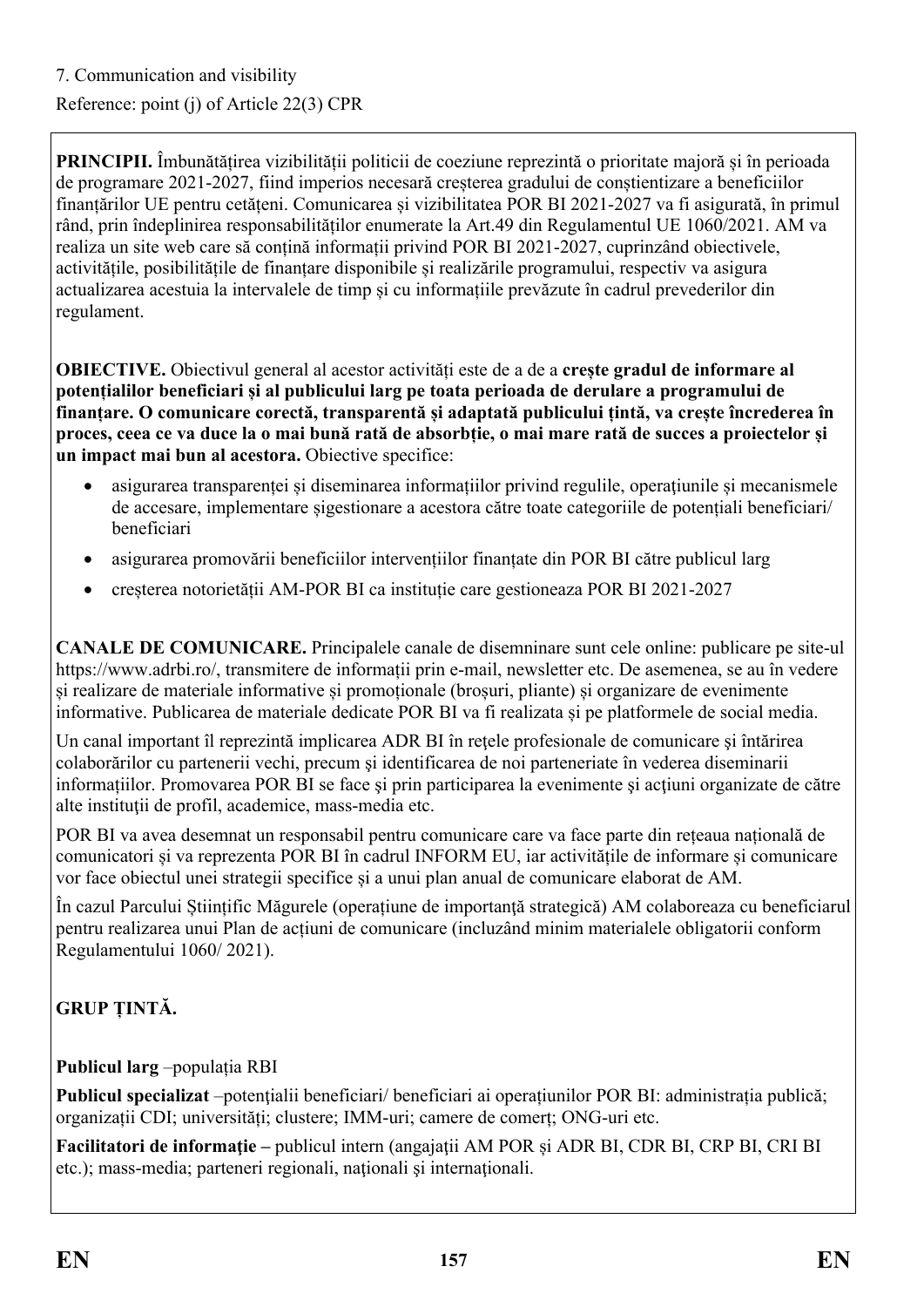# **INDICATORI DE MONITORIZARE ȘI EVALUARE.**

#### **Indicatori de rezultat:**

- Nivelul de conștientizare a publicului general privind POR BI (60%) (162)
- Nivelul de conștientizare a potențialilor beneficiari cu privire la oportunitățile de finanțare prin intermediul POR BI (70%)

#### **Indicatori de realizare:**

- Materiale de informare și publicitate pentru promovarea POR BI (20 de tipuri)
- Evenimente de informare și comunicare organizate pentru promovarea POR BI (200 de evenimente)
- Solicitări care au fost soluționate de Help Desk (500 de solicitări)
- Număr de accesări ai secțiunii dedicate (POR BI) pe site-ul www.adrbi.ro înregistrate (200.000 accesări)
- Număr de aprecieri pe pagina de Facebook (5.000 like-uri)
- Număr de urmăritori pe Facebook (7.000 like-uri) (163)

**BUGET ESTIMATIV.** Calculul pentru estimarea bugetului pleacă de la cea mai mare valoare efectiv cheltuită până acum pentru activitățile de comunicare(valoarea din perioada 2018-2019 rotunjită, fără deplasări și taxe de participare), la care am adaugat din 2 în 2 ani o creștere de 10%.

Total 2021-2029: 1.200.000 euro FEDR

# **CALENDAR ACTIVITĂȚI COMUNICARE**

- Evenimente de promovare ghiduri în consultare publica si de lansare a apelurilor
- Conferință regională (anual)
- Organizare evenimente de promovare la nivel european #EURegionsWeek (anual)
- Caravane la universități, autoritati publice locale (anual, trim. II și IV)
- Evenimente pentru presa (anual)
- Întâlniri Reţeaua regionala a comunicatorilor REGIO (anual)
- Lansarea site-ului dedicat, in 6 luni dupa aprobare POR Actualizare pagina social media (zilnic)
- Realizare Buletin regional (lunar)
- Birou de informare: fizic/call center (zilnic)
- Realizare materiale promoţionale (anual)
- Campanii media/ online (primii 2 ani dupa pentru lansare program si promovare rezultate in ultimii 3 ani de implementare program)
- Sondaje evaluare notorietate program (din 3 în 3 ani dupa lansare program)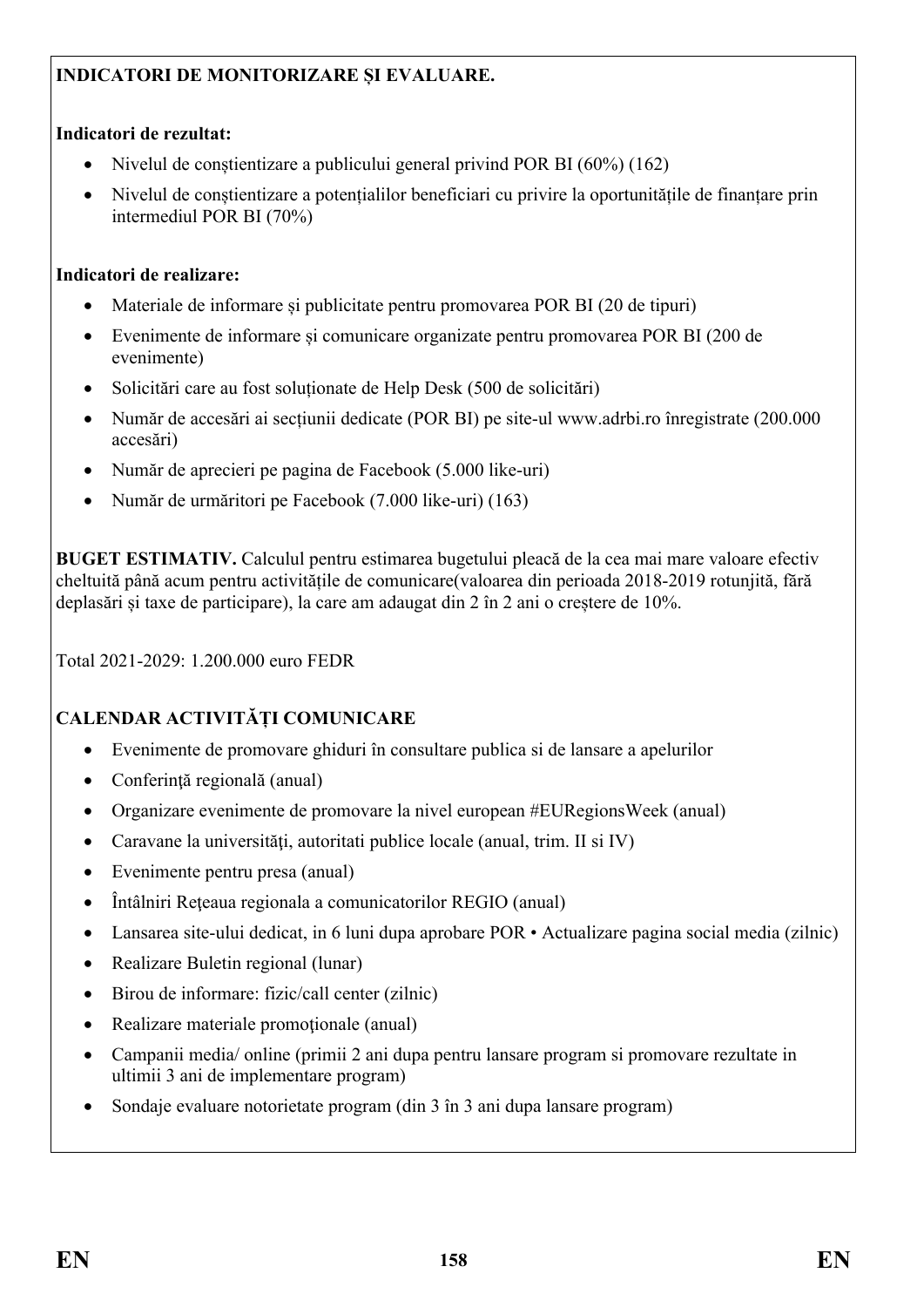8. Use of unit costs, lump sums, flat rates and financing not linked to costs

Reference: Articles 94 and 95 CPR

Table 14: Use of unit costs, lump sums, flat rates and financing not linked to costs

| Intended use of Articles 94 and 95 CPR                                                                                                                                                    | Yes No    |   |
|-------------------------------------------------------------------------------------------------------------------------------------------------------------------------------------------|-----------|---|
| From the adoption, the programme will make use of reimbursement of the Union contribution based on unit costs,<br>lump sums and flat rates under the priority according to Article 94 CPR | $\bowtie$ |   |
| From the adoption, the programme will make use of reimbursement of the Union contribution based on financing not<br>linked to costs according to Article 95 CPR                           |           | ⊠ |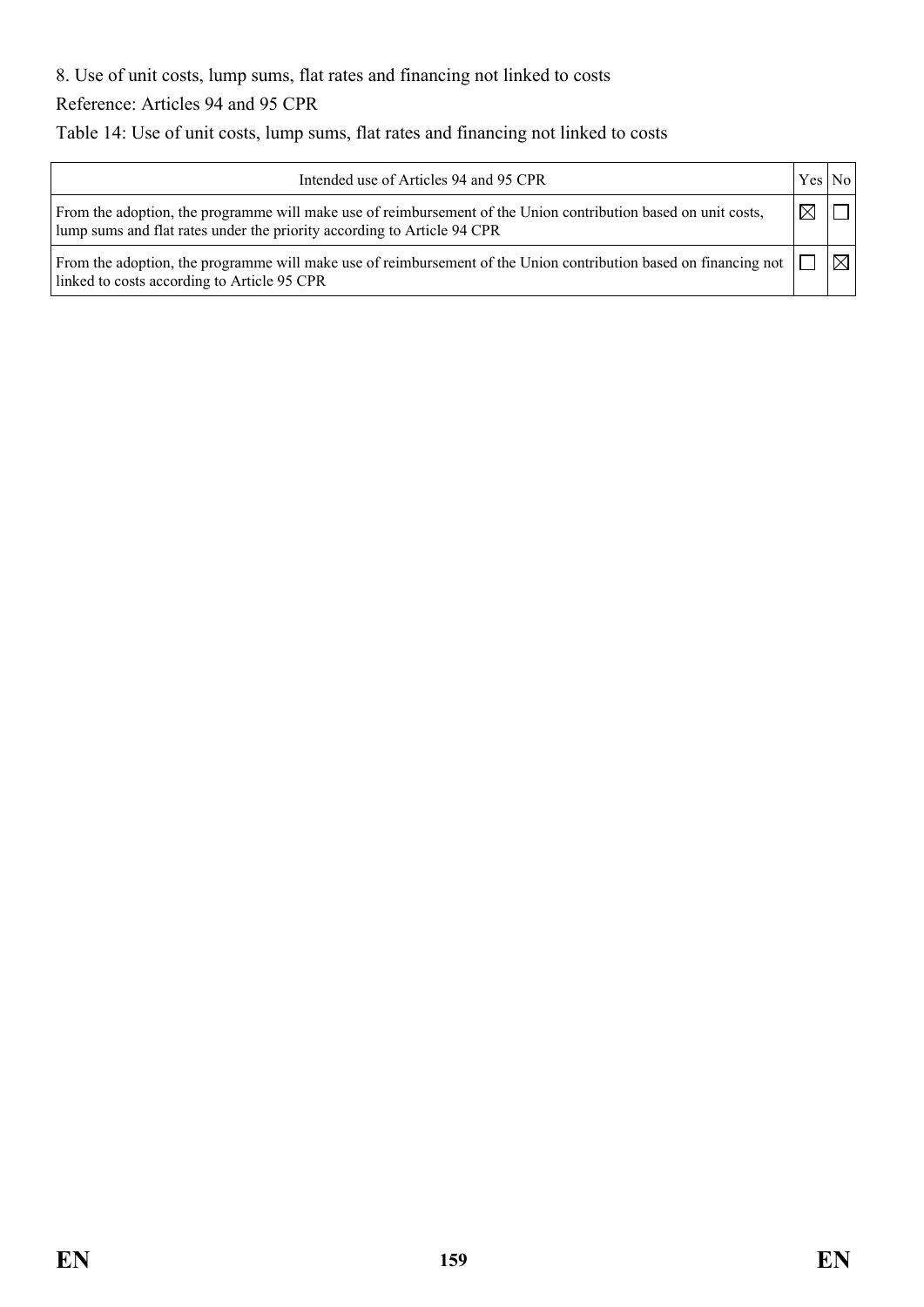#### Appendix 1: Union contribution based on unit costs, lump sums and flat rates

#### A. Summary of the main elements

| Priority | Fund        | Specific objective                                                                                                                   | Estimated proportion of the total<br>Category<br>financial allocation within the priority to |         | Type(s) of operation covered                                                                                                                      |                   |             |                                                                               | Unit of measurement for<br>the indicator triggering                                                                | Type of SCO<br>(standard scale of   | Amount (in EUR) or<br>percentage (in case |
|----------|-------------|--------------------------------------------------------------------------------------------------------------------------------------|----------------------------------------------------------------------------------------------|---------|---------------------------------------------------------------------------------------------------------------------------------------------------|-------------------|-------------|-------------------------------------------------------------------------------|--------------------------------------------------------------------------------------------------------------------|-------------------------------------|-------------------------------------------|
|          | of region   |                                                                                                                                      | which the SCO will be applied in %                                                           | Code(1) | Description $\big $ Code(2)                                                                                                                       |                   | Description | reimbursement                                                                 | unit costs, lump<br>sums or flat rates)                                                                            | of flat rates) of the<br><b>SCO</b> |                                           |
|          | ERDF        | RSO1.3. Enhancing sustainable growth and<br>competitiveness of SMEs and job creation in SMEs,<br>including by productive investments | More<br>developed                                                                            |         | 20.09%   021. SME business development and<br>internationalisation, including productive<br>investments                                           | OCS <sub>1</sub>  |             | Total cheltuieli<br>eligibile de investitii<br>autorizate                     | N/A                                                                                                                | Flat rate                           | 5,17%                                     |
|          | <b>ERDF</b> | RSO1.4. Developing skills for smart specialisation,<br>industrial transition and entrepreneurship                                    | More<br>developed                                                                            |         | 0.01%   023. Skills development for smart specialisation,<br>industrial transition, entrepreneurship and<br>adaptability of enterprises to change | $\overline{OCS2}$ |             | Angajați ai IMM,<br>formati, cu<br>certificarea<br>competentelor<br>dobândite | Număr de angajați, participanți la<br>formare profesională continuă<br>finalizată cu certificarea<br>competentelor | Unit cost                           | 373 euro                                  |

(1) This refers to the code for the intervention field dimension in Table 1 of Annex I to the CPR and the Annex IV to the EMFAF regulation

(2) This refers to the code of a common indicator, if applicable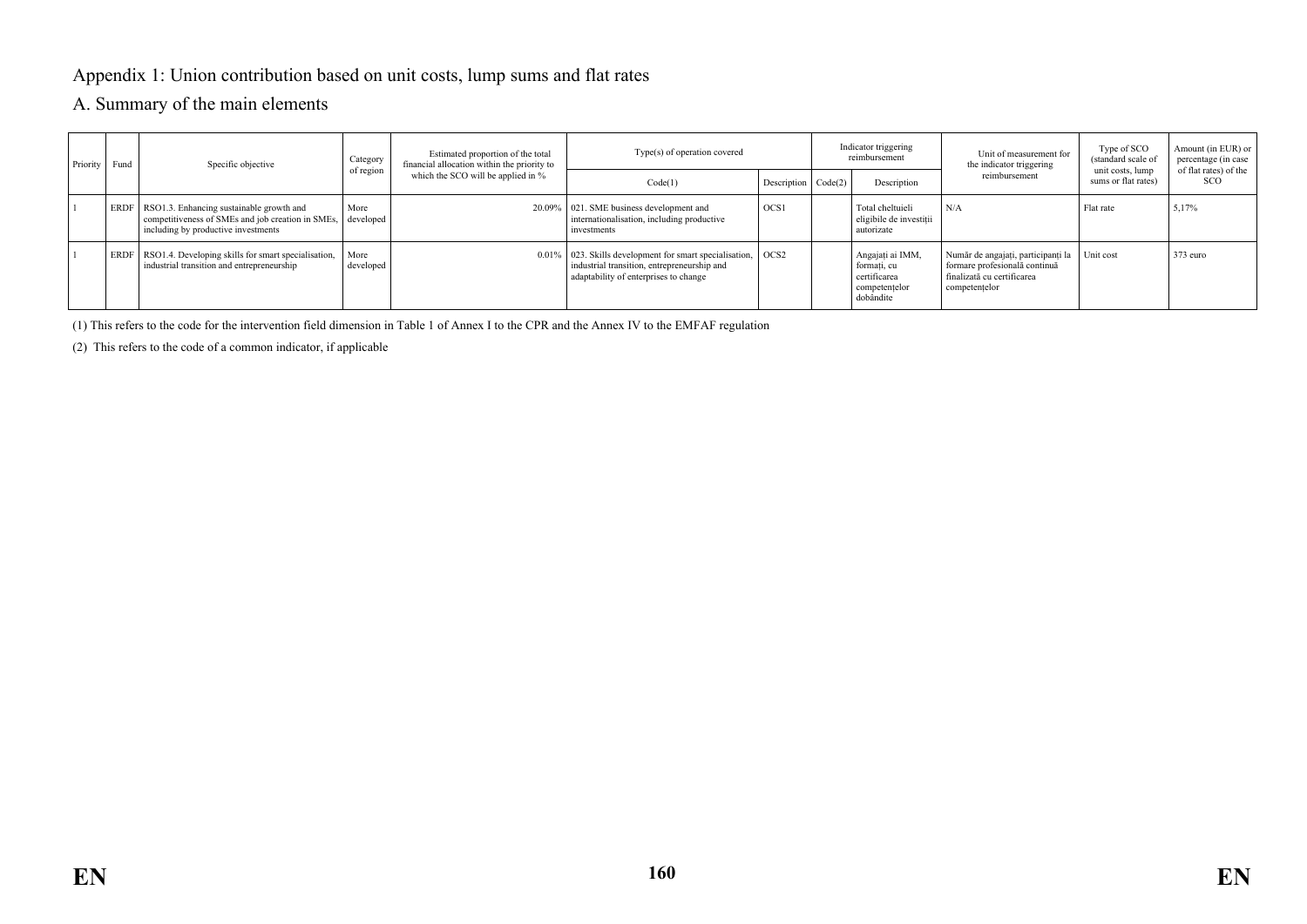| Operation type short title                                                                          | OCS1                                                                                                                                                                                                                                                                                                                                                                                                                                                                                                                                                                                                                                                                                                                                                                                                                 |
|-----------------------------------------------------------------------------------------------------|----------------------------------------------------------------------------------------------------------------------------------------------------------------------------------------------------------------------------------------------------------------------------------------------------------------------------------------------------------------------------------------------------------------------------------------------------------------------------------------------------------------------------------------------------------------------------------------------------------------------------------------------------------------------------------------------------------------------------------------------------------------------------------------------------------------------|
| The managing authority received support from an<br>external company to set out the simplified costs | $\boxtimes$                                                                                                                                                                                                                                                                                                                                                                                                                                                                                                                                                                                                                                                                                                                                                                                                          |
| Name of external company                                                                            | Civitta                                                                                                                                                                                                                                                                                                                                                                                                                                                                                                                                                                                                                                                                                                                                                                                                              |
| 1. Description of the operation type including the<br>timeline for implementation (1)               | Operațiunea Sprijin pentru creșterea durabilă și<br>modernizarea tehnologică a microîntreprinderilor.<br>Această operațiune vizează îmbunătățirea<br>capacităților tehnice și industriale a<br>microîntreprinderilor, pentru a gestiona mai eficient<br>dezvoltarea produselor și serviciilor, inclusiv prin<br>susținerea internaționalizării și utilizării eficiente a<br>resurselor, pentru îmbunătățirea productivității și<br>competitivității. Sprijinul presupune investiții în<br>echipamente, tehnologii (inclusiv tehnologii verzi),<br>utilaje, soluții și servicii pentru internaționalizare,<br>inclusiv pentru procese de producție prietenoase cu<br>mediul și utilizarea eficientă a resurselor.<br>Pentru finanțările disponibile în cadrul acestei<br>operațiuni vor aplica microîntreprinderilor. |
|                                                                                                     | Finanțarea maximă / proiect va fi de 200.000 Eur (de<br>minimis).                                                                                                                                                                                                                                                                                                                                                                                                                                                                                                                                                                                                                                                                                                                                                    |
|                                                                                                     | Se urmărește finanțarea a 376 de beneficiari.                                                                                                                                                                                                                                                                                                                                                                                                                                                                                                                                                                                                                                                                                                                                                                        |
|                                                                                                     | Operațiunea va fi lansată în anul 2023, și va fi<br>deschisă până la terminarea fondurilor. Se estimează<br>ca primele contracte să fie semnate pana la finalul<br>anului 2023, implementarea proiectelor urmând să<br>dureze până la finalul perioadei de programare.                                                                                                                                                                                                                                                                                                                                                                                                                                                                                                                                               |
| 2. Specific objective(s)                                                                            | RSO1.3. Enhancing sustainable growth and<br>competitiveness of SMEs and job creation in SMEs,<br>including by productive investments                                                                                                                                                                                                                                                                                                                                                                                                                                                                                                                                                                                                                                                                                 |
| 12. Total amount (national and Union) expected to<br>be reimbursed by the Commission on this basis  | 1,556,282.65                                                                                                                                                                                                                                                                                                                                                                                                                                                                                                                                                                                                                                                                                                                                                                                                         |

Indicators

| $\vert$ 3. Indicator triggering reimbursement (2)                    | Total cheltuieli eligibile de investiții autorizate |
|----------------------------------------------------------------------|-----------------------------------------------------|
| 4. Unit of measurement for the indicator triggering<br>reimbursement | N/A                                                 |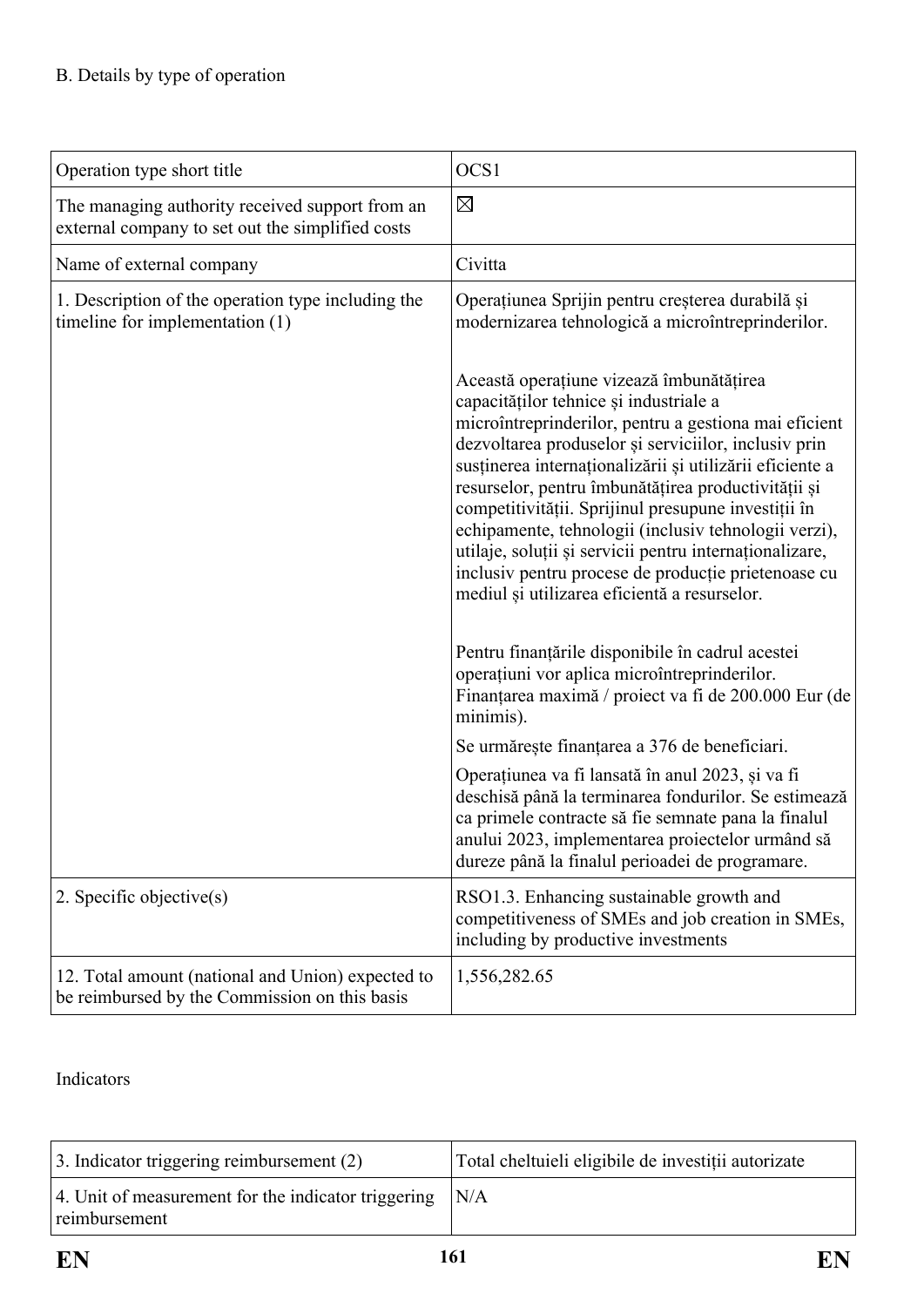| 5. Standard scale of unit cost, lump sum or flat rate                          | Flat rate                                                                                                                                                                                                                                                                                                                                                                                                                                                                                                                                                                                                       |
|--------------------------------------------------------------------------------|-----------------------------------------------------------------------------------------------------------------------------------------------------------------------------------------------------------------------------------------------------------------------------------------------------------------------------------------------------------------------------------------------------------------------------------------------------------------------------------------------------------------------------------------------------------------------------------------------------------------|
| 6. Amount per unit of measurement or percentage<br>(for flat rates) of the SCO | 5,17%                                                                                                                                                                                                                                                                                                                                                                                                                                                                                                                                                                                                           |
| 7. Categories of costs covered by the unit cost, lump<br>sum or flat rate      | Rata forfetară acoperă următoarele tipuri de<br>cheltuieli:                                                                                                                                                                                                                                                                                                                                                                                                                                                                                                                                                     |
|                                                                                | Cheltuieli pregătitoare, care cuprind<br>a.<br>următoarele categorii de cheltuieli: Cap.3 - 3.1<br>Studii (Studii de teren; Raport privind impactul<br>asupra mediului; Alte studii specifice); 3.2<br>Documentații-suport și cheltuieli pentru obținere de<br>avize, acorduri și autorizații; 3.3 Expertizare tehnica;<br>3.5 Proiectare. Acestea cuprind următoarele linii de<br>buget, așa cum sunt definite în baza de date<br>MySMIS: 42 - studii cf HG 907/studii de teren; 43 -<br>cheltuieli pentru (documentații suport) și obținere<br>avize, acorduri, autorizații; 44 - proiectare și<br>inginerie. |
|                                                                                | Cheltuielile privind activitatea de audit-Cap.<br>$b_{\cdot}$<br>3 - 3.7.2 Audit financiar. În baza de date MySMIS:<br>15 - cheltuieli cu auditul achiziționat de beneficiar<br>pentru proiect.                                                                                                                                                                                                                                                                                                                                                                                                                 |
|                                                                                | Cheltuielile privind informarea și<br>$c_{\cdot}$<br>publicitatea - Cap.5 Alte cheltuieli - 5.4 Cheltuieli<br>pentru informare și publicitate; cu alocarea în baza<br>de date MySMIS: 17 - cheltuieli de informare și<br>publicitate pentru proiect, care rezultă din obligațiile<br>beneficiarului                                                                                                                                                                                                                                                                                                             |
|                                                                                | Cheltuielile pentru implementare care au<br>d.<br>următoarele componente: (a) Cheltuieli privind<br>managementul de proiect (cu subcomponentele<br>management de proiect și organizare proceduri de<br>achiziție), (b) asistență tehnică, (c) comisioane, cote,<br>taxe, costul creditului, (d) dirigentie de santier,<br>respectiv Cap. 3 - 3.7.1 Managementul de proiect<br>pentru obiectivul de investiții; Cap. 3 - 3.6<br>Organizarea procedurilor de achiziție; Cap. 3 - 3.8.1<br>Asistenta tehnică; Cap. 3 - 3.8.2 Dirigenție de                                                                         |
|                                                                                | santier; Cap.5 - 5.2 Comisioane, cote, taxe, costul<br>creditului. Din punct de vedere al datelor înscrise în<br>MySMIS, intrările din baza de date care au fost luate<br>în calcul sunt; 29 - cheltuieli cu servicii de<br>management de proiect; 45 - cheltuieli pentru<br>consultanță; 46 - cheltuieli pentru asistență tehnică;<br>59 - cheltuieli pentru comisioane, cote, taxe.                                                                                                                                                                                                                           |
|                                                                                | Rata forfetară a fost calculată raportat la cheltuielile<br>de investiții.                                                                                                                                                                                                                                                                                                                                                                                                                                                                                                                                      |
|                                                                                | In afară de tipurile de cheltuieli identificate mai sus,<br>ce vor fi acoperite de rata forfetara, vor fi solicitate<br>la rambursare cheltuielile realizate pentru investiția<br>de bază, acestea fiind rambursate pe baza verificării                                                                                                                                                                                                                                                                                                                                                                         |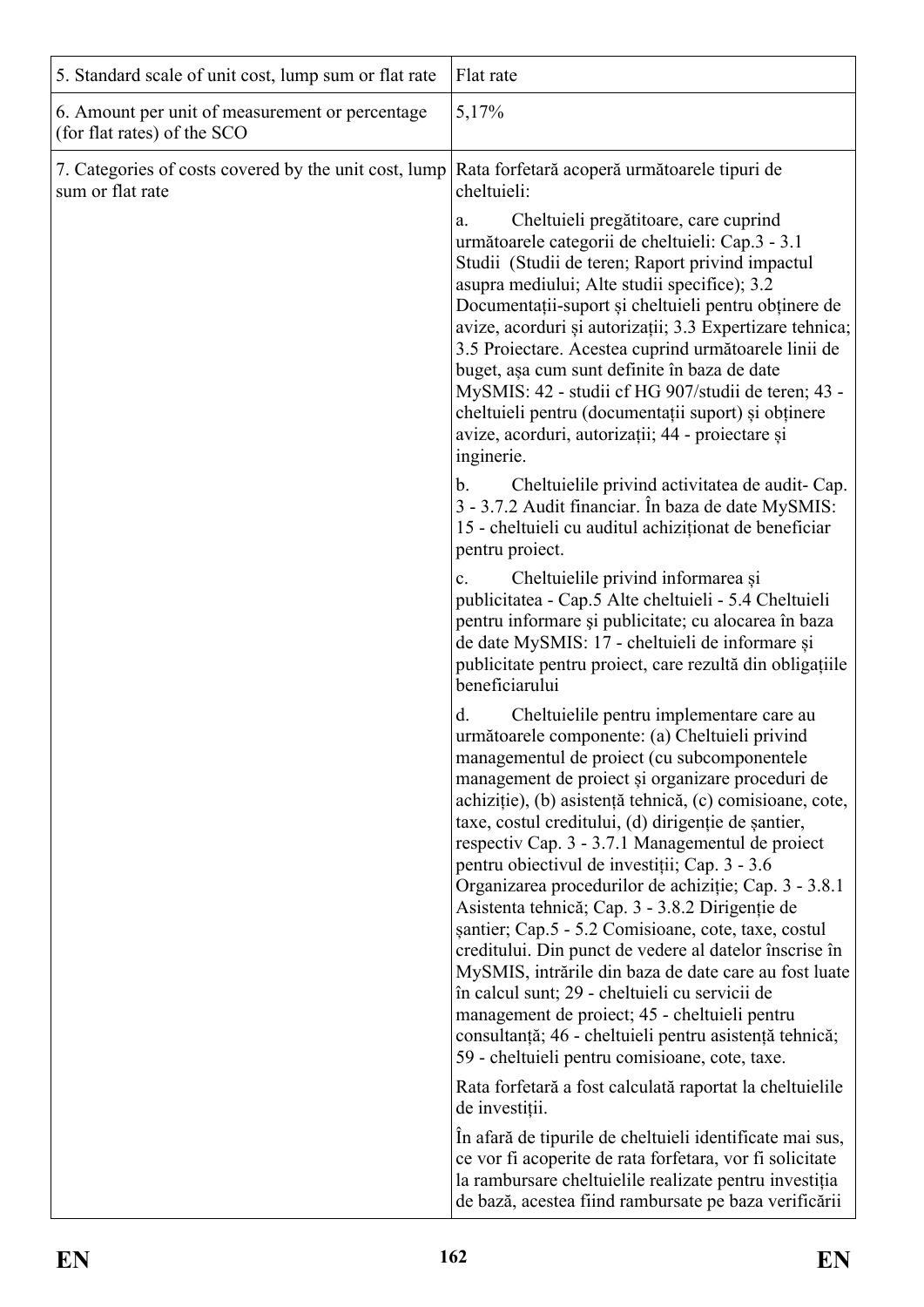|                                                                                                                                                                                                                                                                                                                                                     | cheltuielilor efectiv realizate, si care includ<br>următoarele categorii de cheltuieli:                                                                                                                                                                                                                                                                                                                                                                                                                                                                                                                                                                                                                                                                                                                                                                                                                                                                                                                                                                                                                                                                                                                                                                                                                                                                                                                                                         |  |  |
|-----------------------------------------------------------------------------------------------------------------------------------------------------------------------------------------------------------------------------------------------------------------------------------------------------------------------------------------------------|-------------------------------------------------------------------------------------------------------------------------------------------------------------------------------------------------------------------------------------------------------------------------------------------------------------------------------------------------------------------------------------------------------------------------------------------------------------------------------------------------------------------------------------------------------------------------------------------------------------------------------------------------------------------------------------------------------------------------------------------------------------------------------------------------------------------------------------------------------------------------------------------------------------------------------------------------------------------------------------------------------------------------------------------------------------------------------------------------------------------------------------------------------------------------------------------------------------------------------------------------------------------------------------------------------------------------------------------------------------------------------------------------------------------------------------------------|--|--|
|                                                                                                                                                                                                                                                                                                                                                     | Cap. 4 Cheltuieli pentru investiția de baza - 4.6<br>Active necorporale; Cap. 4 Cheltuieli pentru<br>investiția de baza - 4.5 Dotări; și: Cap. 1 Cheltuieli<br>pentru obținerea și amenajarea terenului - 1.2<br>Amenajarea terenului; Cap. 1 Cheltuieli pentru<br>obținerea si amenajarea terenului - 1.3 Amenajări<br>pentru protecția mediului si aducerea terenului la<br>starea inițială; Cap. 1 Cheltuieli pentru obținerea si<br>amenajarea terenului - 1.4 Cheltuieli pentru<br>relocarea / protecția utilităților; Cap. 2 Cheltuieli<br>pentru asigurarea utilităților necesare obiectivului de<br>investiții; Cap. 4 Cheltuieli pentru investiția de baza<br>- 4.1 Construcții si instalații; Cap. 4 Cheltuieli<br>pentru investiția de baza - 4.2 Montaj utilaje,<br>echipamente tehnologice și funcționale; Cap. 4<br>Cheltuieli pentru investiția de baza - 4.3 Utilaje,<br>echipamente tehnologice și funcționale care necesită<br>montaj; Cap. 4 Cheltuieli pentru investiția de baza -<br>4.4 Utilaje, echipamente tehnologice și funcționale<br>care nu necesită montaj și echipamente de transport;<br>Cap.5 Alte cheltuieli - 5.1 Organizare de șantier -<br>5.1.1 - Lucrări de construcții si instalații aferente<br>organizării de șantier; Cap.5 Alte cheltuieli - 5.1<br>Organizare de șantier - 5.1.2 - Cheltuieli conexe<br>organizării șantierului; Cap.5 Alte cheltuieli - 5.3<br>Cheltuieli diverse și neprevăzute. |  |  |
|                                                                                                                                                                                                                                                                                                                                                     | Acestea cuprind următoarele linii de buget, așa cum<br>sunt definite în baza de date MySMIS: 55; 56; 54;<br>38; 39; 40; 53; 57; 58; 60.                                                                                                                                                                                                                                                                                                                                                                                                                                                                                                                                                                                                                                                                                                                                                                                                                                                                                                                                                                                                                                                                                                                                                                                                                                                                                                         |  |  |
| 8. Do these categories of costs cover all eligible<br>expenditure for the operation?                                                                                                                                                                                                                                                                | N <sub>o</sub>                                                                                                                                                                                                                                                                                                                                                                                                                                                                                                                                                                                                                                                                                                                                                                                                                                                                                                                                                                                                                                                                                                                                                                                                                                                                                                                                                                                                                                  |  |  |
| 9. Adjustment(s) method $(3)$                                                                                                                                                                                                                                                                                                                       | Fiind o rată forfetară, nu este cazul de ajustări la<br>inflatie, calculul ei fiind dependent de cheltuielile de<br>investiții efectuate și certificate spre rambursare.                                                                                                                                                                                                                                                                                                                                                                                                                                                                                                                                                                                                                                                                                                                                                                                                                                                                                                                                                                                                                                                                                                                                                                                                                                                                        |  |  |
| 10. Verification of the achievement of the units<br>delivered<br>- describe what document(s)/system will be used to<br>verify the achievement of the units delivered<br>- describe what will be checked and by whom<br>during management verifications<br>- describe what arrangements will be made to<br>collect and store relevant data/documents | Rata forfetară este autorizată la plată doar după ce<br>verificările administrative au fost derulate asupra<br>cheltuielilor de investiții (costuri reale pe baza<br>cărora se calculează procentual rata forfetară), iar<br>acestea vor fi supuse verificărilor administrative<br>pentru 100% din cheltuieli pe o perioadă de cel puțin<br>2 ani de la înregistrarea primei cereri de<br>plată/rambursare din partea beneficiarilor în cadrul<br>POR BI 2021-2027.                                                                                                                                                                                                                                                                                                                                                                                                                                                                                                                                                                                                                                                                                                                                                                                                                                                                                                                                                                             |  |  |
|                                                                                                                                                                                                                                                                                                                                                     | Amploarea verificărilor administrative va fi pentru<br>100% din cererile de rambursare depuse de<br>beneficiari, cu verificarea fiecărei cheltuieli<br>individuale în raport cu documentele justificative<br>aferente și cu documentele justificative care atesta<br>livrarea produselor/serviciilor și execuția lucrărilor.                                                                                                                                                                                                                                                                                                                                                                                                                                                                                                                                                                                                                                                                                                                                                                                                                                                                                                                                                                                                                                                                                                                    |  |  |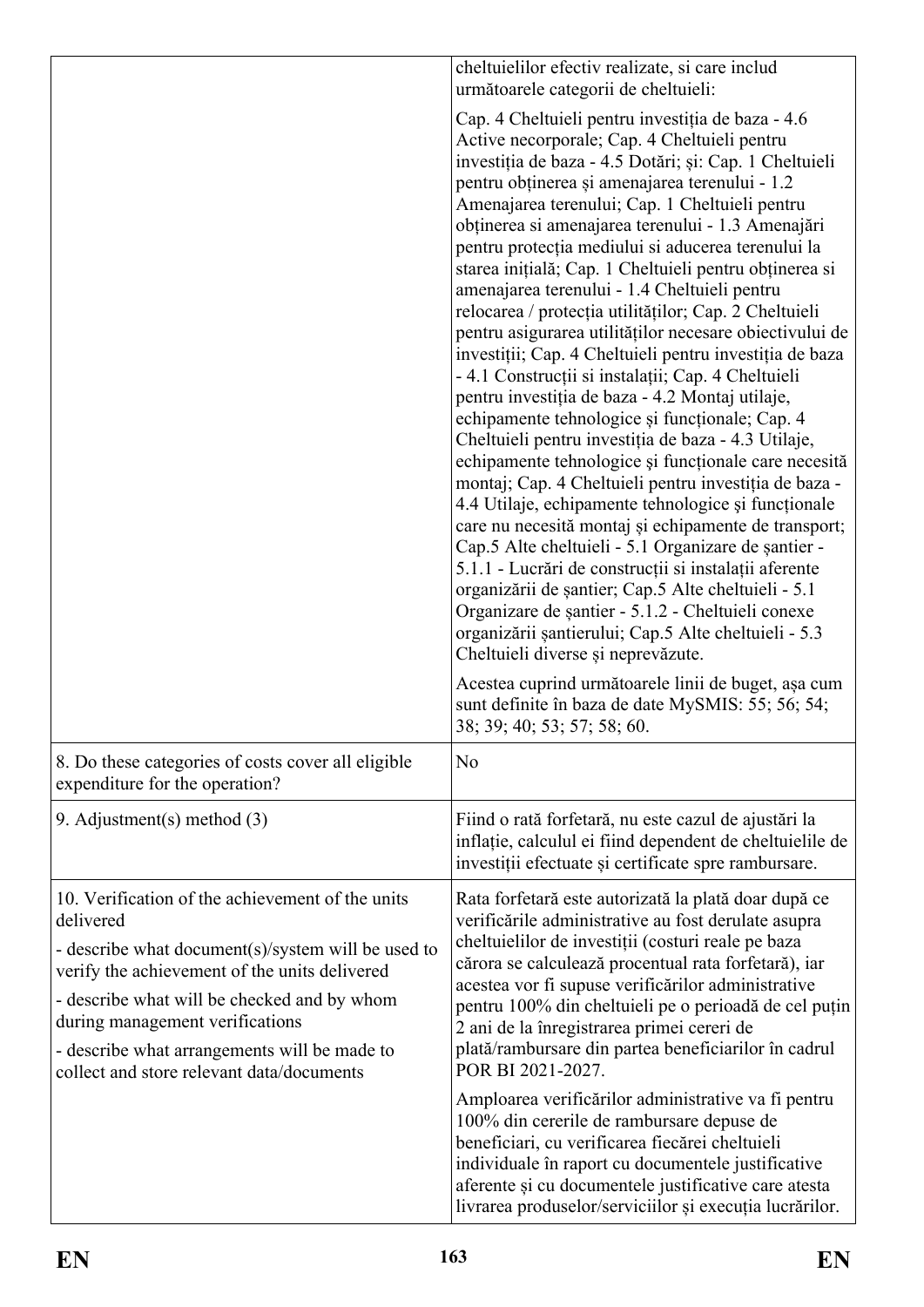|                                                                                               | Ulterior acestei perioade, în funcție de rezultatul<br>activității de verificare realizate de AM POR BI<br>2021-2027, dacă există asigurări că programul a<br>funcționat cu eficacitate în ultimii doi ani<br>consecutivi, ceea ce ar demonstra că fondurile au<br>fost executate în mod efectiv și eficace pe parcursul<br>unei perioade îndelungate, se va avea în vedere o<br>posibilă reducere a verificărilor și posibilitatea de a<br>efectua verificări administrative pe baza unei analize<br>de risc, proportional cu riscurile identificate în acest<br>interval de timp.                                                                            |  |  |  |
|-----------------------------------------------------------------------------------------------|----------------------------------------------------------------------------------------------------------------------------------------------------------------------------------------------------------------------------------------------------------------------------------------------------------------------------------------------------------------------------------------------------------------------------------------------------------------------------------------------------------------------------------------------------------------------------------------------------------------------------------------------------------------|--|--|--|
|                                                                                               | Verificările la fața locului se vor realiza o dată (cel<br>puțin) la momentul solicitării la rambursare a cel<br>puțin 50% din valoarea eligibilă a contractului de<br>finanțare și încă o vizită la cererea de rambursare<br>finală.                                                                                                                                                                                                                                                                                                                                                                                                                          |  |  |  |
|                                                                                               | Dubla finanțare se va verifica prin verificarea<br>înscrierii mențiunilor speciale pe documente.                                                                                                                                                                                                                                                                                                                                                                                                                                                                                                                                                               |  |  |  |
|                                                                                               | Procedura Operațională Recuperare Debite prevede<br>recuperarea valorii aferente ratei forfetare aplicata<br>unor cheltuieli declarate neeligibile ulterior plății.                                                                                                                                                                                                                                                                                                                                                                                                                                                                                            |  |  |  |
|                                                                                               | Mecanismul de recuperare a debitelor este același<br>pentru toate tipurile de cheltuieli fie ele costuri reale,<br>fie că sunt plătite ca rată forfetară aplicata asupra<br>unor cheltuieli. Prevederea suplimentară care se face<br>în cadrul procedurii este aceea că valoarea ratei<br>forfetară plătită aferentă unor costuri reale declarate<br>neeligibile si/sau unor valori stabilite in urma<br>aplicării unor corecții financiare, ulterior plătii<br>valorii ratei forfetare se recuperează după același<br>mecanism ca si în cazul recuperării unor costuri<br>reale aplicând rata forfetară la valoarea totală<br>eligibilă finală a proiectului. |  |  |  |
|                                                                                               | Sumele aferente ratei forfetare decontate către<br>beneficiari se restituie/recuperează de AM BI, în<br>funcție de diminuarea valorii eligibile finale a<br>proiectului.                                                                                                                                                                                                                                                                                                                                                                                                                                                                                       |  |  |  |
| 11. Possible perverse incentives, mitigating<br>$measures(4)$ and the estimated level of risk | Utilizarea acestui tip de rata forfetara este<br>considerate a avea riscuri minore, întrucât:                                                                                                                                                                                                                                                                                                                                                                                                                                                                                                                                                                  |  |  |  |
| (high/medium/low)                                                                             | A fost calculată în baza unor cheltuieli<br>certificate din projecte similare                                                                                                                                                                                                                                                                                                                                                                                                                                                                                                                                                                                  |  |  |  |
|                                                                                               | Rata forfetară se aplică la costurile legate de<br>investiție, odată ce acestea din urmă sunt verificate<br>si certificate, astfel ca in cazul in care anumite<br>cheltuieli din cheltuielile ce formează baza de calcul<br>(costurile de investiție) nu sunt certificate, sunt<br>excluse din baza de calcul. Astfel rata forfetara va fi<br>diminuata corespunzător.                                                                                                                                                                                                                                                                                         |  |  |  |
|                                                                                               | Fiecare cerere de rambursare depusa de<br>beneficiari va trece prin verificarea cheltuielilor                                                                                                                                                                                                                                                                                                                                                                                                                                                                                                                                                                  |  |  |  |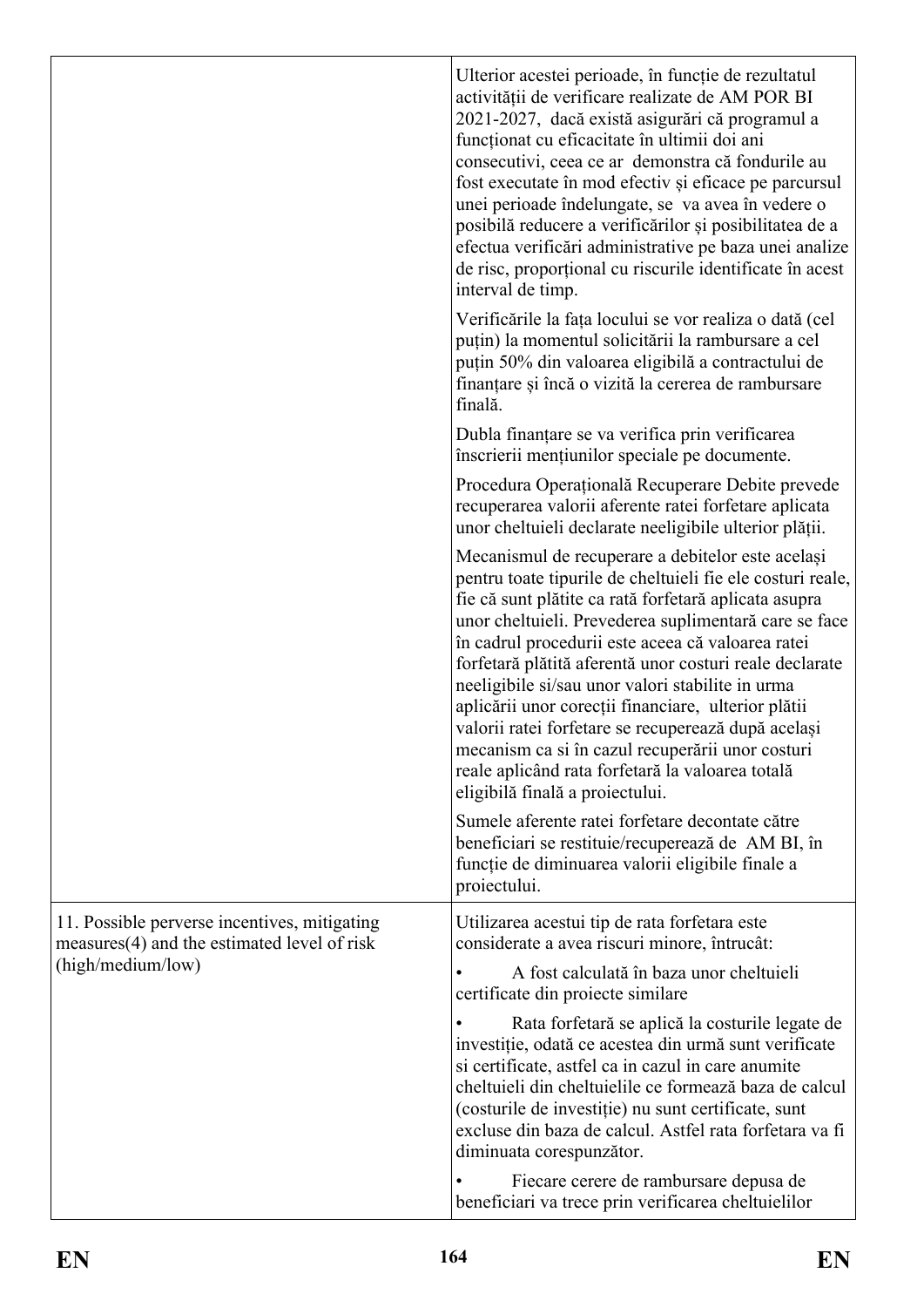| solicitate la rambursare dar si a stadiului fizic al<br>realizării investițiilor, astfel, rata forfetara va fi<br>aplicata relative la suma cheltuielilor certificate spre<br>rambursare.                                                                                                                                                                                                                                                                                                                        |
|------------------------------------------------------------------------------------------------------------------------------------------------------------------------------------------------------------------------------------------------------------------------------------------------------------------------------------------------------------------------------------------------------------------------------------------------------------------------------------------------------------------|
| Un posibil stimulent cu caracter negativ (perverse<br>incentive) ar putea fi dezvoltarea intenției de a<br>include in costurile de investiții cheltuieli neeligibile<br>sau care ar putea fi incluse mai degrabă in categoria<br>cheltuielilor de tip suport, cu scopul de a mari baza<br>de calcul la care se aplica rata forfetara. Însă,<br>consideram acesta a fi un risc minor, având in<br>vedere verificarea riguroasa a cererilor de<br>rambursare din perspectiva tipurilor de cheltuieli<br>realizate. |
| In cazul in care ar fi identificate nereguli cu privire<br>la costurile de investiții, suma ce va face obiectul<br>acestora va fi recuperată conform procedurilor,<br>împreună cu procentul corespunzător din valoarea<br>rambursată în baza ratei forfetare.                                                                                                                                                                                                                                                    |

# B. Details by type of operation

| Operation type short title                                                                                | OCS <sub>2</sub>                                                                                                                                                                                                                                                                                                                                                                                                                                                                                                                                                                                        |
|-----------------------------------------------------------------------------------------------------------|---------------------------------------------------------------------------------------------------------------------------------------------------------------------------------------------------------------------------------------------------------------------------------------------------------------------------------------------------------------------------------------------------------------------------------------------------------------------------------------------------------------------------------------------------------------------------------------------------------|
| The managing authority received<br>support from an external<br>company to set out the simplified<br>costs | $\boxtimes$                                                                                                                                                                                                                                                                                                                                                                                                                                                                                                                                                                                             |
| Name of external company                                                                                  | Civitta                                                                                                                                                                                                                                                                                                                                                                                                                                                                                                                                                                                                 |
| 1. Description of the operation<br>type including the timeline for<br>implementation (1)                  | Operațiunea vizează finanțarea de proiecte de formare profesională<br>pentru angajații din cadrul IMM, fie pentru acumularea de noi<br>cunoștințe pentru specializare inteligentă și/sau tranziție industrială<br>și/sau antreprenoriat, fie pentru formare de competențe avansate<br>necesare exploatării noilor tehnologii sau orice alt tip de formare<br>profesională necesară la nivelul IMM în linie cu domeniile regionale de<br>specializare inteligentă. Acțiunea poate fi implementată inclusiv prin<br>proiecte integrate aferente IMM care depun proiecte pe os 1.(i), (ii) și<br>$(iii)$ . |
|                                                                                                           | Se urmărește finanțarea a 411 de beneficiari IMM și 1.644 persoane<br>instruite.                                                                                                                                                                                                                                                                                                                                                                                                                                                                                                                        |
|                                                                                                           | Operațiunea va fi lansată în anul 2023 și va fi deschisă până la<br>terminarea fondurilor. Se estimează ca primele contracte să fie semnate<br>pana la finalul anului 2023, implementarea proiectelor urmând să<br>dureze până la finalul perioadei de programare.                                                                                                                                                                                                                                                                                                                                      |
| 2. Specific objective $(s)$                                                                               | RSO1.4. Developing skills for smart specialisation, industrial transition<br>and entrepreneurship                                                                                                                                                                                                                                                                                                                                                                                                                                                                                                       |
| 12. Total amount (national and                                                                            | 1,520,000.00                                                                                                                                                                                                                                                                                                                                                                                                                                                                                                                                                                                            |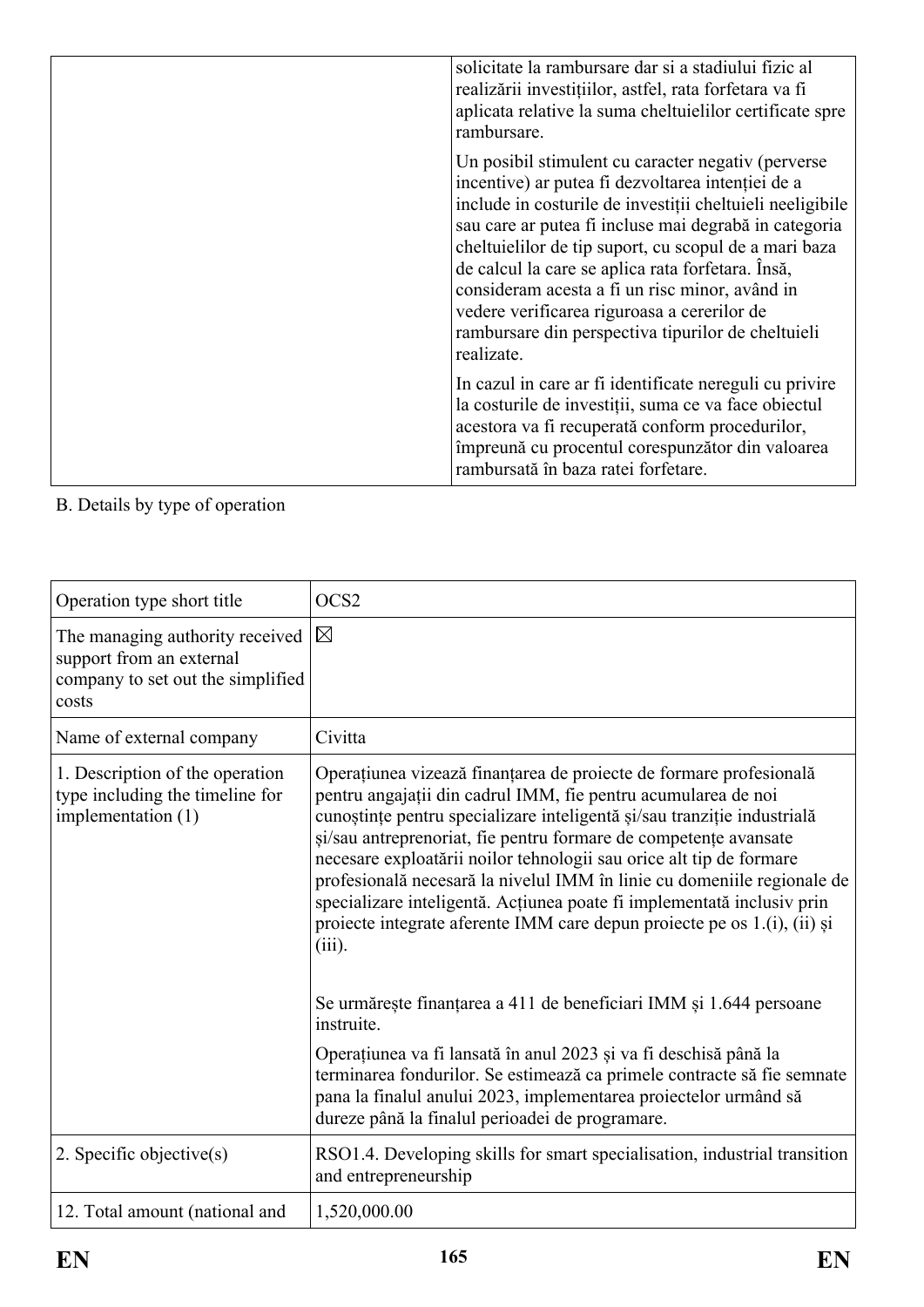# Indicators

| 3. Indicator triggering<br>reimbursement (2)                                            | Angajați ai IMM, formați, cu certificarea competențelor dobândite                                                                                                                                                                                                                                                                                                                                                                                                                                                                                                                                                                                                                             |
|-----------------------------------------------------------------------------------------|-----------------------------------------------------------------------------------------------------------------------------------------------------------------------------------------------------------------------------------------------------------------------------------------------------------------------------------------------------------------------------------------------------------------------------------------------------------------------------------------------------------------------------------------------------------------------------------------------------------------------------------------------------------------------------------------------|
| 4. Unit of measurement for the<br>indicator triggering<br>reimbursement                 | Număr de angajați, participanți la formare profesională continuă<br>finalizată cu certificarea competențelor                                                                                                                                                                                                                                                                                                                                                                                                                                                                                                                                                                                  |
| 5. Standard scale of unit cost,<br>lump sum or flat rate                                | Unit cost                                                                                                                                                                                                                                                                                                                                                                                                                                                                                                                                                                                                                                                                                     |
| 6. Amount per unit of<br>measurement or percentage (for<br>flat rates) of the SCO       | 373 euro                                                                                                                                                                                                                                                                                                                                                                                                                                                                                                                                                                                                                                                                                      |
| 7. Categories of costs covered by<br>the unit cost, lump sum or flat<br>rate            | Costul formării profesionale include tipurile de costuri relevante<br>operatiunilor din program si anume: toate costurile legate de<br>dobândirea competențelor necesare beneficiarilor prin participarea la<br>programe de formare, inclusiv costul forței de muncă pe durata<br>formării. Acestea sunt:                                                                                                                                                                                                                                                                                                                                                                                     |
|                                                                                         | Taxe și plăți către unitățile care au furnizat cursuri de FPC<br>inclusiv taxa de curs, plata examinatorilor precum și plata instructorilor<br>externi care au susținut cursurile intern.                                                                                                                                                                                                                                                                                                                                                                                                                                                                                                     |
|                                                                                         | Plăti efectuate pentru participanți la cursurile de FPC pentru<br>transport, diurna și cazare.                                                                                                                                                                                                                                                                                                                                                                                                                                                                                                                                                                                                |
|                                                                                         | Costul forței de munca al instructorilor și personalului centrului<br>de pregătire, precum și al altor persoane implicate exclusiv sau parțial<br>în coordonarea și susținerea cursurilor de FPC.                                                                                                                                                                                                                                                                                                                                                                                                                                                                                             |
|                                                                                         | Costul spațiului de pregătire (sălile de curs), al echipamentelor<br>și materialelor didactice, inclusiv consumabilele folosite pentru<br>cursurile de formare profesionala continuă.                                                                                                                                                                                                                                                                                                                                                                                                                                                                                                         |
| 8. Do these categories of costs<br>cover all eligible expenditure for<br>the operation? | Yes                                                                                                                                                                                                                                                                                                                                                                                                                                                                                                                                                                                                                                                                                           |
| 9. Adjustment(s) method $(3)$                                                           | Ajustarea acestui cost unitar va fi făcută o data pe an, având în vedere<br>ca reper inițial suma propusă acum, înmulțită cu rata inflației<br>(https://insse.ro/cms/ro/content/ipc%E2%80%93serie-de-date-anuala)<br>pe anul precedent celui pentru care se calculează (de ex., pentru anul<br>2023 se va lua rata din 2022,, anul precedent= 100%), înmulțită cu rata<br>medie anuală a evoluției (Câștigul salarial nominal mediu brut lunar<br>din Administrație Publica și Apărare; Asigurări Sociale Din Sistemul<br>Public; http://statistici.insse.ro:8077/tempo-online/#/pages/tables/insse-<br>table). In cazul în care analizele EUROSTAT Labour costs annual data<br>- NACE Rev. 2 |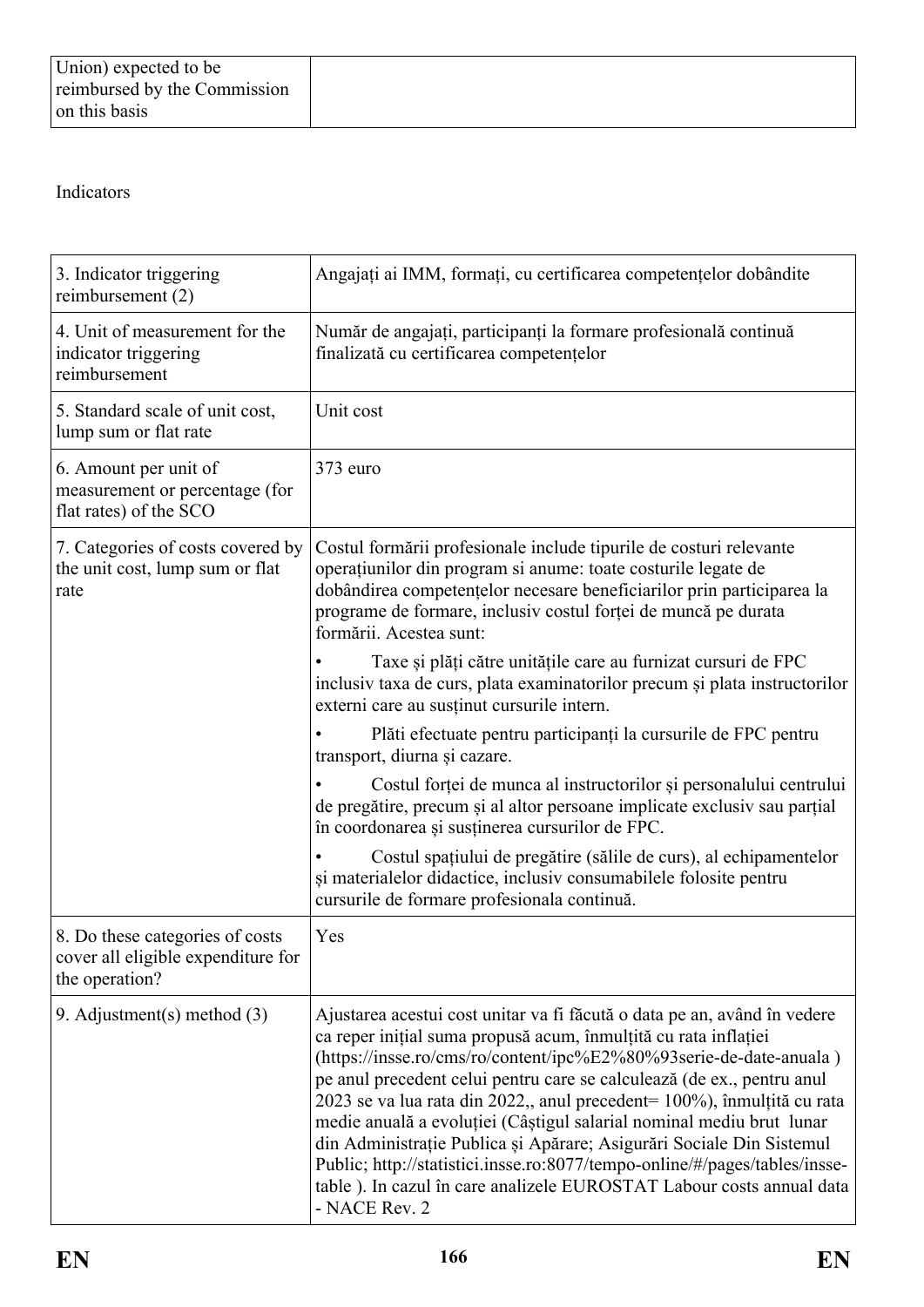|                                                                                                                                                                                                                                                                                                | (https://ec.europa.eu/eurostat/databrowser/view/TPS00173/default/table<br>) privind evoluția cu costul de muncă vor fi aduse la zi pentru anul în<br>care se face ajustarea, atunci si suma poate fi înmulțită și cu indicele<br>descris în rapoartele respective (anul precedent $=100\%$ ),                                                                                                                                                                                                                                                                                                                                                                                                                                                                                                                  |
|------------------------------------------------------------------------------------------------------------------------------------------------------------------------------------------------------------------------------------------------------------------------------------------------|----------------------------------------------------------------------------------------------------------------------------------------------------------------------------------------------------------------------------------------------------------------------------------------------------------------------------------------------------------------------------------------------------------------------------------------------------------------------------------------------------------------------------------------------------------------------------------------------------------------------------------------------------------------------------------------------------------------------------------------------------------------------------------------------------------------|
|                                                                                                                                                                                                                                                                                                | Pentru suma propusă aici, s-a luat în considerare o rată medie anuală<br>pentru ultimii 3 ani pentru care există date EUROSTAT. Am propus o<br>perioadă de 3 ani care să fie suficient de lungă încât să se amelioreze<br>ponderea unor variații intense (situații de criză temporare), dar și<br>suficient de scurtă încât să mai fie de actualitate. Totuși, această rată a<br>fost folosita doar pentru o estimare a creșterii în perioada analizată, și<br>nu pentru un calcul anual al BSCU și nu o propunem ca indice pentru<br>calcule de ajustare viitoare, cu atât mai mult cu cât nu există o<br>predictibilitate a valabilității datelor pentru anii viitori (Rapoartele<br>EUROSTAT au ultima intrare în 2020).                                                                                    |
|                                                                                                                                                                                                                                                                                                | Cu alte cuvinte: BSCU=BSCU(an precedent)*rata inflației (anul<br>precedent=100%)*rata creșterii anuale a salariului mediu brut lunar din<br>Administrație Publica și Apărare; Asigurări Sociale Din Sistemul<br>Public (anul precedent=100%).                                                                                                                                                                                                                                                                                                                                                                                                                                                                                                                                                                  |
| 10. Verification of the<br>achievement of the units<br>delivered                                                                                                                                                                                                                               | Documentele suport care trebuie adăugate la solicitările de rambursare<br>pentru a dovedi realizarea unităților respectiv numărul de participanți la<br>formare certificați:                                                                                                                                                                                                                                                                                                                                                                                                                                                                                                                                                                                                                                   |
| - describe what<br>document(s)/system will be used<br>to verify the achievement of the<br>units delivered<br>- describe what will be checked<br>and by whom during<br>management verifications<br>- describe what arrangements<br>will be made to collect and store<br>relevant data/documents | • Certificat de absolvire și competențe emis de furnizorul de formare<br>profesională conform propriului sistem de evaluare a<br>competențelor dobândite prin programe de formare profesională.<br>Programul de formare poate avea recunoaștere națională prin<br>autorizarea furnizorului conform legislației în vigoare (privind<br>formarea profesională a adulților, Ordonanța 129/2000 republicată cu<br>modificări și completări) sau poate avea doar recunoașterea<br>furnizorului de formare și a beneficiarului formării. Certificatul de<br>absolvire este însoțit de o anexă în care sunt precizate competențele<br>dobândite prin programul de formare. În cazul în care unul sau mai<br>mulți cursanți nu obțin certificatul de absolvire, costurile aferente<br>acestuia/acestora nu decontează. |
|                                                                                                                                                                                                                                                                                                | • Documente care dovedesc statutul de angajat eligibil al participantului<br>la programul de formare. Suma eligibilă pentru rambursare se<br>calculează prin înmulțirea numărului de participanți pentru care<br>participarea și certificarea competențelor este dovedită, cu baremul<br>costului unitar. Valoarea eligibilă pentru rambursare nu poate depăși<br>plafoanele stabilite pentru categoria de cheltuieli respectivă prin apelul<br>de propuneri. Beneficiarul finanțării trebuie să asigure disponibilitatea<br>dovezilor privind realitatea operațiunilor participarea angajaților la<br>formare, după caz: Pentru formare internă organizată de beneficiar                                                                                                                                      |
|                                                                                                                                                                                                                                                                                                | I. pregătirea procesului de formare (programe de formare liste<br>participanți eligibili, locații de instruire teoretică și practică etc),<br>II. furnizarea formării (fișe de prezență, proiecte și activități realizate                                                                                                                                                                                                                                                                                                                                                                                                                                                                                                                                                                                      |
|                                                                                                                                                                                                                                                                                                | de cursanți, aspecte de monitorizare a formării),                                                                                                                                                                                                                                                                                                                                                                                                                                                                                                                                                                                                                                                                                                                                                              |
|                                                                                                                                                                                                                                                                                                | III. examinarea și certificarea competențelor dobândite (procedura,<br>componența comisiei de examinare, testele, lucrările examinate,<br>rezultatele examinării, etc). Pentru formare externă (cu furnizor de<br>formare profesională) • Delegații ale angajaților pentru participarea la<br>formare · Înscrierea participanților la curs · Contract, alte documente                                                                                                                                                                                                                                                                                                                                                                                                                                          |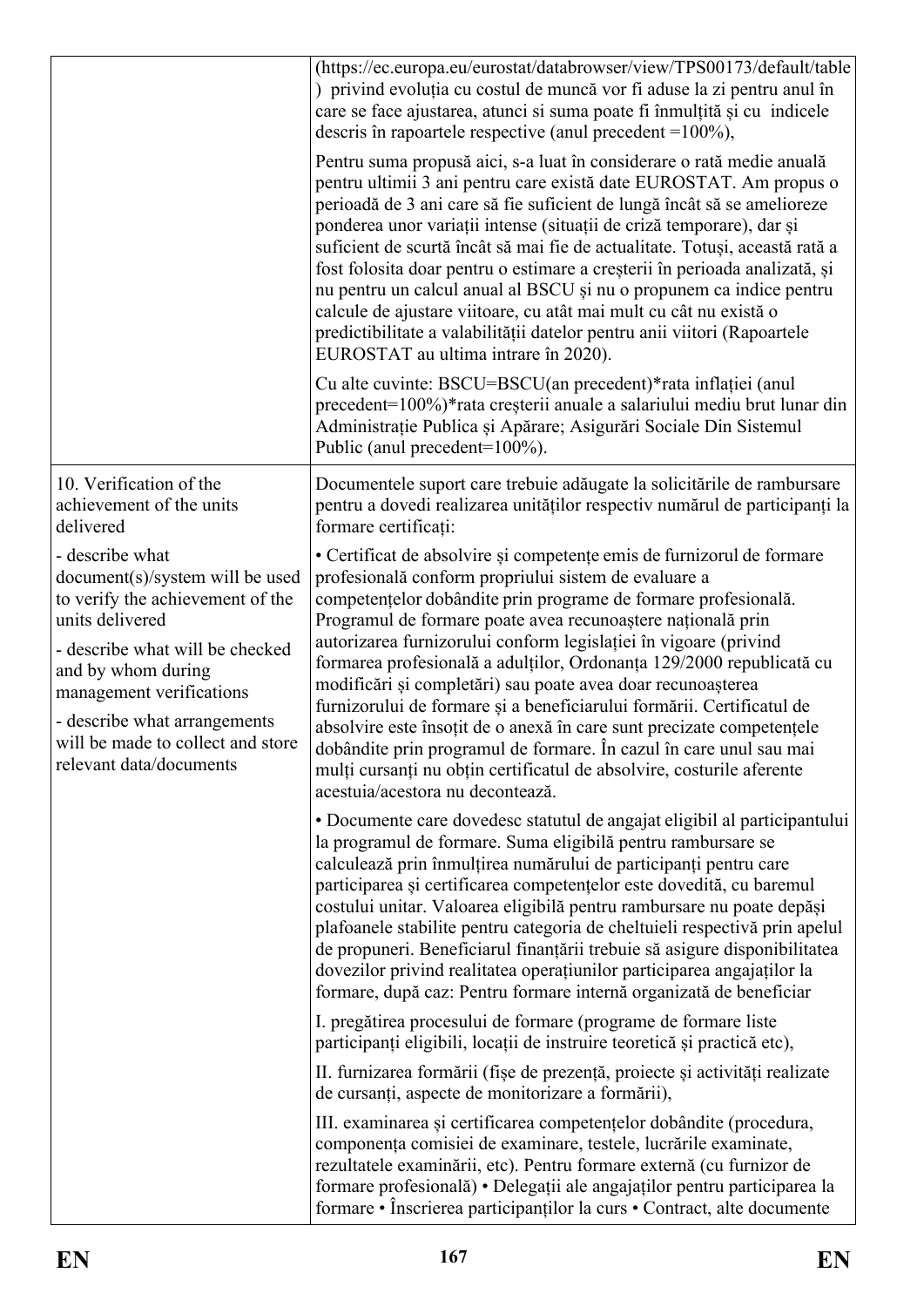|                                                                     | (după caz) Pentru membrii echipei de proiect decontarea participării la<br>programe de formare profesională se poate face doar dacă participarea<br>se face în afara normei de timp de lucru aferentă responsabilităților de<br>implementare a programului, pentru a se evita dubla finanțare a<br>costului cu forța de muncă. Beneficiarii trebuie să arhiveze toate<br>documentele legate de implementarea proiectului, inclusiv rezultatele,<br>în conformitate cu acordul financiar semnat de autoritatea de<br>management. Arhivele vor fi disponibile, în cazul în care vor fi<br>solicitate, pentru eventuale controale tematice ale finanțatorului sau ale<br>altor organe de control prevăzute de lege. Controlul respectării<br>obligațiilor contractuale se efectuează de către serviciile specializate ale<br>Autorității de Management. Verificările se vor face pe bază de<br>esantion, iar dacă rezultatul nu este satisfăcător esantionul poate fi<br>mărit. Colectarea și stocarea datelor se va face prin sistemul de<br>management al informației SMIS și MySMIS. Documentele care atestă<br>realizarea unităților vor fi încărcate de beneficiari în sistemul electronic<br>MySMIS. Serviciile autorizate ale Autorității de management<br>accesează prin aplicațiile sistemului MySMIS, verifică și prelucrează<br>datele și documentele încărcate de beneficiari. Datele colectate în<br>cursul verificărilor vor fi încărcate în sistemul MySMIS, unde vor fi<br>stocate și accesibile pentru prelucrări în scopuri legate de<br>managementul programului. Toate datele vor fi prelucrate cu<br>respectarea prevederile în vigoare privind protecția datelor cu caracter<br>personal conform politicii și procedurilor Autorității de management. |
|---------------------------------------------------------------------|--------------------------------------------------------------------------------------------------------------------------------------------------------------------------------------------------------------------------------------------------------------------------------------------------------------------------------------------------------------------------------------------------------------------------------------------------------------------------------------------------------------------------------------------------------------------------------------------------------------------------------------------------------------------------------------------------------------------------------------------------------------------------------------------------------------------------------------------------------------------------------------------------------------------------------------------------------------------------------------------------------------------------------------------------------------------------------------------------------------------------------------------------------------------------------------------------------------------------------------------------------------------------------------------------------------------------------------------------------------------------------------------------------------------------------------------------------------------------------------------------------------------------------------------------------------------------------------------------------------------------------------------------------------------------------------------------------------------------------------------------------------------------|
| 11. Possible perverse incentives,<br>mitigating measures(4) and the | Risc scăzut<br>Posibile efecte negative ale aplicării costului unitar:                                                                                                                                                                                                                                                                                                                                                                                                                                                                                                                                                                                                                                                                                                                                                                                                                                                                                                                                                                                                                                                                                                                                                                                                                                                                                                                                                                                                                                                                                                                                                                                                                                                                                                   |
| estimated level of risk<br>(high/medium/low)                        | 1. Condiționarea plății de certificarea competențelor poate reduce<br>nivelul de exigență a examinărilor procesului de certificare. Pentru<br>diminuarea acestui risc programa și documentele privind examinarea<br>pot fi obiectul unor verificări de management și trebuie arhivate și<br>făcute disponibile de către beneficiarul de finanțare.                                                                                                                                                                                                                                                                                                                                                                                                                                                                                                                                                                                                                                                                                                                                                                                                                                                                                                                                                                                                                                                                                                                                                                                                                                                                                                                                                                                                                       |
|                                                                     | 2. Pentru formare internă cerințele de raportare pot fi percepute excesiv<br>de birocratice și pot determina beneficiarii sa nu includă formarea în<br>proiect. Acest risc este diminuat prin opțiunea formării externe. În plus<br>Autoritatea de management prin măsurile de informare va contribui la<br>conștientizarea beneficiarilor privind buna practică a extinderii<br>utilizării competențelor în programele de formare ca modalitate de a<br>crește eficacitatea și impactul formării în IMM-uri.                                                                                                                                                                                                                                                                                                                                                                                                                                                                                                                                                                                                                                                                                                                                                                                                                                                                                                                                                                                                                                                                                                                                                                                                                                                            |

(1) Envisaged starting date of the selection of operations and envisaged final date of their completion (ref Article 63(5) CPR).

(2) For operations encompassing several simplified cost options covering different categories of costs, different projects or sucessive phases of an operation, the fields 3 to 11 need to be filled in for each indicator triggering reimbursement.

(3) If applicable, indicate the frequency and timing of the adjustments and a clear reference to a specific indicator (including a link to the website where the indicator is published, if applicable).

(4) Are there any potential negative implications on the quality of the supported operations and, if so, what measures (e.g. quality assurance) will be taken to offset this risk?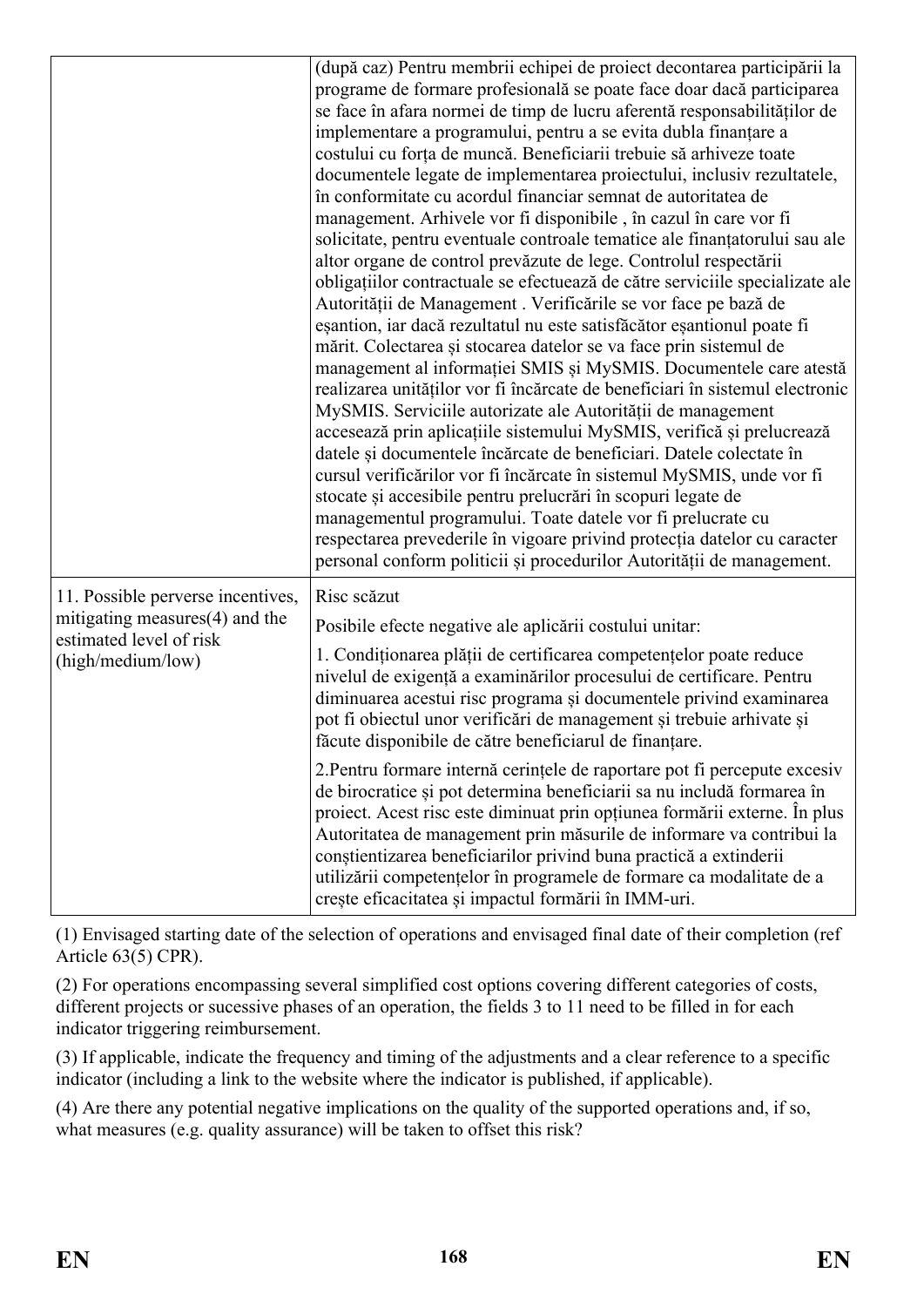C. Calculation of the standard scale of unit costs, lump sums or flat rates

1. Source of data used to calculate the standard scale of unit costs, lump sums or flat rates (who produced, collected and recorded the data, where the data is stored, cut-off dates, validation, etc.)

Analizele au fost efectuate având ca date de intrare sumele certificate pentru rambursare aferente POR 2014 – 2020 astfel:

# **OCS 1 - rate forfetară pentru cheltuieli suport**

Pentru calcularea ratelor forfetare, au fost utilizate datele colectate de Autoritatea de Management pentru Programul Operațional Regional 2014 – 2020. Datele referitoare la costurile înregistrate în cadrul proiectelor au fost introduse de beneficiarii POR 2014 - 2020 în platforma MySMIS, gestionată de MIPE, pe durata sau la finalul implementării proiectelor.

1. Au fost selectate din MySMIS / Art4SMIS, la nivel național, toate proiectele care au fost finanțate prin apelurile aferente *Programul Operațional Regional 2014 – 2020, Axa prioritară 2 - Îmbunătățirea competitivității întreprinderilor mici şi mijlocii, Obiectivul prioritar de investiții 2.1 – Promovarea spiritului antreprenorial, în special prin facilitarea exploatării economice a ideilor noi și prin încurajarea creării de noi întreprinderi, inclusiv prin incubatoare de afaceri*, care au avut la momentul selecției (17 februarie 2022) cheltuieli care să corespundă categoriilor explicitate în capitolul următor.

2. Din meniul Implementare / Autorizare Cerere de Rambursare au fost selectate proiectele care au cerere de rambursare finală autorizată, , incluzând proiectele corespunzătoare. Astfel, s-au identificat proiectele cu cerere finală/ autorizată pentru fiecare proiect implementat pentru care s-a realizat analiza.

3. S-a generat un table de contingență (pivot) cu cheltuielile eligibile declarate / sub-categoriile de cheltuieli cuprinse în cererile de rambursare certificate și proiectele extrase din functia Aplicatii plata v2 / Cheltuieli Declarate

4. Ambele baze de date au fost unite și filtrate, încrucișat, cu codurile SMIS, în funcție de apel, rezultând, în final, pentru fiecare axă prioritară, proiectele care au cereri de rambursare finale cu cheltuielile declarate/certificate la codurile MySMIS aferente.

5. Datele care nu erau consistente, conținând sume peste limite sau care nu permiteau calculul din erori de înregistrare, au fost eliminate.

# **OCS 2 - cost unitar standard pentru formare**

Pentru OCS 2, sursa datelor utilizate este Institutul Național de Statistică,

http://statistici.insse.ro:8077/tempo-online/#/pages/tables/insse-table, sectiunea A4. Forta de munca, 14. Formare profesională continua. Au fost extrase date pentru trei indicatori, date colectate prin "Ancheta privind formarea profesională în România (FORPRO)". Indicatorii și sursele cu link la INS Tempo online in Studiul de fundamentare atașat.

Această anchetă se desfășoară cu o periodicitate de 5 ani, în conformitate cu recomandările și standardele Uniunii Europene prevăzute în Regulamentul Consiliului și Parlamentului European nr.1552/2005 privind statisticile formării profesionale în întreprinderi și în Regulamentul Comisiei Europene nr.1153/2014 privind datele care trebuie colectate și cerințele referitoare la eșantionare, precizie și calitate.

Calculul baremului s-a făcut pe baza anchetei FORPRO 2015, și actualizat la nivelul anului 2021.

Pentru actualizare s-a folosit indicele anual al prețurilor de consum, sursa INS https://insse.ro/cms/ro/content/ipc%E2%80%93serie-de-date-anuala.

Pentru conversia în Euro s-a folosit Curs valutar mediu lunar - Curs mediu BNR - 2021 | CVBNR (cursvalutar-bnr.ro), (https://www.curs-valutar-bnr.ro/curs-valutar-mediu-lunar)

 Ancheta FORPRO din 2020 va avea rezultatele publicate in septembrie 2022, aceste rezultate vor fi folosite pentru actualizarea baremului cu aceeași metoda de calcul.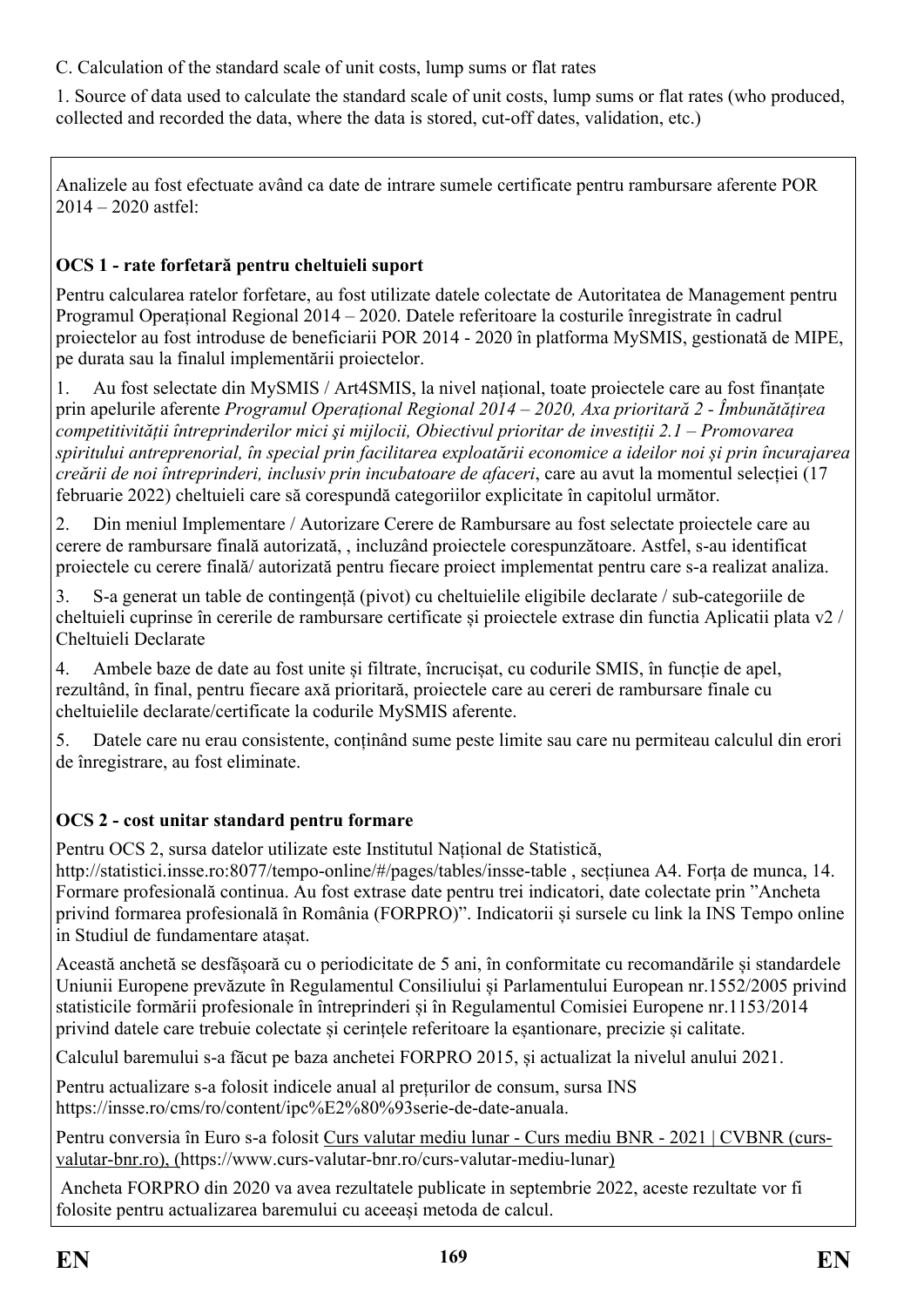**Rata inflației a fost calculată folosind Indicele anual al preturilor de consum** conform INS (https://insse.ro/cms/ro/content/ipc%E2%80%93serie-de-date-anuala).

**Totodată, Indicele anual al preturilor de consum a fost generat folosind aceeași sursă menționată anterior. (\*2015=100)**

**Câștigul salarial nominal mediu brut lunar pe activități ale economiei naționale** a fost extras tot din surse INS (http://statistici.insse.ro:8077/tempo-online/#/pages/tables/insse-table). La fel s-a procedat și pentru **Câștigul salarial nominal mediu brut lunar din Administrație Publica și Apărare; Asigurări Sociale Din Sistemul Public.** 

**Costul cu forța de muncă a fost stabilit având ca sursă statisticile EUROSTAT de la Labour costs annual data - NACE Rev. 2** 

**(https://ec.europa.eu/eurostat/databrowser/view/TPS00173/default/table).** Pentru anul 2021 a reieșit o estimare, luând ca reper rata medie a creșterii anuale din ultimii 3 ani.

Valabilitatea acestor date a fost verificată ultima dată la 02.03.2022.

2. Please specify why the proposed method and calculation based on Article 94(2) CPR is relevant to the type of operation.

#### **OCS 1 are la bază date istorice verificate, respectiv cheltuieli certificate preluate din MySMIS pentru operațiuni similare ( asa cum au fost enuntate in sectiunea C, punctul 1).**

În baza datelor disponibile pentru OCS 1 a fost analizată oportunitatea de a utiliza fie o sumă forfetară, fie o rată forfetară drept opțiune de cost simplificat pentru **categoria (2) – cheltuieli suport.** S-a realizat o analiză statistică a distribuției cheltuielilor efectuate și certificate, atât pentru cele incluse în categoria suport, cât și cele în categoriile investiții, aceasta arătând o variație semnificativă de la un proiect la altul.

Astfel, s-a impus o analiză care să indice dacă o sumă forfetară a cheltuielilor suport ar fi o opțiune de cost simplificat mai potrivita decât rata forfetară.

(a) Un prim pas al analizei a urmărit a clarifica dacă distribuția sumelor cheltuite este asemănătoare cu distribuția ratelor forfetare (respectiv, a ponderii de cheltuieli suport din total cheltuieli investiții pentru *fiecare* proiect). O analiză de covarianță (vezi fișierul Excel atașat) validată apoi de o analiză de varianța (ANOVA) a arătat că ambele distribuții (sume cheltuieli suport și rate forfetare) au evoluții, variații relativ asemănătoare. Cu alte cuvinte, variabilitatea sumelor nominale este aproximativ aceeași cu cea a ratelor forfetare. Putem deduce de aici că suma cheltuită pentru activități de "suport" tinde să crească proporțional cu suma cheltuită pentru investiții de la un proiect la altul.

(b) Un al doilea pas a fost reprezentat de analize de regresie, unde predictorul (variabila cauză) a fost suma cheltuită pentru investiții, iar variabila explicată a fost suma cheltuită pentru "Suport". Din model rezultă că exista o cauzalitate semnificativă din punct de vedere statistic între cele doua sume. Cu alte cuvinte, se poate spune cu o probabilitate mare că suma cheltuită pentru suport crește (sau scade) odată cu suma cheltuită pentru investiții.

Analize ale variabilității distribuțiilor valorilor au arătat similarități mai mari între modul în care variază ratele forfetare și cheltuielile pentru investiții decât între sumele forfetare și cheltuielile pentru investiții, ceea ce arată că ratele forfetare ar reflecta mai bine nevoia de cheltuială a proiectelor decât o sumă forfetară. Analizele de varianța și de covarianța au semnificație statistică mare (p,0,05).

Suma forfetara este o "medie a sumelor" alocate pentru fiecare din cheltuielile indirecte și directe (cu rafinările corespunzătoare axei prioritare) iar rata forfetară este o medie a "rapoartelor individuale" între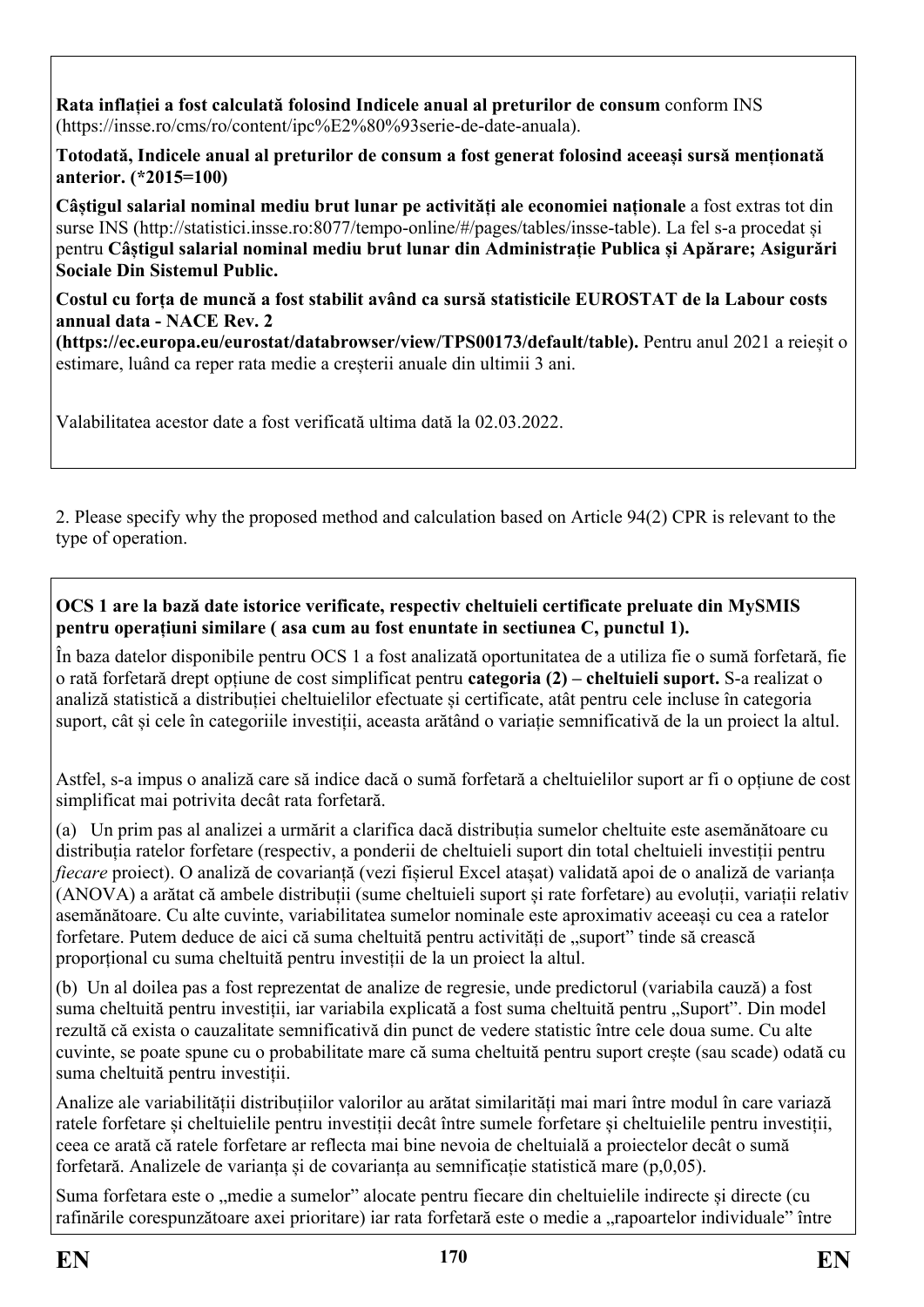cele două tipuri de cheltuieli, oferind o precizie mai mare pentru fiecare caz/proiect, deci, fiind mai "sensibilă" la variabilitatea din distribuția statistică a întregii populații de proiecte.

Având în vedere aceste premise, **alegerea rațională pentru OCS 1 este rata forfetară calculată pentru categoria (2) -cheltuieli suport, aceasta fiind raportată la totalul cheltuielilor de investiții.**

# **OCS 2 – Barem standard pentru costuri unitare (formare profesională)**

În absența unor date istorice în operațiuni similare disponibile, sau a unor bareme standard de cost unitar reglementate prin legislația națională, cea mai potrivită metodă disponibilă pentru definirea costurilor simplificate și calculul cuantumului baremului este metoda justă echitabila si verificabilă, pe baza de date statistice.

Datele anchetei FORPRO sunt relevante operațiunii:

- reflectă nivelul costului formării pe piața privată, beneficiarii formării în această operațiune fiind IMM-uri. De altfel piața privată este cea care reflectă cel mai bine costul real, fiind o piața competitivă
- costul formării profesionale include tipurile de costuri relevante operațiunilor din program si anume: toate costurile legate de dobândirea competențelor necesare beneficiarilor prin participarea la programe de formare, inclusiv costul forței de muncă pe durata formării.
- datele FORPRO acoperă o gamă largă de domenii de activitate, motiv pentru care au fost folosiți indicatori agregați pentru toate activitățile conform clasificării activităților din economia națională.
- sursele au permis extragerea datelor pentru IMM-uri excluzând întreprinderile mari; deoarece finanțarea POR se va adresa doar IMM-urilor au fost excluse din calcul datele pentru întreprinderile peste 250 de angajați

3. Please specify how the calculations were made, in particular including any assumptions made in terms of quality or quantities. Where relevant, statistical evidence and benchmarks should be used and, if requested, provided in a format that is usable by the Commission.

A se vedea documentul atașat (Appendix 1), secțiunea C, punctul 3.

4. Please explain how you have ensured that only eligible expenditure was included in the calculation of the standard scale of unit cost, lump sum or flat rate.

Date despre sumele din cadrul proiectelor POR care pot fi luate în calcul (defalcate pe categorii / subcategorii de cheltuieli) au fost disponibile după cum urmează:

- 1. Au fost selectate din MySMIS / Art4SMIS, la nivel național, toate proiectele care au fost finanțate prin apelurile aferente *Programul Operațional Regional 2014 – 2020, Axa prioritară 2 - Îmbunătățirea competitivității întreprinderilor mici şi mijlocii, Obiectivul prioritar de investiții 2.1 – Promovarea spiritului antreprenorial, în special prin facilitarea exploatării economice a ideilor noi și prin încurajarea creării de noi întreprinderi, inclusiv prin incubatoare de afaceri*, care au avut la momentul selecției (17 februarie 2022) cheltuieli care să corespundă categoriilor explicitate în capitolul următor.
- 2. Din meniul Implementare / Autorizare Cerere de Rambursare au fost selectate proiectele care au cerere de rambursare finală autorizată, , incluzând proiectele corespunzătoare. Astfel, s-au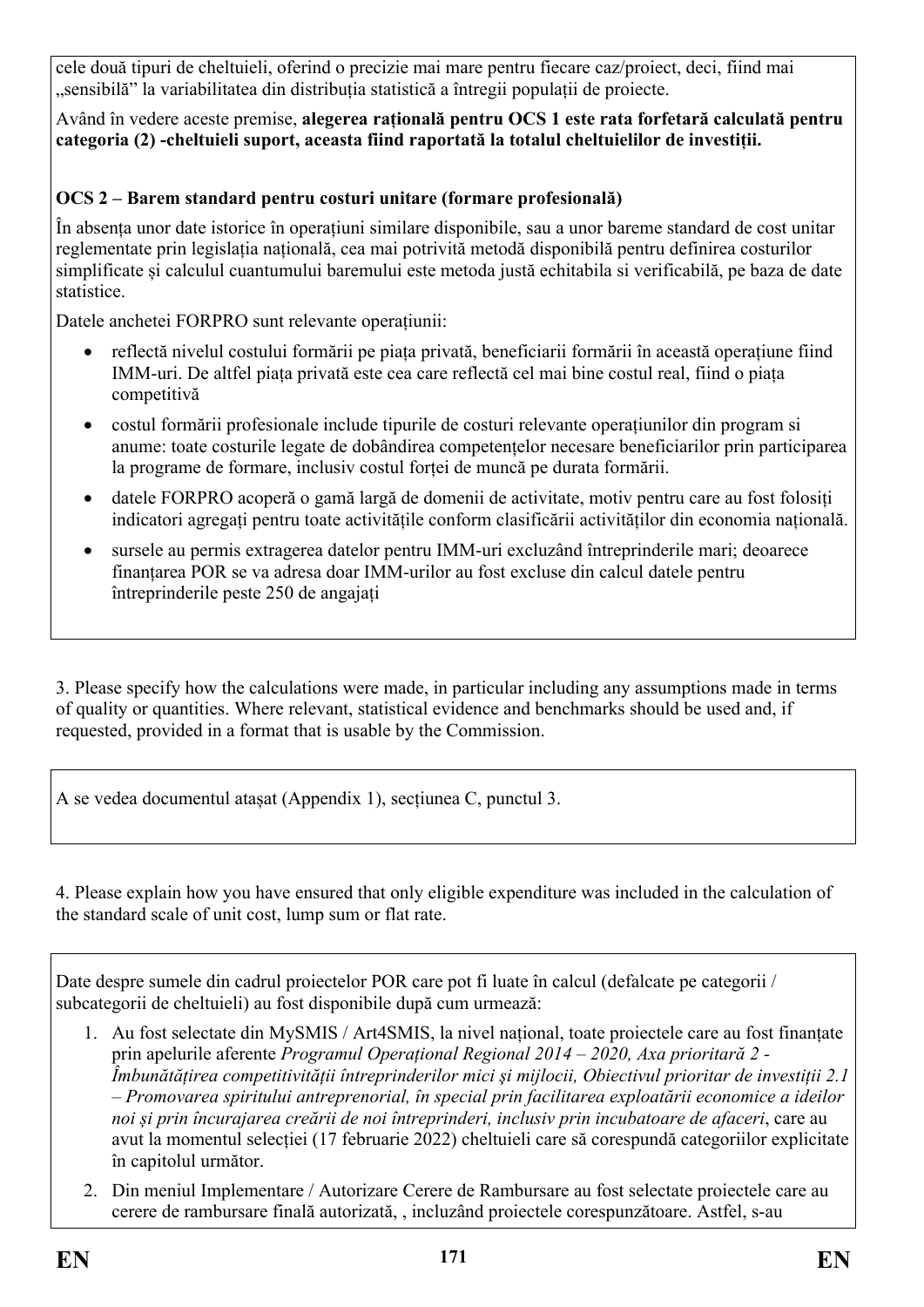identificat proiectele cu cerere finală/ autorizată pentru fiecare proiect implementat pentru care s-a realizat analiza.

- 3. S-a generat un table de contingență (pivot) cu cheltuielile eligibile declarate / sub-categoriile de cheltuieli cuprinse în cererile de rambursare certificate și proiectele extrase din functia Aplicatii plata v2 / Cheltuieli Declarate
- 4. Ambele baze de date au fost unite și filtrate, încrucișat, cu codurile SMIS, în funcție de apel, rezultând, în final, pentru fiecare axă prioritară, proiectele care au cereri de rambursare finale cu cheltuielile declarate/certificate la codurile MySMIS aferente.
- 5. Datele care nu erau consistente, conținând sume peste limite sau care nu permiteau calculul din erori de înregistrare, au fost eliminate.

Astfel, s-a asigurat ca analiza pentru OCS1 s-a realizat doar pe baza cheltuielilor eligibile certificate.

Pentru OCS 2, elementele de cost incluse au fost

- Taxe și plăți către unitățile care au furnizat cursuri de FPC inclusiv taxa de curs, plata examinatorilor precum și plata instructorilor externi care au susținut cursurile. Acestea cuprind: costul cursurilor externe, respectiv plățile/taxele către furnizorul de FPC; când cursul este organizat și desfășurat de altă unitate decât cea respondentă (curs extern); acesteia i se percepe o taxă de curs(pe persoana sau în suma globala), indiferent de locul de desfășurare al cursului (în incinta sau în afara întreprinderii intervievate); plățile efectuate instructorilor externi (care nu fac parte din personalul angajat al întreprinderii respondente) care au ținut instruirile, indiferent de tipul cursului, intern sau extern; plățile efectuate consultanților, specialiștilor, examinatorilor externi (care nu fac parte din personalul angajat al întreprinderii respondente) și care și-au adus aportul, cât de mic, la organizarea, planificarea cursului sau la elaborarea materialului și documentației ce au constituit suportul de curs, indiferent de tipul cursului, intern sau extern; orice plată efectuata de întreprindere pentru cursuri, interne sau externe, chiar daca angajatul sau angajații au participat la cursurile respective exclusiv în timpul lor liber. Nu s-au inclus taxele pentru cursurile de pregătire destinate ucenicilor și stagiarilor.
- **Plăti efectuate pentru participanți la cursurile de FPC pentru transport, diurna și cazare**. Se includ sumele aferente cursurilor de FPC (interne si externe), respectiv: plățile suportate de întreprindere pentru plata transportului local al participanților la cursuri, pentru cursurile desfășurate în localitate; plățile suportate de întreprindere pentru plata transportului între localități (în țară sau în afara țării) pentru cursurile desfășurate în afara localității; cazarea și diurna aferente participanților la cursuri, suportate de întreprindere; orice plăți suplimentare suportate de întreprindere aferente călătoriei către și de la locul de desfășurare a cursurilor.
- Costul forței de munca al instructorilor interni și personalului propriu al centrului de pregătire, precum și al altor persoane implicate exclusiv sau parțial în coordonarea și susținerea cursurilor de FPC. Se includ plățile efectuate personalului implicat exclusiv și/sau parțial în planificarea, organizarea și desfășurarea cursurilor de FPC. Se cuprind următoarele categorii de personal: instructorii interni (angajați ai întreprinderii) care au susținut cursurile de FPC, indiferent dacă în aceasta perioada au desfășurat sau nu o alta activitate profesionala; directorii sau alte cadre superioare de conducere care se ocupă de pregătirea și elaborarea programelor de pregătire a personalului angajat; funcționarii și personalul administrativ care deservesc programele și activitățile de pregătire a personalului întreprinderii. Tot aici se includ și sumele luate în calculul costului forței de muncă corespunzătoare managerului, liderului de sindicat și altui tip de personal implicat parțial în activitatea de desfășurare a FPC (în studierea și aprobarea programului de FPC, al modului de desfășurare etc.) care se estimează corespunzător timpului aproximat de lucru în acest domeniu
- **Costul spațiului de pregătire** (sălile de curs), al echipamentelor și materialelor didactice, inclusiv consumabilele folosite pentru cursurile de formare profesionala continuă. Se includ: cheltuielile de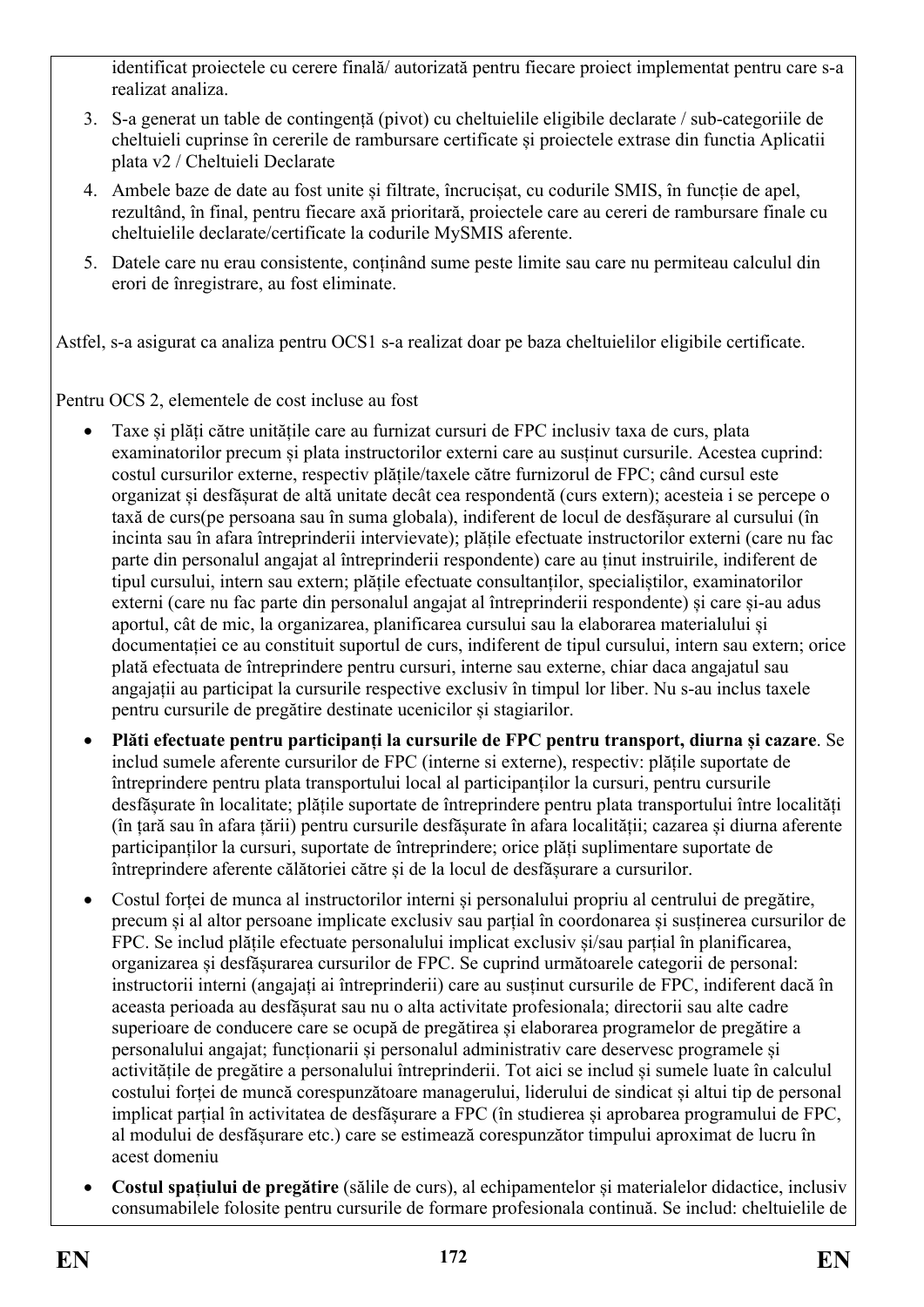funcționare a spațiului de pregătire (exclusiv costurile personalului angajat), inclusiv cheltuielile de întreținere, folosit pentru desfășurarea cursurilor de FPC; cheltuielile de întreținere ale centrului de pregătire (apa, electricitate, serviciile de salubritate, reparații etc.); se include numai cota-parte aferenta cursurilor desfășurate (de exemplu: una, doua săli, 30% din spațiul centrului etc.); cheltuielile cu achiziționarea echipamentelor și materialelor destinate exclusiv desfășurării cursurilor de FPC; cheltuielile materiale de utilizare exclusiv pentru desfășurarea cursurilor de FPC a echipamentelor și materialelor aflate în dotarea întreprinderii. Costul cursurilor de FPC este calculat atât în varianta dependenta de valoarea contribuțiilor și încasărilor, cât și independent de aceste doua componente de cost

Pentru aceste operațiuni au fost analizate elementele de cost și au fost clar definite elementele de cost ce intră în componența fiecărui cost simplificat. Acest lucru a permis verificare eligibilității pe baza definiției din RDC 2021/1060, art. 64 și evidențierea distincției intre costurile incluse in fiecare cost simplificat și costurile rămase obiect al decontării la costuri reale sau alte costuri simplificate. Analiza a confirmat faptul că:

#### **Toate costurile incluse in costurile simplificate sunt eligibile și nu fac parte din lista costurilor neeligibile conform RDC 2021/1060 art. 64**.

Cheltuielile eligibile vor fi specificate și explicate beneficiarilor în documentele fiecărui apel de proiecte.

5. Assessment of the audit authority(ies) of the calculation methodology and amounts and the arrangements to ensure the verification, quality, collection and storage of data.

Documentația a fost transmisă Autorității de Audit și este în analiză.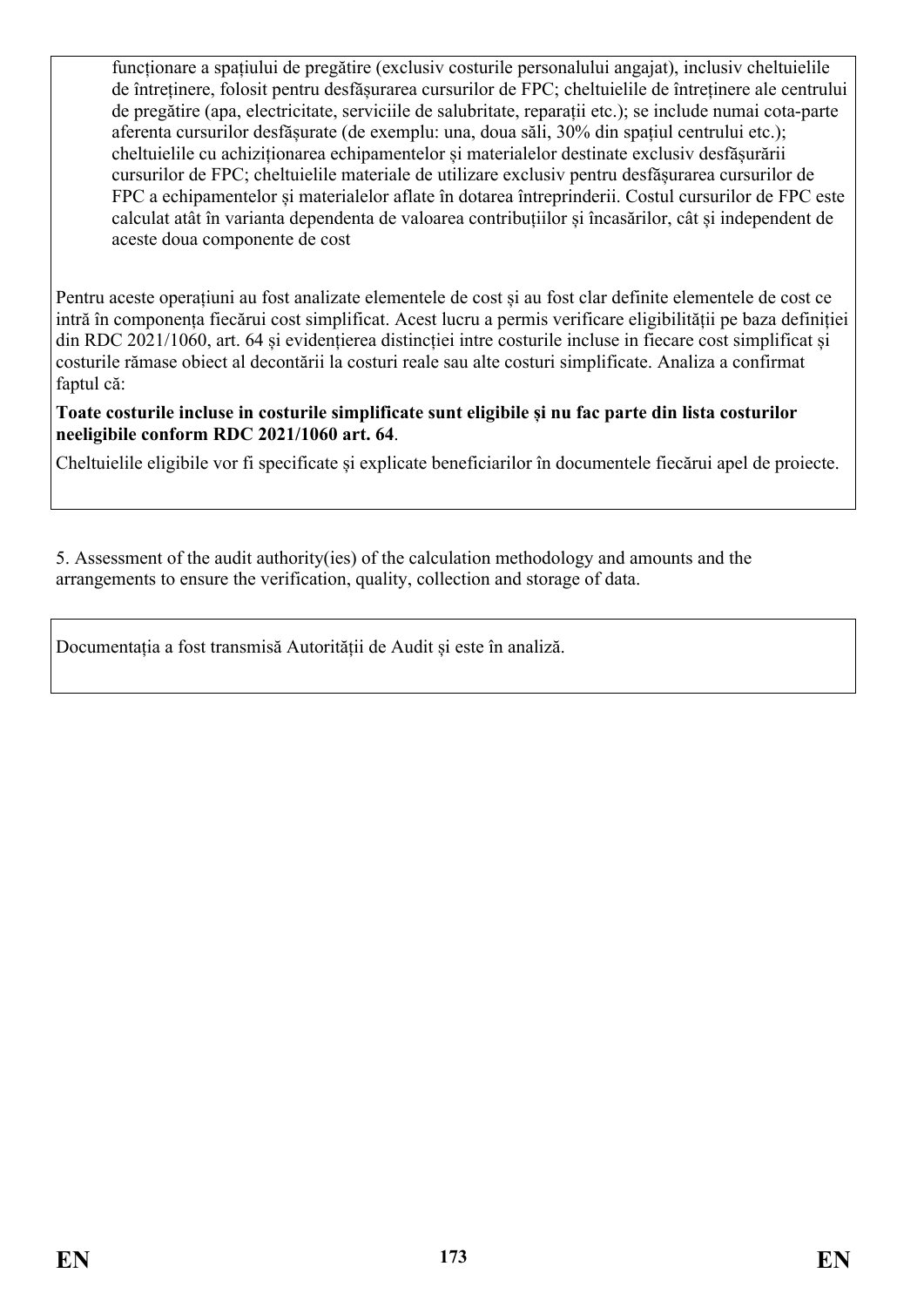# Appendix 2: Union contribution based on financing not linked to costs

#### A. Summary of the main elements

| Priority Fund | Specific<br>objective | Category<br>of region | The amount covered by the<br>financing not linked to cost | $Type(s)$ of operation<br>covered<br>Code<br>Description | Conditions to be fulfilled/results to be achieved triggering<br>reimbursement by the Commission | Indicator<br>Code<br>Description | Unit of measurement for the conditions to be fulfilled/results to be<br>achieved triggering reimbursement by the Commission | Envisaged type of reimbursement method used<br>to reimburse the beneficiary (ies) |
|---------------|-----------------------|-----------------------|-----------------------------------------------------------|----------------------------------------------------------|-------------------------------------------------------------------------------------------------|----------------------------------|-----------------------------------------------------------------------------------------------------------------------------|-----------------------------------------------------------------------------------|
|               |                       |                       |                                                           |                                                          |                                                                                                 |                                  |                                                                                                                             |                                                                                   |

(1) This refers to the code for the intervention field dimension in Table 1 of Annex I to the CPR and the Annex IV to the EMFAF regulation

(2) This refers to the code of a common indicator, if applicable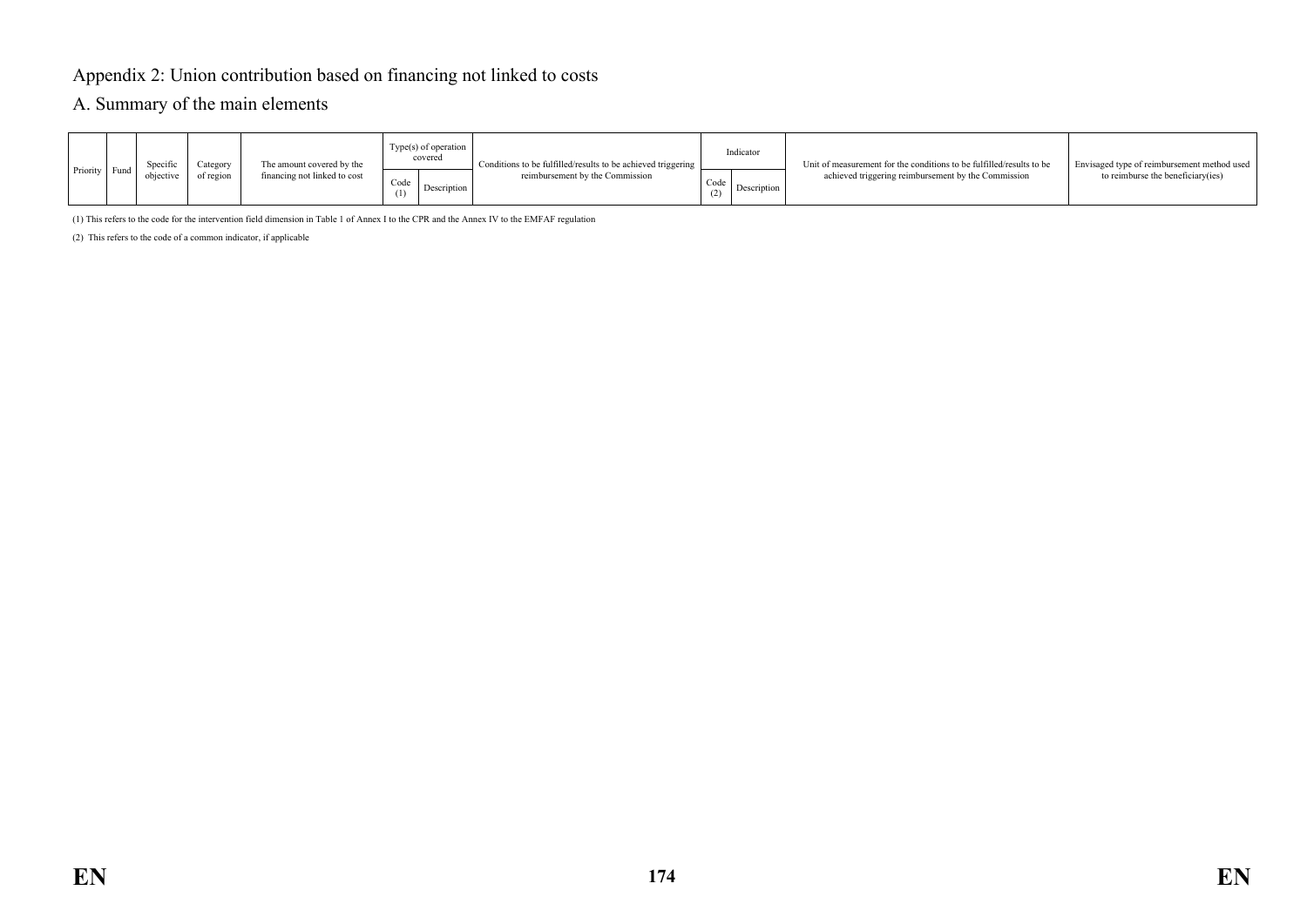B. Details by type of operation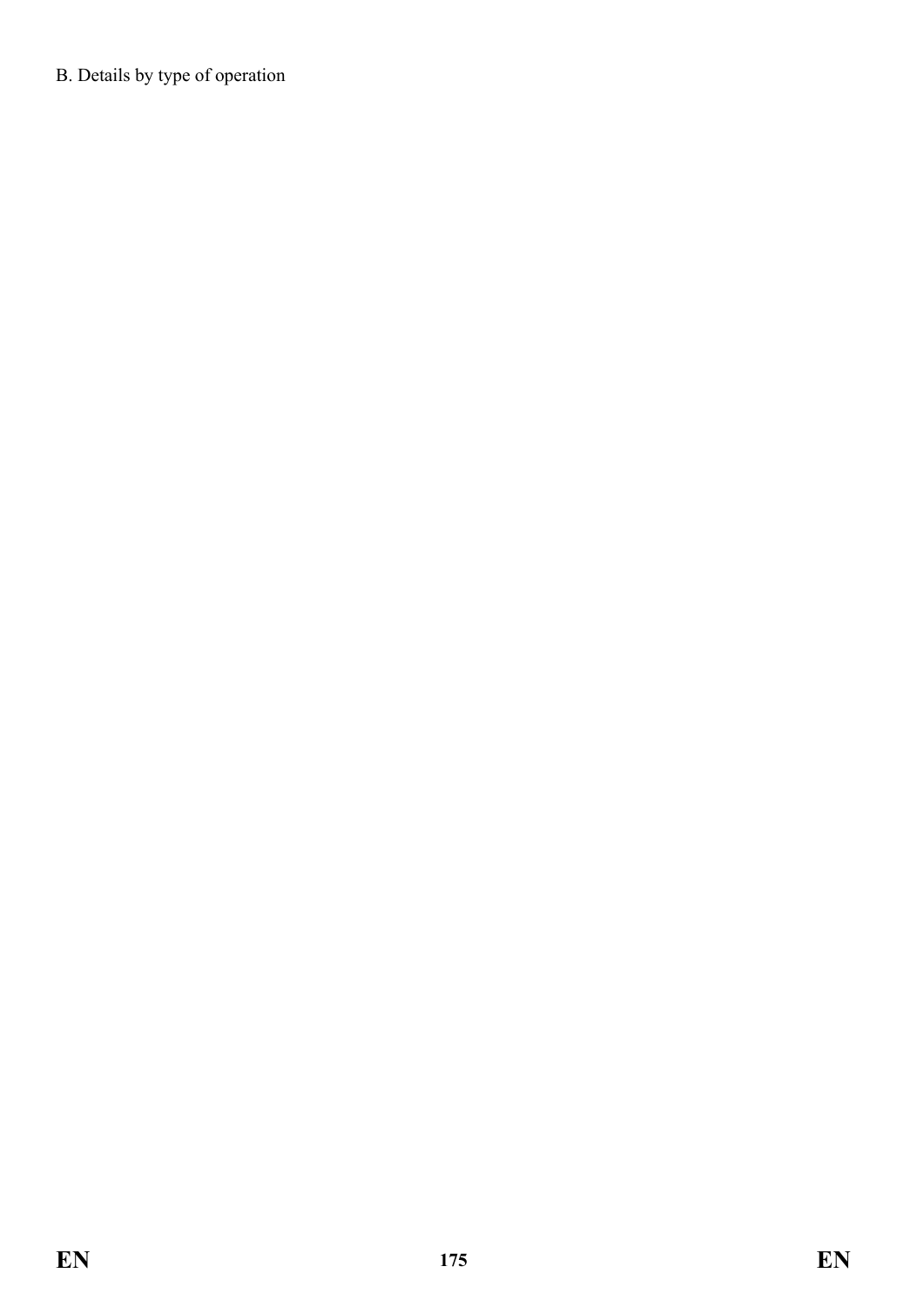Appendix 3: List of planned operations of strategic importance with a timetable

Article 22(3) CPR

**P1/OS 1 (i) - Dezvoltarea și operaționalizarea Parcului Științific și Tehnologic "Măgurele Science** 

Park" - Obiectivul general al operațiunii este reprezentat de dezvoltarea unui parc științific și tehnologic de importanță regională, necesar creării de legături între industrie și cercetare prin: dezvoltarea unor infrastructuri-suport și a unui ecosistem atractiv pentru organizațiile de CDI și întreprinderile din domeniile regionale de specializare inteligentă, încurajarea cercetării aplicate și a transferului tehnologic; crearea unor noi canale de consolidare a conexiunii dintre comunitatea academică și de cercetare și mediul privat și promovarea bunelor practici în ceea ce privește parteneriatele dintre acestea.

# **BUGET ESTIMAT**: FEDR 26.000.000 euro

# **CALENDAR ESTIMAT:**

- documentații proiectare în curs termen finalizare decembrie 2022
- documentații de urbanism în curs termen finalizare decembrie 2022
- depundere proiect termen semestrul 2, 2023

**DURATĂ PROIECT:** 5 ani, din care 3 ani de execuție a lucrărilor.